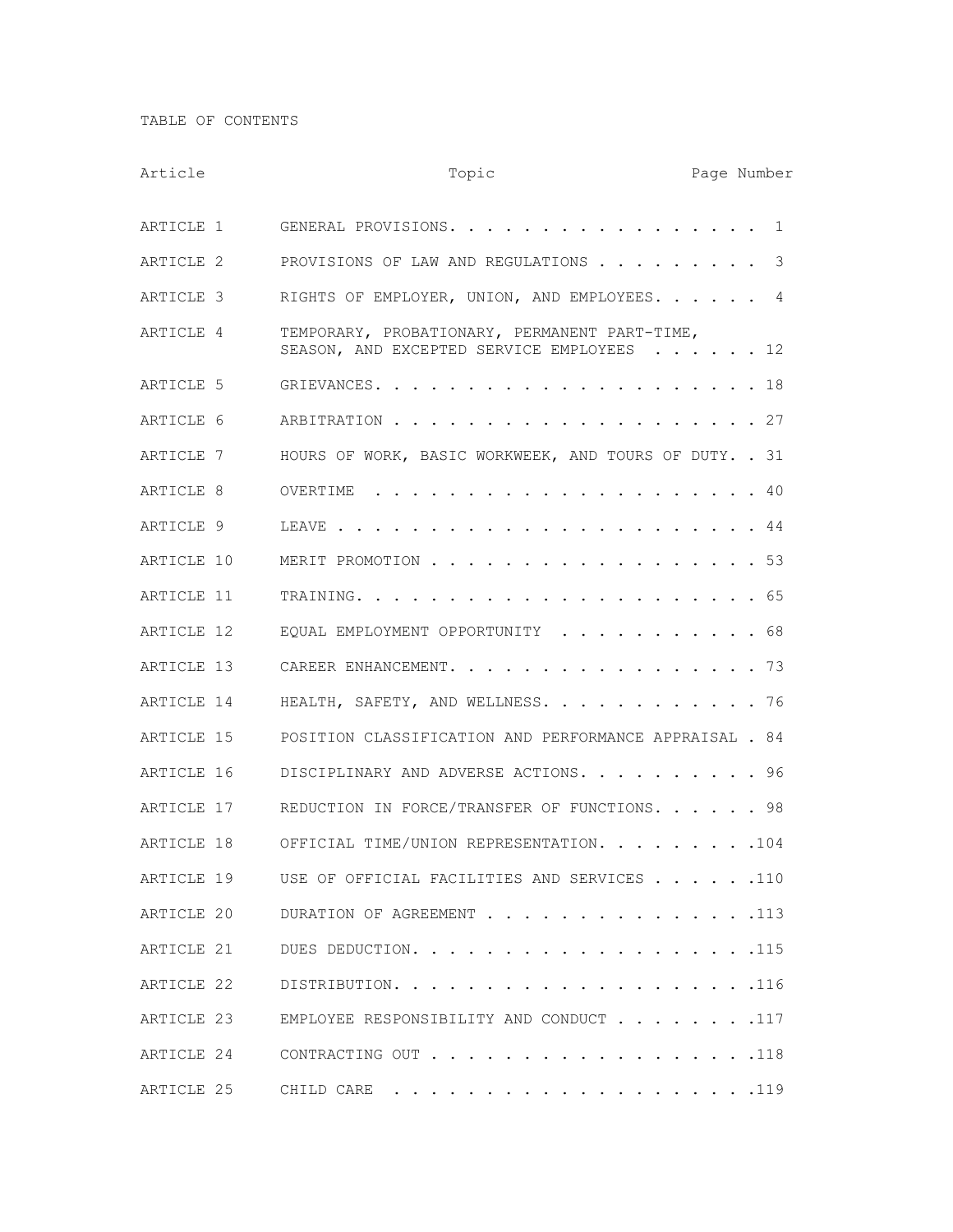| ARTICLE 26 |                                                                          |
|------------|--------------------------------------------------------------------------|
| ARTICLE 27 | EMPLOYEE ASSISTANCE PROGRAM 122                                          |
| ARTICLE 28 | VIDEO DISPLAY TERMINALS 125                                              |
| ARTICLE 29 | PERFORMANCE AWARDS, INCENTIVE AWARDS, AND QUALITY<br>STEP INCREASES. 126 |
| ARTICLE 30 | REASSIGNMENT/DETAILS. 134                                                |
|            |                                                                          |
| APPENDICES |                                                                          |
| Appendix   | Page Number<br>Description                                               |
| Α          | FORM FmHA 300-50, RECORD OF INQUIRY. 138                                 |
| B          | AD-507, PROBATIONARY OR TRIAL PERIOD REPORT. 139                         |
| C          | FORM FMHA 300-14, REQUEST FOR INFORMAL MEETING 140                       |
| D          | FORM FMHA 300-13, STATEMENT OF GRIEVANCE 141                             |
| E          | FORM FMHA 300-40, EMPLOYEE OVERTIME REQUEST. 142                         |
| F          | FORM FmHA 300-15, REPORT OF EMERGENCY LEAVE. 143                         |
| G          | FORM FMHA 301-1, APPLICATION FOR FINANCE<br>OFFICE-RELATED TRAINING. 144 |
| H          | FORM FMHA 300-45, REPORT OF SAFETY OR<br>HEALTH COMPLAINT 145            |
| I.         | FORM FmHA 300-42, RECORD OF USE OF OFFICIAL TIME . 146                   |
| J          | FORM FMHA 300-39, EMPLOYEE REQUEST FOR<br>147<br>OFFICIAL TIME           |
| K          | MEMORANDUM OF UNDERSTANDING. 148                                         |
| L          | MEMORANDUM OF UNDERSTANDING UNION DUES PAYROLL<br>DEDUCTIONS 149         |
| М          | FORM FMHA 300-46, REASSIGNMENT<br>INTEREST APPLICATION 150               |
| Ν          |                                                                          |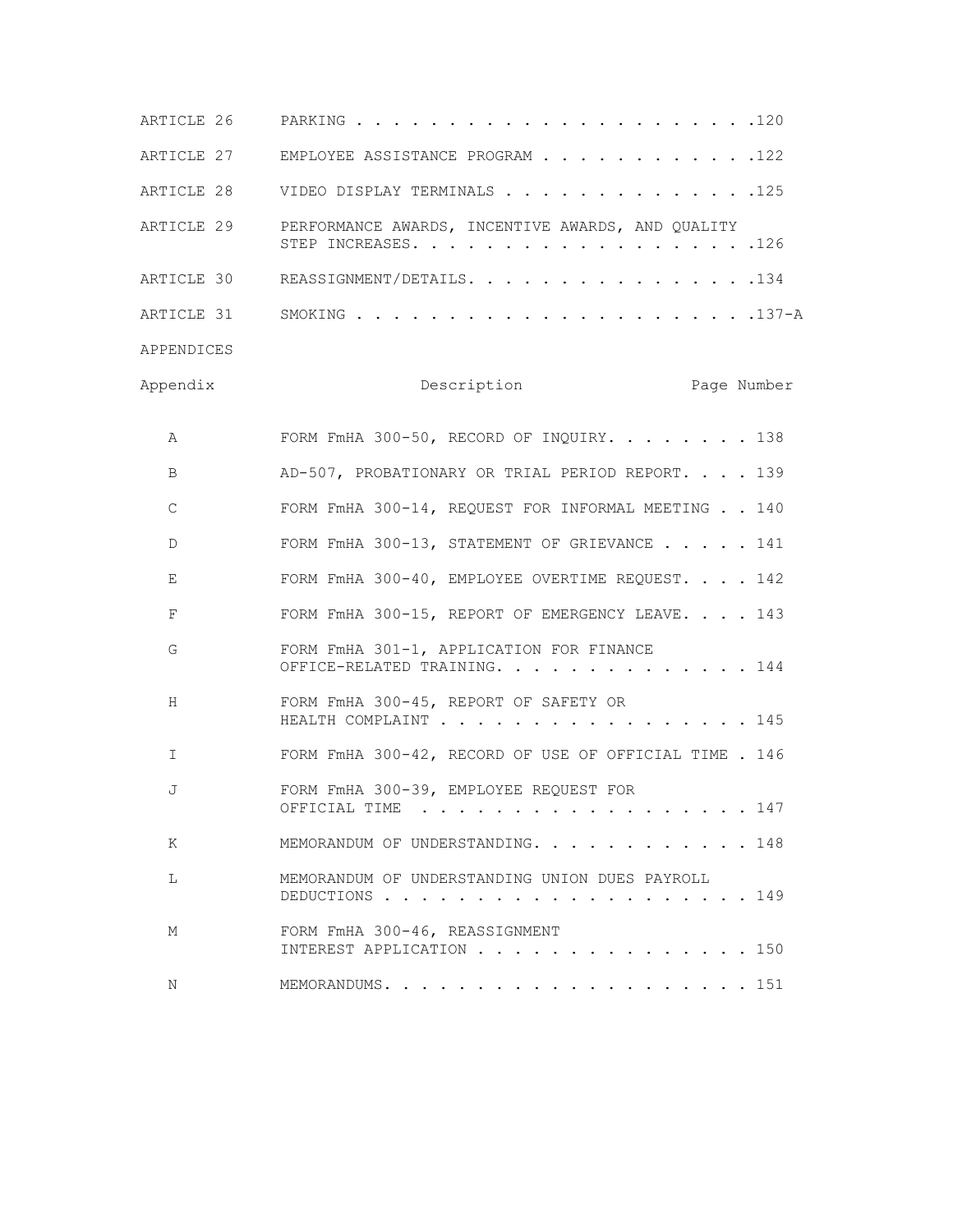# ARTICLE 1 - GENERAL PROVISIONS

1.1 RECOGNITION AND UNIT DESIGNATIONS: Under authority contained in Title VII of Public Law 95-454, and in accordance with a letter of recognition from the Assistant Administrator Accounting and Director, Finance Office, Farmers Home Administration, to the President of the American Federation of Government Employees, Local No. 3354 (AFL-CIO) dated March 1, 1972, the Union is hereby recognized as the exclusive representative of all the Employees in the unit as described in Article 1.2. The Union recognizes its responsibility to represent the interests of all such Employees with respect to grievances, personnel policies, practices, and procedures, or other matters affecting their general working conditions, in accordance with the Civil Service Reform Act of 1978.

1.2 UNIT: The unit to which this Agreement is applicable is composed of:

Includes: All permanent and temporary, non-professional, nonsupervisory, general schedule and wage grade Employees of the Finance Office, Human Resources, Procurement and Administrative Support, and Information Systems Management, Farmers Home Administration, U.S. Department of Agriculture, St. Louis, Missouri, as well as such Employees located at the warehouse facility in Granite City, Illinois; except as provided in exclusions below.

Excludes: All permanent and temporary professional Employees, Management officials, confidential Employees, Employees engaged in Federal personnel work other than in a purely clerical capacity, and supervisors and guards as defined in Title VII of Public Law 95-454.

1.3 DEFINITIONS: The following definitions of terms used in this Agreement shall apply:

(a) AGENCY: The Farmers Home Administration, U.S. Department of Agriculture.

(b) EMPLOYER: The Finance Office, Human Resources, Procurement and Administrative Support, and Information Systems Management, Farmers Home Administration, U.S. Department of Agriculture, St. Louis, Missouri.

(c) UNION: The American Federation of Government Employees, Local 3354 (AFL-CIO).

(d) MANAGEMENT: The Assistant Administrators, Directors, Deputy Directors, Personnel Management Specialists, and all Management officials, supervisors, and other representatives of Management having authority to act for the Employer on any matter relating to the implementation of the agency labor-management relations program established under Title VII of Public Law 95-454.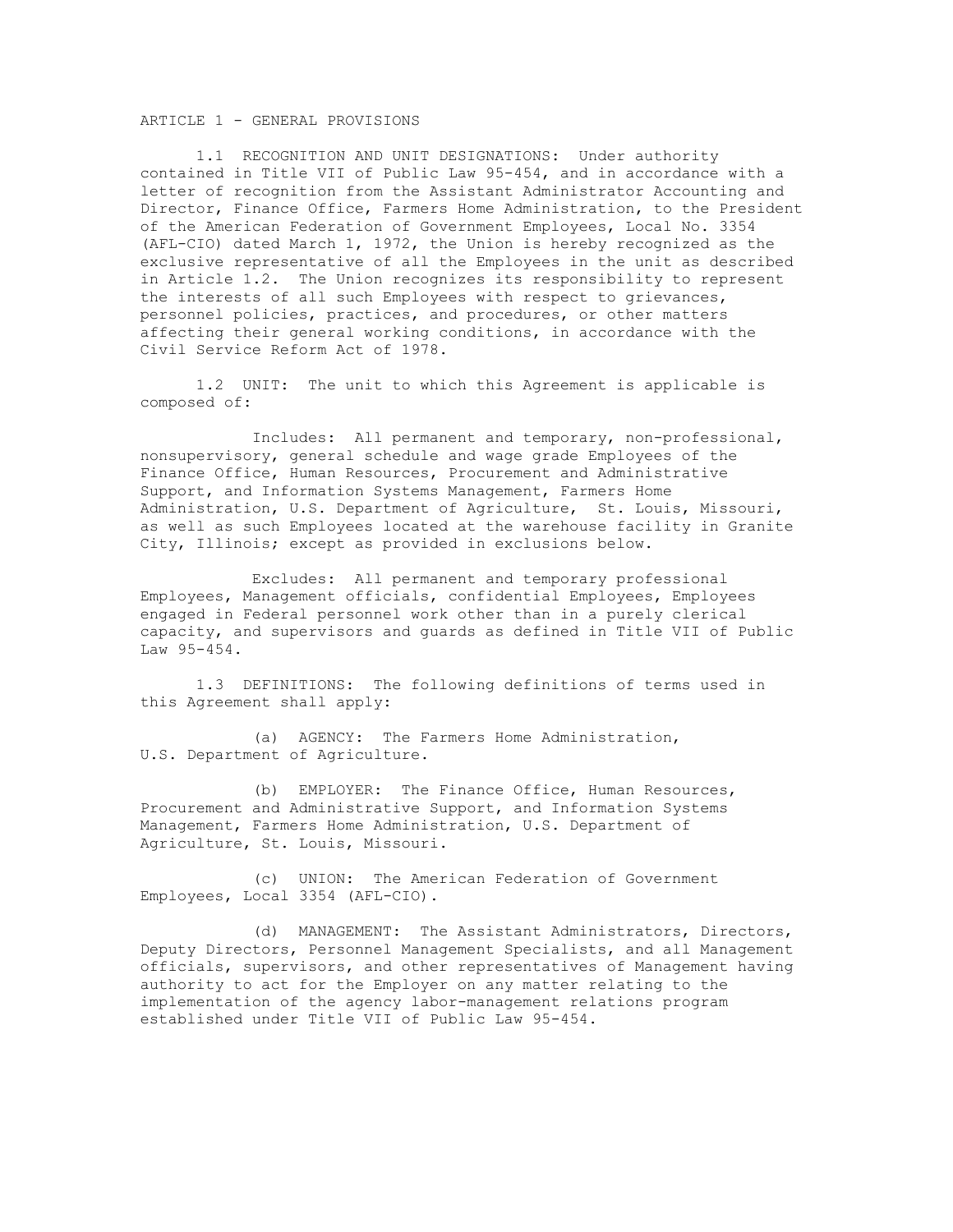(e) GRIEVANCE: See section 5.2.

(f) EMERGENCY SITUATION: An emergency situation is one which poses sudden immediate and unforeseen work requirements for the Employer or the agency as a result of natural phenomena or other circumstances beyond the Employer's or the agency's control or ability to anticipate.

(g) SUPERVISOR: An individual having authority, in the interest of the agency, to hire, direct, assign, promote, reward, transfer, furlough, layoff, recall, suspend, discipline, or remove employees, to adjust their grievances, or to effectively recommend such action, if the exercise of the authority is not merely routine or clerical in nature, but requires the consistent exercise of independent judgment.

(h) COLLECTIVE BARGAINING: The performance of the mutual obligation of the representative of an agency and the exclusive representative of Employees in an appropriate unit in the agency to meet at reasonable times and to consult and bargain in a good-faith effort to reach agreement with respect to the conditions of employment affecting such Employees and to execute, if requested by either party, a written document incorporating any collective bargaining agreement reached, but the obligation referred to in this paragraph does not compel either party to agree to a proposal or to make a concession.

(i) IMPASSE: The state of inability of the representatives of the Employer and the Union to arrive at a mutually agreeable position, concerning negotiable matters, through the bargaining process.

(j) EMPLOYEES: Employees of the unit described in article 1.2.

(k) CONDITIONS OF EMPLOYMENT: Personnel policies, practices, and matters, whether established by rule, regulation, or otherwise, affecting working conditions, except that such term does not include policies, practices, and matters:

(1) relating to political activities prohibited under subchapter III of chapter 73 of Title VII;

(2) relating to the classification of any position;

or

provided for by Federal statute.

(3) to the extent such matters are specifically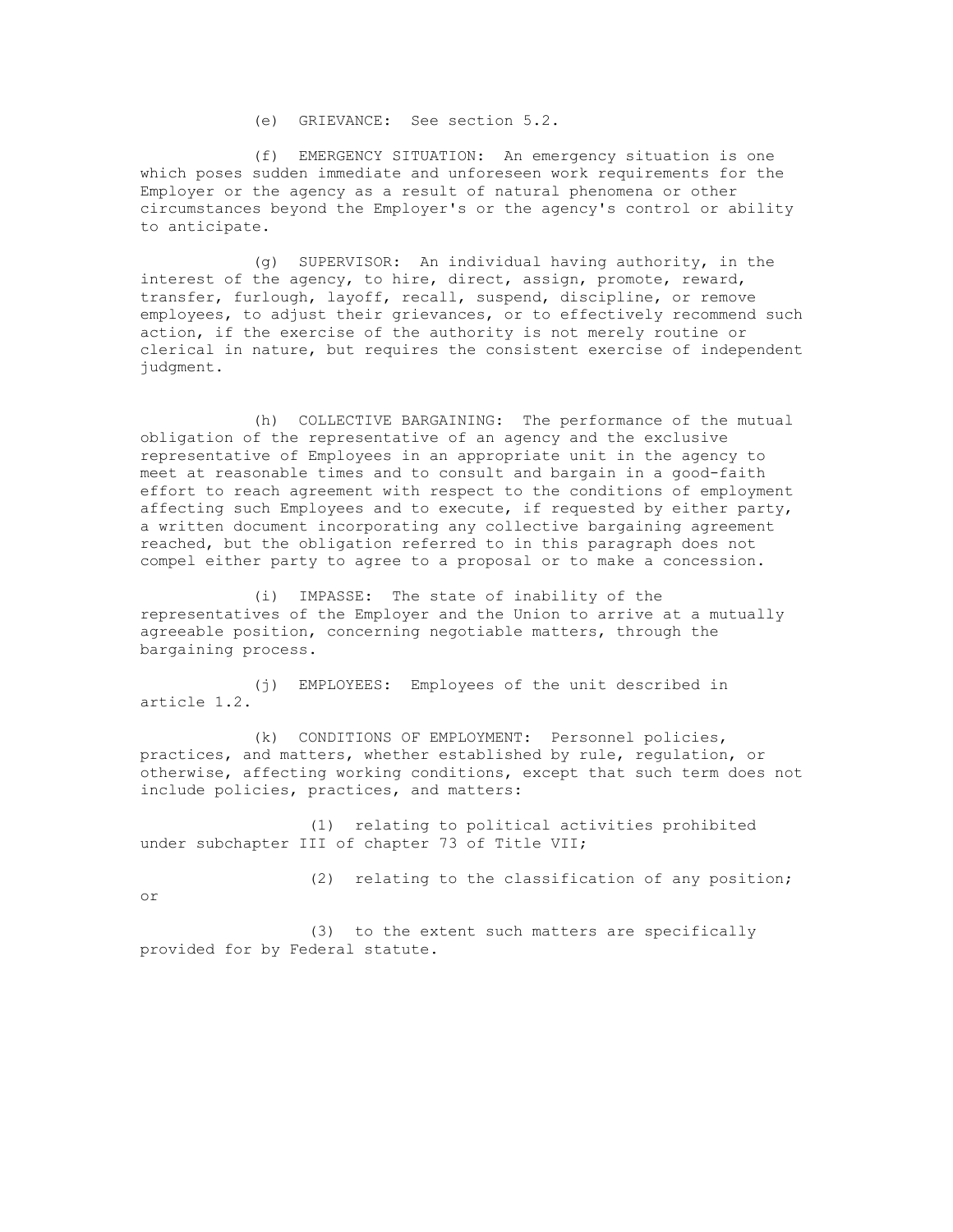The following comments are advisory only and do not constitute actual contract language.

1.2 Stay-in-school employees are part of the bargaining unit and are covered by the contract.

Summer hires are not part of the bargaining unit and are not covered by the contract.

1.3K Working conditions include things such as: office "moves," seating arrangements, heat, A/C, lights, coffee pots and microwaves, smoking and breaks. If you are not sure if something is a "working condition," call Employee Relations for guidance.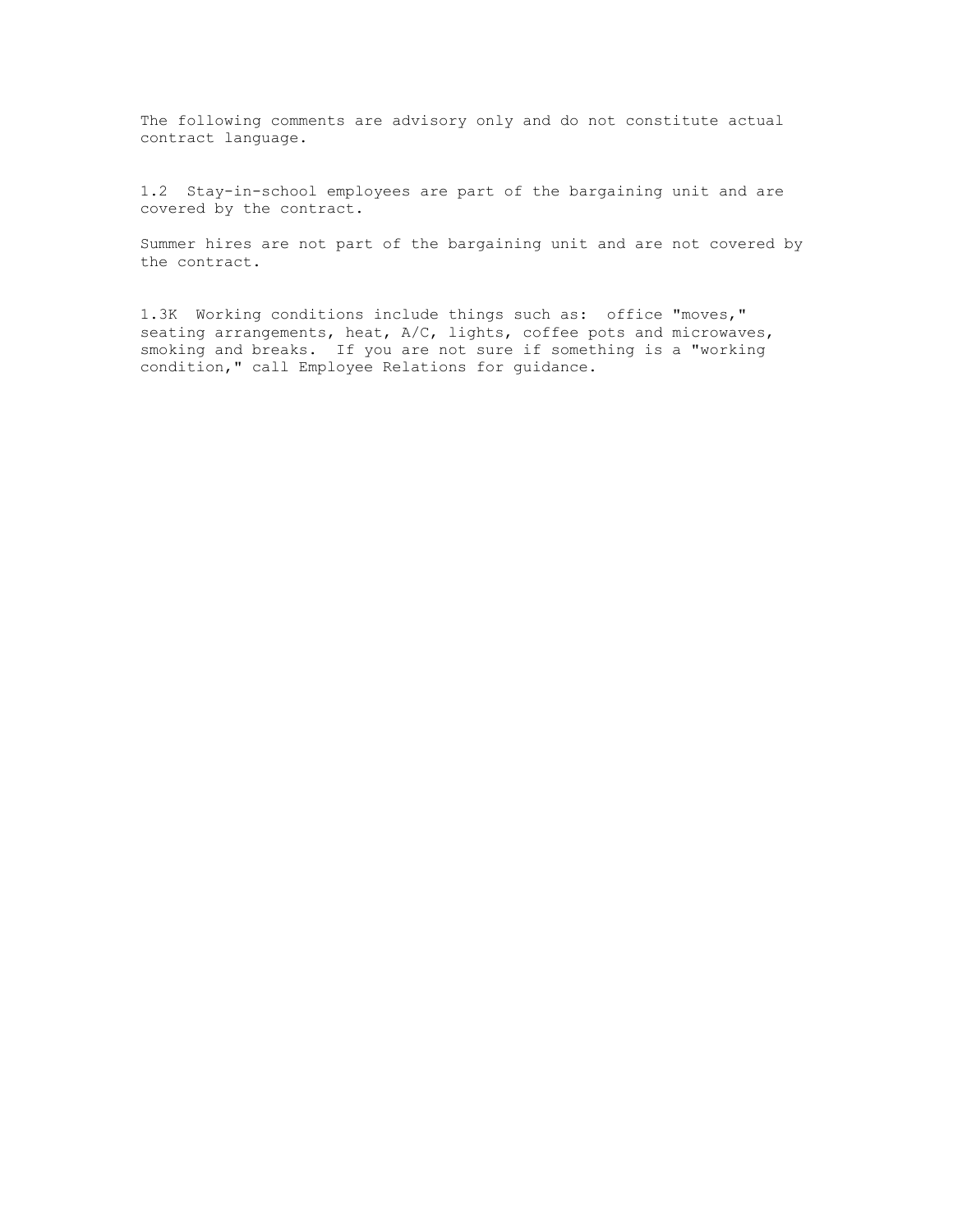# ARTICLE 2 - PROVISIONS OF LAW AND REGULATIONS

In the administration of all matters covered by this Agreement, Management officials and Employees are governed by existing or future laws and regulations of appropriate authorities, by existing regulations set forth in the Federal Personnel Manual (FPM); and by existing published Department and Agency rules and regulations consistent with provisions of 5 USC 7114 and 7117. The Union waives no right by agreeing to this proposal.

As of the effective date of this Agreement, all past practices and previously negotiated agreements between AFGE Local 3354 and the Employees that conflict with the terms and conditions of the Agreement are null and void. All such past practices and negotiated agreements which do not conflict with the terms and conditions of this Agreement remain in full force and effect as long as they are consistent with the law and existing Government-wide rules and regulations.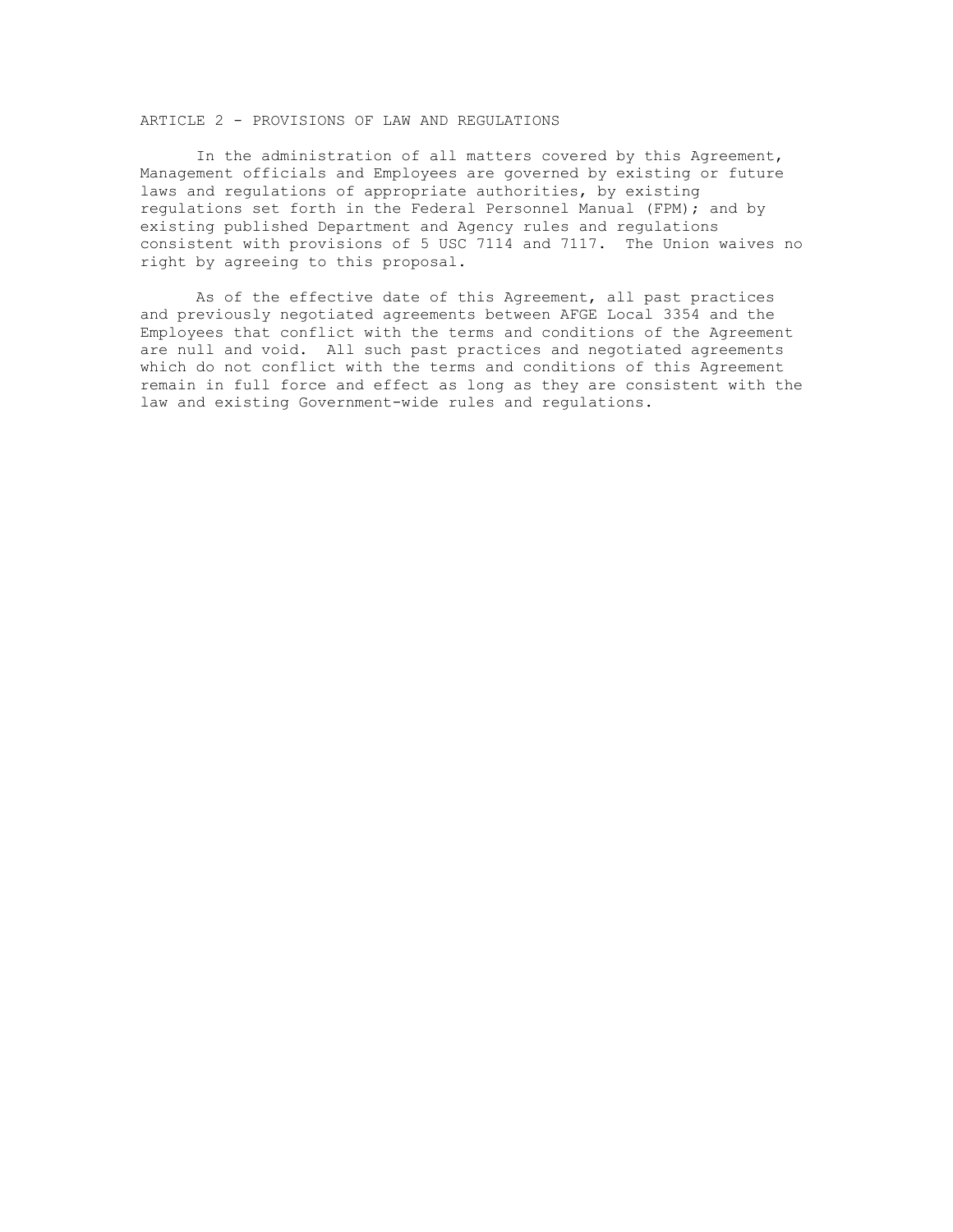The following comments are advisory only and do not constitute actual contract language.

2. All past practices related to personnel matters and working conditions remain in force as long as they do not conflict with specific provisions of the new contract. Specific examples are included in Appendix N. There are probably other past practices in your unit. Before you announce to your employees that you are going to change a past practice, call the Employee Relations Section at 539- 6625.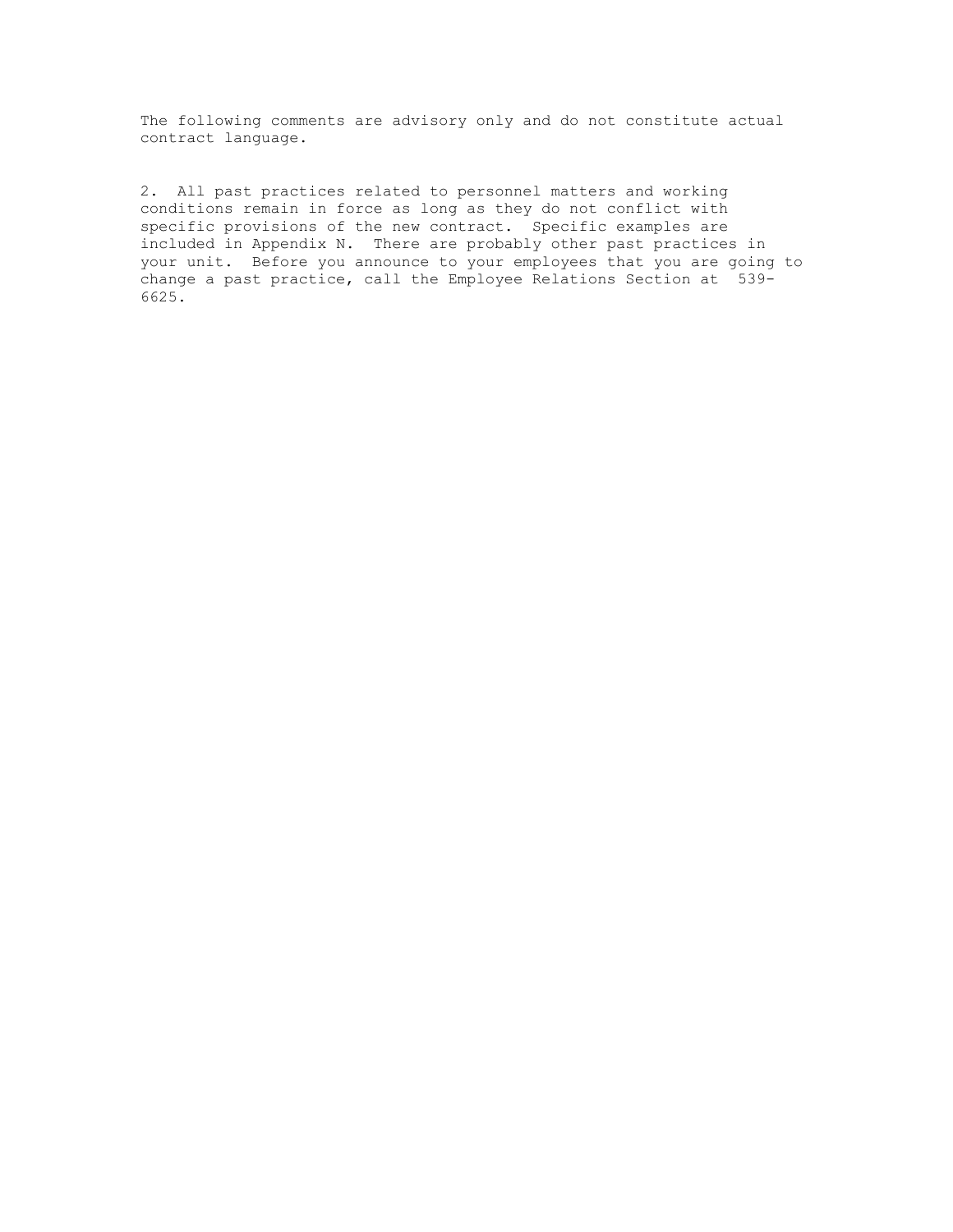ARTICLE 3 - RIGHTS OF EMPLOYER, UNION, AND EMPLOYEES

3.1 MANAGEMENT RIGHTS:

A. Subject to subsection B of this section, nothing in this section shall affect the authority of any Management official of the Employer --

1. to determine the mission, budget, organization, number of Employees, and internal security practices of the Employer; and

2. in accordance with applicable laws --

a. to hire, assign, direct, layoff, and retain Employees of the Employer, or to suspend, remove, reduce in grade or pay, or take other disciplinary action against such Employees;

b. to assign work, to make determinations with respect to contracting out, and to determine the personnel by which Employer operations shall be conducted;

c. with respect to filling positions, to make selections for appointments from --

i. among properly ranked and certified candidates for promotions; or

ii. any other appropriate sources; and

d. to take whatever actions may be necessary to carry out the Employer's mission during emergencies.

B. Nothing in this section shall preclude the Employer and the Union from negotiating --

1. at the election of the Employer, on the numbers, types and grades of Employees or positions assigned to any organizational subdivision, work project, or tour of duty, or on the technology, methods, and means of performing work;

2. procedures which Management officials of the Employer will observe in exercising any authority under this section; and

3. appropriate arrangements for Employees adversely affected by the exercise of any authority under this section by such Management officials.

3.2 REPRESENTATION RIGHTS AND DUTIES:

A. 1. The Union, which has been accorded exclusive recognition, is the exclusive representative of the Employees in the unit it represents and is entitled to act for, and negotiate collective bargaining agreements covering all Employees in the unit. The Union is responsible for representing the interests of all Employees in the unit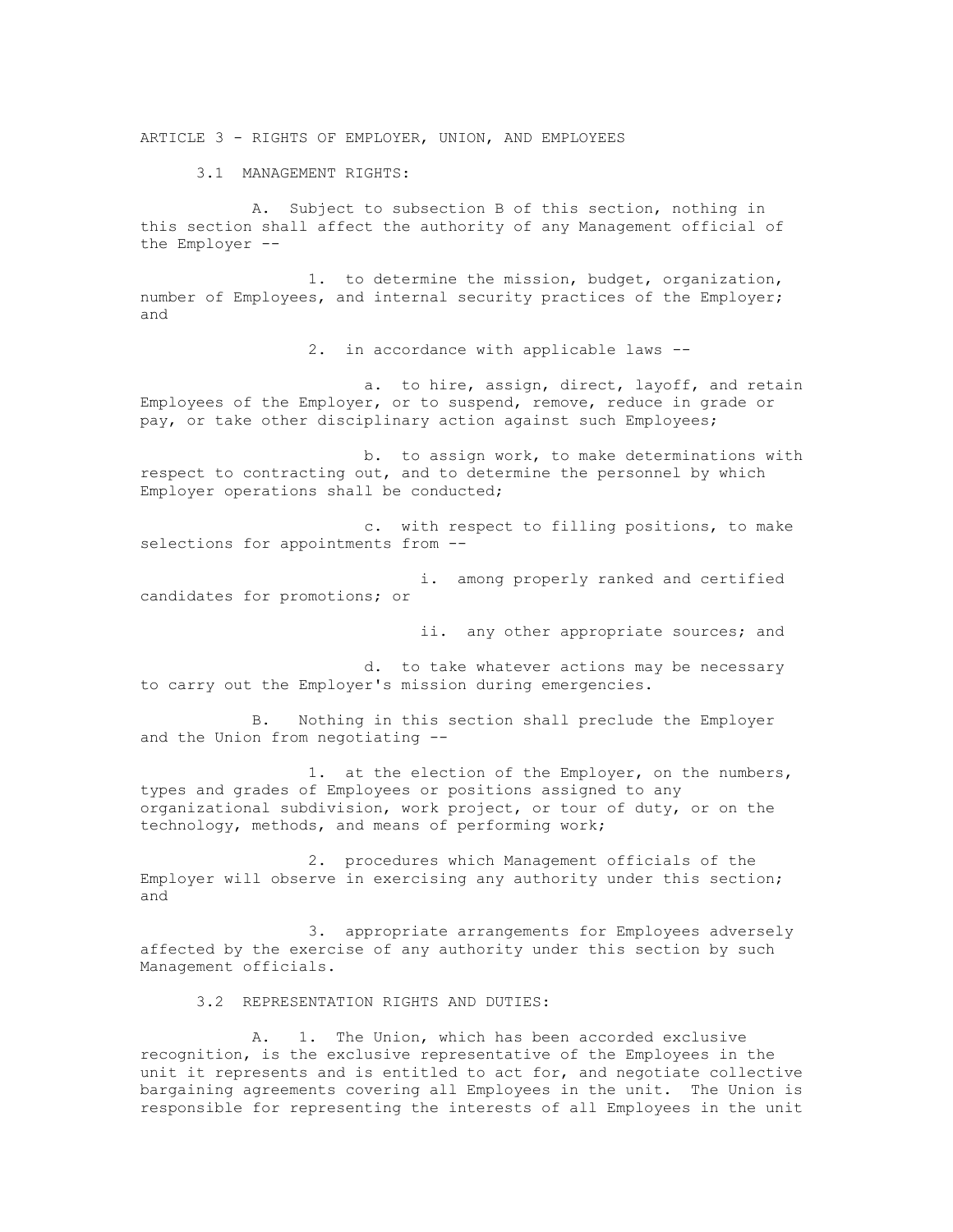it represents without discrimination and without regard to labor organization membership.

2. The Union shall be given the opportunity to be represented at --

a. any formal discussion between one or more representatives of the Employer and one or more Employees in the unit or their representatives concerning any grievance or any personnel policy or practices or other general condition of employment; or

b. any examination of an Employee in the unit by a representative of the Employer in connection with an investigation  $if --$ 

i. the Employee reasonably believes that the examination may result in disciplinary action against the Employee; and

ii. the Employee requests

representation.

B. Employee Orientation. Management will give advance notice to the Union President/designee of all orientation sessions for new Employees. The Union may distribute appropriate material subject to prior approval by Management and may discuss issues which do not constitute internal Union business. Management will insure that each bargaining unit Employee receives a copy of the Union contract and any bargaining unit-wide supplemental agreements.

Within 5 working days after an Employee enters on duty into a new work unit, the supervisor will contact the appropriate Union steward and arrange for a time for an introduction. It is understood that this provision applies to any permanent assignment or to any temporary assignment greater than 30 days.

C. The Union has the right to fully communicate with bargaining unit Employees on personnel policies, practices and procedures and conditions of employment in accordance with law, regulations and the terms of this Agreement. Except in unusual circumstances, it is understood that an Employee, when acting as a Union representative, is not to enter a work area during work hours without the advance permission of the immediate supervisor except as specified in article 19 and section 3.3 below. Consultation meetings between Management officials and Union representatives, including formal discussions, will be scheduled in advance, to the maximum extent possible. It is understood and agreed that a Management official is not required to meet with a Union representative if a meeting has not been preestablished.

When meetings are scheduled in advance, the requesting party will contact the immediate supervisor of the Union representative to inform him/her of the meeting.

D. To the extent it is within Management's control, Management will provide the Union at least 10 workdays notice, in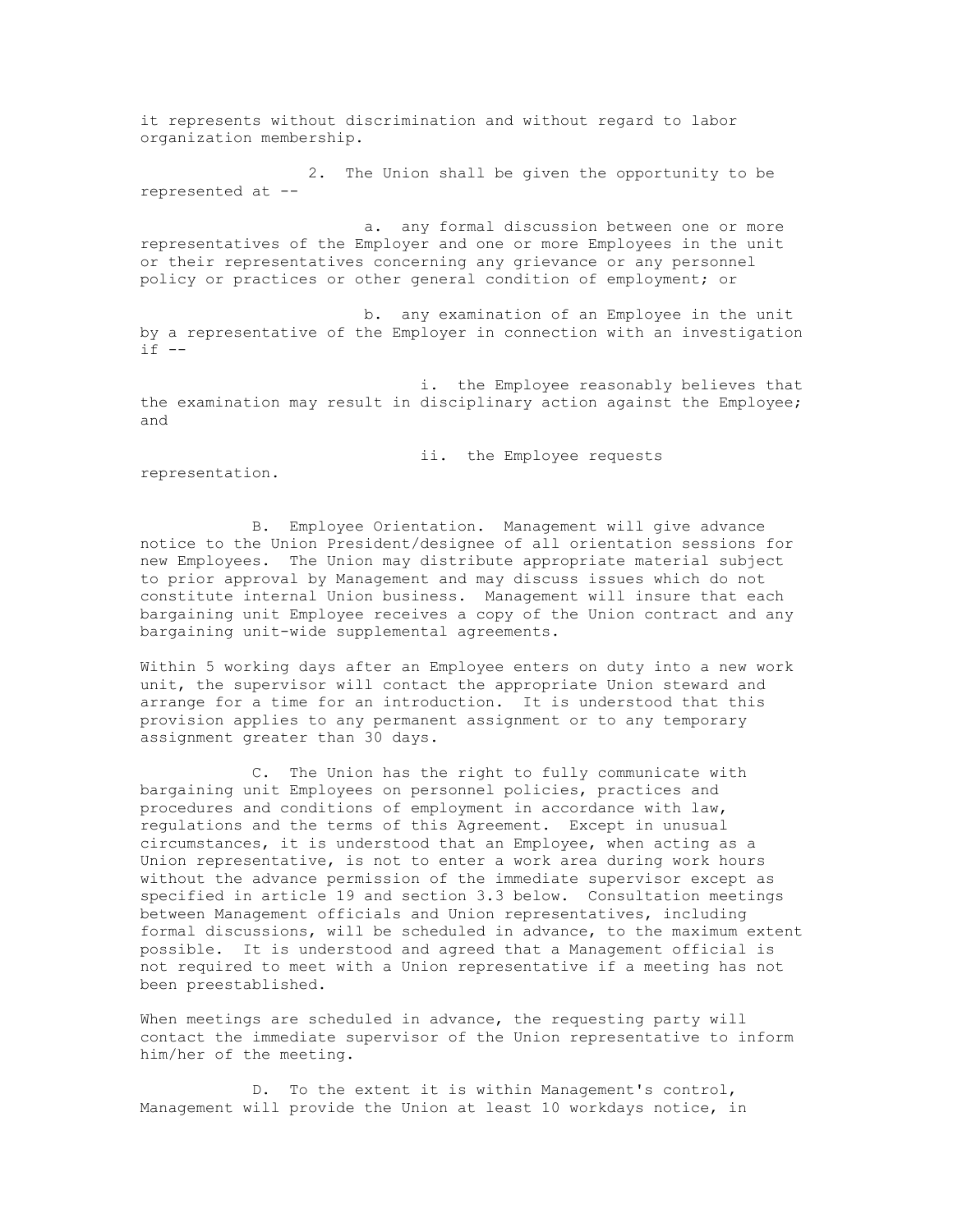advance of anticipated implementation date, of changes affecting conditions of employment of bargaining unit Employees. If the Union wishes to negotiate on the proposed changes, it will so notify Management within 10 workdays of receipt of Management's notice. If feasible, such notice will be communicated not later than the implementation date identified in Management's notice of the change.

E. Upon advance written request to the Labor Relations Staff of at least 2 workdays from the Union President/Designee, Management will cooperate in making appropriate arrangements in order that the Union can hold meetings in the work area during the scheduled lunch break for that area. To the maximum extent feasible, any Employees who wish to change their lunch period in order to be able to attend any Union meeting will be allowed to do so. It is understood that meetings will not be authorized in the computer room. It is also understood Employees are under no obligation to attend scheduled sessions, but Employee attendance is encouraged to maximize Employee input in labor-management relations.

F. It is understood and agreed that whenever the phrase "as determined by Management" is used in this Agreement, such Management determinations may be grieved under article 5 or other appropriate procedures.

G. It is understood and agreed that the Union President and Chief Steward will have absolute day shift preference rights as long as there are no work assignment requirements which necessitate that individual Employee's presence on other than the day shift.

H. Employees will not be adversely affected with respect to any condition of employment as a result of their participation in authorized Union activities.

3.3 EMPLOYEES' RIGHTS:

A. Each Employee shall have the right to form, join, or assist any labor organization, or to refrain from any such activity, freely, and without fear of penalty or reprisal, and each Employee shall be protected in the exercise of such right. Except as otherwise provided under this section, such right includes the right --

1. to act for a labor organization in the capacity of a representative and the right, in that capacity, to present the views of the labor organization to heads of agencies and other officials of the executive branch of the Government, the Congress, or other appropriate authorities, and

2. to engage in collective bargaining with respect to conditions of employment through representatives chosen by Employees under this chapter.

B. 1. Employees shall have the right to Union representation upon request in the following types of Managementinitiated meetings:

a. When an Employee is formally counseled, warned, or disciplined regarding conduct problems except for the simple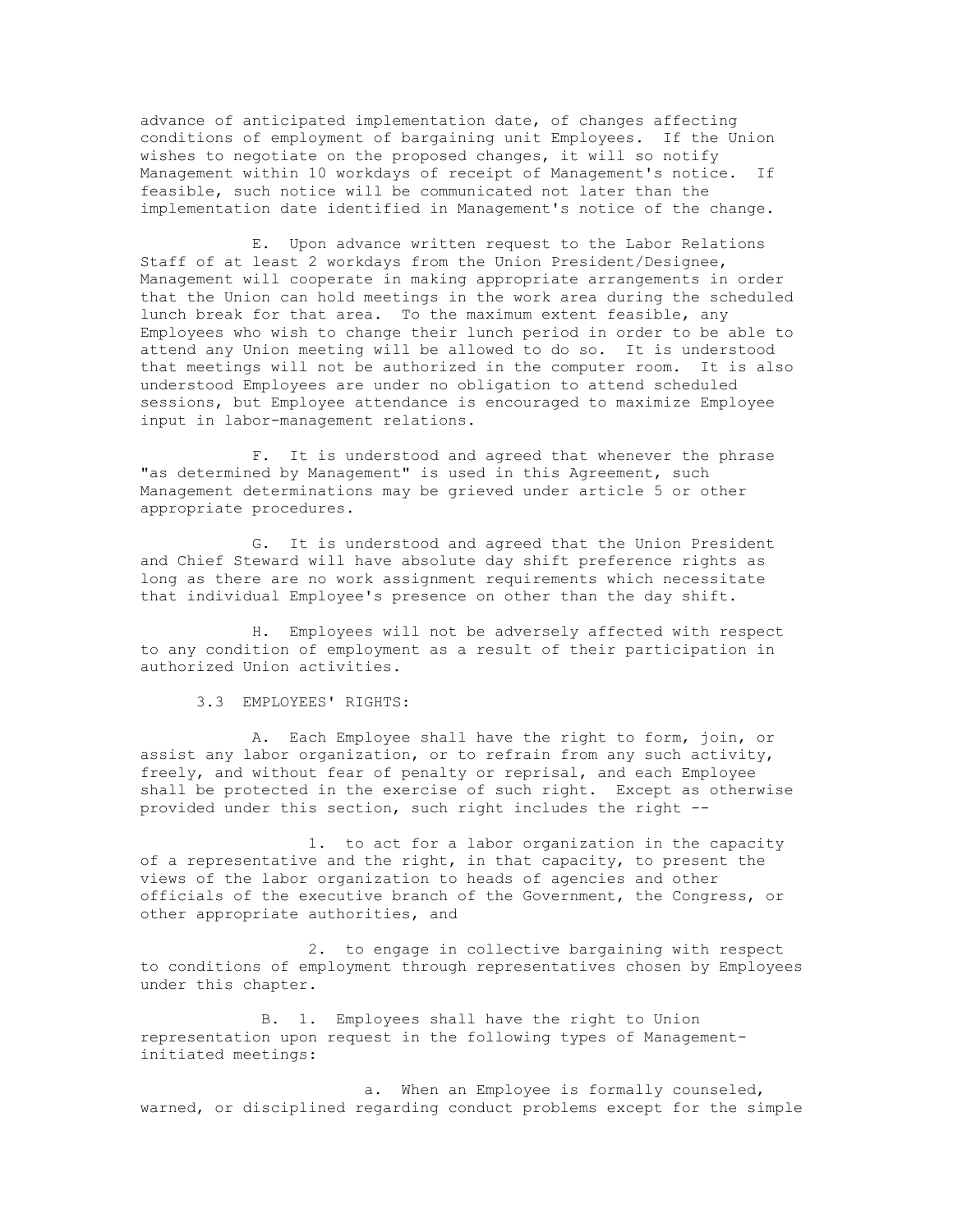delivery of a disciplinary letter or record of counseling from a supervisor to an Employee where there is no discussion regarding the issues addressed in the letter or counseling report.

b. An Employee is being questioned on a matter relating to his/her conduct or behavior and the Employee reasonably believes that disciplinary action may result;

c. Employees questioned as witnesses during formal investigations conducted by agency officials will, upon request, be afforded the opportunity for Union representation. The Union representative, if present during the inquiry, will be bound by the same requirement as the witness to maintain the confidentiality of the nature of the investigation and the information disclosed.

For the purpose of this section, a formal investigation is one in which an Employee being questioned is subject to disciplinary action for failure to cooperate.

2. The following procedures will apply where an agency official is making inquiry into possible Employee misconduct for which the agency may issue or propose a disciplinary or adverse action. Such procedures will not apply to any formal investigation conducted by the Office of Inspector General, USDA, any inquiry involving possible criminal conduct, or conduct affecting the safety or internal security of the agency or its employees.

This procedure is not intended and will not be interpreted so as to unreasonably restrict or delay management in the lawful exercise in its statutory right to take disciplinary action. Rather, the sole purpose of this procedure is to permit employees an opportunity to address an allegation of questionable conduct prior to the issuance of a letter of warning, official reprimand or proposed adverse action based on misconduct.

This procedure is not intended and will not be interpreted in such a way as to deny or restrict an Employee's statutory right to representation under 5 USC 7114(a)(2)(B) or an employee's right to advanced written notice, an opportunity to answer, and other requirements prescribed under 5 USC 7503 or 7513, when applicable.

As soon as practicable when making inquiry into possible Employee misconduct for which a disciplinary or adverse action may be proposed or issued, Management will summarize the facts to the extent they are known regarding the possible instance of misconduct, present these facts to the Employee whose conduct is being investigated, and provide him/her the opportunity to reply. The Employee will, upon request, be afforded the opportunity for Union representation at this time. At that point, the Employee may indicate the names of witnesses who he/she believes have information relevant to the inquiry. If the Employee identifies witnesses who it is reasonably believed have information relevant to the inquiry, the investigating Management official will, if possible, contact these witnesses during the inquiry. Any decision to take disciplinary action will be made after the Employee has been provided an opportunity to respond unless the Employer has been unable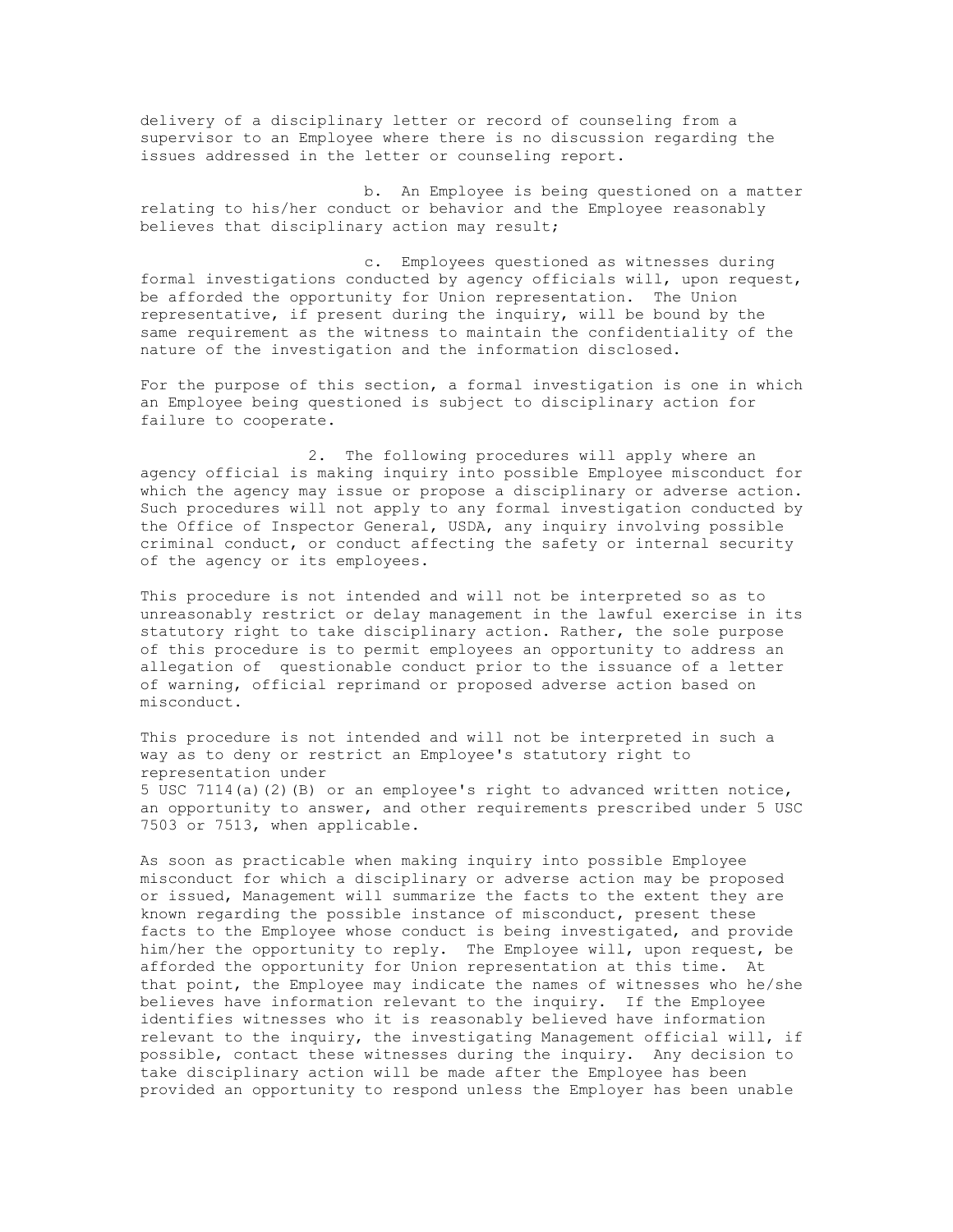to contact the Employee after a reasonable attempt. The Employee's reply, if any, will become part of the record of inquiry (Appendix A).

3. Upon receipt of the disciplinary or adverse action letter, the Employee will sign and date a copy of the letter acknowledging receipt.

C. Management will annually notify Employees of their right to grieve performance appraisal ratings. This notice will be in conjunction with the end of the annual performance appraisal period.

D. Supervisors will retain Employee drop files in strict accordance with Privacy Act requirements. When an Employee is formally counselled regarding conduct problems or less than acceptable performance, a written record of such counseling will be developed and initialed and dated by the Employee. Such documentation supporting the counseling will be discussed with Employee, and a copy of appropriate documentation will be attached to the counseling notes. A copy of this information will be provided to the Employee upon request.

It is understood and agreed that formal counseling should occur as close to the event as possible; however, it is also understood and agreed that not every infraction in and of itself warrants the requirement that a supervisor counsel an Employee. Managers will exercise judgment in their determination of the appropriate time for counseling and will, to the maximum extent feasible, insure the confidentiality of Employees.

E. The Union and the Employer agree to work toward the creation of a work environment in which supervisors and Employees treat each other with respect and consideration. In an atmosphere of mutual respect, all Employees shall be treated fairly and equitably in the administration of personnel policies, practices, and procedures and matters affecting conditions of employment, with proper regard for their privacy and constitutional rights.

1. No Employee will be subjected to intimidation, coercion, harassment, or retaliation by Management officials.

2. The parties agree that, to the extent possible, instructions/orders communicated to Employees by Management officials should be reasonably consistent. An Employee who does not understand an instruction/order has the right to request clarification of that instruction/order. To the extent possible, a supervisor's orders must be complied with once given, whether or not the Employee believes those instructions to be consistent, fair, or reasonable. An Employee who concludes that a supervisor's instructions/orders are not consistent, fair or reasonable has the right to pursue his/her dissatisfaction through the negotiated grievance procedure.

3. Employees have the right to present their views to Congress, the Executive Branch, or other authorities and to otherwise exercise their First Amendment rights without fear of penalty or reprisal.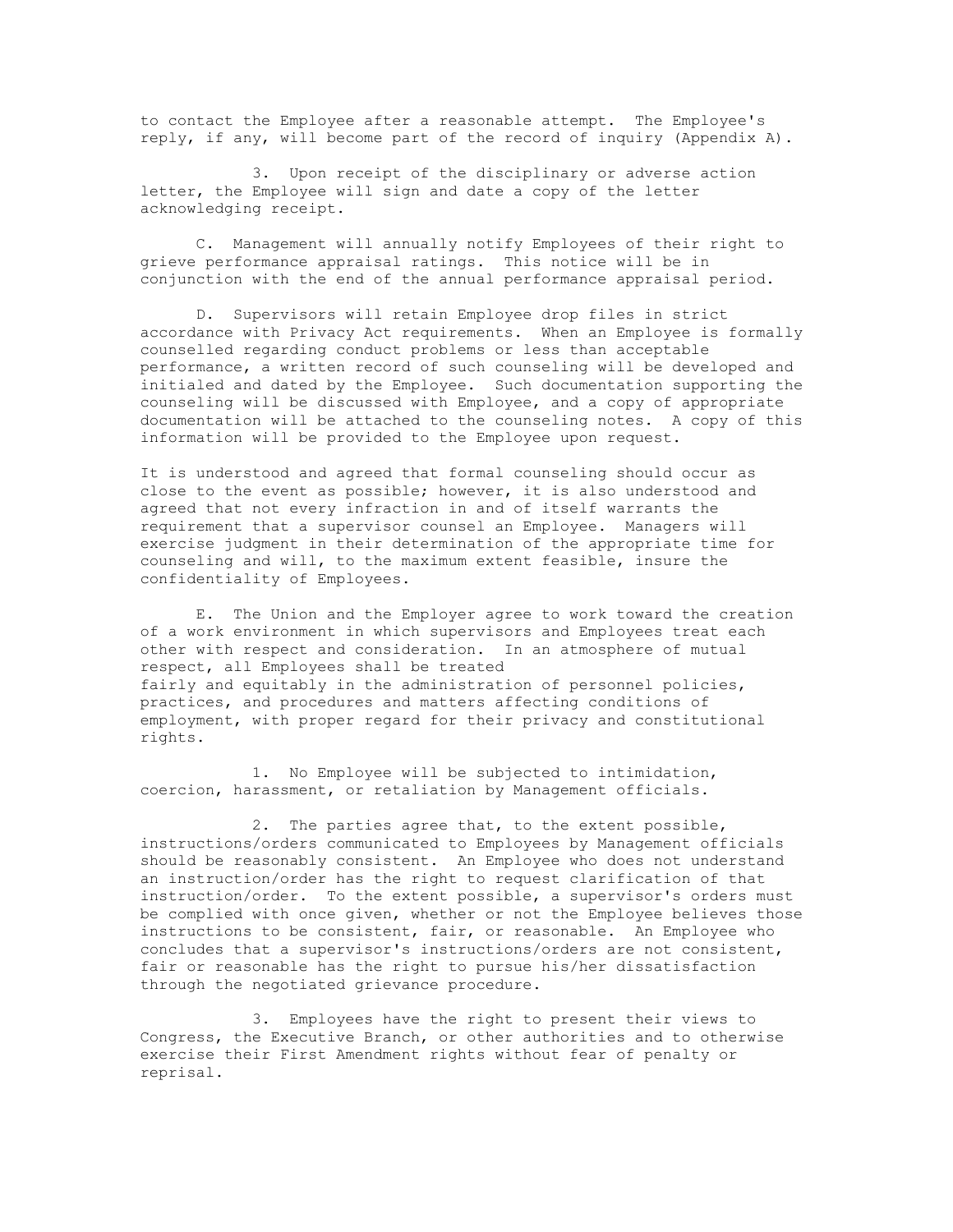4. Employees may post materials in their immediate work space to the extent that such materials are not unsafe, blatantly offensive, obscene, inflammatory, do not interfere with the efficiency of operations and are not otherwise prohibited by statute or regulation. Employees may post materials in unofficial posting areas historically used by Employees in the work area to the extent that such materials meet all of the requirements noted above and are likely to be of general interest to Employees in the area. It is understood that such materials, when posted outside the Employee's immediate work space, are to be removed whenever they are no longer current, readable, or in good condition.

5. Employees have the right to direct and/or fully pursue their private lives, personal welfare and personal beliefs without interference, coercion or discrimination by the Employer so long as such activities do not conflict, interfere with and/or are not inconsistent with the safe, efficient and effective performance of job responsibilities. The standard of nexus shall apply.

6. Work assignments will not be made or denied in violation of prohibited personnel practices, any applicable law, rule, or regulation, or in lieu of appropriate disciplinary action except as provided in this Agreement. Agency officials will exercise fairness and equity in making work assignments.

7. The Employer recognizes that it is a prohibited personnel practice to take or fail to take personnel action with respect to an Employee as reprisal for disclosing information which the Employee reasonably believes evidences:

-a violation of any law, rule, or regulations, or

-mismanagement, a gross waste of funds, an abuse of authority, or a substantial and specific danger to public health or safety when such disclosures are not specifically prohibited by law and such information is not specifically required by Executive Order to be kept secret in the interest of national defense or the conduct of foreign affairs.

8. Employees have the right to request leave of any type, official time, absence from overtime, core time deviation, tour of duty changes, visits to the Health Clinic, lunch period changes, and other similar requests to be absent from the work area in accordance with this Agreement, with the understanding that such requests may be subject to denial after consideration by the supervisor or other authorized official. In considering such requests, supervisors or other Management officials will proceed as follows:

a. the supervisor will approve the request, if possible, and in accordance with the terms of this Agreement;

b. if the supervisor has a valid work-related reason to tentatively disapprove the request, the affected Employee will be advised of the reason;

c. in considering such requests, the supervisor may request, or the Employee may provide, such additional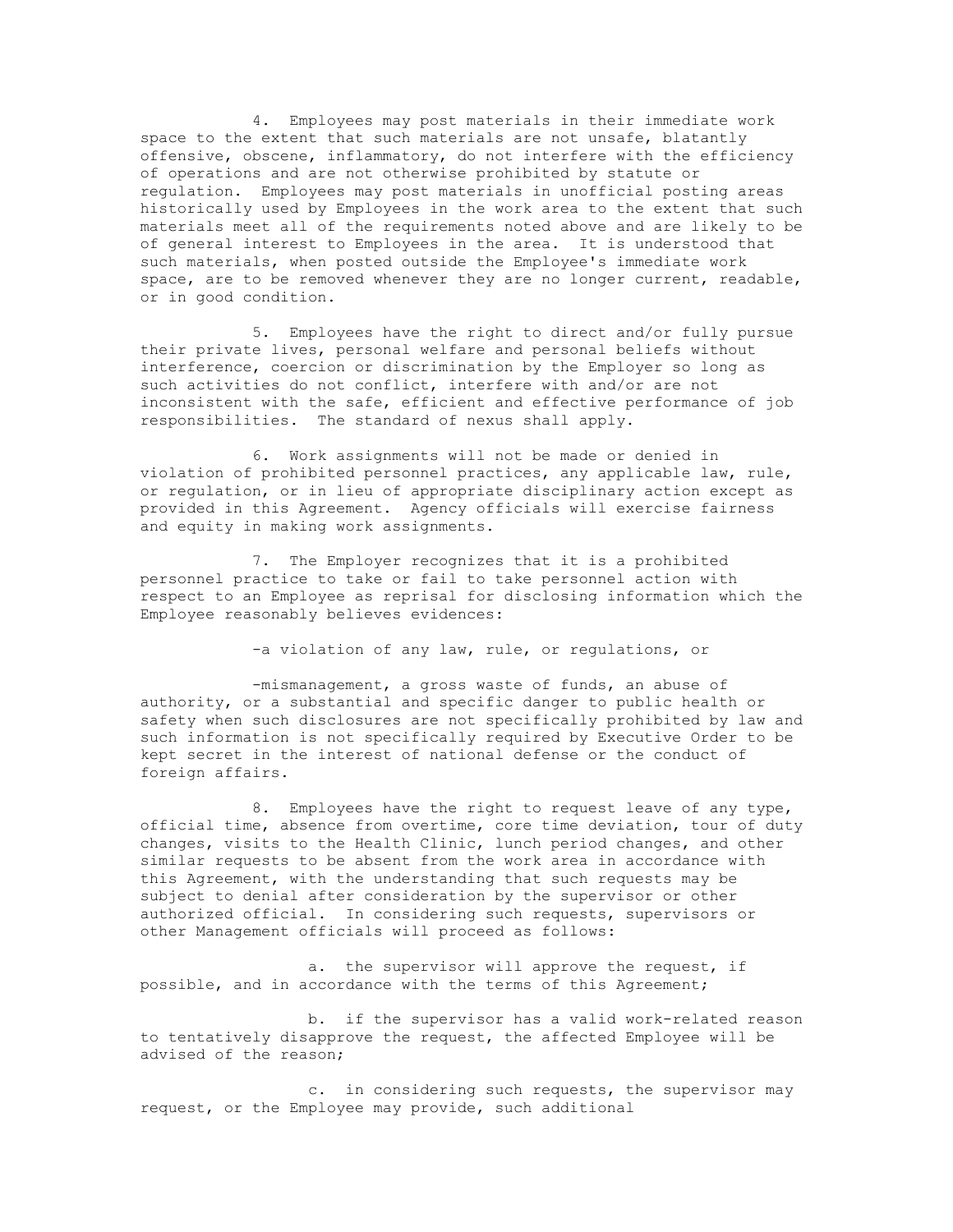information/clarification relative to the request as is reasonable and necessary in order to determine whether approval/disapproval of the request is consistent with law, regulation, agency instructions/policy, the efficiency of operations, and workload/workforce requirements, when not in conflict with the Agreement.

d. if such additional information is provided by the Employee, the supervisor will reconsider the request, giving consideration to actual workload demands and to the Employee's need;

e. if the supervisor must still deny the request, the Employee will be advised of the reasons for denial, and the supervisor will initiate action to reschedule, if applicable.

F. Use of Government Telephone Systems.

1. The use of Government telephone systems shall be limited to the conduct of official business. Such official business calls will include emergency calls and calls which are necessary in the interest of the Government as defined in this Agreement.

2. In addition to telephone calls concerning the official business of the agency, the use of such systems/facilities is permitted in the following instances:

a. An Employee is injured on the job. A call to notify family and/or doctor is appropriate.

b. An Employee traveling on Government business is delayed due to official business or transportation delay and must reschedule a return time. A call to notify family of a schedule change is appropriate.

c. An Employee traveling more than 1 night on Government business may make a brief call daily to his/her residence using a Federal Telecommunications System (FTS) telephone.

d. An Employee is required to work overtime without advance notice on the prior day. A telephone call to advise the Employee's family of the change in schedule or to make alternate transportation or child care arrangements is appropriate.

e. An Employee makes brief daily calls to locations within the local commuting area to speak to spouse, minor children (or those responsible for them, e.g., school or day care center) to see how they are.

f. An Employee makes brief occasional calls to locations within the local commuting area that can be reached only during working hours, e.g., local government agency or physician.

g. Occasional, brief calls by Employees in the office to other Employees regarding transportation or other matters similar to those identified above in items a-f.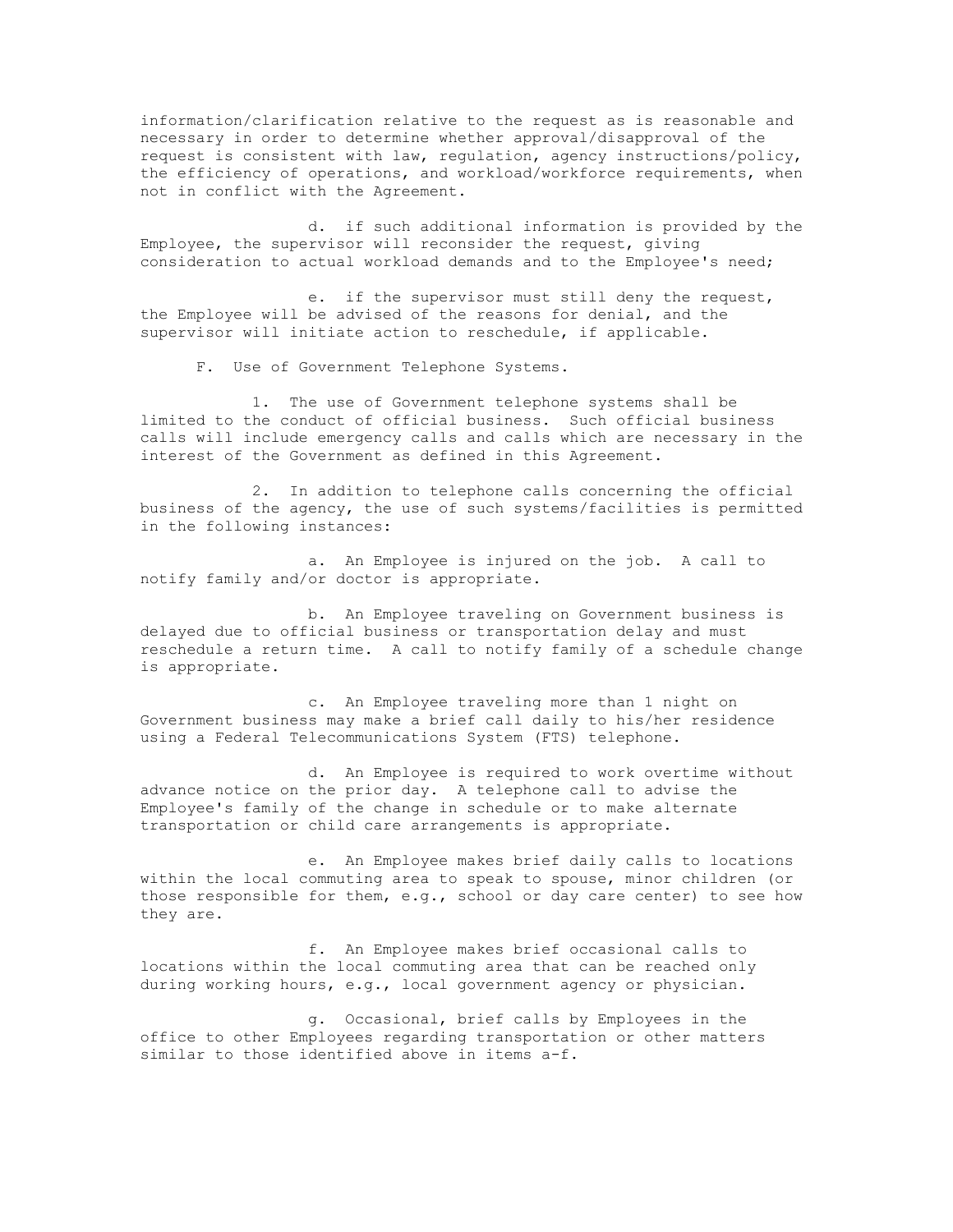h. Occasional, brief calls within the office between bargaining unit Employees and Union representatives, e.g., to arrange for or reschedule meetings.

3. FTS is to be used for placement of long-distance calls as provided in paragraphs 1 and 2, above, instead of the commercial toll network, to the maximum extent feasible. Long distance commercial charge calls can only be placed when specifically authorized by Management, except that brief, personal calls over the commercial longdistance network may be made if the calls are not charged to the Government, i.e., the call is:

a. charged to the Employee's home phone number or other non-Government "third party" phone number;

b. made to an 800 toll free number;

c. charged to the called party if a non-Government number;

or

d. charged to a personal telephone credit card.

4. Authorization for the use of Government telephone systems and facilities as provided above is limited to calls which:

a. do not adversely affect the performance of official duties by the Employee or the Employee's organization. Adverse effect includes, but is not limited to, complaints from users or other Employees of inadequate access to the phones for job-related purposes or significant reduction in productivity by the Employee or by the unit.

b. are of reasonable duration and frequency, i.e., duration of call should be limited to the time necessary to conduct the business at hand, normally not to exceed 10 minutes; the frequency as defined above in paragraph 2; and

c. reasonably could not have been made at another time i.e., during nonduty hours. Whenever possible, such calls will be made during lunch, breaks, or other off duty periods.

5. Use of Government telephone services, equipment or facilities is prohibited for other than official business, except as noted above, for emergency calls and for calls which the Employee's supervisor specifically authorizes as necessary in the interest of the Government. Unauthorized calls may not be placed even if the Employee's intention is to reimburse the Government for the cost of the call.

6. Consistent with current Government-wide regulations, an Employee who makes unauthorized use of telephone services, equipment or facilities may be subject to criminal, civil, or administrative action including suspension or removal. Additionally, such Employee may be required to reimburse the agency for both the value of the call, based on commercial long distance rates, and the administrative costs to the agency to determine that the call was unauthorized and to process the collection.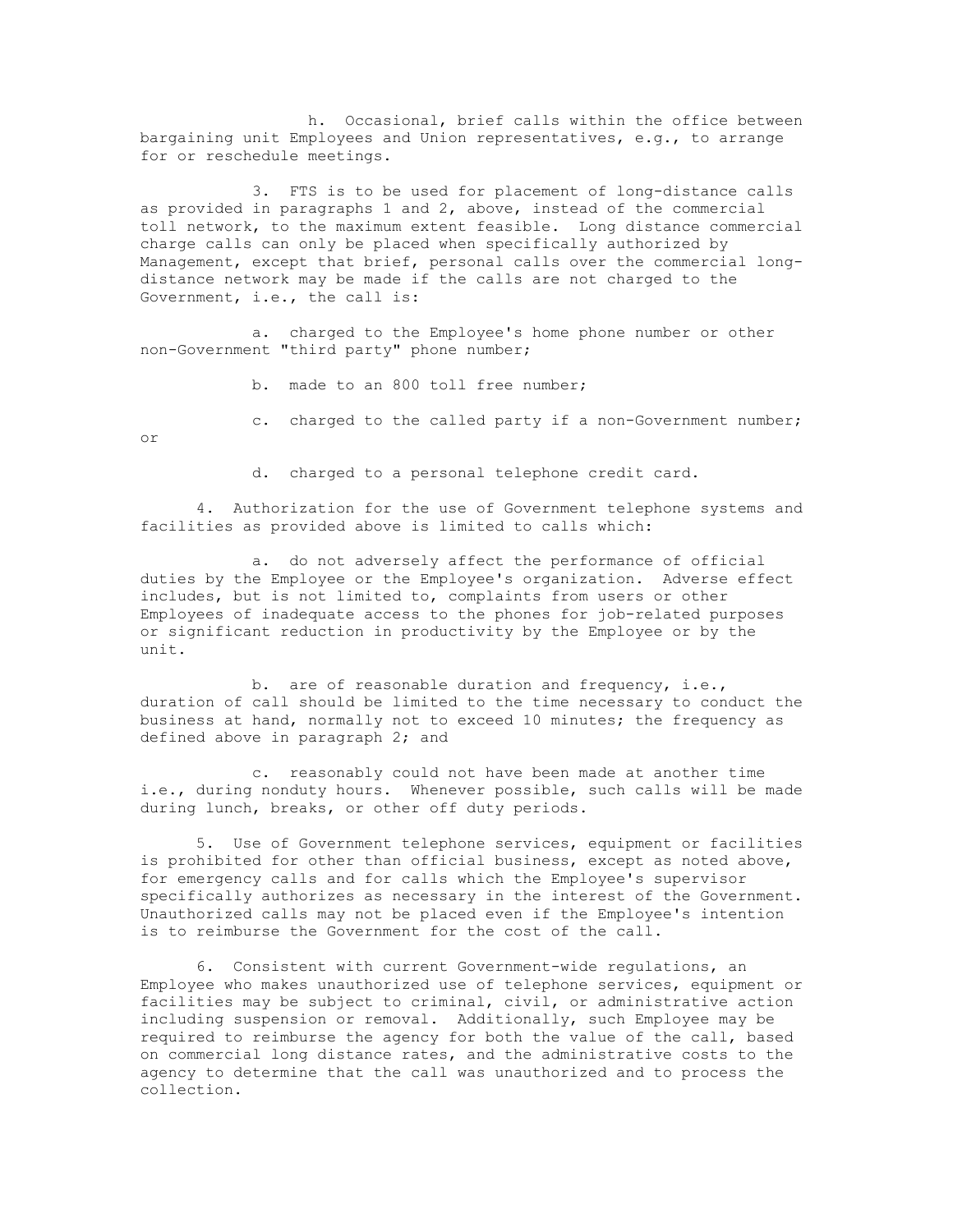The following comments are advisory only and do not constitute actual contract language.

3.2A2 You must give advance written notice to the union President inviting him/her to attend (and participate) in a formal discussion you intend to have with your employees about their grievances, general working conditions or personnel matters. Typical subjects of such formal meetings include scheduling vacations, compressed days off, credit hours, overtime, new work procedures, office space changes, and reorganizations. (The President will decide if the union will attend and who will represent it.)

You do not have to invite or allow a union representative to attend a "meeting" with an individual employee when you are simply delivering an employee performance report, an employee conduct report, a disciplinary letter, a sick leave restriction letter or an employee performance appraisal.

If you interview or question an employee about potential misconduct, this is a Weingarten meeting. If the employee (not you) reasonably believes that this examination/ investigation may result in disciplinary action against the employee and the employee asks for a union representative, you must make a choice to either allow the employee to get a union rep or discontinue the meeting. If you continue the meeting with the employee, the union rep has the right to ask questions, make comments, and participate in the discussion. Typical examples of Weingarten meetings include inquiries about sick leave abuse, late arrival at work, T & A irregularities, missing office supplies, and other forms of misconduct.

3.2B Within 5 workdays of a new employee's entrance on duty, the supervisor should contact the union steward who services his/her particular Branch/Division and arrange to introduce the new employee to him/her. If you are uncertain who you should contact, call the Employee Relations Section (extension 6625) or you can call the Chief Steward of AFGE Local 3354.

3.2D You must notify the union President in writing at least 10 workdays before planned changes affecting working conditions. Examples include office space changes, reorganizations, new work schedules, and new work procedures. Call Employee Relations at X6625 for advice on what to say and how to say it.

3.3B1 Employees have the right to Union representation upon request when you give the employee a 90-day opportunity-to-improve letter or a within grade increase (WGI) denial letter.

3.3B2 Before issuing any written disciplinary actions, an Employee Relations Specialist will assist you in conducting a preliminary investigation into the situation for which you are considering discipline. You and the ERS will talk to the employee in an attempt to find out what happened, why it happened, etc. The employee is entitled to a union representative if s/he requests one. Contact the ER Section (extension 6625) whenever a disciplinary action situation arises.

This does not pertain to oral or written counselings.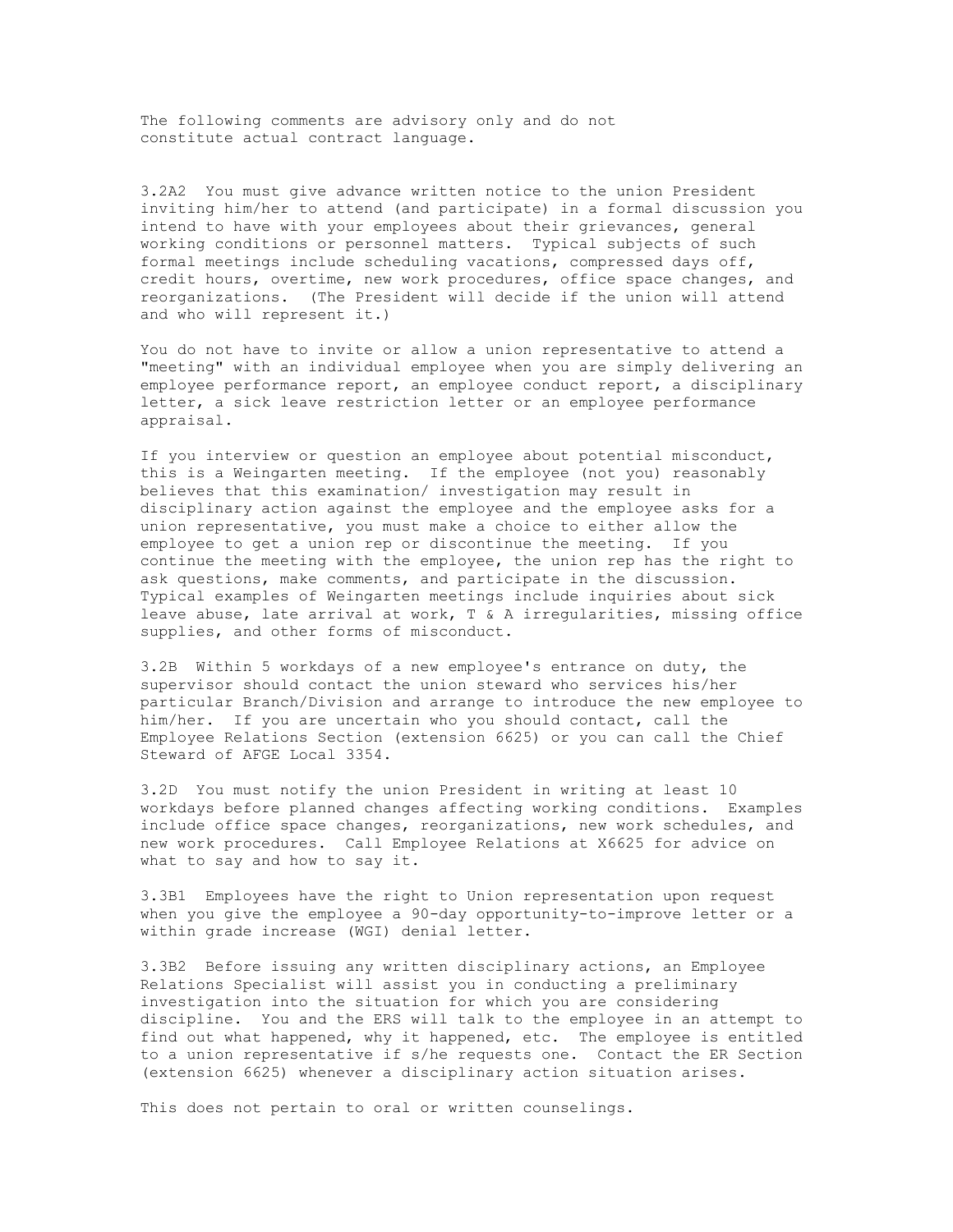3.3B3 The employee should sign and date at the bottom of each page of the Official Agency File Copy. If s/he refuses to sign, the supervisor should just notate that the letter was hand-delivered to the employee (notating date and time) but s/he refused to sign. The Official Agency File Copy should then be returned to your servicing ERS.

3.3C The Personnel Office sends out these annual notices to all employees.

3.3D Form FmHA 300-43, Employee Performance/Conduct Report, is used to record a supervisor's discussion with an employee related to job performance and conduct. It should be written out and shown to the employee at the time of the discussion. The employee has a right to read it, to make written comments and to sign. (The employee may choose not to sign it.) The supervisor must sign and date the form (and make a note if the employee declines to sign): then make a copy and give it to the employee. Keep the original in the employee's drop file.

The drop file can also be used as a place to keep "memory joggers" about particular incidents involving the employee and copies of kudos or complaints. However, we suggest that you keep "memory jogger" notes in a separate file. This "memory jogger" file could have notes on all your employees but would not be kept by employee name, social security numbers, etc., and therefore, would not be considered a "system of records" and subject to the

Privacy Act. If you maintain such notes for reasons of agency business (e.g., backup for progress review or annual ratings), the union will seek this data. Disclosure of supervisor's notes is decided on a caseby-case basis, depending on whether they are relevant and necessary in order for the union to carry out its representational duties. In general, if a supervisor keeps and then uses a note in a subsequent personnel action/decision, the note will be subject to disclosure.

Following is guidance on what kinds of notes supervisors are allowed to keep without subjecting those notes to the requirements of the Privacy Act.

Basically, personal notes or records that supervisors may keep as "memory joggers" regarding the performance, conduct, and development of employees they supervise are not prohibited by the Privacy Act as long as certain conditions are met. These conditions are that the notes must:

- 1. be kept and maintained only for the personal use of the supervisor who wrote them;
- 2. not be circulated to anyone, not even to the supervisor's secretary or another supervisor of the same employee;
- 3. not be kept under the control of the Agency in any fashion, or required by the Agency and are retained or destroyed as the supervisor who wrote them sees fit.

Since personal notes are to be used as memory joggers only, it makes little difference whether the supervisor keeps notes on employees in a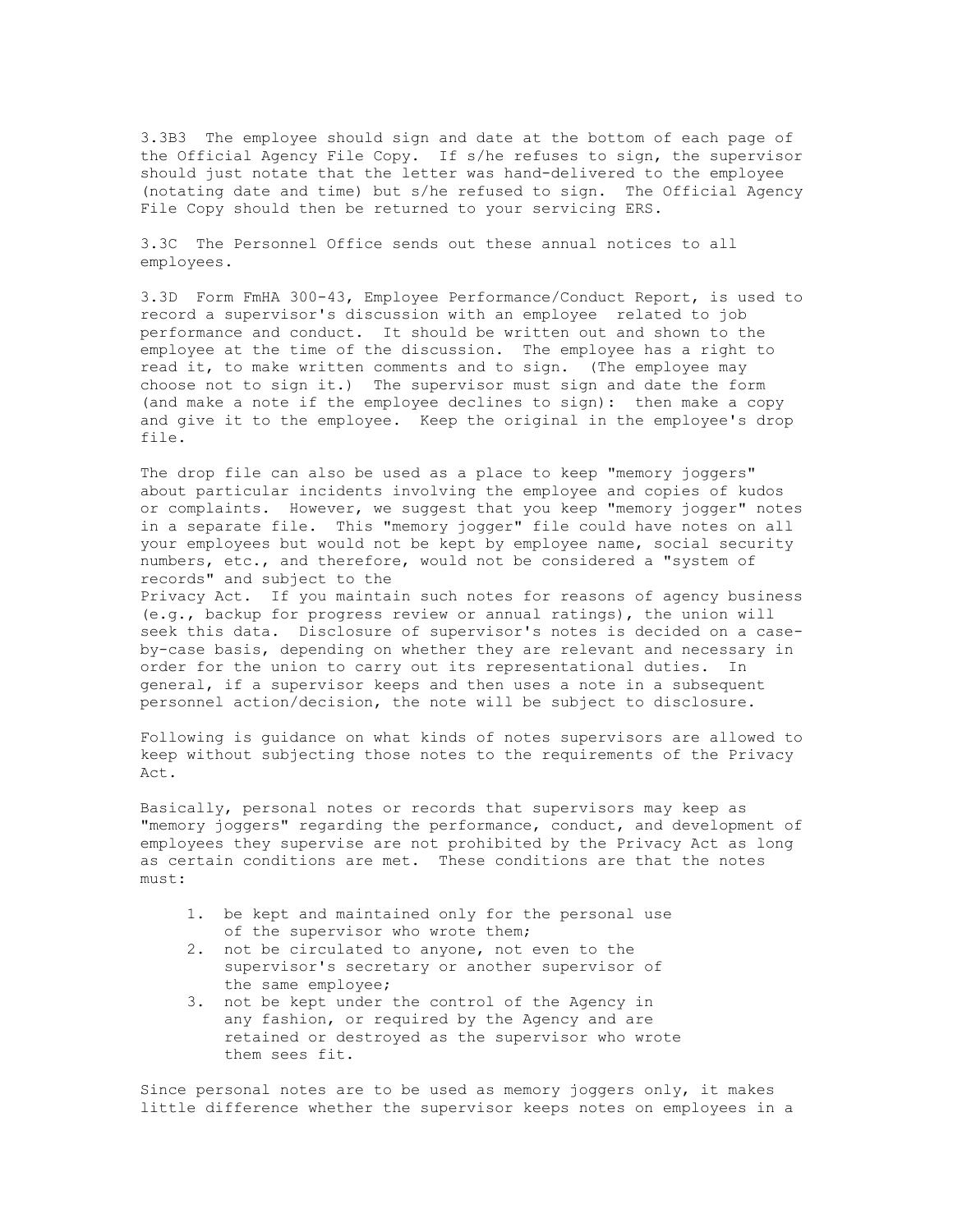random manner using a single folder or keeps a folder for each employee and places notes in it in a chronological manner; the key point is that they are still memory joggers and not an Agency record. To be in technical compliance with the Privacy Act, it is best not to have the employee's name on the outside of the folder. Also, because they are memory joggers, there is no obligation, under the Privacy Act, on the part of the supervisor to tell employees that notes are being kept on them. (However, the union contract requires the supervisor to inform employees in certain cases that records are being kept on their conduct and/or performance.) So, it makes little sense to deny if asked by an employee that you are keeping records on all employees under your supervision in order to serve as memory joggers for yourself.

The problem begins when the supervisor uses those personal notes as documentation for personnel actions, because the notes then become a system of records subject to both the Privacy Act and the Freedom of Information Act (FOIA). What should happen is that the existence of these notes should cause the supervisor to take an appropriate personnel management action, such as a letter to the employee on performance or conduct-related problems, justification for an incentive award, or providing documentation for the actual performance appraisal. Once the information has been extracted from the notes, the notes have outlived their usefulness and should be discarded -- provided they have not been shown to anyone.

If they are retained by the supervisor and become a supporting document, they become an official Agency document, subject to the Privacy Act, FOIA, and to review and access by the employee and others.

Related to employees' rights to access information or prevent its disclosure is the issue of the rights of the employees' representatives. As the exclusive represen-tative for bargaining unit members, the union has a statutory right to data:

- 1. which is normally maintained by the agency in the regular course of business;
- 2. which is reasonably available and necessary for full and proper discussion, understanding and negotiation of subjects within the scope of collective bargaining; and
- 3. which does not constitute guidance, advice, counsel or training provided for management officials or supervisors, relating to collective

#### bargaining.

Memory joggers in general, are not disclosable to the union. However, in certain situations the courts have ruled otherwise. This includes information related to merit promotion actions--interview notes, "score sheets," memos justifying selection of a candidate, etc. The Federal Labor Relations Authority has said that just because a supervisor's notes may not be a "record" under the Privacy Act, there is still an obligation under the labor-management relations statute to give the union data necessary to process a grievance and negotiate conditions of employment.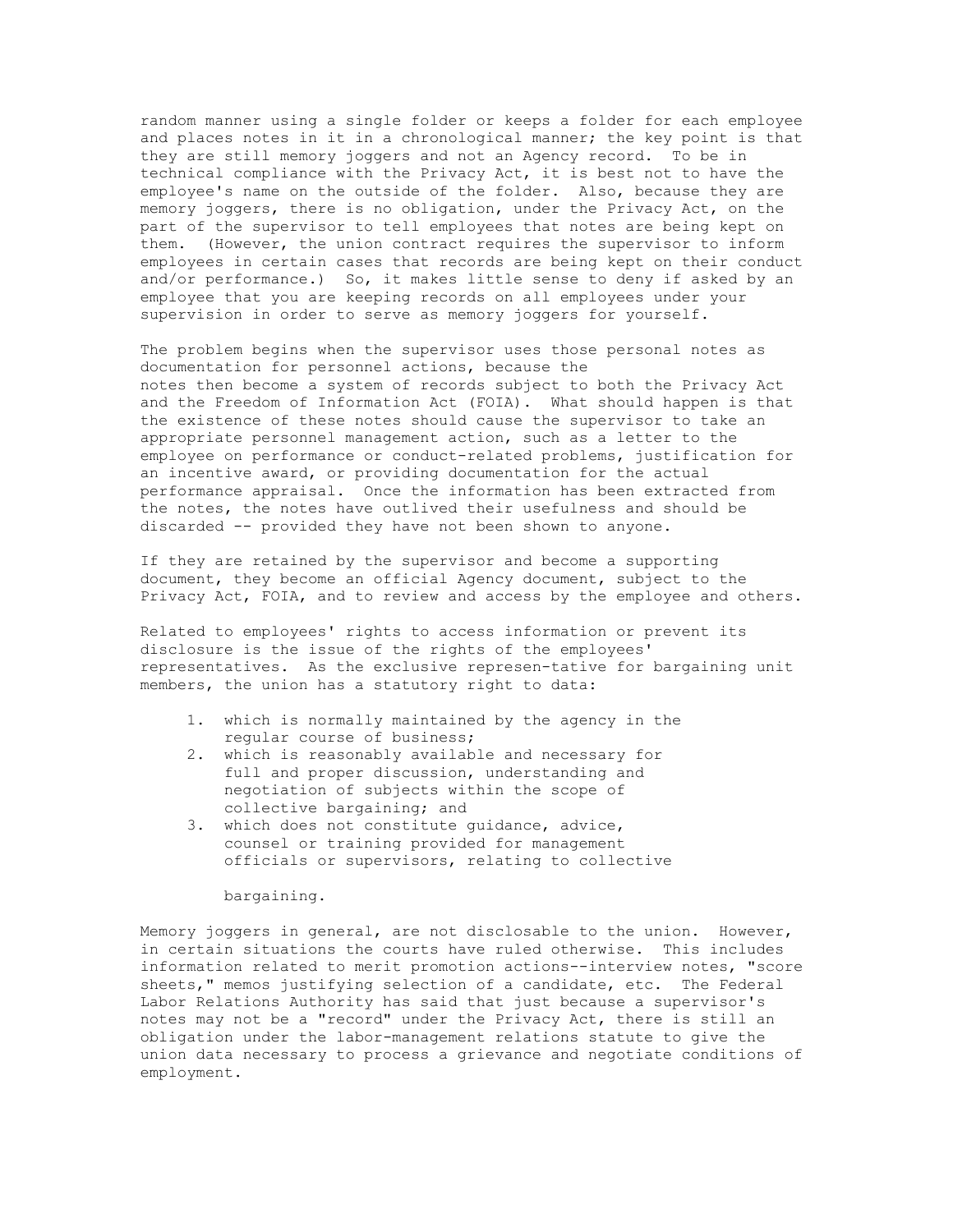In summary, the use of personal notes can be a complicated issue. Supervisors are encouraged to contact the employee/labor relations staff on all questions related to the Privacy Act, FOIA, and any union or employee requests for data.

3.3E4 "Materials likely to be of general interest to employees in the area" include a sign next to the coffee pot that Mr. X or Mrs. Y has an order form available for employee organization candy or cookies etc.

3.3F When necessary, employees may make brief, occasional calls. Some examples of appropriate calls are; to a physician's office to make an appointment, to a car pool member to make ride arrangements, to a child's school, to a baby-sitter, etc. According to 3.3F4c, the calls should be made on breaks or lunch whenever possible and could not have been made after duty hours. The calls are to be limited to no more than 10 minutes each and should not limit access of telephones by other employees trying to get their jobs done. Performance of official duties takes precedence over use of the telephones for personal business -- whether outgoing or incoming.

When a supervisor determines that telephone usage has become excessive, he/she should counsel the employee (Form FmHA 300-43). The supervisor should have supportive documentation (e.g. complaints, performance problems, work backlog, all coinciding with frequent long telephone calls).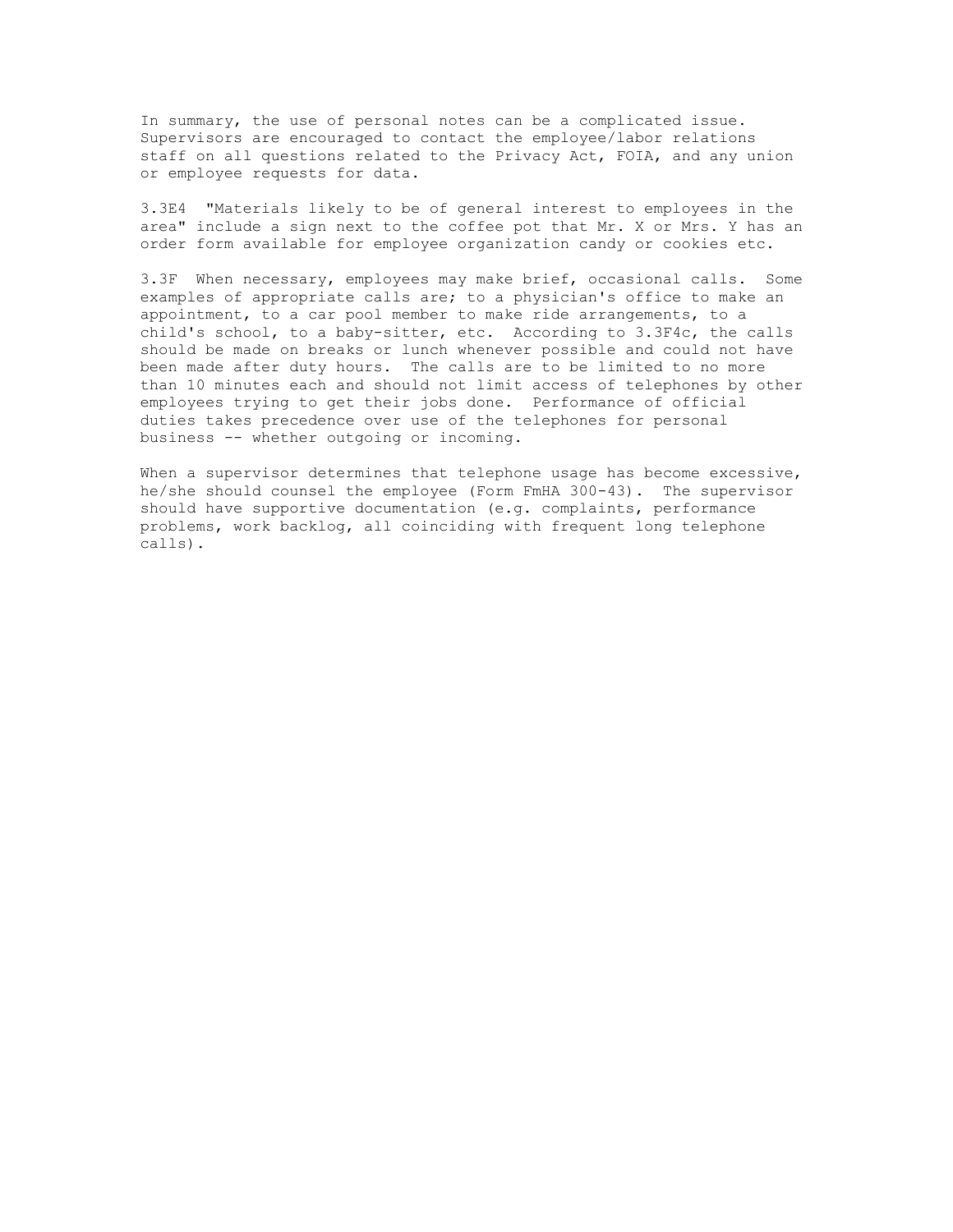ARTICLE 4 - TEMPORARY, PROBATIONARY, PERMANENT PART-TIME, SEASONAL, AND EXCEPTED SERVICE EMPLOYEES

4.1 GENERAL: All such Employees of the bargaining unit shall be covered by the terms of this Agreement to the extent consistent with applicable laws and regulations, except as specifically modified by this Agreement.

# 4.2 PROBATIONARY EMPLOYEES

A. The Employer agrees to provide probationary Employees with the opportunity to develop and to demonstrate their proficiency.

B. During the probationary period, the Employee's conduct and performance in the actual duties of his/her position may be observed, his/her preemployment background investigated, and he/she may be separated from the service at any time if, after a full and fair trial, it becomes apparent that the Employee's conduct, general character traits, or capacity do not fit him or her for satisfactory service. Such a separation may not be based on partisan political reasons, marital status, race, color, religion, sex, national origin, physical handicap, or age discrimination.

C. Probationary Employees will be entitled to ongoing counseling about their conduct and performance as well as their standing throughout the probationary period. At the end of 8 months, probationers will be rated by their supervisors on their overall conduct, attendance, general character traits, and productivity. If the Form AD-507, Probationary or Trial Period Report (Appendix B), indicates marginal or unsatisfactory ratings, the supervisor will meet with the Employee to discuss the report. In such cases, a copy of the report will be given to the Employee. Specific corrective actions will be outlined at this meeting unless this has previously been accomplished. It is understood that even when a Form AD-507 indicates an overall satisfactory rating, a probationary Employee is still subject to appropriate disciplinary action, up to and including discharge, if his/her conduct, attendance, standing or performance deteriorates during the remainder of the probationary period.

D. Probationary Employees have the right to Union representation in accordance with the provisions of this Agreement.

E. In cases of impending separation for performance deficiencies, the Employer will give consideration for placement of the probationary Employee in positions commensurate with his/her demonstrated ability prior to making a decision to separate the Employee.

F. When it is determined that a probationary Employee is to be separated, the Employee will be given at least five (5) workdays notice of termination, except where Management determines that a probationary Employee's continued presence will be detrimental to the agency mission or to his/her or other Employees' health or welfare.

4.3 PERMANENT PART-TIME EMPLOYEES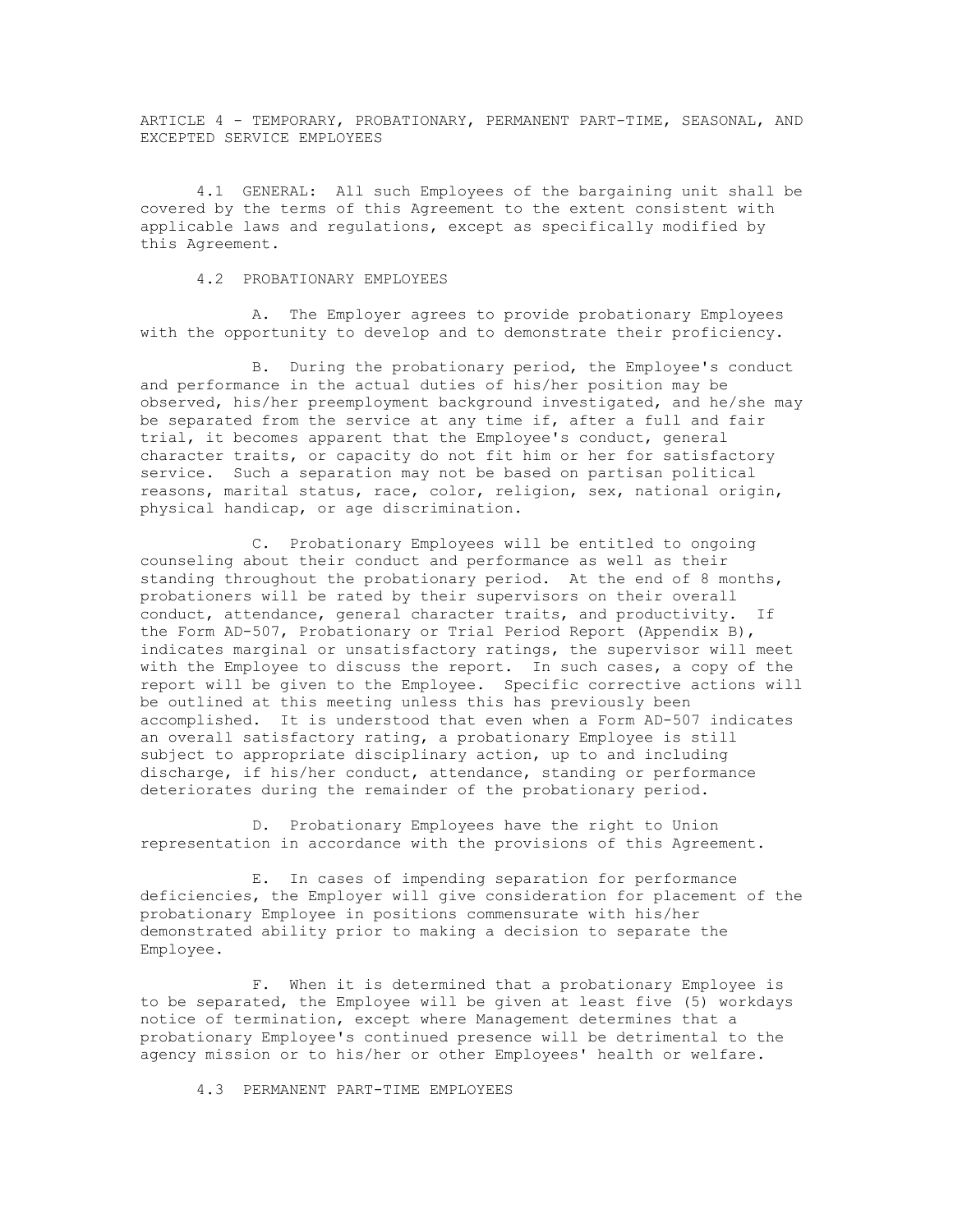A. To the maximum extent possible, consistent with budget, mission and workload considerations, the Employer agrees to maintain sufficient permanent part-time positions to accommodate Employee requests for such positions. The Employer also agrees, consistent with budget, mission and workload considerations, to convert part-time Employees to full-time in accordance with paragraph G below to meet Employee requests for conversion. When work is available and budget considerations allow, qualified part-time Employees who desire to work their day off will be allowed to do so. If permanent part-time Employees' services are necessary for more than their scheduled tour of duty, volunteers will be initially solicited within the unit/team. Where insufficient volunteers are obtained in the organizational element, mandatory requirements will be imposed in the order of inverse seniority based on most recent USDA service from among qualified Employees. Except in emergencies, mandatory requirements will not be imposed other than during periods of mandatory overtime or when the work is required but overtime funds are limited.

B. Pro-rated leave for permanent part-time Employees is based on actual hours worked.

C. The Employer agrees to establish regular tours of duty for permanent part-time Employees which are consistent with appropriate law, regulations, and this Agreement. Tours of duty determine the Employee's eligibility for pay on holidays. Tours of duty are established by the Employer. Any changes to tours of duty affecting general conditions of employment will be subject to appropriate negotiations with the Union. Generally, tours of duty cover four (4) days of the basic workweek. Based on workload requirements, the Employer will establish the days and hours during which permanent parttime Employees can select their time off. Every reasonable effort will be made to allow the maximum number of permanent part-time Employees to have their requested day off. Within these parameters, on an annual basis, part-time Employees within a unit/team may select their day off, if applicable. In cases of too many qualified Employees requesting a particular day off, preference will go to the Employee with seniority based on most recent USDA service. Employees must stay with the schedule the remainder of the year unless the Employer must fill a need on a particular day. The senior Employee who volunteers for the change will be rescheduled. If there are no volunteers, the least senior person will be changed. Reasonable efforts will be made to accommodate Employee requests to change their day off due to hardships. Appropriate documentation must be provided to fully support such requests. Such requests should be kept to a minimum and accommodation should result in minimum disruption of Employee schedules.

D. Individuals who do not desire conversion from part-time to full-time employment should so state in writing to the immediate supervisor.

E. An Employee who is denied conversion from full-time to part-time or vice versa within the unit/team will be notified orally of the reasons by the immediate supervisor when vacancies occur for which they would have been eligible under 4.3F or G below.

F. Conversion from Full-Time to Part-Time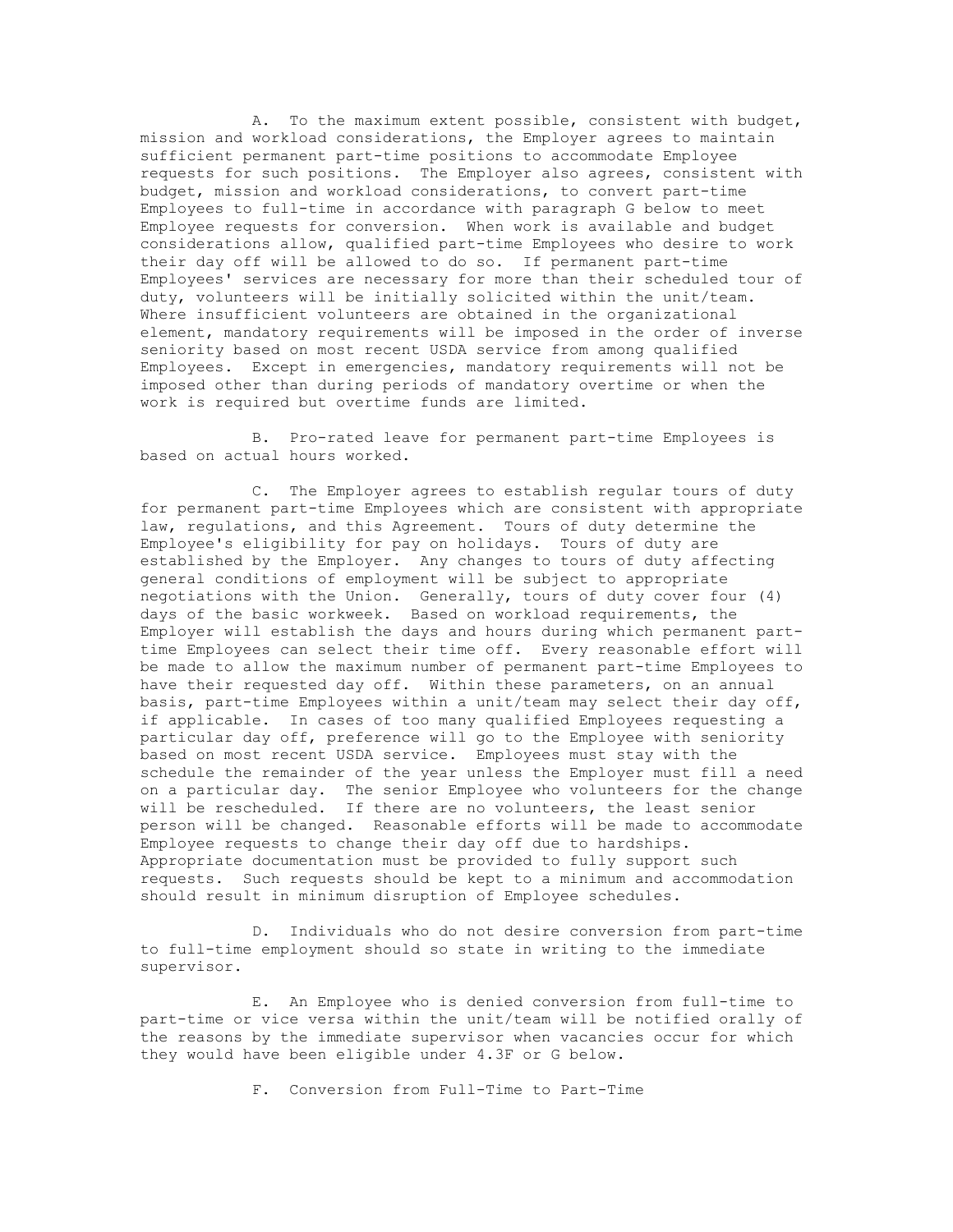1. Employees who desire to convert from full-time to part-time should make such requests to their immediate supervisor in writing. The immediate supervisor will make every effort to honor all such requests based on workload requirements and the particular merits of each request.

2. The Personnel Office will advise the Employee, prior to implementing such requests, of the effects of the change to part-time employment upon the Employee's pay, benefits, working conditions, and other rights or entitlements.

G. Conversion from Part-Time to Full-Time

1. Whenever the Employer chooses to fill permanent full-time positions from among permanent part-time Employees, permanent part-time Employees will be considered in accordance with the terms of this Agreement, unless they have notified the supervisor in writing they do not wish to be considered.

2. Employees who are in the same type of position, in the same grade, and who are within the same unit/team will be converted as follows:

a. Employees whose most recent performance appraisal was at least "Superior" will be converted first in accordance with most recent USDA seniority unless the Employee's performance has since deteriorated and the Employee has been counseled in accordance with article 15.

b. Employees whose most recent performance appraisal was "Fully Successful" will be converted next in accordance with most recent USDA seniority unless the Employee's performance has since deteriorated and the Employee has been counseled in accordance with article 15.

c. If there are additional conversions to be made they will be made according to most recent USDA seniority. However, Employees whose performance is less than "Fully Successful" will not normally be considered for conversion.

d. The use of any reappraisal of performance within 30 days prior to such conversion is prohibited unless the reappraisal was required under article 15 of the Agreement or FmHA Instruction 2060-A.

e. Only those conduct-related factors which adversely affect the performance of the Employee or the performance of others may result in the nonconversion of Employees outlined in a through c above. Consideration of such conduct-related factors by the supervisor making the conversion will be limited to written actions during the 2-year period prior to consideration for conversion. All candidates will receive fair and equitable consideration by the supervisors with regard to all factors considered in accordance with law, regulation, and this Agreement.

4.4 TEMPORARY AND EXCEPTED SERVICE EMPLOYEES: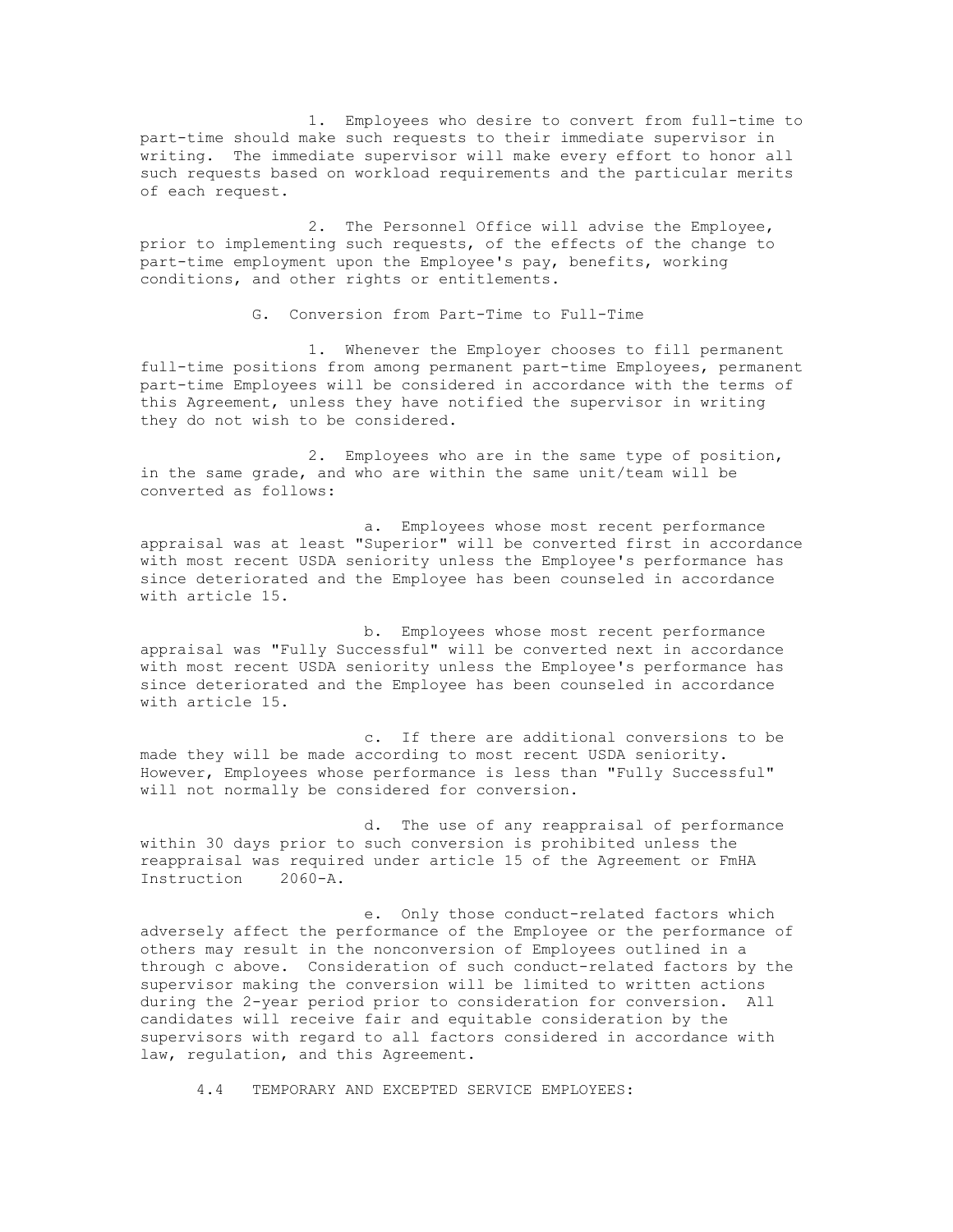A. This section applies to temporary full-time (TFT) and temporary part-time (TPT) Employees in the competitive service, and to all excepted service Employees in the bargaining unit. Employees in these positions have representation rights under this contract.

B. To the maximum extent possible, the Employer will notify the Employee at least 5 workdays in advance when the Employee is to be separated prior to the not-to-exceed date of his/her appointment or when the temporary appointment is to be extended. When an Employee's name is being requested on an OPM certificate for a career conditional appointment, he/she will be notified in accordance with law and regulation. Prior to terminating a temporary Employee due to lack of work, consideration will be given to placing him/her in the same job series and grade in another unit where temporary work is available. Discharge of temporary/Schedule G Employees will be in writing outlining the basis for the action, the evidence supporting that action and the effective date of discharge. All disciplinary actions taken against such Employees will be based on the principle of progressive discipline; however, it is understood such Employees are normally not covered by the provisions of 5 USC 4302 or 5 USC 7512. When a temporary/Schedule G Employee is to be discharged for disciplinary or performance reasons, he/she will receive 5 workdays advance notice, except where the Employer determines that the Employee's continued presence will be detrimental to the agency mission or his/her or other Employees' health or welfare.

C. In conjunction with OPM's announcement of the acceptance of applications for the Office Assistant or Accounting Technician examination, the Employer will furnish such information to temporary and Schedule G Employees. Upon appointment with the Employer, such Employees will receive written information concerning requirements for conversion to permanent career conditional status. The Employer will make attempts to set up an OPM test site on the Employer's premises in conjunction with the scheduling of the Office Assistant or Accounting Technician examination.

D. Schedule G Intermittent Employees:

1. The Employer will explain to each Schedule G Employee when he/she is hired that this appointment is an on-demand type of appointment, and that the Employee is expected to work days and hours as work demands on whichever shift to which the Employee was hired or was most recently assigned. At the Employee's option, he/she may indicate his/her desire to work shifts other than the one most recently assigned. If the Employer needs to place a Schedule G Employee on a shift other than the shift to which he/she is currently assigned, the following procedures will be followed:

a. Volunteers by most recent USDA seniority.

b. Inverse seniority based on most recent USDA service (reasonable efforts will be made to accommodate hardship requests).

To the maximum extent possible, the Employer will attempt to schedule intermittent Employees one week in advance; however, it is understood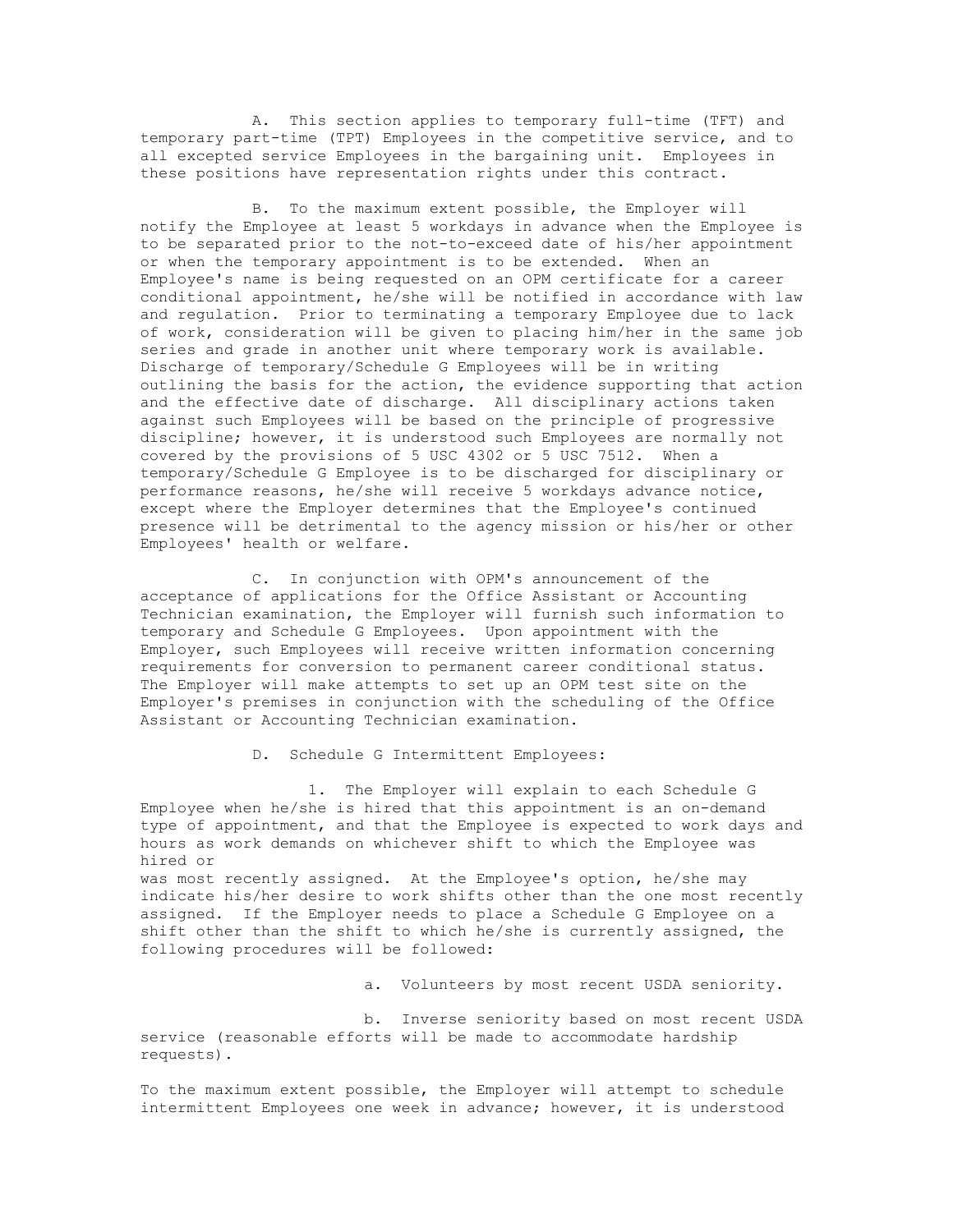that less notice may be necessary. If an intermittent Employee has valid justification for inability to work, this will be taken into consideration by the Employer and other Employees will be contacted in an attempt to fill the need. If the Employee's services are necessary, however, he/she can be ordered to report to work. If an intermittent Employee is unavailable on several occasions when called, this may be the basis for removal from the position. In making such determinations, the Employer will be fair and equitable in its treatment of such Employees.

2. Schedule G Employees will be guaranteed a minimum of 2 hours work except in emergency situations or if the Employee is not ready, willing and able to work.

3. The Employer agrees, where appropriate, to consider Schedule G Employees who volunteer for work outside their normal work unit but within their branch for alternate assignments when work is not available in their regular assignments.

4. Consistent with the above provisions, Schedule G Employees will be placed in nonpay status and recalled to work based upon workload demands, on each Employee's hours available, and on performance as monitored from OPEX reports, if applicable, and productivity measurement data. Where these factors are relatively equal, seniority based on most recent USDA service will be used as the determining factor. Employees who are the subject of ongoing investigations regarding potential theft or other criminal conduct which would normally result in the indefinite suspension or removal of a permanent Employee, will not be recalled pending resolution of the investigation, and imposition of appropriate disciplinary action.

5. Management will give to each Schedule G Employee three (3) calendar days advance notice to the extent possible when the Employee is to be recalled or placed in nonpay status. It is understood that the Employer will make one attempt (two busy signals count as one attempt) during daytime hours and one attempt in the evening to recall a Schedule G Employee prior to the date he/she is needed to report. If the Employer is unable to contact that Employee, the next Employee on the list will be contacted.

6. It is the responsibility of every Schedule G Employee to keep his/her supervisor currently informed of any change in address or telephone number. If a Schedule G Employee does not have a telephone, he/she must provide a number at which a message can be delivered. It will be such Employee's responsibility to check at that number on a continuing basis regarding work requirements. Failure to update the immediate supervisor regarding current address and telephone number, resulting in the immediate supervisor's inability to contact Schedule G Employees, can result in discharge for unavailability for work.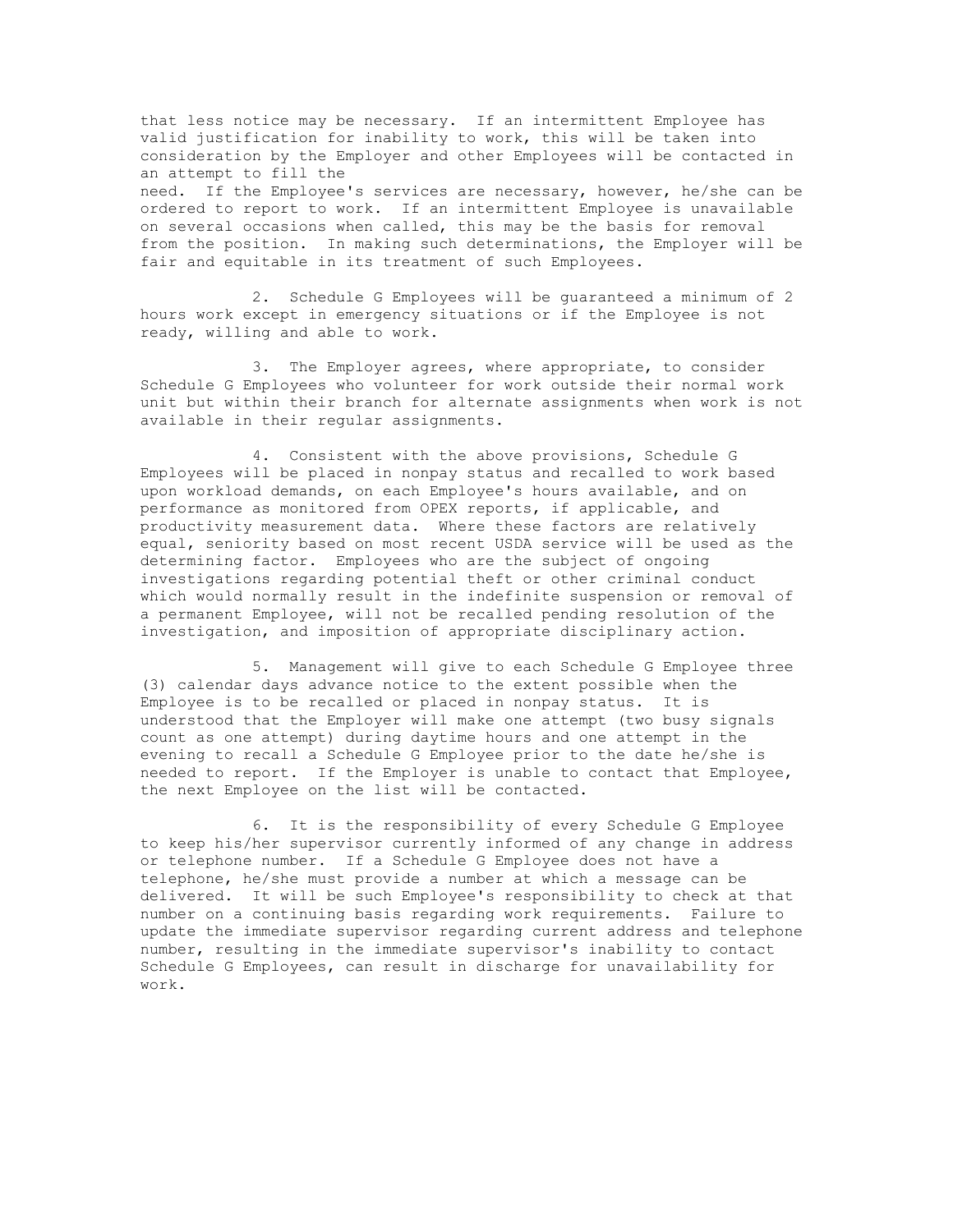# ARTICLE 5 - GRIEVANCES

5.1 PURPOSE: The purpose of this article is to provide a mutually acceptable method for the prompt and equitable settlement of grievances. It is understood that Employees may first attempt to resolve concerns individually between themselves and their immediate supervisors without invoking the grievance procedure. They are not, however, required to do so and can immediately seek Union representation to resolve a complaint or may specifically inform their supervisor that they are grieving a matter for which Union representation must be provided. Employees are reminded that timeframes continue to run throughout the time the Employee is attempting to informally settle the complaint.

When an Employee wishes to seek Union representation to pursue a grievance, the Employee will so inform the supervisor and the supervisor will insure the Employee has access to a phone for the sole purpose of establishing a meeting with his/her Union representative and not for the purpose of discussion of the Employee's complaint. The supervisor cannot require the Employee to provide any information concerning the complaint at this time. All other discussions and meetings will be handled in accordance with the provisions of article 18. It is understood and agreed that Management officials will not interfere with the placement of the call by the Employee or the receipt of the call by the Union representative.

5.2 DEFINITION AND SCOPE: A grievance means any complaint -- (a) by any Employee concerning any matter relating to the employment of the Employee; (b) by the Union concerning any matter relating to the employment of any Employees; or (c) by any Employee, the Union, or the Employer concerning:

(1) the effect or interpretation, or a claim of breach, of a collective bargaining agreement;

(2) any claimed violation, misinterpretation, or misapplication of any law, rule, or regulation affecting conditions of employment;

(d) except that it shall not include a grievance concerning:

(1) any claimed violation relating to prohibited political activities; or

(2) retirement, life insurance, or health insurance; or

(3) a suspension or removal for National Security reasons, (Section 7532); or

(4) any examination, certification, or appointment; or

(5) the classification of any position which does not result in the reduction in grade or pay of an Employee.

(6) any adverse personnel action taken in conjunction with reduction-in-force (RIF) which would be otherwise appealable to the Merit Systems Protection Board (MSPB).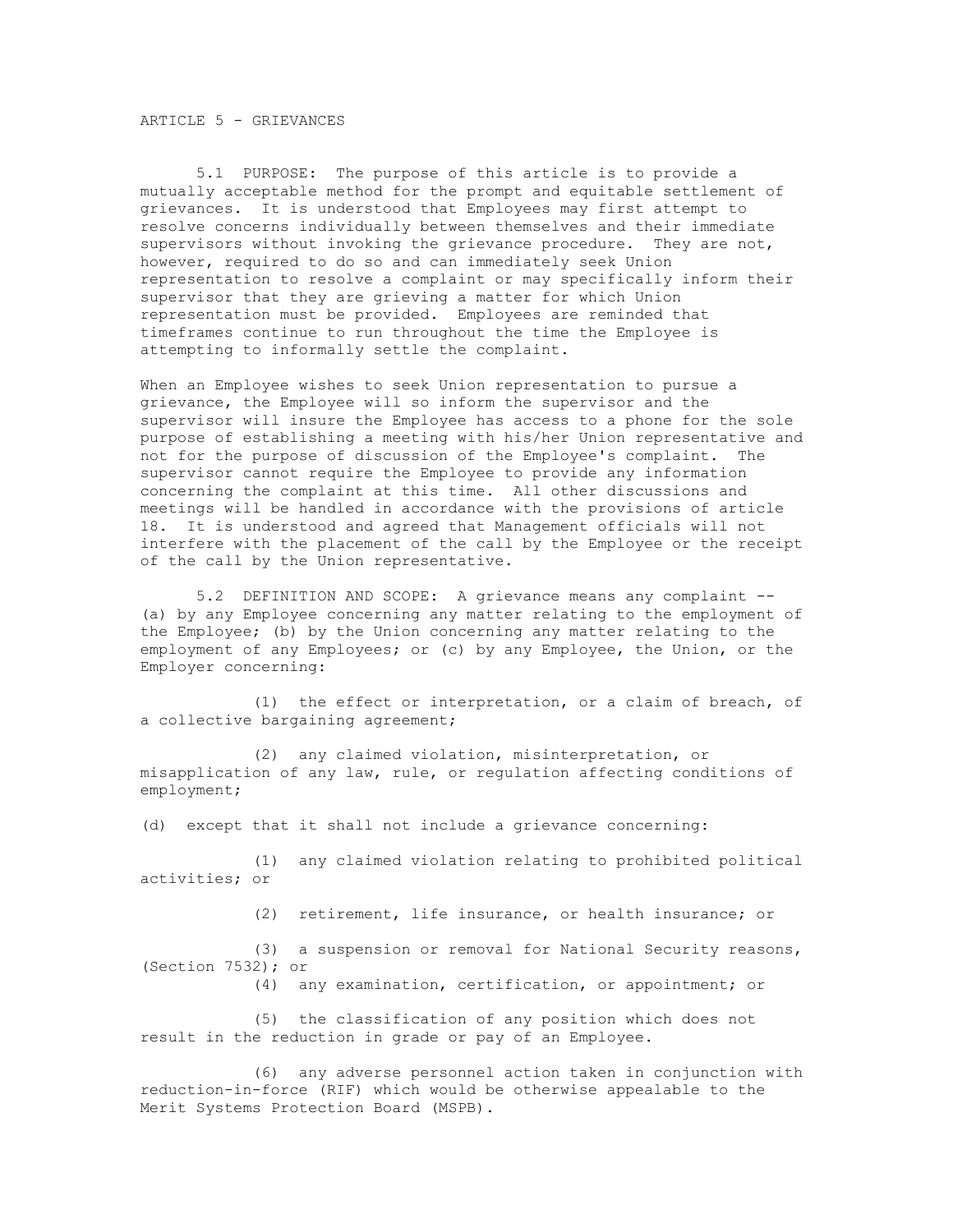(7) any performance-based removal or reduction-in- grade under 5 CFR Part 432 or 752.

The Employer and the Union agree that every effort will be made by the parties to settle grievances at the lowest possible level. The filing of a grievance shall not be construed as reflecting unfavorably on an Employee's good standing, performance, or loyalty or desirability to the organization, nor is it intended to reflect personally on any representative of the Employer.

5.3 OFFICIAL TIME: Employees and their designated Union representatives will be allowed a reasonable amount of official time to discuss, prepare for, and present grievances including attendance at meetings with Management officials. The specific provisions for use of official time in this regard will be covered by the terms discussed in this article and article 18.

5.4 AVAILABLE PROCEDURE: This negotiated grievance procedure shall be the exclusive procedure available to the Union and the Employees in the bargaining unit for resolving such grievances, except as expressly limited by the following:

(1) No one outside the bargaining unit may use these procedures. The date for establishing inclusion or exclusion from the unit is the date the action complained of occurred.

(2) An aggrieved Employee affected by discrimination, or adverse action taken in accordance with 5 USC section 7512 (except as excluded from the negotiated grievance procedure in section  $5.2(c)$ , above), may at his/her option raise the matter under a statutory appellate procedure or this negotiated grievance procedure, but not both. For the purposes of this section and pursuant to Section 7121 of the Act, an Employee shall be deemed to have exercised his/her option under this section only when the Employee files a timely notice of appeal under the appellate procedures or files a timely grievance in writing under the negotiated grievance procedure. An aggrieved employee who has been removed or reduced in grade due to unacceptable performance, whether such action has been taken in accordance with 5 USC 7512 or 4303, may raise the matter under an appropriate statutory appellate procedure only.

5.5 QUESTIONS OF GRIEVABILITY: The Employer and the Union agree to raise any question of grievability or arbitrability of a grievance prior to the time arbitration is requested unless recent case law or court decisions affect this determination. Disputes of grievability or arbitrability shall be processed in the following manner:

A. Once the Employer has concluded that a matter raised before that party is nongrievable or nonarbitrable, such party will notify the Union President, as well as the designated Union representative, in writing of this initial determination and of the specific reasons for such determination.

B. Within 2 workdays of receipt of written notice of nongrievability, the Union President may request that a meeting be held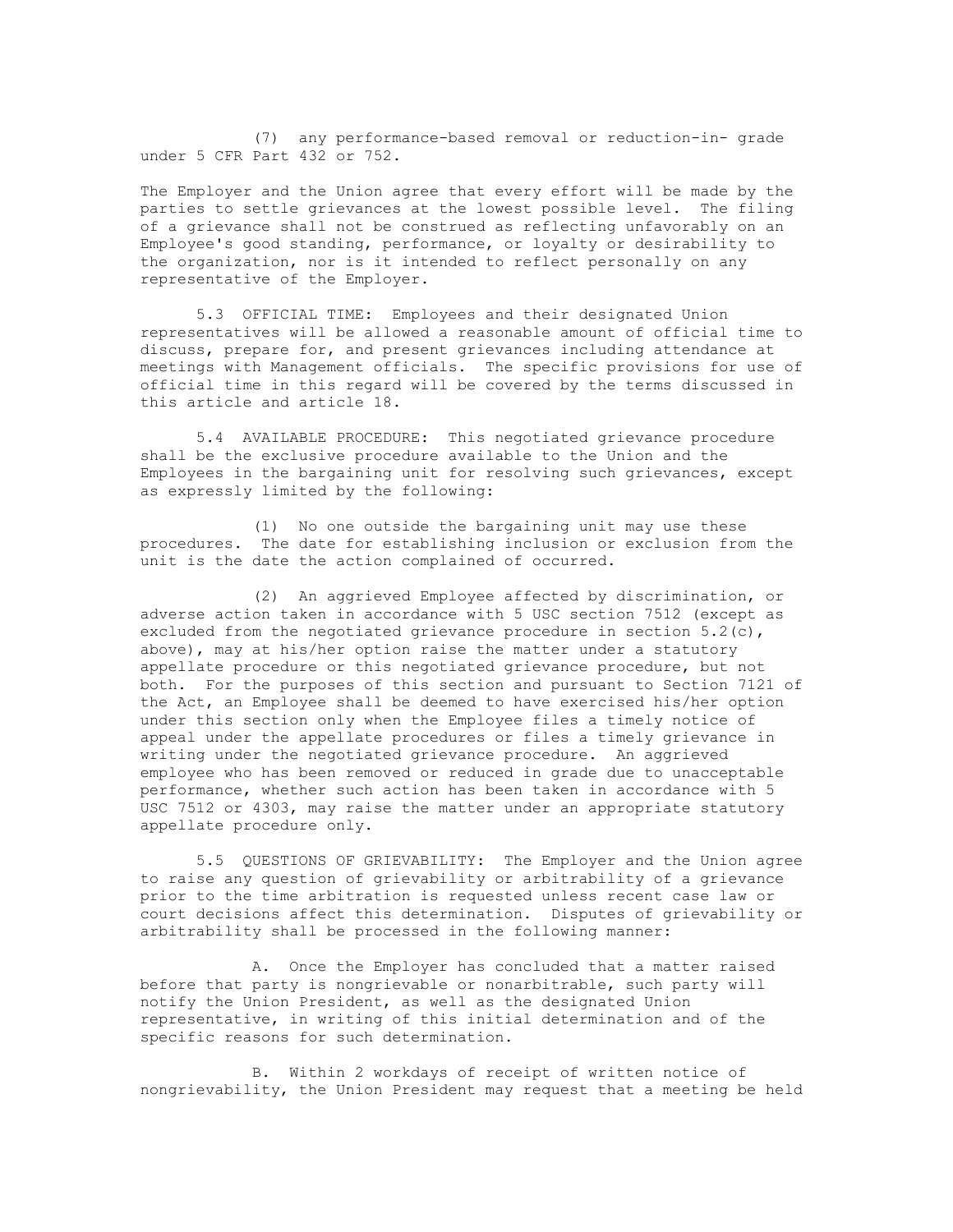with Management's representative(s) for the purpose of discussing the grievability issue. Management

will meet with the Union if it is agreed that additional clarification regarding Management's position is warranted or that clarification of the Union's position may resolve the grievability dispute. Such meeting, if held, will be conducted within 3 workdays after receipt of the Union's request. At such time as the meeting is held, the Union President may amend the grievance in order to resolve the dispute. Arrangements for such meeting will be made with the Labor Relations Staff. Prior to such meeting being held, the Union President and the Labor Relations Staff will agree to a reasonable amount of official time that will be available to the Union President/designee to research the grievability issue in preparation for the meeting.

If the grievability issue is not resolved with this meeting or if no meeting is held following issuance of the agency's determination and the Union pursues the grievance, any official time appropriate for that grievance number after the date of the notice of nongrievability will be subject to recall unless an arbitrator or, in the absence of an arbitrator's decision, Management subsequently determines that the grievance is grievable. Official time agreed by the parties to be reasonable in conjunction with a clarification meeting, as noted above, will not be subject to recall.

C. When a grievability issue is pursued by a grieving party and the grievance is an Employee-initiated grievance, reasonable official time will be granted the Employee when meeting with a Union representative and will not be subject to the buy back provision described in paragraph B, above.

D. Grievability issues will be processed separately from the merits of the grievance. The grievance over the merits of the case will be held in abeyance until the grievability issue has been resolved. Only if the grievability issue is eventually settled in favor of the grievant will the merits of the case be addressed through the grievance procedure in a separate hearing. Official time may be used to investigate and prepare for presentation of both the grievability issues and the merits. Any official time used for any reason pursuing the grievance, however, will be subject to recall under the terms described above.

E. The Union further agrees that all grievability issues pursued by the Union will be processed by the Union President or his/her designee if the name of the designee is provided to the Labor Relations Staff in writing.

F. The LMR Agreement provisions regarding the selection and payment of an arbitrator will apply to arbitration hearings on grievability matters just as they apply to hearings on the merits of a complaint. A separate meeting will be held to select an arbitrator for the hearing on the merits.

#### 5.6 PROCEDURE FOR EMPLOYEE-INITIATED GRIEVANCES

A. The Union shall have the right to represent Employees at any stage of this procedure. Upon notification by an Employee that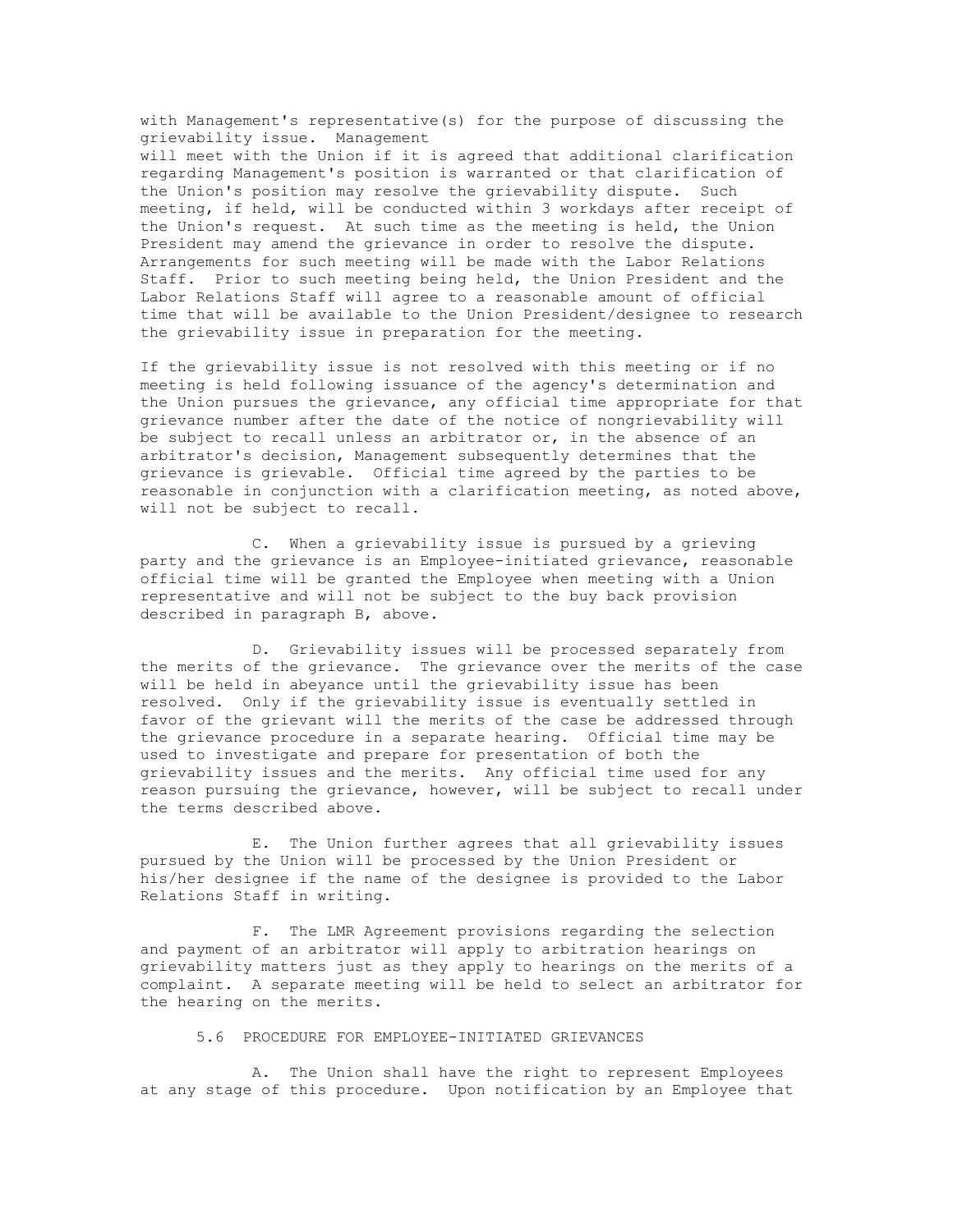representation is desired to pursue a complaint, no further discussion or questioning shall take place until a representative is present.

B. The Employer and the Union expect Employees and supervisors to make a sincere effort to reconcile their differences. When such efforts fail, however, the following procedures are established for settlement of Employee-initiated grievances.

C. Informal Procedure - Step 1

1. An Employee who wishes to seek Union representation in order to pursue a personal grievance must seek such representation within 15 workdays of the date of the occurrence giving rise to the grievance or that Employee's awareness of it. If an Employee wishes to pursue a grievance under this article on his/her own, a written request for a meeting at Step 1 of the grievance process must be filed with the immediate supervisor no later than close of business on the 15th workday after the date of the occurrence or the Employee's awareness of the occurrence. It is understood if an Employee wishes to represent himself/herself under these established grievance procedures, the Union retains the right to be present at any discussions regarding the grievance or its adjustment.

2. Upon notification by an Employee that a potential grievance exists, the Union representative will contact the Employee Relations Clerk and inform him/her of the name of the Employee(s) requesting representation, the work unit(s) in which these Employees are located and, if possible, the issue(s) involved. If the Employee Relations Clerk is unavailable, any other member of the Labor Relations Staff may be contacted. If the Union representative is unaware of the issue(s) involved, he/she will contact the Labor Relations Staff as soon as possible with this information. It is understood and agreed that Management officials will not interfere with the placement of the call to the Labor Relations Staff to establish an official time number. Upon initial contact by the Union representative, the Labor Relations Staff will assign an official time number to the case and will inform the Union representative of that number. Until the number is assigned, no official time is authorized to the Union representative to investigate or prepare a grievance.

3. Within 5 workdays after an official time number is assigned, the Union representative must provide a written request for an informal meeting at Step 1 if he/she wishes to pursue the grievance. Form FmHA 300-14, Request for Informal Meeting At First Step of Grievance, (Appendix C), will be used for this purpose. At the informal step of the grievance process, Form FmHA 300-14 must state the specific issue that is the subject of the grievance and the name (s) of the Employee (s) who are grieving. The immediate supervisor will sign and date the request. He/she will then return the original and a copy to the Union representative, maintain a copy for his/her information, and forward a copy in an "Addressee Only" envelope to the Labor Relations Staff.

4. Within 7 workdays of receipt of the written request, the supervisor will hold a meeting with the Union representative and the grievant in an attempt to settle the matter informally. The supervisor may designate a representative of his/her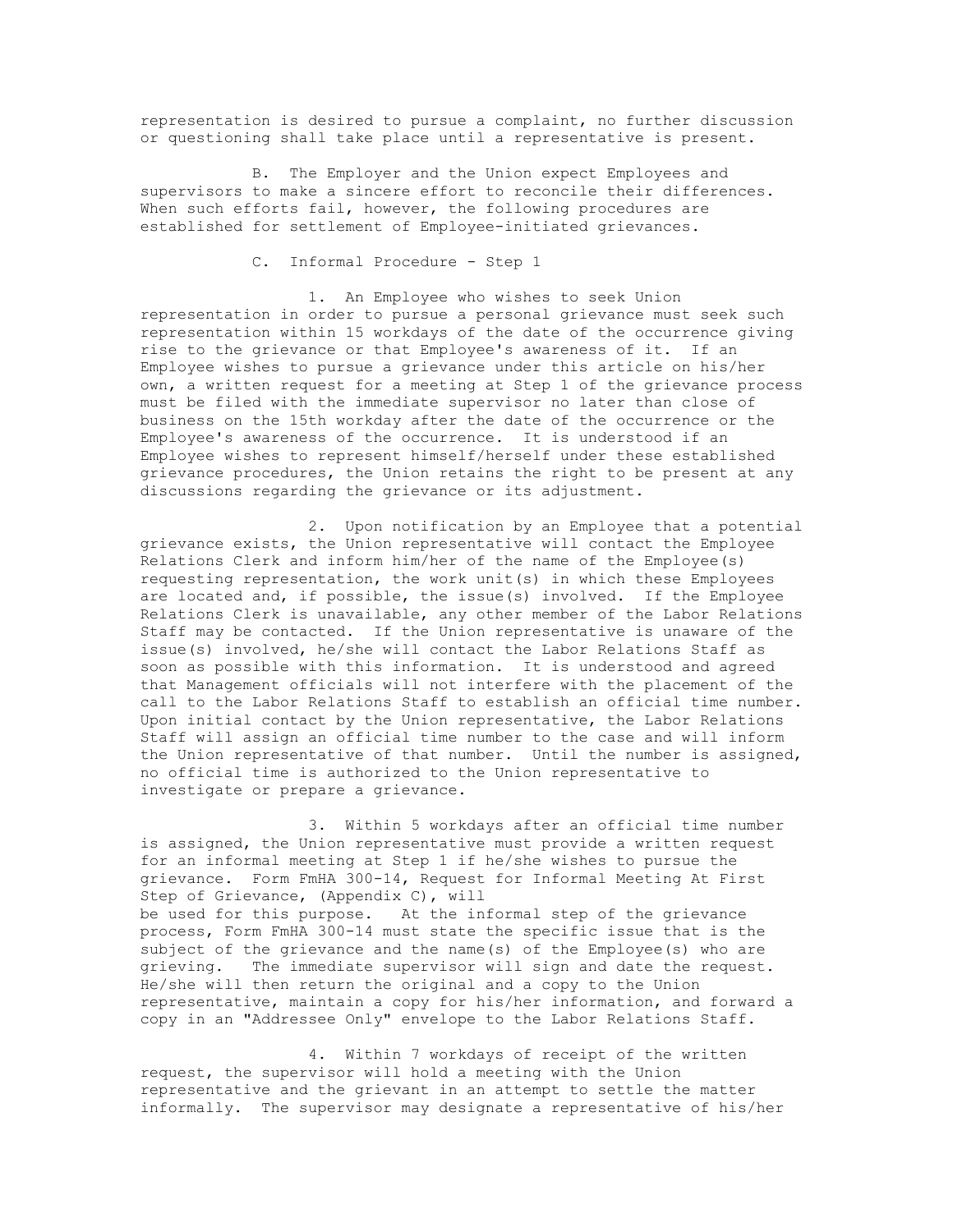choosing to attend the oral conference. The supervisor will prepare a written decision after the oral conference and provide it to the Labor Relations Specialist. An original and one copy of the grievance response will be hand-delivered to the Union representative or placed in the Union mailbox, as appropriate, within 5 workdays after the informal meeting. It is mutually understood by both parties that no agreement is reached until a written response is provided by the supervisor.

D. Formal Procedure - Step 2

1. If the grievance is not satisfactorily settled at Step 1, the Union will have 10 workdays from the date of the Step 1 written response to file a formal grievance at Step 2. The content of the grievance must follow the requirements outlined below. Form FmHA 300-13, Grievance Form, (Appendix D), will be used for this purpose. The entire form intact, will be given to the Assistant Administrator, Finance Office; the Deputy Assistant Administrator, Information Systems Management; Assistant Administrator, Procurement and Administrative Support; or Assistant Administrator, Human Resources Management, as appropriate. Management will sign and date for receipt; retain the original; give the pink and white copies to the Union; and send the yellow copy to the Labor Relations Staff in an "Addressee Only" envelope.

Content of Grievances: The grievance shall be presented in writing at Step 2. The following information must be provided for Management to accept the grievance as validly filed. --Name of grievant.

--The article of the Agreement alleged to have been violated if the grievance is over a matter of interpretation or application of the Agreement, or specific policy, regulation, or practice being violated, if known.

--All known details to identify and clarify the basis for the grievance (i.e., who, what, when, where, why and how).

--Specific personal relief requested by

the grievant.

--Name of the grievant's representative.

--Signature of Employee grieving.

All responses from Management and presentation of additional information will be provided in memorandum format between the parties. The original and a copy will be given to the Management official when he/she is receiving the grievance or the Union representative when he/she is obtaining Management's response. The other party will maintain a copy of the information provided.

At Step 2 there will be no significant change in the issues or grievants identified at Step 1 of the procedure.

2. Within 7 workdays after receipt of the grievance, Management will hold a grievance meeting with the Union. This meeting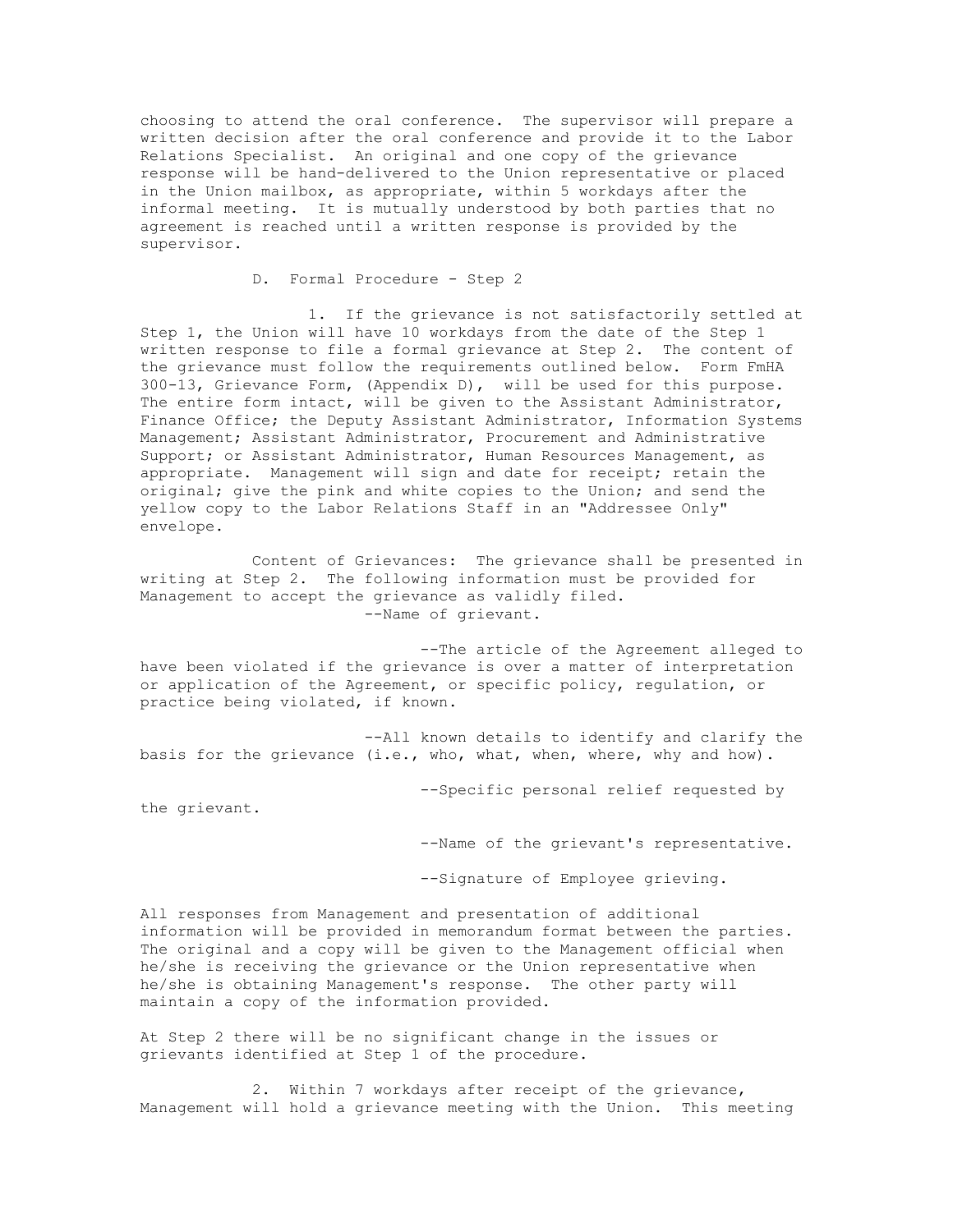will normally be attended by the Union President/ designee, the designated Union representative, and the grievant(s) for the Union, and by the appropriate Director/designee, a Labor Relations Specialist and the immediate supervisor for Management. The purpose of the meeting will be for Union/grievant to present its case to Management regarding why the grievance should be settled as requested. Additional meetings at the formal step will be held upon mutual agreement of the parties. It is mutually understood by both parties that no agreement is reached until a written response is provided by Management.

3. Within 10 workdays after the meeting, Management will provide a written response to the Union President. An original and one copy will be hand-delivered to the Union President who will provide the copy to the grievant. If the Union President is unavailable, the response will be provided to the Union Vice President or Chief Steward. If none of these individuals are available, the response will be placed in the Union mailbox.

5.7 EMPLOYER AND UNION-INITIATED GRIEVANCES

A. Union-Initiated Grievances

1. If the Union chooses to file a grievance against the Employer, it must pursue the grievance within 15 workdays after the occurrence or the Union's awareness of the occurrence (if the grievance concerns a continuing practice or policy affecting general conditions of employment).

2. If the Union wishes to investigate a potential grievance against the Employer, it must contact the Employee Relations Clerk or in his/her absence, any member of the Labor Relations Staff, inform he/her of the issue involved, and get an official time number. Prior to receipt of an official time number, no official time is authorized to the Union to investigate or prepare the grievance.

3. No later than 15 workdays after the occurrence or the Union's awareness of the occurrence, the Union will file a written grievance in accordance with the provisions outlined in section 5.6, subsection D. The grievance will be hand-delivered to the Assistant Administrator, Finance Office; the Deputy Assistant Administrator, Information Systems Management; Assistant Administrator, Procurement and Administrative Support; or Assistant Administrator, Human Resources Management, as appropriate. Management will sign and date for receipt; retain the original; give the pink and white copies to the Union; and send the yellow copy to the Labor Relations Staff in an "Addressee Only" envelope.

B. Employer-Initiated Grievances

1. If the Employer chooses to file a grievance against the Union, it must pursue the grievance within 15 workdays after the occurrence or Management's awareness of the occurrence.

2. Management will file a written grievance in accordance with the provisions outlined in section 5.6, subsection D. The grievance will be hand-delivered to the Union President or, in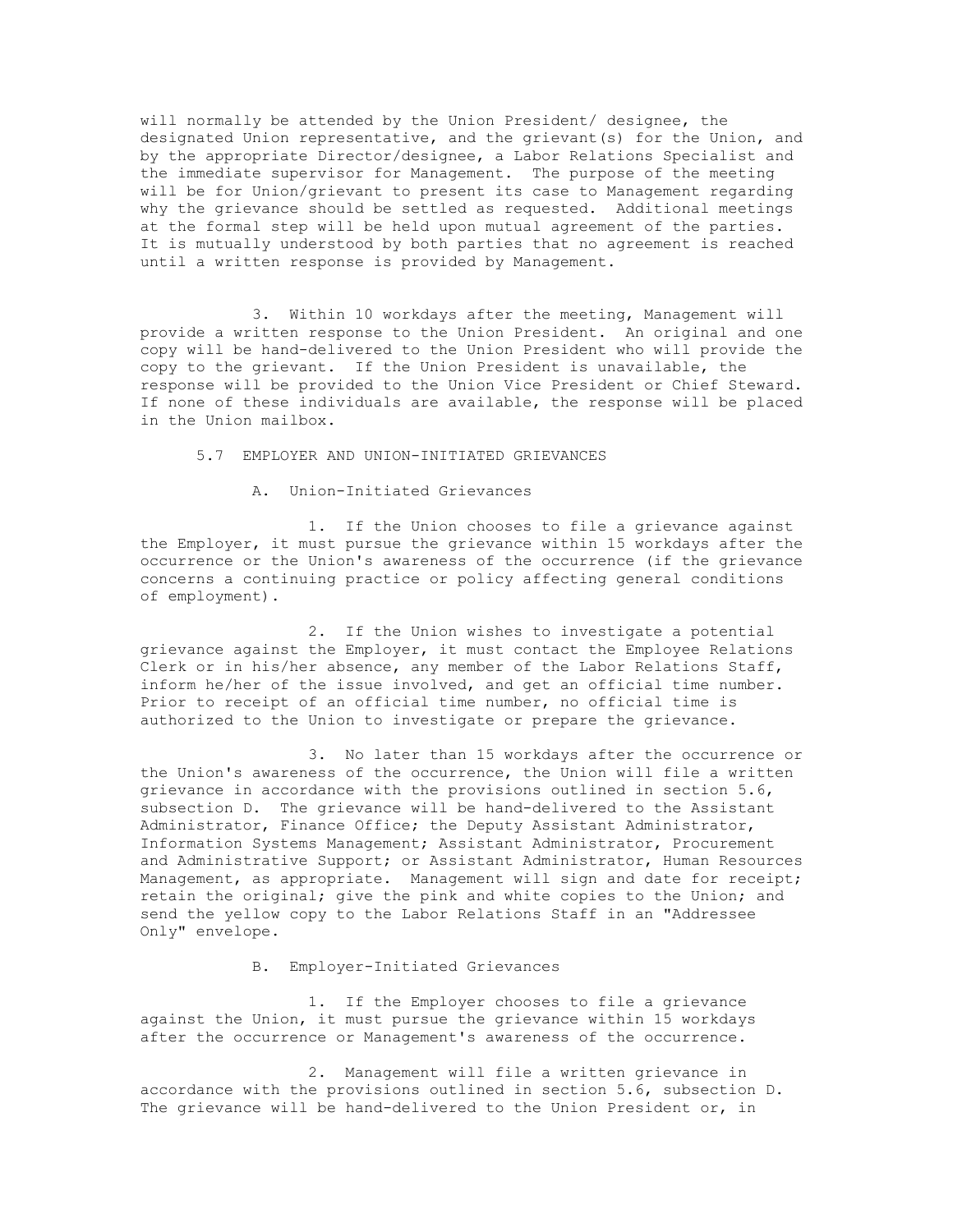his/her absence, the Union Vice President or Chief Steward. If none of these individuals are available, the grievance will be placed in the Union mailbox. The Union will sign and date for receipt on Management's copy of the grievance and will retain the original and a copy of the grievance.

C. Formal Step - Employer and Union-Initiated Grievances

There will only be one step in Employer and Unioninitiated grievances, which will be the formal step. Within 7 workdays after receipt of the grievance, the receiving party will hold a meeting which will normally be attended by the Union President/designee and one other officer or steward and by the Director/designee and a Labor Relations Specialist. Additional meetings at the formal step will be held upon mutual agreement of the parties.

Within 10 workdays after the meeting, the party who received the grievance will file a written response with the initiating party.

5.8 Observance of Time Limits

A. All time limits in section 5.6 may be extended by mutual consent. Except for the initial filing of a grievance, extensions of time will normally be provided as long as the period of extension is reasonable. Failure of the grievant or the respondent to observe the time limits of a timely initiated grievance shall cause the grievance to be elevated to the next step of the procedure; e.g., if the grievant fails to timely pursue a grievance to the formal step in accordance with the terms of this agreement, the grievant loses his/her opportunity for the formal grievance meeting. If the grievant wishes to pursue the grievance, he/she must submit the matter to arbitration within 30 days of the missed deadline. Likewise, if the respondent fails to timely respond to a grievance, the grievant may elevate the grievance to the next step of the procedure.

B. Where the Union requests information in accordance with 5 USC 7114(b)(4) at either step of the grievance process, time limits will be extended, if necessary, in order that the Union will have 3 workdays after receipt of the information to pursue the grievance. It is further agreed that the Union will initiate such factfinding as early as possible in the grievance process and that Management will be given at least 3 workdays to respond. All requests for information under 5 USC 7114(b)(4) must be presented in writing to the Labor Relations Staff.

C. It is further agreed when the Union representative who is designated to handle a grievance in accordance with the terms of this Agreement is denied release from his/her work area based on workload demands, grievance time frames will be extended by 1 full workday for each workday the Employee is denied release.

#### 5.9 GENERAL CONDITIONS

A. The Union or the Employee must hand-deliver a grievance at each designated step to the individual who is to respond, to that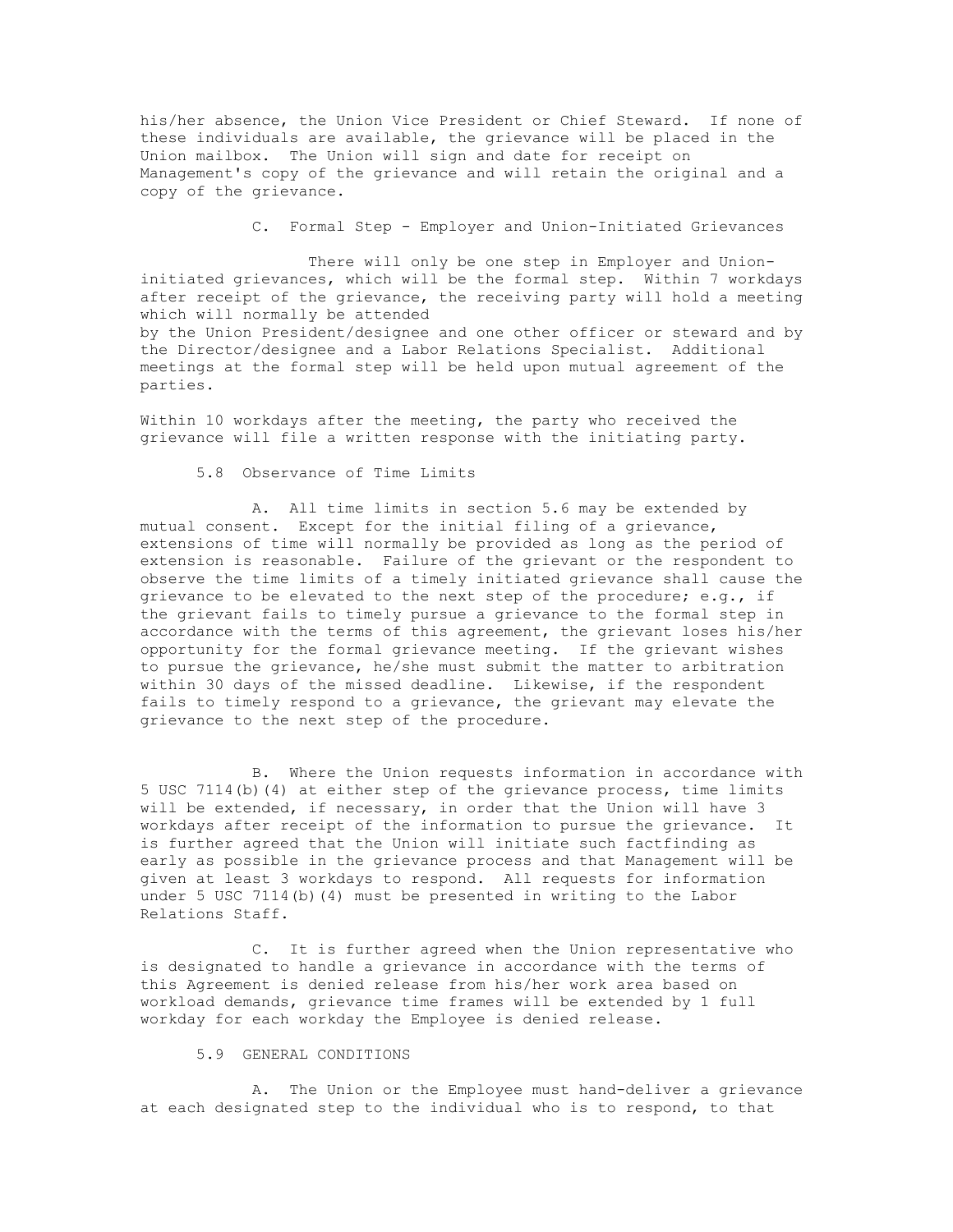individual's assistant chief or acting chief, where one exists, to the appropriate branch secretary or to the Labor Relations Staff in that order. No other Management officials or Employees are designated to receive grievances. Failure to deliver the grievance to appropriate personnel will be considered failure to receive the grievance at that step and may result in rejection of the grievance as untimely filed. The Employer will deliver an Employer-initiated grievance to the Union President. If the Union President is not at work on that date, the grievance will be filed with either the Vice-President or the Chief Steward. If none of these individuals are available, the grievance will be placed in the Union mailbox in an envelope addressed to the appropriate Union official(s).

B. Upon receipt of a grievance or a response to a grievance, the receiving party will sign and date the original and initial and date any copies. Appropriate copy(s) will be retained by the delivering party.

C. Both parties agree the date of receipt and the date of occurrence or awareness of an occurrence do not count as the first date of response time. The date following receipt, occurrence or awareness will be considered the first date for filing a grievance or responding to a grievance.

D. If the Union representative is not at work on the date Management's response is ready, the Management official will contact the Union President or Chief Steward and provide the response to him/her. Management responses will be hand-delivered to the appropriate Union representative. Management's response at the formal step will be hand-delivered to the Union President or in his/her absence to the Union Vice President or Chief Steward. If none of these officials are available, the grievance will be placed in the Union mailbox in an envelope addressed to the appropriate Union official.

E. For purposes of this article, a Management official and his/her assistant constitute the same level of supervision. If either of these individuals responds to a grievance, the response will constitute Management's answer at that step.

5.10 EXPEDITED GRIEVANCE PROCEDURE: When the Union grieves a rating assigned an Employee/candidate by a merit promotion panel through the expedited grievance procedure, the filling of the position in question will be postponed until the agency has issued its formal written grievance decision, except that such actions will not be "stayed" when the agency is about to effect an employment freeze. Once the agency's decision has been issued in this grievance (or after 8 workdays from the filing of a timely grievance, whichever is sooner), the postponement will end. The agency will be free to fill the position, and the Union, if dissatisfied with the decision, may pursue the matter to arbitration.

Grievances filed under the expedited grievance procedure will be processed as follows:

A. The grievance must be filed in writing with the AAFO; Deputy Assistant Administrator, Information Systems Management; Assistant Administrator, Procurement and Administrative Support; or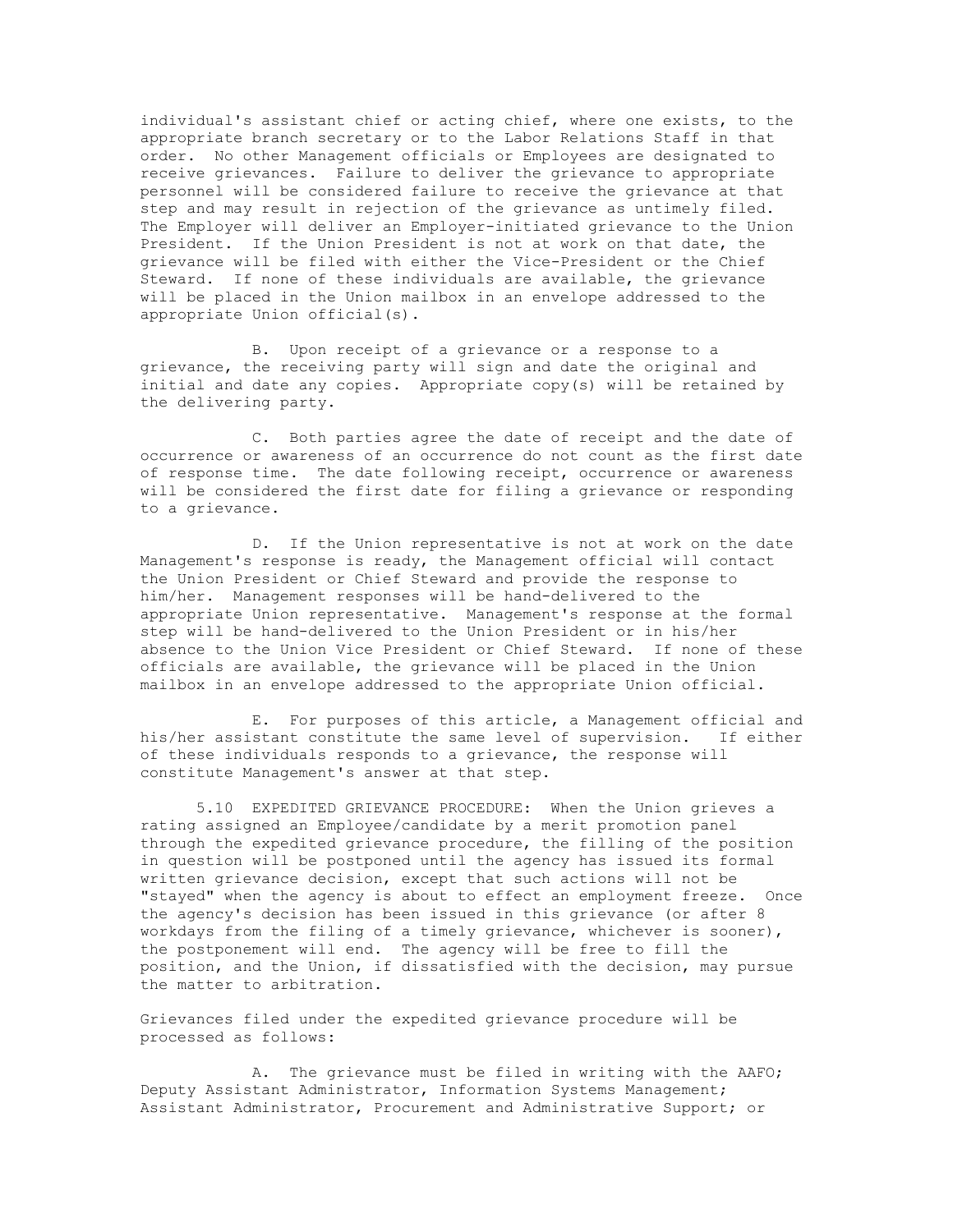Assistant Administrator, Human Resources Management, as appropriate, within 2 workdays from the notification to the Employee that he/she was not rated best qualified and referred to the selecting official. Upon receipt of the grievance, the filling of the position in question will be "stayed."

B. Such grievance may only be filed by the Union.

C. Upon request, the Union will be provided access to the Merit Promotion File for use in preparing the grievance. While other data requests may be submitted in accordance with 5 USC 7114 b  $(4)$ , such requests will not serve to delay the processing of the expedited grievance nor to extend the stay on filling the position at issue.

D. A formal grievance meeting will be held within 3 workdays of Management's receipt of the grievance.

E. The formal grievance decision will be issued to the Union in writing within 8 workdays of the date the grievance was filed with the AAFO.

F. Upon issuance of the grievance decision, the "stay" will end; the Agency is free to take appropriate action to fill the position; and the Union, if dissatisfied with the Agency decision, may pursue the grievance to arbitration.

5.11 Modifying Remedy Requested: The remedy requested in connection with a grievance may be modified during the grievance process to address an appropriate and available remedy for the grievant should the remedy originally requested (e.g., placement in a position) no longer be available at the time of resolution.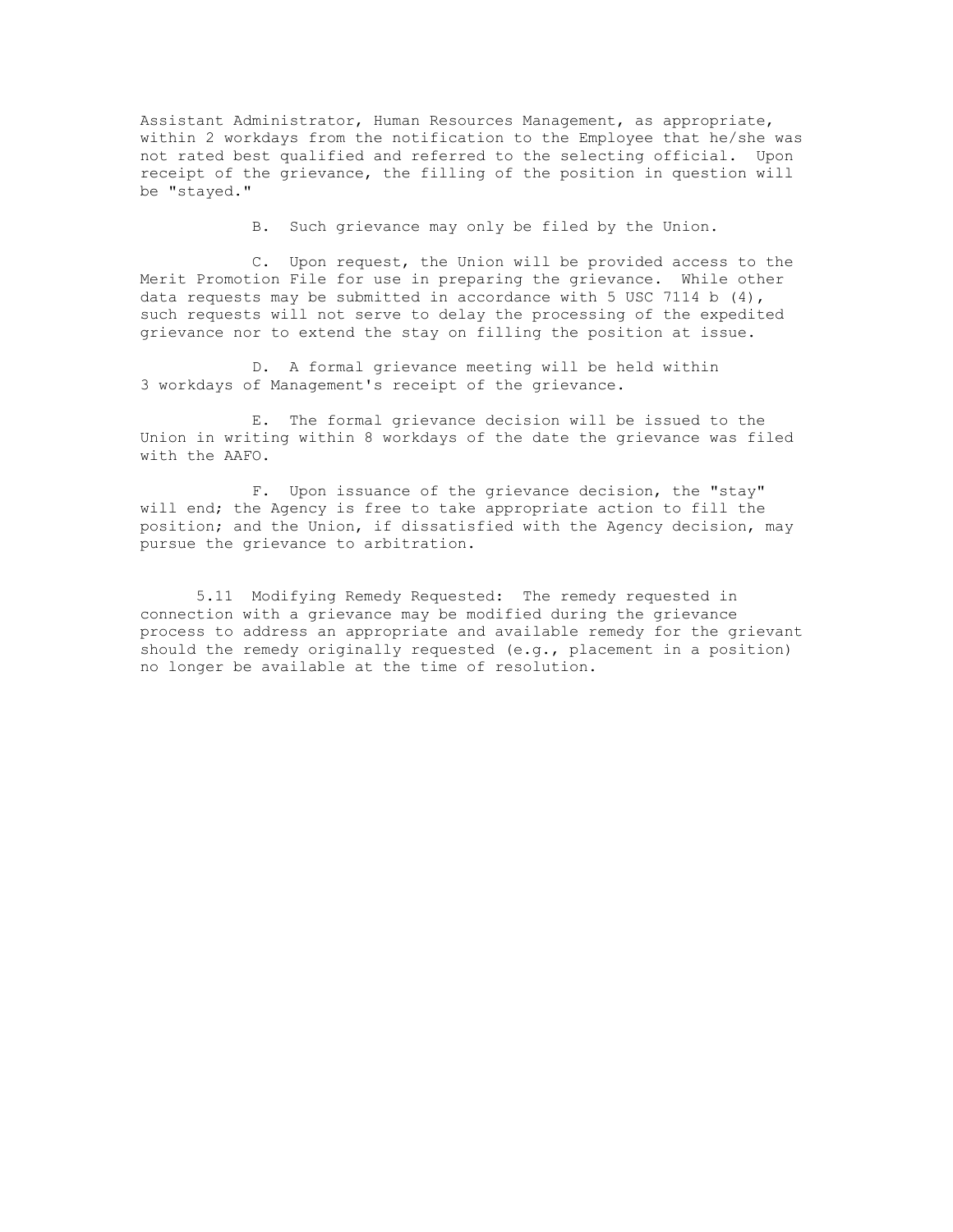The following comments are advisory only and do not constitute actual contract language.

5.6B Communication with employees is essential. Make every effort to explain a situation/decision which has upset the employee. Call Employee Relations at X6625 for suggestions on how to approach a situation when you anticipate adverse reaction from an employee.

5.6C1 Check 18.3B for the procedure to follow when an employee wants to meet with a union rep to discuss a personal complaint. If a union rep wants to meet with you informally to see if a grievance can be "headed off," agree to do so unless you have reason to believe the rep won't act in good faith. Call Employee Relations for advice on how to handle such a meeting.

5.6C4 Oftentimes, it is a good idea to have your supervisor sit in with you at the informal grievance meeting. Sometimes it is worthwhile to have someone from Employee Relations attend the meeting. Anticipate what will be discussed; be flexible; be a careful, empathetic listener. Don't agree to anything in the meeting. Listen to what is said and ask questions if necessary. After discussing the meeting with the Labor Relations Specialist, he or she will assist you in preparing your written response to the union.

5.6D1 Keep your supervisor and Branch Chief aware of the grievance developments. Do not let the Division Director be surprised when a formal grievance is filed. Especially be aware of the possibility that the step 2 formal grievance could be different from the 1st step informal grievance that was presented to you.

5.8B Responses to data requests are important to the Employee Relations staff as they try to sort out the facts of a grievance. If you believe the data requested is not important or will even confuse the issue, tell the staff person who sent you the request.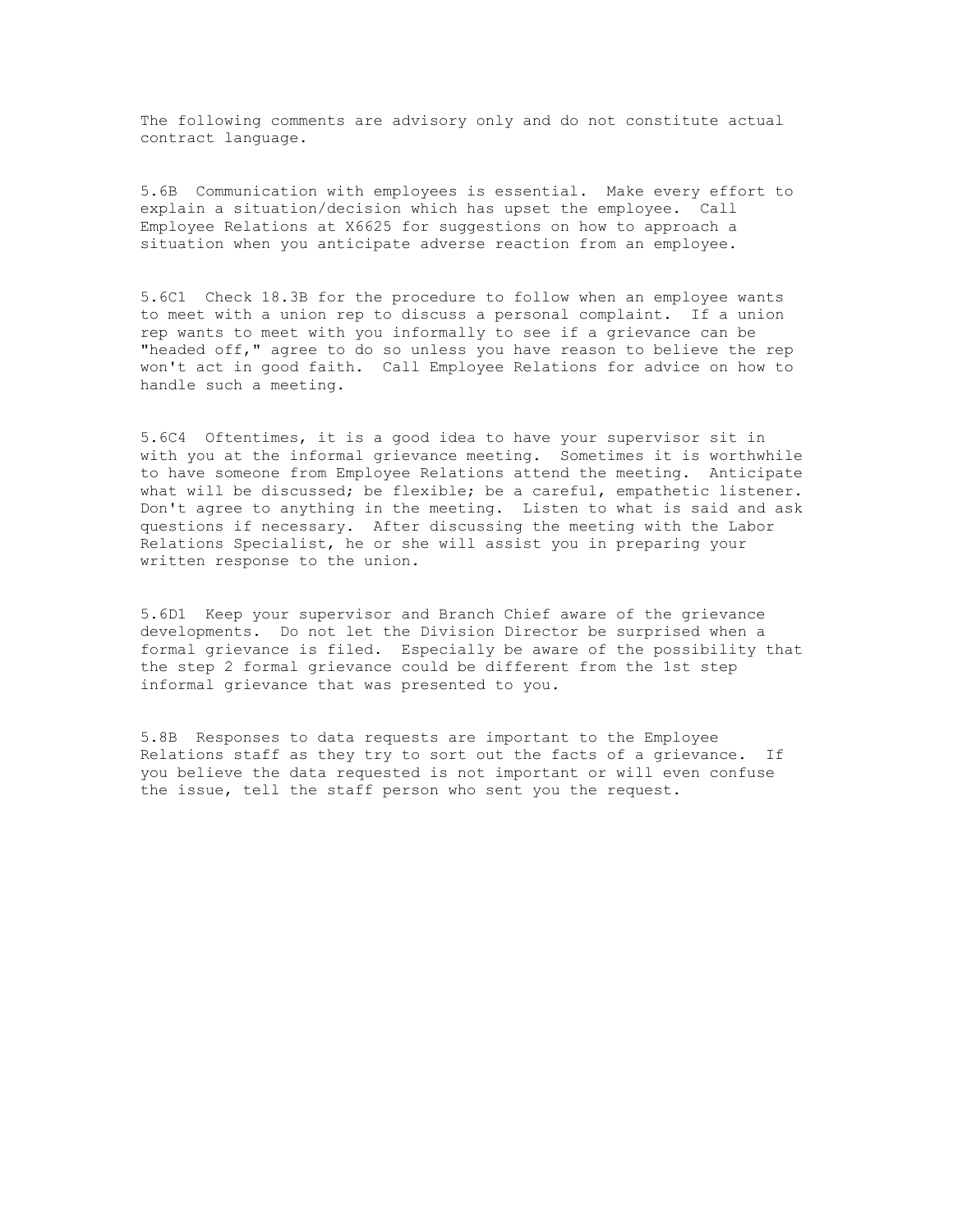# ARTICLE 6 - ARBITRATION

6.1 CONDITIONS FOR INVOKING ARBITRATION: Arbitration may only be invoked by the Employer or the Union within 30 calendar days after receipt of the final level written response in the grievance process. Two types of arbitration may be invoked depending on the issues involved and mutual agreement by the parties:

- 1. Mini-Arbitration
- 2. Full Arbitration

The grieving party will notify the other party of its intention to refer a matter to arbitration by giving written notice.

Within 10 calendar days of invoking full arbitration, the invoking party must submit to the opposite party an information copy of the request for a list of arbitrators mailed to Federal Mediation and Conciliation Service (FMCS) or the American Arbitration Association (AAA). Within 10 calendar days of invoking mini-arbitration, the invoking party will submit to the opposite party for signature a letter requesting the assistance of the appropriate arbitrator on the parties' mini-arbitration list.

#### 6.2 MINI-ARBITRATION

A. Within 10 calendar days after the effective date of this Agreement, a copy of this Article shall be submitted to the FMCS and the AAA requesting assistance in obtaining lists of 15 arbitrators from each source willing to serve on a panel for mini-arbitration in accordance with the terms of this Agreement. Within 30 calendar days of the receipt of the lists from the FMCS and AAA, the parties shall meet to select arbitrators for mini-arbitration. Normally there shall be five arbitrators on this panel but more may be placed on the panel if mutually agreeable.

B. During the life of this Agreement, any arbitrator on this list may be removed from further consideration after either party files two separate written objections with the other party concerning that arbitrator's continuation on the panel or upon mutual agreement of the parties. The party removing the arbitrator will give notice to the other party and the arbitrator. Upon receipt of written notice, the parties shall meet to select a replacement arbitrator after requesting a list of 10 names each from FMCS and AAA. No further cases will be assigned to the arbitrator after a replacement has been effected but he/she will hear and decide any cases already assigned to him/her. The newly selected arbitrator will be placed on the list in the numbered position of the arbitrator replaced and take cases on a rotational basis according to that number.

C. On the mini-arbitration panel, arbitrators will be listed in alphabetical order and numbered accordingly. Cases will begin to be assigned according to number and thereafter according to rotation; i.e., the first case to number 1, the second to number 2, etc. The sixth case will be assigned to number 1, and so on.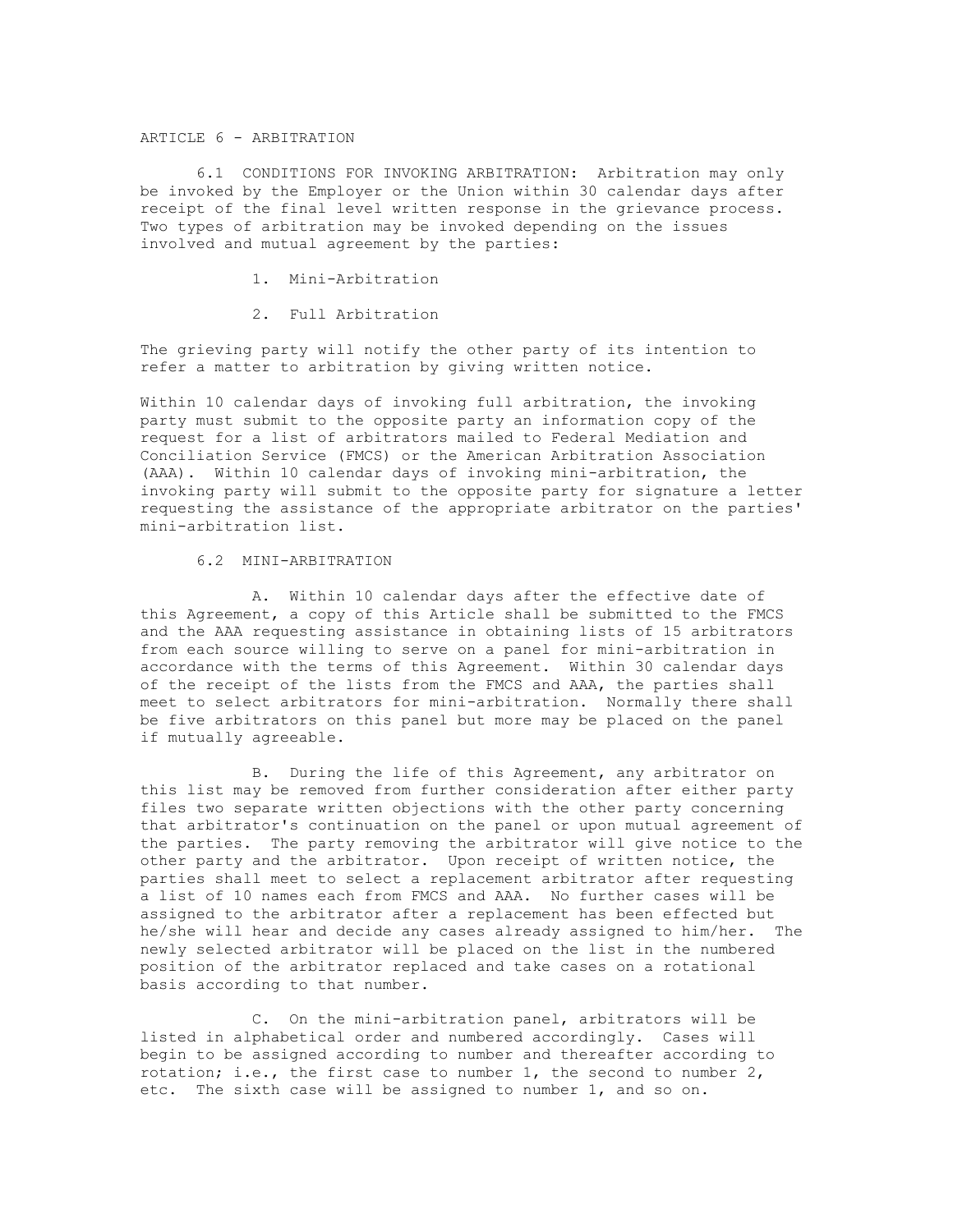D. To be considered for selection to the panel, arbitrators must agree to meet the conditions outlined in this Article for mini-arbitration. Where, due to circumstances beyond the control of the arbitrator and the parties, a panel arbitrator cannot hear a case within the time limits, the next arbitrator in rotation will be designated.

E. The mini-arbitration procedure is hereby adopted with respect to any grievance which involves elements on an Employee's formal performance appraisal, a written admonishment, a written reprimand, or suspension of 14 days or less or other matters mutually agreed upon by the parties. It is understood that either party may refuse to pursue a grievance through mini-arbitration in which case full arbitration will be invoked; however, this should always be the exception.

F. Conduct of the Hearing: The parties agree that the primary purpose of this mini-arbitration procedure is to provide a swift and economical method for the resolution of identified disputes. The parties agree to take positive action to see that this purpose is fulfilled; and in addition, the arbitrator shall have the authority to take steps necessary to see that the purpose is fulfilled. To this end, the following guidelines apply:

1. A single case should normally not require more than 4 hours to be heard with each party being allowed up to 2 hours to examine witnesses and make opening and closing statements. The arbitrator shall ensure that the length of the hearing is not unnecessarily extended because of irrelevant or repetitious testimony, etc. The arbitrator may also waive the time limits for good cause and sufficient reasons.

2. Either party may present "expert" witnesses to testify. The commonly-accepted definition of an expert will be used to determine whether the proposed witness can be considered an expert; i.e., one who may have no firsthand knowledge of the case filed but who has special skill, training, or experience in a particular field, and without whose technical assistance the arbitrator may be unable to understand the relationship between the facts and the conclusions to be drawn from those facts. The arbitrator will determine whether a proposed witness may testify as an expert.

3. The hearing shall be informal.

4. No briefs shall be filed.

5. Transcripts may be made at the option of either party and maintained by that party.

6. There shall be no formal evidence rules.

7. The arbitrator shall have the obligation of assuring that the necessary facts and considerations are brought before him/her by the representatives of the parties in the most expeditious manner. In all respects, he/she shall assure the hearing is a fair one.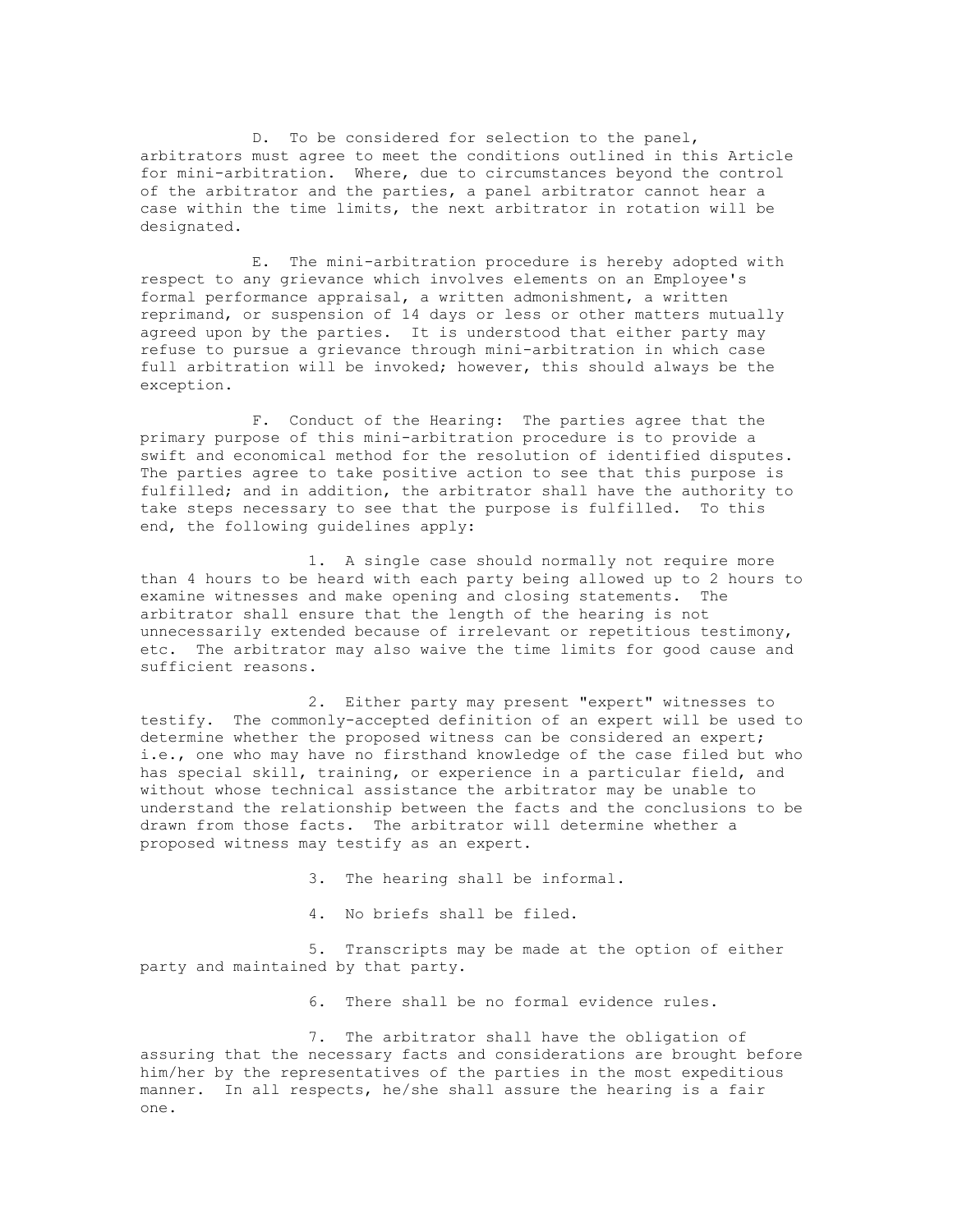8. If the parties conclude at the hearing that the issues involved are of such complexity or significance as to require further consideration by the parties, the case shall be referred to Full Arbitration. It shall be processed as though appealed on such date.

9. The arbitrator will be required to issue a decision within 48 hours after conclusion of the hearing. This decision shall be based on the record developed by the parties before and at the hearing and shall include a brief written explanation of the decision and shall reference appropriate court, FLRA, or other authoritative bases for the decision.

G. Fees to Arbitrator for Services and Expenses

1. The arbitrator shall be paid on the basis of per hearing day, plus reasonable study time. Study time shall include the arbitrator's written decision on the cases heard. A normal hearing day shall be from 9:30 a.m. to 12:30 p.m. and 1:30 p.m. to 4:30 p.m. and be held on the Employer's premises.

2. Fee Schedule for Hearings and Study Time

a. \$150 per half-day of hearing if one or two cases are heard.

b. \$200 per day of hearing if one or two cases are heard.

c. \$250 per day if three or four cases are

heard.

d. \$35 per hour for study time, if involved.

3. Expenses

a. Travel expenses shall be paid when the hearing is scheduled away from the arbitrator's normal place of doing business. Car expenses will be paid at the current authorized rate.

b. If overnight stay is required, the arbitrator will be paid for lodging and meals.

4. Cancellation Fees

a. If an arbitrator accepts an assignment to conduct hearings and hearings are cancelled by the parties and they notify the arbitrator at least 48 hours prior to the scheduled beginning of the hearings, the arbitrator will be paid \$50. If the hearings are cancelled within 48 hours prior to hearing time, and the arbitrator is so notified, or if the arbitrator appears at the hearing, and the cases are settled or cancelled by the parties without a hearing, he/she shall be paid \$100 plus any travel and lodging expenses incurred.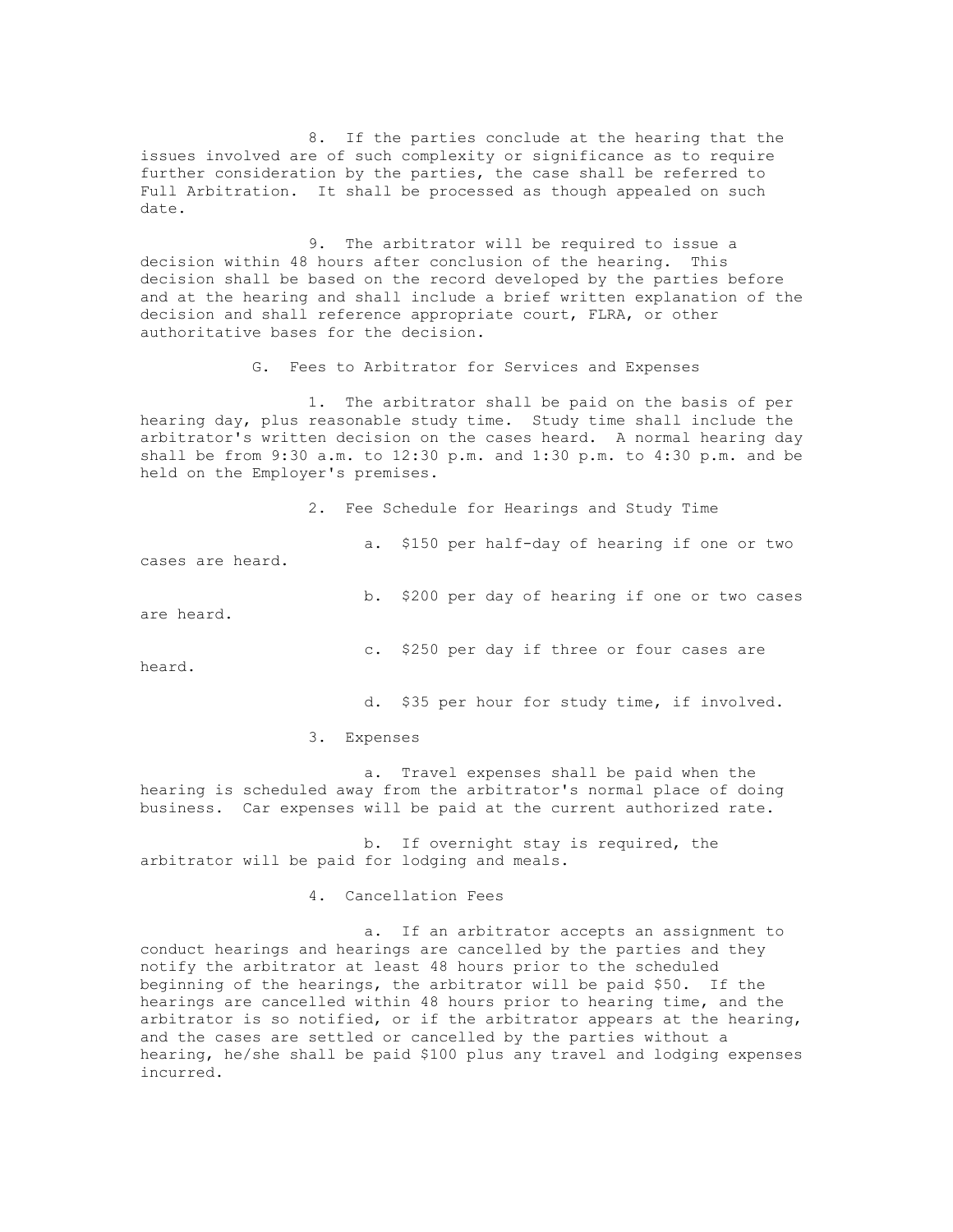5. Billing and Payment: The arbitrator shall bill the losing party for the full fee and expenses. Prior to the hearing, the parties will give the arbitrator the name, position, and address of their designated local representatives to whom the arbitrator will forward billings and decisions. It will be the arbitrator's responsibility to make sure that he/she has such information prior to the close of the hearings.

6. If the arbitrator's decision is overturned by the Authority or the Courts, the new losing party will reimburse the payee.

6.3 FULL ARBITRATION

A. The party invoking arbitration will request the FMCS and the AAA each to furnish the parties a list of five (5) impartial persons qualified to act as arbitrators. An information copy of the request will be sent to the other party. The Employer and the Union shall agree, within ten (10) working days after receipt of the list, upon one of the listed arbitrators. If they cannot agree, they will each strike one name from the list and shall repeat the procedure. The remaining individual shall be the duly selected arbitrator. The arbitrator's decision shall be binding on the parties, unless either party files exception to an award in accordance with regulations prescribed by the Federal Labor Relations Authority.

B. If the parties fail to agree on a joint submission of the issue for arbitration, each shall submit a separate submission and the arbitrator shall determine the issue or issues to be heard.

C. The arbitrator's fee and expenses of the arbitration, if any, shall be borne by the losing party. The arbitration hearing will be held, if possible, on the Employer's premises during the regular day shift hours of the basic work week. All bargaining unit Employees in the hearing shall be in duty status during the number of hours they would normally be at work and in accordance with law and Government-wide rules and regulations. The parties will mutually agree on a case by case basis to appropriate arrangements to insure all Employees needed for the hearing are available and able to participate on official time without unduly interfering with workload demands.

If the arbitrator's decision is overturned by the Authority or the courts, the payee will be reimbursed by the new losing party.

6.4 USE OF OFFICIAL TIME: The aggrieved Employee, and a reasonable number of necessary Employee witnesses, shall be permitted to participate in the hearing on official time. The names of all Employees who will appear as witnesses must be provided to the Labor Relations Staff no later than 48 hours in advance of the hearing so the Employees' immediate supervisors can be notified. Union and Management will have equal numbers of representatives and observers at the hearing.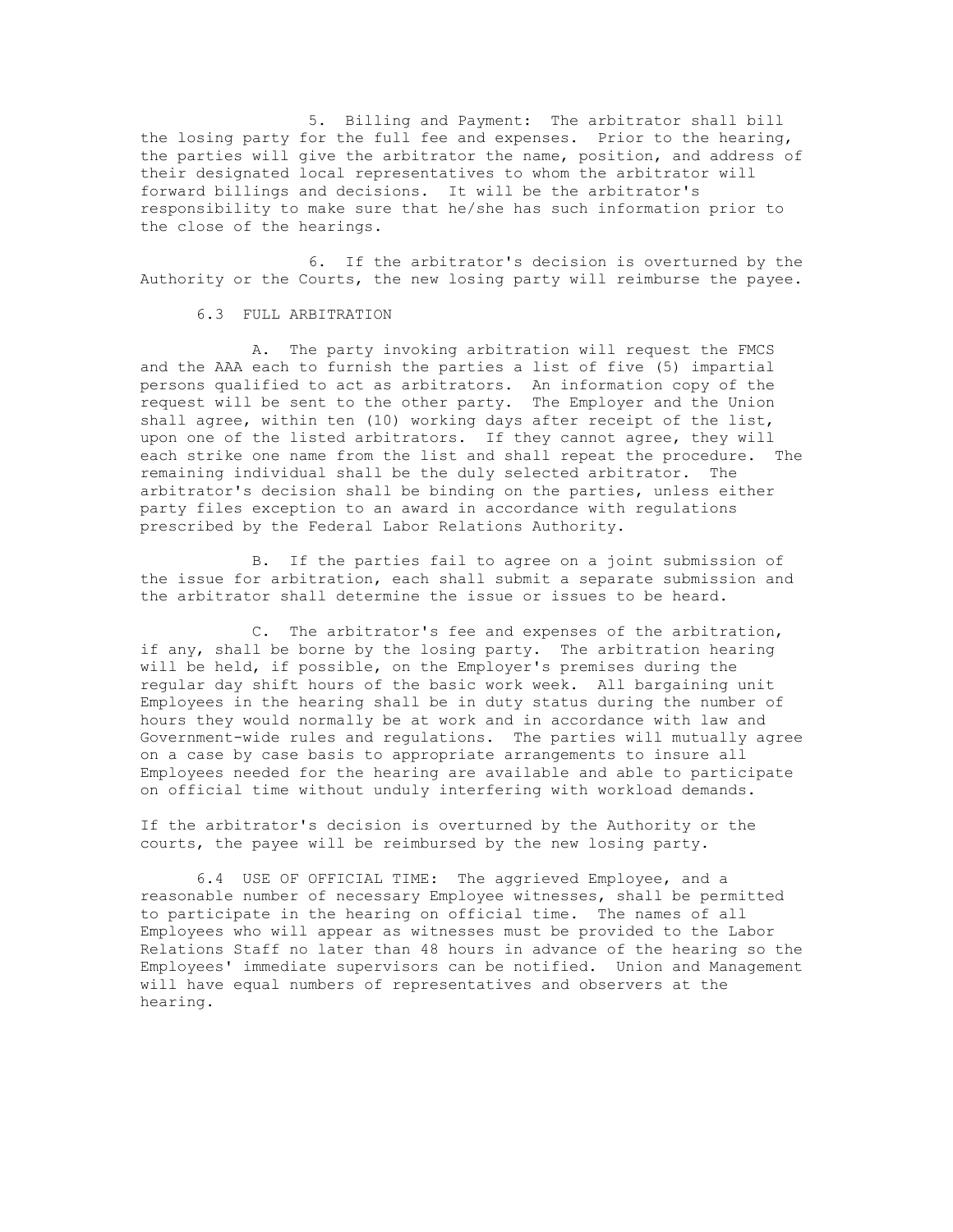The following comments are advisory only and do not constitute actual contract language.

6.2 Mini-arbitration was agreed upon in the 1988 LMR contract and was never used.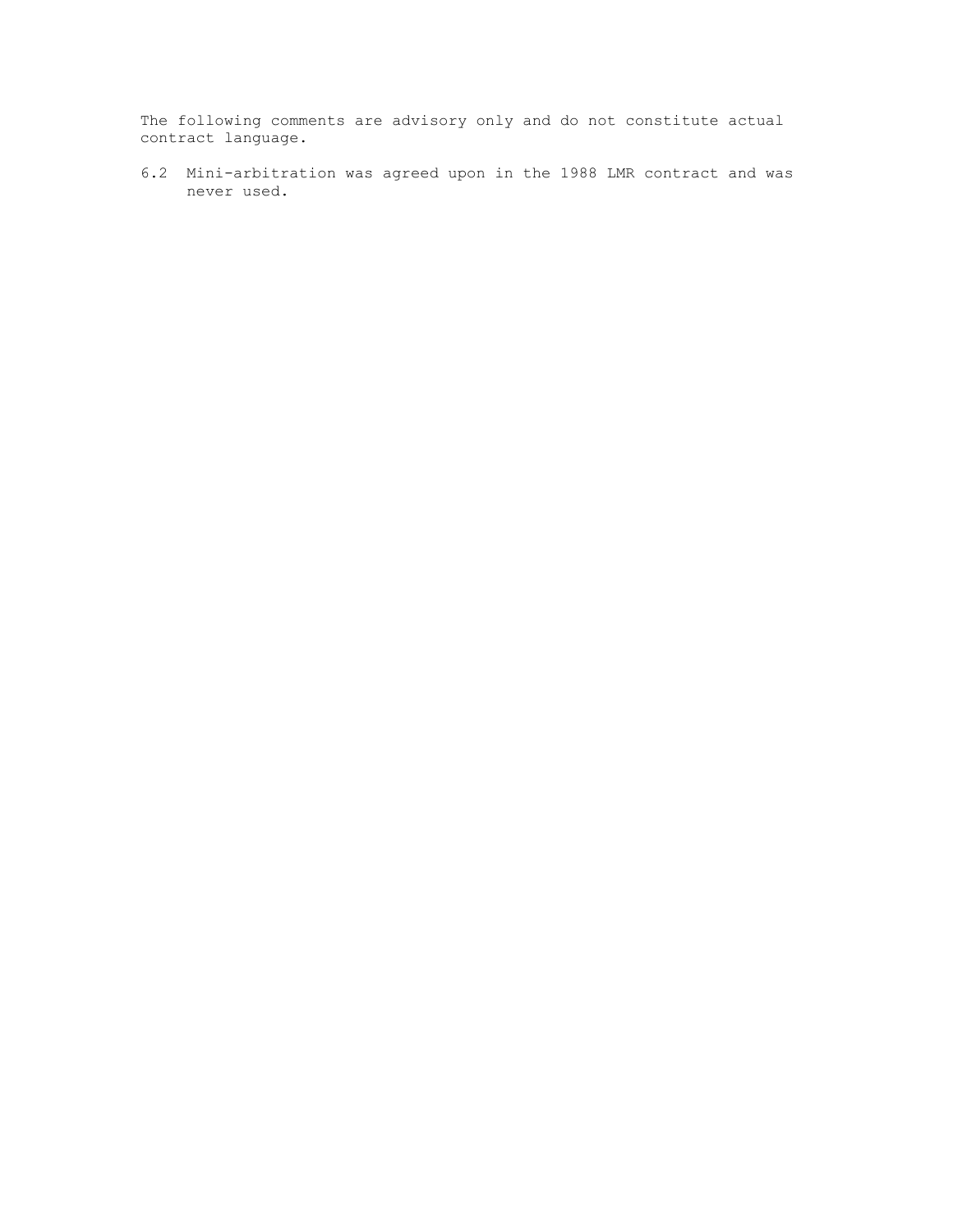ARTICLE 7 - BASIC WORKWEEK AND ALTERNATIVE WORK SCHEDULES

 7.1 BASIC WORKWEEK. The basic workweek of full-time Employees shall be scheduled on 5 days, which will normally be Monday through Friday, and the 2 days off will be consecutive unless the Employee voluntarily waives this right on an individual occurrence, or unless appropriate negotiations have occurred or a clearly overriding exigency exists.

7.2 DEFINITIONS.

 A. Flexitime. A system of work scheduling which splits the workday into two distinct kinds of time - core time and flexible time. The two requirements under any flexitime schedule are: (a) the Employee must be at work during core time, and (b) the Employee must account for the total number of hours he/she is scheduled to work each day.

 B. Customer service band. All units which service the field, the National Office, or the Finance Office must maintain a reasonable operational capability between this time.

 C. Core time. That period of time during which all Employees must be present.

 D. Core Time Deviation (CTD). CTD is an absence, requested by an Employee, and specifically authorized in advance by the supervisor, during core time which must be made up within the same day during flexible time in lieu of charge to any type of leave. Supervisory approval of CTD requests must be fair and equitable. Form FmHA 2051-1, Application for Change in Tour of Duty, will be used for this purpose.

 E. Flexible time. That portion of the workday during which the Employee has the option to select starting and quitting times within the limits established by this Agreement.

 F. Working hours. Those time periods of the day during which each Employee will complete the designated number of hours for his/her workday. Working hours consist of the core time band(s) and the flexible time bands.

7.3 REST PERIODS.

 A. Two paid rest periods (breaks) of 15 minutes each will be provided to Employees for the purpose of procuring and partaking of refreshments and personal comforts:

 Day shift: 10 a.m. and 1:45 p.m. Evening shift: between 6:30 and 10:30 p.m. Night shift: between 12:30 and 4:30 a.m.

In addition, rest periods are on official time and will be authorized as follows:

1. One rest period during each continuous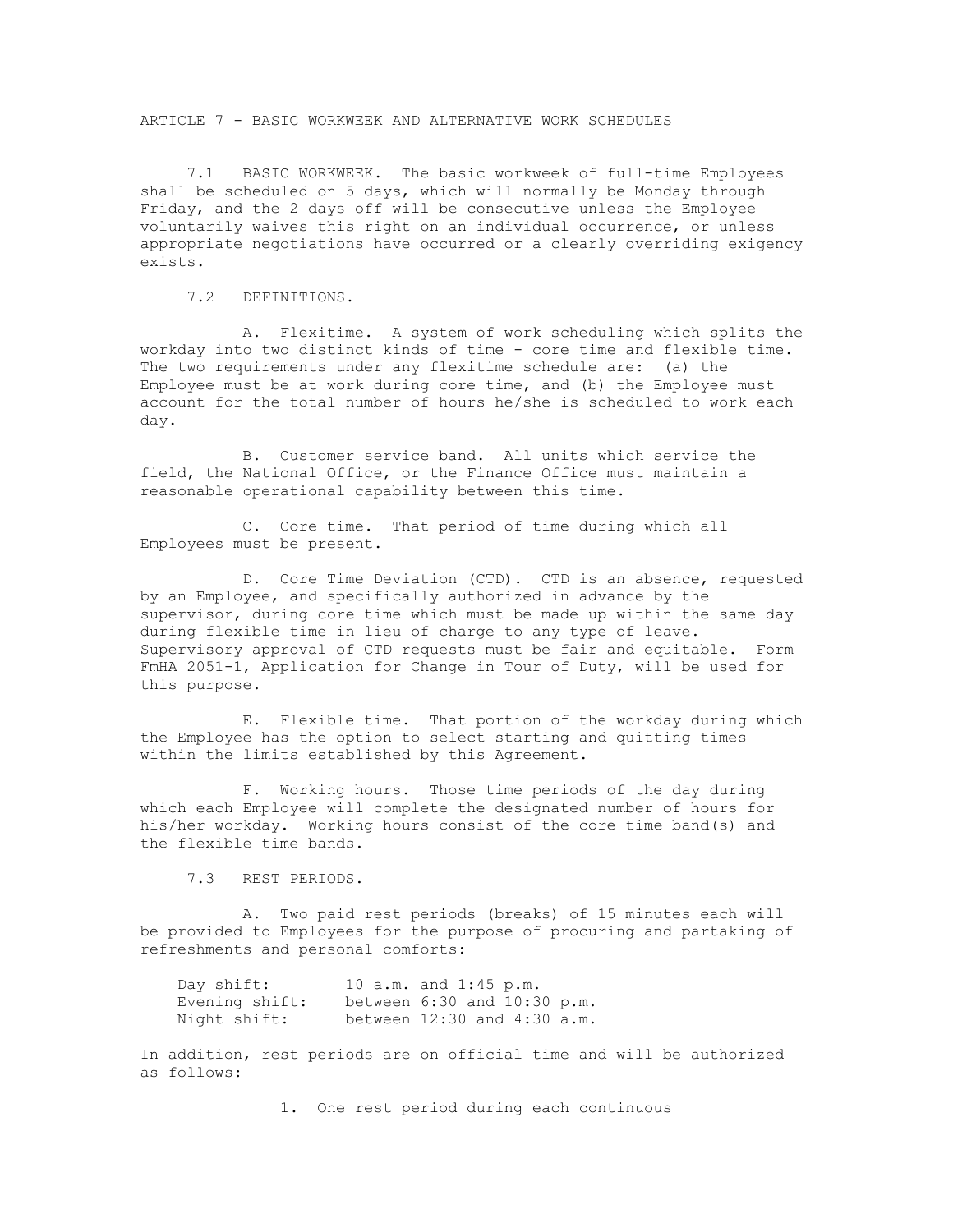4- hour segment of overtime or bank credit hours worked, and

 2. For Employees working 2 or more hours of overtime or bank credit hours immediately following regular duty, an additional rest period at the end of the normal workday.

On an experimental basis, unit employees will be permitted to leave the premises on break times. Employees will be expected to return to their duty stations timely. Employees will be advised in writing prior to the beginning of this experiment that should they leave the premises, they may not be covered by the Office of Workers' Compensation Programs (OWCP) in the event of an accident.

If any unit employee files a claim for OWCP benefits for an injury or illness which occurred or allegedly occurred off the premises during break time, management may at its sole discretion revoke the above provision and immediately return to the previous practice of prohibiting unit employees from leaving the premises on their breaks.

 B. Individual Employees may have their rest breaks staggered, on a fair and equitable basis at Management's discretion, in those units requiring operational coverage of specific functions during lunch and breaks.

 C. These requirements will not be used to interfere with the Union's right to distribute material or hold meetings in accordance with article 19.

 7.4 ALTERNATIVE WORK SCHEDULES (AWS). The parties agree alternative work schedules will be utilized for bargaining unit Employees in all work units on all shifts. If, during the course of this Agreement, the organizations listed below obtain the capability of establishing a wider variety of choices, greater flexibility will be allowed to employees. If their capabilities are minimized, changes will be subject to appropriate negotiations with the Union. Specific restrictions on alternative work schedules occurring after the Agreement is approved will be negotiated as appropriate in accordance with law and existing Government-wide regulations.

The organizations to be excluded/limited under this Agreement are detailed in 7.4.C below.

 A. Flexible work schedules (FWS). There is one FWS available to bargaining unit Employees in accordance with this Agreement.

 1. 9-day pay period (5-4-9 Plan). Under this plan a full-time Employee compresses the basic pay period work requirement into eight 9-hour days and one 8-hour day.

2. Constraints applicable to FWS.

 a. Employee participation is voluntary in offices authorized to use FWS.

 b. Each organizational unit must be able to perform each of its work functions on every working day. If one Employee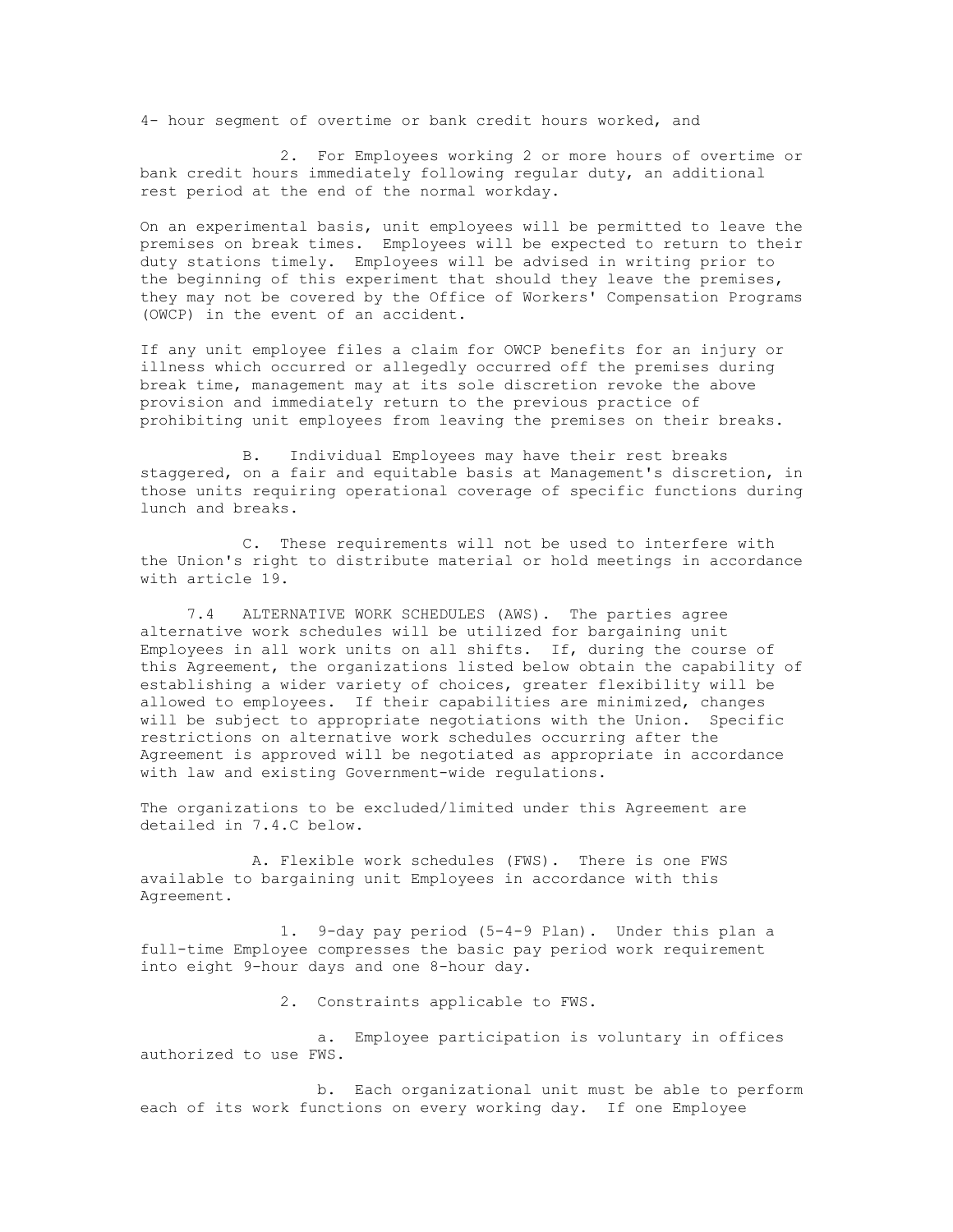normally performs all work related to one function (such as one individual who specializes in a function, or one secretary who, without other clerical assistance, supports the entire unit), that Employee may be denied participation in FWS. Denials to bargaining unit employees of participation in FWS under this paragraph are subject to the grievance procedure.

 c. Employee days off will be scheduled at the discretion of the Employee with the supervisor's approval. In instances where the Employee's selection would conflict with the operational capabilities of the unit as defined in 2(b) above, selection of the scheduled day off will be determined among Employees according to the criteria in section 7.10.

 d. Employees choosing FWS may also exercise the full flexitime model outlined below, as appropriate.

 e. Supervisors have the authority to take an employee off FWS if the Employee is consistently tardy and cannot make it to work by the latest starting time on FWS, after being warned first orally and then in writing about the need to reduce tardiness or be removed from FWS. An employee who is taken off FWS for this reason will be allowed to return to FWS at any time the employee has gone for five consecutive pay periods without being tardy. If the employee returns to FWS, but the tardiness problem recurs, the employee must receive a new oral counseling and written warning prior to being removed from FWS again.

 B. The St. Louis Flexitime Model. This Agreement recognizes the current practice of three shift operations in the Computer Resources Branch and one daytime shift in all other organizational units. The following diagrams describe flexitime as it will operate in the St. Louis offices:

1. Day shift operations:

| Working Hours:<br>Core Time:<br>Customer Service Band: 8:00 a.m. - 4:30 p.m. | $6:00$ a.m. - $6:00$ p.m.<br>$9:30$ a.m. - 2:30 p.m.                                                            |
|------------------------------------------------------------------------------|-----------------------------------------------------------------------------------------------------------------|
| Lunch:                                                                       | 30 minutes between<br>11:00 $a.m.$ and 1 $p.m.$                                                                 |
| A.M. Flexitime:<br>P.M. Flexitime:                                           | $6:00$ a.m. - 9:30 a.m.<br>$2:30 \text{ p.m.} - 6:00 \text{ p.m.}$                                              |
| 2. Three-shift operations - CRB                                              |                                                                                                                 |
| Working Hours:<br>Day shift:<br>Evening shift:<br>Night shift:               | $7:00$ a.m. - 3:30 p.m.<br>$3:00 \text{ p.m.} - 11:30 \text{ p.m.}$<br>$11:00 \text{ p.m.} - 7:30 \text{ a.m.}$ |

It is understood that the Agency is not obligated to extend the hours that air/heat are provided.

C. Limitations on AWS and FWS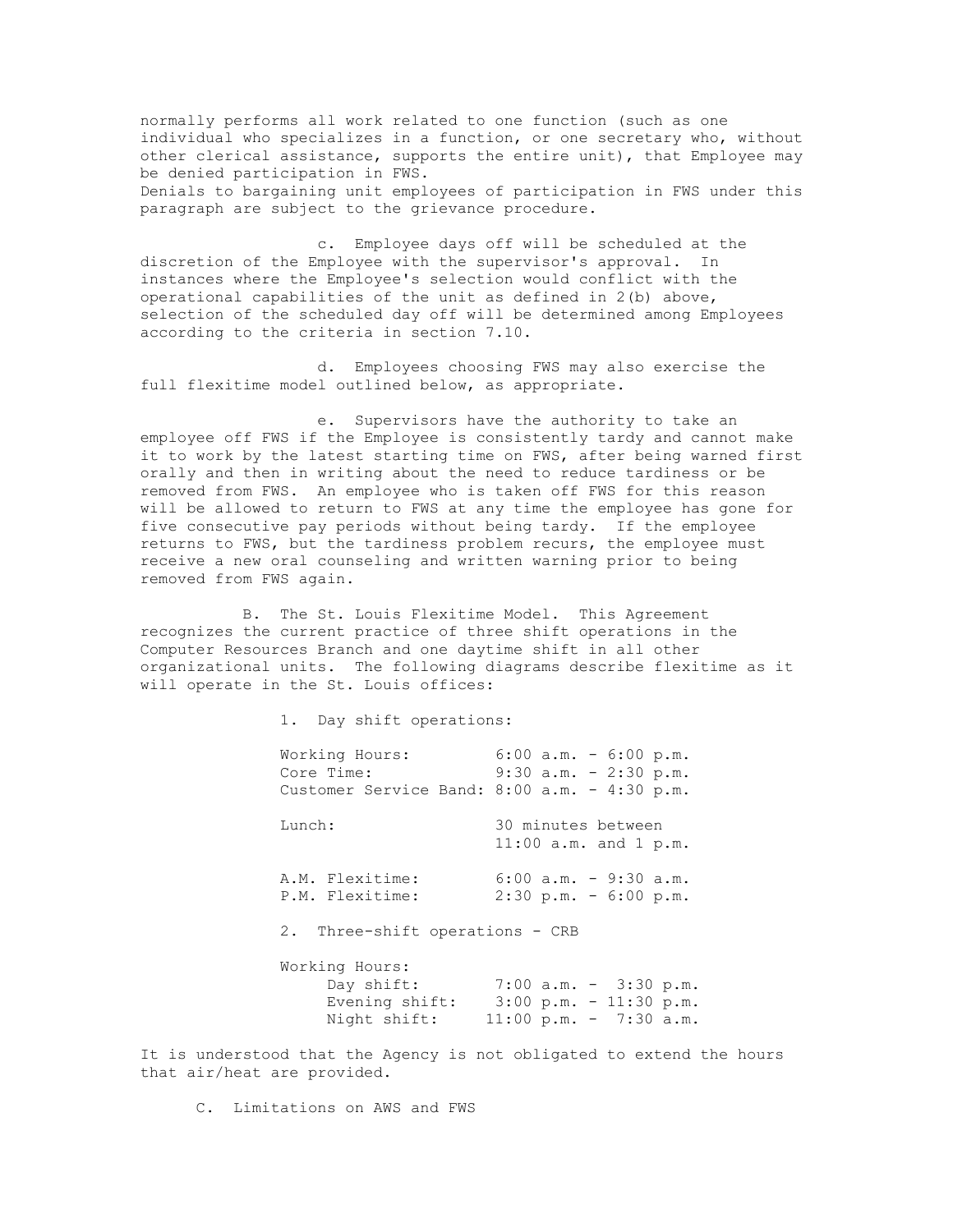Property Supply Management Staff Personal Property Management Branch Unit Call-In Service Full flex and FWS will not be allowed. A fixed shift of 8:00A - 4:30P is required. Mail Processing Section Full flex is not allowed for two mail clerks who are required to work 8:00A - 4:30P on a rotating basis. Operations Division Computer Resources Branch Computer Scheduling and Operations Section Full flex and FWS will not be allowed. Shift schedules as follows: Mon. through Fri. 7:00A - 3:30P Mon. through Fri. 3:00P - 11:30P Mon. through Fri. 11:00P - 7:30A The only variation allowed will be on the day shift. Two employees will be required to report to work at 5:30A on each Mon. morning and each workday following a holiday or other instances where the branch has been shut down during the normal work week. All of the above mentioned employees are expected to normally begin their tour of duty at their designated shift starting time. On an occasional basis, not to exceed twice a pay period, these employees will be permitted a 30-minute period of flexibility on either side of their designated shift starting time. Supervisors may approve additional "flex" days in a pay period for personal hardship reasons of a short-term nature involving such things as child care or transportation problems. If the supervisor determines additional "flex" days are not justified, based on the above criteria, the employee must request leave for any absence following his/her shift starting time. Employees not affected by shift operations will have full flexibility in accordance with this section. Data Control and Input Section Full flex and FWS will not be allowed. Latest starting time is 8:30A. Cash Management Branch County Office Section FWS will not be allowed. Remittance Research and Monitoring Section Accounting Techs. and Lock Box Desk FWS will not be allowed. Mail Clerk & Accounting Clerk Full flex and FWS will not be allowed, but may flex 1/2 hour on either side of 7:30A - 4:00P

ADP Security Staff

 An employee must be available at 7:00A and until 5:00P to answer telephone requests from the National Office, Finance Office, State and County ADP users. The employee assigned to work with ATB on ADP training may be required to adjust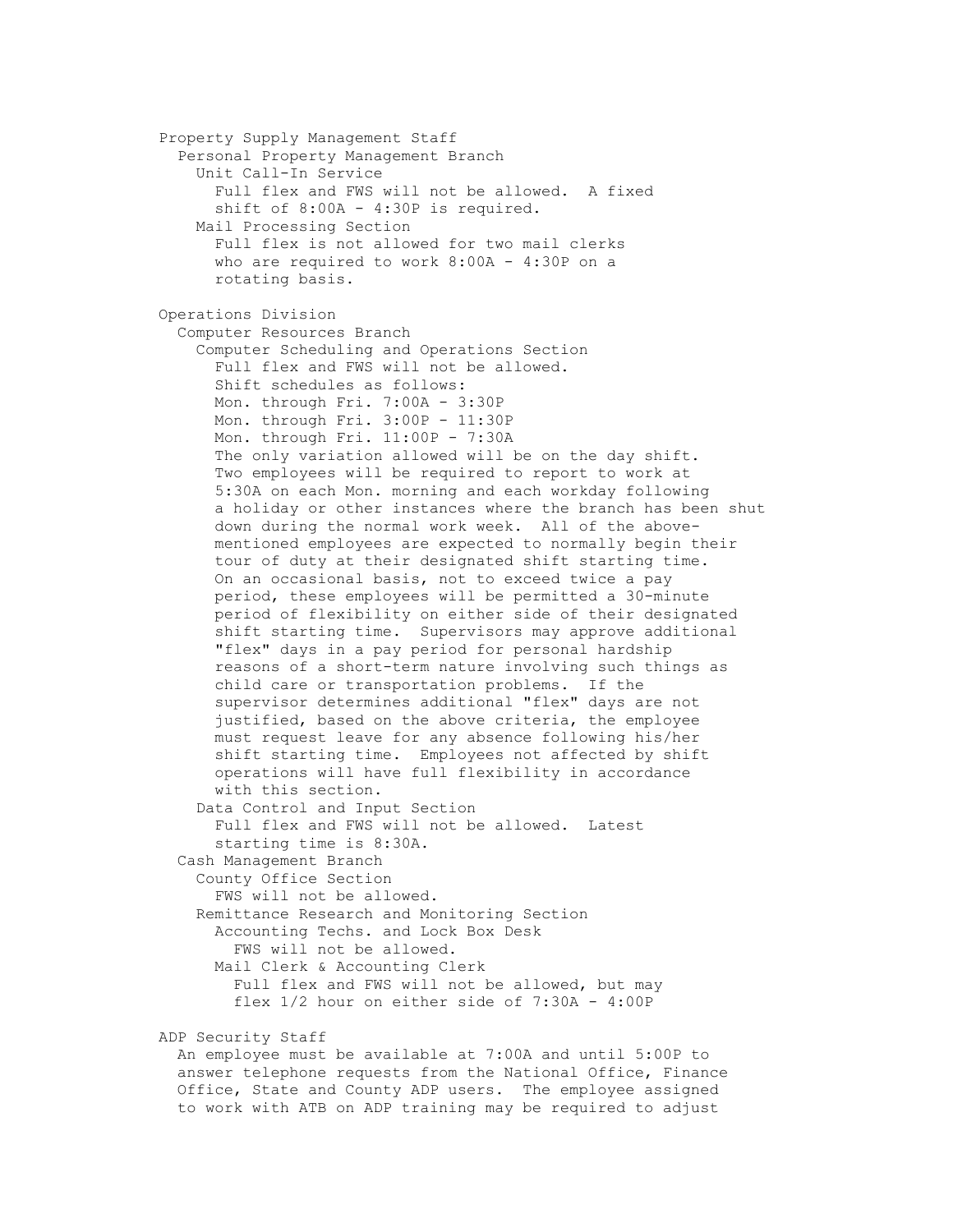his or her work hours in order to monitor and evaluate courses conducted by contractors.

Automation Training Branch

 The Training Center Coordinator must be available as needed to work until 5:30P to support the National Office arranged training via a contractor. A professional employee per team must be available as needed before and after class to support ATB-arranged training via a contractor. Professional employees themselves must be available as needed to work the hours scheduled for the class.

Telecommunications Staff

 An employee must be available at 6:00A and until 5:00P to respond to requests from the National Office, Finance Office, State and County offices experiencing technical difficulties.

Centralized Help Desk

 An employee per team must be available at 7:00A and until 5:00P to answer telephone requests from State and County ADPS and ADP users. Employees assigned to support training must be available before or after class hours as needed by the contractor conducting the instruction.

 7.5 FULL FLEXITIME. For day shift operations outlined in 7.4B above, full flexitime will be in effect for bargaining unit Employees as follows: the Employee may start and quit work each day at any time during the flexible time bands. Employees may sign in at the exact minute. The existing practice by Management in establishing lunch periods will continue. Each component will designate an official clock for sign in/out purposes.

An employee eligible to work flextime is not tardy unless the employee reports to work too late to complete the employee's normal 8 or 9 hour work schedule prior to the close of the office. If an employee who reports to work within the acceptable flextime range does not want to work the normal 8 or 9 hour day, the employee should request leave for the end of the day, not the beginning of the day.

 7.6 CREDIT HOURS. The Agency will implement a credit hour system as detailed below.

Employees earn credit hours by working beyond their normal eight hour tour of duty (nine hour tour of duty if they are also on 5/4/9). Then, employees may use the hours just like annual leave. Credit hours may not subsequently be converted to overtime pay. An employee may carry over a maximum of 24 credit hours at the end of any pay period. There is no time limit for using credit hours. An employee may keep them for years (however, should an employee leave FmHA St. Louis s/he should use the hours before his/her last day of service or the hours will be paid in a lump sum at the employee's regular hourly rate of pay).

If an employee wishes to earn credit hours, s/he must complete a copy of Form FmHA 300-62, Request to Earn Credit Hours (copy is attached at back of article), and submit it to his/her supervisor by noon on the day on which the employee wants to earn some credit hours. Supervisors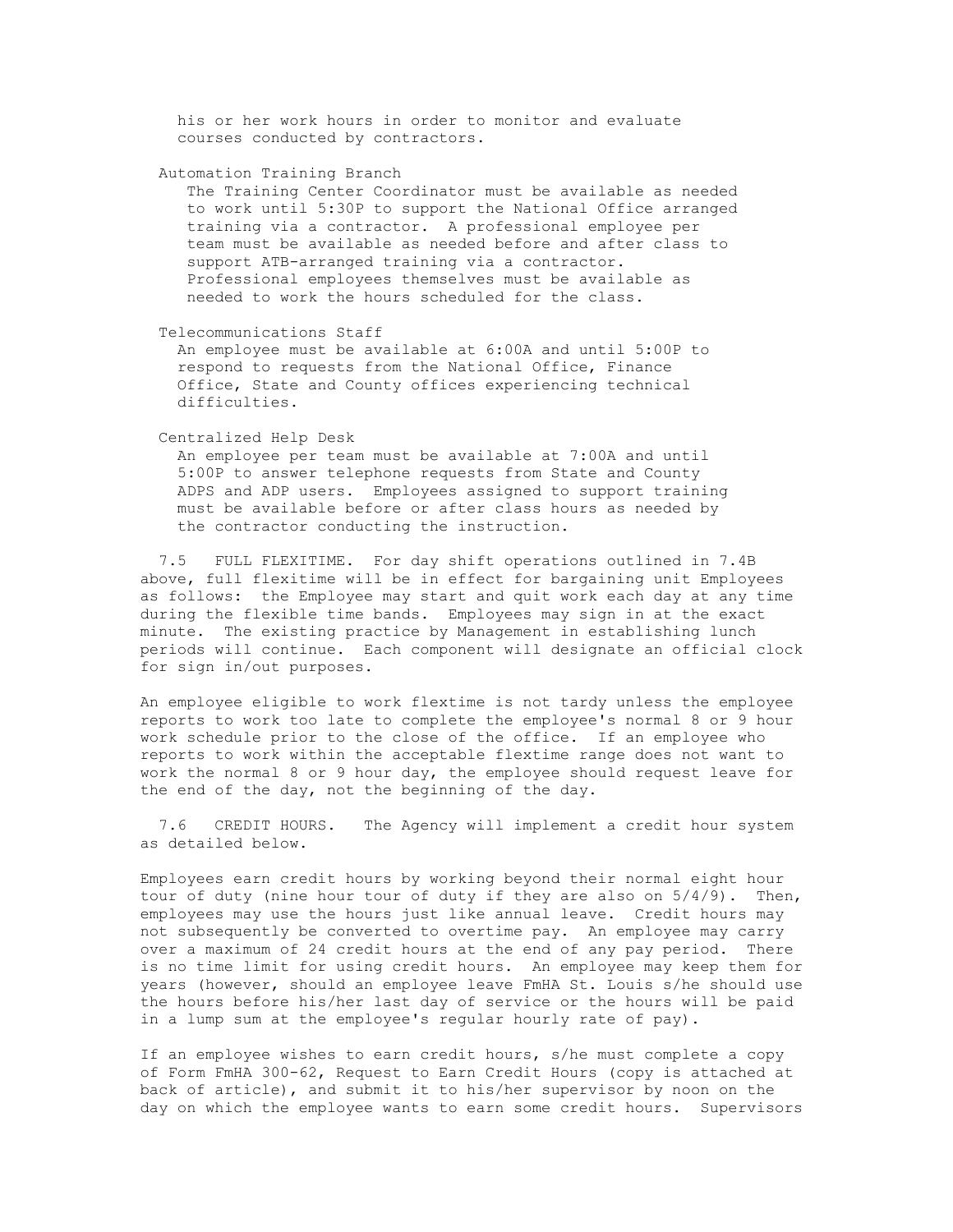will approve the request if there is appropriate work available and if all other requirements of this article are met.

An employee must normally work at least 1/2 hour beyond his/her tour of duty and earn a minimum of 1/2 hour of credit hours. An employee may earn as much as two full hours of credit hours per day. Between the 1/2 hour minimum and the 2 hour maximum, an employee may earn credit hours in 15 minute or 1/4 hour increments. Employees who are scheduled to work a nine hour day can only earn a maximum of 1 credit hour, since no employee may normally work more than 10 hours total in a day in whatever combination of regular hours, overtime, and/or credit hours.

An employee may not earn credit hours on the same day that s/he uses credit hours or leave. An employee must earn the credit hours within the regular work day. Normally, the Agency will not approve credit hour work beyond 6:00 p.m. or on Saturdays, Sundays, holidays, or CDO's.

Once an employee has earned some credit hours, they may use the credit hours in quarter hour increments just like annual leave by submitting a leave request form (SF-71) to the supervisor. Employees should check the "other" block on the SF-71 and write in "credit hours."

Part-time employees may also earn credit hours by working extra hours beyond their normal tour of duty. The maximum carryover for part-time employees is 1/4 of the hours in their normal pay period. For example, a part-time employee who works 32 hours per week (64 hours per pay period) would carryover a maximum of 16 credit hours (rather than the 24 which full time employees may carryover).

For approval purposes, credit hours are treated just like annual leave.

Employees may also use credit hours in lieu of sick leave, but employees on formal leave restriction letters which require documentation for use of sick leave would still need to submit proper documentation.

Requests to use credit hours have the same priority as annual leave. In the event of conflicts over a day off, it doesn't matter whether annual leave or credit hours have been requested. The normal procedure for determining who gets the day off would be used.

 7.7 SHIFT OPERATIONS. The Employer shall establish shift operations as necessary for efficient operations and accomplishment of assigned missions, in accordance with the following guidelines:

 A. All reasonable efforts will be undertaken to accomplish the necessary tasks within the existing work schedules and tours of duty established by this Agreement, and supplemented by use of overtime, in accordance with this Agreement. Tours of duty shall not be established or modified for the sole purpose of avoiding the payment of holiday, premium, or overtime pay.

 B. Where it is necessary to operate more than one shift and sufficient volunteers are not obtained who meet the qualifications and expertise criteria on each shift, such Employees will be mandatorily assigned to shifts in accordance with paragraph F of this section.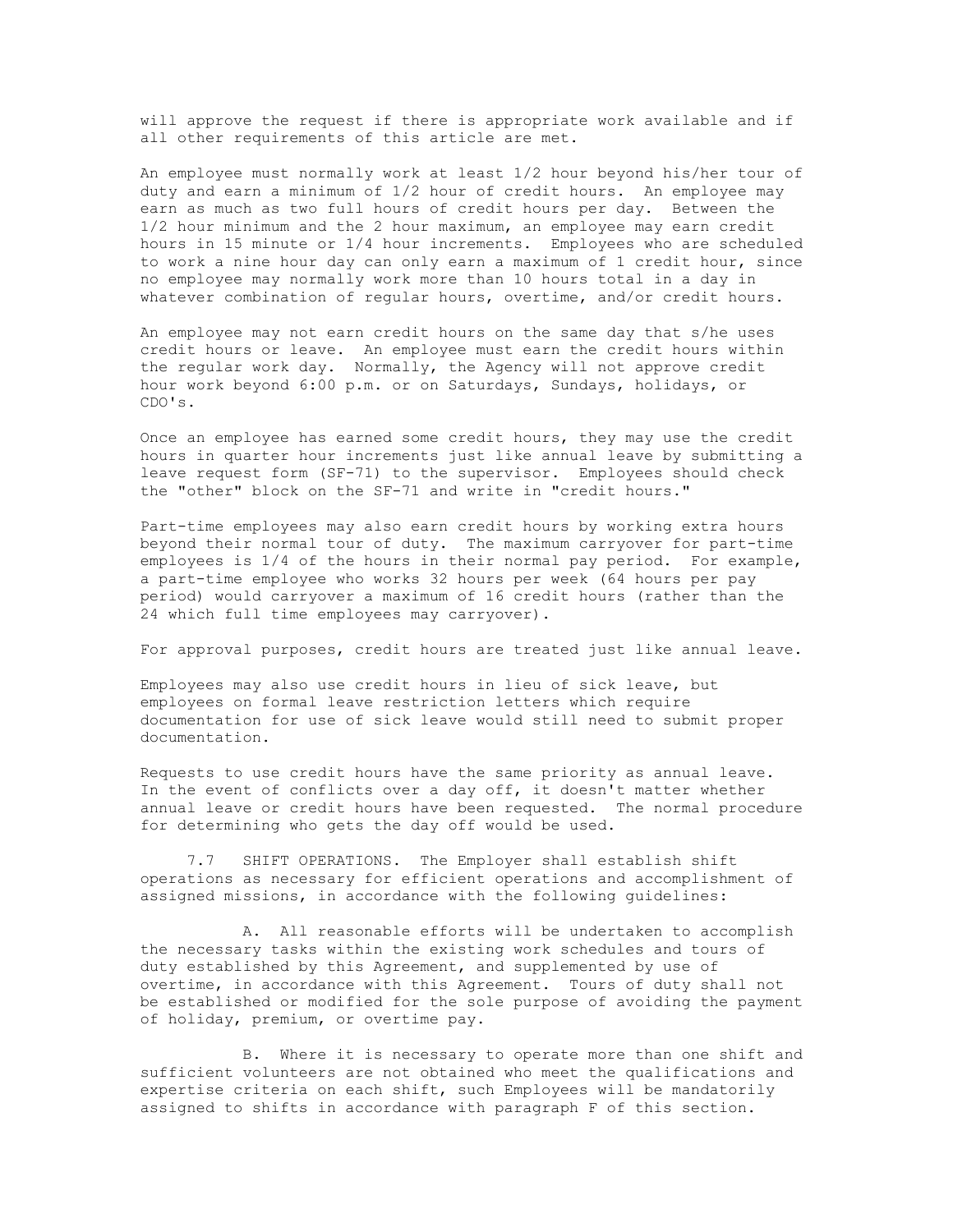C. Bargaining unit Employees selected from outside the Finance Office, ISM, PAS, and HRM to fill vacancies will be hired to a specific vacancy on a specific shift and may not exercise shift preference rights for a period of 90 calendar days. This limitation does not prohibit Management from assigning work as appropriate.

 D. Employees who are not assigned to their first choice of shifts under the criteria of paragraph F of this section, will be assigned to their second or subsequent choice of shifts based upon application of the same criteria.

 E. A temporary change of shift may be instituted by the Employer for particular individuals in order to provide training on specific functions or to accommodate an emergency need. The Employer will honor Union requests for temporary changes of shifts for Union representatives to receive Union-sponsored training in accordance with article 9.

 F. Assignment to Shifts. Where restrictions or conflicts in Employee's scheduling choices result from the application of the above sections, Employees will first attempt to resolve conflicts among themselves. Failing that, qualified Employees at a particular grade level or performing a certain type of work will be given preference in their choices based on the following criteria in priority order:

 1. Health-related reasons (medical certification must be provided).

 2. Employees who have sole responsibility for the care of preteenage children, or other dependents, during the hours/days in question.

 3. Transportation problems, especially problems arising from dependence on public transportation.

 4. Other individual "hardship" cases will be considered on a case-by-case, fair and equitable basis.

In all cases where personal hardship as outlined in 1 through 4 is the basis for providing preference on a particular schedule, the Employee will be required to provide adequate written justification/documentation for his/her request. Falsification of documentation may result in disciplinary action.

It is understood and agreed that employees shall make every reasonable attempt to personally resolve hardship situations prior to requesting exclusion.

 5. Most recent USDA seniority shall govern in resolving conflicts not covered by 1 through 4, or where necessary, in breaking "ties" within categories 1 through 4.

 6. Except as specifically provided in article 35, section 5D, this criteria becomes operable only in situations where Management determines to fill a vacancy on an existing shift through selection of a qualified Employee at the same grade level from another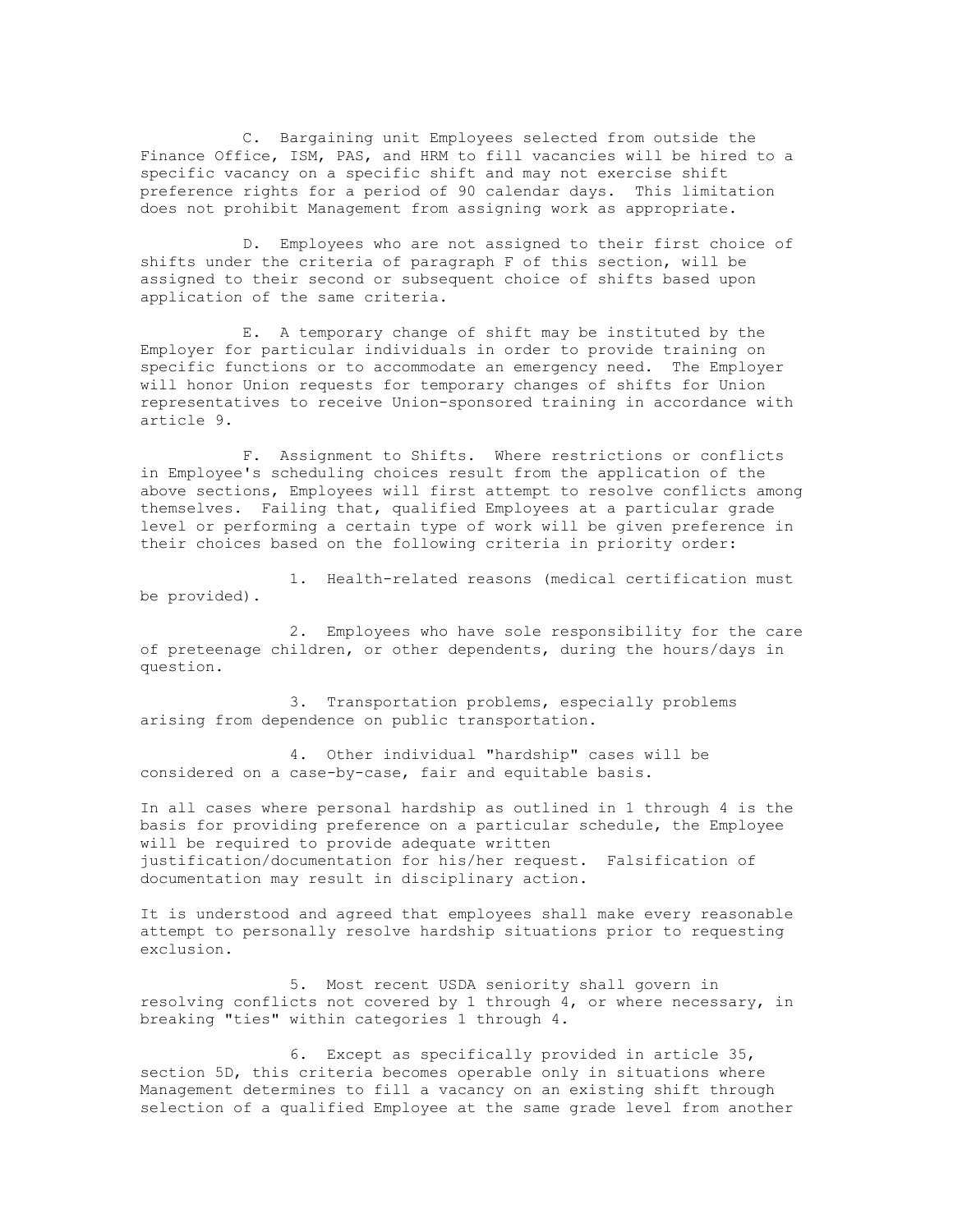existing shift or when Management establishes new shifts. When vacancies of this type do occur, priority consideration will be given to Employees with documented hardship problems.

 7.8 EMPLOYEE OPTIONS. Employees may request a change in the established tour of duty subject to approval by the supervisor. Employees will submit the Form FmHA 2051-1, Application for Change in Tour of Duty. Any conflicts in scheduling changes in a tour of duty will be resolved in accordance with 7.10. Employees who are in training status, whether OJT or classroom training, will need to adjust their normal schedules to be able to participate fully in the training. The Agency will try to schedule training within the Agency's control to minimize the reduction in options available to employees in training status.

7.9 TRAVEL, TRAINING, JURY DUTY.

 A. When an Employee travels away from the permanent duty station, the Employee may remain on his/her same compressed work schedule, provided the Employee's compressed day off does not occur during the period of travel.

 B. An Employee may remain on his/her compressed work schedule while in a training status provided his/her compressed day off (CDO) does not occur during the period of training.

 C. When an Employee is called for jury duty, the Employee may remain on his/her compressed work schedule provided his/her CDO does not occur during the period of jury duty. However, if jury duty extends to include the CDO, or if the employee fails to change his/her CDO, he/she is entitled to payment for the jury services for that day.

 7.10 RESOLVING CONFLICTS. Where restrictions or conflicts in Employee scheduling choices result, Employees will first attempt to resolve conflicts among themselves. Failing that, the most recent USDA seniority shall govern in resolving conflicts. However, once an employee has selected a compressed day off, that employee may not use the advantage of seniority to bump another employee from his/her established compressed day.

Individual hardships of a compelling nature will be considered on a case-by-case basis in a fair and equitable manner. All hardship cases must be submitted in writing to the immediate supervisor. Falsification of documentation may result in disciplinary action.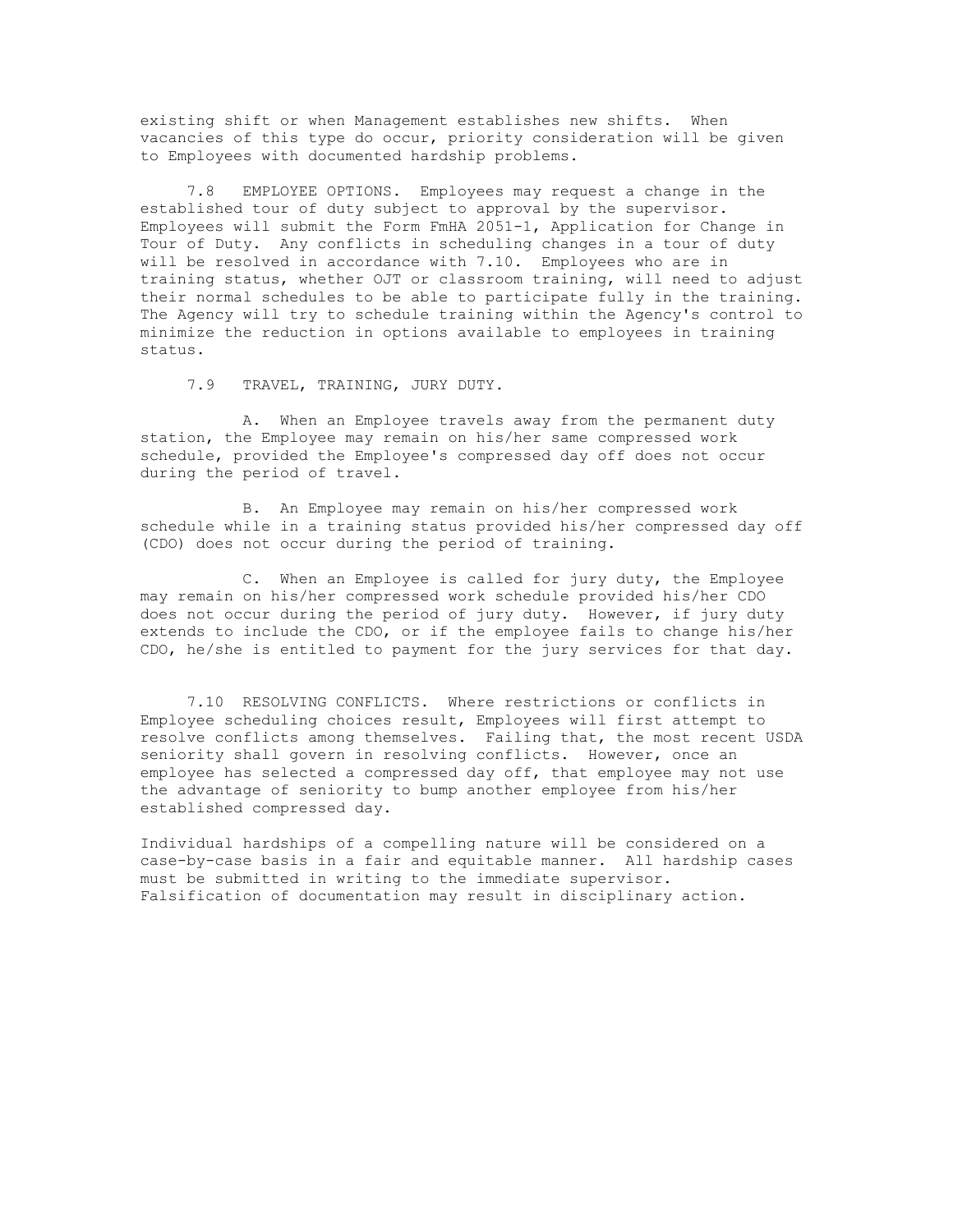The following comments are advisory only and do not constitute actual contract language.

7.3 Prior to the issuance of Finance Office AN 93-057, some third floor employees were not permitted to leave their floor. Effective with the AN dated May 13, 1993, employees will be permitted to make quick and infrequent trips to get coffee, buy items at the snack stand, or participate in the Employees' Organization bake sales during work hours. It is important, however, that no employee abuse this privilege. Employees should not be away from their work stations for long and frequent periods such as going to the cafeteria for breakfast after signing in for work in the morning.

7.3A The afternoon break is now fixed at 1:45 p.m., even for those employees who eat lunch between 12:30 and 1:00 p.m. This was done to accommodate the early starters and because the cafeteria now closes at 2:00 p.m.

You can now set breaks for the evening and night shifts between 6:30 and 10:30 p.m. and between 12:30 and 4:30 a.m.

7.3A1 Employees who work a continuous 4-hour segment of overtime or credit hours can have a 15-minute break during this 4-hour segment. Employees who work 2 or more hours of overtime or credit hours immediately following their regular tour of duty can have a 15-minute break at the end of their normal workday.

7.3A2 Bargaining unit employees can now leave the premises during their breaks. They are expected to return to work on time. They have been notified in writing that this is an experiment at this time and can be revoked at any time. They were also notified that they may not be covered by OWCP if they are injured while off the premises during breaks.

7.4A The terminology for Compressed Work Schedules has changed. We have been informed by the National Office that what we have is really a Flexible Work Schedule (FWS) rather than a Compressed Work Schedule (CWS). This change had to be made in order to legally allow employees on FWS to also work credit hours. Only the name has changed, nothing else.

If an employee wishes to go on or off the 5-4-9 flexible work schedule, he/she must request, and have approval for, such a change no later than the pay period before the change is to be effective.

Requests for 1-day changes to an employee's compressed day off (CDO) or 8-hour day may continue to be made at any time during the pay period; however, the change must be made before the CDO or 8-hour day has been taken. It cannot be changed after the fact.

7.4A2e You can now take an employee off FWS if the employee is consistently tardy and cannot make it to work by the latest starting time (8:30 a.m.). In order to do this, you must first orally warn the employee. After the next instance of tardiness, you should give the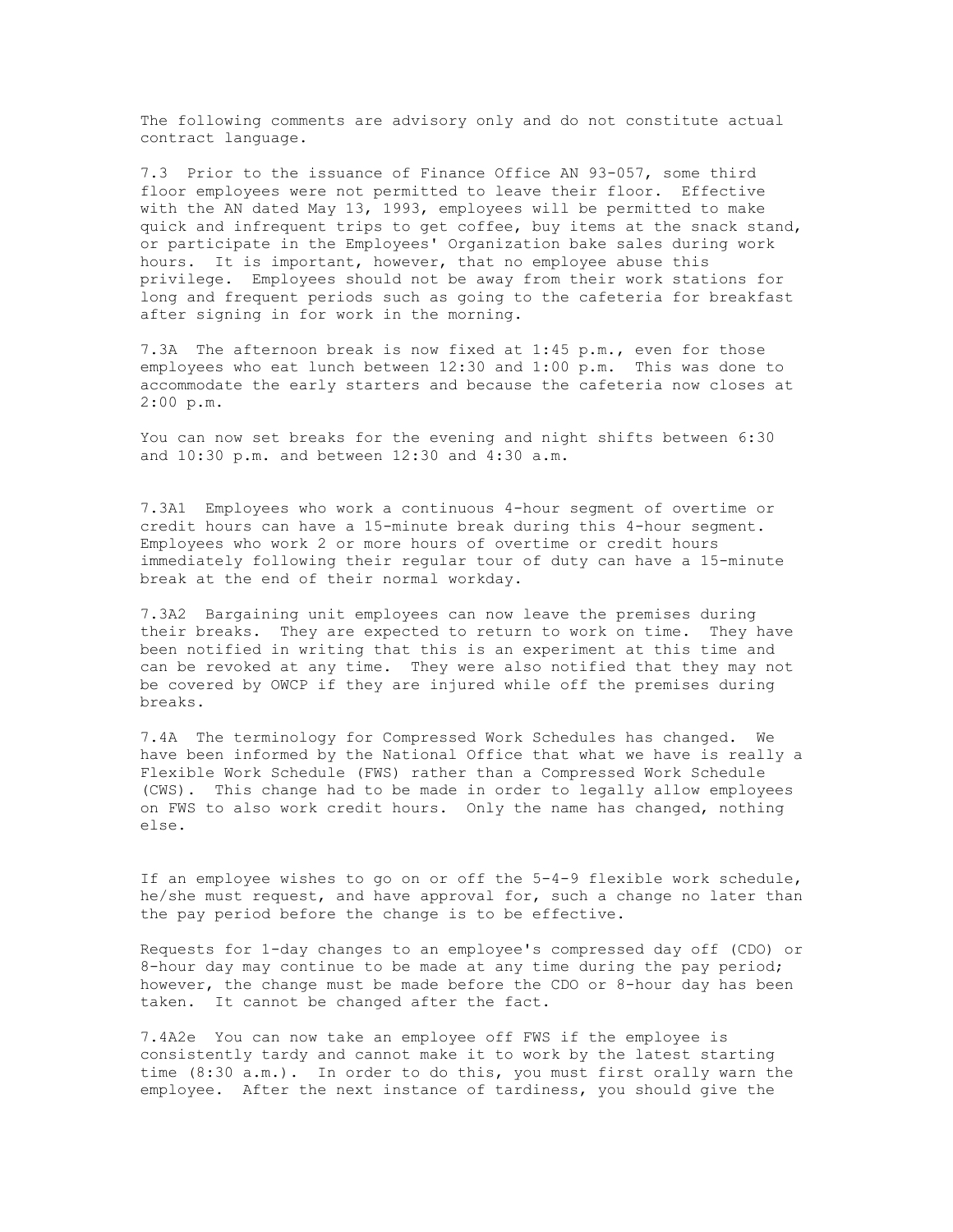employee a written warning. After the next instance of tardiness, you can take the employee off FWS.

The employee can go back on FWS only after going 5 consecutive pay periods without being tardy. If the employee returns to FWS but the tardiness problem recurs, you must go through the steps outlined above before again taking the employee off FWS.

7.4B The hours of work for FmHA St. Louis have changed. They are now 6:00 a.m. to 6:00 p.m. This changes the Core Time to between 9:30 a.m. and 2:30 p.m. The Flexible time band in the morning is 6:00 to 9:30 a.m. and in the afternoon it is 2:30 to 6:00 p.m.

Declared starting times have been eliminated. For purposes of requiring a normal starting time, an average of the employee's starting times for the prior month as shown on the sign-in sheets will be used.

The Union agreed that Management is not obligated to extend the hours that air conditioning and/or heat are provided. The air conditioning and heat will continue to shut down at 5:00 p.m.

7.4C Data Control and Input Section will be allowed full flex but not FWS. Latest start time will be 9:30 a.m.

County Office Section Reconcilers will continue to have the FWS option.

This was brought to our attention after the contract was printed, so it is different from what is stated in the contract. 7.5 Employees are now allowed to sign in and out at the exact minute rather than at the next 5-minute interval. Each work unit must designate an official clock, preferably one that is close to the sign in/out book, which the employees must use to sign in and out.

An employee should not be considered tardy unless he arrives at work after 8:30 a.m. if he is on an FWS, or after 9:30 a.m. if he works an 8-hour day. If he reports to work within the flexible time band (6:00 to 8:30 or 9:30), he is not tardy and is expected to work his regular 8 or 9 hour day. If for some reason he can't or doesn't want to work that late, he should request Annual Leave or Leave Without Pay for the end of the day.

The supervisor has a few different options to deal with situations when an employee reports to work 5 or 10 minutes after the latest starting time:

a) the supervisor can excuse the time (see  $9.6$ ); b) the employee can request 15 minutes of leave (the minimum possible) to cover the 5 or 10 minute period, and then not start work until 8:45 or 9:45 a.m.; or c) the employee can begin to work immediately and leave work in the afternoon a little early. An example of this would be: the employee is on an FWS so his latest starting time is 8:30 a.m. He arrives at work at 8:35 a.m. and begins working immediately. He could request 15 minutes of leave and then leave work at 5:50 p.m. that day.

Example: An employee works an 8-hour day and usually starts work at 7:00 a.m. One day, for whatever reason, he doesn't get to work until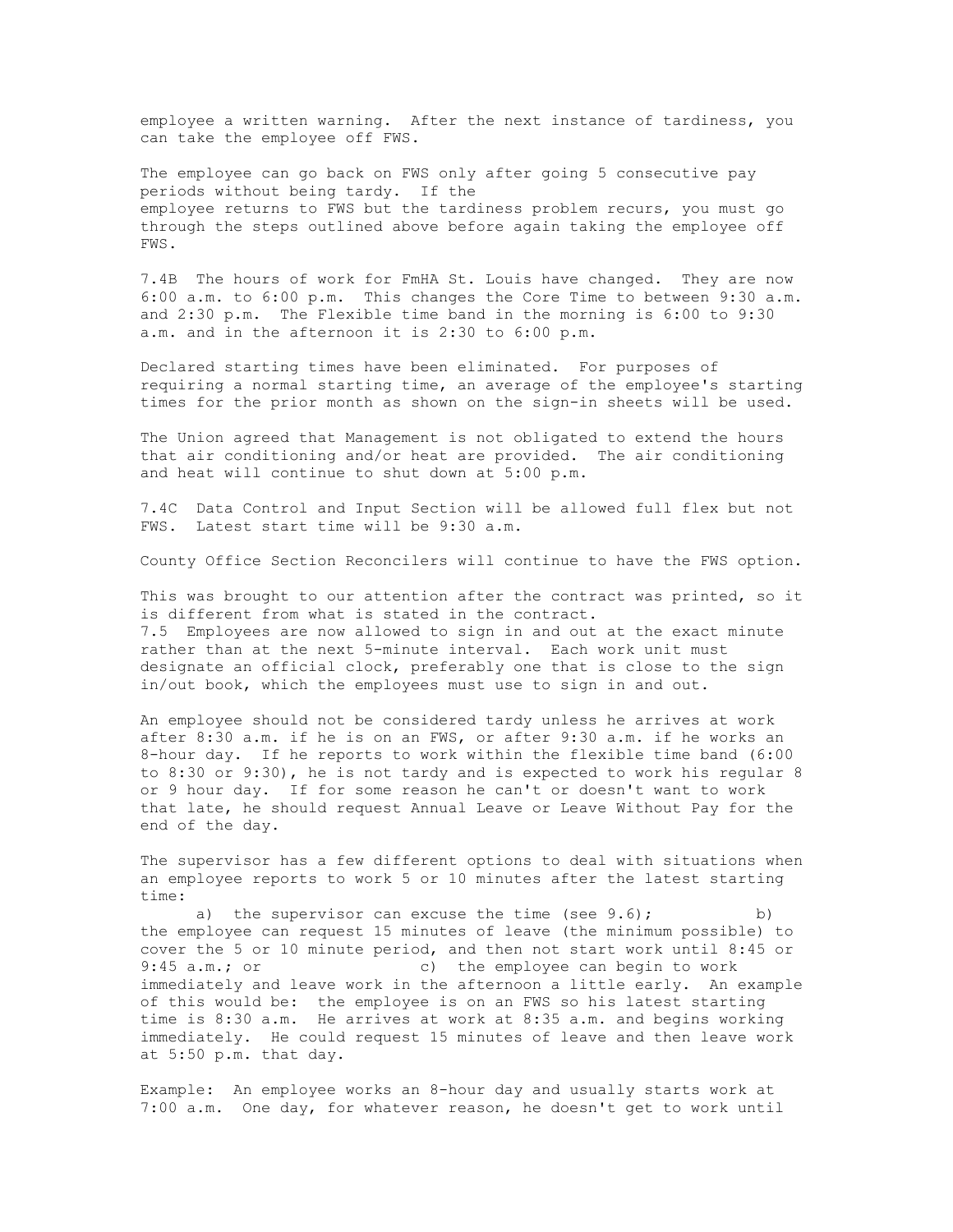8:30 a.m. He is not tardy, he just should work until 5:00 p.m. But he can't work that late this day because he has to pick up his child by 4:00 p.m. He wants to leave at 3:30 p.m. He should then request l 1/2 hours of Annual Leave for 3:30 to 5:00 p.m.

Example: An employee works an 8-hour day and one day doesn't get to work until 10:00 a.m. He is 1/2 hour tardy so he must take 1/2 hour of leave from 9:30 to 10:00 a.m. and then work until 6:00 p.m. If he doesn't want to or can't work until 6:00 p.m., he should request leave from whatever time he wants to leave to 6:00 p.m.

Example: The same employee tells his supervisor that the reason he was 1/2 hour late was because someone had slashed one of the tires on his car and he had to change it. The supervisor has no reason to doubt this story and wants to excuse the 1/2 hour. Because the employee was actually tardy and arrived after the latest starting time for him, the supervisor can use his authority to excuse the 1/2 hour if he wishes, but is under no obligation to do so.

Example: One morning we wake up to a few inches of snow. Several employees are late getting to work and request administrative leave. For this example, it doesn't matter if the employees got to work before or after 8:30 or 9:30 a.m. They got to work later than they normally do and have requested administrative leave. In the case of a wider problem involving more than one employee, we want to assure office-wide uniformity. In these multiple employee situations, the decision on whether or not to grant administrative leave will be made on an officewide basis and will be disseminated to each supervisor by the Division Director. With the later office hours, however, we do not expect there will be many days where it will be necessary to grant administrative leave for late arrivals.

7.6 Credit hours can be used just like Annual Leave. The employee must give you an SF-71 to use them and you should approve/disapprove them just as you would Annual Leave. Taking credit hours is subject to workload considerations just like Annual Leave. Just be sure to watch that the employee doesn't have more than 24 credit hours in a pay period if you can't let him have the time off.

The 1/2 hour minimum of credit hours earned is a requirement each time credit hours are worked, not just the first time. The only time an employee will earn credit hours in increments of 15 minutes is following the 1/2 hour minimum for the day each time credit hours are worked.

Employees in some organizations might be able to turn this into a 4/10 work schedule. If you can accommodate this without any impact on your work unit, go ahead and let the employee do it. However, if you can't afford to have one or more employees off one day a week, then you should not approve the time off. Since an employee cannot carry over more than 24 credit hours from pay period to pay period, once the employee has built up 24 credit hours you cannot allow him to work any more credit hours until you are at a point that you will be able to let him take time off.

Credit hours have no effect on official time for Union officials. If a Union official works credit hours one month, this does not increase the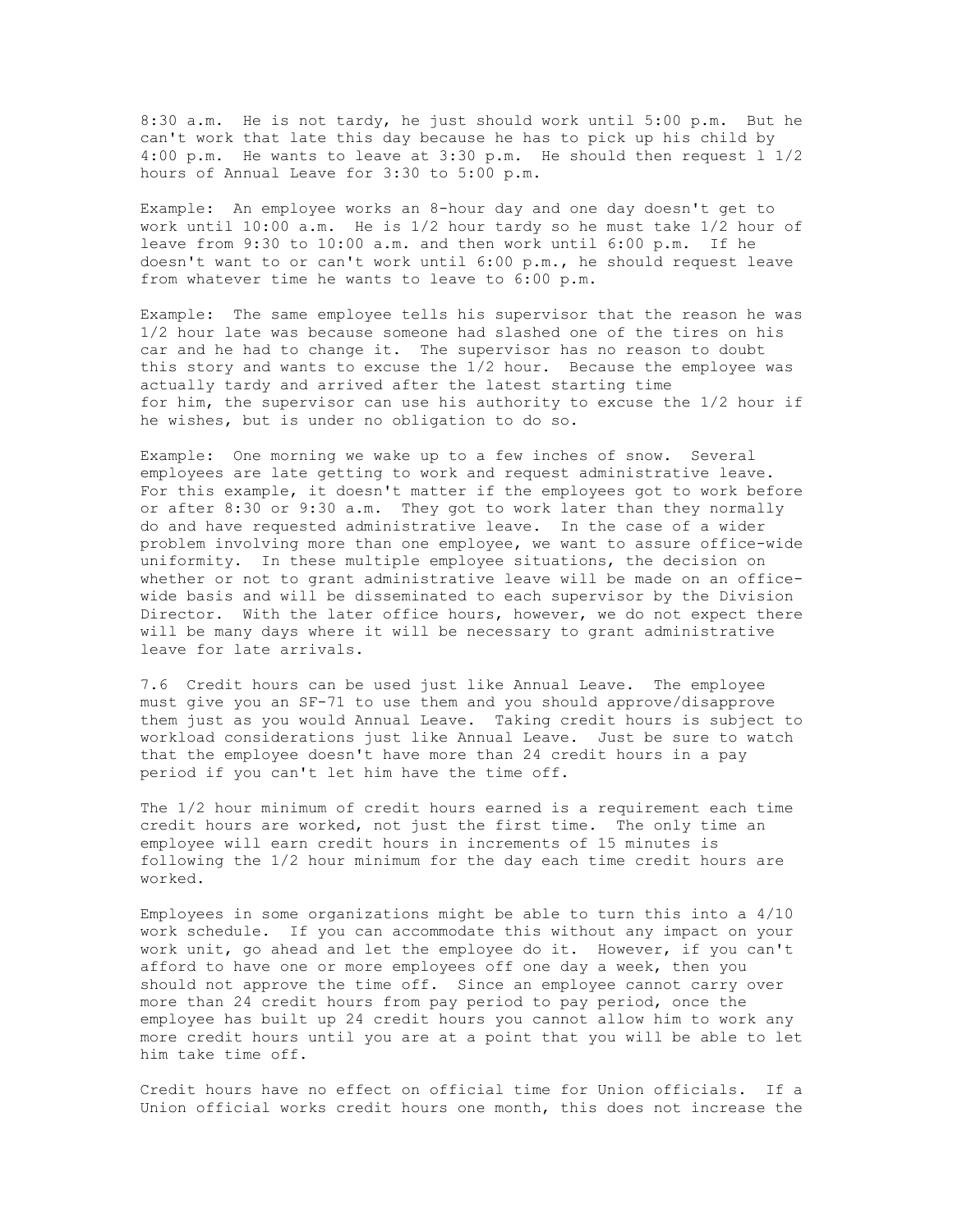amount of official time to which he is entitled. On the other hand, if the Union official uses credit hours, this does not reduce the amount of official time available. Credit hours have no impact on official time whatsoever. The monthly allotments are based upon the normal work hours available in the month.

Two changes are outlined in the memorandum of agreement signed on 6/13/94 by the Union and 6/20/94 by management.

1. The requirement that employees must request to work credit hours by noon of the day they want to work them has been changed.

--If the supervisor is at work for the whole day, employees must submit their requests to work credit hours before the supervisor leaves for the day. It is the employees' responsibility to make sure they get their requests in prior to the supervisor leaving for the day.

--If the supervisor is gone for the whole day, the normal procedures apply for requesting to work credit hours. Employees should still go to whomever they normally go to get approval.

--If the supervisor is at work for any part of the day but leaves early, the following will apply:

A. If the supervisor leaves before 12 noon, and the employee hasn't yet submitted a request, the normal procedures apply for getting approval to work credit hours from the authorized alternate person.

B. If the supervisor leaves at 12 noon or after, the employee will not be able to work credit hours that d y if she or he didn't get approval before the supervisor left.

2. When combining regular duty with training and credit hours, the employee must actually work his or her regular tour of duty (i.e., either 8 or 9 hours, minus any time needed to travel from the worksite to the training facility) before credit hours begin. The employee cannot claim that the actual class time  $(e,q, f)$  follows) should count as 8 hours duty time and therefore get credit hours for anything after the 6 hours.

What is meant by "appropriate" work for purposes of working credit hours?

Appropriate work means there is real work to be performed which needs to be performed and which can be performed at one time just as well as another.

Credit hours are a form of an Alternative Work Schedule. They are used primarily to create more flexible working hours. Credit hours may be approved in situations where overtime would not be authorized.

For employees who do the same type of work all the time, "appropriate" work is the same as "any" work. If an employee who works cases wants to work credit hours, it should be approved, provided the normal work is available during the hours the employee wants to work.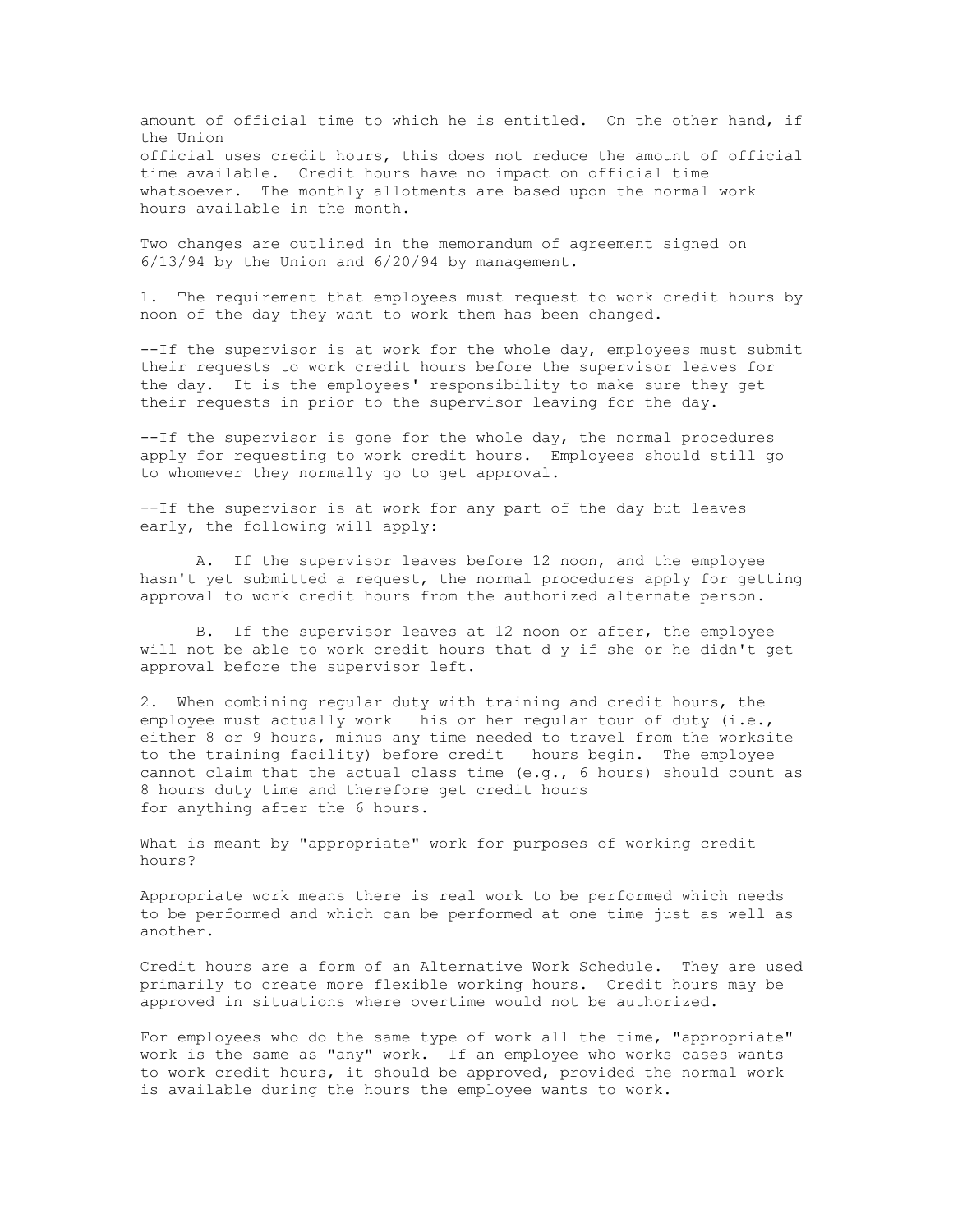Employees who do a wide variety of functions, such as a staff employee, would almost always have some work available, but management retains the right to assign the specific work loads. If such an employee requested to work credit hours, the supervisor could ask what they planned to work on. If the type of work the employee planned to do was not the top priority at that point in time, the supervisor could approve the credit hours, subject to the employee working on the high priority workload.

It should be very rare to deny a request to work credit hours based upon lack of "appropriate work." However, it may be common to approve credit hours and require that those hours be used on high priority workloads.

If there truly is no "appropriate work" available, and approving credit hours would mean an employee was doing little more than putting in time or filing procedures or some other type of "make work" or extremely low priority work, then the request should be denied.

For example, let's say you have a clerk typist. If there is a typing backlog and the typist wants to work credit hours, then there is clearly appropriate work available. If, however, the clerk typist wants to work an extra hour at the end of the day and there is no typing work available and all the typist would do is "cover" the phones, which probably won't ring anyway and which could be answered by someone else if they did ring, then this is not appropriate work.

7.8 Declared starting times have been eliminated. Employees can start work at any time between 6:00 and 8:30 or 9:30 a.m. However, if you find that you need employees at work at a certain time to cover phones, for example, you can require employees to be at work during those times that you need coverage. If no one volunteers, you can assign an employee to certain hours. If this becomes a problem, you might consider rotating the particular duty among other employees so one employee doesn't get "stuck" working those hours all the time.

7.10 Once an employee selects a compressed day off (CDO), he may not use the advantage of seniority to bump another employee from his established CDO.

Example: Employee A has been with FmHA for 10 years and decides to go on a flexible work schedule. He selects the second Friday of the pay period as his CDO. Employee B has been with FmHA for 2 years and has had the second Friday of the pay period as his CDO for the last year. The supervisor can only let one of his employees off on that second Friday of the pay period. Employee A cannot use his seniority to bump Employee B from his established CDO. Employee A must select another CDO.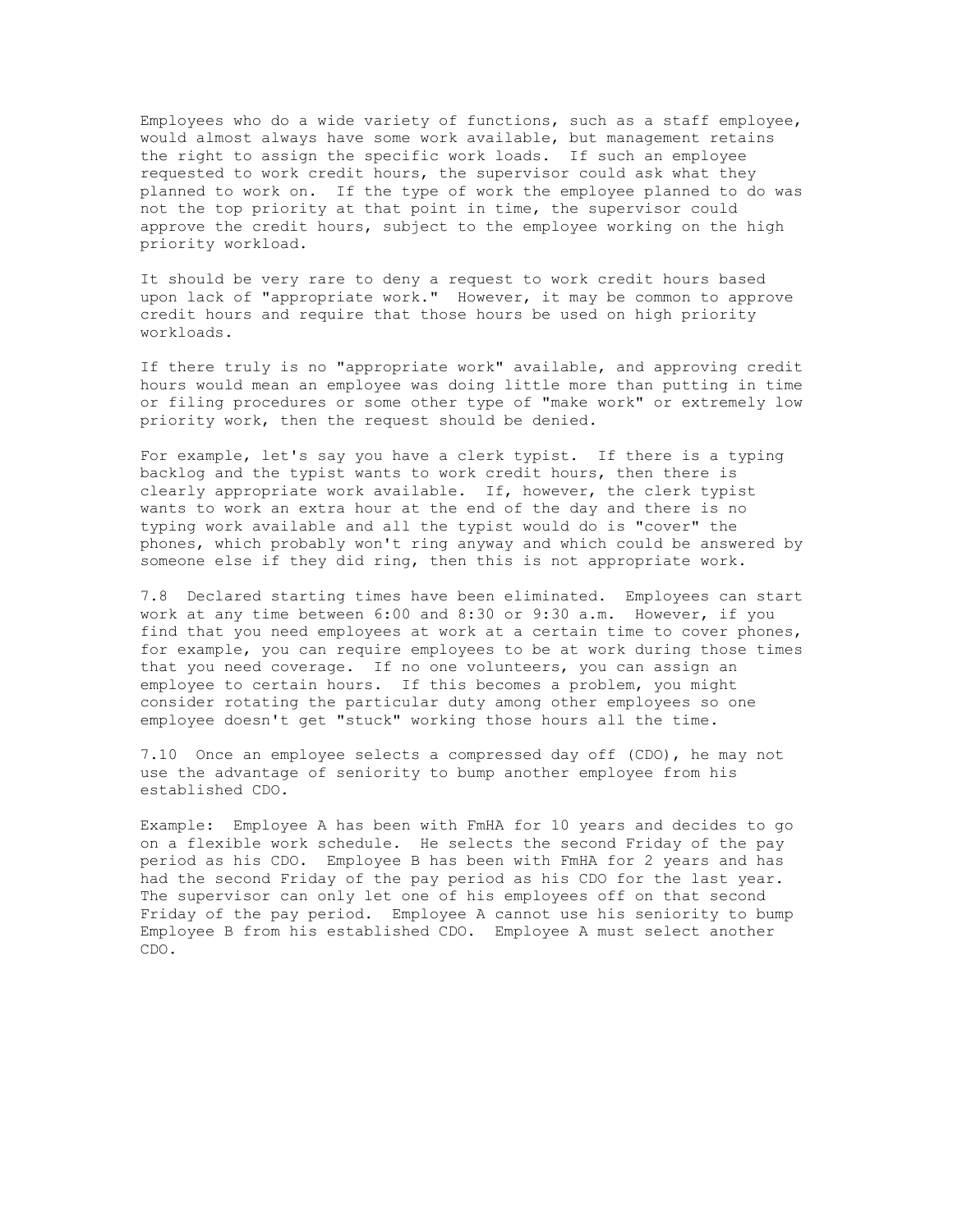Article 8 - OVERTIME

8.1 OVERTIME: For the purpose of this Agreement, overtime consists of two (2) distinct types: Scheduled Overtime, and Irregular or Occasional Overtime. Scheduled Overtime is overtime scheduled by Management prior to the beginning of the administrative workweek in which it occurs. Irregular or Occasional Overtime is overtime work determined by Management as necessary which was not scheduled prior to the beginning of the administrative workweek in which it occurs. In all cases where the overtime requirement is known one (1) week in advance, scheduled overtime will be used. Except in cases of emergencies as determined by Management, Employees will be informed of irregular overtime requirements no later than noon (or lunch break in the case of the night shifts) on the second workday prior to the overtime.

Overtime shall be limited to the minimum amount necessary for efficient office operation. The Employer shall, to the extent possible, schedule such work for at least 4 hours for those days outside the basic workweek. Mandatory overtime will not normally be ordered until all reasonable efforts consistent with the efficient and timely accomplishment of the office's mission have been considered and, if feasible, implemented to accomplish the work requirements with regular time and voluntary overtime.

Hours will be established based on the nature and availability of the work being performed, the availability of equipment (e.g., ADP terminals), and supervisory coverage, when determined necessary by Management. Except in the case of operations requiring around-theclock coverage, e.g., Computer Resources Branch, Employees working overtime on a weekend day shift will be permitted some flexibility in arrival/departure times. Such Employees will have the opportunity to arrive and begin work at least as early as 6:30 a.m., and to work at least as late as 3:30 p.m., except in those instances where the nature/ availability of the work or equipment necessitates a different work schedule. Employees may sign in and out at any time and will be paid for the amount of overtime (plus normal break time) actually worked up to the maximum number of hours approved by Management.

8.2 SOLICITING OVERTIME: Volunteers for overtime will be solicited in accordance with equitable distribution from among all qualified Employees in a work unit.

A. Employees will be offered overtime in order of most recent USDA seniority. All qualified Employees not on scheduled vacation will be offered voluntary overtime prior to repeating a solicitation for additional overtime.

B. Management will determine what qualifications must be met in order for an Employee to be eligible for a particular overtime opportunity. In making such determinations, consideration may be given to such factors as an assessment of the Employee's current performance on tasks subject to overtime, as well as currency of the Employee's experience and the project nature of a specific type of work.

1. Less than fully successful performance for an otherwise qualified Employee may be a basis for disqualifying an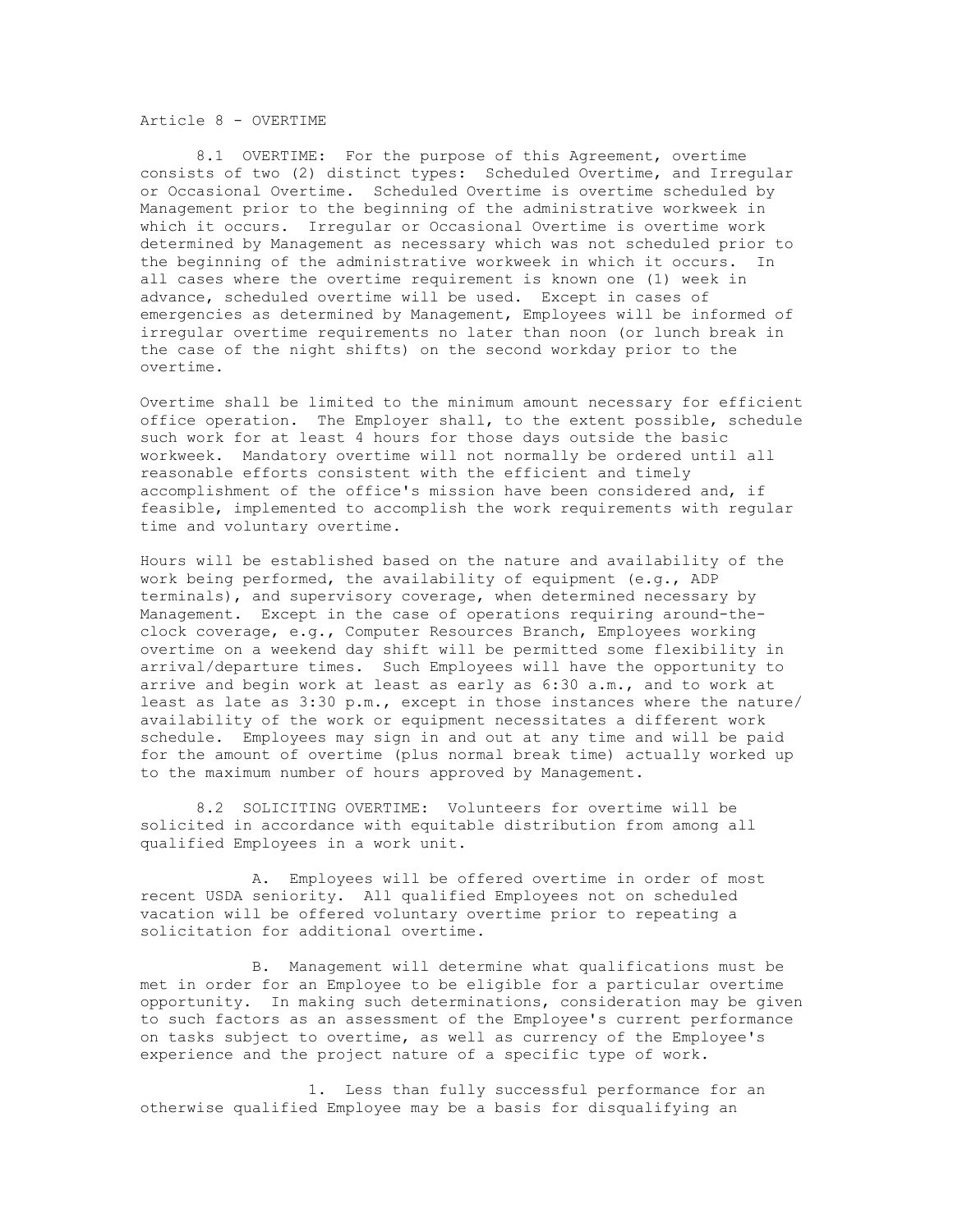Employee for overtime when the Employee has been counseled regarding the performance deficiency, the performance continues to be less than fully successful at the time the overtime opportunity occurs, and the tasks being performed on overtime are those which the Employee is performing at the less than fully successful level.

2. To the extent feasible, project assignments for which substantial overtime may be required will be distributed among qualified Employees on a fair and equitable basis.

C. Where overtime is solicited for the weekend, Employees will be offered overtime for Saturday, Sunday, or both. However, it will be the responsibility of the Employee who volunteers to work Sunday only to contact the supervisor during working hours Saturday to determine if the overtime on Sunday will be required.

D. Overtime will not be provided as a reward or punishment to any Employee and favoritism will not enter into its assignment.

Leave usage will not normally be a factor in the assignment of voluntary overtime unless the Employee has received written warning about excessive leave usage or leave abuse. Employees who on several occasions volunteer for overtime and request unscheduled leave the week of or the week after overtime is worked may be required to furnish documentation in accordance with article 9, and appropriate action will be taken in accordance with provisions of article 9.

8.3 ATTENDANCE REQUIREMENTS FOR VOLUNTARY OVERTIME: Employees who volunteer to work overtime will be expected to show up and work. If circumstances require an Employee to be absent from voluntary overtime, he/she must inform the supervisor/designee as far as possible in advance so that another Employee can be offered the voluntary overtime opportunity. In any case, he/she must inform the supervisor/designee within 2 hours of the beginning of the overtime.

8.4 ORDERED OVERTIME: Within the confines of this Agreement, assignment of overtime is a Management function. Employees may be required to perform a reasonable amount of mandatory overtime which normally will not exceed 10 hours within an administrative workweek except in case of emergencies or at the Employee's option. When overtime is mandatory, the Employer shall direct the Employees concerned to perform their duties as necessary, in accordance with this Agreement. Employees who are not excused but fail to work ordered overtime will be subject to disciplinary action.

To the extent possible, overtime shall be on a voluntary basis and Employees who do not desire to work overtime shall not be required to do so if qualified volunteers as defined in section 8.2, are available. Prior to requiring Employees to work mandatory overtime, the following procedures will be followed to solicit qualified volunteers:

1. Volunteers will be solicited in accordance with equitable distribution from among qualified Employees in the work unit as outlined in section 8.2. When Employees are solicited to volunteer for mandatory/ordered overtime, in accordance with these procedures, the Employee will be specifically informed that this is a mandatory overtime opportunity.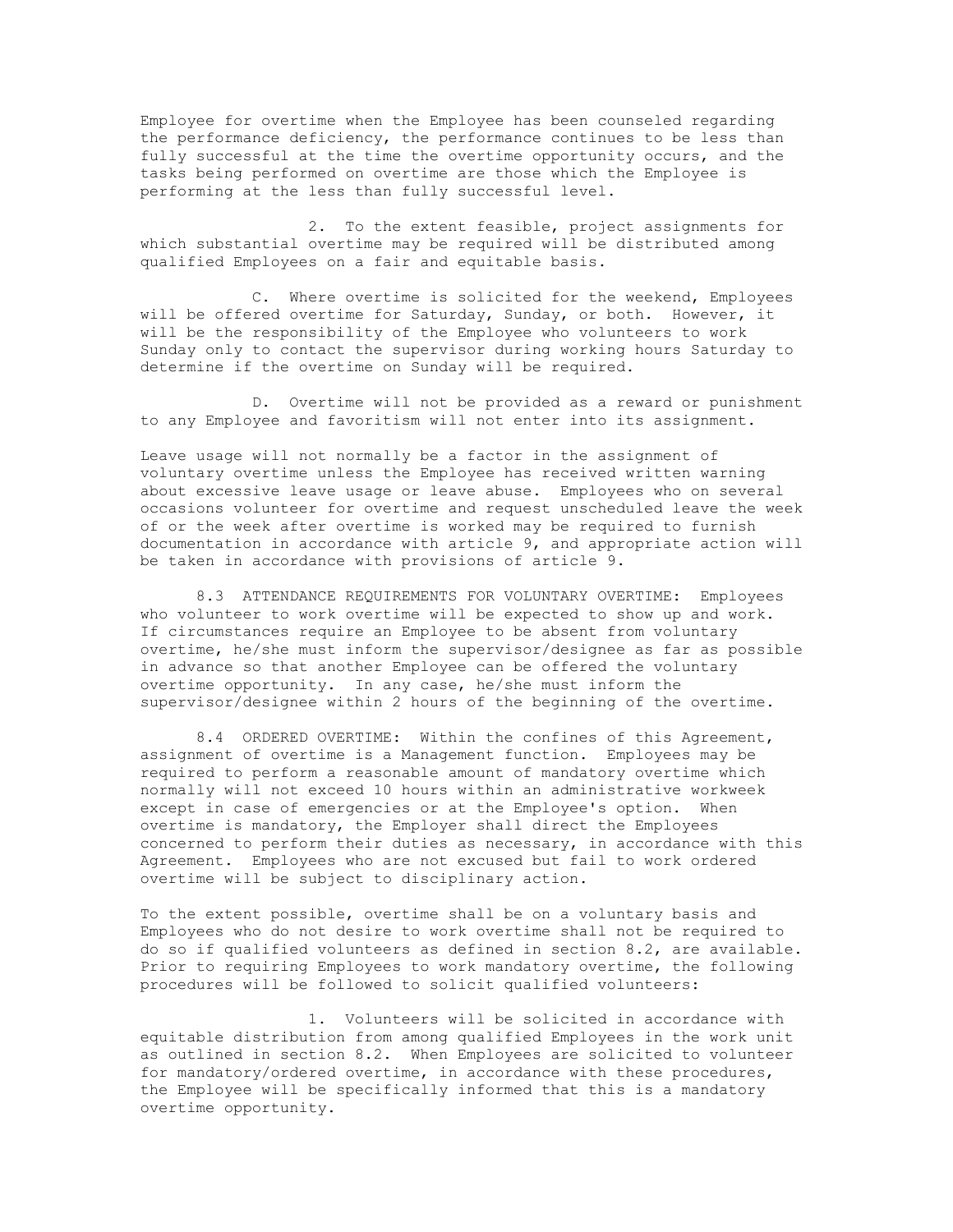2. Employees desiring to work voluntary overtime in units other than their own will complete Form FmHA 300-40, Employee Request for Overtime, (Appendix E), and provide it to each appropriate supervisor. The supervisor will have at least 30 days from receipt to review and determine eligibility before notifying the Employee of ineligibility or considering the Employee for such overtime. Eligible Employees will receive a copy of the applicable performance standards upon notification of eligibility. An annual notice to all Employees will be issued to remind them of the need to reapply for overtime consideration each year. It is understood that qualified Employees will be considered for such overtime on a calendar year basis only.

If Management determines that the Employee is qualified, he/she will be contacted if sufficient volunteers are not available within the unit and prior to assignment of mandatory overtime. Any determination by Management that a volunteer is not qualified will be communicated to the Employee. If a volunteer from another unit declines on two (2) occasions with a year to work requested overtime or fails to report for agreed upon overtime without appropriate reasonable justification, he/she will be removed from consideration for the remainder of the calendar year.

Employees from outside the work unit who fail to maintain acceptable production and quality requirements in accordance with established performance standards during overtime hours will be removed from consideration. Employees who are eliminated from consideration for this reason will be informed of acceptable production requirements and their failure to meet these standards.

3. If not enough qualified volunteers are obtained to meet the overtime requirement, Management may order the required number of additional qualified Employees to work mandatory overtime. Mandatory overtime will be distributed fairly and equitably among qualified Employees in inverse seniority based on most recent USDA service.

4. Once an Employee volunteers to work overtime, he/she is required to report and work the entire period for which he/she volunteered unless he/she provides adequate explanation/justification for not working to his/her supervisor. In other words, once an Employee has volunteered or has been ordered to work, the overtime occasion is considered like any other scheduled workday. If the Employee cannot report or cannot work all the hours for which he was scheduled, he must comply with established procedures for requesting approval from his/her supervisor for not reporting or not working the entire period scheduled. Failure to report or to work the hours scheduled for an overtime occasion (whether the Employee originally volunteered to work or was ordered to work) without adequate justification/explanation or without complying with call-in procedures for requesting release may subject the Employee to disciplinary action.

8.5 EXCEPTIONS TO ORDERED OVERTIME:

A. Except in emergencies, an Employee will be excused from overtime upon presentation of reasonable hardship justification to the person authorized to approve overtime. Such requests must be made in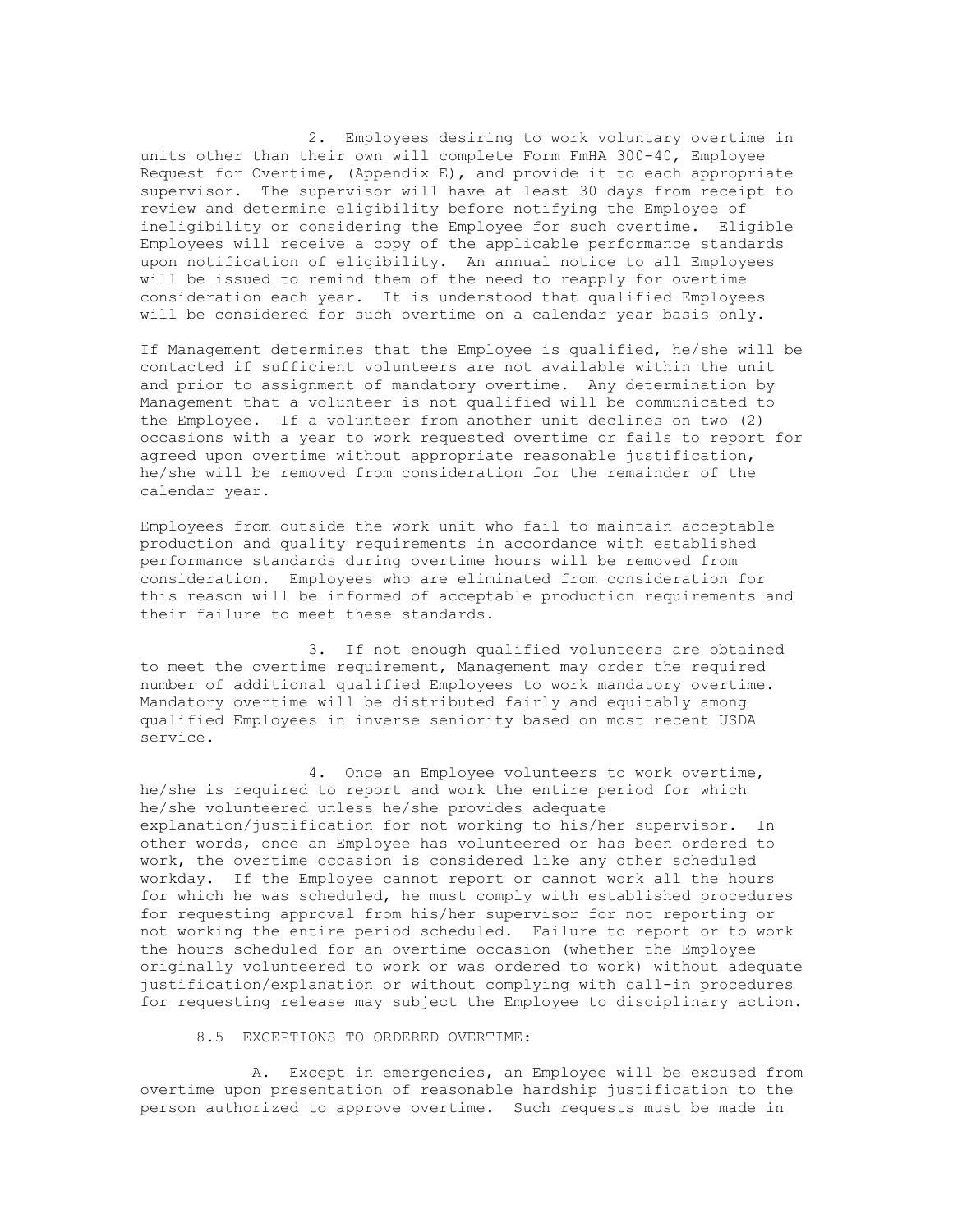writing at least 2 workdays prior to the ordered overtime, unless appropriate mitigating circumstances exist which make it impossible to present the request at that time. Appropriate documentation may be required by the supervisor to support this request.

B. An Employee will not be called for overtime when he/she is on scheduled vacation of one week or more unless an emergency exists or the Employee volunteers for such overtime.

8.6 CALL BACK OVERTIME: If an Employee is called back to work, any unscheduled overtime he/she performs will be considered to be at least two (2) hours in duration for overtime pay purposes in accordance with laws and regulations.

8.7 COMPENSATORY TIME: Employees exempt under FLSA may request compensatory time in lieu of overtime pay when they perform irregular or occasional overtime work subject to supervisory approval and based on workload and budgetary considerations. Exempt Employees who are paid more than the maximum scheduled rate outlined in laws and regulations may be required to take compensatory time in lieu of overtime pay.

Employees who receive compensatory time must use such time by the end of the leave year following the year in which it was earned unless the work situation does not permit. If it is not taken by the end of the leave year, through no fault of the Employee, the Employee shall be paid for the remaining time at the overtime rate of pay at which the compensatory time was earned.

Employees must request compensatory time in writing no later than the end of the pay period in which it was worked.

Compensatory time for nonexempt Employees will be governed by appropriate laws and regulations.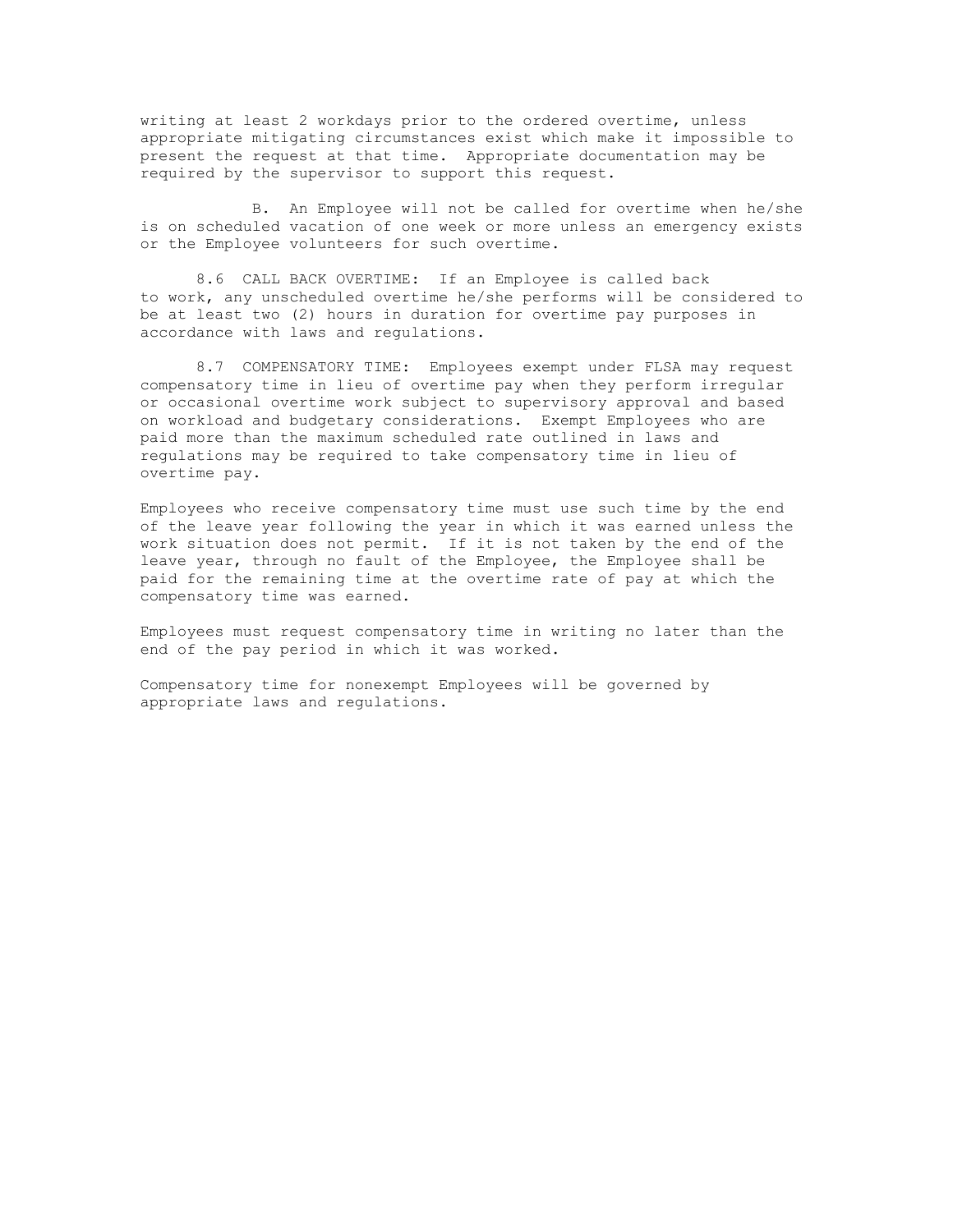The following comments are advisory only and do not constitute actual contract language.

8.1 When overtime hours are to be worked will depend on the situation and factors as explained in paragraph three. Some areas do not allow overtime to be worked on CDO's and past practice should be followed. However, if it is mutually beneficial to management and the employee to work overtime on CDO's, it will be left to supervisory discretion.

Now that the office opens at 6:00 a.m. on regular work days, employees working overtime may also start at 6:00 a.m. if they wish, except in those instances where the nature/availability of the work or equipment necessitates a different work schedule.

Employees have the option of not taking lunch when working overtime. Employees also have the option of taking a longer lunch than usual when working overtime. If the employee wishes to take longer than the usual 30 minute lunch, they must sign out and then back in again when they return.

8.2 "Qualified employees", refers to employees who have actually done the type of work being offered, or could perform the work with minimal direction. When soliciting overtime, the supervisor should ask all the qualified employees in his/her work unit before going to the Forms FmHA 300-40, Employee Request for Overtime, received from employees outside the work unit, but does not have to solicit overtime volunteers from the other work units in his/her Division or Branch before going to the Forms FmHA 300-40. For this purpose, work unit means the immediate area a particular supervisor is responsible for. For example, the supervisor of the Records Unit would not have to ask the employees in the Mailroom before referring to the Forms FmHA 300-40 to get additional volunteers.

8.2A When soliciting for a limited amount of overtime to a group of similar position employees, overtime should be offered by seniority on a rotating basis. The next overtime solicitation will pick up after the last person asked on the seniority list.

8.7 Any employee under a Flexible Work Schedule at any grade level can request compensatory time in lieu of overtime pay. The employee must request the comp time in writing. The overtime does not have to be irregular or occasional as long as the employee has a Flexible Work Schedule (which we have here in St. Louis FmHA).

GS-9 thru 13: Employees at the GS-9 level and above can work voluntary overtime without compensation. However, if the overtime is ordered and approved, compensation must be made, either in the form of overtime pay or comp time.

If Management decides the employee will be compensated for overtime worked, and the employee is paid more than GS-10/10: How the employee is compensated is at Management's discretion. Comp time is preferred unless leave accumulation and leave scheduling problems would result, but the employee could be compensated by overtime pay.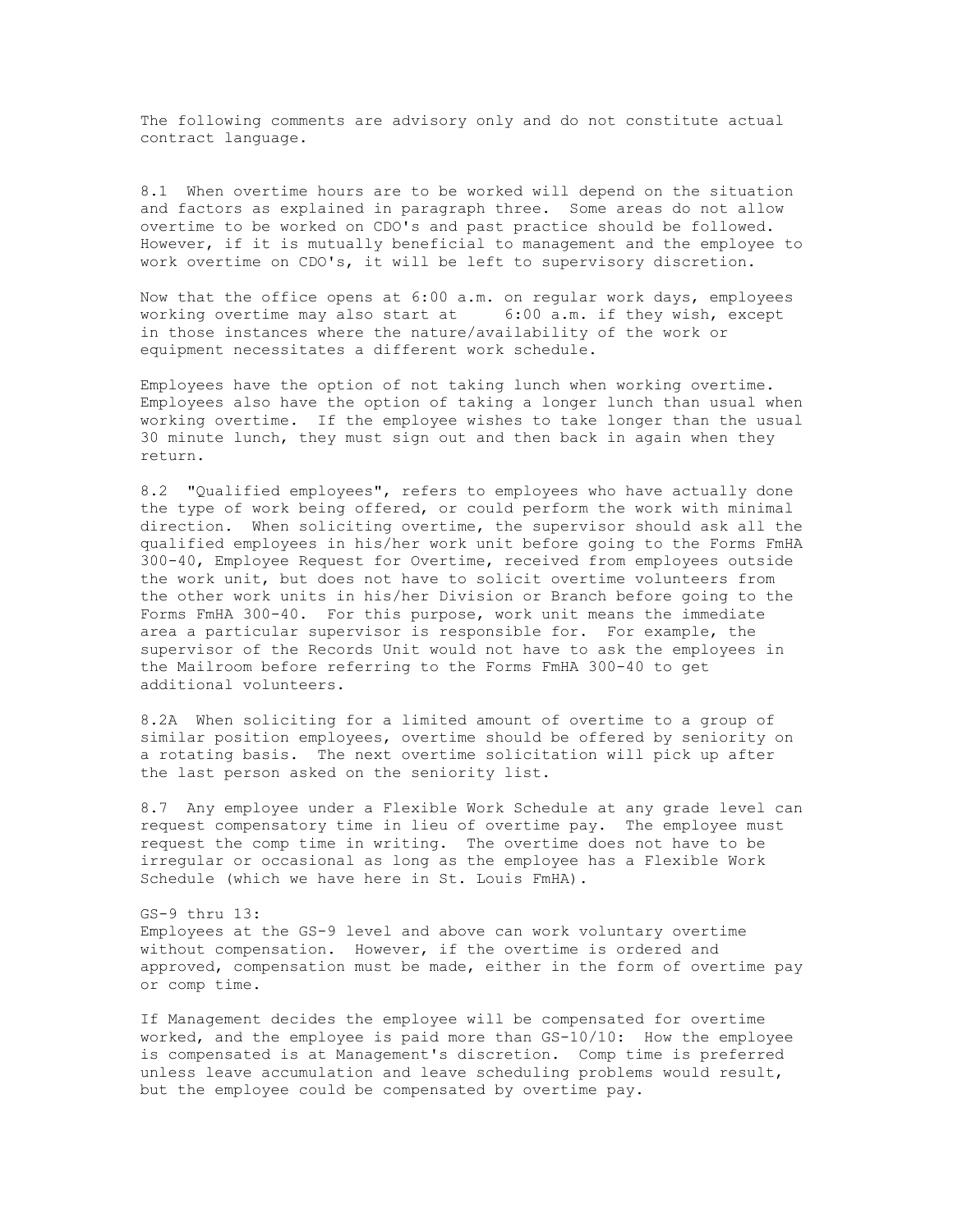If Management decides the employee will be compensated for overtime worked, and the employee is paid the same or less than GS-10/10: Comp time may be granted if the employee requests it in writing. Otherwise, overtime pay is required.

GS-8 and below: Employees at the GS-8 level and below cannot work voluntary overtime without being compensated.

Under the Fair Labor Standards Act (FLSA), any overtime work "suffered and permitted" must be compensated. "Suffer and permit" overtime is any work performed by an FLSA nonexempt employee for the benefit of an agency, whether requested or not, provided the employee's supervisor knows or has reason to believe that the work is being performed and has an opportunity to prevent the work from being performed. For example, if your secretary stays late to type a document and you know she is doing it, you must compensate her either by paying her overtime or giving her comp time if she requests it. FLSA nonexempt employees can file claims under FLSA for uncompensated overtime "suffered and permitted." Sometimes these claims can be for many hours and run into thousands of dollars. It is your responsibility to ensure that none of your FLSA nonexempt employees are working beyond their normal work hours unless overtime has been approved. Supervisors must take positive action (e.g., inform employees, implement controls, discipline employees, etc.) to prevent unanticipated claims under FLSA. Periodic reminders are not enough.

At the GS-8 level and below, overtime pay is preferred. However, comp time can be granted in lieu of overtime if the employee requests it in writing.

8.7 The Union and Management signed a Memorandum of Agreement on January 10, 1994, acknowledging that the wording in the first sentence of the second paragraph is incorrect. Instead of stating, "Employees who receive compensatory time must use such time by the end of the leave year in which it was earned...," the contract should read, "Employees who receive compensatory time must use such time by the end of the leave year following the year in which it was earned." (Emphasis added)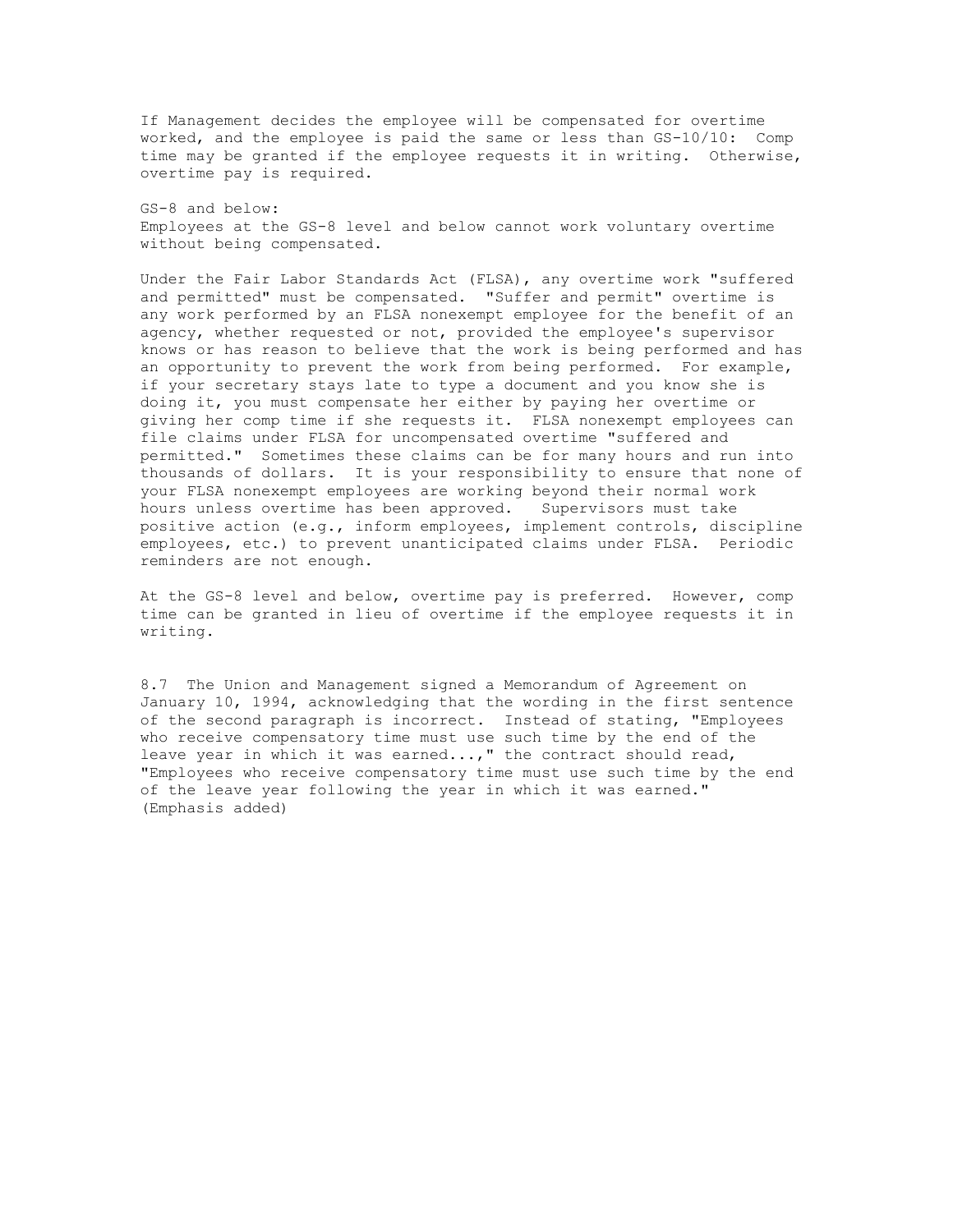## ARTICLE 9 LEAVE

9.1 ANNUAL LEAVE AND VACATIONS: It is agreed that the use of accrued annual leave is an Employee right, but leave can be taken only with the approval of the supervisor. Annual leave will be scheduled according to the needs of the Employer, taking into consideration the needs of the Employee, and may be granted in increments of 15 minutes.

 A. The Employee will secure advance approval of annual leave from his/her supervisor except when, because of unforeseen circumstances, it is necessary for the Employee to be absent for reasons chargeable to annual leave and it is not possible to obtain approval in advance. Where unforeseen emergencies arise requiring the use of annual leave not previously approved, approval of the use of annual leave may not be taken for granted by the Employee. In such cases, the Employee shall personally notify his/her supervisor/designee, either in person or by phone, by 9 a.m. Only in exceptional circumstances may an individual other than the Employee request leave in the Employee's behalf. Based on workload requirements, the number of Employees already granted leave for that day, or an established pattern of excessive use of emergency annual leave for which a letter of warning has been issued, the supervisor/designee may deny the request and require the Employee's presence at work.

Requests of annual leave for emergency purposes will require the Employee to furnish, upon the request of the supervisor/designee, documentation to support the request when the Employee is subject to leave restrictions requiring such documentation, or the supervisor/designee reasonably suspects leave abuse.

It is agreed that, in order to properly schedule work, requests for unscheduled leave will be held to a minimum. Unscheduled annual leave is annual leave which was not requested and approved in advance of the onset of the absence because of an emergency or other unexpected situation. Except as provided above, requests for unscheduled leave will be approved.

B. Annual vacation leave schedules will be given to Employees no later than February 15 of each year. Employees will submit their leave preferences to their immediate supervisor by March 1. Approval/disapproval of vacation schedule leave will be accomplished in writing by March 15.

When an Employee with an approved vacation schedule transfers from the schedule-approving authority of one supervisor to that of another, the new supervisor will schedule the Employee's annual leave giving consideration to the desires of the Employee, leave scheduled by other Employees in the new organizational unit, and the requirements of that organization.

If the Employee's original schedule can be accommodated in the new organization without disruption to the scheduled leave of other Employees, it will be so scheduled in the new organization.

Once scheduled annual leave is approved in accordance with this article, it will not be cancelled by Management except in the case of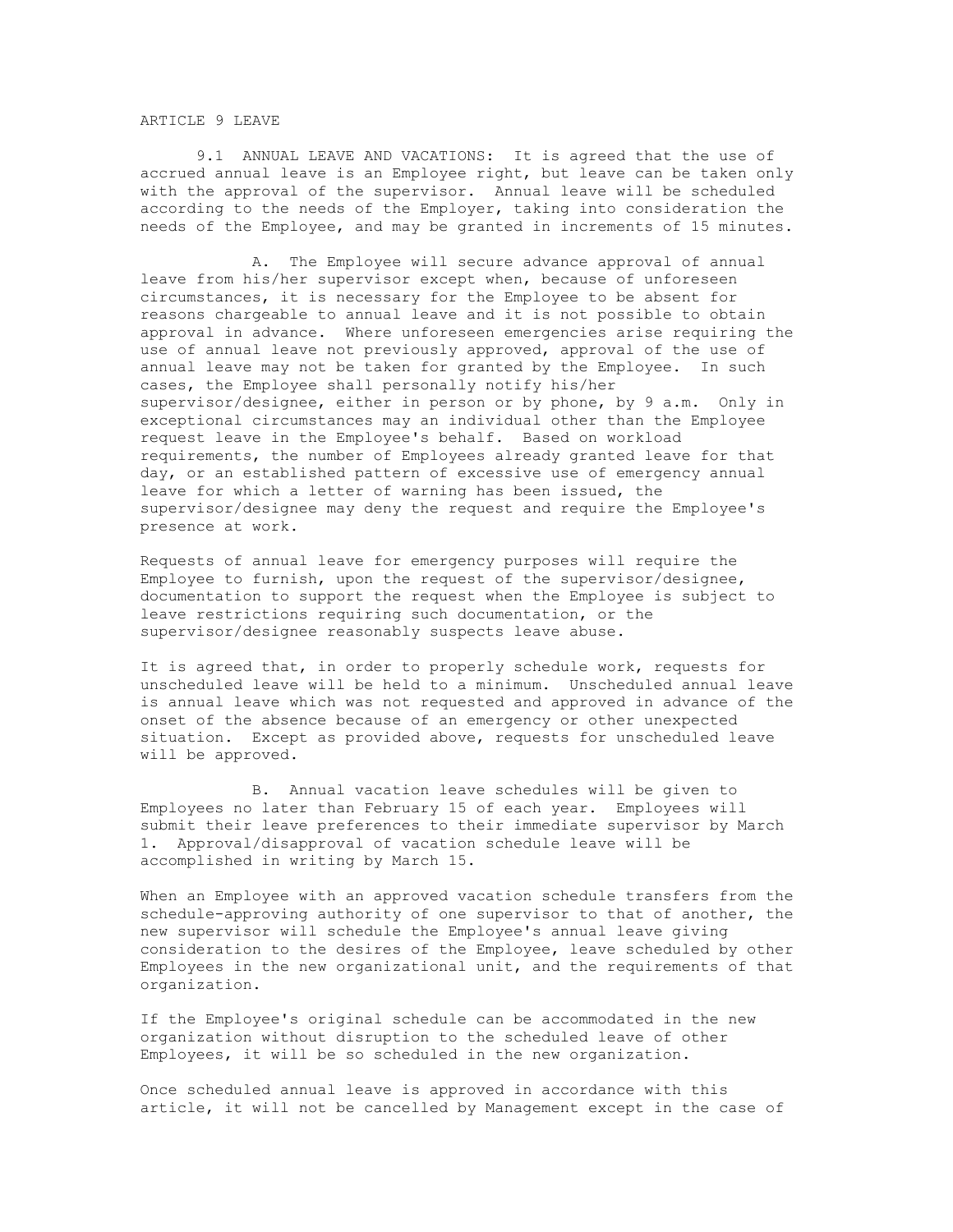actual workload demands that require the Employee's services and that could not reasonably have been anticipated at the time of the approval, or in other bona-fide emergency situations. Management will make every reasonable effort to avoid cancelling the vacation-scheduled leave of an Employee who has made a deposit for vacation reservations.

Approval of the annual leave schedule constitutes approval of the leave. However, Employees must still submit their SF-71 before actually taking the scheduled annual leave. This is to confirm for the supervisor the leave is to be taken and to provide the actual dates and hours of absence for the time and attendance clerk for preparation and documentation of the time and attendance sheet.

Approval of leave on a vacation schedule is based on the presumption of available accrued annual leave at the time the vacation is taken. Such approval does not imply approval of leave without pay (LWOP) if sufficient annual leave is not available. If, at the time the scheduled vacation leave is to be taken, the Employee will not have sufficient annual leave to cover the scheduled leave, the Employee may request advanced annual leave to cover the vacation period. Such request will not exceed the amount of leave the Employee will earn as of the end of the current leave year. In considering such requests, Management may consider whether the Employee has a documented history of attendance problems and whether there are valid workload demands which would require cancellation of the Employee's vacation leave.

Planned annual leave which is not requested on the vacation schedule must also be requested in advance on a Standard Form (SF) 71, Application for Leave. Whenever possible, the SF-71 should be submitted for approval not later than 48 hours prior to the onset of leave.

Leave is not considered to be approved until the supervisor/designee has signed the SF-71 and informed the Employee of approval. Normally, the supervisor/designee will approve/disapprove the leave request within 2 workdays of receipt of the request but, in all cases, prior to the initial date of the requested leave.

C. In other than mandatory work periods, when it is impossible to grant all requests for annual leave for a given period, the following criteria will be used.

1. All leave scheduled on the annual vacation schedule will be approved based on most recent USDA seniority. Leave requested after the annual vacation schedule has been approved will be approved on a "first come, first served" basis. Any conflicts which arise and which cannot be voluntarily resolved by the parties to the conflict will be resolved with preference to most recent USDA seniority.

2. Regardless of seniority of the affected Employees, those Employees on compressed work schedules will not be required to change their compressed day off to accommodate annual leave requested on the annual vacation schedule.

3. After the annual vacation schedule is approved by the supervisor, Employees changing their compressed day off, Employees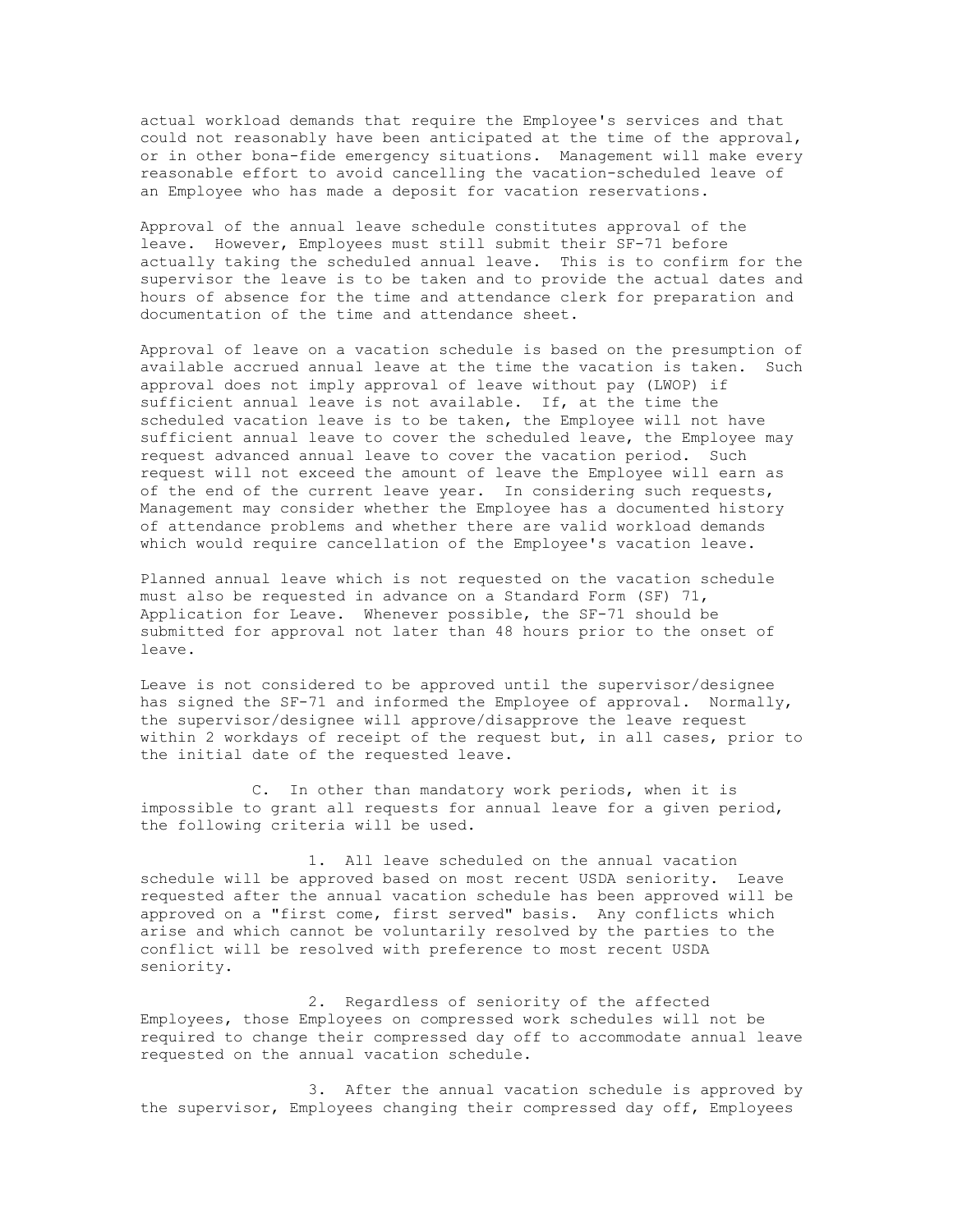going on compressed schedules, or Employees on compressed work schedules who are new to the organization, may be required to change their compressed day off during pay periods when it conflicts with annual leave approved prior to the change in their work schedule.

D. An Employee may be granted leave, not in excess of 3 days, to attend the funeral of military personnel who are relatives, if they die as a result of wounds, disease, or injuries incurred while serving in a combat zone in accordance with FmHA Instruction 2066-G.

The Employer will adopt a liberal annual leave and leave without pay policy, including advance annual leave, in regard to deaths in the Employee's immediate family.

9.2 SICK LEAVE: Employees shall earn sick leave in accordance with applicable laws and regulations. Sick leave may be granted in increments of 15 minutes. Sick leave absence which cannot be anticipated in advance shall be requested by the Employee of his/her supervisor/designee, by 9 a.m. on the first day of absence. If the absence exceeds the amount of leave originally approved, the Employee must request additional sick leave from his/her supervisor/designee by 9 a.m. on the first day of absence after the expiration of approved sick leave.

It is agreed that an Employee will arrange to receive medical, dental, or optical examinations or treatment outside of work hours, including his/her compressed day off, whenever possible. If such arrangements cannot be made, the Employee will attempt to arrange for the first or last appointment of the day. The Employee's written request for such sick leave will be submitted to the supervisor on SF-71, Application for Leave, as far in advance as possible and shall specify time and date of appointment in the "remarks" section. The supervisor will indicate action taken and return the form to the Employee.

It is further agreed that the Employee will conserve his/her sick leave and use it only for sick leave purposes; the Employee will not use sick leave as a substitute for any other type(s) of leave.

No medical documentation will be required to support a sick leave request of three work days or less except where there is a reasonable basis for suspecting that an employee is abusing sick leave or where the employee is on a leave restriction letter.

The medical certification on the back of the SF-71 (or at the Employee's option a similar statement on the physician's own form) will be acceptable medical documentation to support a request for sick leave except in cases:

1. Where an Employee is on a sick leave restriction letter which has specifically identified the additional information that is required, or;

2. Where there is a reasonable basis to suspect sick leave abuse or fraudulent medical documentation, or;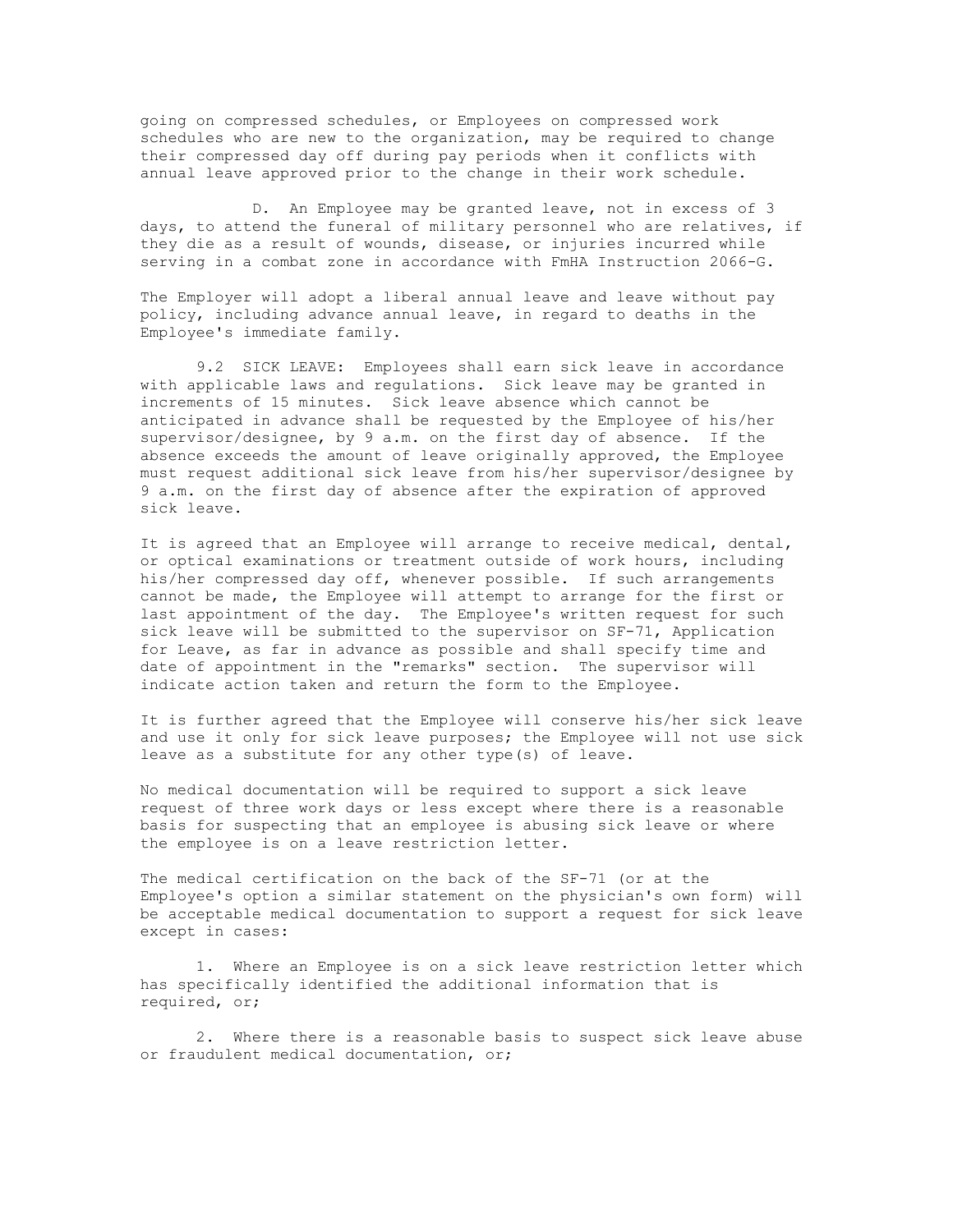3. Where the absence is for more than 14 consecutive calendar days, or where the employee is absent more than 50 percent of the time over a 30-day period.

Where additional information is requested, the employee need not disclose the specific medical condition, unless he/she chooses to do so. The medical documentation must specifically identify which duties the employee is unable to perform and what specific limitations prevent the Employee from performing those duties.

Whenever any medical documentation is presented which does not contain the name, address, and phone number of the source, the employee will provide such information upon the request of the supervisor.

If an Employee has no sick leave available, and he/she is incapacitated for duty based on illness/injury, he/she may request use of annual leave, advanced annual leave, advanced sick leave, or LWOP in accordance with established procedures. This request normally will be approved unless the Employee is currently on sick leave restrictions or has been on sick leave restrictions within the past 90 days or, unless the length of the request cannot reasonably be borne by the Employer without adversely affecting its ability to accomplish its work. All requests and approvals must be in accordance with law, Government-wide rules and regulations, and this Agreement.

9.3 LEAVE WITHOUT PAY (LWOP): Employees must apply for LWOP in advance, unless appropriate mitigating circumstances exist. All requests for LWOP must be submitted on an SF-71. LWOP is not a matter of right and may be approved/disapproved by the supervisor/designee based on workload demands and the Employee's previous leave usage.

9.4 ABSENCE WITHOUT LEAVE (AWOL):

A. AWOL may be charged against an Employee who is absent from duty when a leave request has been denied or **when the Employee has failed to request leave in accordance with the terms of this Agreement.**  It is understood that all leave must be requested in accordance with the terms of this Agreement and existing Government-wide rules and regulations, unless appropriate mitigating circumstances exist.

B. Recording an absence as AWOL is not a disciplinary action, but may lead to disciplinary action. It does not necessarily mean that the Employee has insufficient reason for requesting leave, but that the Employee's presence is required, and the reason for requesting leave is one for which approval is not mandatory, or documentation has not been provided to substantiate the leave request in the case of leave restrictions, or when the supervisor/designee has required documentation for the absence in accordance with appropriate laws, regulations, and this agreement.

## 9.5 ADMINISTRATIVE LEAVE:

Unless there are compelling workload demands, administrative leave will normally be granted for up to 2 consecutive days to bargaining unit Employees designated by the Union to attend union-sponsored training sessions provided the subject matter of the training session specifically pertains to bona fide bargaining unit representational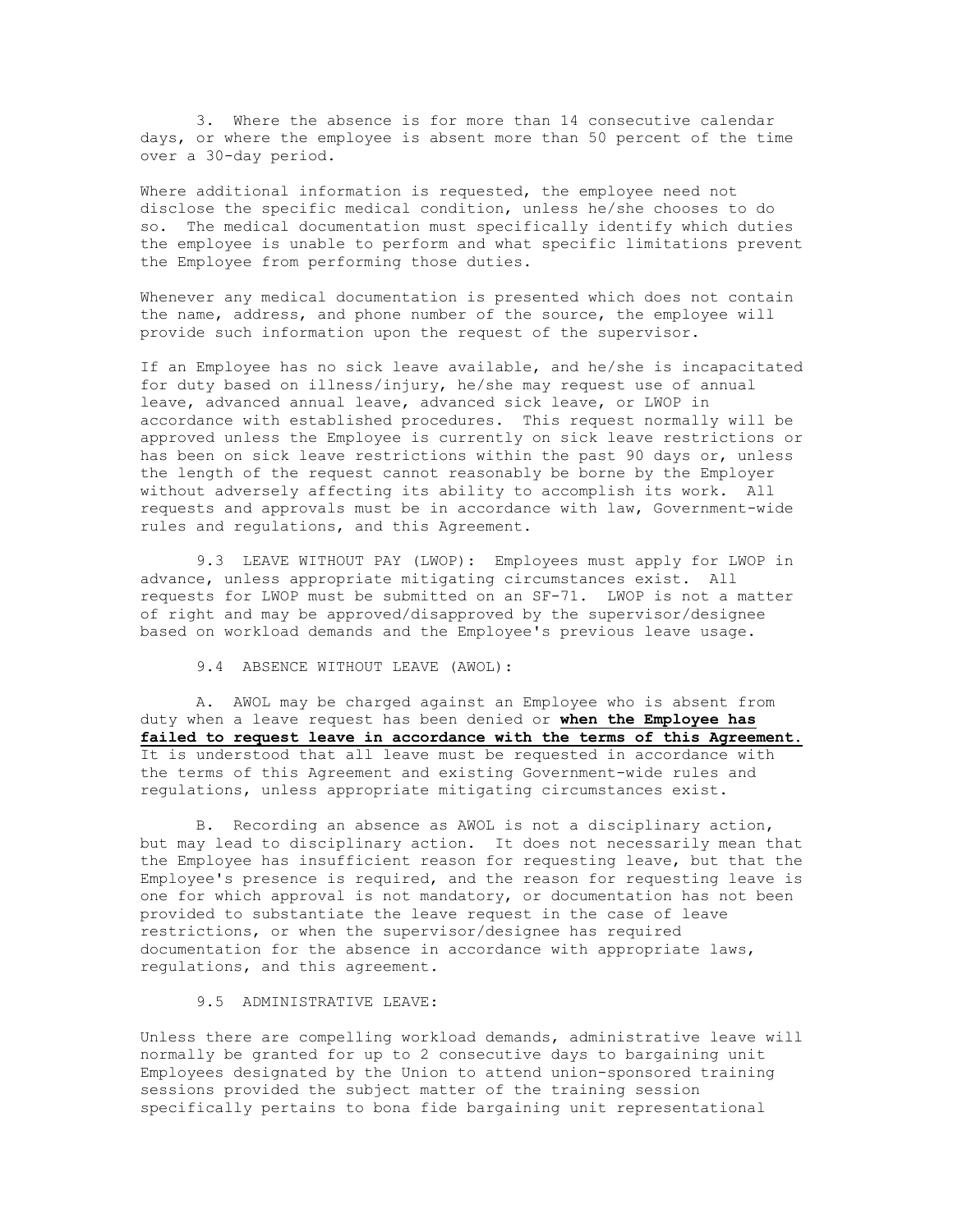matters (e.g., steward/officer training, grievance handling and arbitration, negotiations, MSPB or EEOC practice and procedures, FLRA practice and procedures, etc.) and not to the internal business of the Union. The parties agree that such training, up to the maximum number of hours specified in this paragraph, is in the parties' mutual interest. Administrative leave not to exceed a total of 1000 hours in the first contract year and 720 hours in any subsequent contract year will be available for such purposes.

The requests for such leave must be submitted in writing at least 1 week in advance of the training, must identify the Employees scheduled to attend and their work areas, and must describe the program including either a listing of course content and objectives or a specific agenda of coverage. It is agreed that the Union will provide the Labor Relations Staff a list of all attendees using administrative leave within 3 workdays after completion of the training. The parties also agree that where Union attendees work hours other than those during which 4 hours or more of training on a workday (M-F) is being offered, the Employer will, if feasible, allow those representatives a 1-day change in tour of duty in order to attend the training on administrative leave.

It is understood and agreed that when Management approves administrative leave, the approval only covers that period of the Employee's regular duty hours during which training is being conducted plus any necessary travel time on the day of training to and from an off-site location. The Employee is required to be at work for all time not specifically covered above. Through mutual agreement of both parties, the amount of administrative leave under this section may be increased.

The Employer agrees to grant Employees up to 1/2 hour administrative leave to attend education sessions ("lunch and learns") which are sponsored by the Union and which are conducted onsite during the normal lunch period. The Union may hold up to two such programs per contract year for the purpose of educating Employees on labor-management agreements. Scheduling of these lunch and learns will be coordinated at least 2 weeks in advance with the Labor Relations Staff.

9.6 EXCUSED ABSENCE: Supervisors/designees may excuse without charge to leave infrequent, brief periods of tardiness, or may require the Employee to make up the time at the end of the day. In the event that the supervisor/designee determines tardiness is excessive, it will be charged to leave or absence without leave. Habitual tardiness will be the basis for disciplinary action.

9.7 INCLEMENT WEATHER OR EMERGENCY CONDITIONS: All Employees have a responsibility to report to work at the established starting time.

A. When closing of the office becomes necessary because of inclement weather or other conditions which warrant such closing, the Employer will notify Employees on duty as soon as possible. When Employees are not on duty at the time the decision is made, reasonable efforts will be made to inform bargaining unit Employees by telephone. If telephone service in a significant portion of the metropolitan area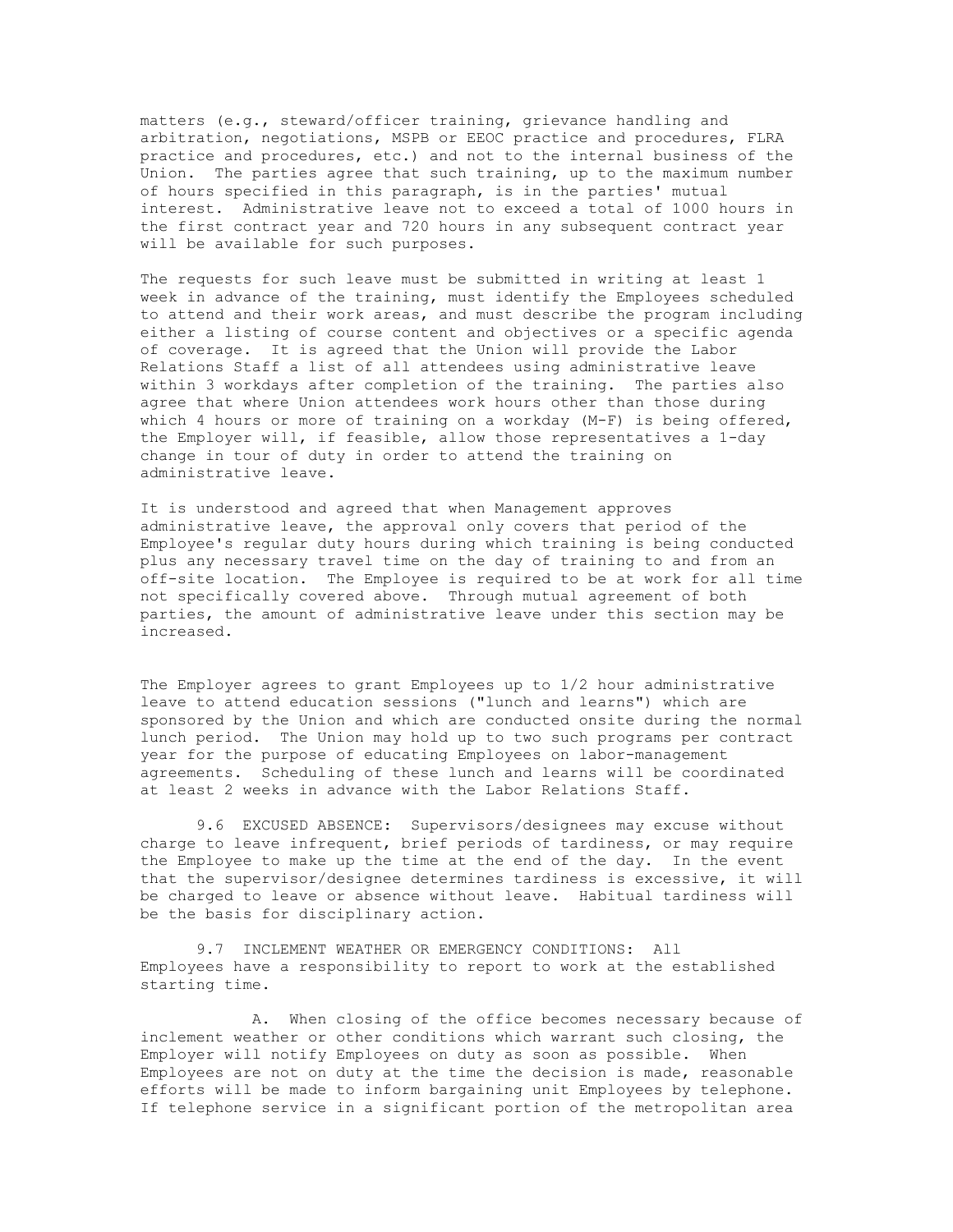is interrupted, the Employer will make reasonable attempts to use the mass media to notify Employees. Such excusals shall be accomplished within the framework of laws and regulations. The Employer will excuse Employees from duty when closing of the office becomes necessary as a result of the above conditions unless Management determines Employees are engaged in work which cannot be suspended or interrupted.

B. If an emergency condition exists which prevents bargaining unit Employees from getting to work but the duty station is not closed, Management will adopt a liberal annual leave, including advance annual leave, or leave without pay policy. Emergency conditions are defined as conditions which are unusually severe and disruptive to normal travel or transportation of Employees between their homes and their duty stations (hurricanes, cyclones, floods, blizzards, severe snow or icing on road, etc.). If the building opens late as a result of hazardous weather conditions, the Employee's normal starting time will be used as a reference point for purposes of determining administrative leave entitlement.

C. When unusually severe weather or traffic conditions exist, the Assistant Administrator, Finance Office will determine if administrative leave will be allowed. Such determination will be made on a fair and equitable basis in accordance with law and regulations.

9.8 PROCEDURES FOR REQUESTING UNSCHEDULED/EMERGENCY LEAVE: As provided in sections 9.1A and 9.2, Employees must request unscheduled/emergency leave by 9 a.m. on the day of the absence, unless mitigating or exceptional circumstances exist. Each supervisor will designate an alternate for approving leave requests when he/she cannot be reached.

Management will provide employees with a list of alternates which the employee may ask for if the supervisor is not available. If the supervisor is not available, the Employee may leave a message with a phone number and the supervisor/ alternate will return the call, if additional information is necessary. If the employee does not wish to leave a phone number, the Employee will need to continue calling until someone on the list is available.

It is understood that no leave has been approved unless specifically authorized by the leave-approving official. If no leave is approved, AWOL will be charged.

If an Employee discovers that the amount of leave needed exceeds the amount of leave approved, the Employee must request approval of additional leave in accordance with this section.

When a supervisor has sound reason to believe an Employee is misrepresenting reasons for leave requests, the supervisor may require the Employee to provide documentation for that leave request. An Employee found to have misrepresented reasons for leave or who falsifies leave documentation may be charged AWOL, and appropriate disciplinary action may result. Such actions must be fairly and reasonably applied to all employees.

9.9 APPROVAL/DENIAL OF LEAVE REQUESTS: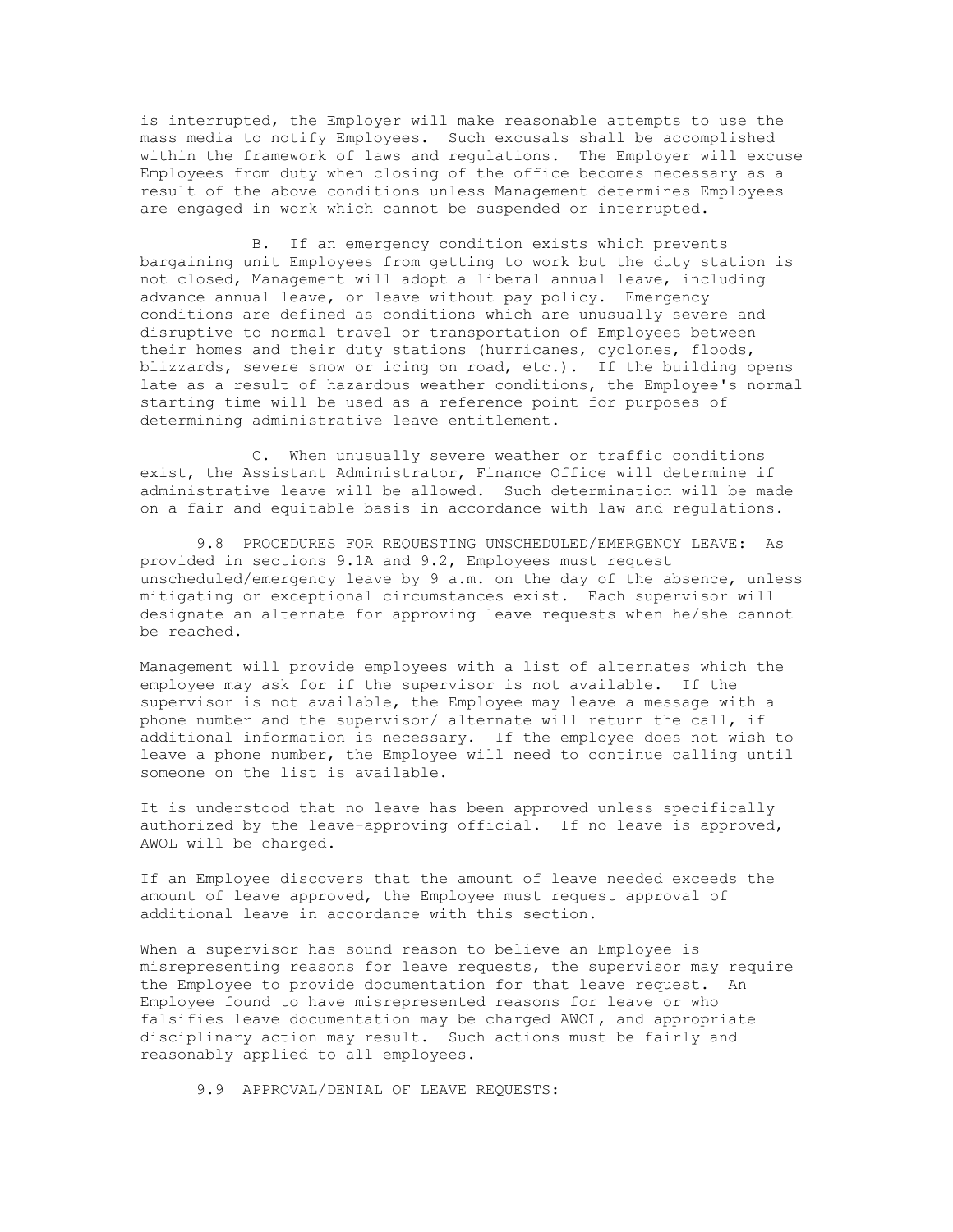1. Approval of leave requests will be mandatory in the following circumstances:

a. Treatment for disabled veterans, and for appropriate military service.

b. Other illness, injury, or pregnancy. An Employee is entitled to use accrued and accumulated sick leave whenever he or she is incapacitated by illness, injury, or pregnancy; is receiving emergency medical, dental or optical examination or treatment; or would jeopardize the health of others because of exposure to a contagious disease (doctor's certification is required in this case). A handicapped Employee who depends on an aid, mechanical or otherwise, to perform work normally is incapacitated without the aid. Approval of leave requests in these situations is mandatory, subject only to the requirement of documentation by the Employee to justify the leave request, when required in accordance with these procedures.

c. Voting leave and Employee absence for appropriate court-related reasons.

2. Other requests for leave will be approved, if requested in accordance with this Agreement, law, and Government-wide rules and regulations, unless actual workload demands require the Employee's services during the hours for which leave is requested, or unless the Employee has been properly warned and placed on leave restrictions and the Employee has failed to comply with those restrictions.

3. All requests for leave must be submitted to the immediate supervisor/designee in advance, on SF-71, Application for Leave. In those cases where emergency leave is requested, an SF-71 must be prepared by the Employee immediately upon return to work. The supervisor will note approval/disapproval on this form. A supervisor's specific reasons for denying leave will be provided in writing on this form and the Employee will be given a copy.

4. Whenever documentation is required to substantiate a leave request or absence from work, the supervisor will specify the type(s) of acceptable documentation. Such specification may be communicated in a leave restriction letter or may be specified by the supervisor at the time of the request.

5. Leave must not be denied or cancelled for arbitrary or capricious reasons.

9.10 PROCEDURES FOR WARNING EMPLOYEES OF LEAVE ABUSE AND PLACING EMPLOYEES ON LEAVE RESTRICTIONS:

1. Excessive Leave Usage

a. When a supervisor has sound reasons to believe an Employee is using excessive unscheduled leave, the supervisor will orally counsel the employee. If improvement is not shown, the supervisor may then issue a letter of warning to the Employee. The letter will include the evidence supporting the basis for a determination of excessive leave usage, what the Employee must do to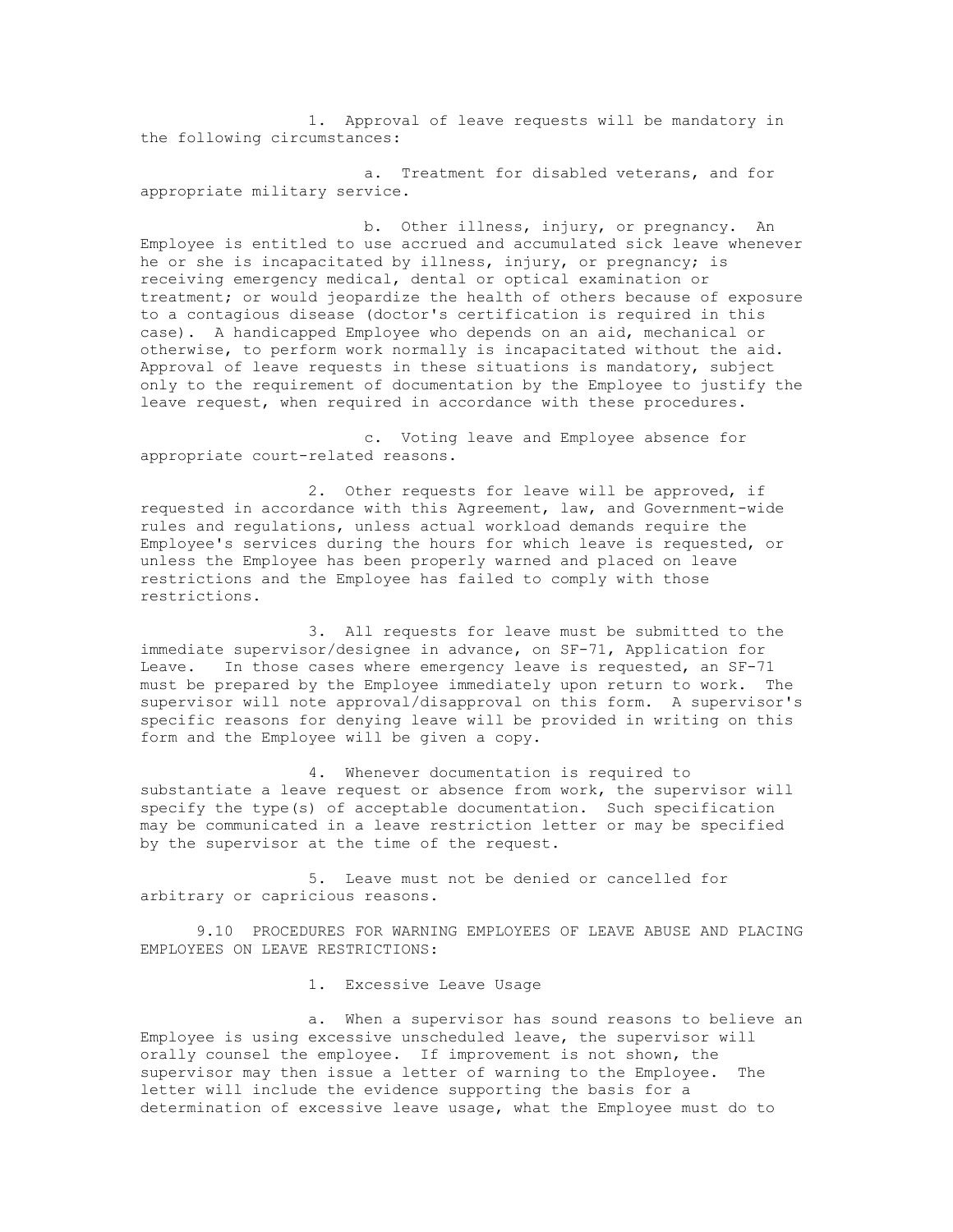correct the problem, and the nature of leave restriction which may result if the problem is not corrected.

b. If, after oral counseling, written warning, and/or charges of AWOL, as appropriate, the problem has not been corrected, the Employee may be placed on leave restriction. Such leave restriction will explain the reason for the restriction, the conditions for presentation of evidence in order to obtain approval of subsequent leave requests, and the consequences of not providing such evidence. Such leave restrictions will be fair, reasonable, and equitably applied to all employees.

2. Reviewing/Removing Leave Restrictions

a. In cases where an Employee has been placed on leave restrictions, and there have been no further problems of the type which gave rise to the leave restrictions after 120 days, the leave restrictions will normally be removed.

b. In all cases of leave restriction, a review will be made no later than the sixth month of the restriction. At that time, a written determination will be made, based on the evidence, whether to remove the Employee from leave restrictions or continue them.

c. Extensions of leave restrictions beyond 6 months will be for 90 days at a time, and will be removed as soon as the Employee has gone for a 90-day leave restriction period with no further problems of the type which gave rise to the restrictions.

d. If an Employee's leave practices deteriorate within 90 days after the removal of the leave restrictions, leave restrictions will again be imposed.

e. Leave restrictions cannot place tighter requirements on an Employee than those outlined in this article.

9.11 PARENTAL LEAVE/HARDSHIP LEAVE.

A. It is understood that Employees who are unable to work because of pregnancy, child-birth or related medical conditions shall be granted sick, annual, or other leave, as appropriate in accordance with Government-wide regulations and this Agreement.

B. In addition to the above, a permanent Employee shall be granted annual leave, compensatory time (if available), or leave without pay, as appropriate, for the purposes of caring for or assisting in the care of his/her newborn, newly adopted, minor child (children) or mother of a newborn or in situations where a member of the immediate family is seriously ill and requires the care and attention of the Employee. Every reasonable effort will be made to accommodate the request for up to 180 days, such as by alternative staffing. A request will be denied only if a critical need can be established for the skills of the Employee during the requested period of time. The Employee should, therefore, make known his/her intent to request parental/hardship leave indicating the type of leave, approximate dates, and anticipated duration at least 30 calendar days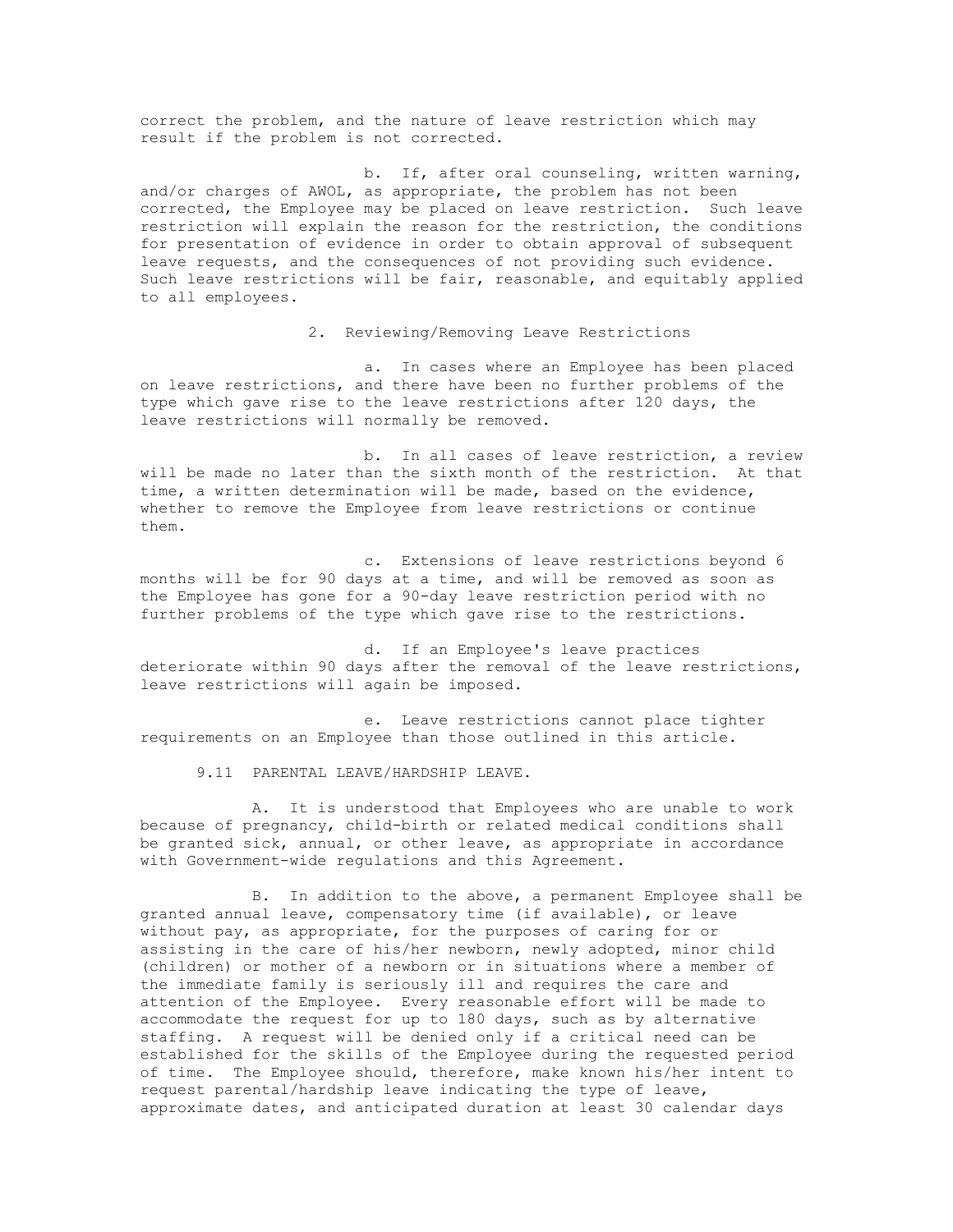in advance, if possible, to allow his/her supervisor time to prepare for any staffing adjustments that may be necessary. There will be no sexual discrimination in the awarding of parental leave.

9.12 ADJUSTMENT OF WORK SCHEDULES FOR RELIGIOUS OBSERVANCES: Employees may elect to work compensatory overtime for the purpose of taking time off without charge to personal leave when personal religious belief requires that the Employee abstain from work during certain periods of the workday or workweek. The Employee may work such compensatory overtime before or after the granting of compensatory time off.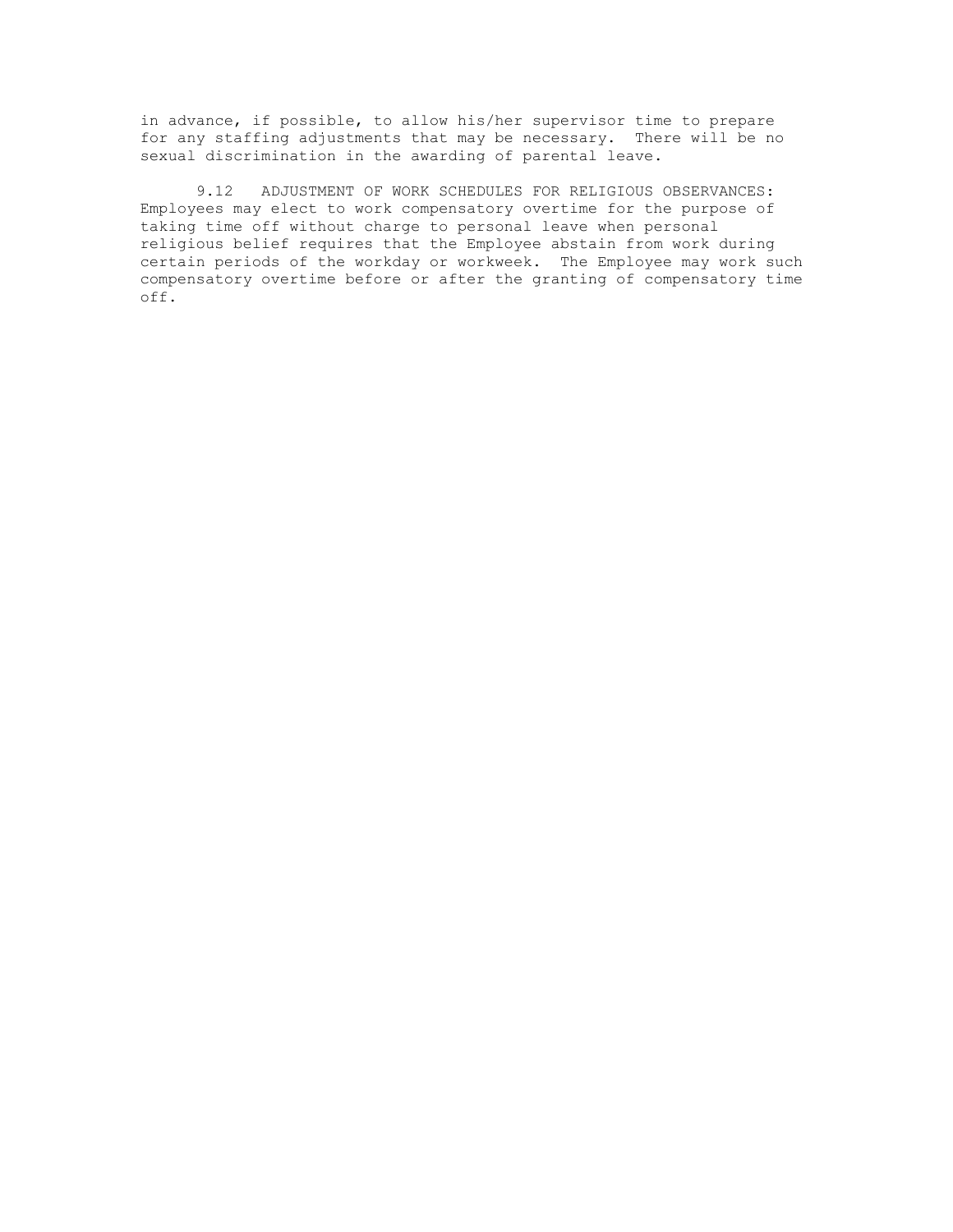The following comments are advisory only and do not constitute actual contract language.

9.1A "Advance" approval of annual leave is anything other than emergency leave. However, it is suggested in paragraph seven of 9.1B that 48 hours notice be given whenever possible.

9:00 a.m. has been established as the deadline for all employees to call in if they are requesting emergency leave.

Employees are not required to give a reason for their leave request. Supervisors are advised to approve or disapprove the request for leave based solely upon workload requirements, or other work related reasons such as number of employees already granted leave for that day. If after denying leave for work related reasons, the employee volunteers compelling personal reasons, the supervisor may reconsider and approve the leave. Under no circumstance should a supervisor grant or deny leave based solely upon whether or not they believe the employee's reason for being off is good enough.

If an employee calls in for emergency leave for a portion of the day and the supervisor decides to approve it, the supervisor should clearly state how many hours are being approved. If the employee is still unable to come in at the agreed on time he/she must call in for additional leave approval.

9.1B The date for annual vacation schedules to be given to employees has been changed from January 15 to February 15. Submission of annual leave schedules by employees has been changed from January 31 to March 1. Approval/disapproval will be accomplished by March 15 instead of within 15 workdays from January 31.

9.1B (paragraph seven) Turning in a leave slip 48 hours prior to the onset of leave is a suggested time frame. Anything less than 48 hours should still be given the same consideration as any other request. This does not imply that less than 48 hours is emergency leave. Emergency leave is when the supervisor has no advance notice and the employee is requesting leave at the moment of needing to take leave (see 9.8).

9.2 9:00 a.m. has been established as the deadline for all employees to call in if they are requesting emergency sick leave.

The Agency will approve sick leave prior to 9:30 a.m. (8:30 a.m. for employees on flexible schedules) for medical/dental appointments. If the sick leave is requested at least one day in advance, and if all other requirements for sick leave have been met, the employee need not submit documentation of the appointment. If the medical appointment is an emergency which was not requested at least one day in advance, the employee may be asked to submit documentation--the documentation need not disclose the nature of the emergency but merely verify that the employee did receive emergency medical/dental treatment. A statement from the doctor/nurse, a copy of the bill, a receipt, a copy of the insurance submission, etc. will suffice. Sick leave will not be approved prior to 9:30 a.m. (8:30 a.m. for employees on flexible schedules) for any reason other than medical/dental appointments.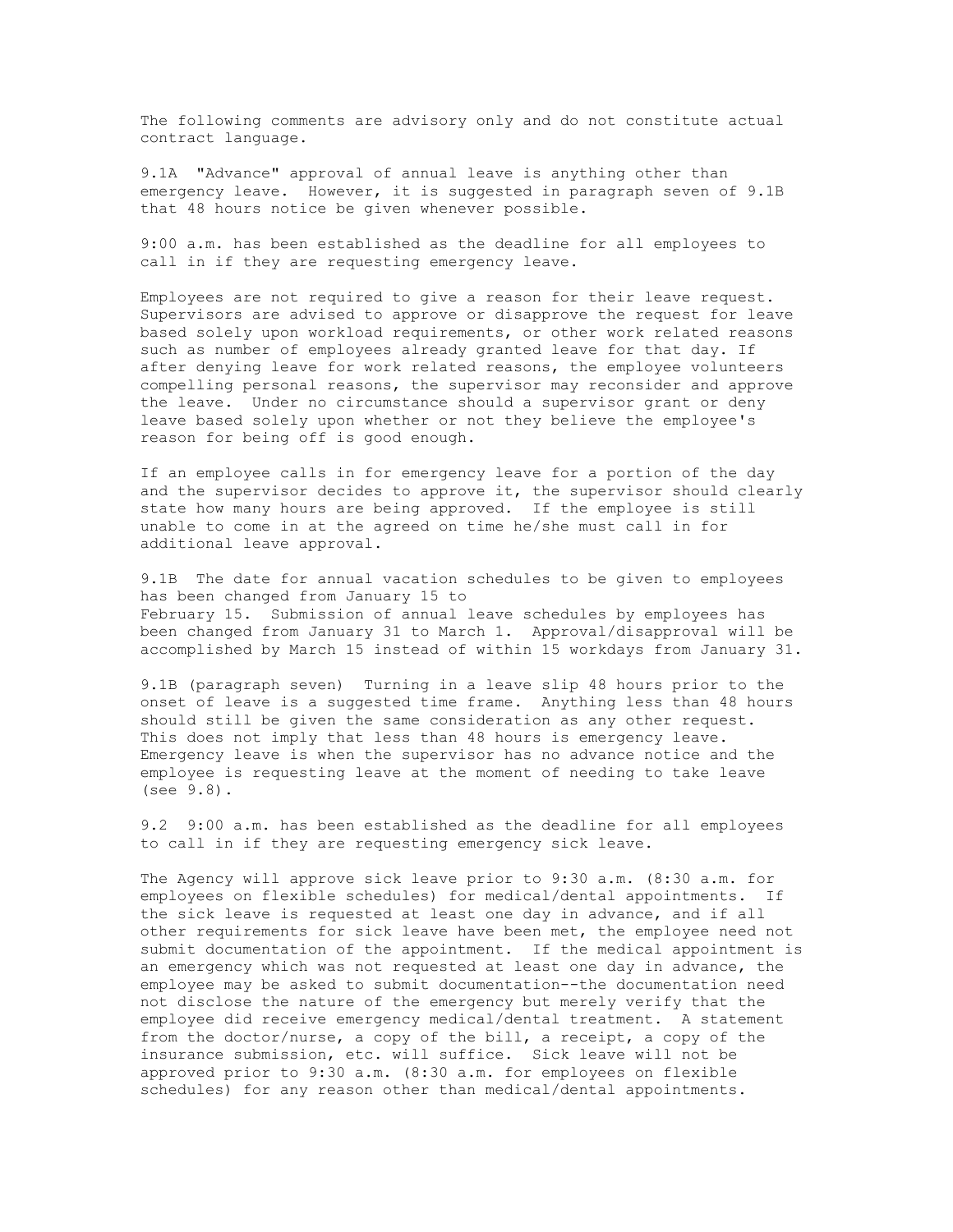Where sick leave is approved in the above situations, the beginning time will be the employee's normal starting time. The employee's normal starting time will be an average starting time for the prior month as shown on the sign-in sheets.

If an employee is on SL for more than 3 days but less than 4 days, the supervisor should judge each case individually on its own merit when determining whether or not to require medical documentation. Example: An employee leaves work 3 hours early on Tuesday due to illness and is off on SL the rest of the week (Wednesday, Thursday, and Friday). Do you require medical documentation? The answer is, "it depends." If the employee has not been a leave problem and you have no reason to doubt his or her illness, you may not want to require any documentation. On the other hand, if this is someone who has been a problem, maybe falsified reasons for absences in the past, you should probably require documentation. But look at the entire situation. No matter what type of employee he or she is, if the employee left work in an ambulance on Tuesday, do not pursue the documentation issue and just be grateful the employee returned to work on Monday.

For sick leave absences of  $4 - 14$  days, the back of the SF-71 will be sufficient medical documentation if the employee is not on leave restriction and where there is no reason to suspect fraud or abuse. A doctor's name stamp will be acceptable. If the employee prefers to bring documentation on the doctor's stationary, it is acceptable.

9.2-3 For absences of more than 14 consecutive calendar days or more than 50 percent of the time over a 30-day period, additional medical documentation may be requested.

Employees will not be required to disclose specific information about their medical condition; only how their condition will prevent them from performing their job. Medical documentation must identify the employee's limitations and which duties cannot be performed. Example: An employee is experiencing a difficult pregnancy and the doctor has ordered her bedridden. The medical documentation need not tell the supervisor of her condition -pregnancy- only that she is unable to perform her duties due to orders of rest and confinement to bed.

An exception to this would be if the employee is requesting advanced sick leave or applying to be a leave recipient in the Leave Donor Program. In these cases, we must know the nature of the employee's illness to determine if it meets the criteria for approval of advanced SL and/or the Leave Donor Program.

All medical documentation must be legible and complete. The supervisor may ask the employee to provide the doctor's name, phone number, and address if the documentation does not contain it.

9.3 Leave Without Pay is not a right and should not be automatically approved only because the employee does not have or does not want to use annual leave. Leave Without Pay is supervisor APPROVED leave; it is the same as approving annual leave (except there is no pay) and the same criteria should be applied. Example: An employee calls in the morning and tells the supervisor there is an emergency which will prohibit him/her from coming to work. The employee has no annual leave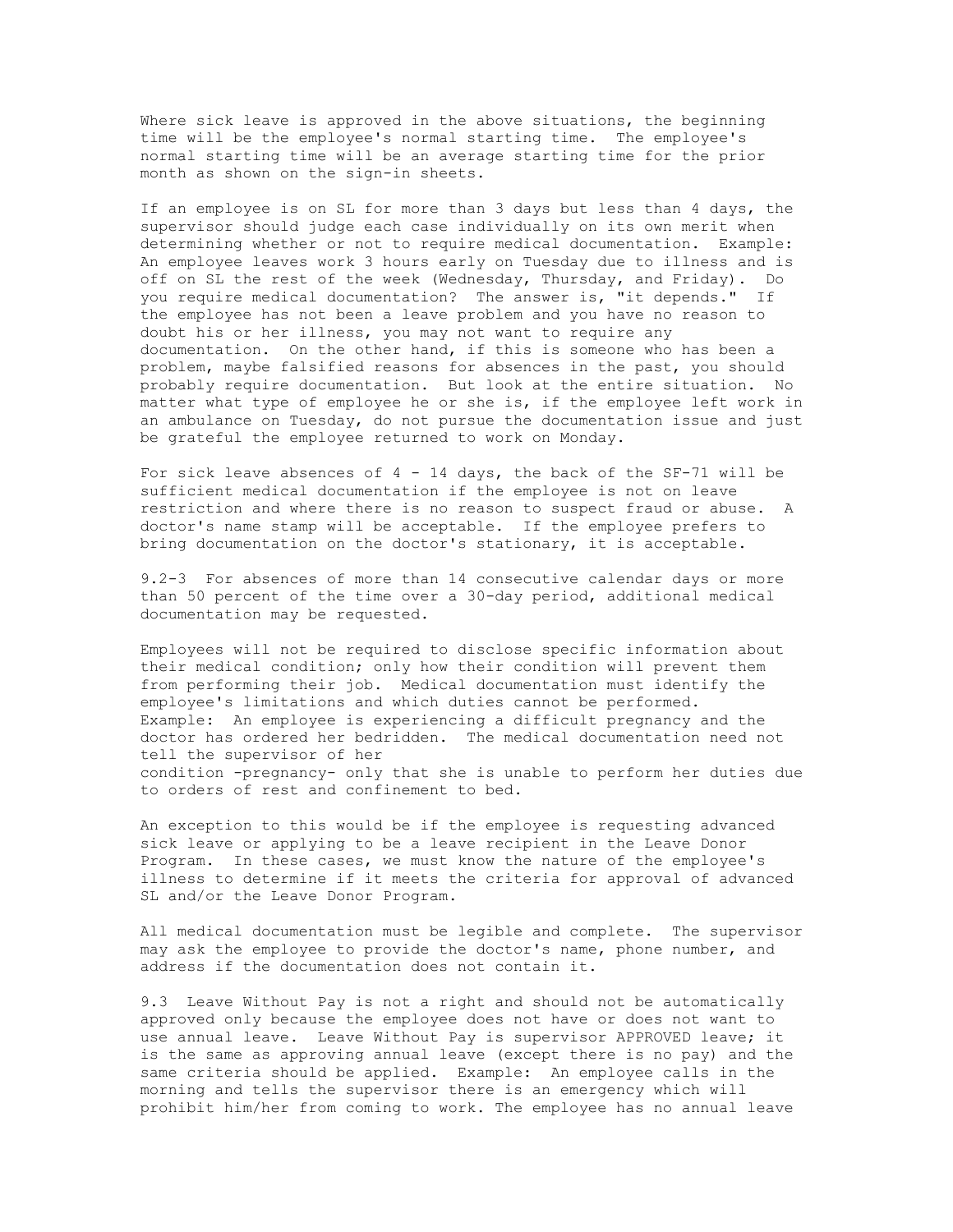and requests LWOP. The supervisor will still determine approval according to work requirements and, if the employee is needed at work, will deny the request. If the employee still does not report for work, AWOL will be charged, not LWOP. Note: AL, SL, and LWOP are approved by the supervisor. AWOL is charged for an unapproved absence.

9.6 The following is offered as a guideline for supervisors in determining "infrequent, brief periods of tardiness":

- Supervisors have authority to excuse up to one hour of time without charge to leave after the end of the flexible time band.

- No period of time prior to the latest start time (9:30 or 8:30 for compressed) should ever be excused. If the employee is at work by 9:30 (or 8:30) and cannot work until 6:00 p.m., the employee should request leave at the end of the day. An example would be if an employee came in at 9:35 and was late due to car problems; if all other criteria listed here apply, then the supervisor could excuse the 5 minutes. If the employee could not work until 6:00 p.m., then he/she should request leave at the end of the day.

- "Infrequent" tardiness is defined as no more than 3 times in a one year period.

- Other factors that should be considered in determining how to treat the tardiness: if the employee gives a compelling reason; if the employee is otherwise responsive and dependable; and, if there has been no other recent occurrence of tardiness.

- All of the above should be applied fairly and consistently to all employees.

"Habitual tardiness" is defined as a third instance of tardiness within 4 months. This will also depend on all other criteria listed above. When the supervisor determines that the employee's tardiness has become habitual, the supervisor should approve the leave request for the tardiness and then at least verbally warn the employee that further instances of tardiness will not be approved and may lead to disciplinary action. If the employee is then tardy again, AWOL should be charged and guidance sought from Employee Relations about further action to be taken. If you wish, you could also do a documented counseling. You would then have a record of your conversation with the employee. If you choose to verbally warn the employee, be sure to document this in your drop file so if there are further instances of tardiness or AWOL, you have proof that you've already counseled the employee and can then move on to a letter of warning.

9.7 The Assistant Administrator, Finance Office, in consultation with representatives of the other Assistant Administrators, will determine if administrative leave will be allowed. No supervisor or manager will make this determination on their own. It is imperative that a decision of this nature be consistent and uniform throughout the office. See also Example #4 under the annotation for 7.5.

9.12 Employees may request time off work on certain religious holydays (Good Friday, Passover, etc.). In order to avoid using annual leave, they can request to work compensatory time to cover their time off. This request must be given to you and must be approved before they take the time of. There is no requirement that the request be submitted a certain number of days in advance--just before the employee wants to take off. Although you must take your workload into consideration,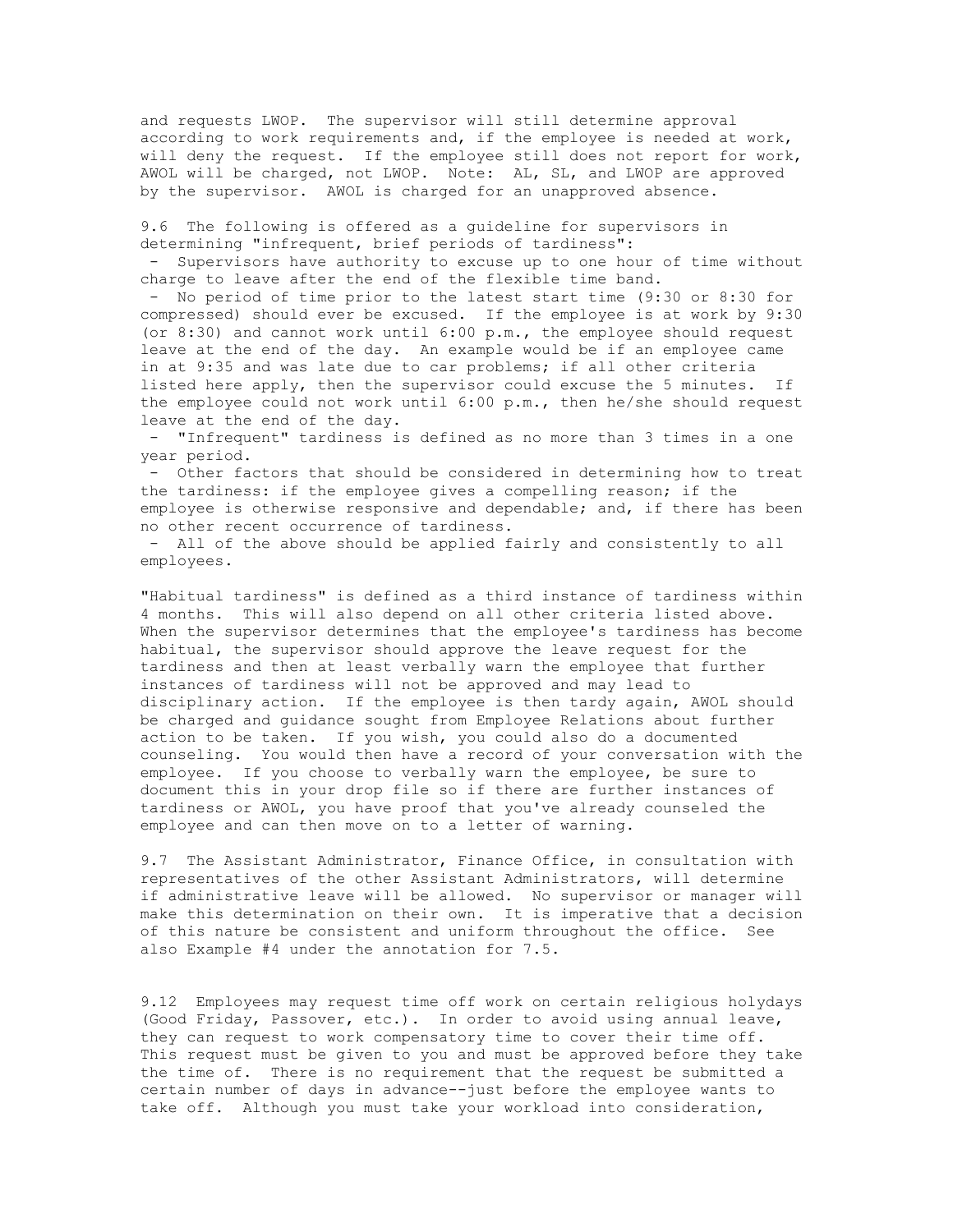unless there are compelling reasons why you need the employee at work, you should approve the request.

If the employee already has a comp time balance, you should just deduct the amount taken from the balance. If the employee wants to take off before earning the comp time, you will have to assure that the time is repaid. The employee has until the end of the current leave year to repay the time off, but the time is usually repaid within the same or next pay period. T&A's should be monitored carefully until this is done. You should work out a repayment schedule that is acceptable to you prior to approving the time off.

Comp time for religious observances is handled differently from regular earned/used comp time. Refer to FmHA Instruction 2066-A, FmHA Leave Program, paragraph 2066.24(d) for instructions on coding the T&A and recording the comp time taken and earned.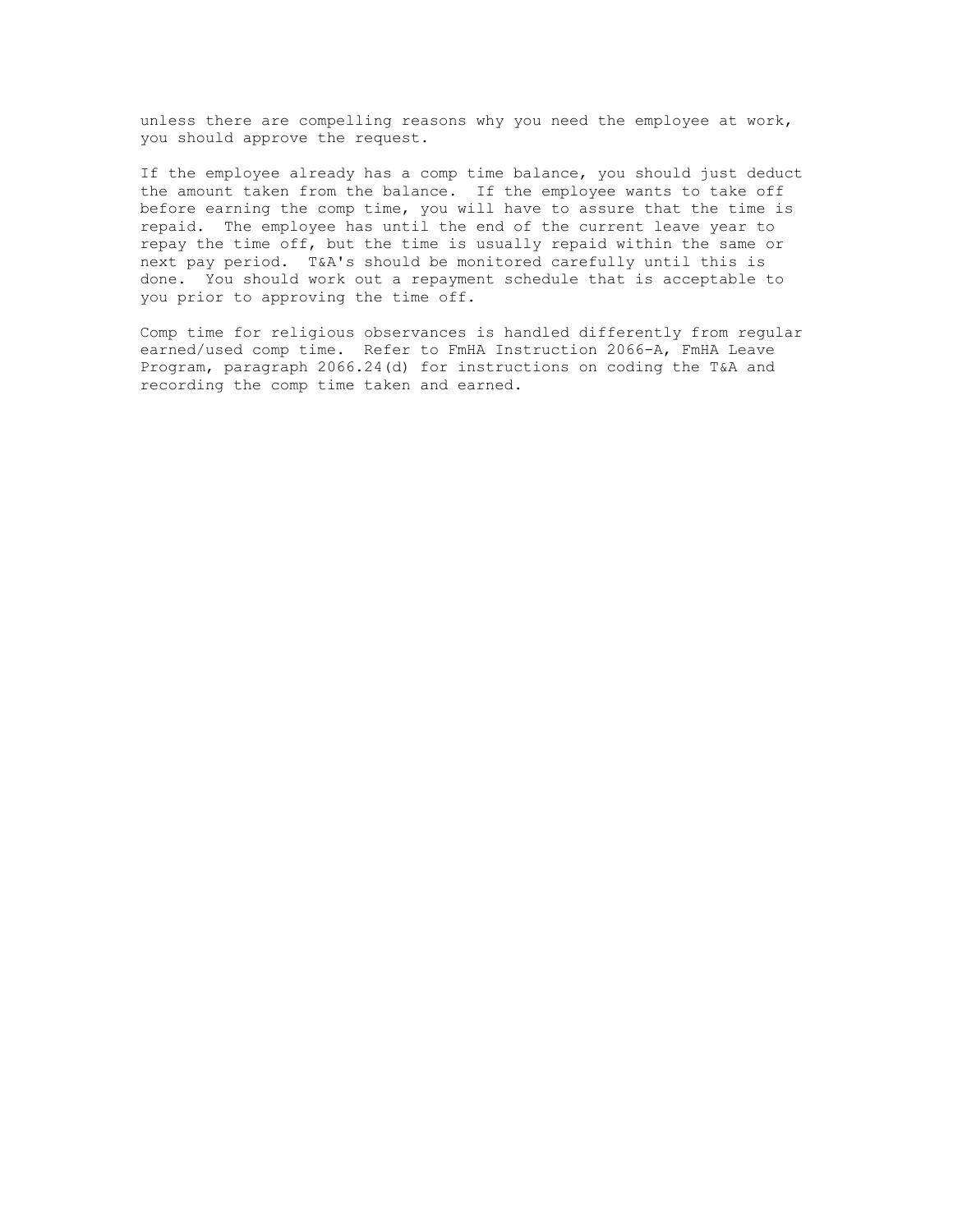## ARTICLE 10 - MERIT PROMOTION

10.1 MERIT PROMOTION POLICY:

A. It is the policy of the Employer to use Employees' skills and qualifications to the maximum extent possible by selecting and promoting Employees on the basis of merit. In accordance with this policy and to encourage a high level of Employee performance, satisfaction, and morale, the best-qualified applicant available shall be selected for promotion. The merit promotion plan will continue to be conducted in accordance with the USDA Merit Promotion Plan (presently stated in FmHA Instruction 2045-C), except as specifically modified by this Agreement.

B. Upon request, the Personnel Office will assist Employees by answering questions regarding submission of applications and all related forms referred to in vacancy announcements. Such assistance will be conducted on official time.

10.2 MERIT PROMOTION COVERAGE:

A. Actions Covered. The provisions of this article apply to the following actions:

1. Selections for an announced position where no other person has noncompetitive entitlement by statute or Agreement.

2. Temporary promotions of more than 90 days.

3. Details of 90 days or more to a position with greater promotion potential than the position currently held.

4. Selection for training which primarily prepares an Employee for advancement.

5. Reassignment or demotion to a position with more promotion potential than the position last held in the competitive service (except as required by reduction-in-force regulations).

B. Actions Not Covered: The following listed actions are not subject to competitive procedures:

1. Upgrading due to position reclassification as a result of new classification standards without change in duties or as the result of an error in classification.

2. Career ladder promotions where an Employee competed at a lower grade level for the position.

3. A career ladder promotion following noncompetitive conversion of anyone participating in the Veterans Readjustment Act (FPM Chapter 307), and the Handicapped Program (FPM Chapter 306), or Student Program (FPM Chapter 308);

4. A position change permitted by reduction-in-force regulations (see FPM Chapter 351); and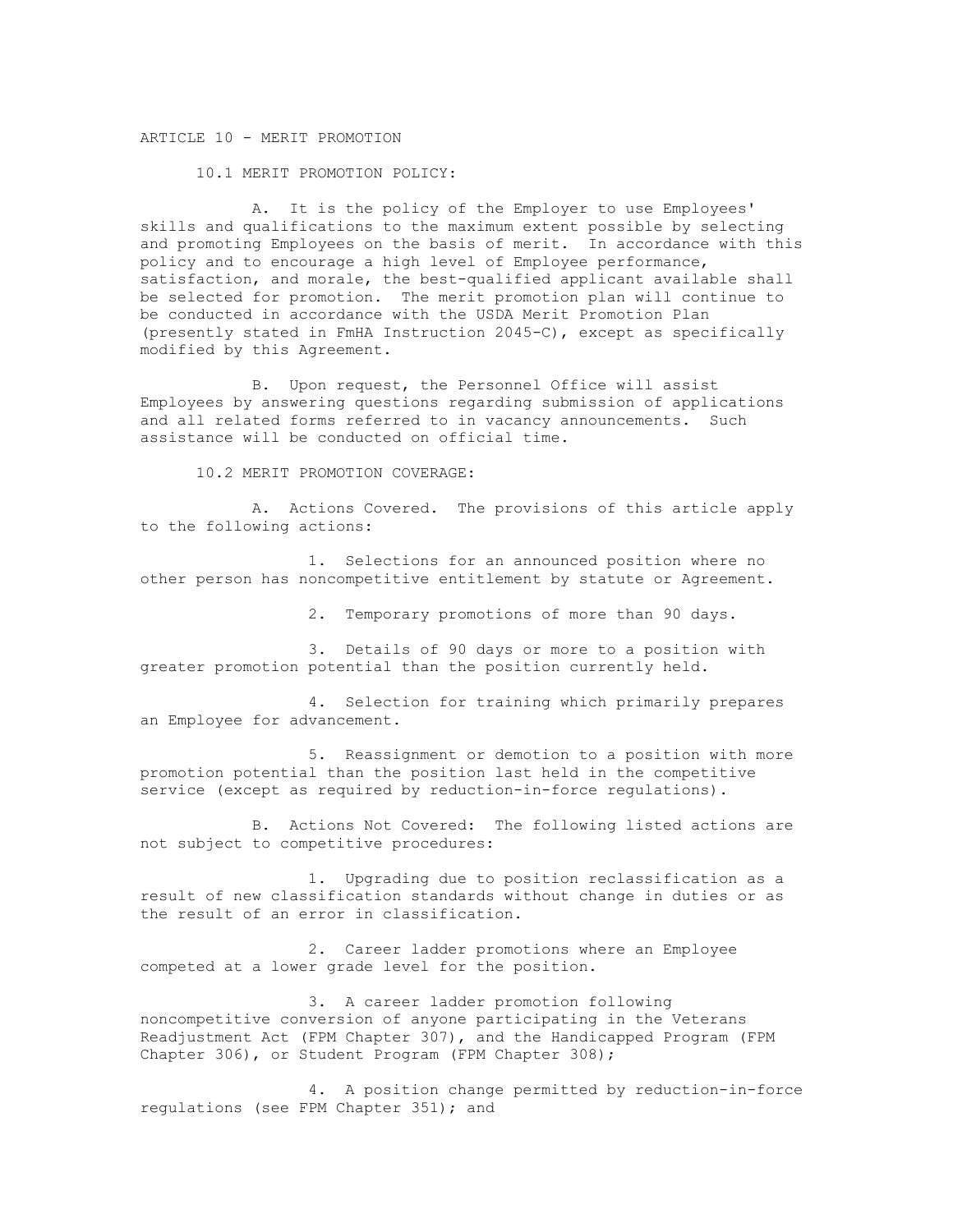5. Repromotion to a grade or position from which an Employee was demoted without personal cause and not at his/her request. (Acceptance of demotion in lieu of reduction-in-force or relocation in a transfer of function is not a demotion at the Employee's request for this purpose.) Competitive procedures of the promotion plan will not be used before noncompetitive consideration of these Employees.

10.3 POSTING VACANCIES:

A. Vacancy announcements will be issued for vacant positions in the bargaining unit, with the following exceptions:

1. Positions at the GS-3 level and below with no further promotion potential.

2. Positions which are filled through detail or reassignment in accordance with article 35 of this Agreement;

3. Positions which are filled through special appointing authorities;

4. The position is being filled by a Management or Employee-initiatied demotion or reassignment of an Employee, e.g., in response to performance deficiencies in the current position;

5. The position is being filled by directive of a third party, e.g., arbitrator, EEOC, MSPB, FLRA, etc., or is being filled as a resolution to a formal grievance, complaint, or appeal;

6. The position is being filled by an individual due special consideration as a result of reduction-in-force, repromotion rights, reemployment priority rights, return from military furlough/leave, etc.; or

7. The position is being filled because the Employer is otherwise required by law, regulation or controlling labormanagement agreement to select a particular person for the position.

The vacancy announcement will be posted on official Finance Office bulletin boards for 10 workdays to allow Employees to apply and be considered for such vacancies through the Merit Promotion program.

Employee should not rely on any other means of notification. Employees who will be absent from the office beyond the closing date of the announcement may contact the Finance Office hotline number to find out about vacancies in which they might be interested. Employees will be issued a notice regarding this number immediately upon implementation of this Agreement and prior to any change in that number. If such Employees wish to apply under a vacancy announcement, they may so indicate to the Personnel Office by phone prior to the closing date. They must make note of the date and time on which the request was made and the person contacted. They will then have up to 3 workdays after the closing date of the announcement or the day on which they return to work, whichever is earlier, in which to submit the appropriate application forms.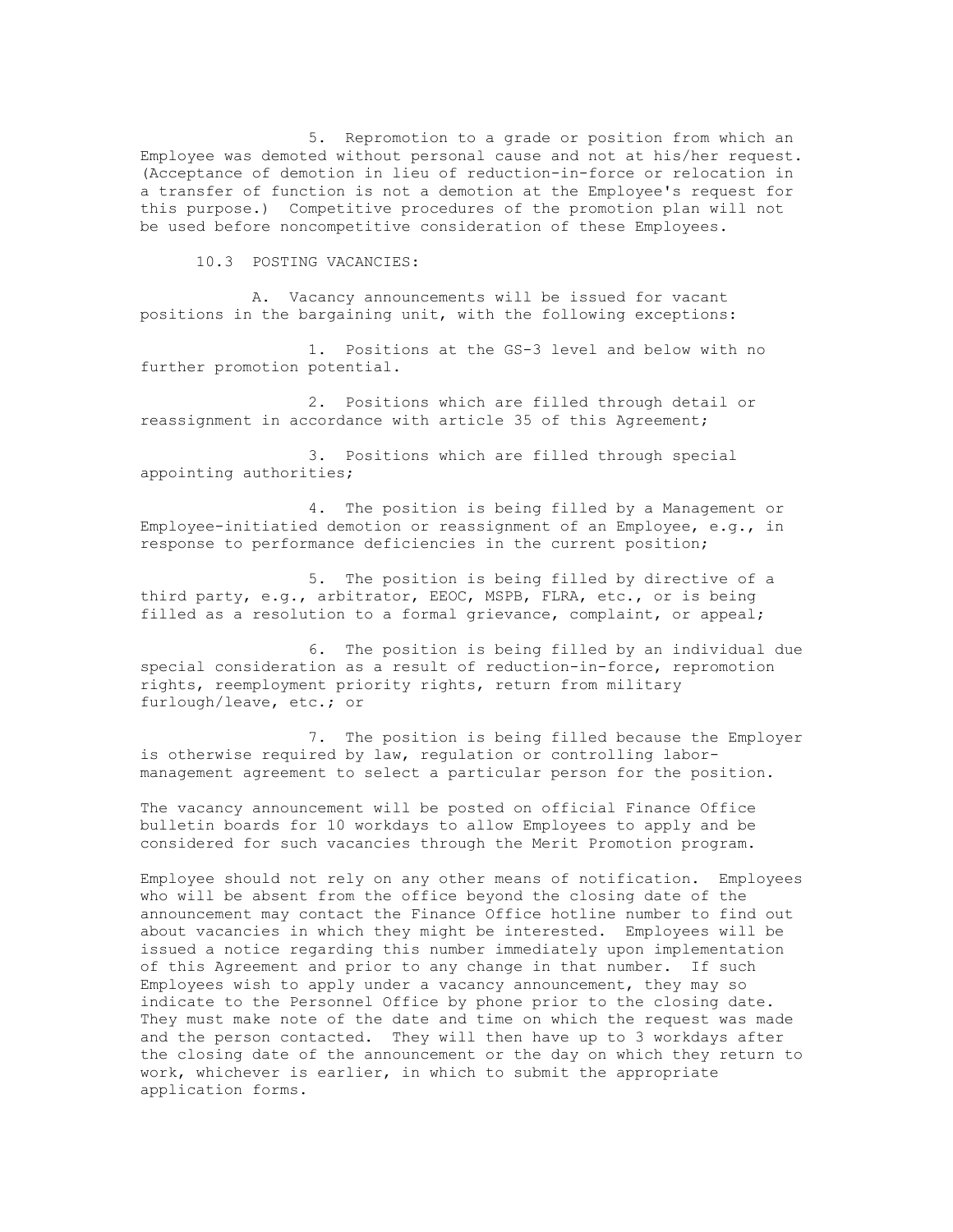If the Agency announces a single position by means of more than one vacancy announcement, either because of differences in the applicable areas of consideration or for other reasons, the Agency agrees to indicate on each of the announcements that additional vacancy announcements have been issued in relation to this same vacancy and to identify the number(s) of those other announcements.

B. Announcements will provide a summary statement of duties, a statement of required qualifications, and a statement of any special knowledges, skills, or abilities determined essential for effective job performance and for identifying the best-qualified candidates, the ranking criteria, and any other pertinent information.

Management will "enhance" the KSAP titles contained on Forms FmHA 301- 3B, Knowledges, Skills and Abilities, and Personal Characteristics (KSAP), to include specific guidance to assist the candidates in thoroughly documenting their qualifications in relation to creditable education and experience. For each KSAP, Part A of FmHA Form 301-3B will include specific guidance to assist candidates in documenting relevant FmHA experience; Part B will include specific guidance to assist candidates in documenting relevant experience outside FmHA, including volunteer work as well as paid work experience, and specifically identifying relevant education/training courses which will be credited if properly documented. Employees at GS-6 or below in positions that do not have promotion potential above GS-6 will be granted up to 1 hour of official time annually to receive assistance from the Personnel Office in properly completing their KSAP applications. Up to 1 additional hour of official time annually will be granted to such Employees to receive assistance where the Employee is applying for additional positions or where such additional assistance is otherwise determined to be reasonable and necessary. Upon an Employee's timely filing of a vacancy announcement package to the Personnel Office, a personnelist will review the package to ensure that all appropriate information has been provided. The Employee will be given the opportunity to timely provide any missing information.

C. Applications. Three methods of applying for jobs within the bargaining unit shall be observed:

1. One-time vacancy basis. Upon posting of a vacancy or vacancies, Employees may obtain applications for consideration and submit them for the individual vacancy.

2. Open continuous consideration. An Employee may submit an application for open continuous consideration for vacancies announced in this manner. Open continuous vacancies will be open for 1 fiscal year and panels will be conducted after the first cutoff as indicated on the announcement and thereafter as vacancies occur.

Applications will be accepted throughout the fiscal year but will only be considered after the first cutoff if they are received prior to receipt of AD-734, Request for Candidates or the SF-52, Request for Personnel Action. A ranking panel will be selected to serve for the fiscal year on particular open continuous announcements to insure consistency in ratings. Employees are responsible for submitting amendments or supplements to applications throughout the year to reflect changes in knowledges, skills, and abilities but under no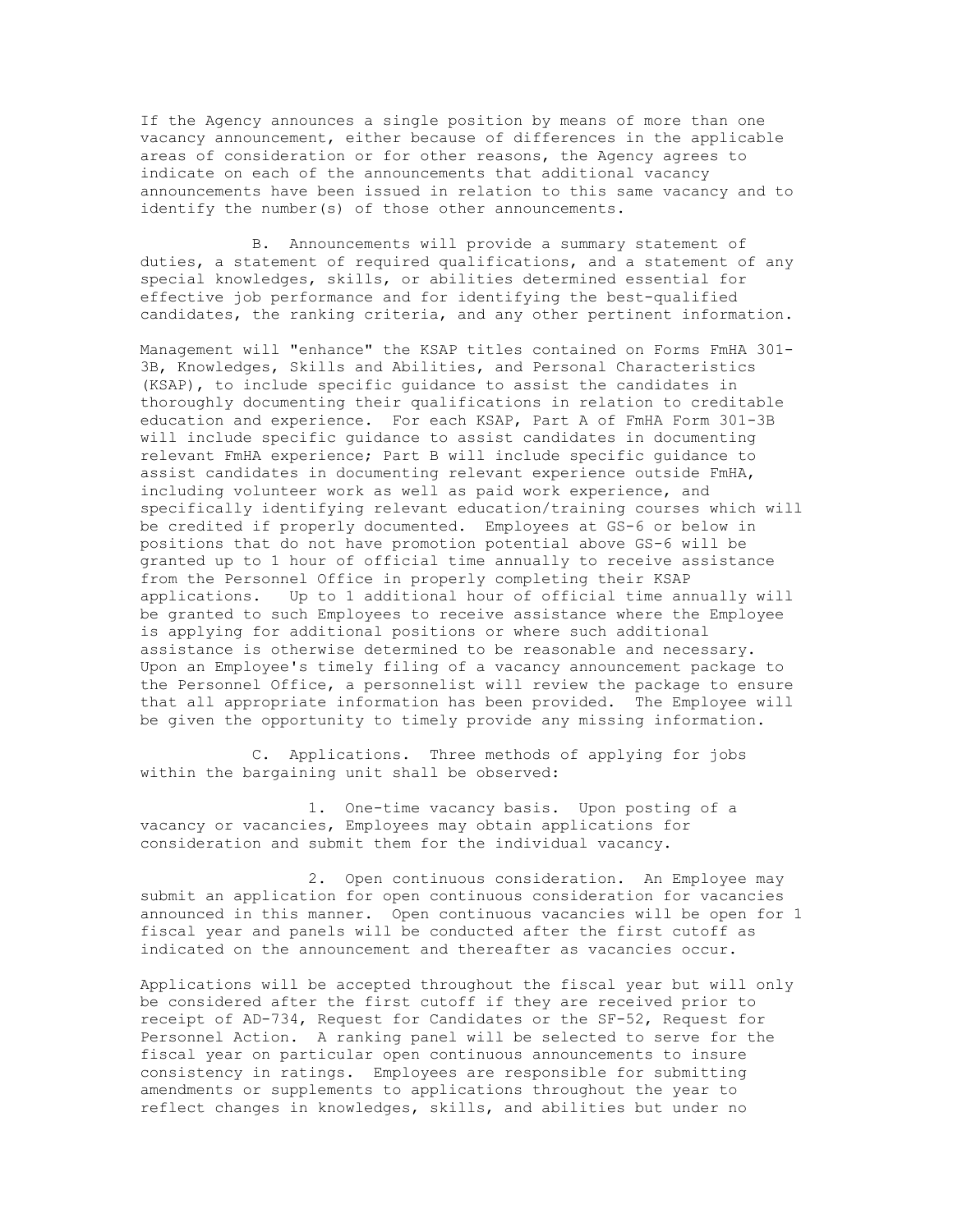circumstances will Employees be reevaluated by the panel based upon the resubmission of the most recent application or failure by the Employee to document substantive changes in KSAP's. Best qualified Employees will be referred to selecting officials based on scores recorded and availability for the position being filled. Supervisors are prohibited from specifically soliciting applications from individual Employees without providing the same encouragement to all of their subordinate Employees.

Upon written notification by an Employee that he/she wants continuing consideration on an open continuous announcement for a second year and wants to use the same application package, Management will use that package from the previous year along with any supplemental information provided by the Employee. This exception will not be allowed beyond the second year.

Management will continue to announce on open continuous vacancy announcements those bargaining unit positions currently announced in this manner and will also announce in this manner positions in any other series for which there are more than 10 bargaining unit positions in the same career ladder. Such open continuous vacancy announcements will be announced at all grade levels in the career ladder.

3. Outside candidates. The Employer may consider candidates outside the Agency who apply for a specific vacancy announcement under Merit Promotion procedures; however, all such candidates must compete on an equal basis. Therefore, both categories of candidates must be rated under the same ranking procedures for any vacancy within the bargaining unit. Applicants who are referred on OPM certificates will not be considered under these procedures.

D. The Union President will be given a copy of each vacancy announcement on Finance Office positions for which bargaining unit Employees can apply.

E. Area of Consideration. Except as noted below, or otherwise modified by a negotiated Agreement, the area of consideration for announced positions will be as noted in FmHA Instruction 2045-C.

1. Reducing the Initial Area of Consideration. When solicitation throughout the normal area of consideration would be clearly impractical because extenuating circumstances exist, the promotion record will contain documentation explaining the smaller area. Notice of this reduction and the reason therefore will be provided to the Union.

2. Expanding the Initial Area of Consideration. When the area of consideration is not expected to produce an adequate number of well-qualified candidates for the selecting official's consideration, it may be expanded. The vacancy announcement will identify the expanded area of consideration. The area of consideration may include applicants inside/outside the bargaining unit. Management may simultaneously request an OPM certificate if determined appropriate.

10.4 EMPLOYEE APPLICATION FOR POSITION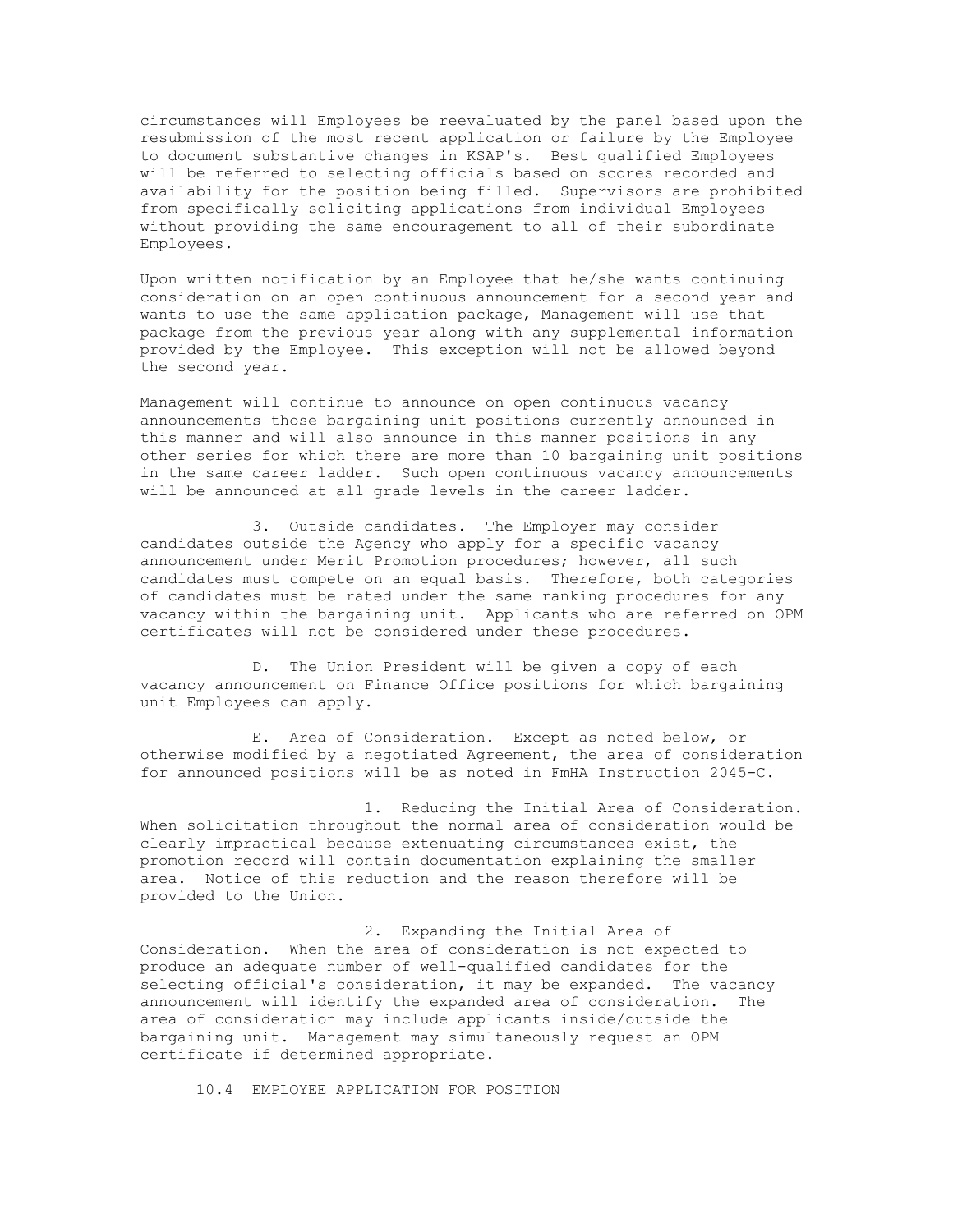A. Employees who wish to apply for a merit promotion announcement must submit an SF-171, Application for Federal Employment, for each position for which they wish to be considered. In addition, an Employee will submit the required Forms FmHA 301-3A, B, and C (KSAP's) as well as his/her most recent formal performance appraisal. Forms FmHA 301-3A, B, and C (KSAP's) will be divided into Finance Office experience and other experience. Employees may request to receive a copy of their most recent SF-171 from their official personnel folder and their most recent formal performance appraisal from the Personnel Office once during a calendar year. Any copies to be submitted on vacancy announcements from that point must be provided by the Employee. Employees may submit a copy of their SF-171, along with appropriate SF-172's, Supplemental Experience and Qualification Statement, for each vacancy. Employees should maintain copies of SF-171's and SF-172's for future submission on vacancy announcements.

Employees will provide a copy of the written justification supporting any awards received which are addressed in the Employee's SF-171 or the KSAP.

Employees and other candidates claiming credit for college level or other post high school education (other than courses presented by the Office of Personnel Management which have been documented in the Employee's official personnel file) will provide substantiation of their completion of this coursework (e.g., transcript) along with their application for promotion (Standard Form SF-171 and Forms FmHA 301-3A, B, and C). Employees/ candidates will be informed of this requirement.

Except as stated in sections 10.3A and 10.3C, above, Employees must submit all required forms by the closing date of the announcement. Employees will be required to list all appropriate training and awards for consideration in the ranking process. If this information is not listed, it will not be considered by the panel. Falsification or misrepresentation of information on documents submitted by the Employee may result in disciplinary action.

No supervisory ratings will be provided on Forms FmHA 301-3A, B, and C. The only supervisory appraisal to be considered is the most recent official performance appraisal (Forms AD-435 and AD-435 A & B or equivalent from other agencies). However, the supervisor will review the Employee's Forms FmHA 301-3A, B and C and certify to the accuracy of the information provided under Finance Office experience. Any concerns regarding accuracy will be discussed with the Employee prior to submission to the Personnel Office.

### B. ESTABLISHMENT OF RANKING CRITERIA

For bargaining unit positions in which six or more positions on the same position description exist, a job analysis task force will be established to develop rating and ranking criteria to be used to evaluate candidates; however, it is understood and agreed that Management will determine the knowledges, skills and abilities necessary and the selective factors prior to the task force being convened. These task forces will meet prior to the vacancy announcement being issued to develop criteria to be used throughout the contract period, unless significant changes occur in the job duties. The task force will consist of a designated supervisor and three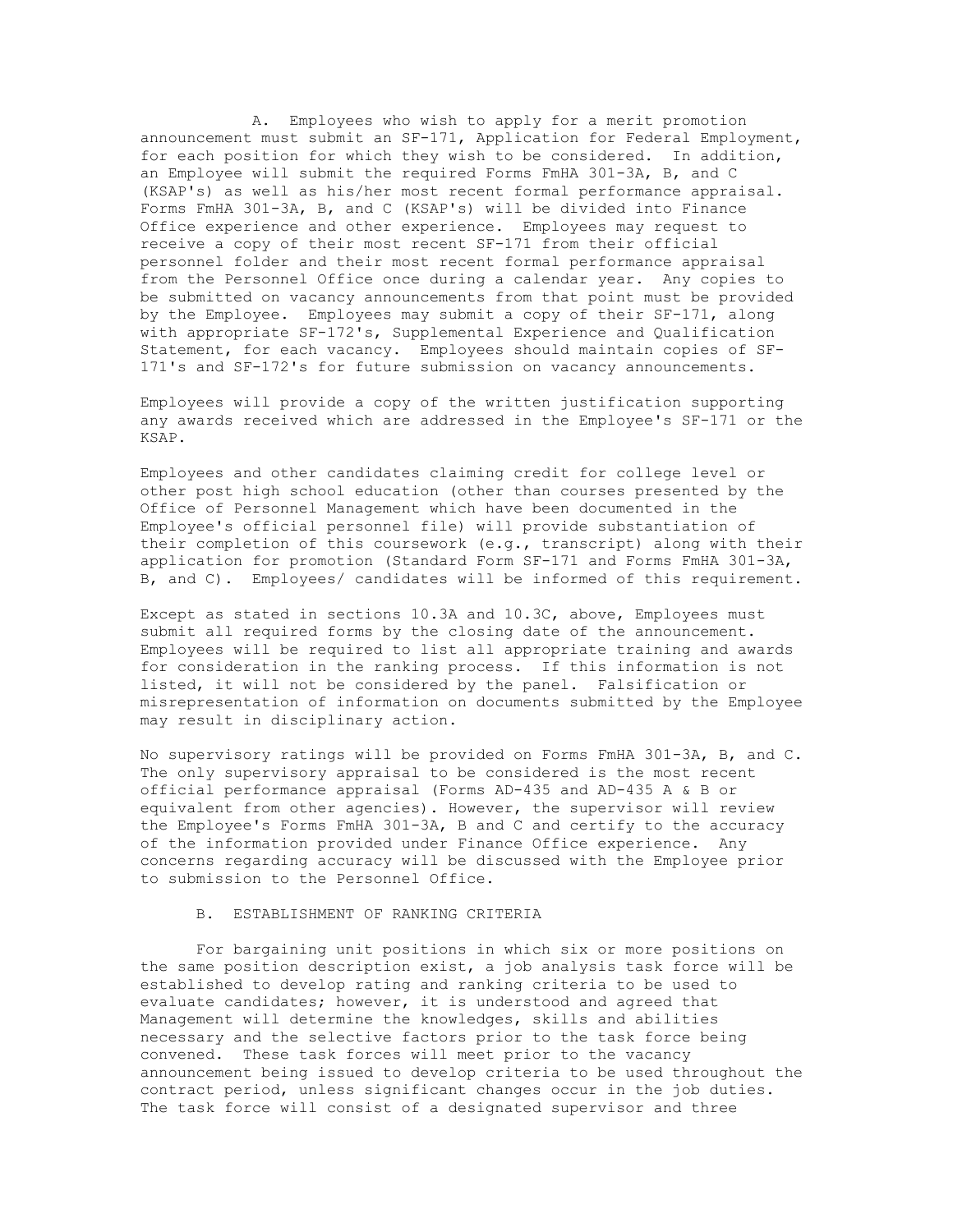bargaining unit Employees designated by Management. All working participants must be subject matter experts at or above the grade of the position being evaluated. A personnelist will assist the task force in an advisory role.

Criteria will be established at three levels: outstanding, satisfactory and minimally acceptable. Level definitions must identify the experience, training, appraisal rating, awards, and outside activities, as applicable, relevant to the position being filled in addition to the credit given to each. They must be fair and equitable and provide like skills and experience are given like credit. They must include specific measures of both quantity and quality of experience and training, if applicable. If weights are established by the supervisor for specific KSAP's, written documentation must be provided explaining the basis for the weighting scheme.

For bargaining unit positions which constitute less than six positions on the same position description, the supervisor will establish the rating criteria prior to a vacancy announcement being issued. The ranking panel, at the time of candidate evaluation, may request that the supervisor provide clarification on the rating criteria.

10.5 EVALUATION OF CANDIDATES:

A. Promotion Panels: Whenever there are more than three (3) qualified applicants for vacancies in the bargaining unit to be filled through the competitive procedures of the merit promotion plan, they shall be rated by a panel of three fully participating members.

1. Where ranking panels for bargaining unit positions are used, the panel will consist of three full participating members. These members will be subject matter experts at or above the grade level of the position being filled. It is intended that the same panel members will not be used on a continuing basis and that each subject matter expert with at least a fully satisfactory performance appraisal will be provided the opportunity to serve based on the number of vacancies to be paneled. To the extent feasible, at least one subject matter expert will be from outside the organization in which the position will be filled. Each panel will be instructed by a personnelist regarding its duties and responsibilities. Communications between supervisors and panel members is strictly limited to that specified in this article.

2. The panel shall not be given access to the Employees' complete personnel folder. Rather, the panel will only consider the information provided by the applicants as specified above. If the panel believes there is insufficient information provided on which to base a rating, they may have the expeditor temporarily adjourn the meeting to obtain additional information on an applicant provided like information is obtained on all applicants.

3. Each panel will be instructed by a personnelist regarding its duties and responsibilities. Each panel member will individually evaluate each Employee application and determine the appropriate rating based on the established criteria. Employees will be rated "5" at the outstanding level, "3" at the satisfactory level, and "1" at the minimally acceptable level. If there is no documented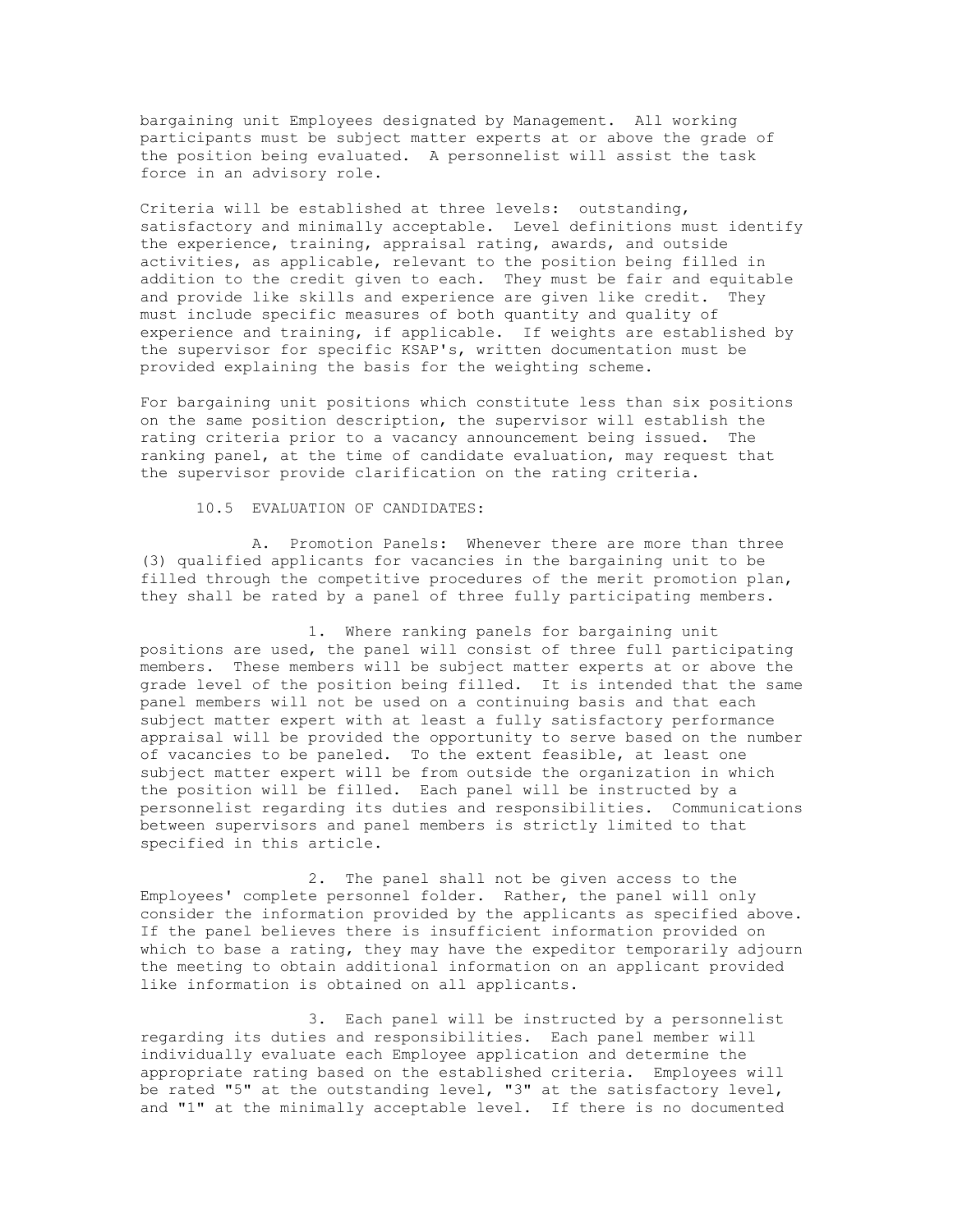evidence of sufficient possession of a KSAP, the Employee will be rated "0" on that element. After all Employees' applications have been evaluated, the panel will reach a group consensus on each Employee's overall rating.

4. Pertinent information concerning each merit promotion candidate's experience, training, education, awards and performance will be reviewed, appropriately considered and fairly and equitably credited/evaluated by the merit promotion panel. Data maintained in the merit promotion file will be sufficient to establish the basis for assigning each candidate's rating for each KSAP. Additionally, the file will be documented to reflect the extent to which a candidate's experience, training, education, awards, performance or other information contained in the application package were found to be pertinent and considered in assigning candidates' qualification ratings above or below "3."

5. The SF-171's of applicants for merit promotion which are provided to the evaluation panels will exclude page 4 of the SF-171, "Background Information."

B. Candidates: Promotion panels will rate and rank all qualified candidates. Those Finance Office candidates who make Best Qualified (BQ) will be referred and considered by the selecting official. Finance Office BQ candidates referred to the selecting official will be duly considered prior to any determination to select or not to select from a certificate. Such consideration may include an interview by the selecting official or designee, if determined necessary and appropriate by the selecting official in accordance with this Agreement. If the selecting official has not interviewed all candidates referred on the Finance Office Merit Promotion certificate, he/she will not interview any candidates referred from outside the Finance Office or from the OPM certificate.

The panel will be required to establish the BQ list based on the rating scores. Normally, three Finance Office candidates will be referred to the selecting official first. However, in the case of ties, all Finance Office candidates at that score will be referred. If there is more than one vacancy, an additional name will be added for each additional vacancy.

The selecting official will receive a certificate listing the BQ Finance Office candidates in score order. Scores will be noted on the certificate. He/she will also receive the BQ candidates' SF-171's, KSAP forms, performance appraisals, and appropriate award recommendations for review.

If this consideration does not result in sufficient selections, external candidates who meet the BQ cutoff established by the panel or from the OPM certificate may be referred to the selecting official for consideration.

Management officials will provide no information to the selecting official regarding the names or relative qualifications of external candidates until these candidates are referred on the certificate. Upon request, however, the selecting official can be told that additional BQ candidates are available for consideration.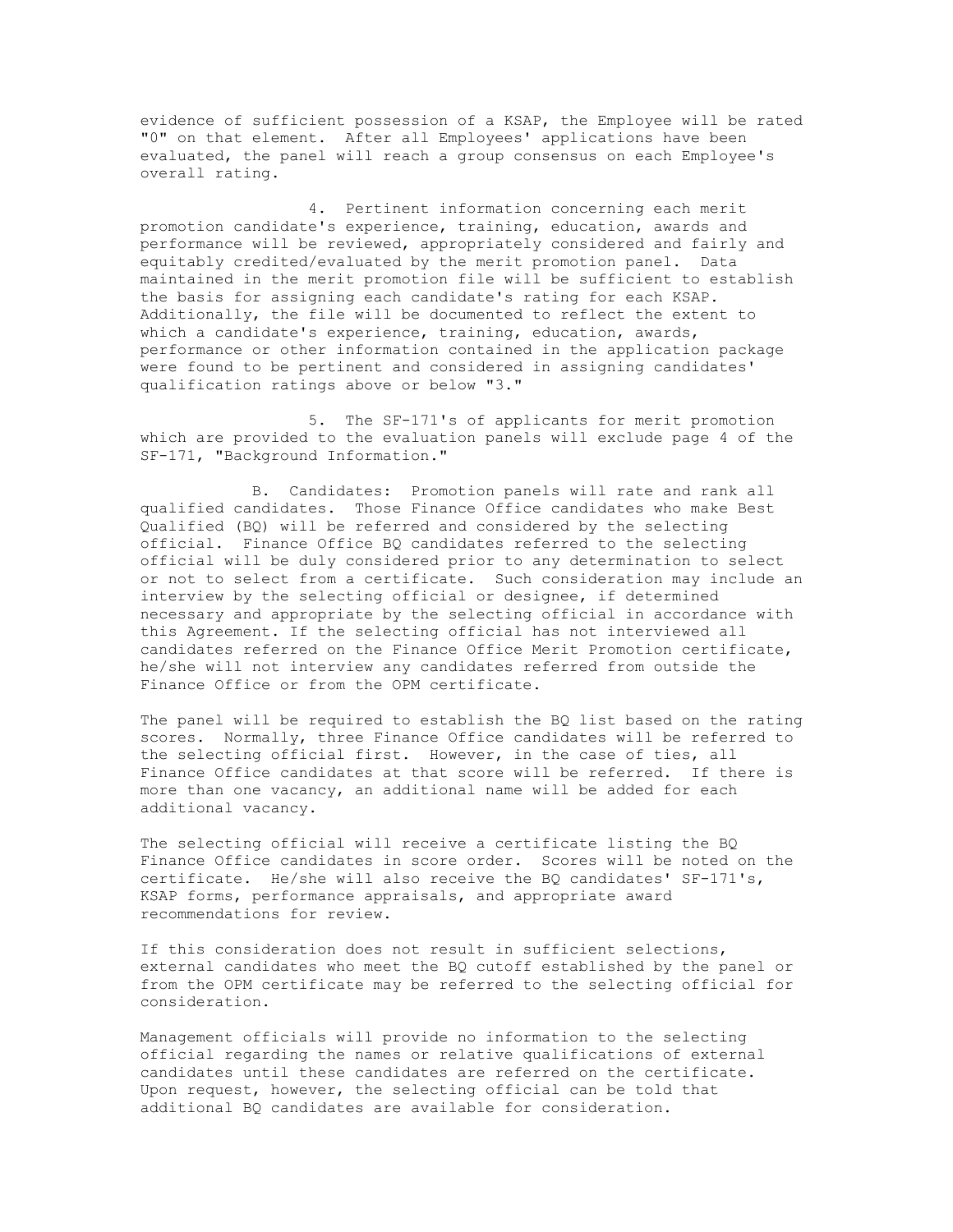## 10.6 INTERVIEWS AND SELECTION:

A. The certificates of candidates for bargaining unit positions forwarded to the selecting official shall include a notice concerning the underrepresentation, if any, of women or minorities in the vacant position, as specified in the Affirmative Action Plan. A copy of the certificate for bargaining unit positions will also be given to the Union. This certificate will be sanitized to remove the names of nonbargaining unit Employees.

B. If interviews are conducted by the selecting officials:

1. Interviews will be conducted according to an interview guide that meets all legal and regulatory criteria for job relatedness and objectivity.

2. All candidates on the certificate will be interviewed and the interviews will be structured to insure equity and fairness to all interviewees.

C. Merit promotion actions will be taken in accordance with requirements of 5 USC 2301 and 2302. Consistent with these requirements, it is agreed the recruitment of candidates should be from qualified individuals from appropriate sources in an endeavor to achieve a work force from all segments of society, and selection and advancement should be determined solely on the basis of relative ability, knowledge, and skills, after fair and open competition which assures that all receive equal opportunity. All candidates will receive fair and equitable considerations by the selecting official with respect to all factors considered in accordance with law, regulations and this Agreement.

D. Order of Consideration: The selecting official will give bona fide consideration to qualified Employees for the position(s) to be filled in the following order:

1. A repromotion eligible (i.e., an Employee demoted through no fault of his/her own) will be considered for the first appropriate available vacancy for which he/she fully meets the qualification standards and which the Agency determines to fill.

2. Priority consideration for appropriate positions will be given to Employees, at their option, who previously were not properly considered for selection, as determined through grievance or appeal procedures. An "appropriate position" is one for which the Employee is interested, is eligible, is in the same series as the denied opportunity and which leads to the grade level of the vacancy for which proper consideration was not given. The Personnel Office will solicit each Employee's interest on each available appropriate position, and will provide the selecting official with a list of Employees choosing to exercise such priority consideration. The selecting official shall give bona fide consideration to those Employees with utmost regard for the serious disadvantage to such Employees caused by the improper consideration.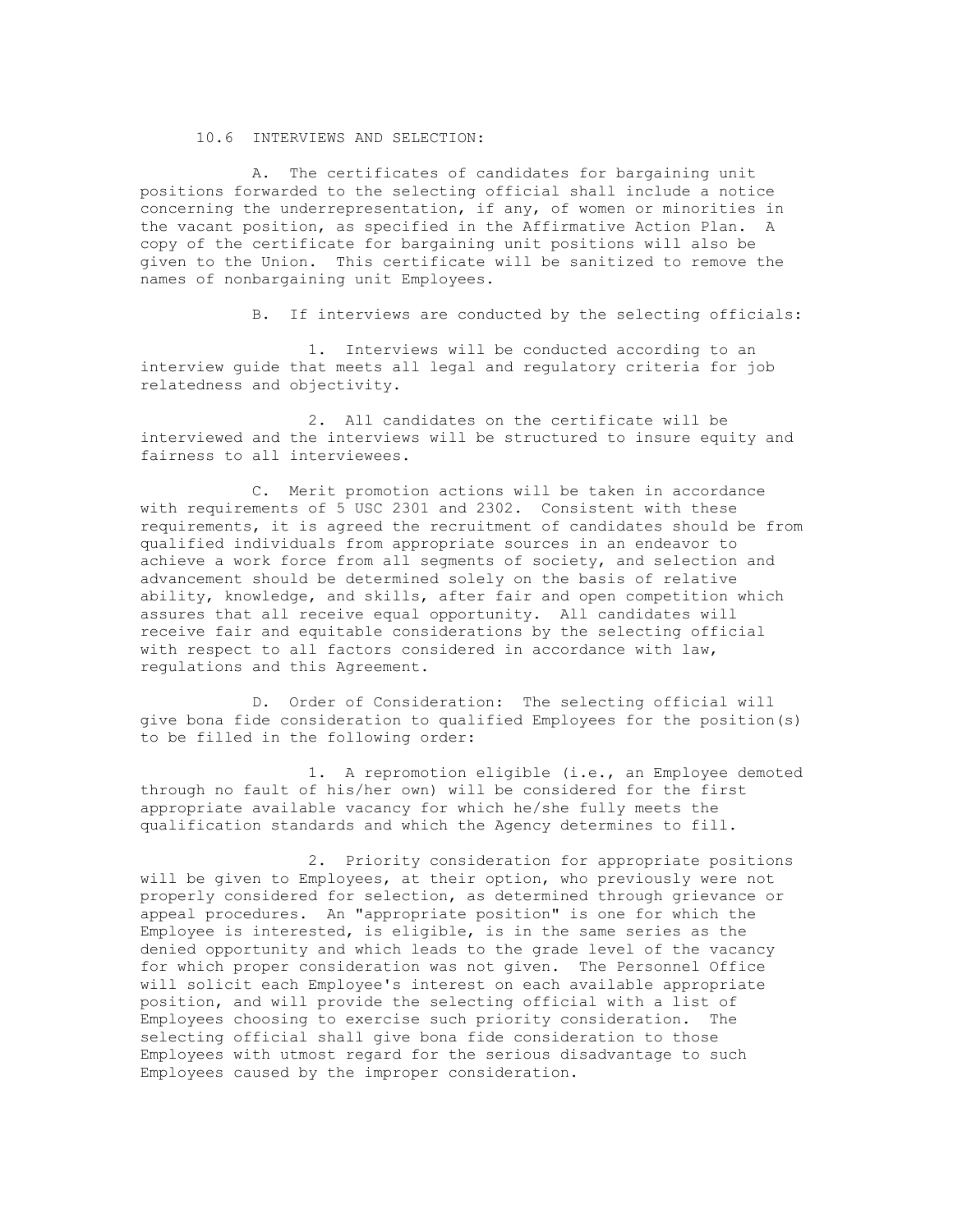3. The Union will be given a list of bargaining unit repromotion and priority consideration eligibles which will be updated as necessary.

NOTE: The above categories of Employees, where applicable, should normally be considered for vacancies prior to the issuance of the Vacancy Announcement.

4. If the position is one for which an underrepresentation of women and minorities exists, and the BQ list contains candidates which would reduce the underrepresentation, then the selecting official should give serious consideration to those candidates.

5. If no selection is made through the above considerations, then the selecting official may select from among the BQ list according to merit promotion principles and this Agreement. Employees not selected for a position shall be notified within 5 workdays after a selection has been made. Upon the Employee's request, he/she will be advised of strengths and weaknesses in his/her job performance and how the Employee may improve his/her chances for future promotion.

E. Selection(s) for bargaining unit positions from merit promotion announcements will be posted and notice provided to the Union President within five (5) workdays of selection.

F. The effective date of the actions shall be not later than the beginning of the second pay period after selection.

10.7 CAREER LADDER POSITIONS

A. The parties agree that career ladder positions are necessary to develop qualified internal candidates for career advancement. Vacancy announcements shall show the complete promotion potential for the position being posted. The Union will be provided advance notice of any changes in the Career Ladder Program, in accordance with section 3.2 of this Agreement.

B. Management will develop a Career Ladder Plan for each unique career ladder position within the bargaining unit. Employee input will be obtained in the development of these Career Ladder Plans in the same manner as outlined in article 15 concerning Employee input in the development of performance standards. The Career Ladder Plans will identify the training and grade-building experience that will normally be provided to Employees at each grade level in that career ladder position, as well as the normal amount of time associated with each "step" of the plan. The plans will normally provide for no more than 12 months at each grade. Any exceptions will be subject to appropriate negotiations with the Union.

C. Supervisors of Employees in career ladder positions below the target or "journeyman" grade level will discuss the Employee's performance with him/her at the conclusion of each training/experience step identified in the Career Ladder Plan. If an Employee is not progressing satisfactorily, counselling will occur on a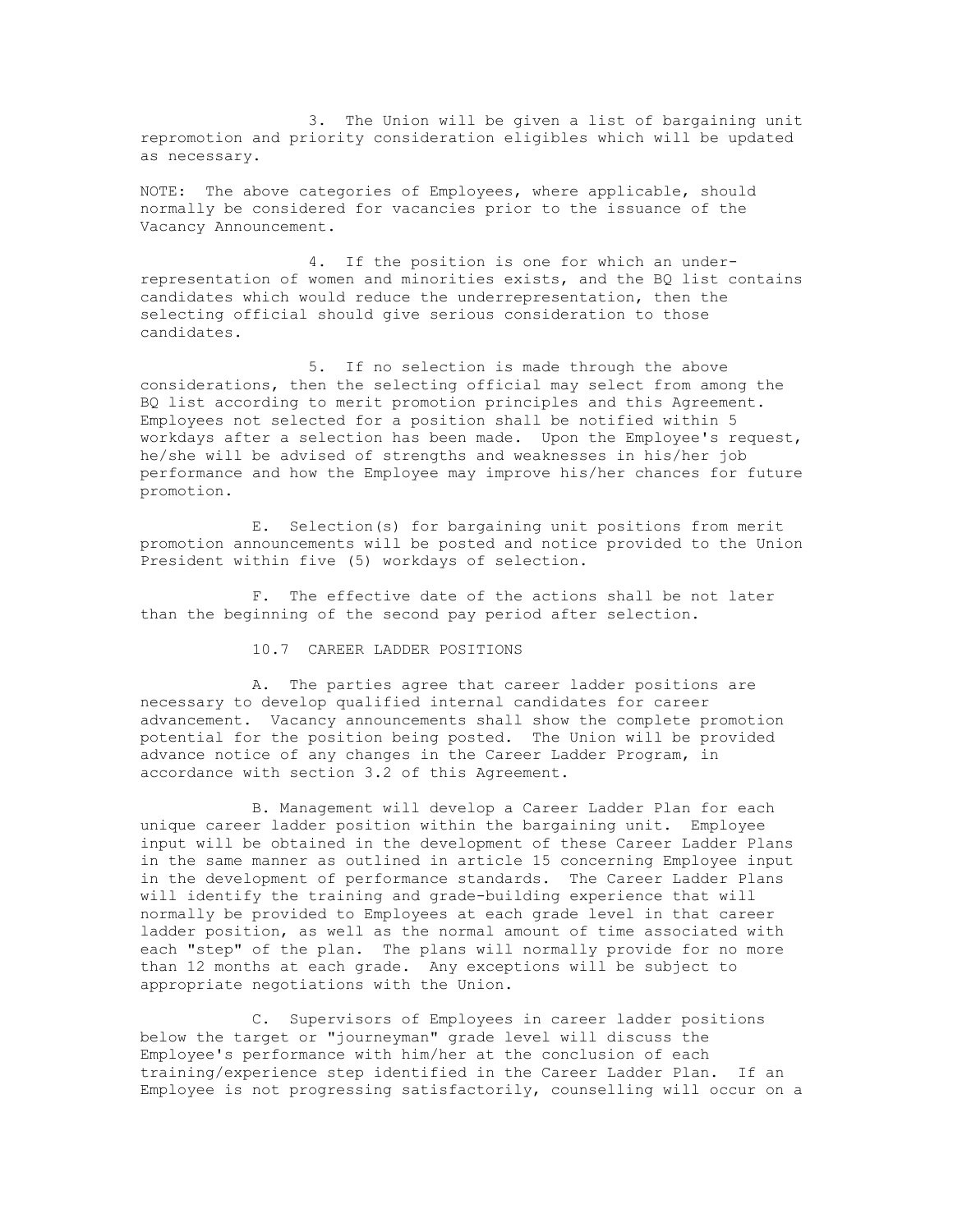more frequent basis, and an attempt will be made to identify specific steps to be taken to correct any deficiencies in training received.

D. An Employee will be promoted to the next higher grade in the career ladder beginning with the first pay period after a period of 12 months or whatever lesser period may be applicable provided that:

1. Applicable time in grade, qualification and quality of experience requirements and other appropriate statutory and administrative requirements have been met;

2. The Employee has met all requirements of the established Career Ladder Plan, and a rating or progress review of the Employee's overall performance for the time in grade is "Fully Successful" or higher.

3. Sufficient workload exists at the next higher level; and

4. No Employee may be granted a career ladder promotion unless his/her current performance rating of record is "Fully Successful" or higher, or if he/she has a rating below "Fully Successful" in a critical element that is also critical to performance at the higher grade level of the career ladder, in accordance with the requirements of Government-wide regulation.

E. The Union will be notified of any determination to hold back any career ladder promotions due to insufficient workload or statutory/administrative requirements other than time in grade, qualifications, and quality of experience.

F. If an Employee is not assessed to be performing satisfactorily at any step identified in his/her Career Ladder Plan, the Employer shall provide written notice of such assessment to the Employee no later than the end of the time period associated with that step in the Career Ladder Plan. The notice must specify the noted deficiencies in performance and what additional assistance will be provided to correct those deficiencies, if applicable. If a determination is made to hold the Employee in the current step of the Career Ladder Plan, the supervisor shall make a new determination no later than the end of 30 additional calendar days at that step, either advancing the Employee to the next step or determining other appropriate action as necessary.

10.8 TEMPORARY PROMOTIONS

 A. Employees assigned to higher grade positions for 30 calendar days or more will be temporarily promoted and receive the higher rate of pay effective on the first day, unless the Employee is not qualified, funding is not available, or in the case of an externally imposed freeze. Short details shall not be used to avoid temporary promotions. Management will make every reasonable effort to attempt to assign qualified Employees for such positions.

B. Selections for such temporary promotions of 90 days or less will normally be made from among well-qualified Employees in the immediate work area and next lower grade using informal merit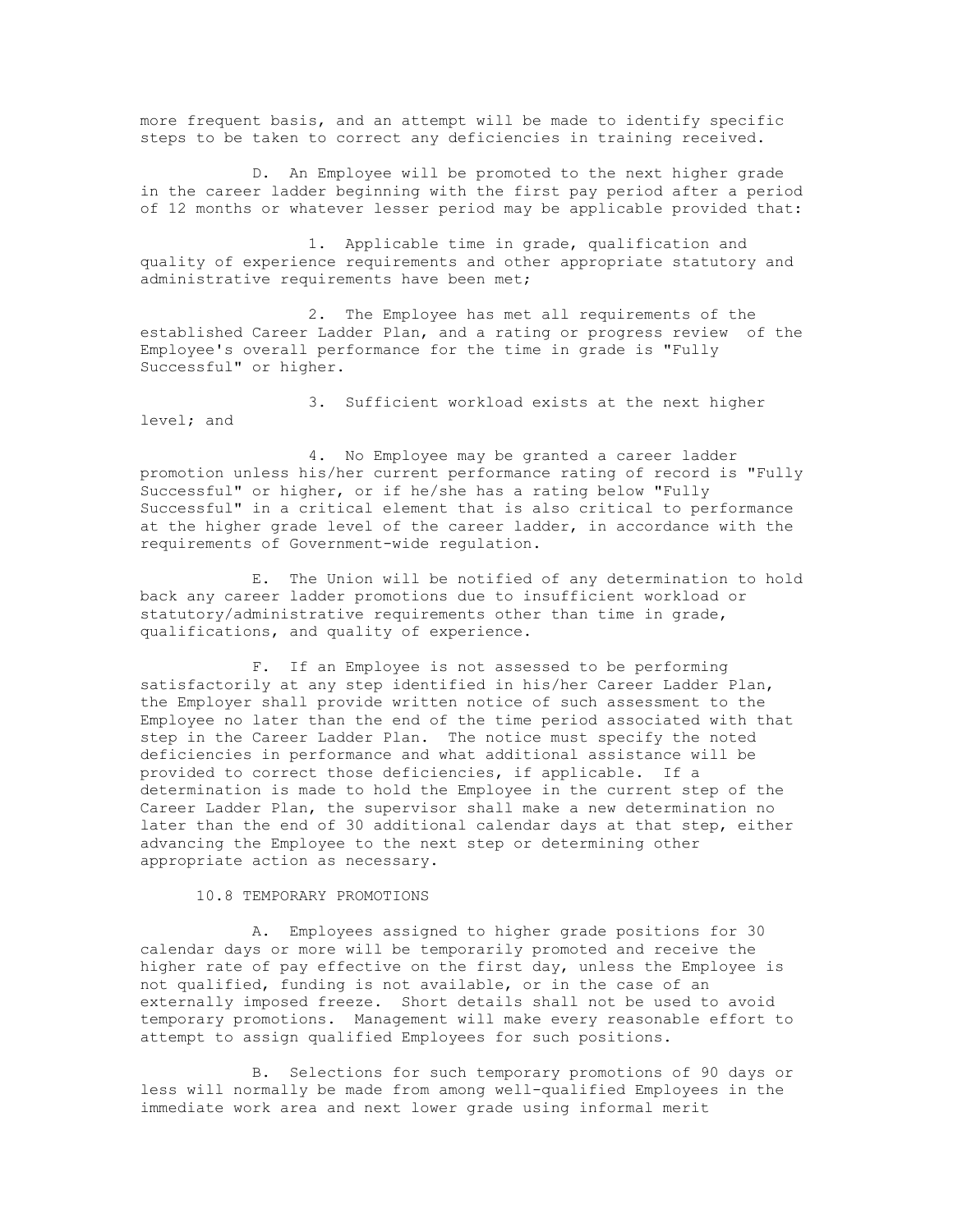principles. Such promotions, where practicable, will be rotated among well-qualified Employees.

C. Disputes arising out of the application of the temporary promotion procedures shall be processed in accordance with the negotiated grievance procedure.

## 10.9 JOINT PROMOTION PROCESS IMPROVEMENT STUDY

A. The Agency and the Union will each appoint one member to a joint team to research and design a new promotion process which would simplify the process and which may computerize certain aspects, reduce paper work, and may eliminate or reduce the involvement of promotion panels. If a mutually acceptable system can be designed, the parties will mutually select one position for a pilot test. After the system has been used at least three times, the parties will mutually evaluate it and decide whether to expand it to other jobs. If the parties agree, another mutually acceptable position will be set up for the new system. As long as the parties are satisfied with the new system, the parties will continue adding one new position at a time until all the unit jobs in the office have been added to the new system.

B. If at any point, the parties mutually agree the new system is less acceptable than the old system, the parties may return all jobs to the old system.

C. If after six months, this process has not produced a mutually acceptable system for testing, either party may reopen this article and return the issue to the med-arbitration process with Mr. O'Reilly. However, if either party exercises this option, the other party may reopen one other contract article at that time.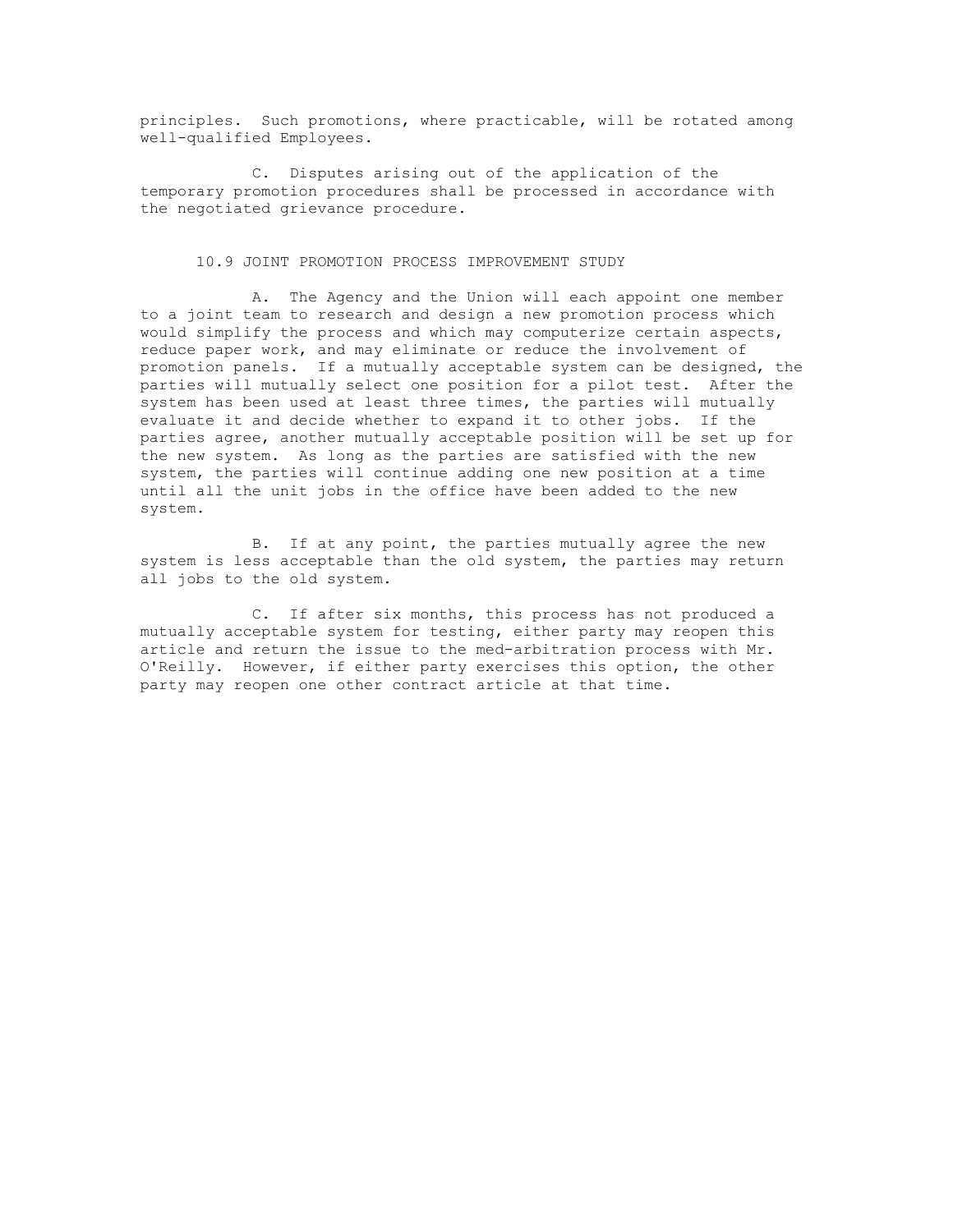The following comments are advisory only and do not constitute actual contract language.

10.3A3 Special appointing authorities include but are not limited to: the selective placement authority for persons with disabilities; the Veterans Readjustment Act (VRA) appointments; appointments under the direct hire for Administrative Careers with America (ACWA); cooperative education; summer hires; summer interns; summer aides; and stay in schools.

10.3B "Enhancing" the KSA titles means to add a sentence which describes the knowledge, skill, or ability in more depth than just the KSA title itself. For example, the KSA title "Knowledge of fundamentals of computer programing" is enhanced by adding "Describe your experience working with computerized accounting or business service systems. Indicate completion of any computer related courses above the high school level." This information is provided to applicants so that they have a better understanding of what management is looking for in relation to the particular KSA.

10.3C2 An employee may not submit a completely new application package merely because he/she wants to rewrite the application package. The amendment or supplement must show a change. In the contract, "application" means the entire application package; therefore, an employee may amend any part of the application package.

10.3C3 Outside candidates who apply under a specific vacancy announcement must be rated, ranked, and considered along with internal candidates. However, occasionally an outside applicant who is eligible for non-competitive consideration applies, not under a specific announcement, but before a selection is made. A person eligible for non-competitive consideration is someone who is qualified for the vacancy and is at the target grade of that vacancy. That person can be selected for a bargaining unit position without regard to the procedures in 10.3C3. The vacancy must be announced and the merit promotion process must be run in accordance with 10.3A.

10.5B If there are both internal and external candidates for a bargaining unit vacancy, supervisors will first receive a certificate with the top three scores for internal candidates. The supervisor must give bona fida consideration to these candidates. The supervisor may then request a certificate with external candidates.

10.6B1 This clause does not require a supervisor to develop a written interview guide. If he/she does, however, the guide is available to the union as part of an information request after interviews are completed. Supervisors should keep interview notes and guides for at least six months, or until any grievances or complaints have been processed. See the annotation for 3.3D.

10.6B2 A selecting official must interview all candidates on a certificate if he/she decides to interview one candidate on that certificate. For example, a selecting official requested and received two certificates for a position which was advertised at GS-4 and GS-6. The GS-4 certificate contained internal candidates; the GS-6 certificate contained only external candidates because there were no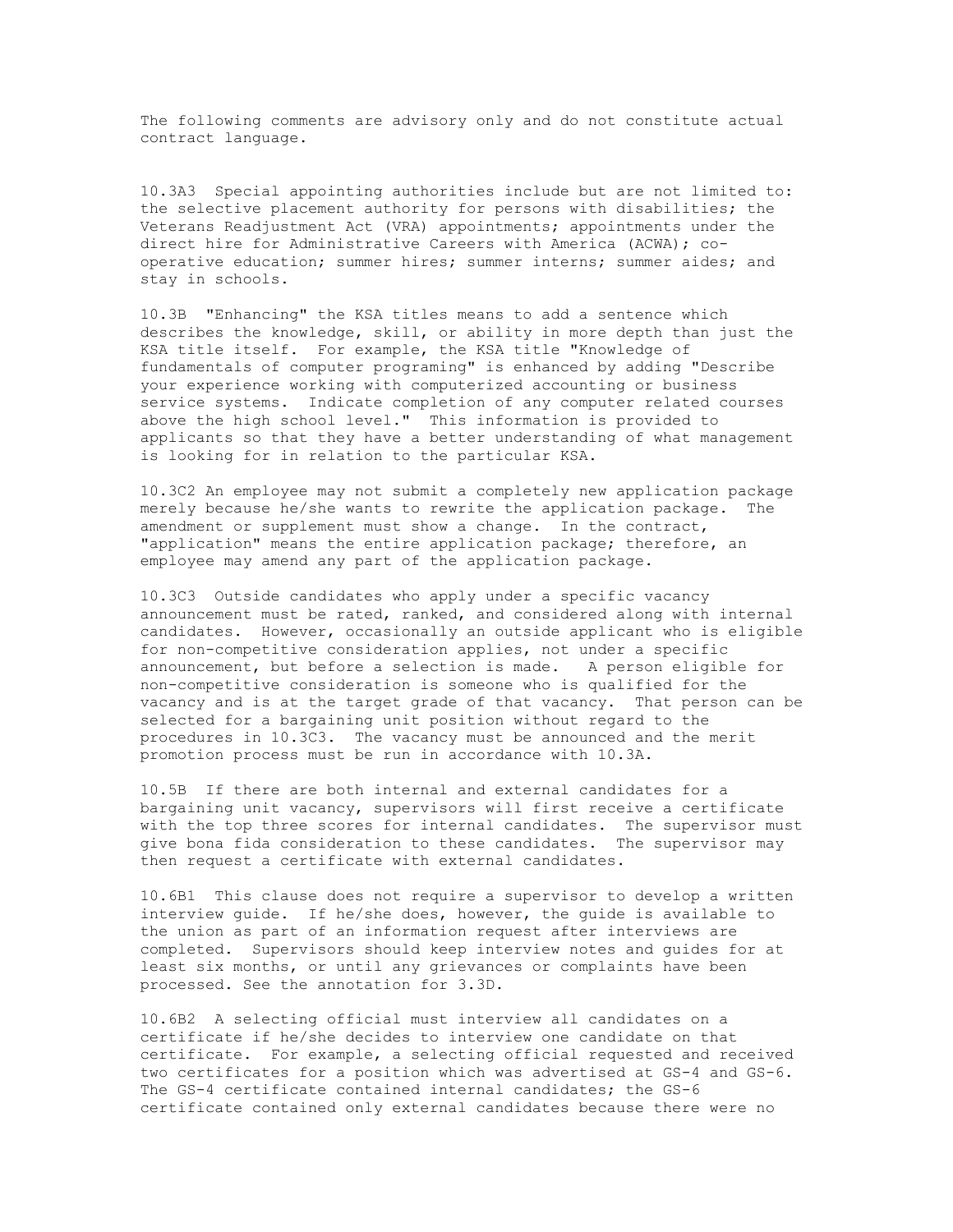internal candidates at that grade level. The selecting official must interview all candidates on the GS-4 internal certificate if he/she chooses to interview candidates on a GS-6 external certificate for the same position and if both certificates are issued at the same time. The selecting official could choose to request just the GS-4 certificate of internal candidates; interview none; and return the certificate unused. After returning the certificate, then the selecting official could request a GS-6 external certificate; interview all the candidates; and select one without having to go back to interview the GS-4's. What the selecting official CANNOT do is request and receive both the internal and external certificates at the same time and ONLY interview the external candidates, keeping the GS-4 certificate as a backup in case all the GS-6 candidates are unacceptable.

10.7D This section could be affected by a Memorandum of Understanding (MOU) signed by management and the union in December, 1992. The MOU provides that an employee who is within two pay periods of receiving a within grade increase may request a delay in the effective date of the promotion in order to receive the within grade increase before the promotion.

10.9 During contract negotiations, merit promotion was an important issue to both management and the union. The negotiating teams could not agree on an appropriate system for merit promotion. The union and management were very far apart in negotiations, even on their final proposals. Because this issue was so important, management proposed the study group to review systems of other agencies, review regulatory guidelines, and review selection practices in the private sector. The study group proposal was the result of extensive formal and informal negotiations, as well as several written proposals. The study group must produce mutually acceptable results by a deadline of six months from the implementation date of the new contract (August 1, 1993).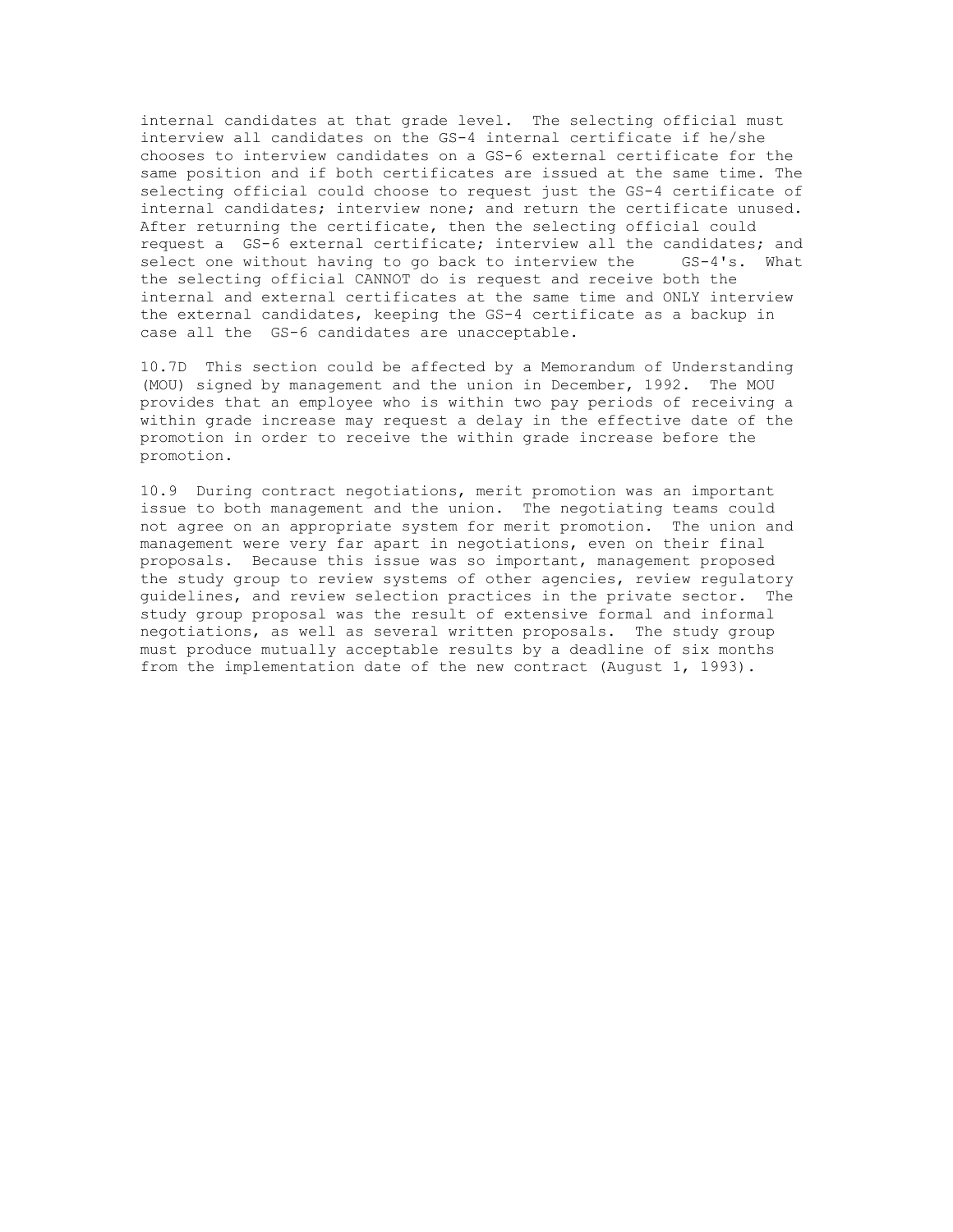## ARTICLE 11 - TRAINING

11.1 TRAINING AND DEVELOPMENT: The Employer and the Union agree that the training and development of Employees within the unit is a matter of primary importance to the parties. The Employer will make every reasonable effort to provide maximum training and development of all Employees, including but not limited to training in all elements of their job, within a reasonable length of time after entering a new position. The Employer and the Union also recognize that each Employee is responsible for applying reasonable effort, time, and initiative in increasing his/her potential through self development and training. There will be a yearly reminder to all Employees of the availability of Government-sponsored training programs including the Finance Officerelated training program, the general scope of training, the criteria for approval of training, and the nomination procedures. Upon request, Employees will be allowed to review the list of training courses furnished to each supervisor annually for preparation of the annual training plan. Within 60 calendar days of the beginning of each annual appraisal period, the training needs work plan will be discussed with each Employee and the Employee will be allowed the opportunity to request training that would also help meet his/her job-related needs subject to the approval of the supervisor. Employees will sign and date the plan for submission to the Personnel Office.

11.2 SELECTION FOR TRAINING:

A. Nominations and selections for all types of training will be fair and equitable. If the training will lead to promotional opportunities, selection for such training shall be in accordance with the Merit Promotion Program as outlined in appropriate regulations and this Agreement. Training nominations and selections will be in accordance with equal employment opportunity guidelines and supportive of Affirmative Action goals.

B. Where the Employer requires Employees to attend jobrelated training courses or sessions, the Employee shall be given reasonable notice, normally no less than two (2) weeks. When an Employee submits a timely request for career development training, the Employer shall make every attempt to notify the Employee at least 1 week prior to the start of the training whether the request has been approved or disapproved. Notification of approval/nonapproval shall be in writing for career development training requests.

11.3 TYPES OF TRAINING PROVIDED: Subject to available funding, the types of training provided will include but not necessarily be limited to the following:

A. Job-related training consists of any type of training that relates directly to the Employee's current job duties. When the Employer determines that training directly related to accomplishing the Employee's job requirement is necessary, the Employer shall, consistent with its needs and resources, send that Employee to the appropriate training.

This does not preclude serious consideration of Employee-initiated training requests when such training would result in better organizational or individual performance.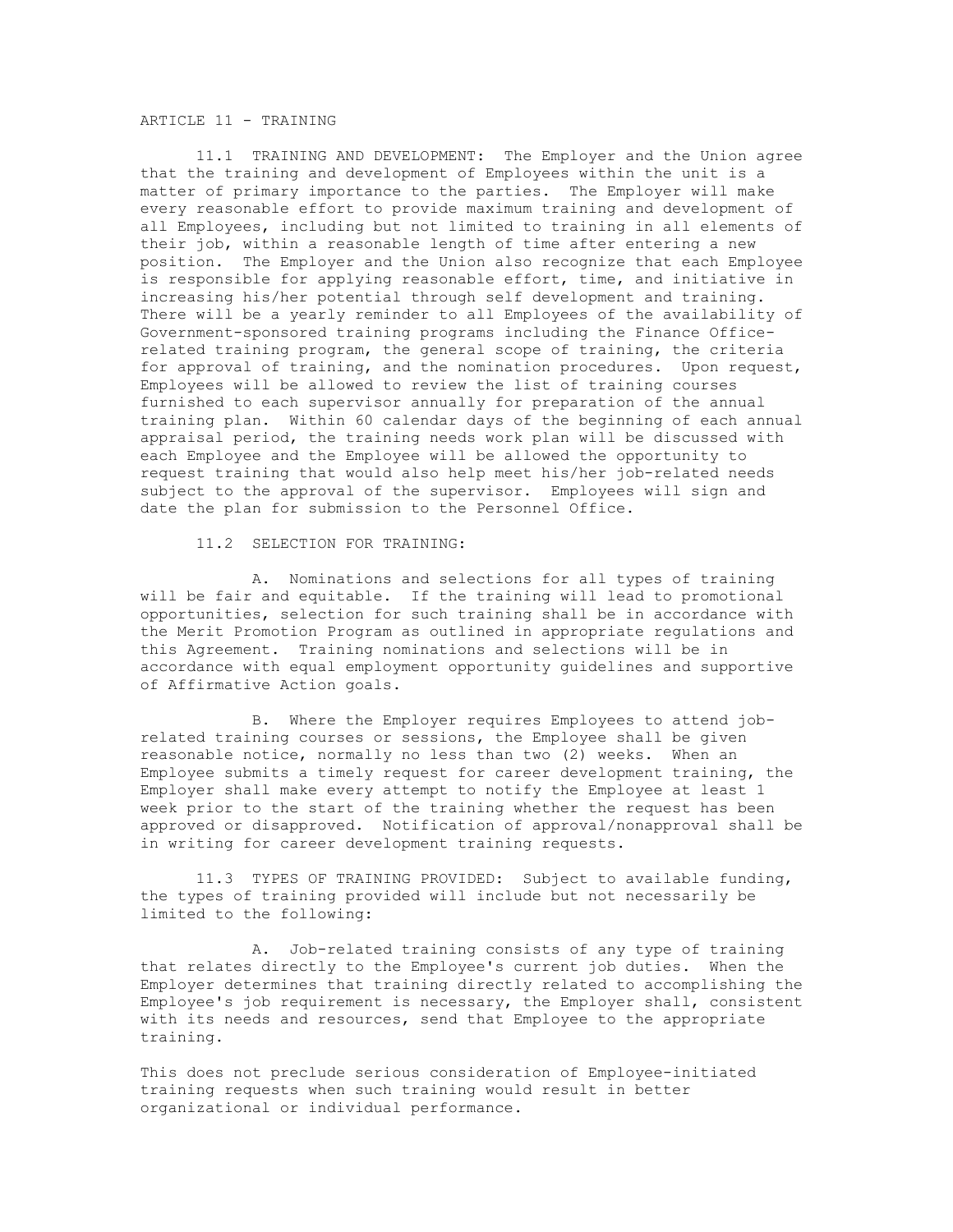B. Career development training is more general training to improve general skills, knowledges, and abilities or career growth potential for Employees. It may include, but not be limited to the Finance Office-related training program, on-the-job training through cross-training on job assignments, OPM or other government-provided training in accordance with appropriate rules and regulations.

11.4 FINANCE OFFICE RELATED TRAINING:

A. This program provides opportunities to Employees for self development. This type of training is not directly related to current or anticipated assignments and duties; however, it is related to the mission and goals of the Finance Office.

B. Employees will receive periodic notices regarding this program. Employees may apply for training under this program by completing a Form FmHA 301-1, Application for Finance Office-Related Training (Appendix G), a Standard Form (SF) 182, Request, Authorization, Agreement and Certification of Training, and a Form FmHA 301-41, Employee Agreement for Finance Office-Related Training. Employees must have at least 1 year of current continuous civilian service in order to be eligible for training in a non-Government facility, such as a college or university. Reimbursement or prepayment of fees will be limited to \$300 per course.

C. If requests for this training exceed funding available, the following order of priorities for approval will apply.

1. Accounting-related courses,

2. Automated data processing (ADP)-related courses,

and

3. General business or public administration

courses.

Within each category, most recent USDA seniority will be used as a tiebreaker if funds are limited. All applications for which funds are not currently available will be approved on a "standby" basis pending future availability of funds and those Employees affected will be notified.

Employees may apply for more than one course per application period. One course at a time will be approved, using the priority order above, until all requestors have one approval. Second requests will then be considered for approval using the same prioritization.

## 11.5 TRAINING EXPENSES

A. When training is approved, the agency will pay costs of tuition and required textbooks and other expenses as appropriate and may pay travel costs, subject to travel regulations and fiscal considerations. If travel funds are not authorized and the training would otherwise be approved, the Employee will be notified and given the option of attending the training without travel reimbursement.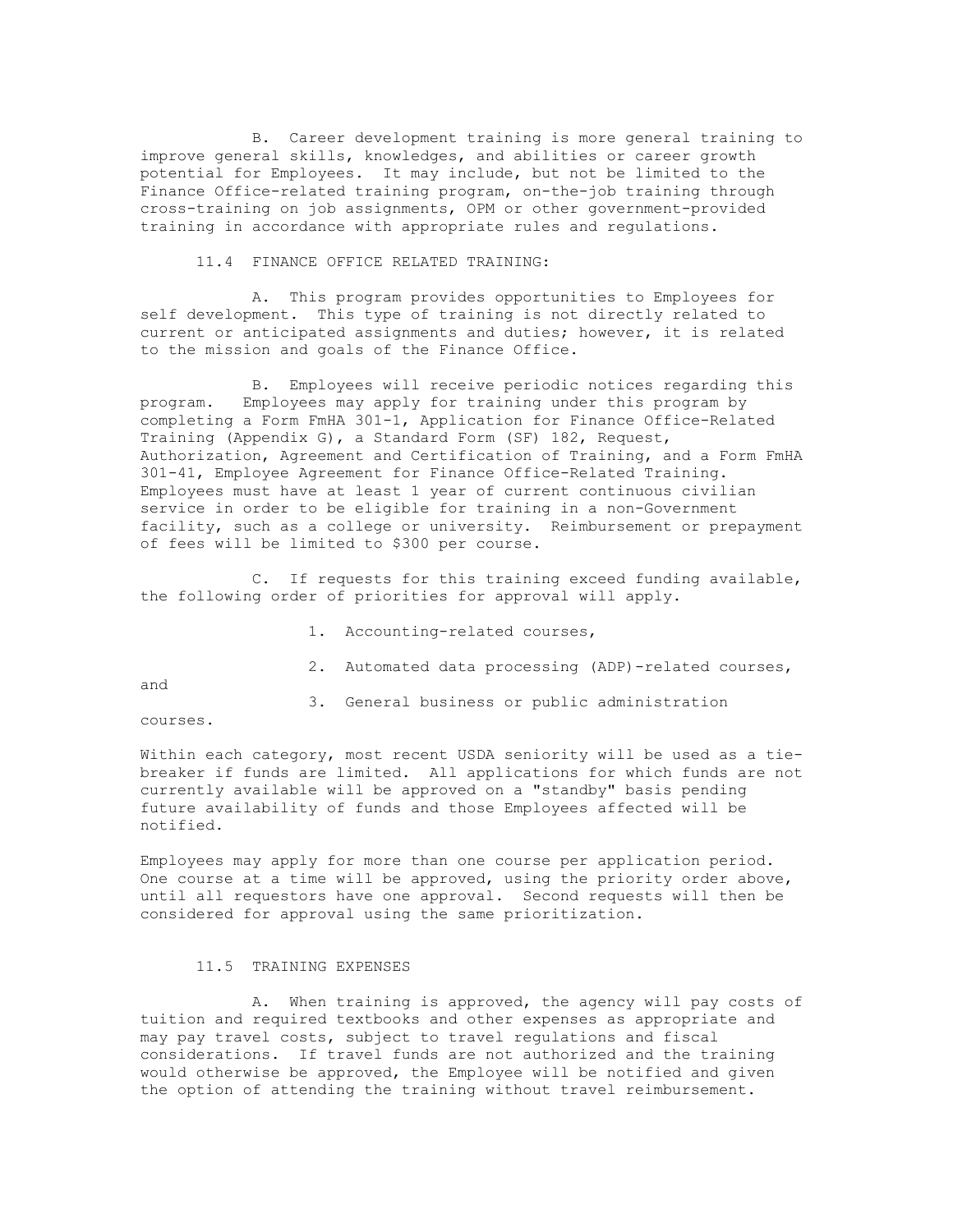B. When required training is scheduled during the Employee's regularly scheduled work hours, he/she will be granted excused absence or official time, as in the past, to attend. For training that is approved, but not required, the Employee may request excused absence or a schedule adjustment to accommodate the educational or training program in accordance with the provisions of articles 7 and 9. Normally however, career development training will be accomplished during non-duty time outside the Employee's regularly scheduled work hours.

C. Where budgetary requirements necessitate limiting the amount of funds provided for training, the Agency will use the following guidelines in determining which training to approve:

1. Job-related training will take priority over career development training; however, some career development training funds will be allocated each year to the extent possible. Retraining as outlined in the following section will get the highest priority.

2. Job-related training will be provided through onthe-job and other in-house methods wherever possible. In the assignment of job-related training, the supervisor will determine needs and approve training based on the priority of the training in meeting organizational goals and objectives. Training priorities will be established in each Employee's annual training plan and revised, as necessary, based on changes in organizational goals and objectives. If modifications are made in the training plan, these will be communicated to the Employee. Assignment to training will not be based on favoritism or other non-merit factors.

3. There shall be priority consideration given to training needs that are associated with the career enhancement program.

11.6 RETRAINING AND REQUIRED ADDITIONAL TRAINING:

A. When advance knowledge of the impact of pending changes in function, organization and mission is available, it shall be the responsibility of the Employer to plan for the maximum retraining of Employees involved.

B. The Employer will, whenever possible, give at least 45 calendar days advance notice to the Union in regard to the installation of any new equipment, machinery, or process which would result in changes of work assignments or require additional training.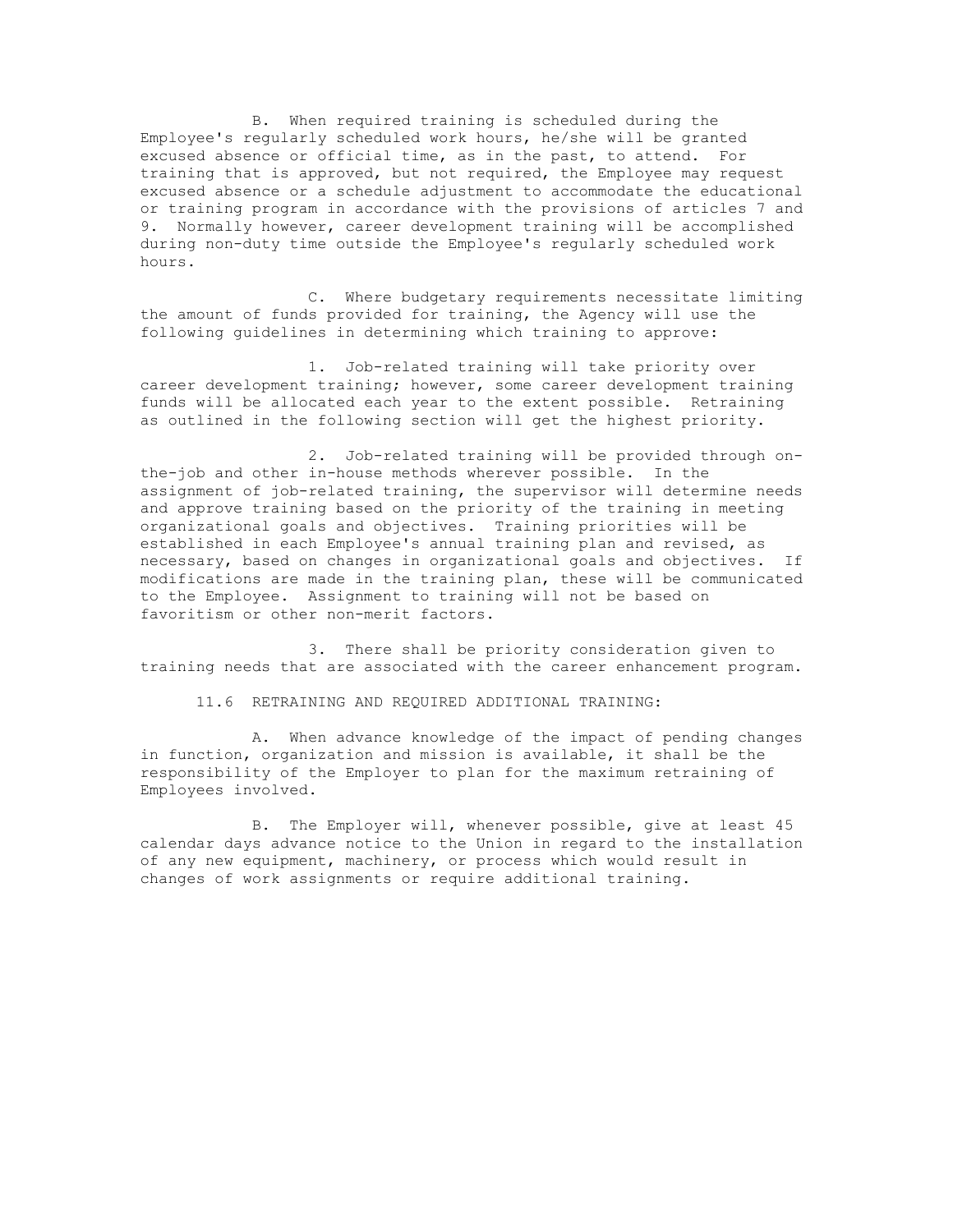The following comments are advisory only and do not constitute actual contract language.

11.4B The latter part of paragraph B has been revised to delete the restriction of "GS-9 and below". The limit of \$350 per fiscal year has been changed to \$300 per course.

11.4C The priority order for approval of courses has been revised. The categories in priority order are: accounting related courses; automated data processing courses; and general business or public administration courses. All first choice applications for Finance Office Related training will be separated by categories and approved as a whole in the order given as long as funds are available. This process will continue through second and third choices as long as there is money available. If a tie breaker is ever necessary, most recent USDA seniority will be used.

11.5B No more than 2 hours difference between the length of the training class (including lunch) and the length of the employee's regular work schedule, should be used as a guideline for what constitutes a full day of training. Anything more than 2 hours difference would require the employee to report for work for a portion of the day or request leave.

11.6 See also Article 17.I on the subject of retraining in a Reduction In Force or Transfer Of Function.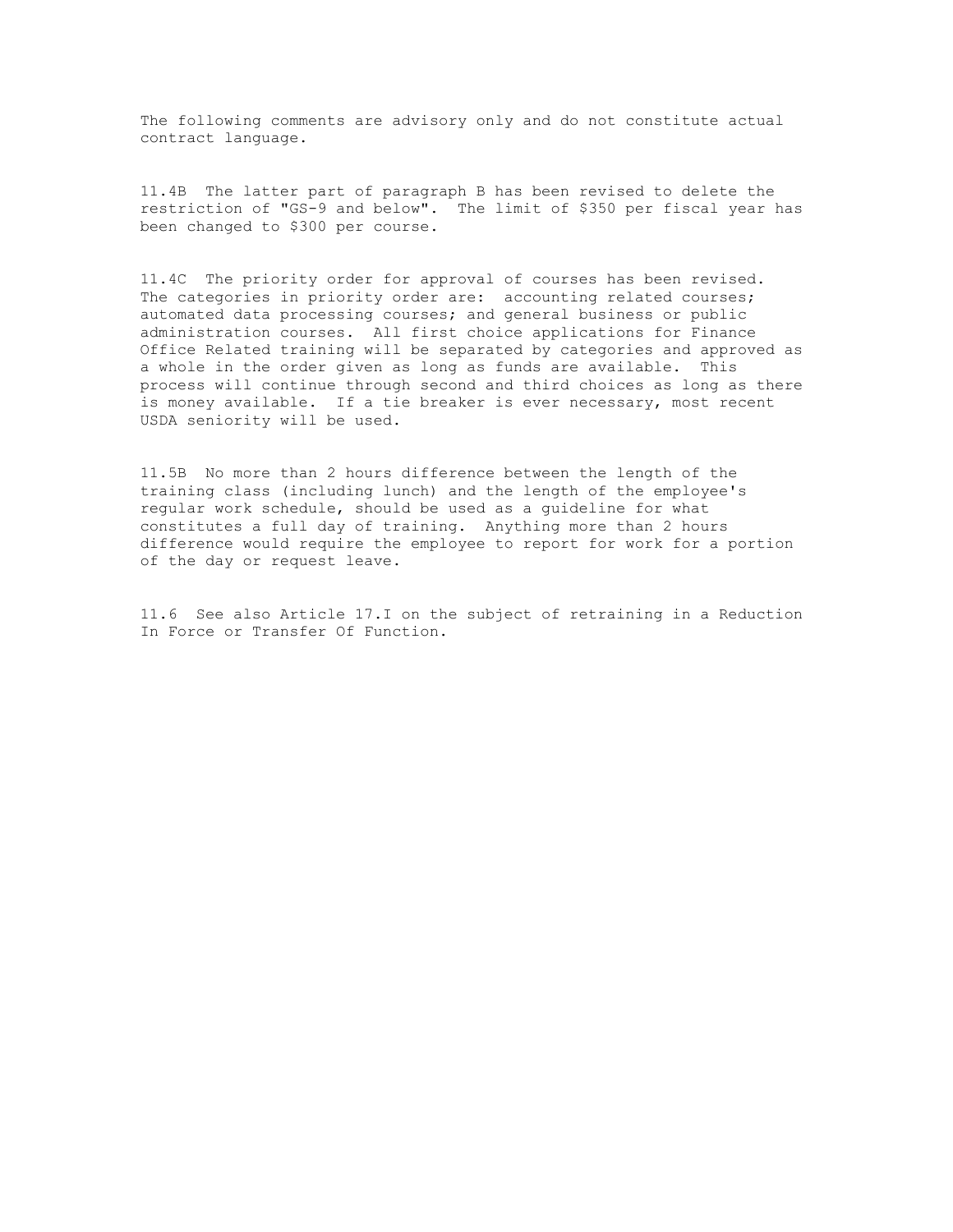# ARTICLE 12 - EQUAL EMPLOYMENT OPPORTUNITY

12.1 EQUAL EMPLOYMENT OPPORTUNITY:

A. The Employer and the Union agree to cooperate in providing equal opportunity in employment for all persons, to prohibit discrimination because of race, color, sex, national origin, age, religion or handicapping conditions, and to promote the full realization of equal employment opportunity (EEO) through a continuing Affirmative Action Program. The Employer will be responsible for taking necessary affirmative action with the objectives of ensuring a workplace free of discrimination based on any of the factors listed above and will take appropriate remedial action when discrimination occurs.

The Agency will determine the number of committees and members on each EEO related committee, and the Agency and the Union will have equal membership on each committee. The members need not come from any particular organizational component. The Union shall designate a "chief Union representative to each Committee," who shall be the chief point of contact between management officials or Committee chairs and the Union with respect to the Committee.

Committee members shall have a reasonable amount of official time in which to prepare for and participate in Committee meetings and carry out Committee functions or duties.

All Committees will select their own chairpersons, secretaries, facilitators, or other leaders from among the designated members of the Committee. Minutes of committee meetings must be approved by the full committee and cannot be changed by management. The Union may post the committee approved minutes on the Union bulletin boards if so desired.

B. The parties agree that all reasonable efforts will be made to avoid adverse impact on any group of Employees who are protected under the EEO laws within the limits prescribed by law, fiscal considerations, and work-related conditions. The Employer agrees to engage in impact and implementation bargaining in this regard, where appropriate.

C. The Employer and the Union will conduct a continuing campaign to eradicate every form of discrimination.

D. The Employer will use to the fullest extent possible the present skills of Employees by all means including the redesigning of jobs where feasible and will provide the maximum feasible opportunity to Employees to enhance their skills through on-the-job training, work study programs, and other training measures so that they may perform at their highest potential and advance in accordance with their abilities.

In the administration of the Federal Equal Opportunity Recruitment and Affirmative Action Plan(s), the Employer agrees to place special emphasis on internal recruitment and promotion. Where there are no minority or women bargaining unit Employees available for upward mobility, career development, or special emphasis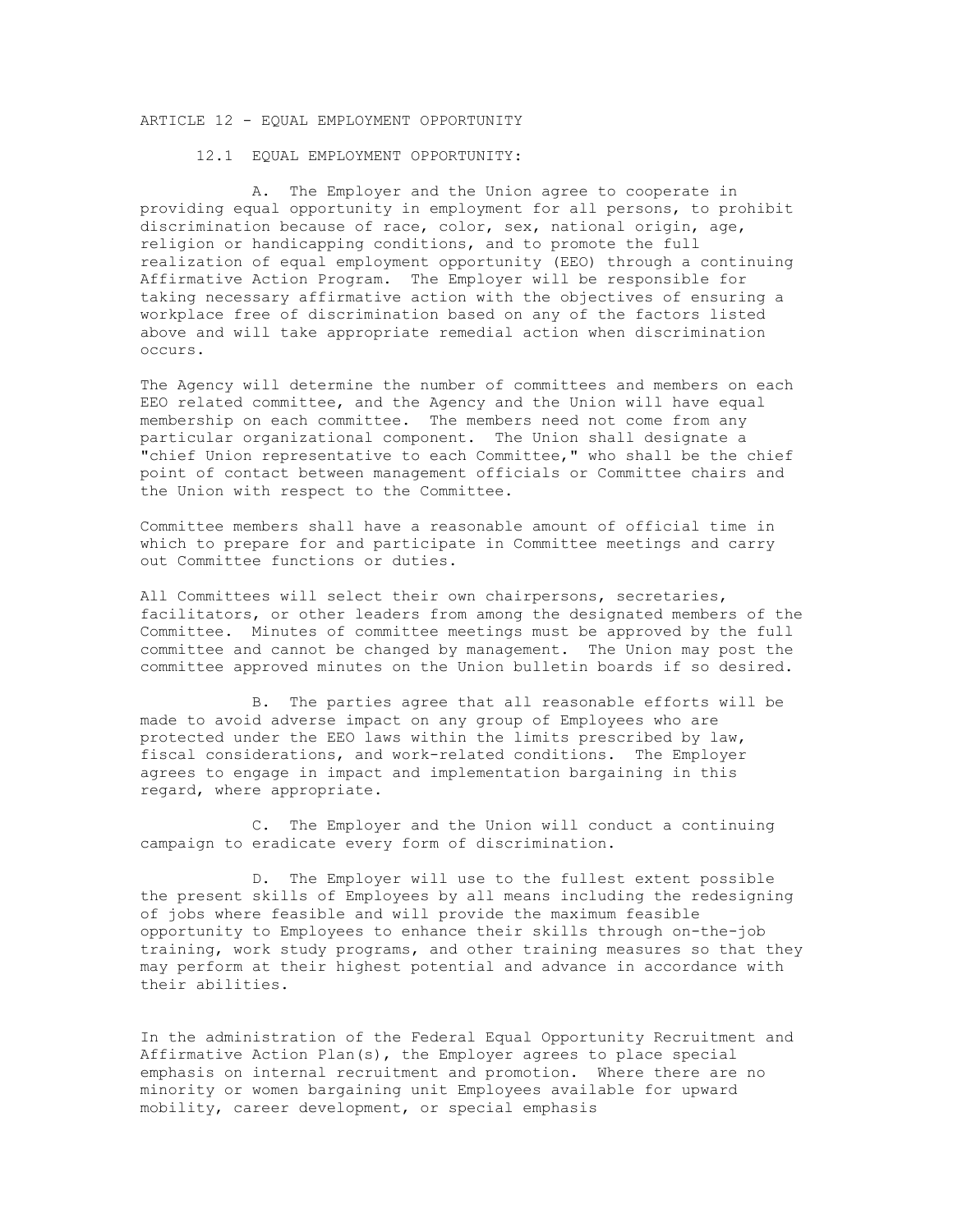programs within the Agency, the Employer will develop, establish, and maintain contact with the minority and female workforce, community groups, schools, universities, and other public and private groups to improve employment status of minorities and women in the workforce.

E. The Agency agrees to provide reasonable accommodation in accordance with law and regulation. The Employer will provide interpreters for hearing impaired employees for at least one session of each special event/program and for third-party hearings where the hearing impaired employee is a witness or grievant.

Where an interpreter for hearing impaired employees is scheduled to be on site and available, the interpreter may be requested for Union meetings, Union "lunch and learns," and to assist hearing impaired employees in consulting with Union officials. Upon the specific written request of any hearing impaired employee, which should be submitted through the Union to the Agency, the interpreter will be assigned to the above types of Union related meetings on an "as available" basis. If the interpreter is not available on the date initially requested because this is not an on-site day or because the Agency has already assigned other duties for that time period, the Union will be so notified so that the Union may re-schedule their meeting and request an alternative time. If the Agency has not finalized a contract with the service for regularly scheduled on-site interpreters by the time this labor contract becomes effective, the Union may request to reopen negotiations on this limited issue in this paragraph.

12.2 AFFIRMATIVE ACTION:

A. The Employer and the Union pledge to work together in developing an Affirmative Action Multi-Year Plan that establishes a mutually-acceptable, results-oriented program for affirmative action intended to resolve problems of underutilization and underrepresentation of the protected groups listed above in accordance with law, regulations and this Agreement.

B. Union input will be requested for making any changes, including those resulting from this Agreement, in all phases of the Affirmative Action Plan (AAP) which affect the bargaining unit. Where disputes develop, formal negotiations shall be initiated, as appropriate, within 10 workdays of written proposals by the Union. Written proposals must be received from the Union within 10 workdays after receipt of the plan.

C. The Employer will publicize affirmative action measures, including the AAP, to all Employees. Employees who wish to read the AAP will be allowed to review their immediate supervisor's copy. Copies of the AAP will be given to each member of the EEO Advisory Committee.

D. Within 1 year from the implementation of this Agreement, the EEO Advisory Committee will conduct a study of the reasons for underrepresentation, if any, of women and minorities in "lead" and other positions above the full working level in each job series of 100 or more and in each stated occupational category. Based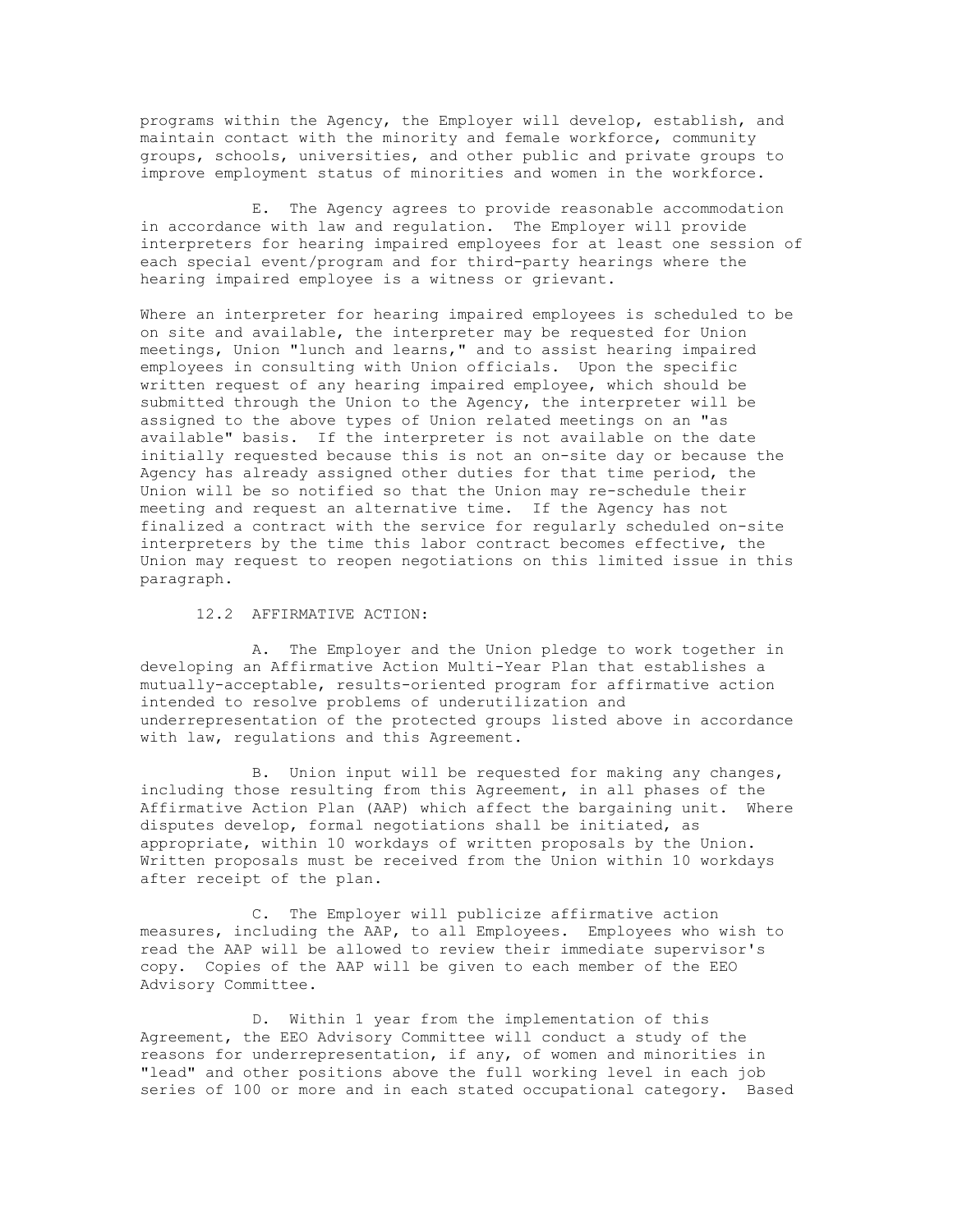on that study, the Committee will recommend appropriate programs for correcting such underrepresentation.

12.3 EEO COMPLAINT PROCEDURES:

A. The parties agree that the Agency EEO complaint procedures will continue to be implemented in accordance with FmHA Instruction 2045-X, except as specifically modified by this Agreement.

B. EEO counselors will inform the Employee of his/her right to have any person of his/her choice as a representative present at all counseling sessions, including the first one. The EEO counselor will also inform the Employee of the options available to the Employee under 5 USC 7121.

12.4 EEO ADVISORY COMMITTEE: The EEO Advisory Committee will, as in the past, advise and assist the Assistant Administrator, Finance Office, in carrying out the objectives of the Employer's EEO Program. The Employer and the Union firmly believe that the effectiveness of the above committee depends on the selection process, the integrity of volunteers, and on their freedom of action in fulfilling their responsibilities. In keeping with this belief, the above committee and the programs under it shall operate with the maximum assistance of the Assistant Administrator, Finance Office. The EEO Advisory Committee will be improved as follows:

A. Necessary training shall be provided for representatives of special emphasis employment programs and EEO Advisory Committee members in accordance with FmHA Instruction 2045-X as soon as possible after their term begins, unless funds are not available or there is a critical need for the Employee's services, and training shall be updated whenever changes are required.

Employees currently on the midshift or night shift will be allowed to affect a 1-day change to attend scheduled committee meetings unless there is a critical need for the Employee's service. It is understood that no more than one night shift/midshift Employee will be assigned to each established EEO Committee.

B. Division directors who have underrepresentation goals will meet with the EEO Advisory Committee at least annually for the purpose of developing and implementing a more effective program.

C. The EEO Advisory Committee will meet at least bimonthly until all Affirmative Action goals are achieved, as long as agenda items have been established. It is the responsibility of the chairperson to solicit and develop, as appropriate, agenda items. The Employer will distribute to Employees an annual report providing a summary of activities of the EEO Advisory Committee.

D. Sufficient official time up to 5 percent will be made available to EEO Advisory Committee members to attend Committee meetings and to carry out projects specifically assigned to them by the Committee. Time for committee assignments can only be refused if the Employee's services are necessary at the worksite; however, supervisors should make every attempt to release Employees to fulfill EEO Advisory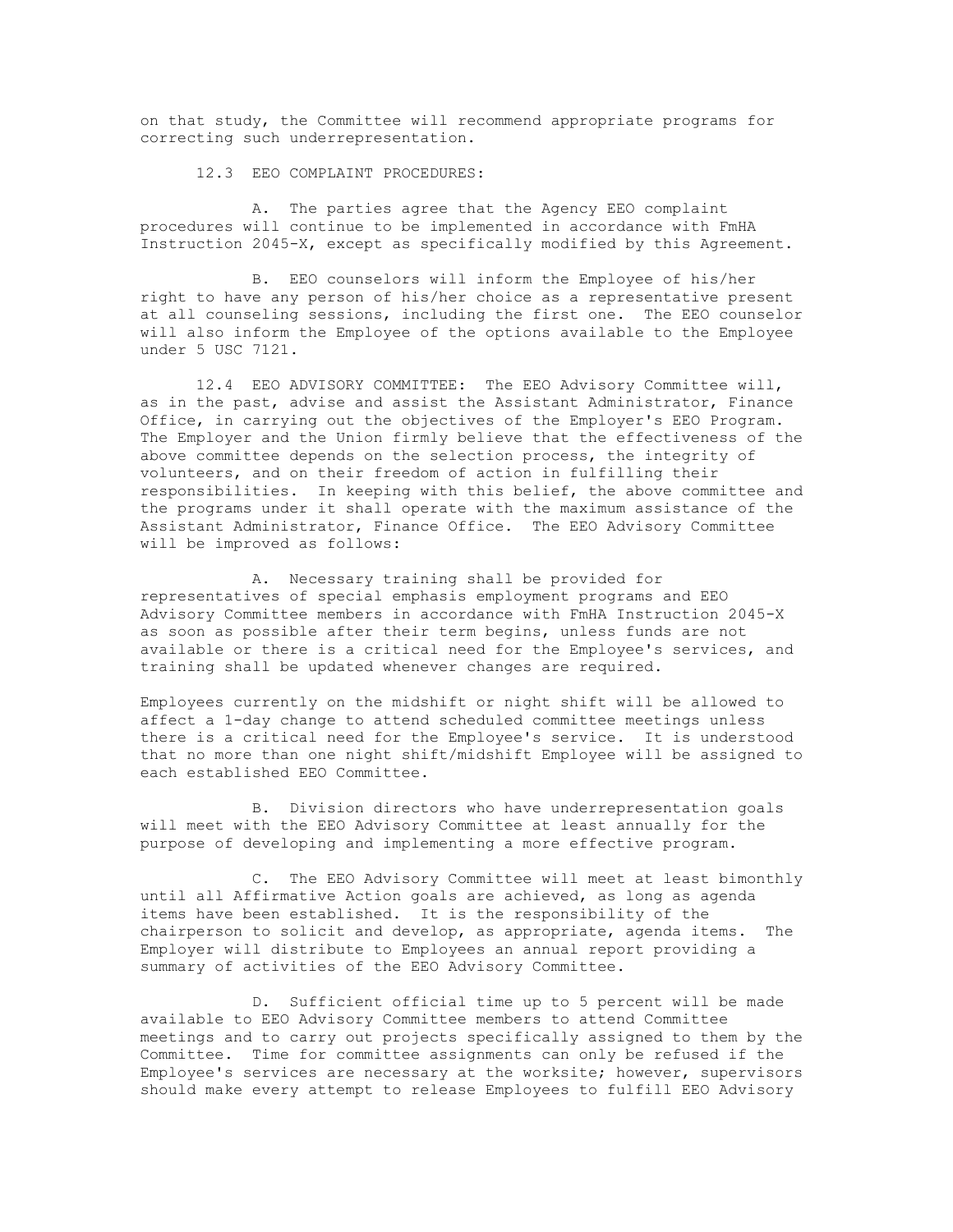responsibilities when requested. If this is not possible, they should be released as soon as possible based on workload requirements.

12.5 OVERCOMING SEX DISCRIMINATION:

A. It is the responsibility of the Employer to assure that all women have an opportunity to achieve the best possible utilization of their skills, together with the opportunity to improve their skills to the fullest extent practicable so they may qualify for advancement and work at their fullest potential with the Employer. The Employer recognizes that certain policies and programs may greatly contribute to reversing the effects of past discrimination in the future.

B. Sexual Harassment. The Employer and the Union recognize that sexual harassment is a form of misconduct which undermines the integrity of the employment relationship and adversely affects Employee opportunity. All Employees must be allowed to work in an environment free from unsolicited and unwelcome sexual overtures. Therefore, the parties mutually agree to identify and work to eliminate such occurrences. Sexual harassment is defined as deliberate or repeated unsolicited verbal comments, gestures, or physical contact of a sexual nature which are unwelcome. Use of implicit and explicit coercive sexual behavior to control, influence, or affect the career, salary or job of an Employee is sexual harassment. Where an Employee has brought an allegation of sexual harassment, the Employer shall treat such allegations as confidential and shall reveal no more information concerning such an allegation than is necessary to conduct a full, prompt, and serious investigation. When the Employee designates the Union as his/her representative, the Union will be under the same confidentiality requirements.

## 12.6 FEDERAL WOMEN'S PROGRAM

A. The Employer shall provide necessary training to the Federal Women's Program (FWP) Manager and ensure sufficient time is available to fulfill his/her responsibilities. The FWP Manager will be an ex officio member of the EEO Advisory Committee.

B. The committee members will receive necessary training as soon as possible after their election or appointment, in accordance with FmHA Instruction 2045-X, unless there is a critical need for the Employee's services or funding is not available. Employees currently on the midshift or night shift will be allowed to affect a 1-day change to attend scheduled committee meetings unless there is a critical need for the Employee's service. It is understood that no more than one night shift/midshift Employee will be assigned to the FWP Committee.

C. The Committee will meet monthly to implement and monitor the programs in accordance with FmHA Instruction 2045-X. Written minutes of the meetings will be distributed to all members, and the Committee will post a copy on the bulletin board.

D. The Federal Women's Program Manager will serve as chairperson for the Federal Women's Program Committee.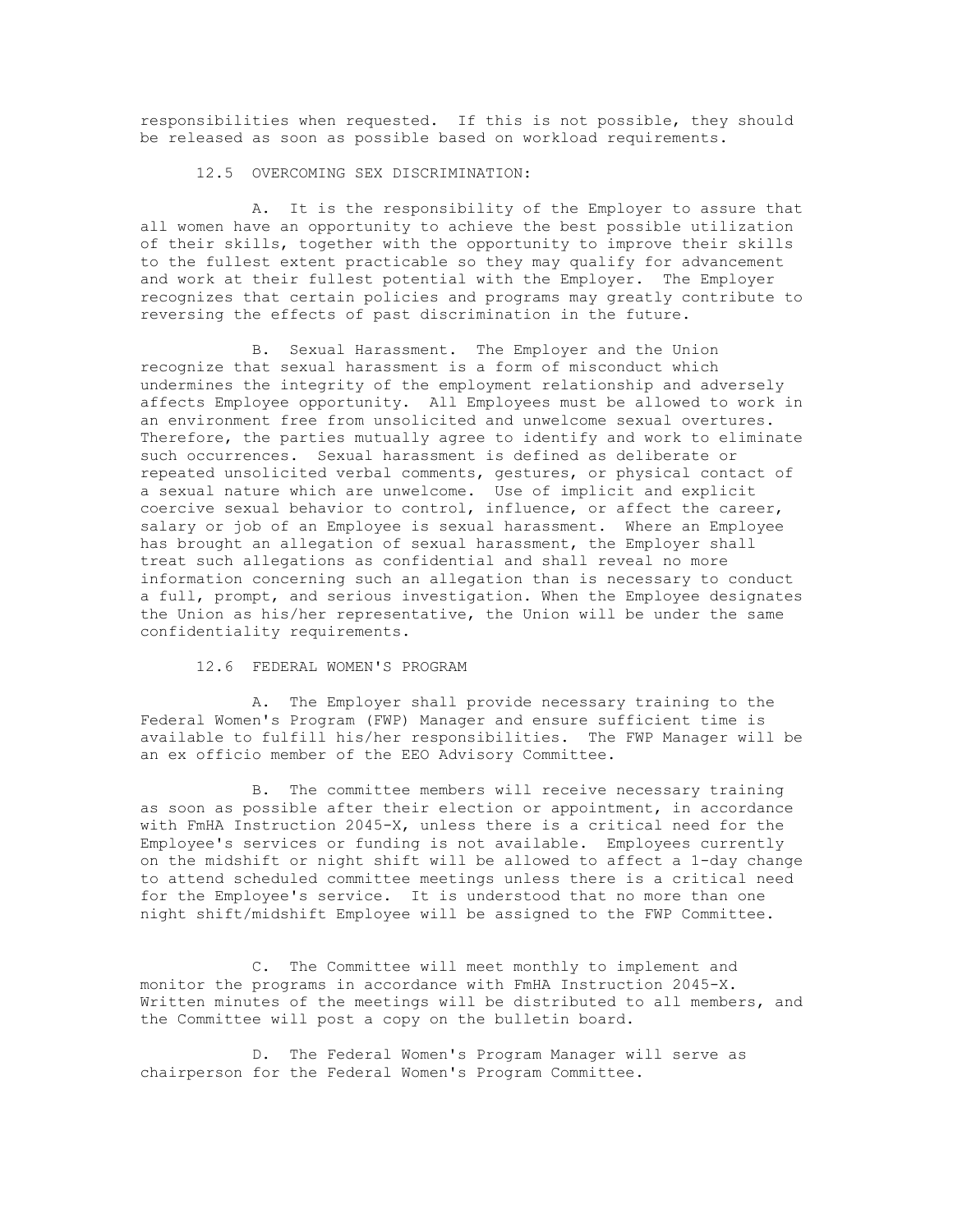E. Sufficient official time up to 5 percent will be made available to Federal Women's Program Committee members to attend Committee meetings and to carry out projects specifically assigned to them by the Committee chairperson. Time for committee assignments can only be refused if the Employee's services are necessary at the worksite; however, supervisors should make every attempt to release Employees to fulfill committee responsibilities when requested. If this is not possible, they should be released as soon as possible based on workload demands.

12.7 OFFICIAL TIME: All Union representation and Employer participation in the program under this article shall be on official time in accordance with FmHA Instruction 2045-X and as outlined in article 18 of this Agreement.

All designated Employees engaged in EEO collateral assignments must obtain advance permission from their immediate supervisor prior to engaging in such activities.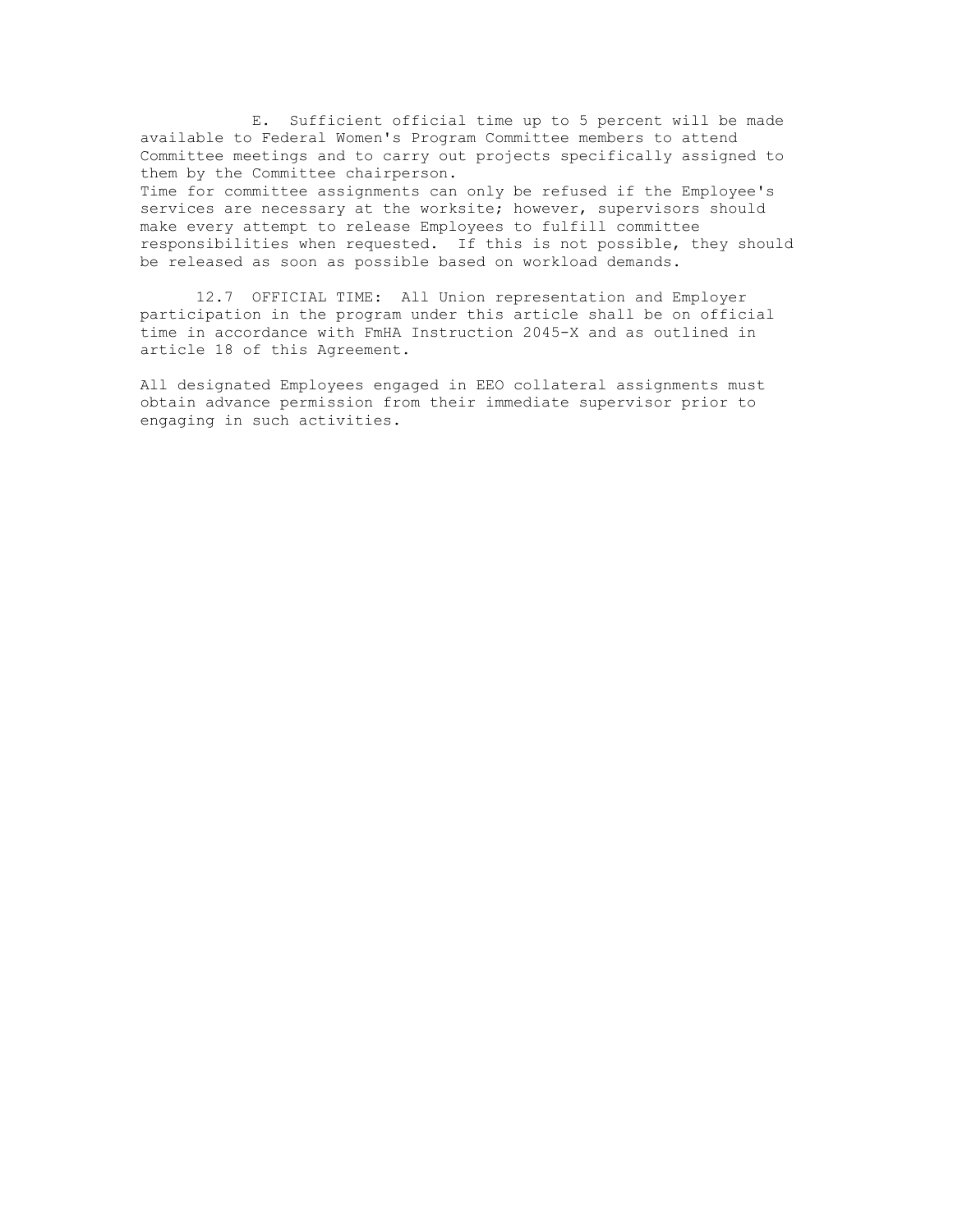The following comments are advisory only and do not constitute actual contract language.

12.1A Paragraphs 2, 3, and 4 were added to provide guidelines for establishing EEO committees. Old language was removed which discussed committees under each subsection.

12.1E The provision for on-site interpreters was added. The intent is to have an interpreter available on a regular basis; currently the arrangement is for the interpreter to be on-site every Wednesday but this is subject to change. The EEO office will be the contact for interest in using the services.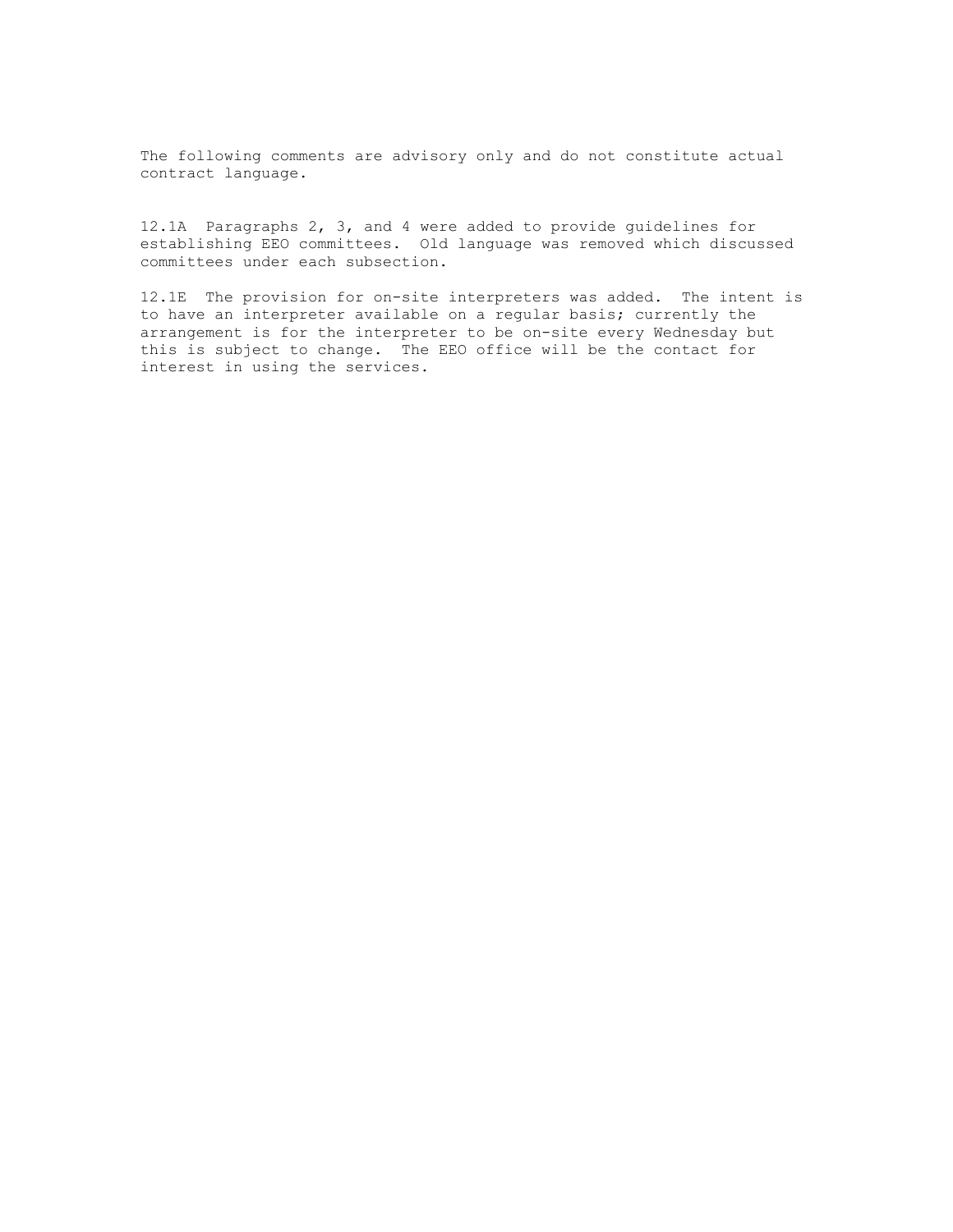#### ARTICLE 13 - CAREER ENHANCEMENT

13.1 CAREER ENHANCEMENT:

A. The Employer and the Union agree that an effective Career Enhancement Program is in the best interests of the agency. The Employer agrees to provide covered Employees, as appropriate, with opportunities to reach higher levels of job achievement through a Career Enhancement Program that provides developmental experience and training which go beyond normal staff development.

B. The Employer agrees that Career Enhancement positions shall be announced for Employees who demonstrate potential and interest in entering a new career in a technical, administrative, professional or paraprofessional occupation that has greater promotion potential but who do not currently meet basic qualification standards at the target level.

C. The agency will identify Career Enhancement positions, which will be specifically described and announced as Career Enhancement opportunities, and may be filled as such at a grade level which is lower than the target level, with a career ladder to the target level. It is understood that Career Enhancement may also be achieved by:

1. evaluating situations where vacant positions can be filled at lower grade trainee levels;

2. identifying areas where bridge positions could be established in order to provide opportunities for Employees to enhance their careers.

3. reviewing promotion announcements to ensure that the qualifications sought of applicants are necessary for successful performance in the position (e.g., not all secretarial positions require the ability to take dictation).

D. The objectives of the Career Enhancement Program are:

1. to provide participating Employees with skills, knowledges and abilities through experience, assignments and selected courses, to meet OPM qualification standards and to function effectively at the full performance level in the target position;

2. to provide more effective utilization of Employee potential. Potential refers to an individual's capabilities (KSAP's) not normally reflected in the duties and responsibilities of his/her current position;

3. to provide Career Enhancement opportunities for selection of Employees whose current positions do not provide for further advancement and who are in lower grade levels;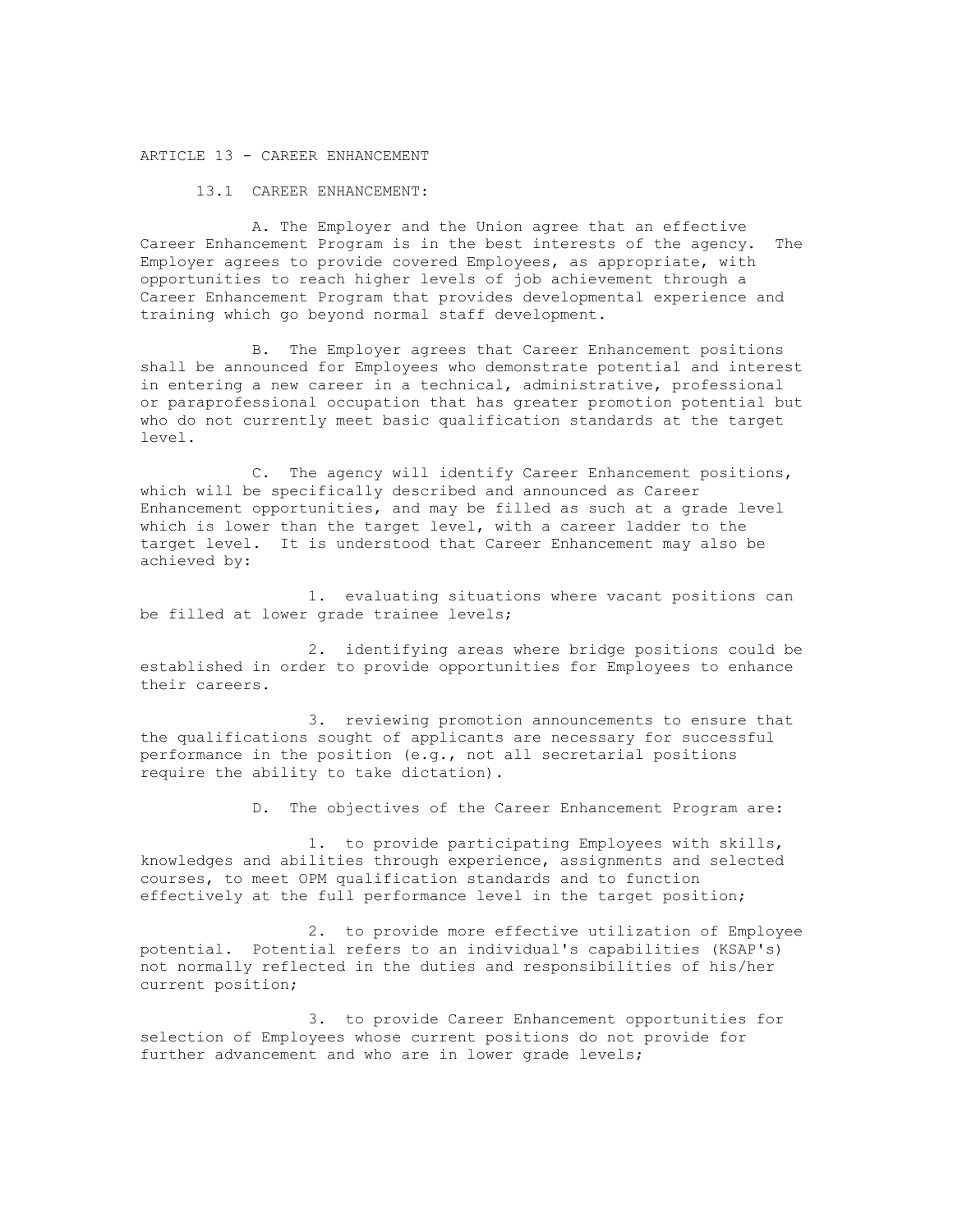4. to provide an in-house base for selection of personnel for the technical, administrative, and professional positions and thus diversify the Employee population in those careers.

13.2 CAREER ENHANCEMENT COMMITTEE: The Career Enhancement Committee will continue to assist in the development, implementation, and monitoring of the Career Enhancement Program.

A. The Committee will consist of three representatives of Management and three representatives of the Union, who will be appointed within 60 calendar days after the signing of this Agreement. Committee membership should overlap from the previous committee as much as possible, and personnel staffing or other experts may, of course, participate in the committee in an advisory status. The committee will be co-chaired by a Union representative and a Management representative who will alternate chairing meetings. In addition to the above members, the FWP Manager and the EEO Specialist and their Union counterparts will be permanent ex officio members of the committee. The co-chairs will establish the next meeting date and furnish copies of minutes to supervisors of committee members.

B. The Committee will meet at least monthly until a comprehensive Career Enhancement Program is in place (unless agenda items have not been established) and thereafter quarterly. It will also meet upon mutual agreement of both co-chairs or at the request of the majority of members. Written minutes of each meeting shall be maintained and distributed to each committee member and a copy posted on the EEO bulletin board.

C. Official time will be provided for Union members' participation in this committee and in carrying out assignments made by the committee chairperson. All members must obtain advance permission from their supervisors to engage in committee assignments. Time for completing committee assignments can only be refused if the Employee's services are necessary at the worksite; however, supervisors should make every attempt to release Employees to fulfill Career Enhancement responsibilities when requested. If this is not possible, Employees should be released as soon as possible based on workload requirements.

13.3 CAREER ENHANCEMENT PROGRAM - SOME SPECIFIC GUIDELINES:

A. Career Enhancement participants/trainees normally will be competitively selected from career or career-conditional Employees in grades GS-1 through GS-9 or their wage grade equivalents.

B. Announcements identifying Career Enhancement positions shall be posted on official Finance Office bulletin boards.

C. Final selection of one candidate for each Career Enhancement position shall be made by the Assistant Administrator, Finance Office; Deputy Assistant Administrator, Financial Systems; or designee from a list of no more than three best-qualified candidates plus one for each additional vacancy, as determined through the merit promotion process. In the event of ties, all tied names will be referred. In the case of Career Enhancement positions, the Career Enhancement Committee will recommend panel members and provide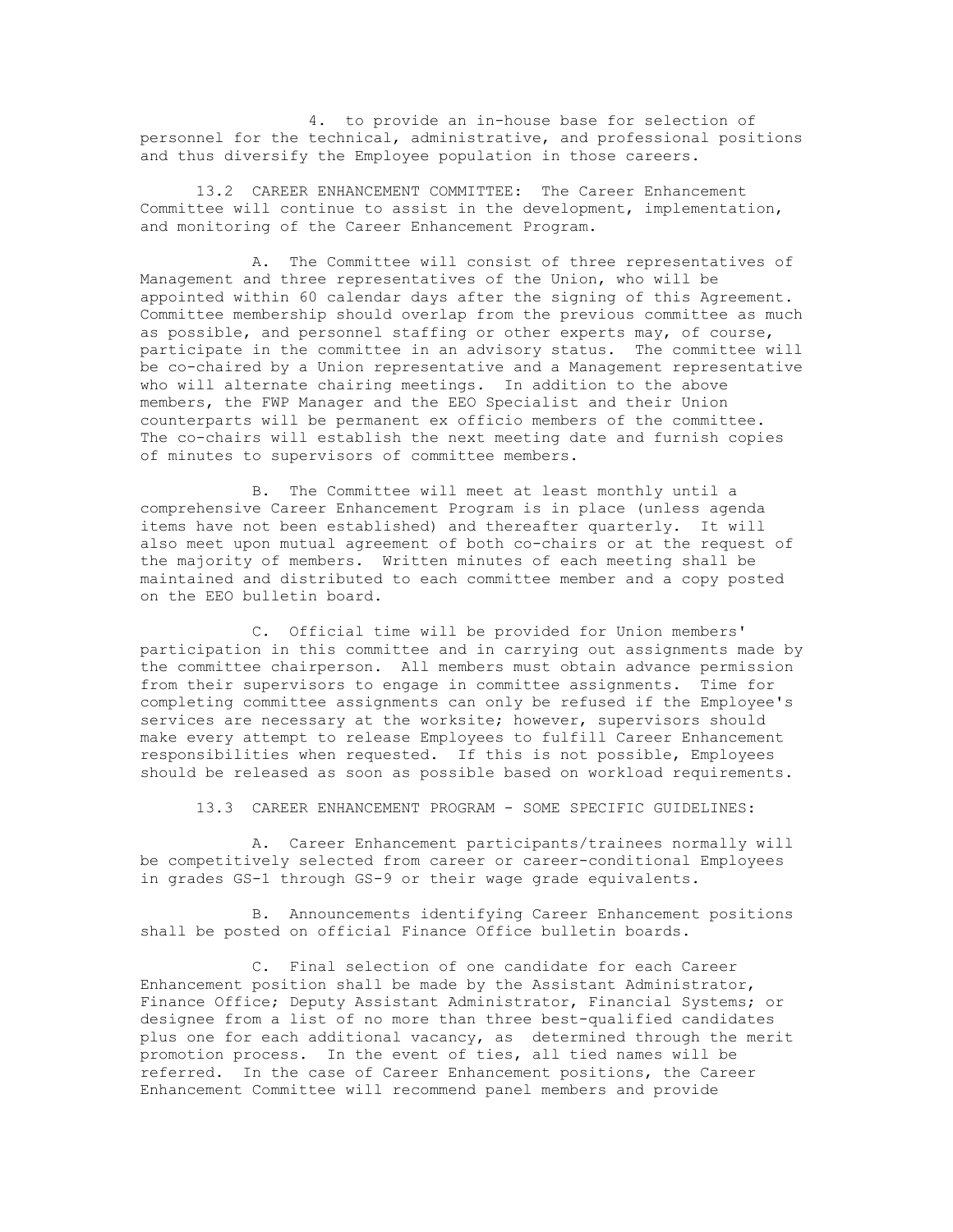counselling for them to ensure the guidelines of the Career Enhancement program are followed.

D. Career Enhancement programs may be flexible in terms of length, sequence, and scope of training, in accordance with the needs of the individual trainee and the agency.

E. The participant/trainee will receive career counselling before entering the program, and bimonthly thereafter from his/her designated Career Enhancement Counselor, or as requested by the participant.

F. The participant/trainee shall be placed in the target career ladder series as soon as possible, but no later than successful completion of any agreed-upon special training period or a period of time in a bridge position. The participant will then normally progress in the usual manner up the career ladder. Supervisory reports documenting reasons for holding back a Career Enhancement participant/trainee at any step of this process shall be sent to the Career Enhancement Counselor for review and assistance in correcting the problem. Such notice and assistance will be provided in a timely manner to give the Employee adequate time to correct the problem.

G. Within 1 year from the signing of this Agreement, the Career Enhancement Committee should strive to meet the following objectives:

1. Have in place the program currently being developed to move applicants into the GS-525 Accounting Technician series.

2. Work with Management in SDD, ITD, and CRB to establish a successful Career Enhancement program for the GS-334 series, including at a minimum the following elements:

a. Establishment of an open continuous vacancy announcement for Finance Office Employees for the GS-334-5/7/9/11 career ladder positions.

b. Serious consideration and development, as appropriate, of a true Career Enhancement program to prepare interested Finance Office Employees who do not meet the minimum qualifications for  $GS-334-5.$ 

c. Establishment of a goal, as appropriate, to maintain a workable percentage of total GS-334 positions below the GS-11 level so that as GS-334 Employees reach the GS-11 level, efforts will be made to bring new Employees into the entry level career ladder program.

3. Consideration will be given by the committee to establish at least one other target Career Enhancement series for review and development within 2 years of the signing of this Agreement.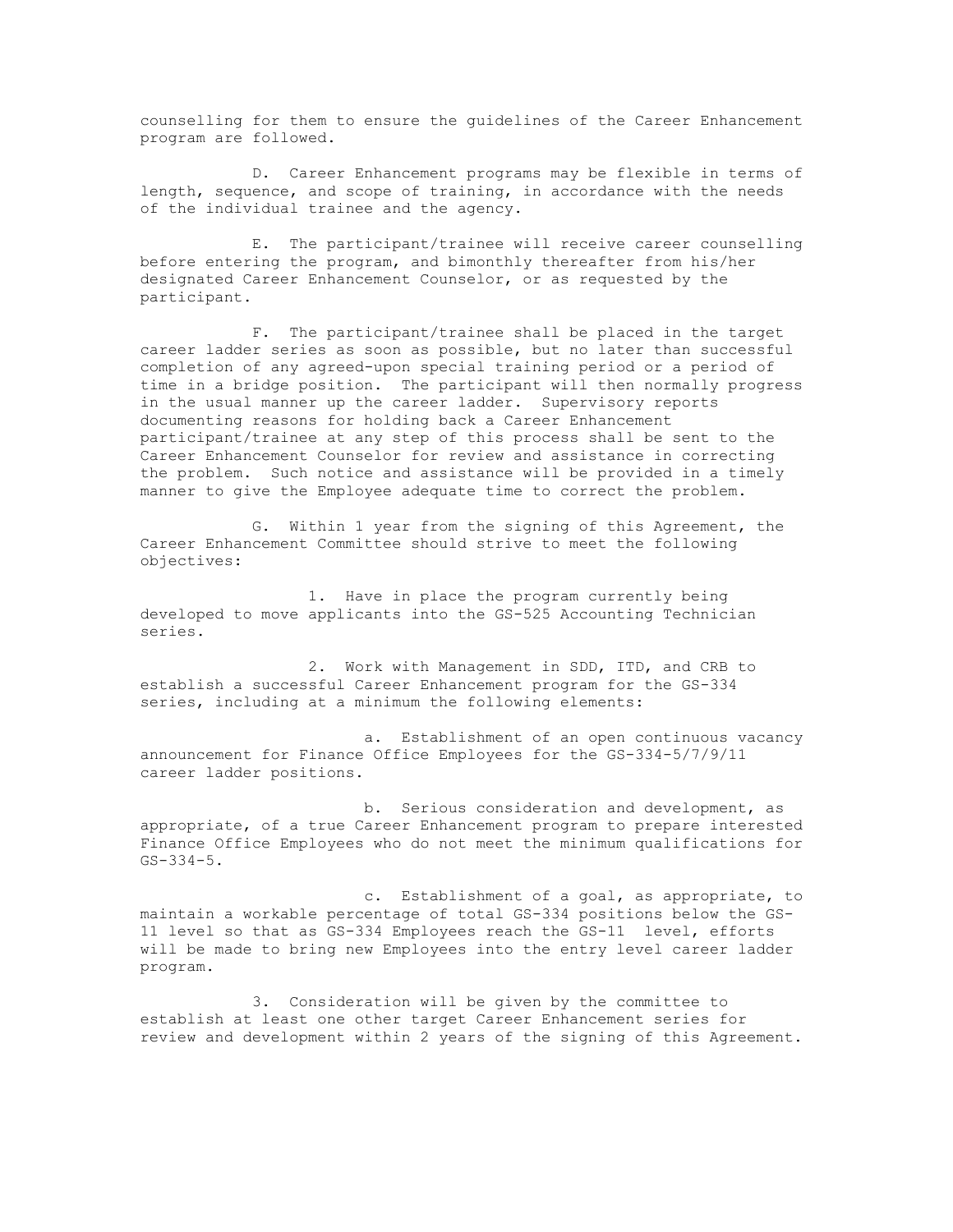ARTICLE 14 - HEALTH, SAFETY, AND WELLNESS

### 14.1 POLICY STATEMENT

A. The Employer shall, consistent with the provisions contained in section 19 of the Occupational Safety and Health Act of 1970, Executive Order 12196, CFR 1960, and all applicable laws, rules and regulations, be responsible for furnishing to and maintaining for Employees places and conditions of employment that are free of hazards that are causing or are likely to cause an accident, injury, or illness to the Employees, to the extent the Employer has control and/or authority to remedy the identified safety and/or health hazards.

B. Where complaints arise in relation to General Services Administration (GSA)-controlled space, equipment, or functions, the Employer will initiate prompt actions with the GSA Building Manager to resolve health and safety hazards. The Employer will keep the Union informed of attempts made to rectify the situation with GSA.

C. The Union has the right to advise Management concerning safety and health problems.

14.2 LABOR-MANAGEMENT OCCUPATIONAL SAFETY, HEALTH AND WELLNESS COMMITTEE:

The current Health and Safety and Wellness Committees shall be continued as follows:

A. The committee shall consist of the following membership:

-- three members to be designated by the Union

-- one member appointed by Management from each of the following organizations:

- -- FAD
- -- SRDD
- -- SDD
- $--$  OD
- -- ITD
- -- PSMS
- -- Staff

-- The Assistant Administrator, Finance Office will serve as a permanent ex officio member of the committee.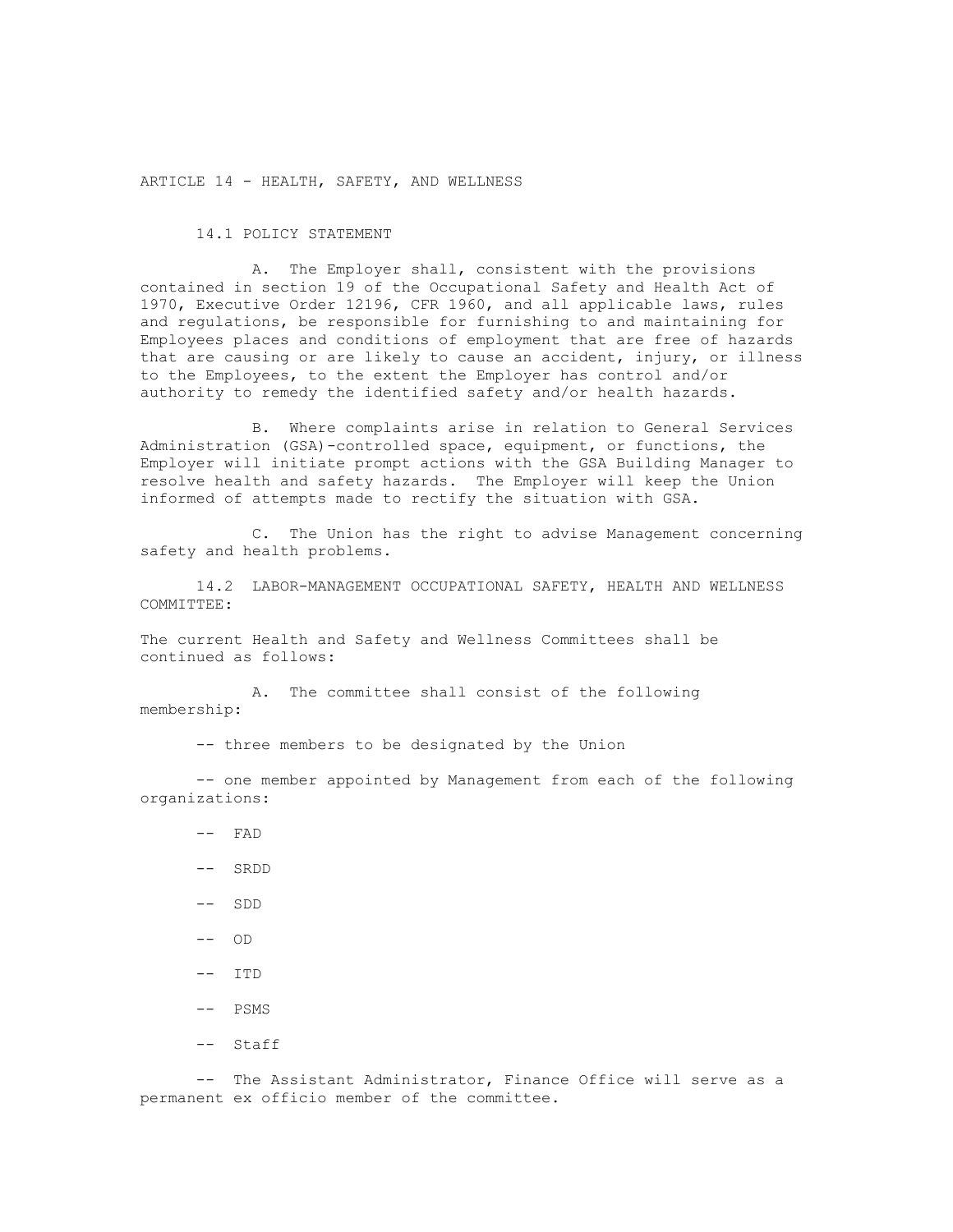-- The Employee Health Clinic nurse, the Safety Officer, and the Wellness Coordinator will serve as permanent members of the committee.

With the exception of permanent members, Management will appoint members from among volunteers solicited from within each division or office, as appropriate. Management agrees that to the extent possible at least 4 of the committee members selected from volunteers will be bargaining unit employees. If there are insufficient volunteers for committee membership, Management will make appropriate selections and coordinate those selections with the Union.

B. The committee shall meet monthly provided there are agenda items. Any member of the committee can submit agenda items to the chairperson. Written minutes of each meeting shall be maintained and distributed to each committee member and the members' supervisors and will be posted on the official Finance Office bulletin boards. The chairperson will be responsible for notifying supervisors of committee members of the next meeting date and any committee assignments.

C. The functions of this committee shall be to develop, implement, monitor and evaluate provisions for the implementation of the Occupational Safety and Health Act of 1970, other applicable laws or regulations, and the provision of this Agreement, including the following specific responsibilities:

1. To review and implement or monitor responses to safety suggestions, accident reports, reports of unsafe and unhealthy conditions where the hazards have been disputed, alleged safety and health program deficiencies, plans for abating hazards, and findings and reports of workplace inspections to ensure that appropriate corrective measures are implemented. If half the members of record on the committee are not substantially satisfied with the response, they may request Management to consider further appropriate investigation to be conducted by the Occupational Safety and Health Administration (OSHA) or other outside/expert parties.

2. On an as needed basis, to conduct a general health and safety inspection to ascertain the existence of actual or potential health/safety hazards in the workplace. The committee will prepare a report of its findings and recommendations for corrective action which will be provided to the Assistant Administrator, Finance Office, and the Deputy Assistant Administrator for Financial Systems. The Safety Officer in his/her capacity as chairperson of the Safety Subcommittee will direct the conduct of this inspection.

3. To promote health and safety education of Employees in general. In particular, educational information will be provided in writing by the committee no later than the end of the second year of this Agreement, and sooner where the committee deems necessary.

4. To provide the opportunity for a long term enhancement of the health and physical fitness of the FmHA St. Louis workforce through the voluntary participation of employees.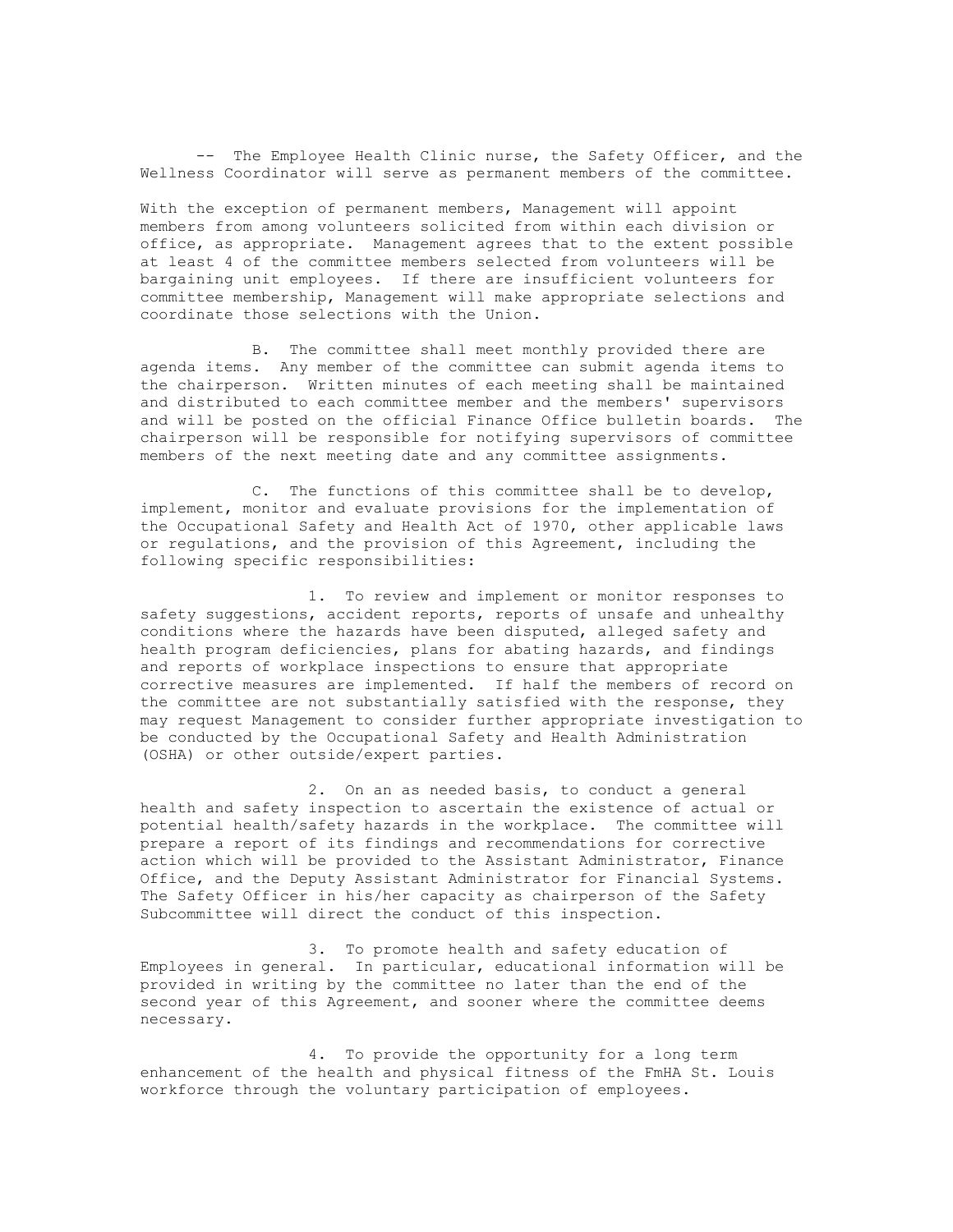5. Within the Health, Safety, and Wellness Committee, there will be established a Safety Subcommittee. This subcommittee will be chaired by the Safety Officer and will include 3 other members including two Union-designated and one designated by Management from among the current Health, Safety, and Wellness Committee.

D. The Union president/designee will be notified and given an opportunity to designate a representative to accompany all health and safety related inspection teams. This will include inspections or investigations of occupational accidents by Employer safety representatives, by an outside agency such as OSHA or the National Institute of Occupational Safety and Health (NIOSH), or by other organizations with expertise in occupational safety and health. During the course of such inspections, any Employee may bring to the attention of the inspector any alleged unsafe or unhealthy working conditions.

E. To carry out the above responsibilities, the committee will be provided by the Agency on a monthly basis, or as available, all information relevant to and copies of accident reports, reported causes of potential safety hazards, safety suggestions, copies of reports required to be filed by regulations that implement EO 12196, accident and illness data, inspection reports, abatement plans, or other health and safety data, and internal and external evaluation reports.

F. Management will post quarterly a sanitized summary of the on-the-job accident or job-related illness reports occurring during the previous quarter.

14.3 TRAINING

A. The Employer agrees that wherever and whenever Employees are required to perform duties which involve potential hazards they will be provided necessary training to perform the job safely.

B. The Employer agrees to provide necessary safety and health training for Union-selected members of the Occupational Safety, Health, and Wellness Committee.

14.4 UNSAFE CONDITIONS

A. An Employee or group of Employees will not be required to work under conditions which are unsafe or unhealthy beyond those inherent hazards which cannot be eliminated by standard safety practice and procedures. In situations where there is reason to believe that unsafe/unhealthy conditions

exist, Management will first take immediate action to correct the unsafe/unhealthy condition, if feasible. If immediate elimination of the problem is not feasible, Management agrees to remove employees from exposure to the condition until the Safety Officer can be contacted to conduct an inspection in accordance with section 14.2D and to identify corrective action, if any, that may be necessary.

B. Imminent Danger Situations. An Employee has the right to decline to perform his/her assigned tasks because of a reasonable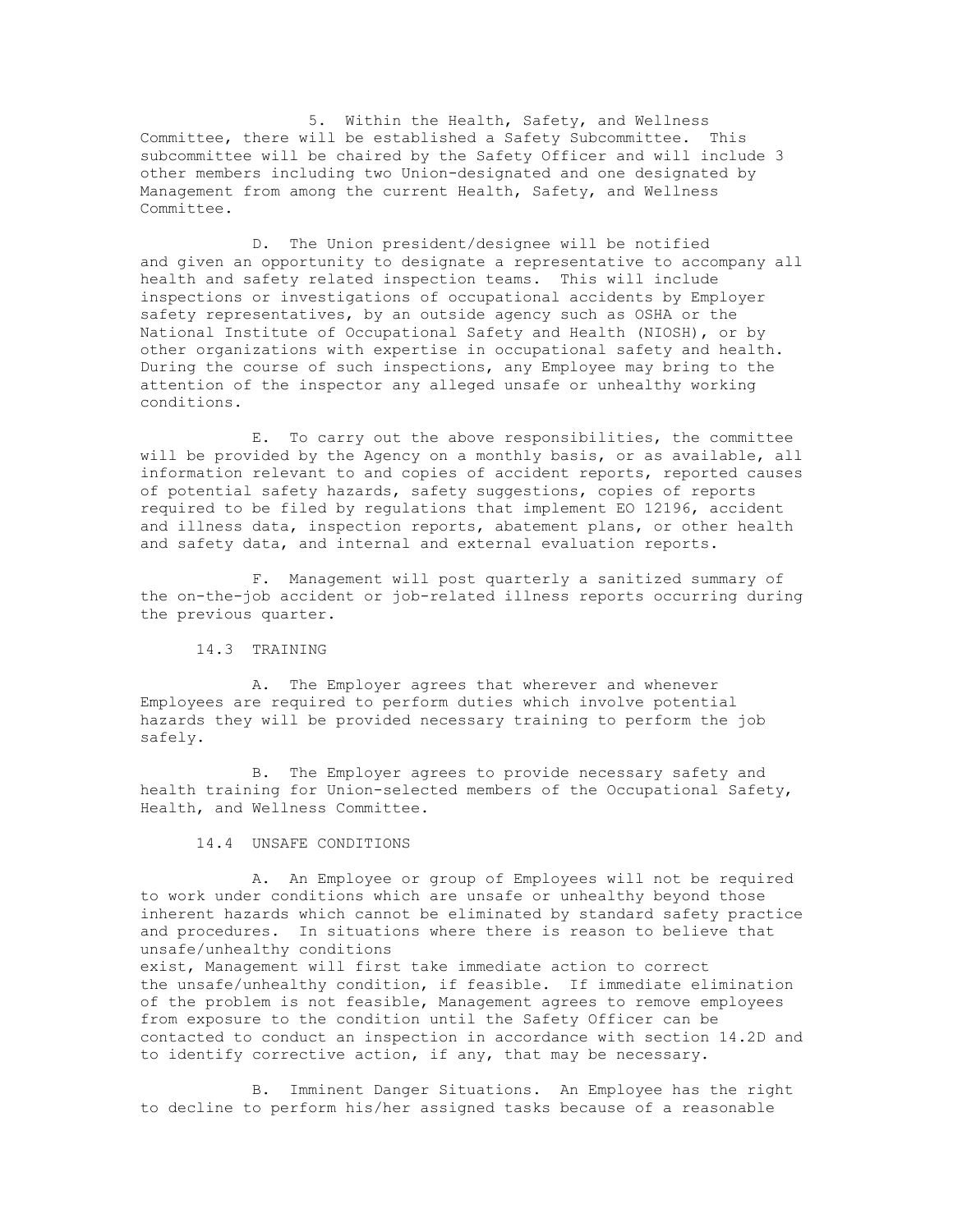belief that, under the circumstances, the task poses an imminent risk of death or serious harm coupled with a reasonable belief that there is insufficient time to effectively seek corrective action through normal hazard reporting and abatement procedures. Any refusal by an Employee to perform an assignment is subject to Management's right to take disciplinary action for refusal of an assignment if it is determined that there was no reasonable basis for the Employee's allegations of imminent danger. When Employees become aware of safety hazards, the Employee must report the hazard to his/her supervisor. If the supervisor is uncertain whether the condition or corrected condition poses imminent danger, the supervisor shall request an inspection by an Agency Safety Officer. It is understood that at any time a Management official finds there is an imminent danger, the Employee will not be obligated to return to the assignment until the danger is removed. The Employee may be assigned other duties until inspection has been completed and corrective action, if appropriate, has been taken. If no alternative work is available, the Union will be notified prior to the Employee being released in a nonpay status.

C. The Employer/GSA will insure, in compliance with applicable fire and safety codes, that an adequate number of properly maintained fire extinguishers are present in FmHA-controlled space or corridors. Employees will not tamper with or obstruct fire extinguishers.

D. If at any time a Government-owned vehicle is observed by an Employee to be in any way unsafe, he/she will report the problem to his/her immediate supervisor. The vehicle will be taken out of service until it has been restored to a safe operating condition. The use of such a vehicle would constitute an imminent danger situation.

E. Protective Clothing, Equipment and Tools. The Employer will continue, as in the past, to acquire, maintain and require the use of approved safety equipment, approved personal protective equipment, and other devices necessary to provide protection of Employees from hazardous conditions encountered during the performance of official duties in selected work areas. The use of protective equipment and clothing is only acceptable in connection with adequate Employee training, equipment selection, and equipment maintenance programs. At no time shall the use of personal protective equipment be a substitute for feasible engineering controls.

F. Ventilation. In making determinations regarding employee health and safety with respect to ventilation, temperature, and humidity, Management agrees to comply to the extent reasonably achievable with existing and future laws and existing Government-wide regulations as administered by the GSA.

Should the Union make arrangement with the Public Health Service or other safety/health experts approved by the GSA to inspect the work environment occupied by bargaining unit Employees, the Employer agrees to cooperate with such experts during the conduct of the inspection as long as the Employer is permitted to have a representative (normally, the Safety Officer) present during the inspection, and the inspection is conducted in coordination with and has the approval of the GSA Field Officer Manager. It is understood that by so agreeing, the Employer is not obligated to share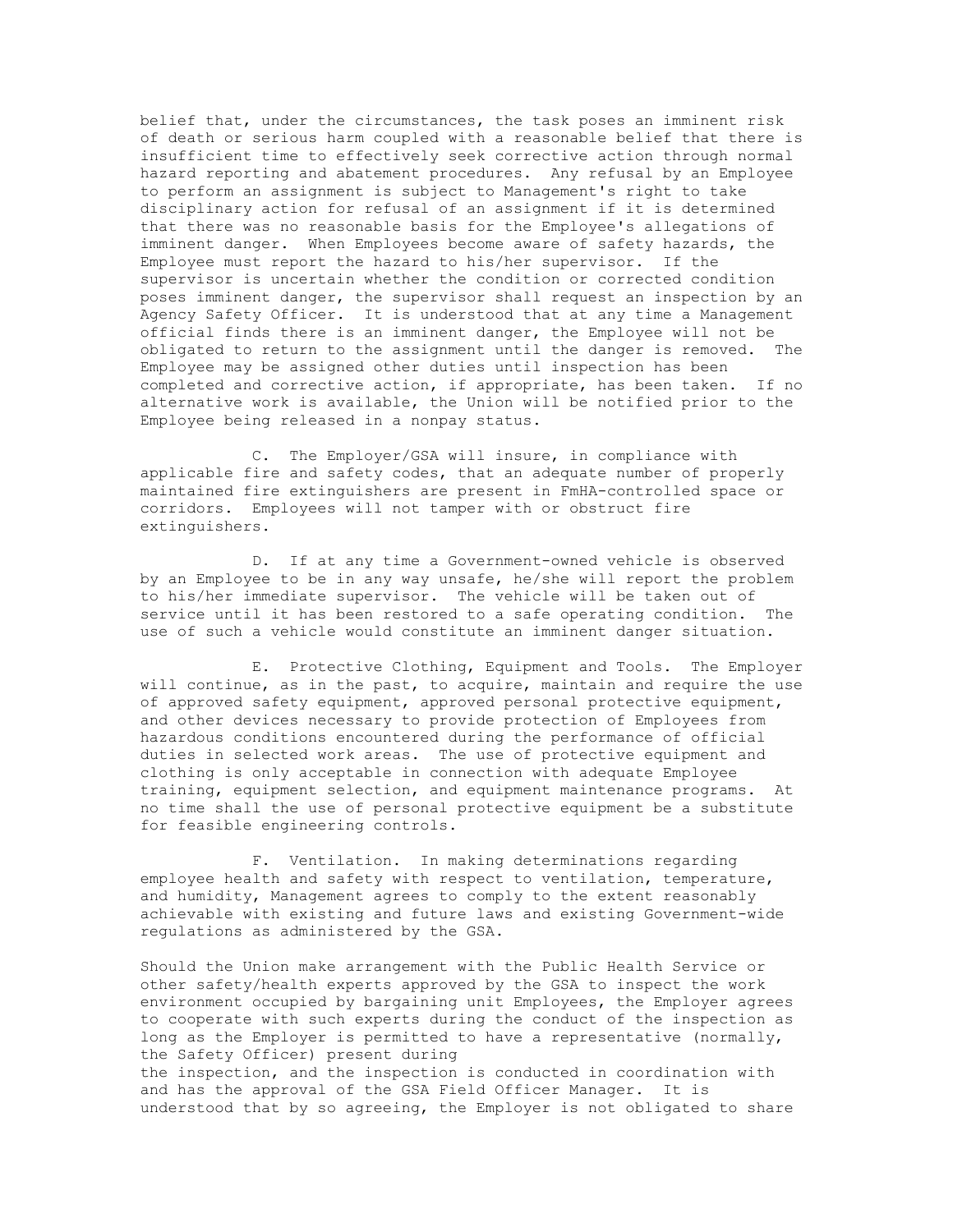in the costs of such inspection, nor is the Employer bound to accept the findings or to act consistent with the recommendations resulting from such inspection.

Management through the Safety Subcommittee will place a priority on conducting an active abatement program to reduce any existing or future problems with ventilation, humidity, and temperature in the working environment. Management will take reasonable steps to assure compliance with temperature level guidance. Normally, and to the extent it is within Management's control, temperatures in working areas will be maintained between 65 and 80 degrees F. Should temperatures consistently fall outside the normal range in any area where Employees are routinely assigned to work and normal steps taken to assure temperature compliance prove unsuccessful, the Safety Officer will be contacted to conduct an inspection of the area in accordance with section 14.2D of this agreement and to identify corrective action, if any, that may be necessary and within the Employer's control to bring the area into compliance.

G. Asbestos. A complete inspection of the areas in which FmHA Employees must work (at least the first three floors) shall be conducted by a qualified expert with Union participation to determine if any asbestos is contained in the areas. This inspection will be completed and the results published within 6 months from the signing of this Agreement.

H. Clean-up Time. Subject to the availability of adequate funding, Management will develop an action plan providing for the annual shampooing of one third of the carpeting located in space occupied by the FmHA St. Louis. A similar action plan will be developed for the cleaning of one fourth of the drapes located in space occupied by the Finance Office. Additionally, Management agrees that on an annual basis employees will be provided up to 4 hours of duty time to conduct a "clean-up" of work areas occupied by FmHA St. Louis employees. Such time will not be chargeable for production purposes. It is understood that such "clean-up" periods will either be scheduled by Management to include employees in a specified location or organization or must be approved in advance by the immediate supervisor if conducted on an "ad hoc" basis.

It is further agreed that employees are obligated to observe reasonable standards of cleanliness regarding any food or drink consumed within workspaces.

14.5 REPORTING AND ABATEMENT OF UNSAFE/UNHEALTHFUL WORKING CONDITIONS

A. The Employer agrees to assure response to Employee reports of unsafe and unhealthy working conditions and require an inspection within 24 hours for potential serious conditions and ten (10) workdays for other conditions. An Employee or Union Steward is authorized to request an inspection of the workplace through is/her supervisor when he/she believes an unsafe or unhealthy condition exists.

Normally, an unsafe/unhealthy working condition which results in the authorized cessation of work, as provided in sections 14.4A or 14.4B,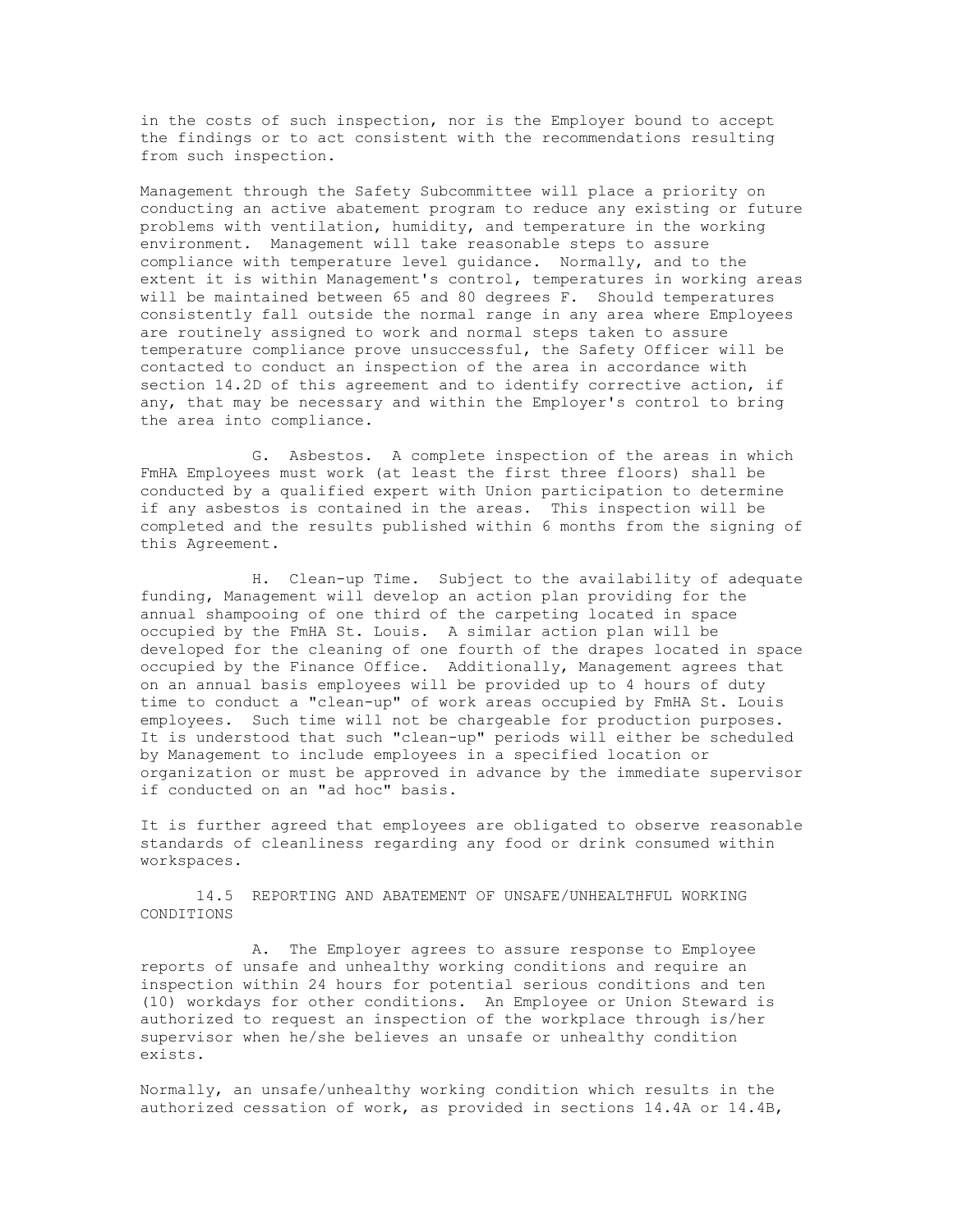would constitute a potentially serious condition. A form has been developed for Employees to notify Management of health or safety complaints. One copy will be provided to Management; one copy will be provided to the Union, and one will be retained by the Employee (Appendix H).

B. The Employer agrees to post notices of hazardous conditions discovered in any work area. This notice shall be posted at or near the location of the hazard and shall remain posted until the cited condition has been corrected or 3 workdays have elapsed, whichever is longer. Such notices shall contain a warning and description of the unsafe or unhealthy working conditions, any precautions required by applicable regulations or the Occupational Safety, Health and Wellness Committee.

C. The Employer agrees to assure prompt abatement of unsafe or unhealthy working conditions. When this cannot be accomplished, the Employer agrees to develop, following consultation with the Safety Subcommittee, an abatement plan setting forth a timetable for abatement and a summary of interim steps and milestones. Employees exposed to such conditions shall be informed of the abatement plan and the Safety Subcommittee shall be consulted during the implementation plan.

Abatement plans will attempt to resolve the hazard at its source. If this cannot be done immediately, the abatement plan will include a statement as to when the hazard will be eliminated at its source, as well as what methods will be used to mitigate the hazard in the meantime.

D. The Employer shall assure that no Employee is subject to restraint, interference, coercion, discrimination, or reprisal for filing a report of an unsafe or unhealthy working condition or for other participation in an agency occupational safety and health program.

E. The procedures established in the safety and health program shall not preclude the right of any Employee to file a grievance at the appropriate step of the grievance procedure.

### 14.6 ON-THE-JOB INJURY/ILLNESS

A. When an Employee is injured or becomes occupationally ill in the performance of his/her duties, he/she will be informed by the Employer of the procedures for filing a claim for benefits under the Federal Employees Compensation Act. The Employer will inform the Employee of leave options including sick leave, annual leave, and leave without pay and the implications of each in respect to workers compensation pending a ruling by the Office of Workers Compensation Program (OWCP). The Employer agrees to issue a notice to all employees explaining the rights of employees injured on the job.

B. An injured/ill Employee returning to work with a medical certificate verifying that the Employee is partially recovered and able to work restrictively will be considered for light duty. The agency will make every effort to locate light duty work within the unit assigned (in accordance with Government rules and regulations).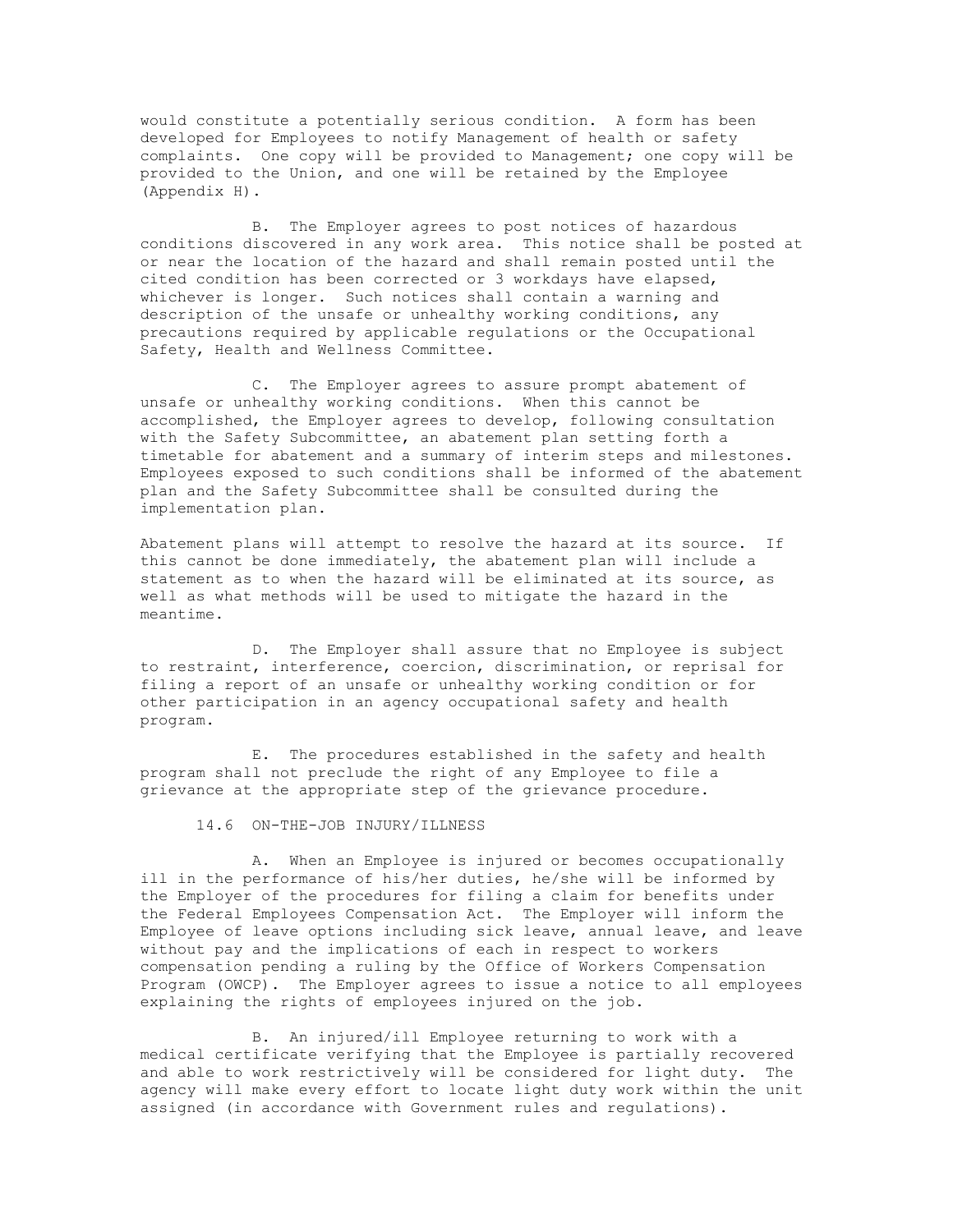14.7 HEALTH SERVICE PROGRAM

A. The Employer will continue to maintain an occupational health program. The Service provided will normally consist of:

1. Treatment of on-the-job illness/injury requiring emergency attention.

2. Periodic examination. Full physical examinations will be offered on a two (2) year cycle beginning with the oldest Employee first. The number of examinations to be offered will be determined by Management. The Employer also agrees to provide specific physical examinations and medical testing for those Employees who have been exposed to potentially dangerous or unhealthy working conditions while working for the Employer.

3. Referral of Employees to private physicians.

4. Preventive programs relating to health.

If permanent night shifts are established totalling 300 or more Employees on a single night shift, full health Service will also be established during hours overlapping the night shifts subject to availability of funds and in accordance with laws and regulations.

B. Evening and Night Shifts. Management will insure adequate measures are taken to respond to evening and night shift Employee needs in relation to illness or injury. In this respect, an Employee who becomes ill on the job will be granted sick leave in accordance with the provisions of article 9. Employees requiring nonjob related emergency medical treatment may be transported to and from the nearest medical facility and will be granted up to 2 hours of administrative leave with any remainder charged to sick leave for the time they are away from work. Normally, transportation will be provided by supervisory personnel or other adequate means as the emergency dictates. Management will assume necessary costs. If a fellow Employee volunteers to provide this Service and the supervisor approves, that Employee will be placed on administrative leave. It is agreed that Employees granted up to 2 hours of administrative leave to visit the nearest medical facility during working hours will use Form FmHA 301-10, Referral to Employees Health Clinic, which may be obtained from the supervisor for medical documentation supporting the visit and the duration of the visit and will be provided to the supervisor upon the Employee's return to duty. If the absence exceeds the 2 hours administrative leave for which the Employee was released from duty, he/she must seek approval of any additional sick leave from his/her supervisor. The Employee must call his/her supervisor in any event, if the absence is to be more than 2 hours in order to arrange appropriate charges to leave.

The Employer agrees to review the adequacy of the 2 hour administrative leave policy for medical treatment at the nearest medical facility within 6 months after the effective date of this LMR Agreement. The results of this review will be discussed with the Union and appropriate changes will be made as mutually agreed to by the Employer and the Union.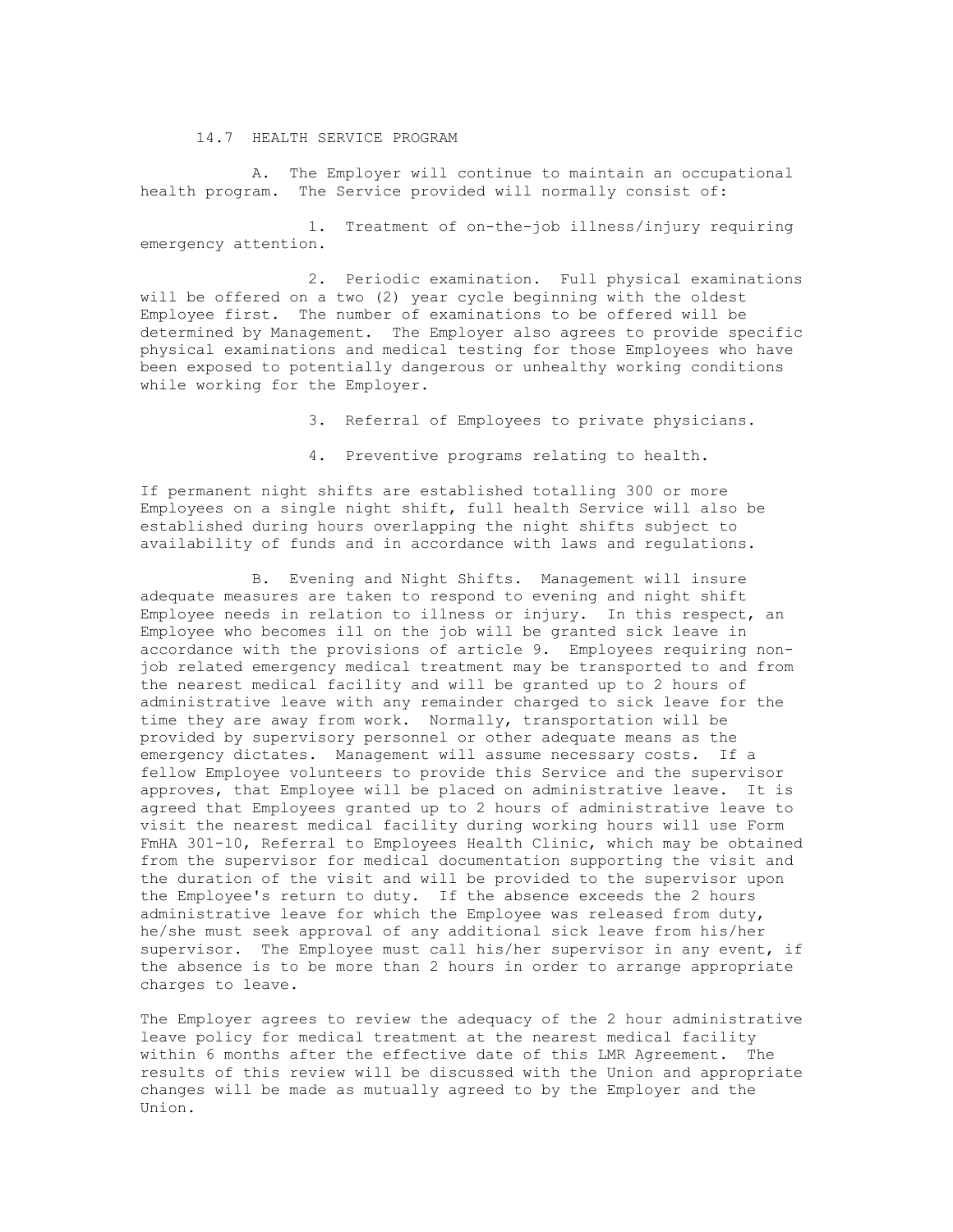C. First Aid Training. Management will make available CPR and First Aid training for Employees on evening and night shifts. Employees may attend on a voluntary basis.

D. Where full health facilities are not available on all shifts or worksites, first aid kits will be made available and maintained in the working area(s). Full instruction for care of illness or injury will be issued and posted in the work areas.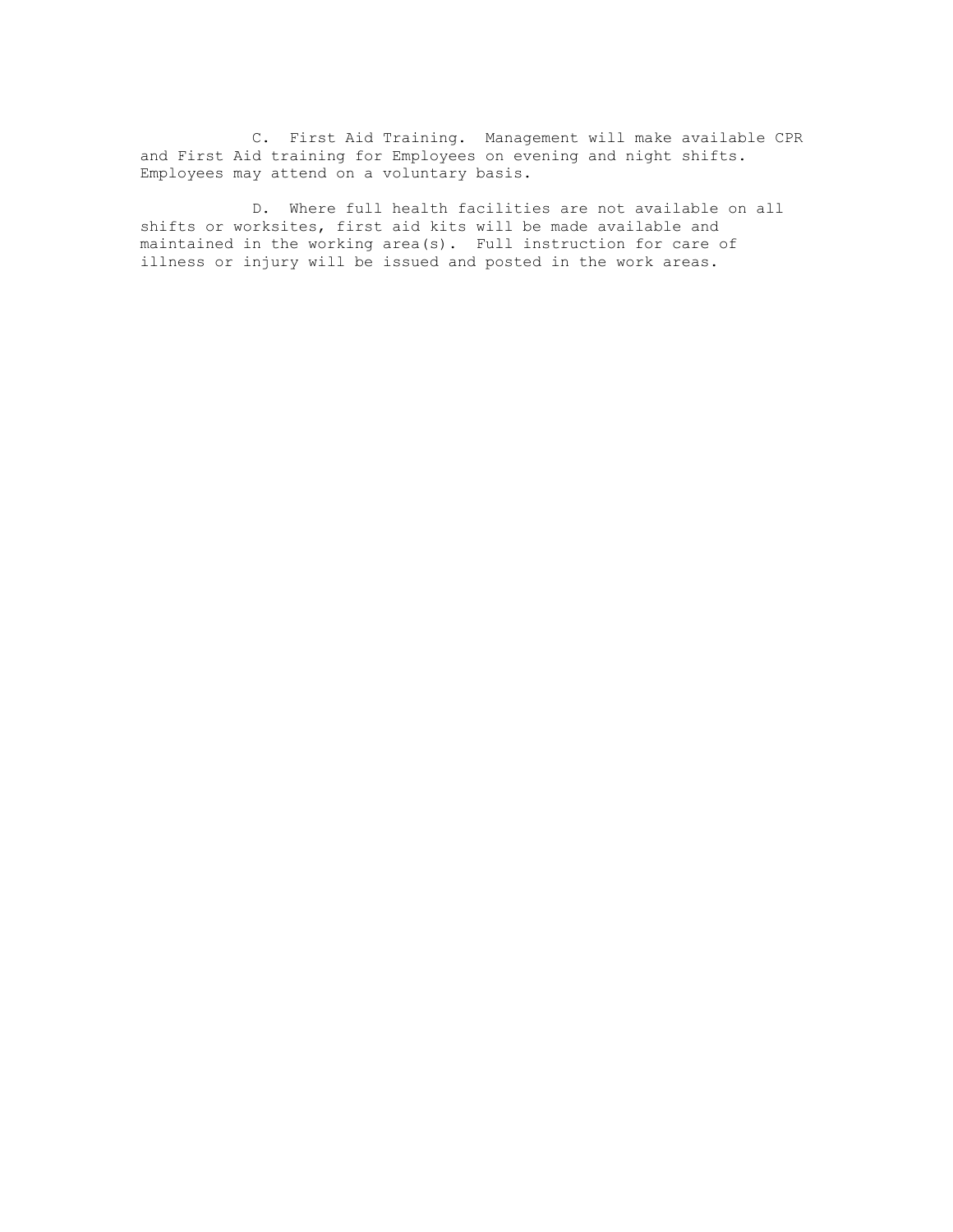The following comments are advisory only and do not constitute actual contract language.

14.4 The old language in paragraph C has been deleted: " . . . normally no fewer than two (2) employees shall be allowed to work in a section without periodic checks being made in the area by a supervisor or other senior employee." This sentence was removed due to the agreement for extended work hours and credit hours. The absence of this language will leave the issue of an employee working alone to the discretion of the supervisor.

14.4A The Safety Officer is Steve Hodgson and he can be reached at extension 2413.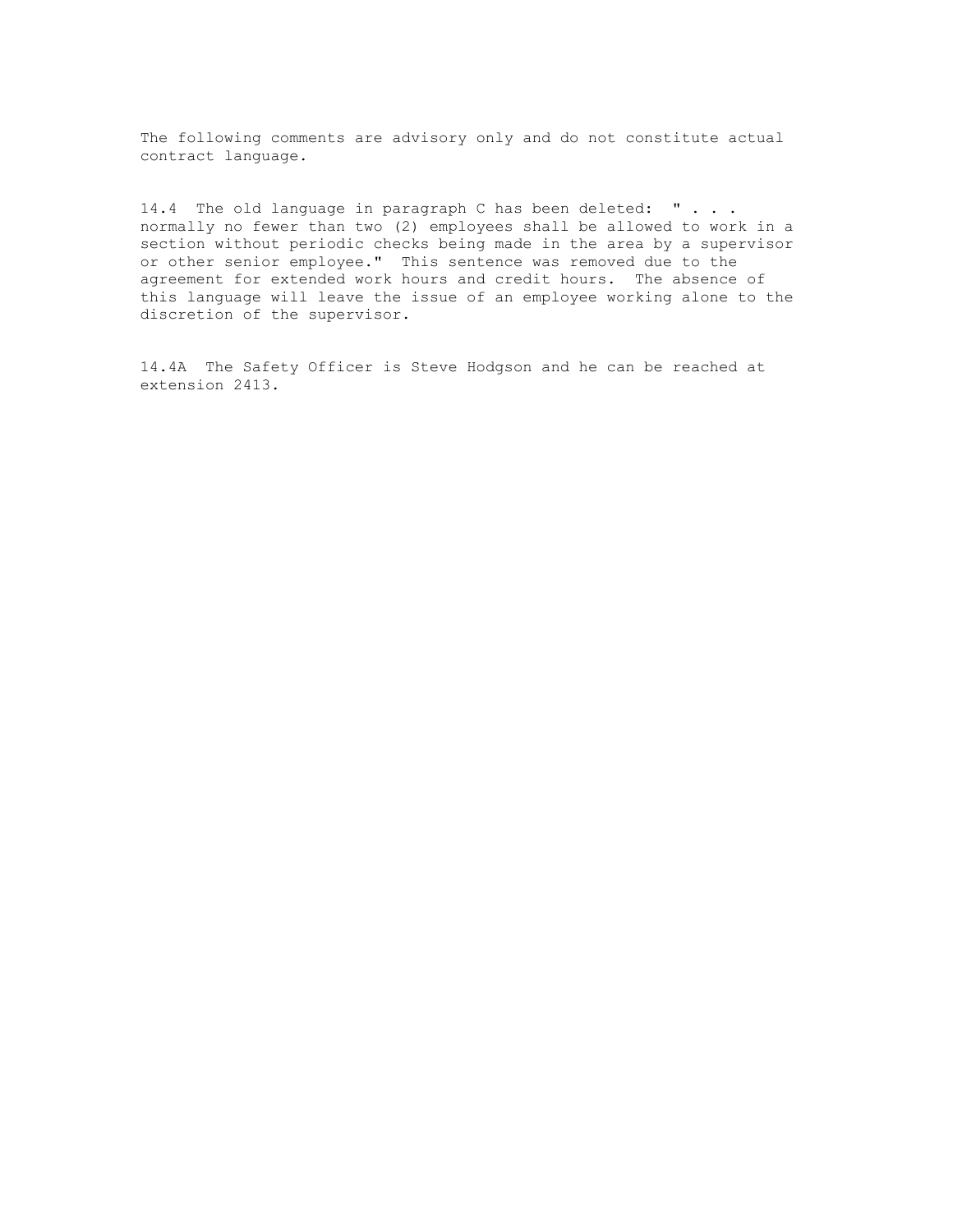ARTICLE 15 - POSITION CLASSIFICATION AND PERFORMANCE APPRAISAL

15.1 STATEMENT OF POLICY

A. Performance Management is the systematic process by which an Agency integrates performance, pay and awards systems with its basic Management functions for the purpose of improving individual and organizational effectiveness in the accomplishment of Agency mission and goals.

B. The Agency agrees to provide the Union with copies of any regulations, instructions or changes to its performance Management system which are applicable to the bargaining unit.

C. The parties hereby acknowledge that, consistent with applicable Government-wide regulations and this Agreement, Performance Management plans for Employees are used as a tool for executing basic Management and supervisory responsibilities by:

1. communicating and clarifying Agency goals and objectives;

2. identifying individual accountability for the accomplishment of organizational goals and objectives;

3. evaluating and improving individual and organizational accomplishments; and

4. using the results of performance appraisal as a basis for adjusting basic pay and determining performance awards, training, rewarding, reassigning, promoting, reducing in grade, retaining and removing Employees.

D. The Employer's performance appraisal system as applied to bargaining unit Employees will be fair, equitable, objective and job-related. Appraisals of performance will make allowance for factors beyond the Employee's control which affect the Employee's ability to perform. Performance standards will be in writing and will be given to Employees no later than 30 calendar days after the beginning of an appraisal period or change in assigned tasks resulting in a change in performance standards. Management agrees that its performance appraisal system will be in accordance with the provisions of applicable law, Government-wide rules and regulations and this Agreement. Where performance measurement is to be a factor in a personnel decision, this appraisal system will be the sole procedure used to establish an Employee's performance rating. The performance standards alone will establish the basis for the performance rating. Issues not covered by the standards such as Employee conduct will not be considered in the rating.

E. These procedures will apply to all bargaining unit positions except as provided in 5 CFR 430.202 and DPM Chapter 430, subchapter 1-2a (Government-wide and Department regulations).

15.2 DEFINITIONS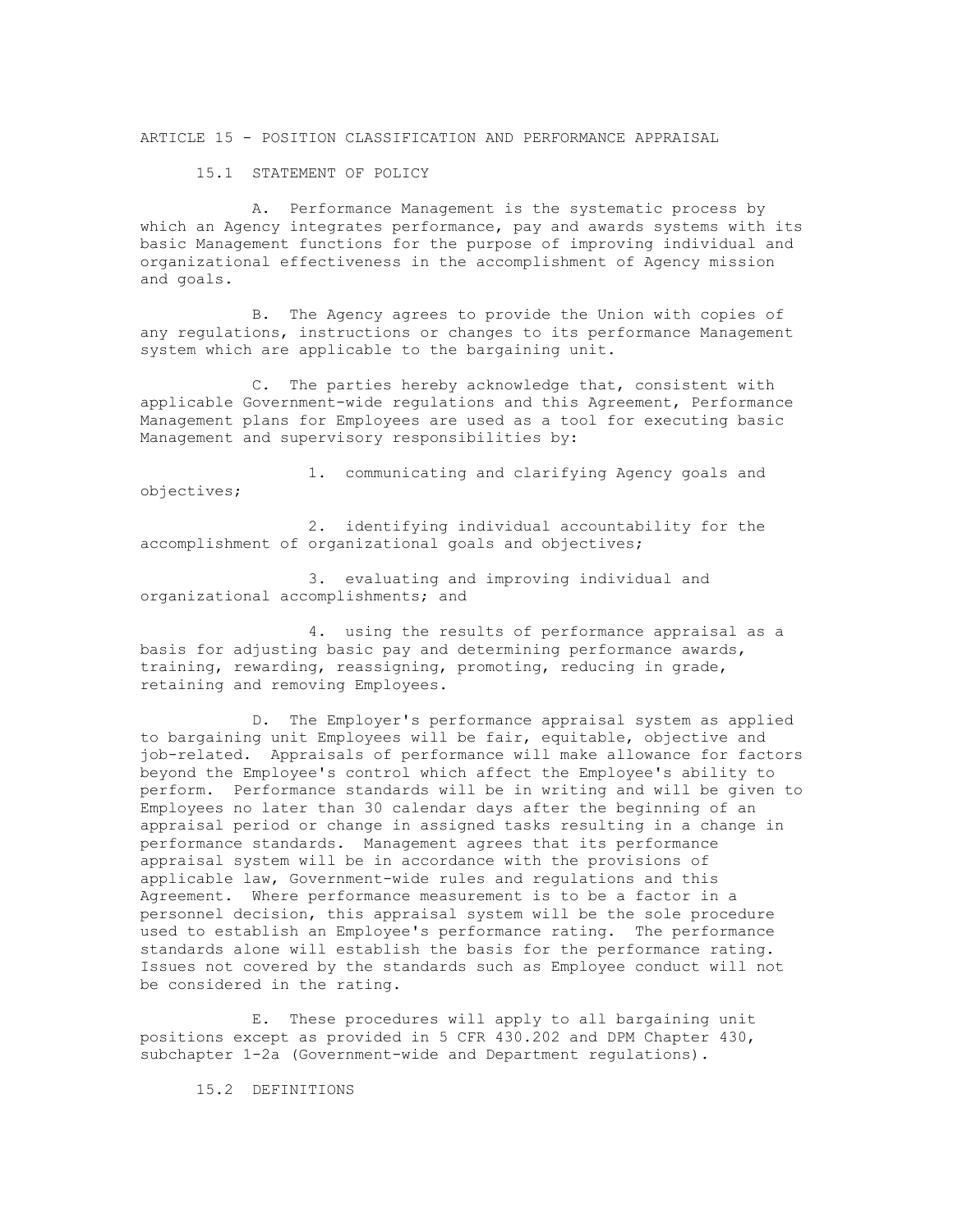A. Appraisal - The act or process of reviewing and evaluating the performance of an Employee against the described performance standards.

B. Appraisal Period - The period of time established by this Agreement for which an Employee's performance will be reviewed.

C. Appraisal System - The method used, in accordance with this Agreement, to identify critical and non-critical elements, establish performance standards; communicate elements and standards to Employees; establish methods and procedures to appraise performance against established standards, and provide appropriate use of appraisal information in making personnel decisions.

D. Appraisal Unit - The unit of measure to establish the relative weighted value of critical and non-critical elements.

E. Critical Element - A component of a position consisting of one or more duties and responsibilities which contributes toward accomplishing organizational goals and objectives. A critical element is of such importance that "Unacceptable" performance on the element would result in "Unacceptable" performance in the position.

F. Non-Critical Element - A component of an Employee's position which does not meet the definition of a critical element, but is of sufficient importance to warrant written appraisal and the assignment of an element rating.

G. Performance - An Employee's accomplishment of assigned work or duties and responsibilities as specified in the critical and non-critical elements of the Employee's position.

H. Performance Element - A duty or responsibility for which an Employee is accountable and responsible and identified as either a critical element or other element.

I. Performance Plan - The aggregation of an Employee's written critical and non-critical elements and performance standards along with the written statement of the methods and procedures which will be used to appraise the Employee's performance against the standards. The methods and procedures which will be used to appraise the Employee's performance against the standards will be communicated to the affected Employees in writing but not necessarily typed on the appraisal form.

J. Performance Standard - A statement established by Management which, to the maximum extent feasible, establishes the objective criteria or requirements for a critical or non-critical element at a particular rating level. A performance standard may include, but is not limited to, factors such as quantity, quality, timeliness, and the extent of courtesy to the public or field personnel.

K. Annual Performance Rating Cycle - The annual performance rating cycle runs from July 1 to June 30 of each year. The shortest period of time for which an Employee can be rated is 90 days. The longest period is 15 months, except when the rating period is extended in order to provide the Employee notice of a decline in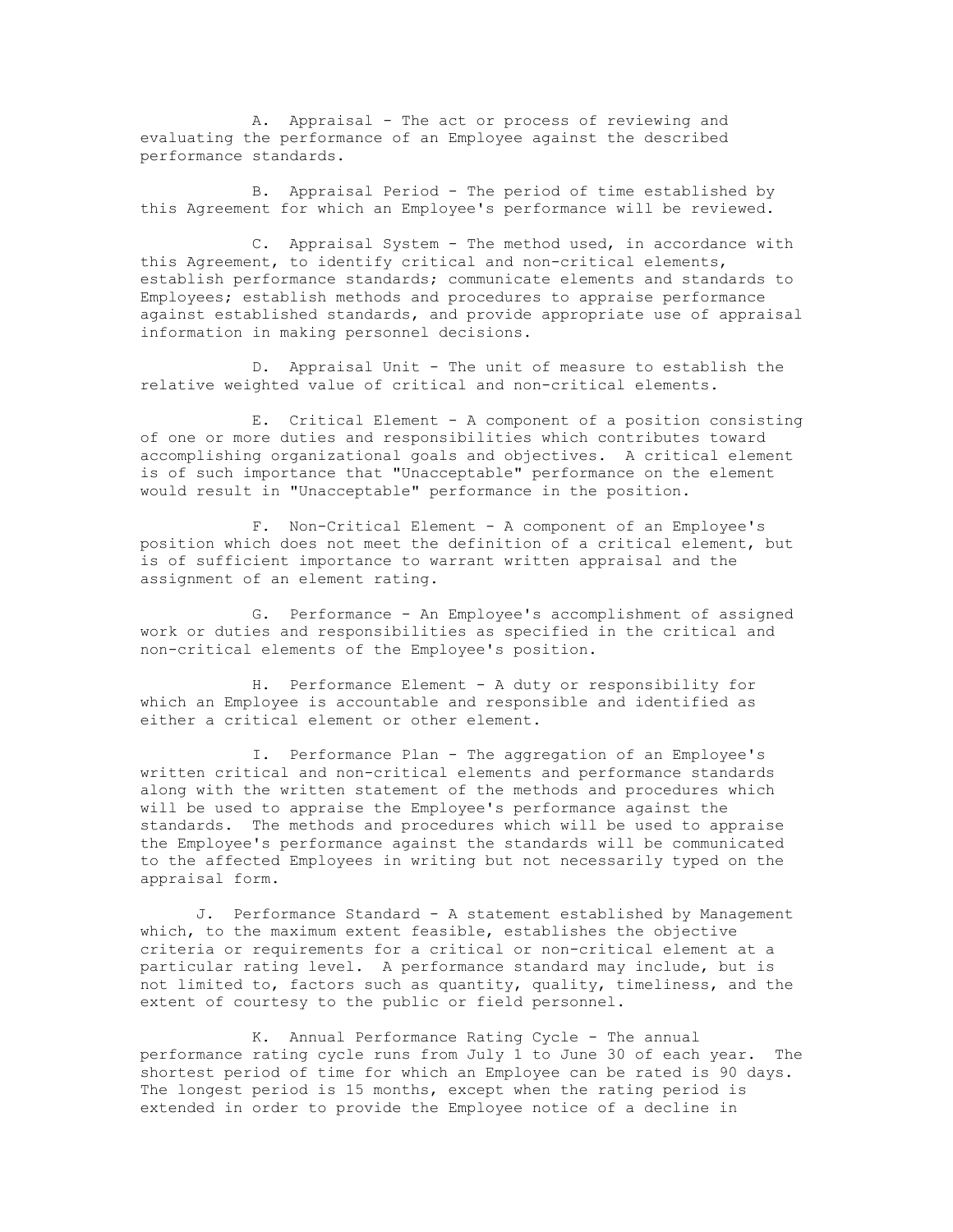performance. The appraisal period is normally 12 months. A rating of record may not be given unless elements and standards were established and communicated to the Employee, and the Employee has served under those elements and standards in the current position for 90 days or more.

L. Progress Review - A review of an Employee's progress toward achieving the performance standards, and not in itself a rating. This includes oral and written progress reviews. Each supervisor should use the performance review as a continuing process and an informal part of his/her daily work routine. The review should be accomplished as frequently as necessary to enable the supervisor to identify the need for changes in performance elements and standards, improvement in work accomplishments, progress to date, etc.

M. Element Rating - The level of performance on an individual element which is determined by comparing accomplishments to the performance standard. Element rating levels are "Exceeds Fully Successful," "Fully Successful," and "Does Not Meet" the "Fully Successful" level.

N. Decision Table - A matrix used for deriving a summary rating from appraisal of individual elements. (See Appendix M.)

O. Rating of Record - The summary rating which is required at the time specified in the performance Management plan for annual ratings and which may be required at the time a performance-related personnel action is taken when the personnel action is in conflict with the rating of record on file.

P. Summary Rating - The written record of performance and the appraisal of each critical and non-critical element and the assignment of a summary rating level. Summary rating levels are "Outstanding," "Superior," "Fully Successful," "Marginal," and "Unacceptable." The summary rating is calculated using the "Decision Table."

Q. Unacceptable Performance - Performance of an Employee which does not meet established "Fully Successful" performance standards in one or more critical elements of the Employee's position.

15.3 PROCEDURES FOR DEVELOPING PERFORMANCE PLANS

A. Critical elements and standards will be in writing on the Performance Appraisal Worksheet. They will be reviewed by the supervisor and Employee during performance discussions, modified as necessary as determined by Management, and will be issued to Employees within 30 calendar days after the beginning of an appraisal period or change in tasks or level definitions resulting in a change in performance standards.

B. When a work assignment changes significantly, whether or not the work assignment change requires a personnel action, the affected performance plans shall be reviewed to determine whether revision or reestablishment is necessary. Employees will be informed and participate as provided in this Agreement when any revisions are made to their performance plan. Employees who believe that revisions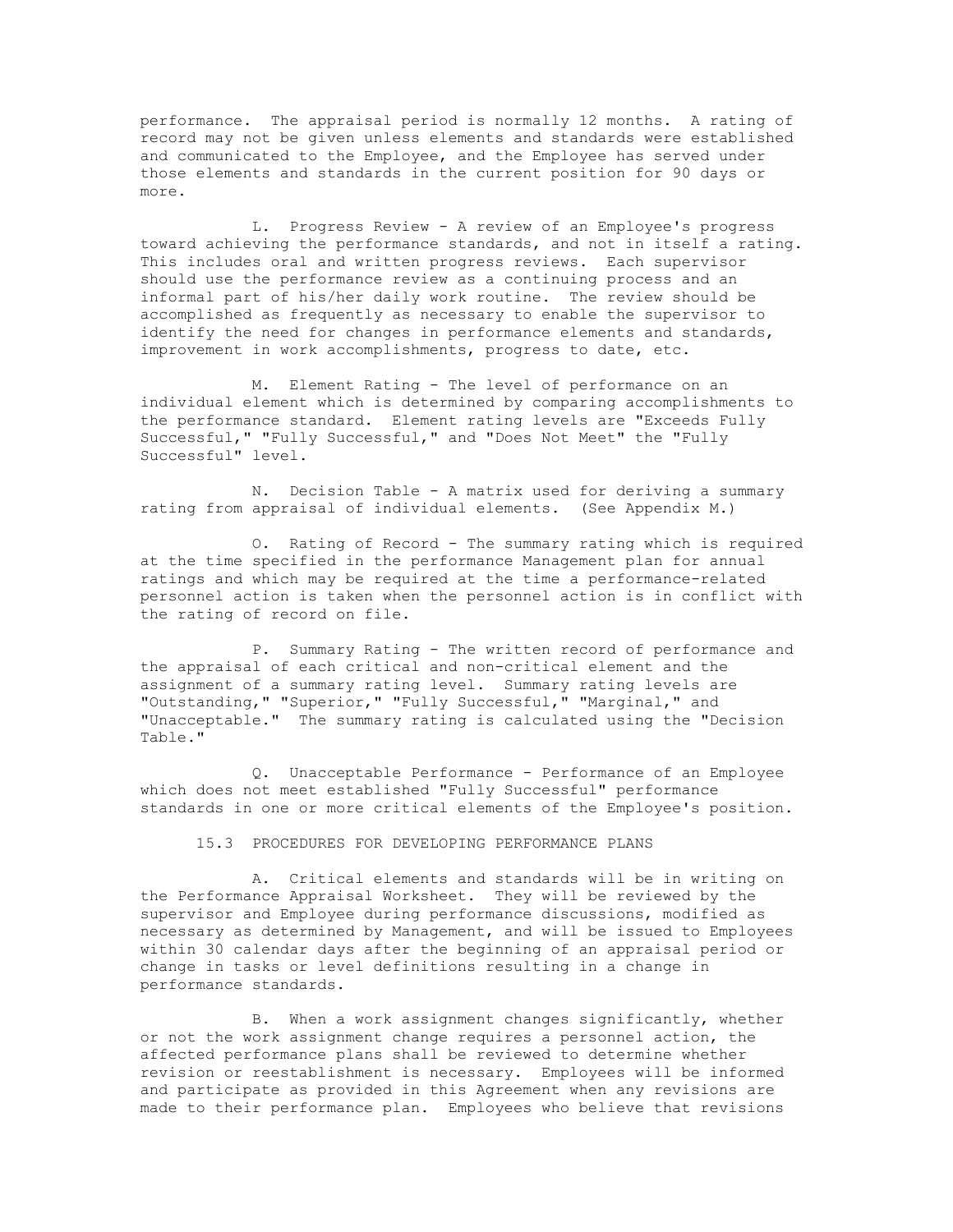to their performance plan are warranted due to substantial changes in work assignments may propose such changes to their immediate supervisor/rating official for consideration.

C. For bargaining unit positions, the following procedures will apply regarding Employee input on performance standards:

1. Management will prepare proposed performance standards and issue the proposed standards to Employees.

2. No earlier than 5 workdays after receipt of the proposed standards, input from bargaining unit Employees will be obtained as follows:

a. For those positions where more than 10 Employees are on the same performance standards, representative groups of Employees will be chosen. For the first 10 Employees affected, Management will appoint two Employees, and the Union will appoint two Employees to represent the remaining Employees. These Employees will meet with appropriate Management officials to provide input on the proposed standards. For each additional full five Employees, Management and the Union will each appoint one representative.

b. For those positions where 4 to 10 Employees are on the same performance standards, all Employees will meet with appropriate Management officials to provide input on the proposed standards.

c. For those positions where 1 to 3 Employees are on the same performance standards, Management will obtain written feedback from Employees on proposed standards.

d. Under no circumstances will such representative meetings prohibit individual Employees from requesting to meet with a supervisor to provide oral input or to provide such input in writing in an effort to resolve any disagreement or misunderstanding.

D. There shall be no secret studies bearing on performance standards. All studies concerning performance standards conducted by the Employer will be conducted on a representative group of workers under typical working conditions. Studies will take into consideration fluctuations which may skew results positively or negatively. Advance notification will be given to the Union and Employees of such studies. Studies referred to in this paragraph do not include a supervisor's ongoing review of performance data to determine if adjustments in standards should occur.

E. After discussion of draft standards with affected Employees, Management will prepare final performance standards for distribution. The supervisor and the Employee will sign a copy of the standards and a copy will be given to the Employee for his/her records.

F. The designated Union representative will be invited to any formal discussions held regarding performance standards in accordance with law. Supervisors should make maximum effort to seek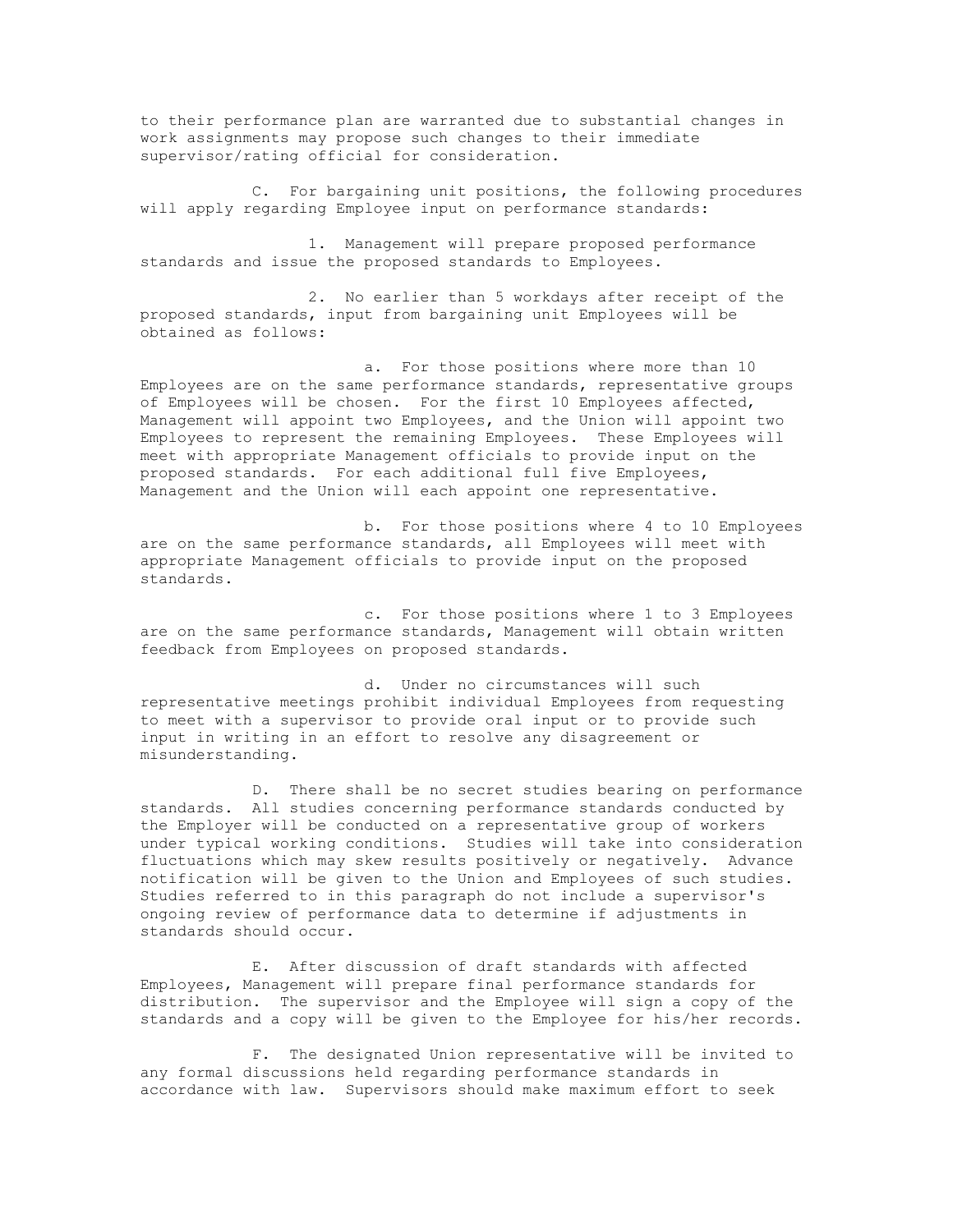out questions and concerns of Employees in setting performance standards.

### 15.4 APPRAISAL OF PERFORMANCE

A. Notifying Employee of decline in performance. If an Employee's most recent written rating in an element is "Fully Successful" but his/her performance of the same element has fallen to the "Does Not Meet" level, the Employee's performance rating of record will not reflect the lower rating unless the Employee has been notified of the decrease in his/her performance level at least 30 days prior to the issuance of the new rating. This will not preclude the supervisor from postponing issuance of the rating, if necessary, to meet this requirement for advance notice, even if such postponement would extend the rating period beyond 15 months. In notifying the Employee of the decline in performance level, the supervisor will explain how the Employee may improve performance to the "Fully Successful" level and what additional assistance, if any, will be provided to the Employee to improve his/her performance.

B. Progress reviews. During the rating period, performance discussions will occur on a semiannual basis, unless an Employee's performance is "Marginal" or below in which case discussions will occur at least quarterly. These reviews will be documented on the appraisal worksheet or attachment thereto. They will be used to advise Employees of their current performance and to ensure that critical and noncritical elements and performance standards are appropriate and current. The Employee may submit written comments into the record on any appraisal conference.

C. Documentation of Accomplishments. At the end of the appraisal period, the supervisor will document the Employee's accomplishments on the performance appraisal worksheet. Documentation is required for each element appraised "Does Not Meet," "Exceeds" and for a summary rating of "Outstanding." If the performance is at the "Fully Successful" level, the check-off block may be used, and no additional documentation of accomplishments is required on the form. However,

rating an Employee "Fully Successful" will not release the supervisor from any responsibility to explain the basis for the rating and to review with the Employee performance-related data maintained to arrive at the rating.

D. Multiple Appraisals. Multiple appraisals of performance made during the appraisal period will be combined in deriving the Employee's next annual rating of record. Consideration given to each multiple or interim appraisal will be proportionate to the time period covered by the appraisal (mathematical computation). Additionally, in accomplishing the summary rating of record, some consideration will be given to factors such as substantial improvement in the level of performance during the appraisal period. Such consideration may only be given in the interest of accomplishing an accurate overall rating of record. Such consideration may or may not result in a change to the Employee's rating as determined by the mathematical computation. If such factors result in the rating official assigning an Employee a rating of record different from the level apparently warranted by the mathematical computation required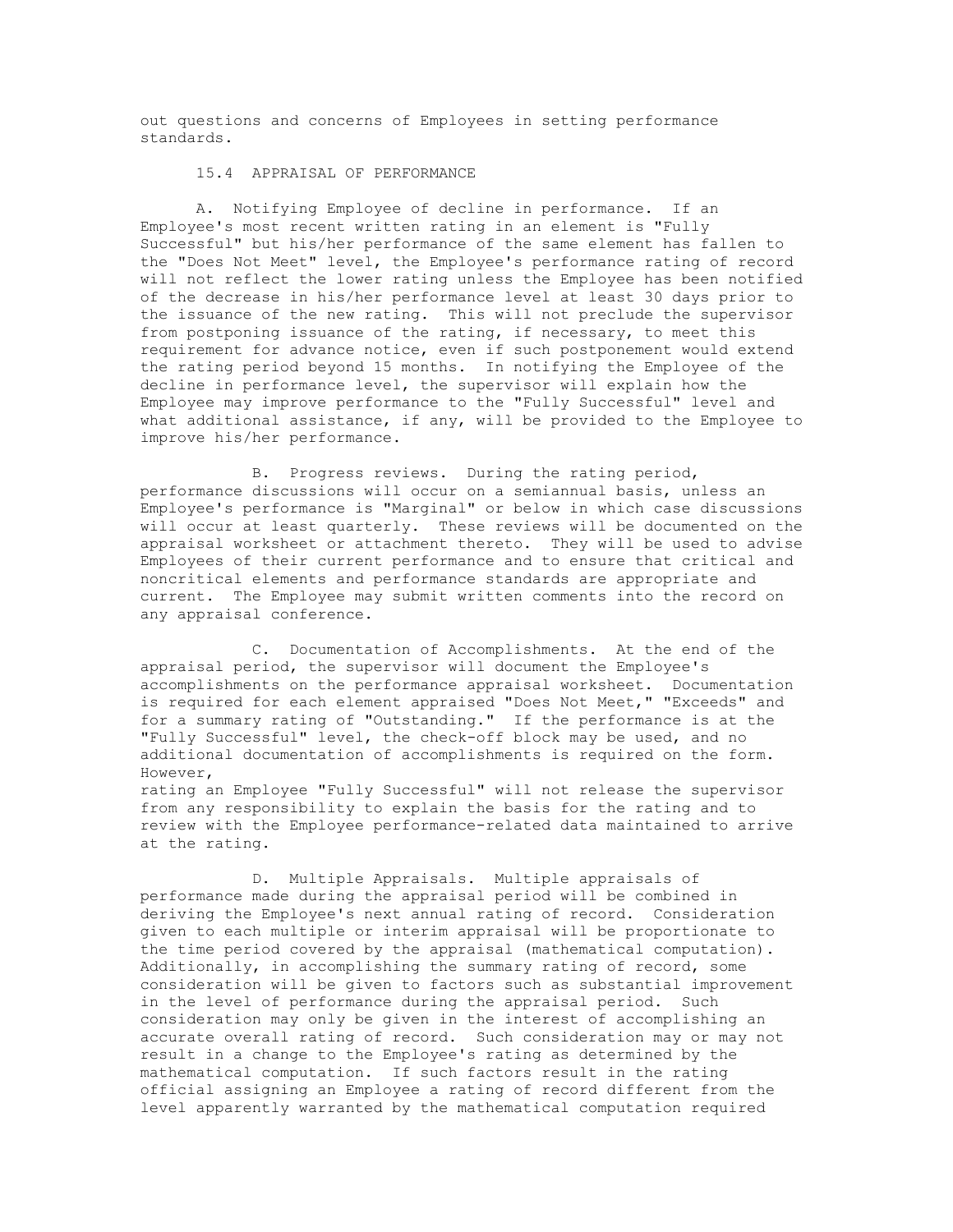above, the rating official will document the explanation for this deviation on the rating of record.

1. Details. When an Employee is initially detailed, temporarily reassigned or temporarily promoted to a position for 90 days or more, the supervisor to whom the Employee is assigned during this period must develop a performance plan within 30 days of the beginning of the assignment for issuance to the Employee. Upon development, the plan will be communicated to the Employee for the Employee's input. A summary rating will be prepared to document the Employee's accomplishments at the end of the detail, temporary reassignment or temporary promotion. For details, temporary reassignments or temporary promotions of less than 90 days duration, no written performance rating will be developed. However, some documented record of the Employee's performance will be kept and considered when the annual rating of record is prepared.

2. Position Changes. When an Employee changes positions during the appraisal period, and the Employee has served under the same performance requirements at least 90 days in the position from which he/she has changed, a performance rating will be prepared and provided to the Employee's new supervisor for consideration.

3. Change in Supervisor. When an Employee works under different supervisors during the appraisal period, each supervisor of 90 days or more will prepare a summary rating and forward it for appropriate consideration to the Employee's new supervisor, unless an Employee has not been under the same set of performance requirements for at least 90 days.

4. Transfer of Rating. Should an Employee transfer to a new Federal agency, department, or organization after serving at least 90 days under the same performance requirements in the position from which he/she is being transferred, a performance rating will be prepared and provided to the new Agency for consideration.

E. Allowances for Factors Beyond the Control of the Employee.

1. When evaluating Employees' performance, supervisors will take into consideration and, where applicable, make allowances for factors beyond the control of the Employee which impact to a measurable degree on the Employee's ability to perform and to meet the performance standards and which were not taken into consideration in establishing performance requirements. If such factors result in the supervisor assigning an Employee a rating different than the level apparently warranted by the performance standards, the rating official will document the justification for this deviation in the accomplishments column of the performance appraisal worksheet. If the Employee believes that such an allowance or adjustment should be made to his/her appraisal, but the rating official disagrees, the Employee may provide his/her reasons for the adjustment in a written request, which will become part of the performance appraisal. If the supervisor denies the request he/she will document the reason for the denial in the accomplishments column of the performance appraisal worksheet. The Employer agrees that there will be basic consistency in its application of the same performance standards for the same positions. Such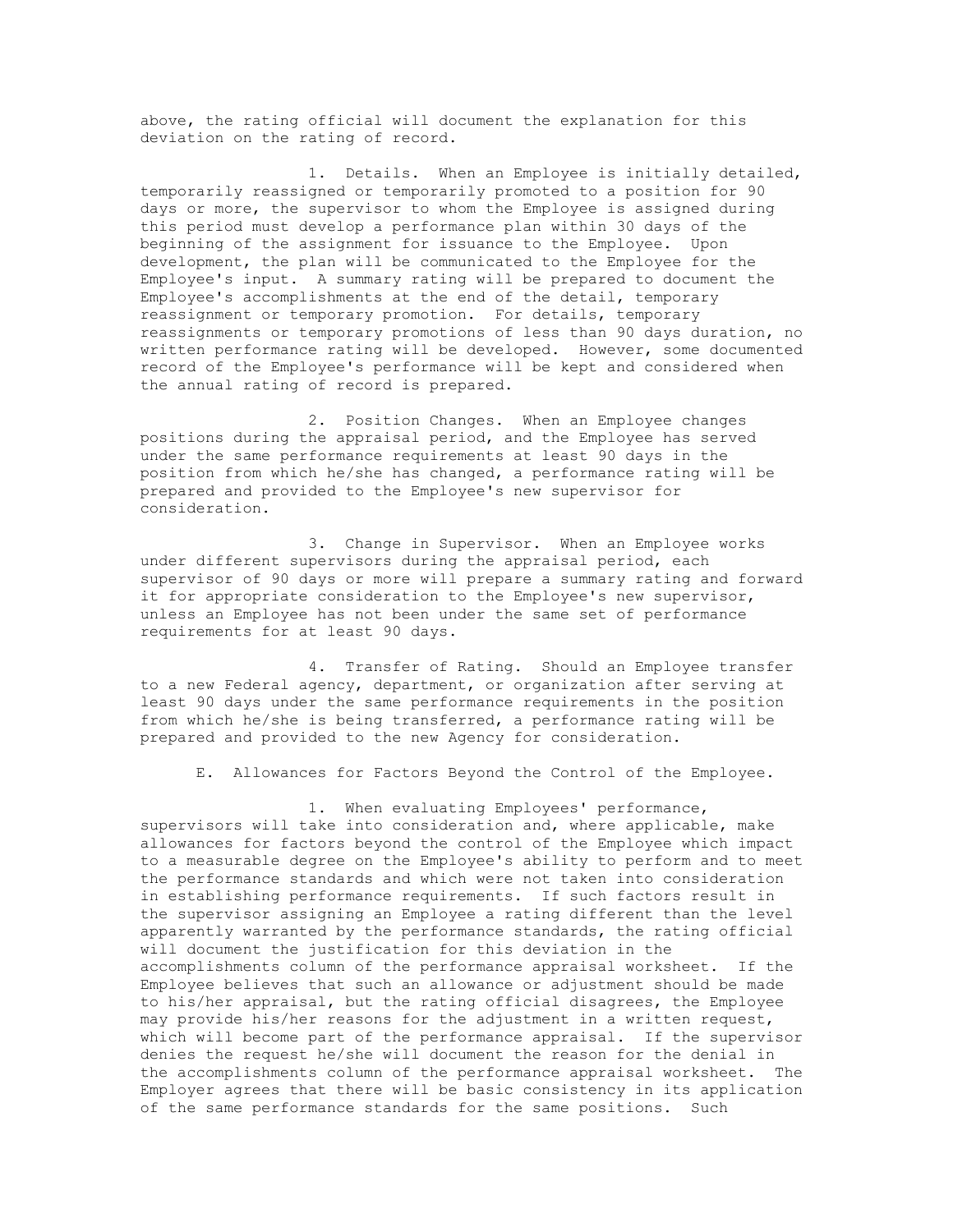consistency in application, where appropriate, will also apply to socalled factors which are beyond the Employee's control.

2. To the extent that such requirements are established, Employees will be informed of any minimum available volume and/or time requirements which are to be met in order for an Employee's work to be subject to appraisal. When an Employee has performed a task but there has been insufficient volume or time on the task for the Employee to be rated on the job, the reason for the Employee not being rated will be identified on the performance appraisal worksheet. If there are other reasons for the Employee not to be rated on a particular element, Management will inform the Employee at the time the decision is made.

3. It is understood and agreed that, in accordance with applicable law and regulation, when appraising the Employee's performance, supervisors will consider an Employee's performance of any outside official duties which may have adversely affected his/her ability to meet performance standards. Such consideration may or may not result in the Employee's rating being changed from that determined based on Employee's actual work performance. Employees will not be discriminated against in their performance ratings because of authorized participation (in accordance with the Labor-Management Relations Agreement (LMRA)) in activities protected under the Federal Labor Relations Statute or EEO law.

F. Error Verification. When error rates are utilized in determining performance standards, errors must be verifiable. Quality reviews will occur on a regular, recurring basis, depending on the type of position held, and will cover enough of the Employee's work to ensure an accurate picture of the Employee's performance. Quality reviews will only be performed after the Employee has been informed of the quality review procedures and the definition of an error. Error verification procedures used in applying the same performance standards will be applied consistently to Employees occupying the same position and covered by substantially similar performance plans.

When an Employee's performance standards identify complaints (e.g., by the field, the public) as a basis for evaluating performance, within a reasonable period of time following receipt of the complaint, the complaint will be discussed with the Employee who will be provided an opportunity to respond prior to the complaint being used to evaluate performance.

# G. Grievance Procedure

1. Employees may grieve actions under this article through use of the negotiated grievance procedure except as limited by appropriate laws and existing Government-wide rules and regulations.

2. It is understood that elements and standards are grievable only to the extent permitted in accordance with applicable Federal Labor Relations Authority (FLRA) decisions. A dispute involving the application of performance standards shall be subject to the negotiated grievance procedure where there has been an adverse effect on the Employee as a result of the application. It is also understood that disputes regarding failure to follow the procedures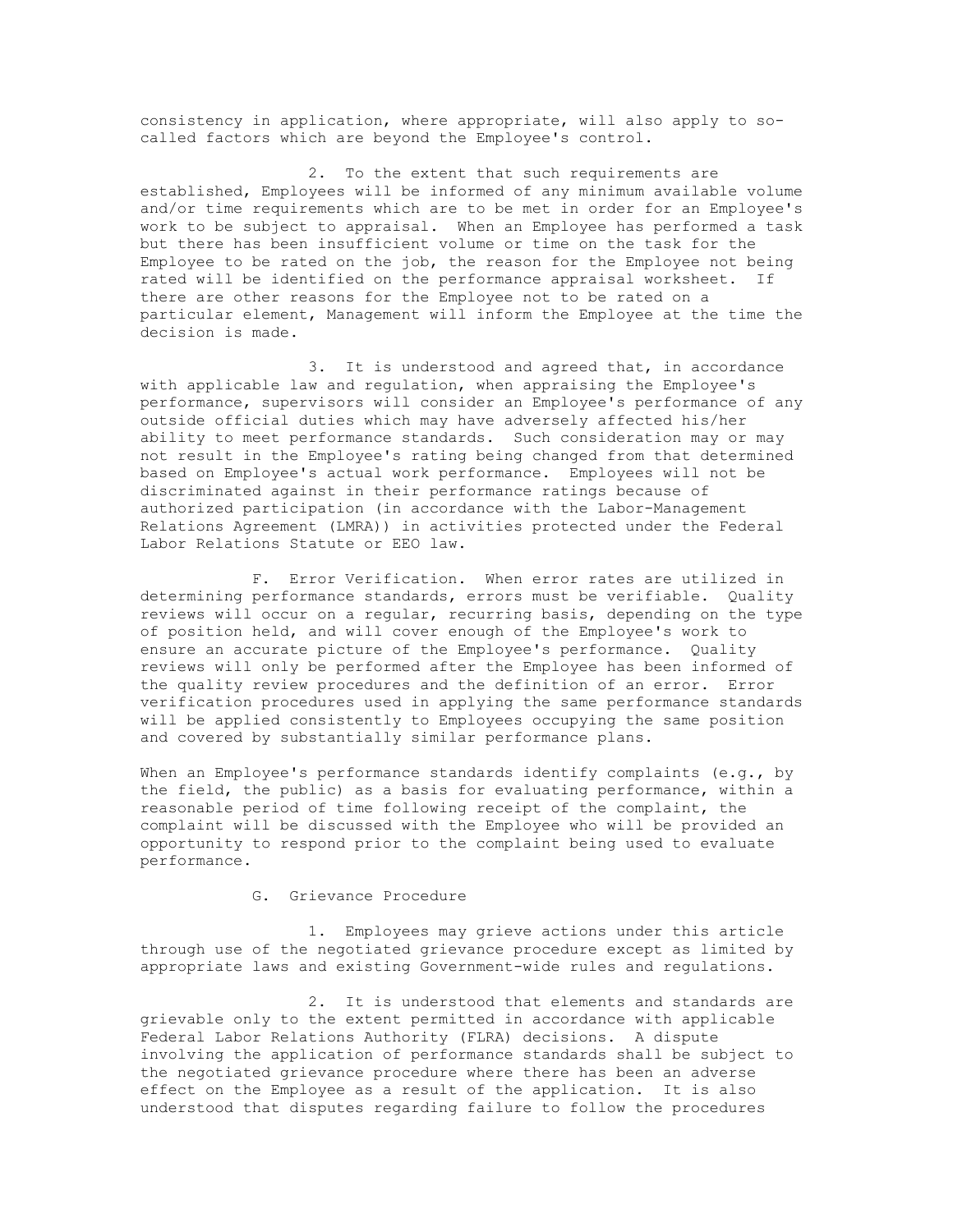outlined in this article may be subject to the negotiated grievance procedure.

3. The parties agree that the first step meeting of the Employee grievance procedure (described in article 5 of the LMRA) will be waived when both parties to the grievance agree to such waiver in writing. Within 5 workdays of waiving the first step meeting, the supervisor will provide the Employee's representative with his/her decision regarding the grievance.

4. If an Employee submits a written request to the supervisor to review documentation supporting the rating he/she has been assigned by the supervisor on a written performance appraisal, such request will be complied with by the supervisor within 5 workdays of receipt. Where an Employee has designated a Union representative in writing, such disclosure will be made to the designated representative in the same manner described above.

5. Where an Employee has requested in writing that his/her supervisor provide access to the documentation supporting the rating he/she has been assigned and such request is made within the timeframe for initiating a grievance under the negotiated grievance procedure, the Employee will have 3 workdays beyond the date he/she received access to the information to process his/her grievance. In no case will the Employee have less than 15 workdays from the appraisal date to pursue the grievance.

H. Records of Performance.

1. Supervisors shall maintain records of performance in accordance with article 3, section 3.3 and this section.

2. Supervisors shall maintain performance data sufficient to support all portions of the standard applied in determining the rating assigned to each element.

3. Data maintained in accordance with 2, above, will support any written rating issued the Employee. Supporting data will be maintained at least 30 days after the issuance of the written rating, provided the rating has not been grieved.

4. The annual overall rating will be kept on file no less than 3 years.

5. In the case of a denial of within-grade increase for which an Employee has requested reconsideration, the following documents will be maintained to support the appeal process:

a. a copy of the notice of negative

determination;

b. the Employee's written request for reconsideration, if one is made;

c. a report of inquiry, if one is made;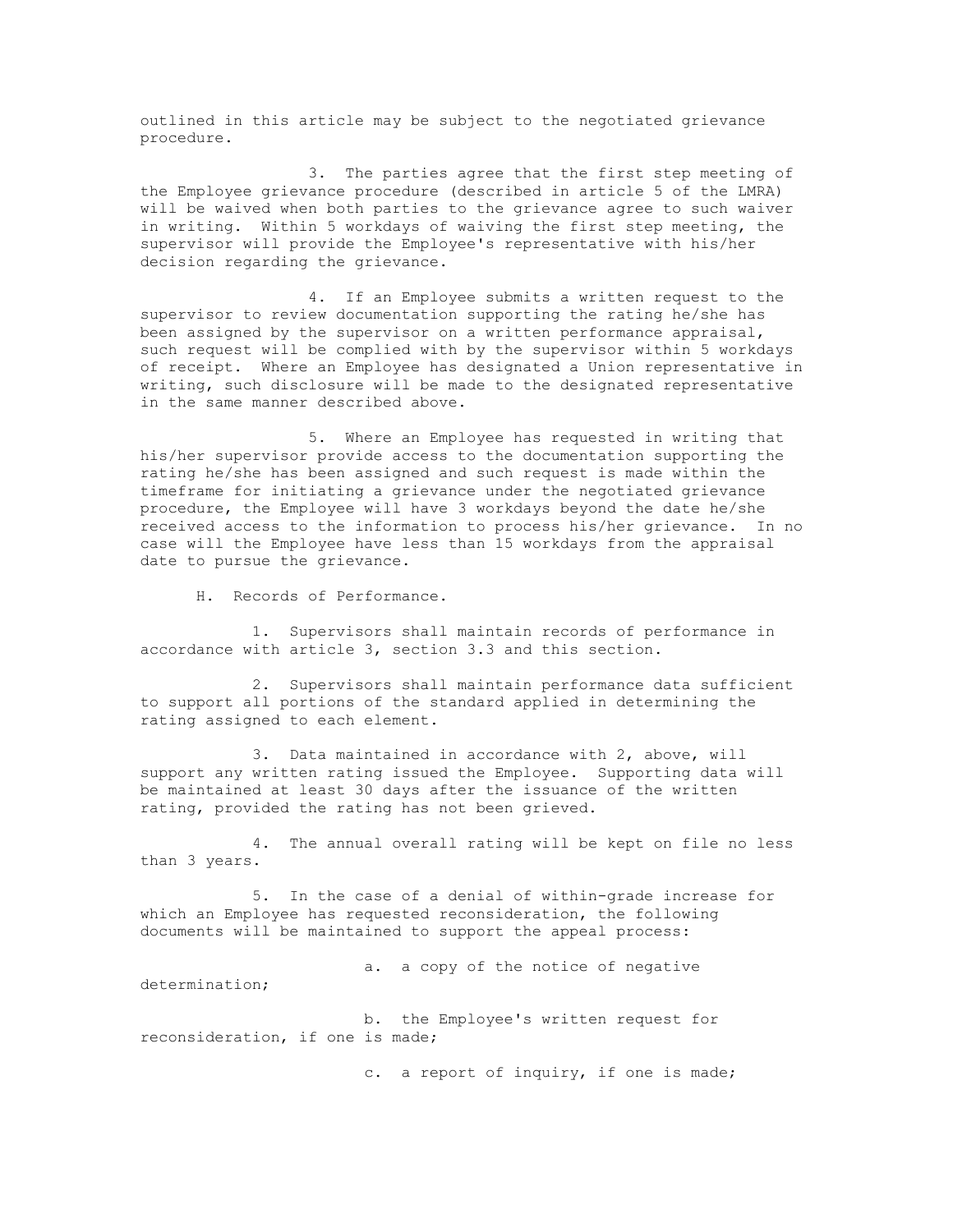d. a written summary of any personal presentation, if one is made; and

e. a copy of the decision on the request for reconsideration.

6. The Employee and the Employee's designated Union representative in any request for reconsideration, appeal or grievance regarding a performance-based personnel action, such as the denial of a within-grade increase, will have the right to review any of the materials relied upon in effecting the action.

I. Information to Employees Covered by the Plan/Training

1. Management agrees that all covered Employees will be informed of applicable procedures contained in this article as well as in the governing regulations and instructions. Management will ensure that Employees are made aware of the following aspects of the performance Management system:

a. definition and significance of critical elements; b. definition and significance of performance

standards;

c. relationship of performance appraisal to awards, pay increases and other personnel actions;

d. procedures for grieving performance

appraisals;

e. use of performance appraisal forms; and

f. nature, purpose and frequency of progress

reviews.

15.5 LINKAGE TO OTHER PERSONNEL ACTIONS AND DECISIONS

A. Within-grade increases.

1. Eligible Employees shall be granted a withingrade increase (WGI) when the Employee's performance in all critical elements meets or exceeds standards established at the "Fully Successful" level and when the Employee's summary rating is "Fully Successful" or better. The decision to grant or withhold a WGI is based upon an Employee's rating(s) of record within the appropriate waiting period. When a WGI decision is not consistent with the Employee's most recent rating of record, a more current rating of record must be prepared and will be used in making the acceptable level of competence determination.

2. After a WGI has been withheld, the immediate supervisor may grant the WGI at any time it is determined that the Employee has demonstrated sustained performance at the acceptable level of competence in accordance with the requirements of Government-wide regulations. For this purpose, the immediate supervisor will conduct a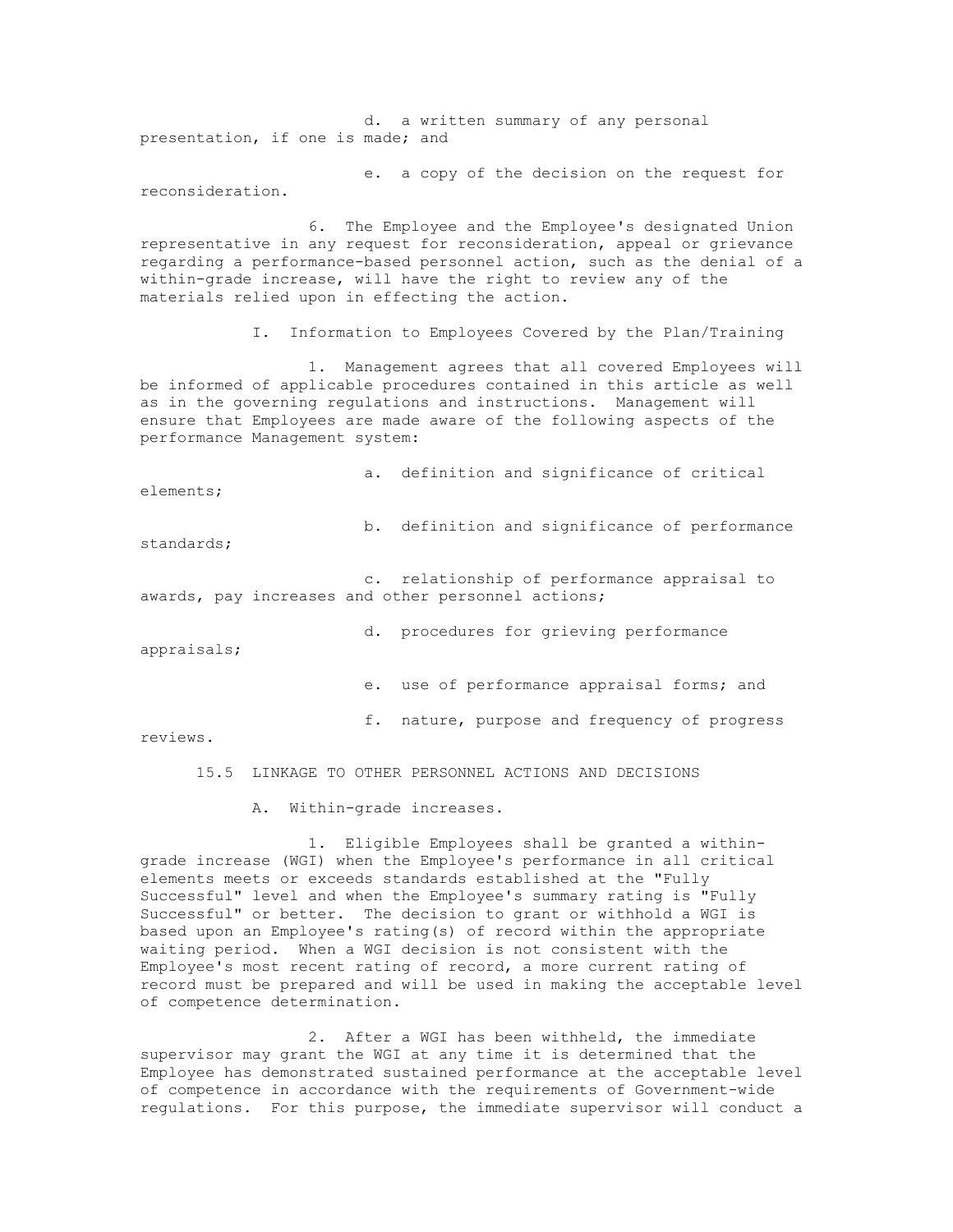review of the Employee's performance at least every 90 days following the original due date for the WGI. Such review will be documented on the performance appraisal worksheet as a quarterly progress review. If the Employee's performance is determined to have been sustained at the acceptable level of competence based on these reviews, a new rating of record will be prepared and the WGI granted in accordance with Government-wide regulations and this Agreement.

B. Promotions.

Performance ratings shall be considered in evaluating Employees for promotion and reassignment to positions with greater promotion potential based on their relationship to the job in question. When an Employee receives a merit or career promotion, a summary rating will be prepared covering the Employee's time in that position and grade which is not already documented in a summary rating. An Employee in a career ladder position shall timely receive his/her career promotion to the next higher grade in accordance with the provisions of article 10, section 10.7D of the current LMRA as long as his/her current rating of record is "Fully Successful" or better.

C. Pay Increases and Performance Awards.

Performance ratings shall be used as the basis for granting pay increases (e.g., QSI's) and performance awards, in accordance with Government-wide rules, regulations and the parties' negotiated Agreement on awards.

D. Unacceptable Performance.

1. This section does not apply to temporary or probationary/trial period Employees.

2. Prior to proposing a formal action to remove or demote an Employee for unacceptable performance, the Employee is entitled to a 90-day period in which to improve his/her performance. The Employee will be given a written 90-day warning notice which will include a performance improvement plan. This plan may include provisions for such things as training, counseling, coaching, setting short-term specific job assignments and goals, regularly scheduled supervisory conferences, etc. Where warning notices are issued too near the end of the evaluation period to allow for a full 90-day warning, the official rating will be postponed. However, this provision is not to be interpreted as restricting the supervisor from initiating and proceeding with an unacceptable performance action at any time during the rating period when the Employee's performance has become unacceptable.

3. If action for unacceptable performance is necessary, prior to proposing removal of the Employee, Management will give reasonable consideration to locating a vacant position for reassignment or demotion of the Employee which could be offered to the Employee and for which the Employee meets the qualification requirements and could reasonably be expected to perform at the "Fully Successful" level with a minimum of training.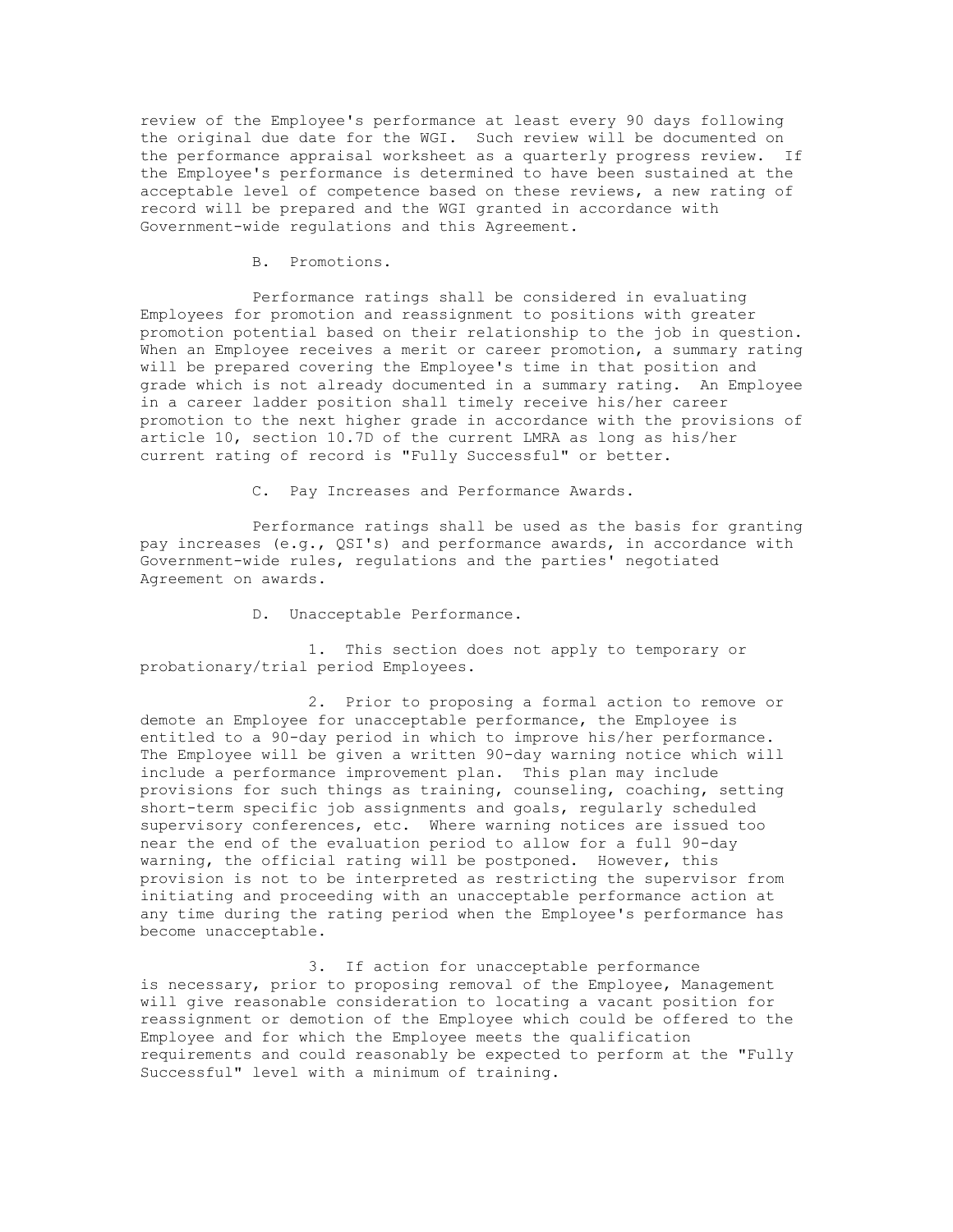4. When Management proposes an action to demote or remove an Employee, a 30-day advance written notice of proposed action will be given to the Employee. This will include the specific reasons for the proposed action. The Employee shall receive two copies of the notice and, upon request, a copy of the evidence file. The Employee will be granted 14 calendar days to respond to the notice. Extensions for good cause should be granted.

5. A final decision to take an action under this section shall not be effective until after the end of the advance written notice period. Employees will be advised of their appeal and representation rights.

E. Reduction in Force. Results of annual performance appraisals will be used to establish service computation dates and will affect assignment rights in accordance with applicable Government-wide rules and regulation, and the parties' LMRA.

15.6 POSITION CLASSIFICATION.

A. Any duty or responsibility for which a performance standard has been established will be based on the requirements and expectations of the position and will be consistent with the current position description.

B. The parties agree to the principle of equal pay for substantially equal work.

C. Disputes which may arise over whether or not an Employee's position description is accurate, if unresolved between the Employee and the supervisor, may be processed through the negotiated grievance procedure. Disputes regarding the appropriate schedule, title, series or grade are covered under established classification appeal procedures and may only be appealed through these procedures.

D. The Employer will provide every Employee with an accurate position description covering regular and recurring duties and responsibilities. It is understood, however, that every assignment an Employee may perform will not be outlined in a position description. The Employee will be encouraged to discuss any changes or inaccuracies with the supervisor.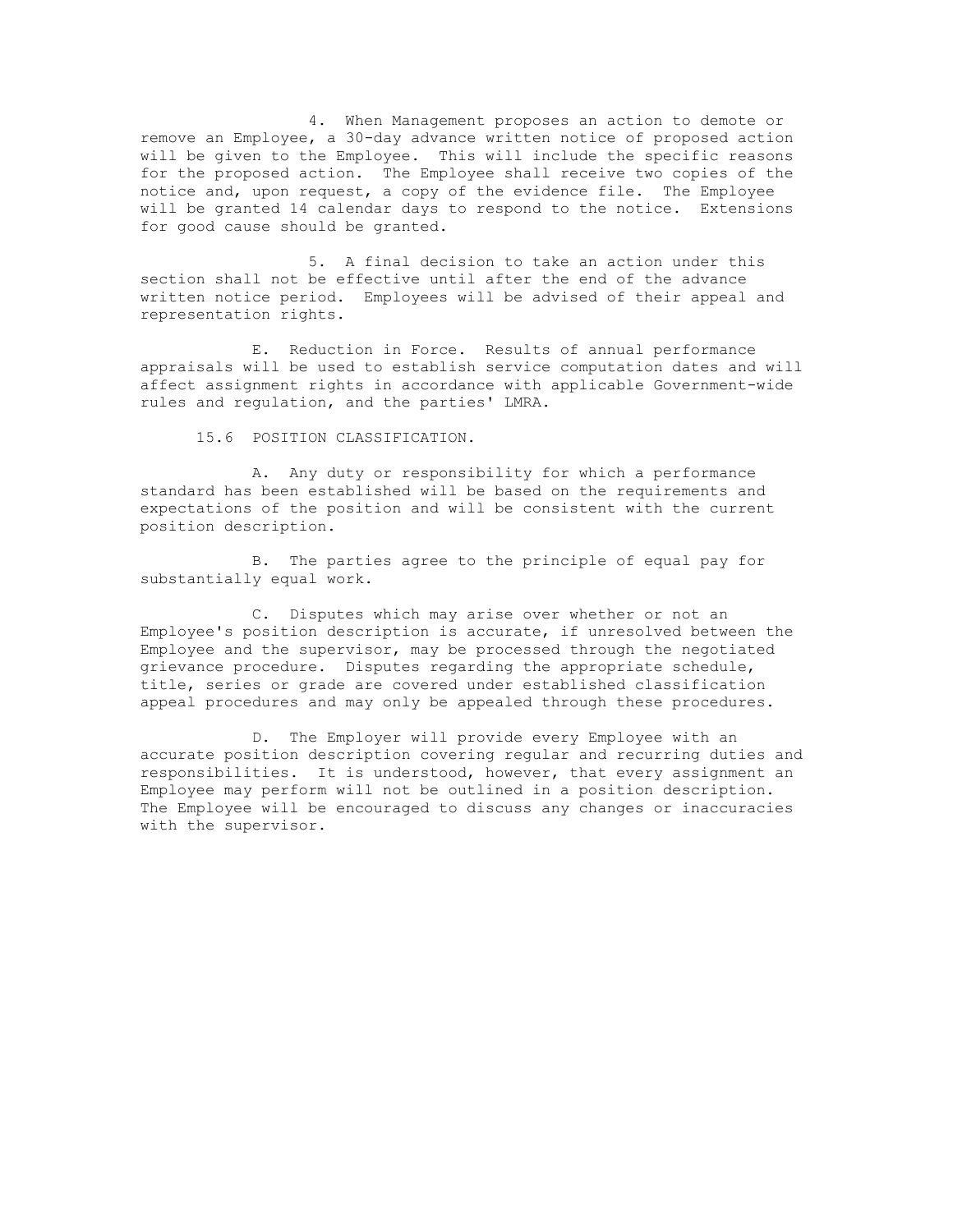The following comments are advisory only and do not constitute actual contract language.

15.1D Performance standards must be in writing and given to employees no later than 30 calendar days after the beginning of an appraisal period or change in assigned tasks resulting in a change in performance standards. The beginning of an appraisal period includes an employee's entry on duty with FmHA, change to lower grade, reassignment, promotion (merit or career), beginning an extended detail (90 days or more), change of supervisors, etc.

15.2K The shortest period of time for which an employee can be rated is 90 days. If an employee has not been under your supervision or under the same performance standards for at least 90 days, you should not rate them for that period of time. That time just drops out of the rating period. For example, if an employee is promoted on September 9, you would not have to do an interim rating because there was not a period of 90 days between July 1 (when the new appraisal period began) and September 8 (the day before the promotion was effective). When you do your annual rating of record, you should show the entire appraisal period on the AD-435, (July 1 through June 30), but notate somewhere on the form that the period July 1 through September 9 was not rated because the employee was not under the performance standards (or supervisor) for at least 90 days.

15.3 If you are changing performance standards or adding new ones, you must follow the procedures in section 15.3C for obtaining input from your employees.

15.3 D "Secret studies" include those where employees (and the union) are not notified of the study; where information is gathered without input or verification from the employees; where there is a formal or informal report with recommendations about performance standards and there is no employee or union input; or where the union or employees are not informed of the results of the study.

15.4A You cannot rate an employee "Does Not Meet" in an element which was previously "Meets Fully Successful" unless you have notified the employee of the decline in his performance at least 30 days prior to the issuance of the rating. This notification does not have to be in writing, but if it isn't, be sure you have documented your conversation with the employee.

15.4B You must conduct progress reviews with your employees at least semi-annually. If an employee's performance is "Marginal" or "Unacceptable" you must discuss his performance with him at least quarterly. If the employee's performance is "Unacceptable", contact your servicing Employee Relations Specialist for further guidance.

15.4D Multiple ratings made during the year (interim ratings) will be combined in deriving the employee's annual rating of record. For example, if your employee was promoted on October 15, you would do an interim rating for the period July 1 through October 14. If the employee was reassigned on February 1, you would do another interim rating for the period October 15 through January 31. (Copies of both of these interim ratings should be given to the new supervisor). Then,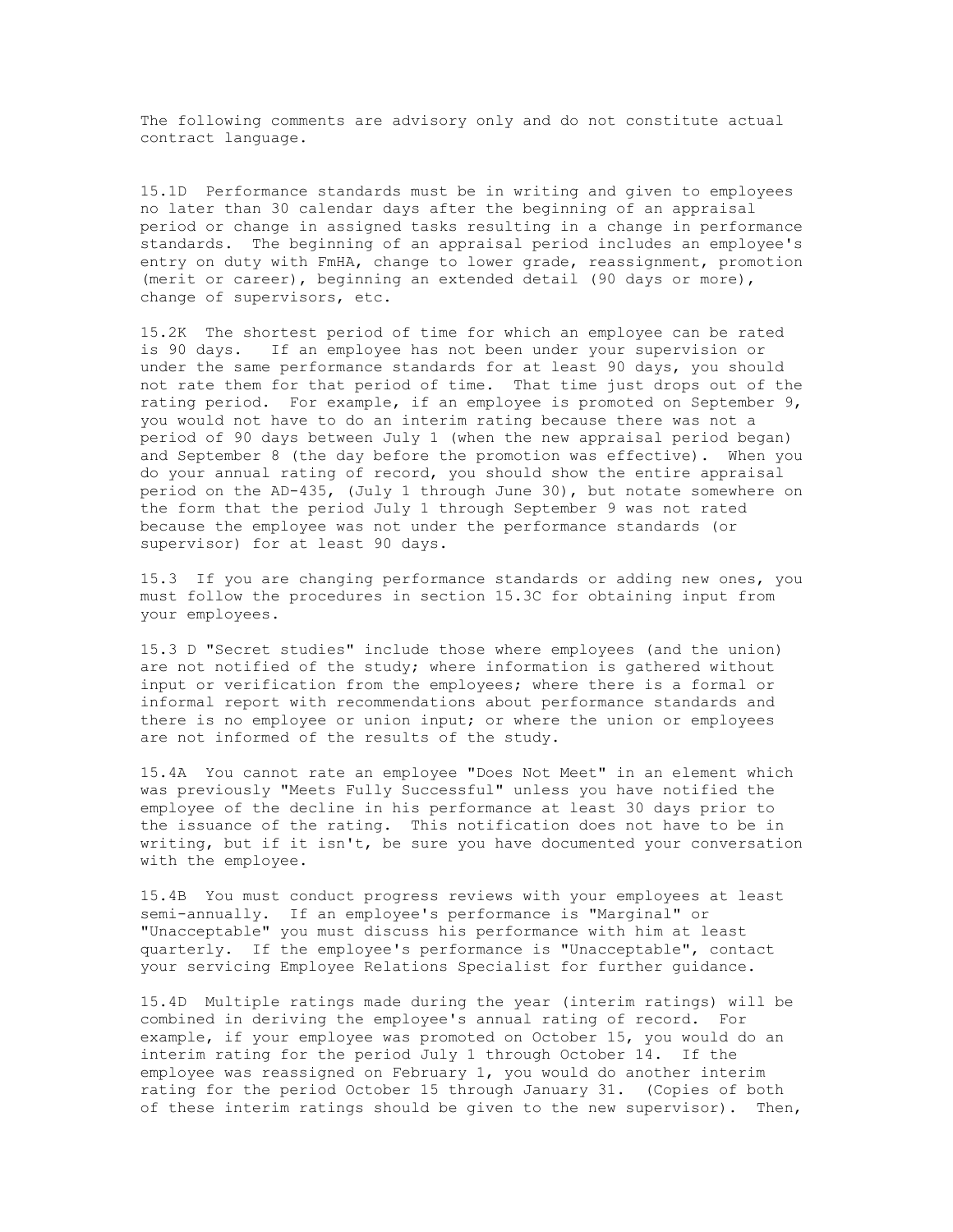the supervisor who has the employee on June 30 will do a rating for the period of time he has had him, February 1 through June 30, and combine that rating with the two previous interims to arrive at the employee's annual rating of record.

15.4D1 When an employee is detailed, temporarily promoted, or temporarily reassigned, to a position for 90 days or more, the supervisor to whom the employee is assigned during this period must give the employee performance standards. If no standards exist for that job, you must develop them and get the employee's input (see section 15.3C). At the end of the detail, temporary reassignment, or temporary promotion you must do an interim rating. If the assignment was for less than 90 days, no written rating is due. However, you must keep some documented record of the employee's performance and pass this on to his supervisor so it can be considered when the annual rating of record is prepared.

15.4D4 If an employee transfers to another Federal agency or leaves FmHA for any reason, a rating of record should be done. This is due to the new regulations on RIF's which states that performance appraisals for the last 3 years will be used in determining a RIF register. This ensures that a rating for the last period of time the employee worked at FmHA is on file and can be used should the employee be involved in a RIF.

15.5A Employees will not receive a within grade increase unless the employee's rating of record in the NFC personnel database is Fully Successful or better. The rating of record does not change when the supervisor signs the AD-658 (Within Grade Increase Record) that the employee is at an acceptable level of competence. The within grade personnel action (which is processed automatically in the system) will not process if the employee's rating of record is not changed. The supervisor must issue a completely new rating of record showing that the employee's performance is Fully Successful or better.

For Example: If an employee's most recent rating of record is "Fully Successful" or above, but his/her performance has declined to the "Marginal" or "Unacceptable" level, he/she will still get his WGI unless you prepare a new rating of record and it is entered into the system. Conversely, if the most recent rating is "Marginal" or "Unacceptable" and his/her performance has improved, he/she will not be able to get his WGI until you prepare a new performance rating and it is entered into the system. When you have an employee who is due for a WGI, be sure to check to see that the most recent rating of record is consistent with the action you are taking on his/her WGI determination. If it is not, contact your servicing Employee Relations Specialist. This is especially important if you will be denying a WGI because a letter to the employee must be prepared notifying him/her of the denial and his/her rights to a reconsideration.

Also, if a supervisor wishes to deny a within grade increase, he/she must notify the Personnel Office as soon as possible because filling out the AD-658 will not in itself stop the system from automatically processing the within grade increase. The supervisor must complete a new rating of record reflecting unacceptable performance.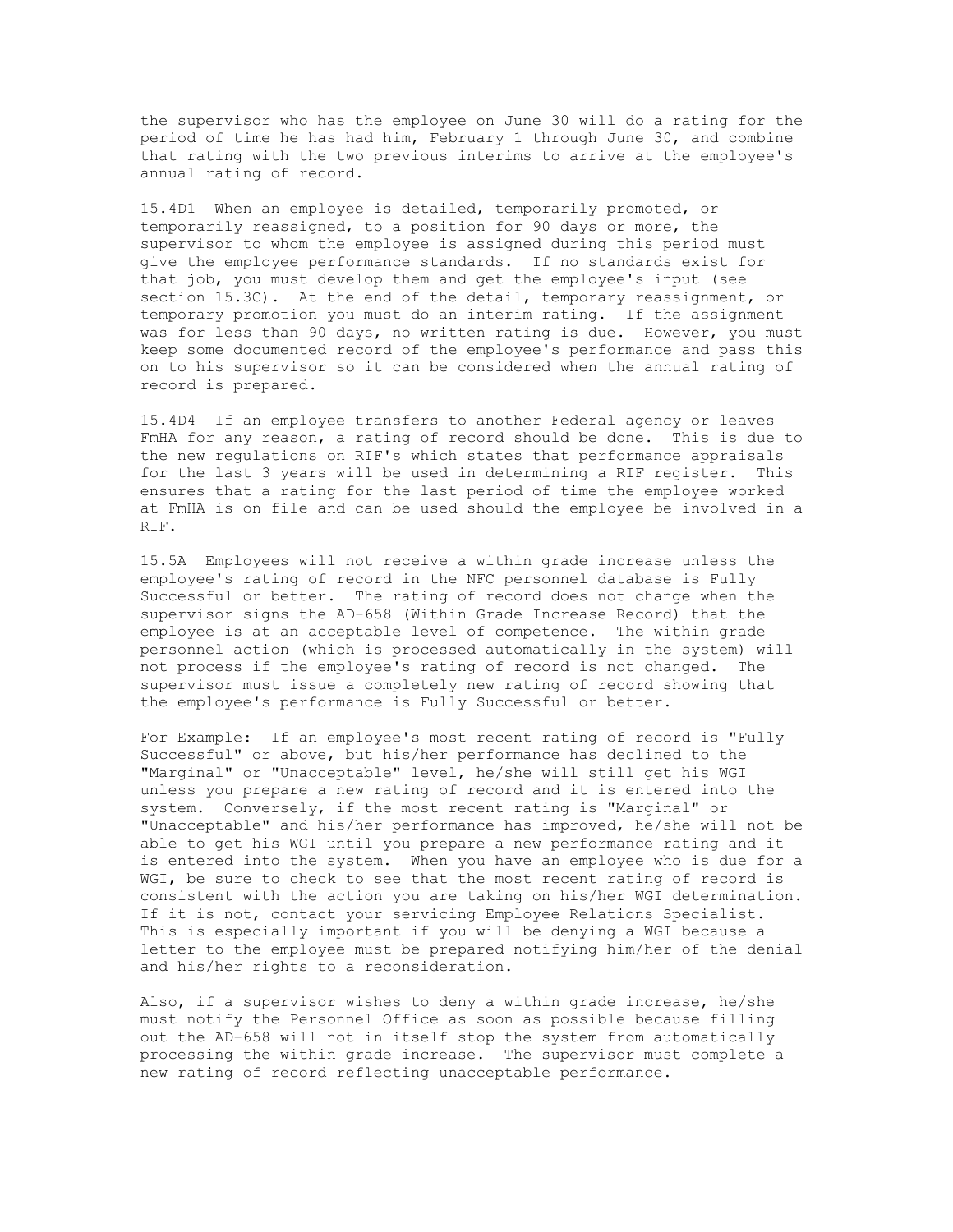15.5D2 Prior to proposing a formal action to demote or remove an employee for unacceptable performance, contact your servicing Employee Relations Specialist. She will assist you in preparing a notice to the employee of a 90-day "opportunity-to-improve" (OTI) period and will advise you of the procedures to be followed during that period.

You do not have to wait until the end of the rating period to place an employee on an OTI period. This should be done as soon as you recognize that the employee's performance has become unacceptable.

15.5D3 This section requires us to consider locating a vacant position for reassignment or demotion when an employee faces an action for unacceptable performance. The Staffing & Classification Section reviews an employee's qualifications, reviews vacant positions which we believe will be filled, and matches the two. The supervisor of the vacancy is then contacted by the Personnel Office. There is no requirement that the supervisor of the vacancy select this person; however, the person should be considered for the job. The Personnel Office will document efforts to locate a vacant position for the employee.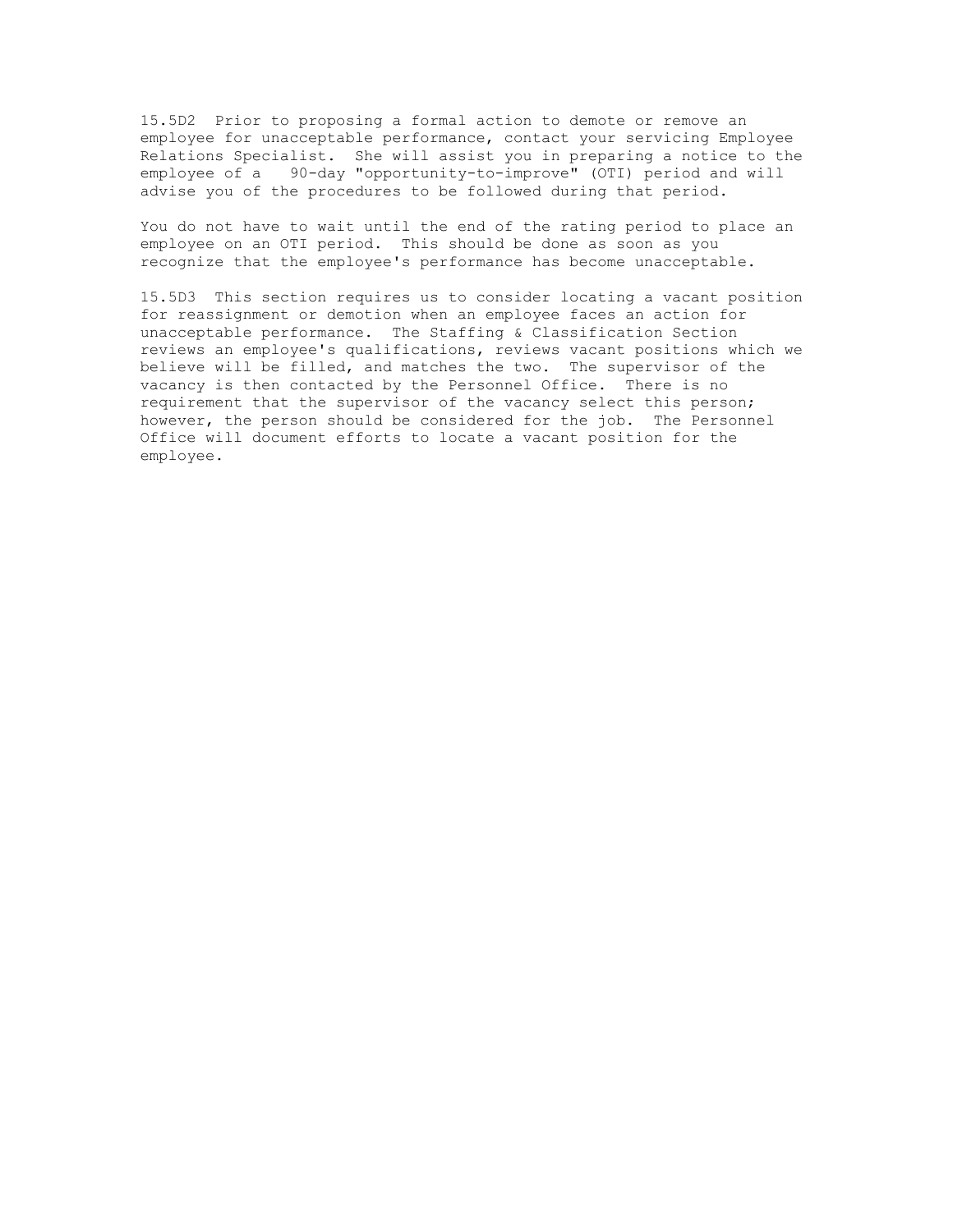### ARTICLE 16 - DISCIPLINARY AND ADVERSE ACTIONS

16.1 GENERAL

A. The parties recognize that at times it is necessary to take disciplinary action in order to correct conduct problems and for such cause as will promote the efficiency of the service.

B. The Employer agrees, to the extent possible, to effect all disciplinary actions according to the principle of progressive and corrective discipline. To be corrective and not punitive, disciplinary actions must be taken in an expeditious and timely manner. The Employer agrees to effect disciplinary actions fairly and equitably, and only where there is just and sufficient cause. The parties agree to the principle of like penalty for like offense.

C. Under normal circumstances, where a pattern of less severe Employee conduct or performance problems arises, the Employee will be counselled prior to disciplinary action being taken. Management will treat Employees fairly and equitably regarding the determination of appropriate discipline. Management retains the right to take appropriate disciplinary action in accordance with the terms of this Agreement, law and regulation.

D. Off-duty Conduct. The Employer shall have no basis for discipline for an Employee's off-duty conduct unless the agency can establish by the required burden of proof, that such conduct affected the efficiency of the service.

16.2 SUSPENSIONS OF 14 DAYS OR LESS: In cases of suspensions of 14 days or less, the following procedures will apply:

A. The Employee will be provided with a minimum of 7 calendar days advance written notice which states:

1. The entire specific charge including which rules or regulations were violated;

2. A complete description of any other evidence relied upon; and

3. The proposed action.

B. The notice of proposed action will contain a statement which informs the Employee of his/her representation rights.

C. The Employee shall have the right to respond orally or in writing or both (within 7 calendar days of notification) to the Management official designated to render a decision or to his/her designee. Where the response requires additional time to prepare, the Employer will grant reasonable additional time to the Employee and/or the representative upon written request.

D. The Employee shall have the right to be represented by the Union or by a representative of his/her choice.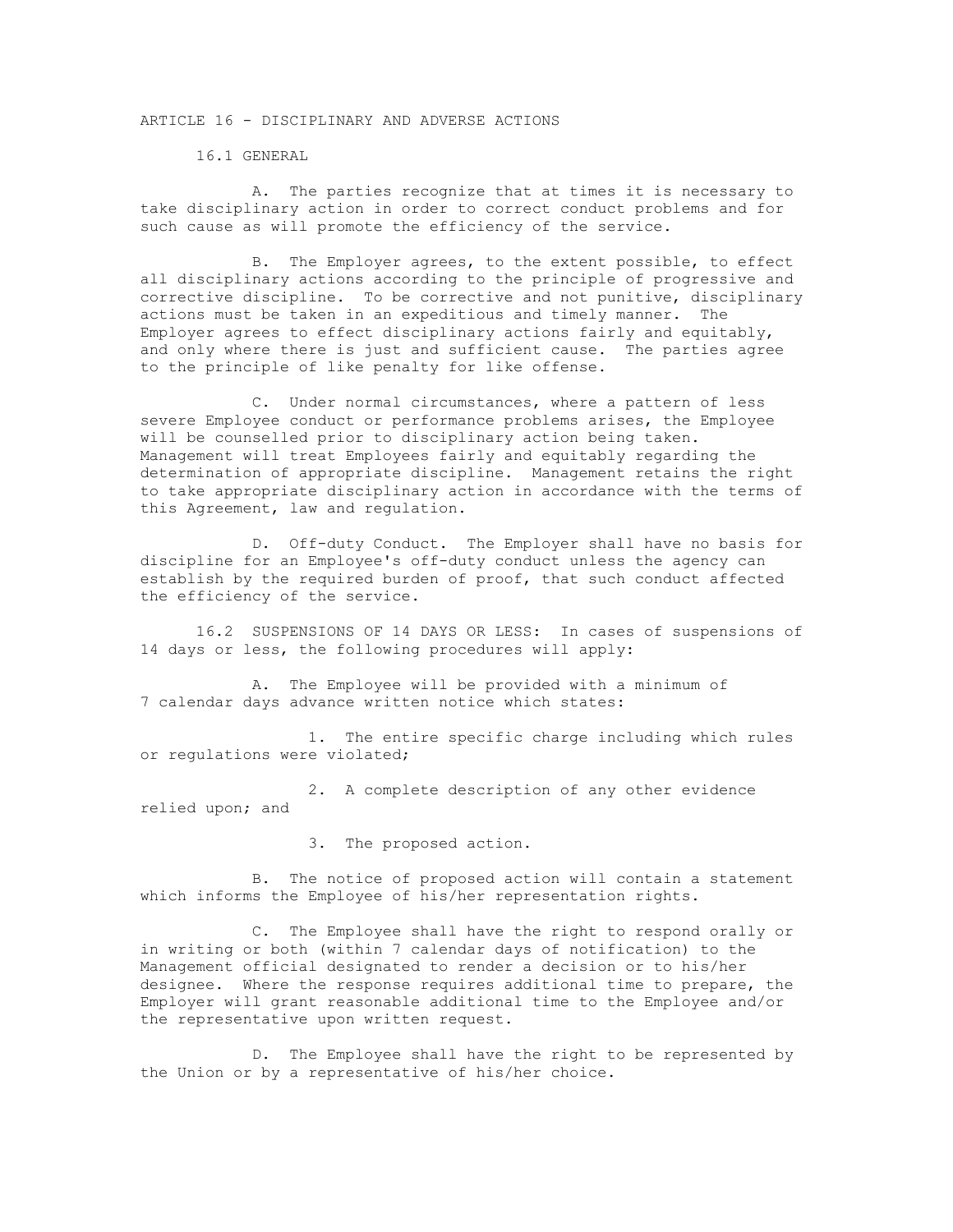E. The deciding official, or designee, shall issue a decision as soon as possible but no later than 30 calendar days after the Employee's response unless the parties involved mutually agree to extend the time limits.

16.3 SUSPENSIONS OF MORE THAN 14 DAYS, REDUCTIONS IN GRADE OR PAY, FURLOUGHS FOR 30 DAYS OR LESS, OR REMOVALS:

In cases of suspension of 15 days or more, or more severe actions, the following procedures shall apply:

A. The Employee shall be provided with a minimum of 30 calendar days advance written notice (unless the Employer invokes the crime provisions) which shall include:

1. The entire specific charge including which rules or regulations were violated;

2. A complete description of any other evidence relied upon; and

3. The proposed action.

B. The notice of proposed action will contain a statement which informs the Employee of his/her representation rights.

C. The Employee shall have the right to respond orally or in writing or both (within 10 workdays of notification) to the Management official/designee designated to render a decision. Where the response requires additional time to prepare, the Employer will grant reasonable additional time to the Employee and/or the representative upon written request.

D. The Employee shall have the right to be represented by the Union or any representative of his/her choice.

E. The deciding official, or designee, shall issue a decision as soon as possible but no later than 90 calendar days after the Employee's response unless the parties involved mutually agree to extend the time limits.

16.4 ALTERNATIVE APPEALS: The Employer shall provide a statement of applicable appeal/grievance rights as provided in 5 USC Section 7121 and a clear description of how the Employee may exercise these alternatives in each adverse action decision letter.

16.5 REPRESENTATION: Employee representation will be provided in accordance with article 3, section 3.2. Employees who choose to process their own appeal shall be granted a reasonable amount of time to prepare and present their appeal.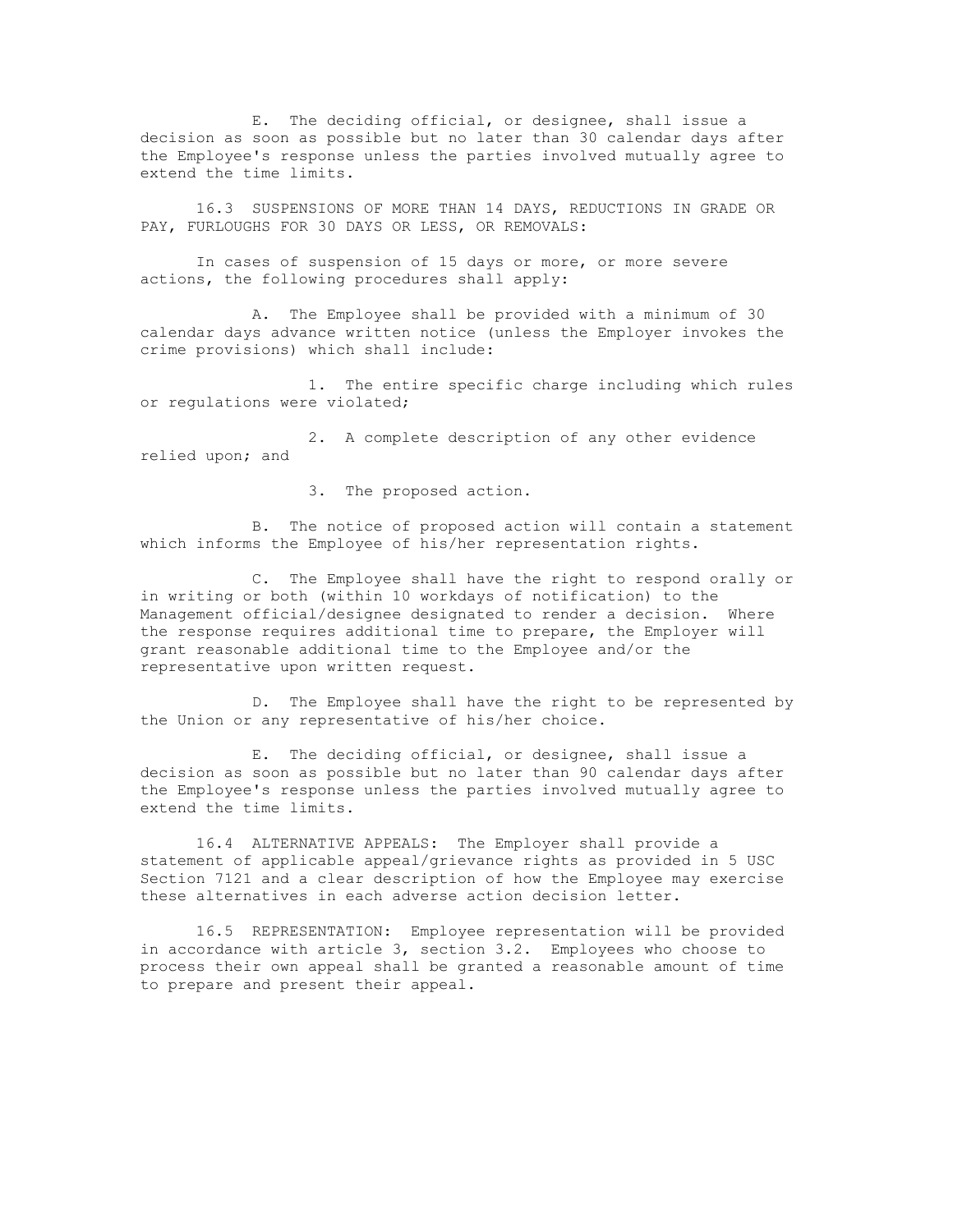### ARTICLE 17 - REDUCTION IN FORCE/TRANSFER OF FUNCTION

#### 17.1 GENERAL

This article governs (a) a transfer of function (TOF), and (b) the release of a competing Employee by furlough for more than 30 days; by separation; by demotion; or by reassignment requiring displacement. Also, the release must be required because of lack of work; shortage of funds; insufficient personnel ceiling; reorganization; the exercise of reemployment rights or restoration rights; or reclassification of an Employee's position due to erosion of duties when such action will take effect after an agency has formally announced a reduction in force (RIF) in the Employee's competitive area and when the RIF will take effect within 180 days. The RIF/TOF will be in accordance with statutory requirements, Government-wide rules and regulations and this Agreement. Management will also utilize its authorities to take action to minimize the need for RIF in accordance with law, regulation, and this Agreement.

17.2 NOTIFICATION

be taken; and

A. Preliminary Notification to the Union. When it is anticipated that a TOF or RIF affecting bargaining unit Employee(s) will be necessary, the Union President will be given the earliest possible preliminary notification in writing. To the maximum extent possible, this notification will be at least 90 calendar days in advance of the anticipated implementation date and will include the following information:

1. specific function to be transferred and identification of Employees assigned to this function;

2. the reason for the RIF or TOF;

3. the competitive area and levels that the Employer proposes may be involved initially in a RIF;

4. the anticipated effective date that action will

5. the manner in which Management anticipates exercising its discretion under 5 CFR 351, if known.

B. Notice to Employees. The Director must give a notice of 30 calendar days prior to effecting a RIF. This means that when a general notice is issued, such notice must be received by the affected Employee not later than 30 days prior to the conduct of the RIF. The specific notice which is issued after the general notice must be received by the affected Employee(s) not later than 10 days prior to the effective date of the RIF.

Should no general notice be issued, the specific notice issued the Employee(s) must be received no later than 30 days prior to the effective date of the RIF. The Employer agrees to give the earliest possible notice to Employees in accordance with rules and regulation. However, such notice cannot exceed 90 days in advance of the RIF except as specifically approved by OPM. All such notices shall contain the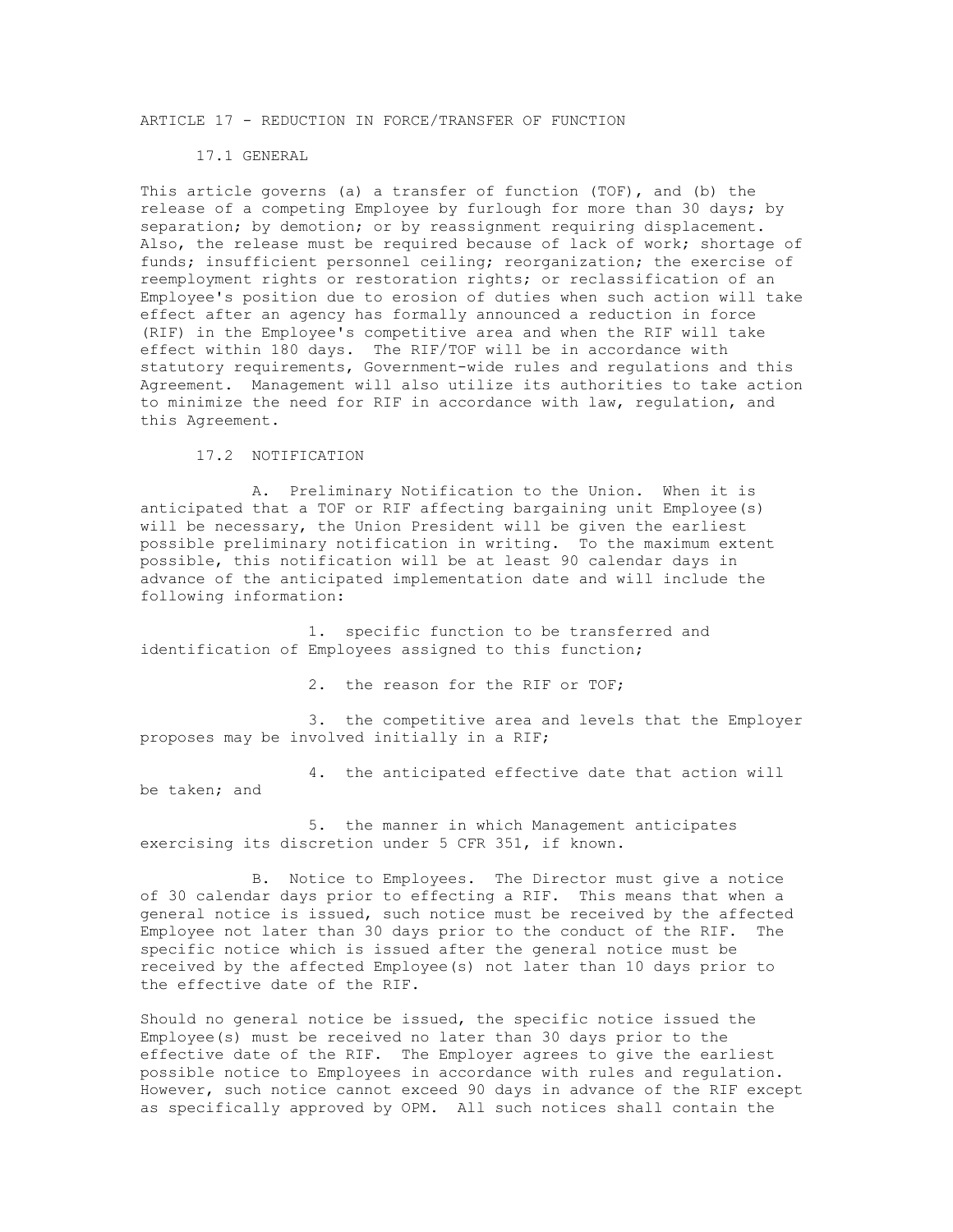information required by the Federal Personnel regulations and this Agreement. The combined content of the general/specific RIF notices will include the following information:

1. specific RIF action to be taken;

2. effective date of action;

3. Employee's competitive area, level, subgroup, service date, annual performance ratings of record during last three years;

4. place where Employee may inspect regulations and records;

5. reasons for retaining a lower standing Employee in the same competitive level in accordance with 5 CFR 351.607 or 351.608, if applicable;

6. whether Employee is entitled to grade, and/or pay retention; and

7. the Employee's grievance rights.

C. Employee's Response to Specific RIF Notice. The parties agree that this matter will be addressed during impact and implementation bargaining over any RIF action taken in the bargaining unit.

17.3 IMPACT AND IMPLEMENTATION NEGOTIATIONS.

A. Upon receipt of preliminary written notification of an anticipated RIF or TOF affecting the bargaining unit Employee(s), the Union may, within 5 workdays, request negotiations concerning impact and implementation and present the initial proposal within 10 workdays of receipt of notification.

B. Upon timely request from the Union, the parties shall meet and negotiate within (10) calendar days after receipt of the Union's proposals concerning the impact and implementation of the anticipated RIF or TOF on bargaining unit Employee(s). If Management develops counterproposals to the Union's proposals, these will be provided to the Union within 5 workdays after receipt of the Union's proposal.

C. The Union shall have the right to review retention registers and any other information necessary for negotiations concerning the proposed action in accordance with  $5$  USC  $7114$  (b)  $(4)$ .

17.4 COMPETITIVE AREAS AND LEVELS

A. The competitive area shall include all positions in FmHA St. Louis.

B. Competitive levels will include all positions of similar duties in accordance with Government-wide rules and regulations.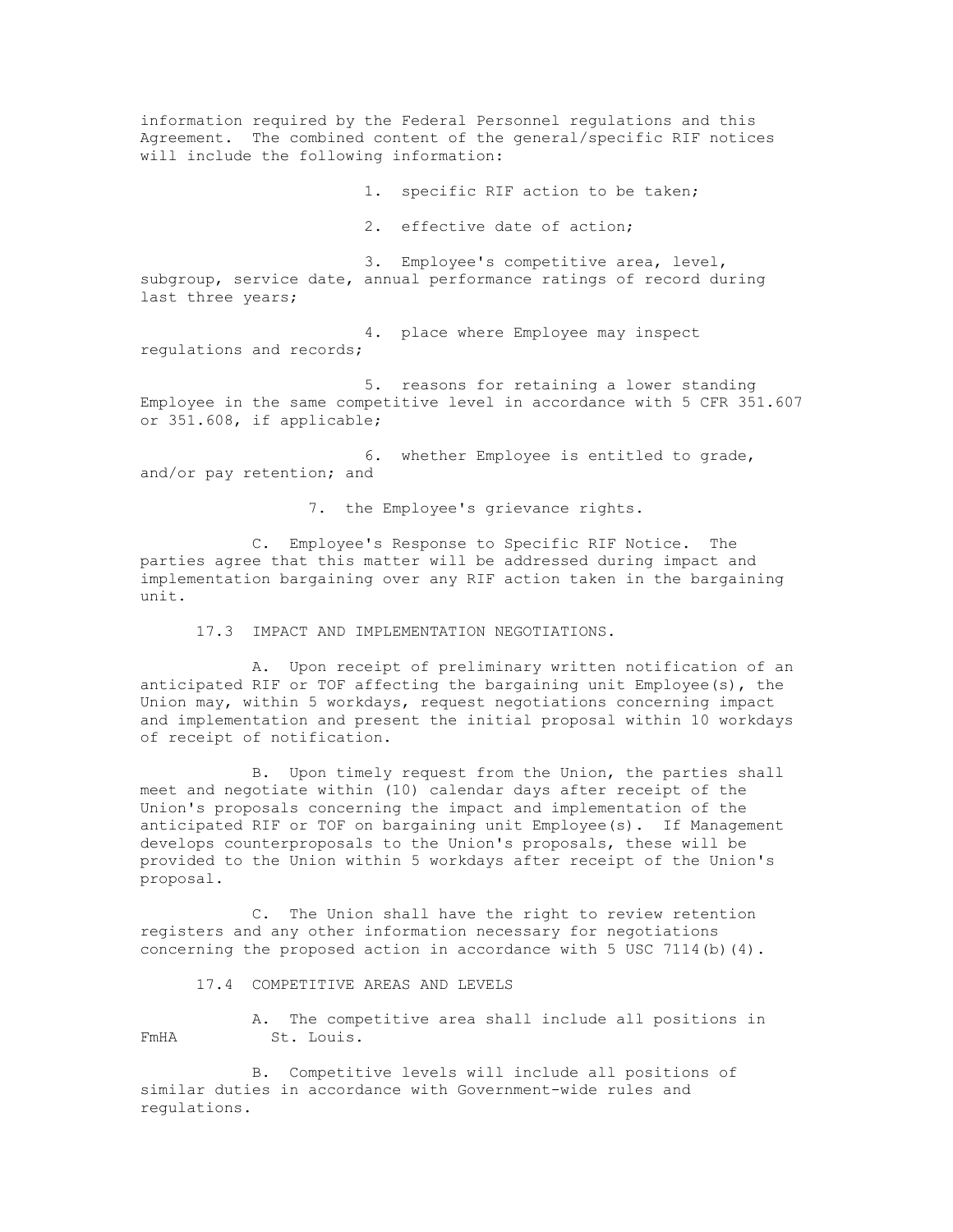C. At the time of preliminary notification to the Union (as addressed in section 17.2A, above) the Employer will identify the numbers, grades, series, and organization locations of positions occupying competitive levels in the competitive area which are expected to be involved in the first round of competition. The Employer agrees that the Union shall be provided documentation of competitive levels for all bargaining unit positions in the competitive area as soon as these determinations are made.

17.5 SPECIAL PROBLEMS.

The Employer will make every reasonable effort to minimize hardship on bargaining unit Employees who are adversely affected by a Management decision.

A. Management will pursue placement of adversely affected Employees in other Federal agencies within the commuting area in the event of a RIF which is anticipated to have significant impact on the bargaining unit. Such a RIF would be expected to adversely impact 20 or more occupied bargaining unit positions. The Employer will maintain copies of vacancies, Employer-wide, as well as any job announcements provided by other Federal Employers and will post these announcements on the open bulletin board located on the third floor of the Federal Building, 1520 Market Street. A copy of these vacancy announcements will also be provided the Union during the period between the issuance of RIF notices and the effective date of the RIF.

B. The Employer will meet or communicate individually with Employees interested in and eligible for optional or discontinued service retirement to explain benefits.

C. The Employer will explore the appropriateness of requesting OPM authorization of early voluntary retirements ("early out").

D. Within the limits imposed by law and regulation, the Employer will make every reasonable effort to assist and/or lessen undue adverse impact on handicapped Employees (eligible for appointments under Schedule A, Sections 213.3102 (t) and (u) of the Federal Personnel regulations) displaced or facing displacement as a result of RIF.

E. Management will provide a special group counseling session conducted by the Employee Assistance Program (EAP) to cover such matters as handling of stress during periods of job insecurity and any other assistance which EAP can provide adversely affected Employees. This session will be conducted on official time, and will not be counted against the individual's right to administrative leave for additional counseling and referral under EAP. Such a session will normally be scheduled after the general RIF notices have been issued.

F. Employees who are identified for separation or change to a lower grade as a result of RIF/TOF shall be provided the following upon request: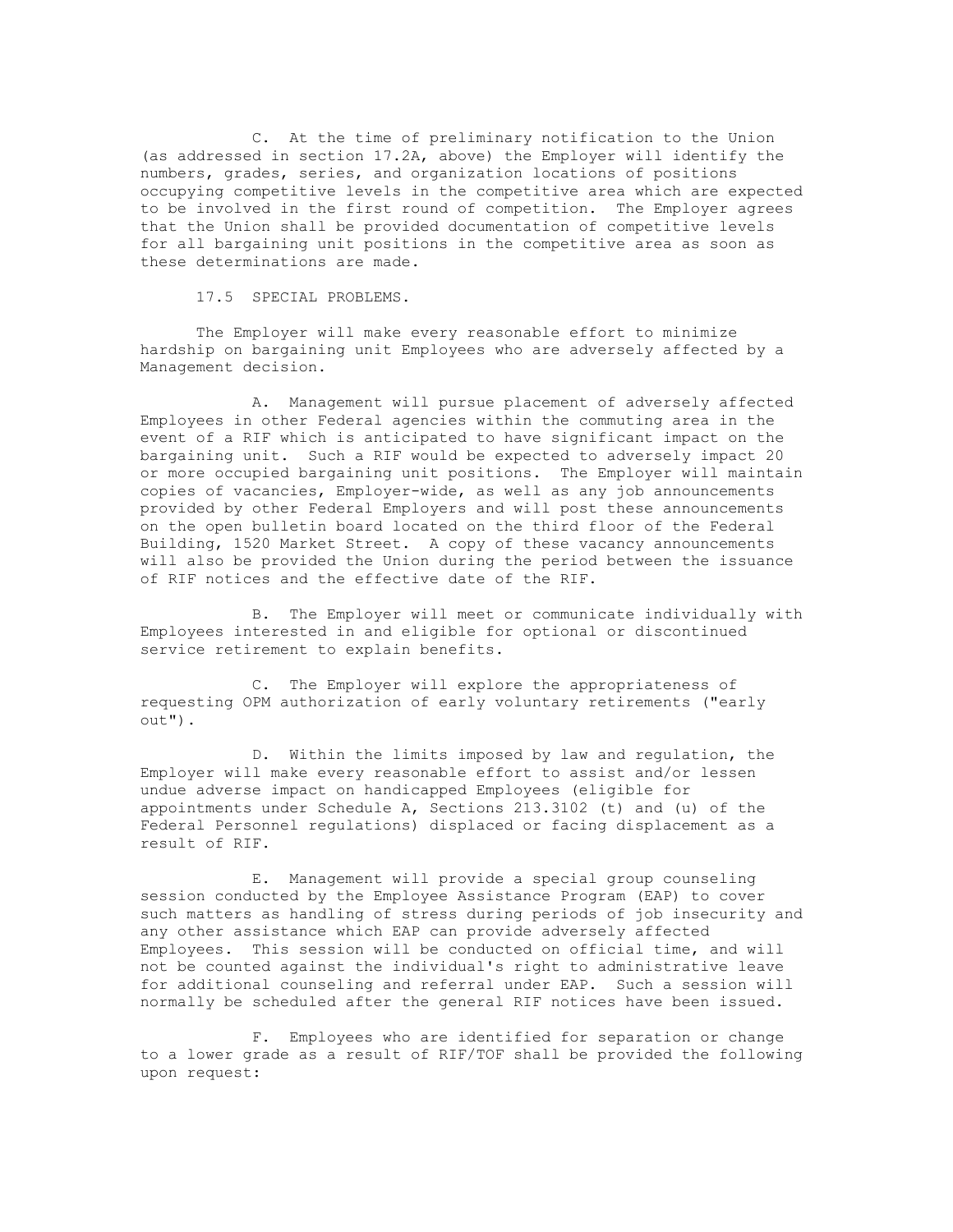1. 5 copies of their SF-171, Application for Federal Employment, or resume. The Employer will take reasonable steps to ensure that the copies provided are readable reproductions of the original.

2. The Employer agrees to grant administrative leave to Employees identified for separation or demotion in order for them to participate in Employment interviews conducted by other Federal employers in the commuting area. Such Employees will be granted up to two hours administrative leave for the first employment interview and 1 hour administrative leave for any subsequent interviews conducted between the period in which the Employee receives notice identifying him/her for separation or demotion and the effective date of the RIF. The Employer further agrees to a liberal leave policy when responding to Employee requests for additional approved absence for the purpose of participating in such interviews.

G. Union representatives who are Employees of the Agency shall be entitled to reasonable official time to assist Employees adversely affected by RIF actions in accordance with article 18, sections 18.2A and 18.2B of the current Labor-Management Relations Agreement (LMRA) and as mutually agreed by the parties. Such time shall include:

1. Up to 2 hours preparation time and necessary official time for two Union representatives to attend each meeting or briefing conducted by the Employer in connection with RIF/TOF.

2. Reasonable official time to review retention registers, and other RIF records that are located in the Personnel Office. If, after reviewing retention registers, the Union determines that a copy of the retention register or a portion thereof is needed for the performance of the Union's representational duties, the Employer agrees to provide such documents for affected competitive levels upon receipt of the Union's written request.

3. A block of official time to consult with adversely affected Employees prior to the effective date of RIF/TOF. The actual number of hours contained in such a block of time will be negotiated during impact and implementation bargaining.

H. Employees who are relocated by the Employer to a different geographic area after having been notified of their involuntary separation incident to RIF/TOF actions covered by this article will be authorized relocation expenses and a reasonable amount of relocation leave for premoving and postmoving arrangements (including a househunting trip when appropriate) in accordance with law and applicable regulations.

I. In accordance with the provisions of the LMRA, specifically article 11, section 11.6A, it shall be the responsibility of the Employer to plan for the maximum retraining of adversely affected bargaining unit Employees in the positions to which they will be assigned. The Employer will advise each adversely affected Employee entering a new position as a result of RIF of any formal classroom or on-the-job training which will be afforded the new Employee. Employees assigned to career ladder positions will be placed under a career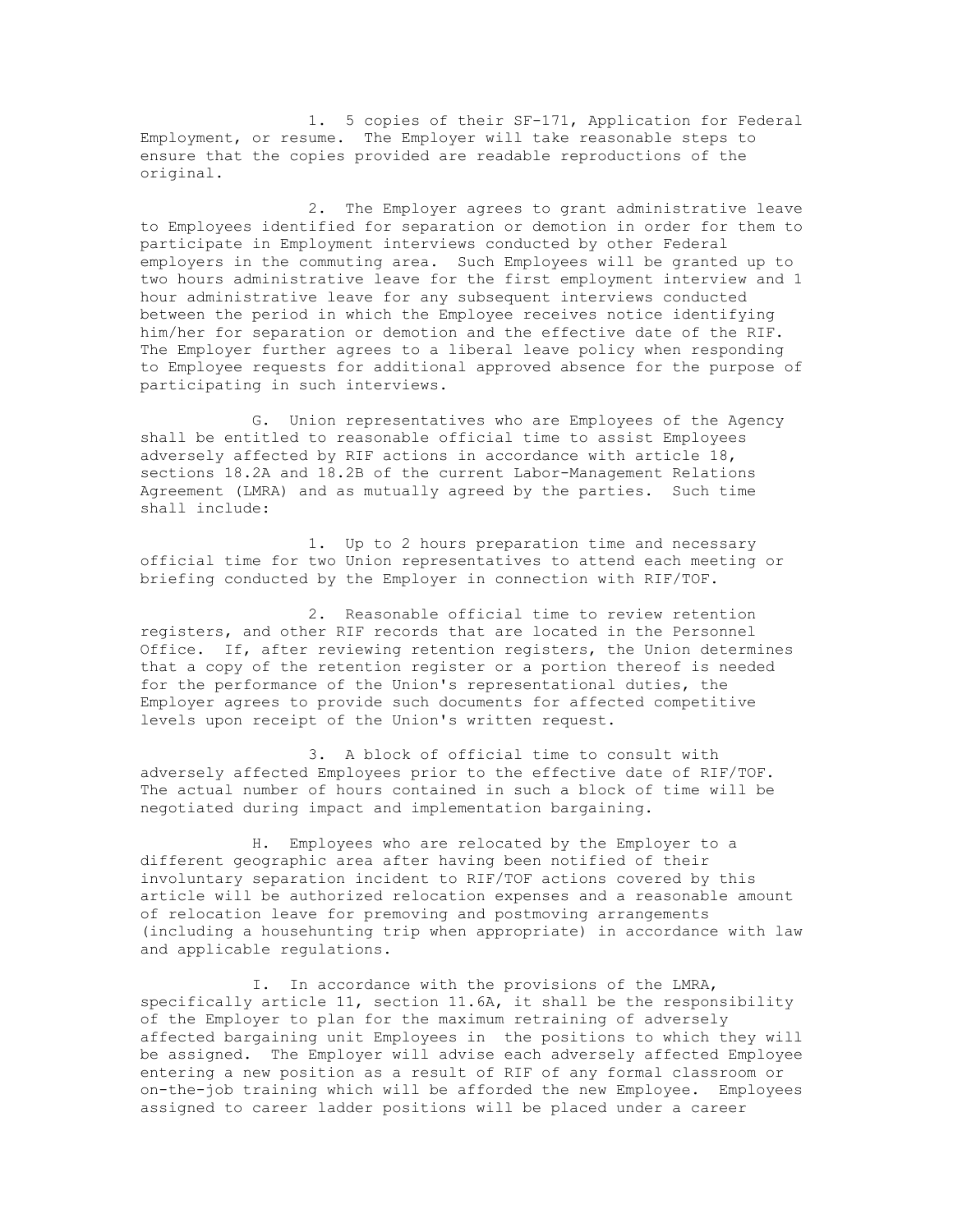Ladder Plan and trained in accordance with the provisions of that plan. After each step of the plan has been completed, the supervisor will meet with each Employee to counsel him/her on his/her status and inform him/her of any additional training or assistance which is to be provided. Career Ladder Plans will be developed and communicated to Employees occupying such positions (below the full performance level) within 30 days after the Employee enters the position. Employees placed in noncareer ladder positions will be counseled, i.e., advised of the progress they are making, on a bimonthly basis for the first 6 months they are in the job.

17.6 REEMPLOYMENT PRIORITY LISTS.

Any career or career-conditional Employee who is separated because of RIF will be placed on the Reemployment Priority List for all competitive positions in the commuting area for which the Employee is qualified and available. The Reemployment Priority List will be established and maintained by the Employer in accordance with applicable laws, Government-wide regulations, and this Agreement. It is understood that acceptance of a temporary appointment will not alter the Employee's right to be offered permanent employment.

#### 17.7 PLACEMENT PROGRAM:

A. The Employer agrees to establish a positive placement program to assist Employees adversely impacted by RIF as provided in Federal Personnel regulations. Such program will include, but is not limited to, placement of eligible separated Employees on Reemployment Priority Lists for the commuting area, and affording Employees demoted as a result of RIF bona fide priority consideration for appropriate internal vacancies. The Agency will also give serious consideration to limiting the initial area of consideration for appropriate vacancies immediately prior to and during the conduct of a RIF.

B. Once a general notice has been issued, Employees in positions the Employer has identified as surplus will be considered for noncompetitive reassignment to vacant positions in the competitive area for which they are qualified and which the Employer intends to fill before other sources are considered for filling these positions.

C. An Employee demoted as a result of RIF will be provided bona fide consideration for each appropriate vacancy for which he/she fully meets the qualification standards and which the Agency determines to fill. An appropriate vacancy is one which is at or below the grade level (representative rate) of the position from which the Employee was released but is either above the grade level (representative rate) or has greater promotion potential than the position he/she currently holds. In no case will an Employee be found to have repromotion rights to a position at a higher grade level or with greater promotion potential than the position from which he/she was released. An Employee's repromotion rights will end after 2 years from the date of displacement or after he/she accepts or rejects an offer for a position at the same grade level (representative rate) as the position from which he/she was released, whichever comes sooner.

17.8 USE OF PERFORMANCE APPRAISALS IN RIF/TOF.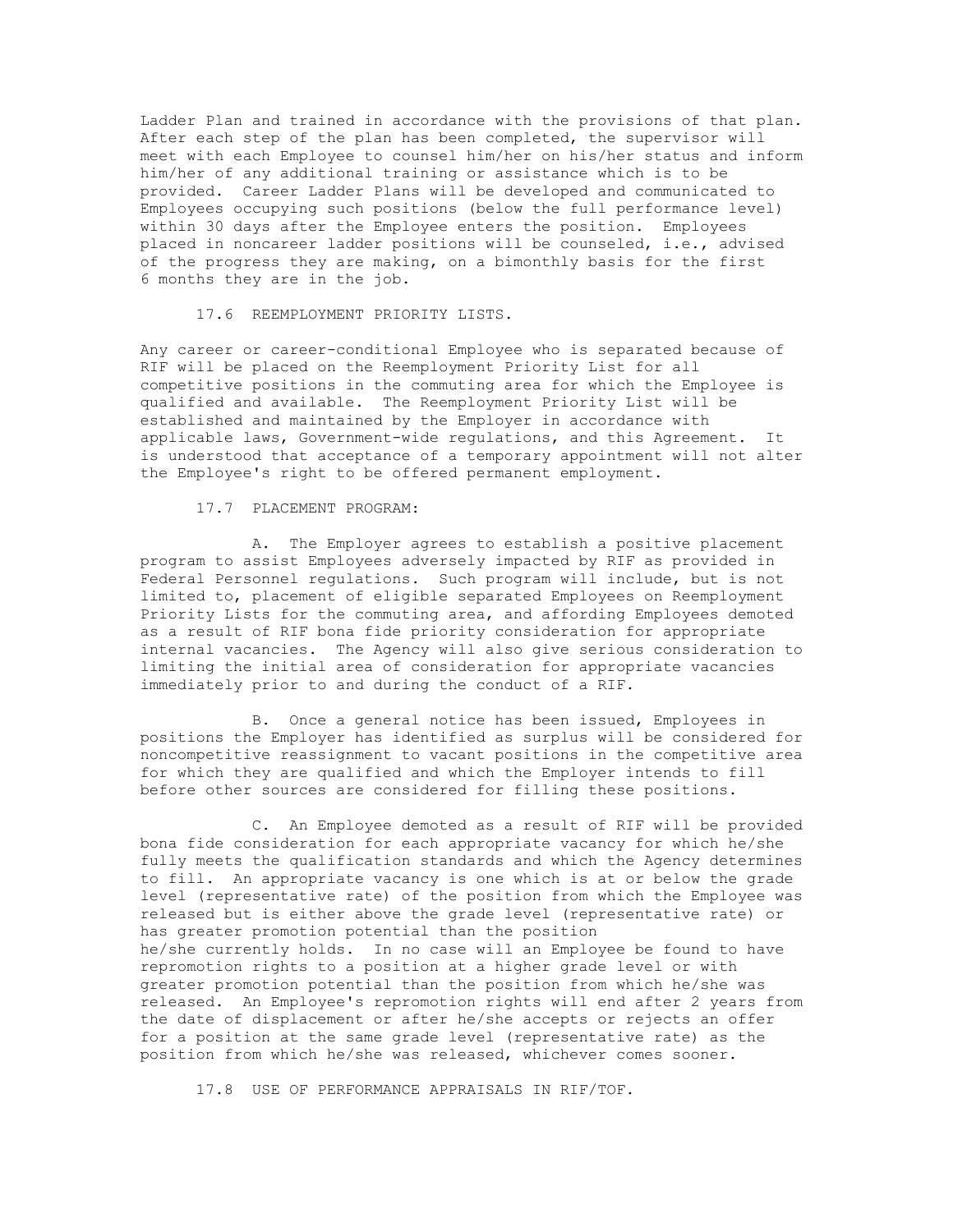A. Annual performance appraisals will be frozen as of the date the specific RIF notices are issued in accordance with Governmentwide rules and regulations.

1. Except for Employees who are rerated after a period allowed for improvement of performance at the unacceptable level as provided in 5 CFR 432, an Employee's current approved annual performance appraisal as of the date of issuance of a specific RIF notice, in addition to annual evaluations of the two previous years, if available, will be used to determine eligibility for additional credit toward an Employee's service computation date.

2. An Employee's assignment rights will be determined in accordance with Government-wide rules and regulations.

3. If an Employee has not received three annual ratings during the 3-year period, credit will be given for assumed rating(s) of "Fully Successful" to bring the Employee's total ratings considered up to three. If an Employee has not received any annual ratings at the time the specific RIF notices are issued, additional service credit will be based on three assumed ratings of "Fully Successful" regardless of the length of the Employee's Government service.

B. Annual performance ratings of record are to be used to determine additional service credit and assignment rights whether they were based on the current or the previous requirements of 5 CFR Part 430 or whether they were based on an appraisal system not subject to 5 CFR Part 430, in accordance with the requirements of Government-wide rules and regulations.

C. Should a performance appraisal rating be pending in grievance/arbitration proceedings at the time an Employee's retention standing is determined for RIF purposes, and such rating is ultimately changed by the Employer or as a result of a determination by a third party, the Agency will reconstruct the credit for performance due to the Employee as a result of the modified rating to determine what impact, if any, the change would have had on the Employee's retention standing. If the Agency discovers an error in such determination, it shall correct the error and adjust any erroneous RIF action retroactive to the effective date as provided in 5 CFR 351.506(c).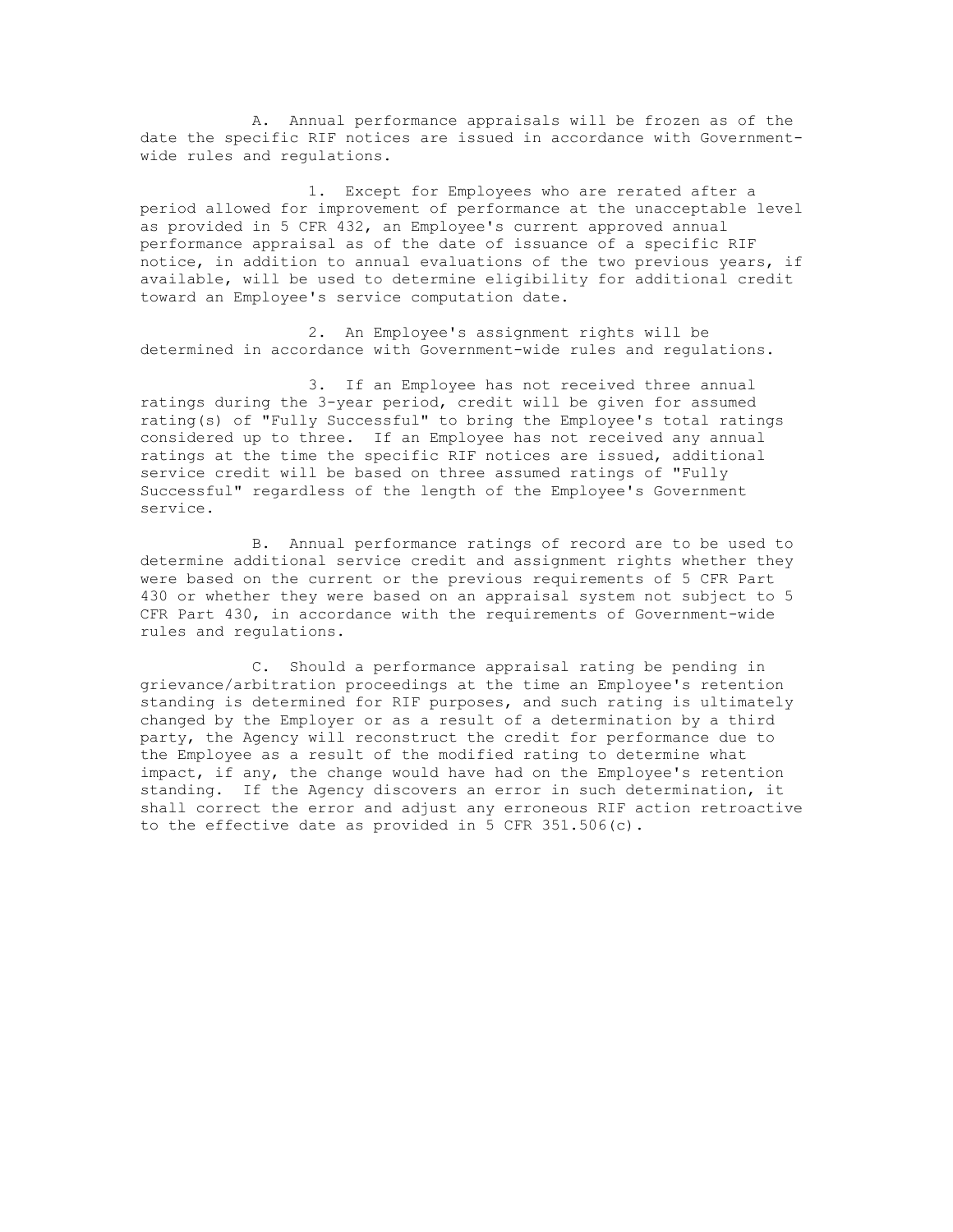The following comments are advisory only and do not constitute actual contract language.

17.2A Preliminary Notification to the Union has been changed from 45 to 90 calendar days.

17.5F2 The 5 hour restriction on the amount of administrative leave for employment interviews has been changed to 2 hours for the first interview and 1 hour for each subsequent interview.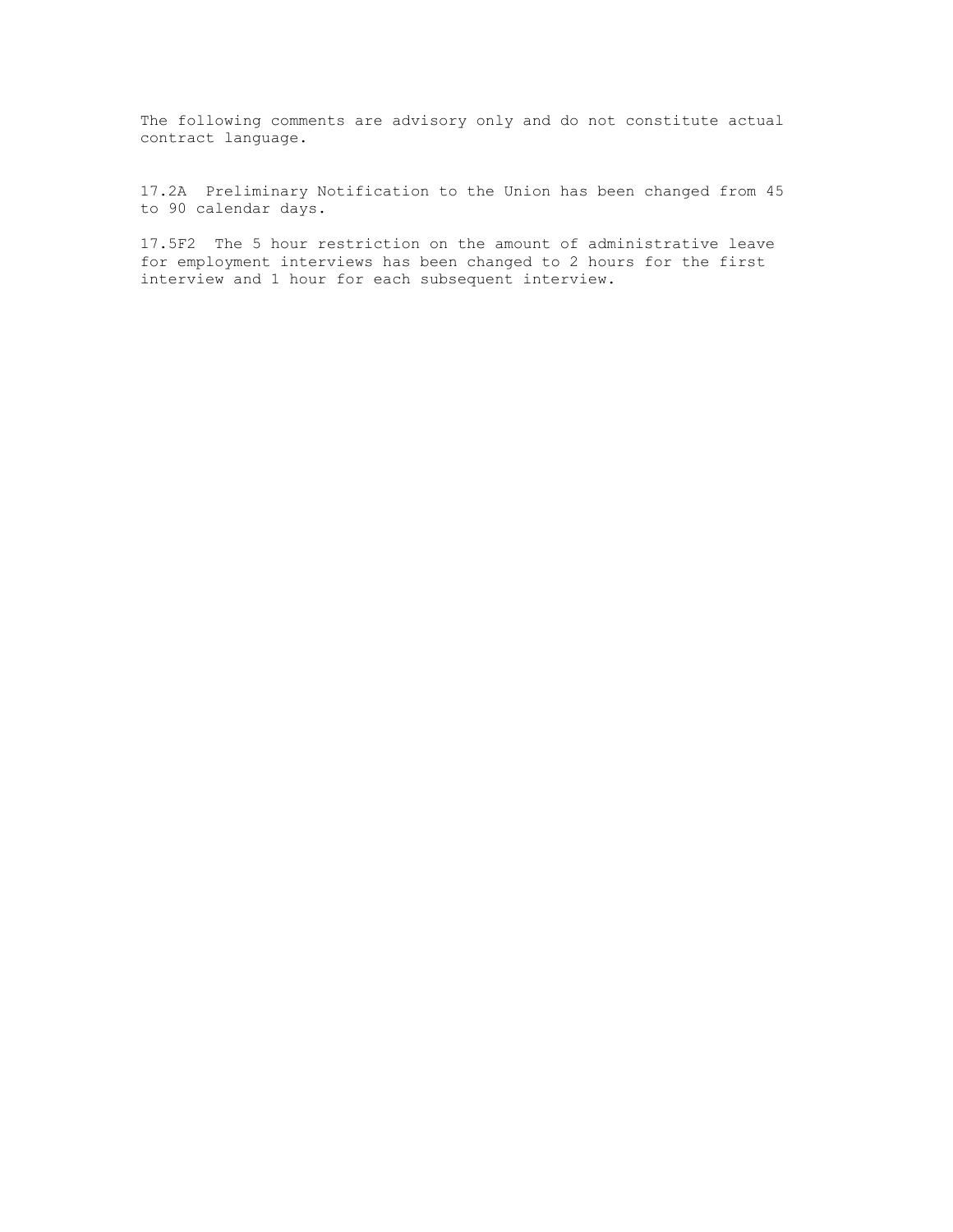# ARTICLE 18 - OFFICIAL TIME/UNION REPRESENTATION

### 18.1 DESIGNATIONS

For the purposes of using official time under this article, the Employer will recognize up to 7 officers, 20 stewards/representatives and other duly accredited representatives of the Union as outlined in other articles of this Agreement. The number of recognized representatives can be increased upon mutual agreement between the parties. The Union shall keep the Employer advised in writing of the names and titles of its officers and representatives. This letter will also include the area of responsibility and authority of those officers and stewards in labor-management relation contacts with Management. With regard to this article, within 2 workdays of a known vacancy in, or appointment to, a Union position, the Union shall so notify the Employer in writing. All written notifications required by this article will be hand-delivered by a Union representative to the Labor Relations Staff. Until 48 hours after such receipt of official written notification, no official time will be granted to individuals not listed on the most recent designation, unless there is mutual agreement between the Union President/designee and the Labor Relations Staff.

Management will provide written notice to all Employees concerning the names of the individual and the alternate who must be provided advance notice prior to use of official time in accordance with sections 18.3A and 18.3B of this article. If neither of these individuals is available and the request is not of an immediate nature, the Employee/representative should wait for either individual's return to secure release. If the request is immediate in nature, the Employee/representative may contact the Labor Relations Staff to secure release.

#### 18.2 USE OF OFFICIAL TIME

A. The Union shall be granted a block of 250 hours of official time per calendar month for its representatives selected or appointed under the terms of section 18.1 of this article. Official time available but not used during a month is not transferable to other months except as mutually agreed by the parties.

B. In addition to the "block" of time described above, Union representatives identified in section 18.1, above, are authorized:

1. reasonable official time while serving as a Union representative during meetings of committees established under provisions of this Agreement;

2. official time as provided by statute while negotiating labor management agreements on behalf of the bargaining unit;

3. official time while participating for or on behalf of the Union in any phase of proceedings before the Federal Labor Relations Authority (FLRA) during the time the Employee would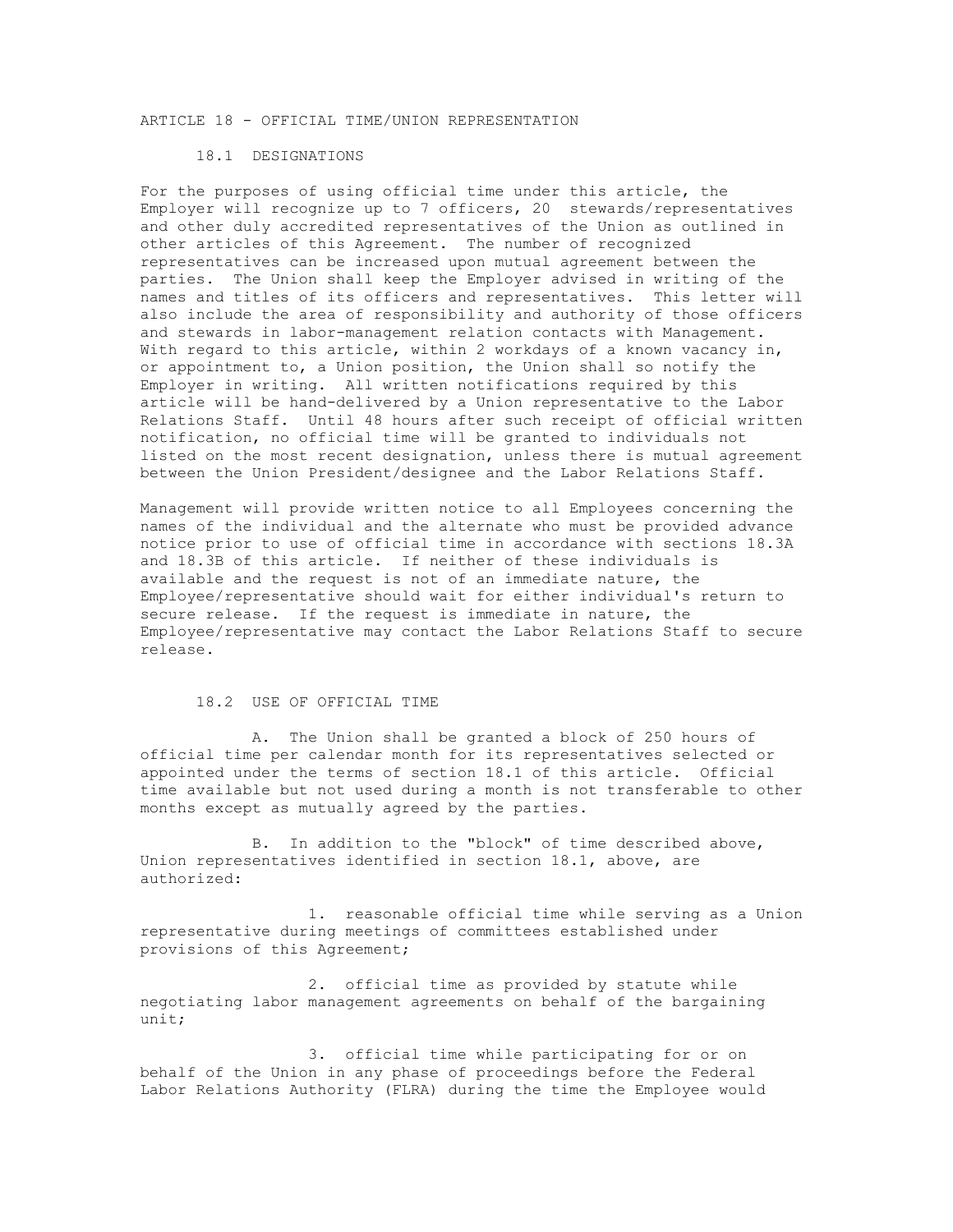otherwise be in a duty status and to the extent determined appropriate by FLRA;

4. reasonable official time will be available to an Employee, including a Union representative, who has been designated to represent another agency Employee in replying to a notice of proposed adverse action or performanced-based removal/demotion action or replying to and requesting reconsideration of a denied within-grade increase;

5. The parties recognize that reasonable official time is available to an Employee, including a Union representative, who represents another agency Employee in processing an appeal before the Merit Systems Protection Board or a complaint before the Equal Employment Opportunity Commission to the extent provided under the regulations of those agencies. Nothing in this Agreement will affect a designated representative's entitlement to official time as provided under those regulations.

6. Official time spent by up to two Union representatives attending an arbitration hearing will not count against the Union's block of time.

C. Normally, no Union representative will spend in excess of 35 percent of his/her on-duty hours performing representational functions as provided in paragraphs A and B, above.

D. If the Union or one of its representatives demonstrates a legitimate need for additional time, Management will grant such additional time as is reasonable, necessary to accomplish the task at hand, and in the public interest. Notice of the need for the additional time will be in writing, stating the reasons for the additional time, and submitted to Management at least 48 hours prior to using the time. Approval/disapproval of such a request will be based on the following criteria:

1. Whether or not the specific request for official time is reasonable, in an amount necessary to accomplish the task at hand, and in the public interest.

2. Whether or not the request demonstrates a legitimate need for additional time (i.e., above and beyond the block time provided for in this Agreement).

3. Whether or not there has been past abuse by the Union and/or its representatives as established through the negotiated grievance/ arbitration procedure for which corrective action has not been taken.

E. Any activities performed by any Employee relating to the internal business of a labor organization (including the solicitation of membership, elections of labor organization officials, and collection of dues) shall be performed during the time the Employee is in a non-duty status.

F. The use of official time shall be for legitimate bargaining unit representational duties. Except in accordance with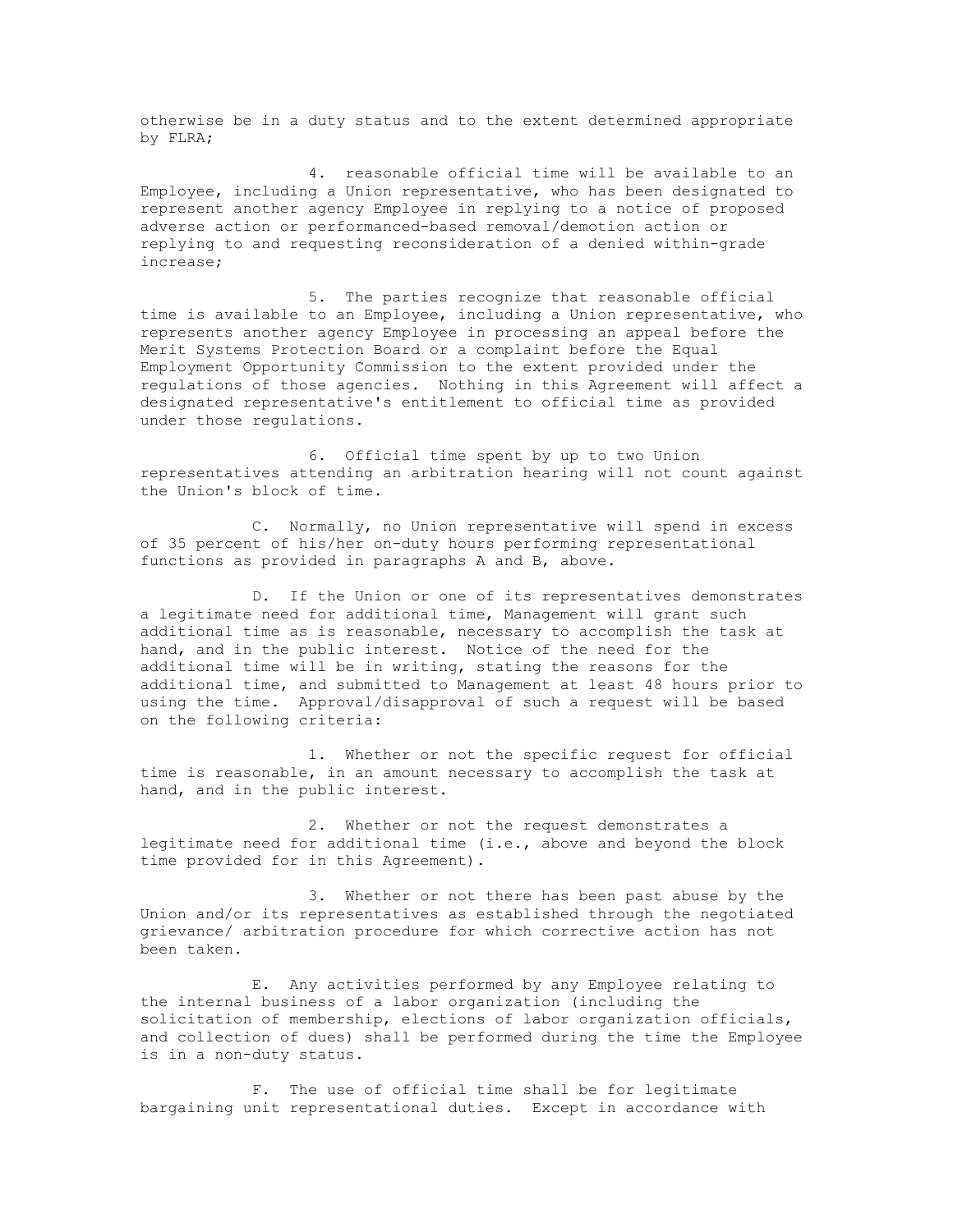section 18.2D, time shall not accumulate from one position to another, nor from one representative to another, nor from month to month.

G. Any official time used in excess of an Employee's authorized maximum allotment for the month will be chargeable to leave, unless the Employee obtains additional time in accordance with paragraph D, above.

18.3 PROCEDURE FOR USE OF OFFICIAL TIME

A. Union Representatives. The representative will provide advance notice to his/her supervisor or designated alternate prior to leaving his/her work assignment to undertake any representational function for which official time is authorized.

1. In making this request, the representative will complete blocks 1, 2, 9, 10, 11 and 12 of the revised Form FmHA 300-42, Record of Use of Official Time (Appendix I).

2. The official will initial in block 3 acknowledging the advance notice from the representative immediately upon receipt of the notice. If the official cannot release the representative at the time requested in accordance with section 18.3C of this article, the official will so notify the representative. A new entry will be made on the log reflecting the rescheduled release time.

3. The representative will initial the log indicating the time he/she actually left the work area (Blocks 4 and 5).

4. Upon his/her return, the representative will indicate the time of return and again initial the log (Blocks 6 and 7).

5. If the reason for the use of the official time is a grievance or complaint, the representative will indicate the official time number (OTN) on the log in block 10.

6. If the official time being used is not chargeable to the Union "block" of approved time (as provided above in section 18.2), the representative will provide the OTN or additional information, as appropriate, which is required for the approval of official time. Such reason will be identified in block 9 of the log.

7. The representative must also indicate when he/she signs out on the log the location (block 11) and the telephone extension (block 12) at which he/she can be reached during his/her absence from the work area on official time.

8. When requesting official time to process any complaint or grievance (including unfair labor practice charge, negotiated or administrative grievance, proposed or actual adverse action, demotion/removal for unacceptable performance action or denial of WGI, statutory appeal or EEO complaint), the Union representative will obtain an official time number (OTN) through the Labor Relations Staff. The number will be referenced on all official time logs having to do with that complaint or grievance. In obtaining the number, the Union representative will inform the Labor Relations Staff of the name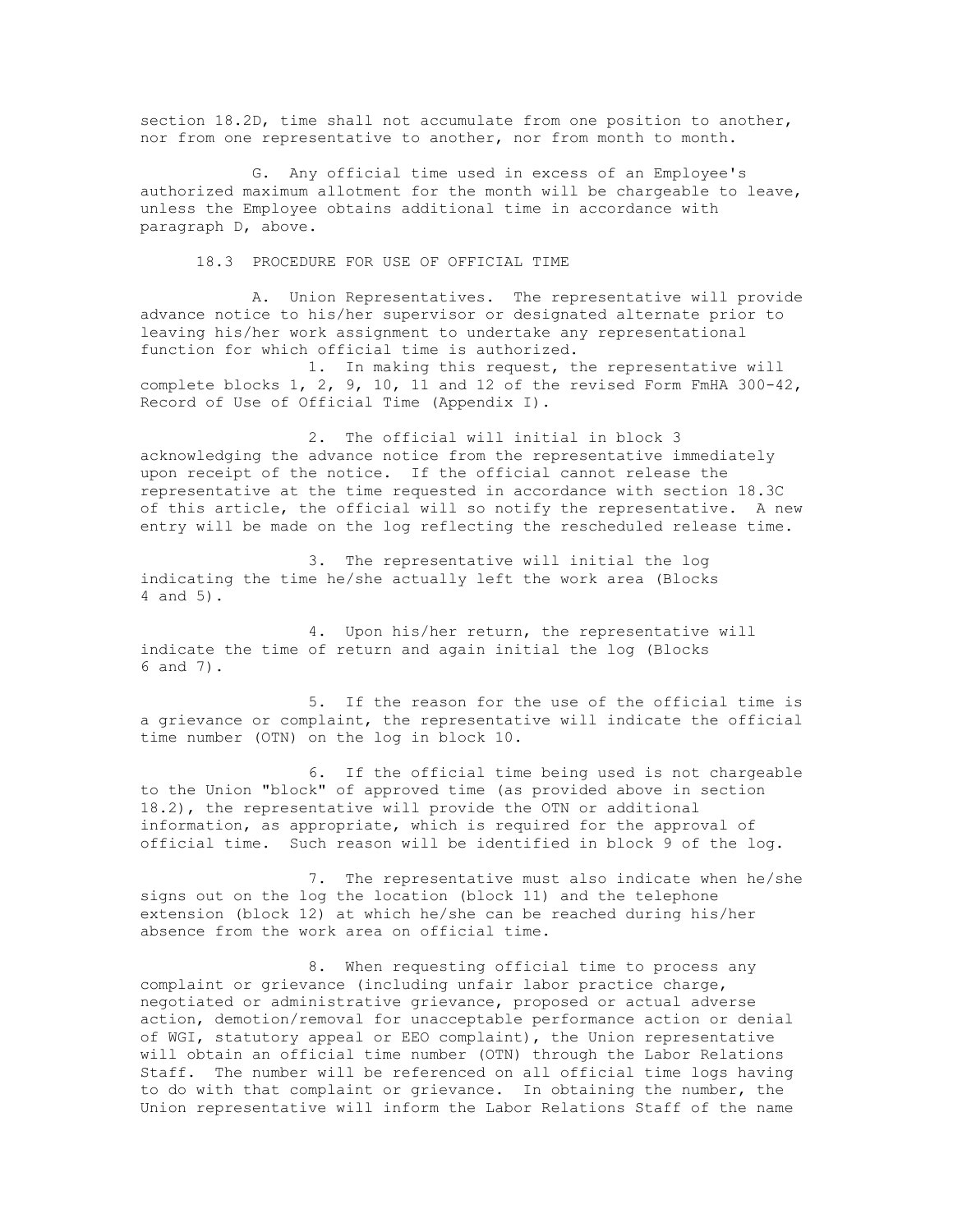of the Employee(s) being represented, the Employee's work unit, and the issue involved. If the Union representative is unfamiliar with the issue, he/she will contact the Labor Relations Staff as soon as possible to provide that information.

9. If the representative's business will exceed the amount of time originally estimated, he/she must contact his/her immediate supervisor and obtain permission for additional time based on his/her new estimate. The supervisor will normally approve the additional time unless the representative's services are necessary. In such a case, the representative will be required to return to the worksite and he/she will be released as soon as the workload demand allows.

 10. The representative will advise the supervisor immediately upon return to his/her work assignment whenever he/she uses official time, and will initial and date the log.

 11. If the Union business involves another Employee(s), the representative will obtain advance permission and approval from the supervisor(s) of the Employee(s) being contacted.

 12. If more than one representational function will occur simultaneously or consecutively, separate notations must be made on the official time log.

B. Employees

1. An Employee will obtain advance permission from his/her immediate supervisor or designated alternate to leave his/her work assignment to contact in person his/her Union representative concerning a personal complaint or to seek representation on a proposal for disciplinary or adverse action. The Employee will complete Form FmHA 300-39, Employee Request for Official Time (Appendix J). The original form will be retained by the Employee. A copy will be retained by the supervisor for a period of 15 workdays. Copies of Form FmHA 300-39 will be maintained in a place where they are readily available to the immediate supervisor and the designated alternate, or Employees.

2. Based on the estimated time required and the appropriateness of the request, the Employee will be granted official time for such purpose as soon as possible based on workload demands. If the time necessary to conduct the business will exceed the estimated time required, the Employee will immediately contact his/her supervisor and request an extension based on his/her estimate of additional time necessary. The supervisor will normally approve the additional time unless the Employee's services are needed. If the supervisor can no longer release the Employee, the Employee must immediately return to his/her work assignment. Arrangements will then be made for an alternate time when the Employee can be released.

3. When the Union wishes to interview Employees who may have information required by the Union for representational purposes, the designated Union representative will provide in writing to the Labor Relations Specialist the names of these Employees and briefly explain the necessity to meet with the Employee(s) in relation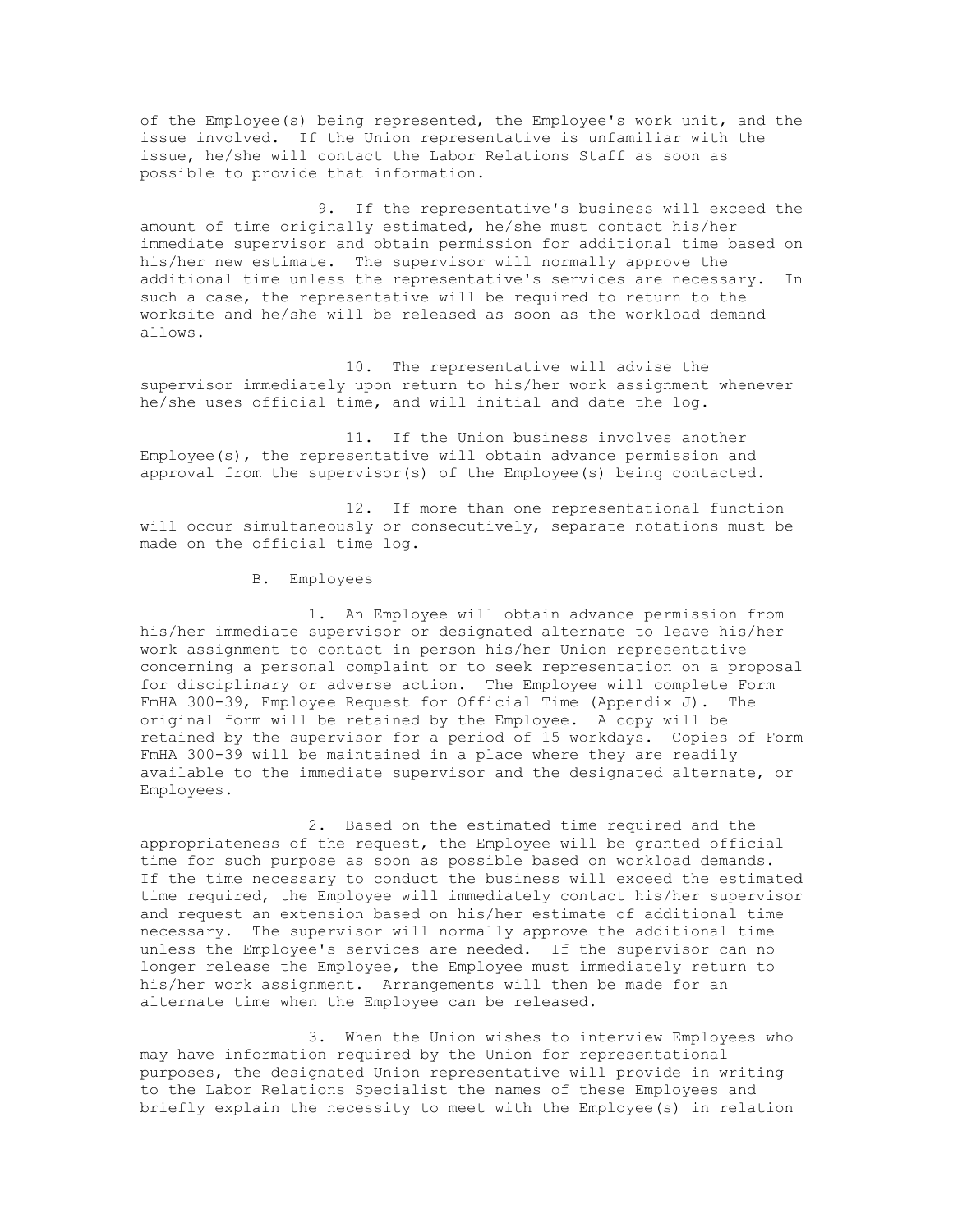to the case. Management will grant such official time as is reasonable, necessary to accomplish the tasks at hand, and in the public interest. The Labor Relations Specialist will then contact the Employee(s) immediate supervisor(s) to inform him/her of approval for such release. The Union representative will contact the immediate supervisor and arrange for individual release of Employee(s) based on workload demand. It is understood that an Employee under this paragraph can choose not to discuss his/her knowledge with the Union, but Employee participation is encouraged to maximize the Union's understanding of the issue and ensure proper discovery of all relevant facts. The Employee will complete Form FmHA 300-39 which will be provided to the immediate supervisor for a determination. The supervisor will complete his/her portion and return it to the Employee for retention.

4. Any time an Employee is released to conduct Union business under this article, he/she will advise his/her supervisor immediately upon return to his/her work assignment.

5. In the case of disagreement on the use of official time, the issue must be raised by the appropriate individual within 5 workdays of the approval of the time. In such cases, Employees will be expected to produce as evidence the form which authorized their release.

C. Release of Union Representatives/Employees.

Supervisors are required to release bargaining unit Employees for appropriate uses of official time as follows:

1. Provided reasonable advance notice of at least 48 hours has been given whenever possible, Employees will be released at the time requested when the request is for one of the following reasons, unless a bona fide emergency exists which would prevent the release:

a. Negotiations.

b. Grievance meetings with Management.

c. Committee meetings in accordance with the terms of this Agreement.

d. Management-initiated meetings.

e. Meetings initiated by the FLRA or other outside Government authority.

f. Presenting or appearing as a witness in a third-party proceeding.

2. For other requests for official time outlined in this article, the Employee(s) will be released at the time requested unless there is a need for that individual Employee's services at that particular time. In any case, the time will be authorized within 48 hours of the time initially requested, unless mutually agreed otherwise by the Labor Relations Staff and the Union President/designee.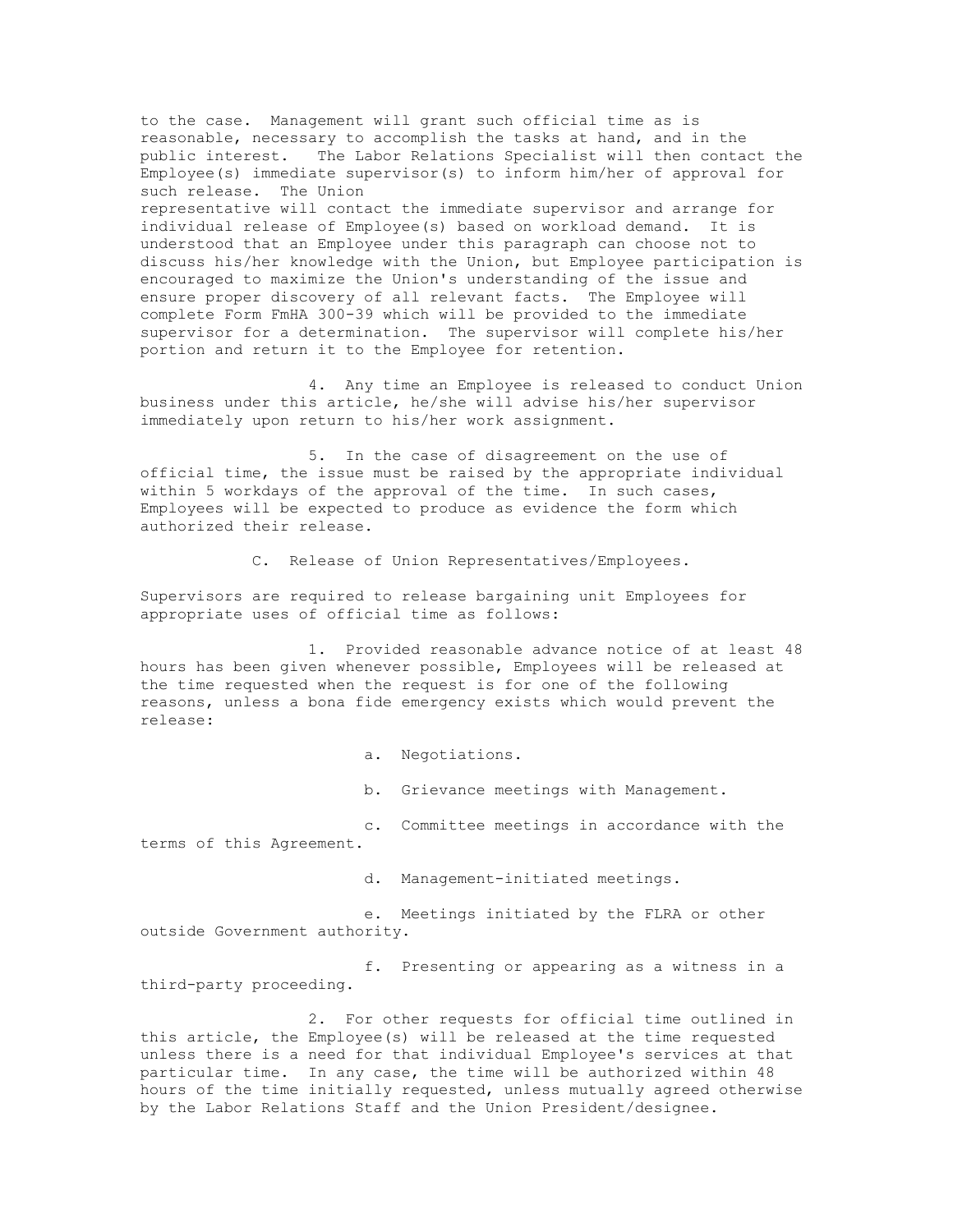3. It is mutually understood and agreed that the Union President/designee will take into consideration the relative workloads in work units when assigning representatives to handle functions.

4. In those cases when a request for official time is denied as inappropriate, the Labor Relations Staff will contact the Union President/designee and provide the reasons for the denial. The supervisor cannot deny a request for official time as inappropriate without first obtaining guidance from the Labor Relations Office.

18.4 RECORDING USE OF OFFICIAL TIME

All errors that are discovered in filling out the Form FmHA 300-42 (as provided in section 18.3, above) will be corrected.

l8.5 LEAVE WITHOUT PAY

LWOP for up to 1 year (more than 1 week at a time) may be granted for no more than one Union representative at any one time to serve on a temporary basis with the American Federation of Government Employees (AFGE), unless there is a critical need for that Employee's services during that time or the Employee is in a production position and the request includes time during yearend processing or periods of mandatory overtime. When an Employee is on LWOP under the provisions of this section, he/she shall be entitled to active employment at the end of the approved leave period at the same grade and salary and in accordance with appropriate law, Government-wide regulations and this Agreement.

In addition, short-term LWOP for up to 1 week may be granted to a Union representative for union-related business. Requests may be denied if there is a critical need for that Employee's service at the time of the request or the Employee is in a production position and the request includes time during yearend processing or periods of mandatory overtime.

All requests for LWOP for union-related purposes must be made in writing. Requests for extended LWOP will be made at least 1 pay period in advance of the date(s) requested whenever possible and must state the purpose of the leave of absence and its specific duration. Requests for short-term LWOP should be made as far as possible in advance of the request on the SF-71.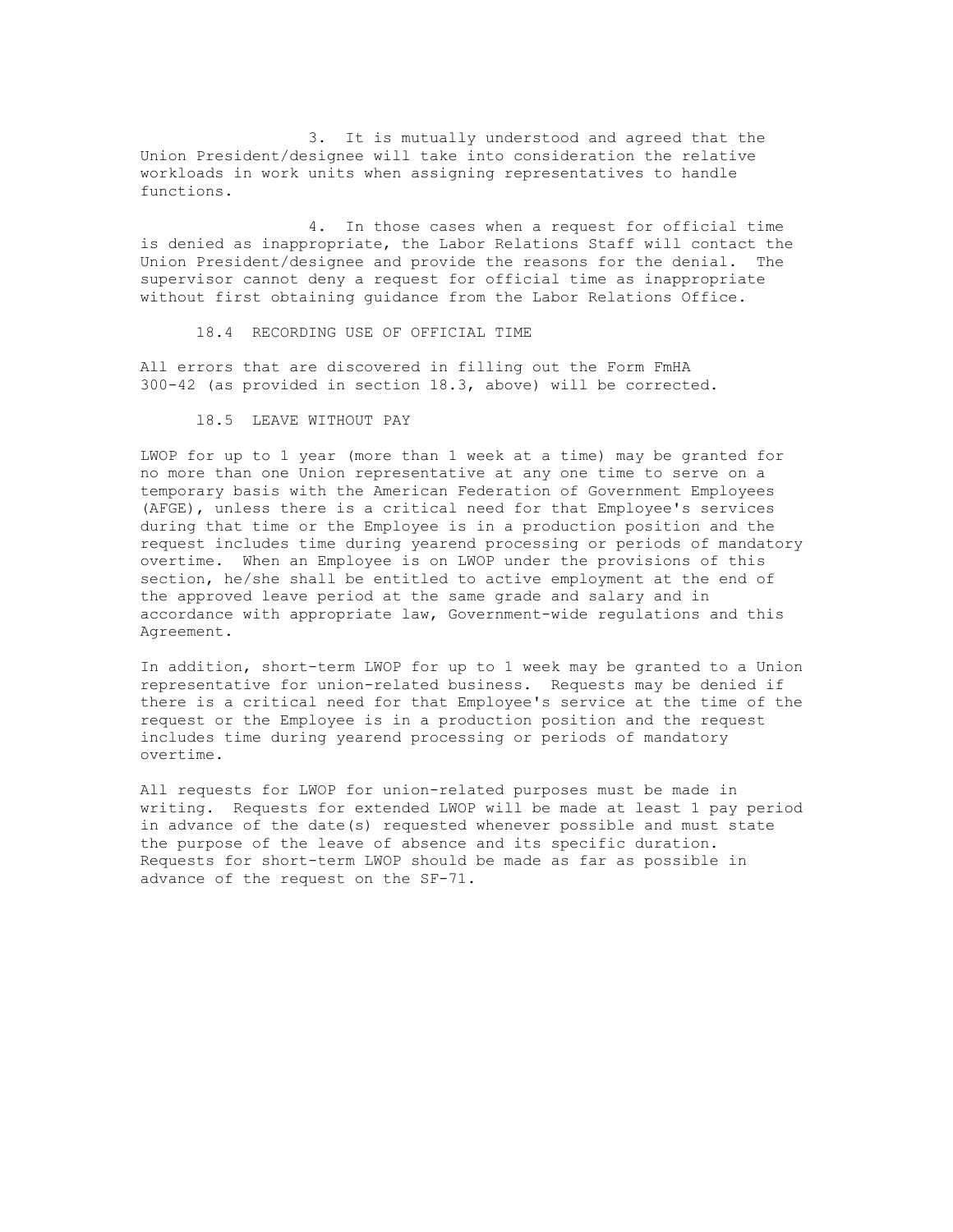The following comments are advisory only and do not constitute actual contract language.

l8.1 Consult the current list issued by the Personnel Officer to make sure a person is entitled to official time as a "union rep." Be especially careful when an employee says they are a "substitute" or an "alternate" for a union official. Call Employee Relations at X6625 with any questions.

l8.2B1 Check with Employee Relations before releasing an employee who claims to be on their way to a "committee" meeting. Internal union business committees do not qualify for official time. Those joint labor-management committees that do qualify for official time would normally have standing members, regular meetings with written agendas.

18.2B4 A written notice of proposed adverse action will state how much official time an employee may use to prepare a written and oral response.

l8.2D All responses to requests for additional official time should be coordinated with Employee Relations.

l8.3A The union rep must complete the official time log before leaving the work area. The supervisor must initial off and make sure the reason for official time is listed in block 9. For example, an employee who is named on the list published by the Personnel Officer as a union rep to a committee recognized by the contract would write-in reason "C" on Form FmHA 300-42. A union rep recognized by the Personnel Officer would write-in reason "2" for a representational function other than a grievance.

All original official time log sheets (Form FmHA 300-42) must be turned into the Employee Relations office at the end of each month. This is necessary to track the 250 hour monthly limit for all union officials, as well as the 35 percent per individual rep called for in the contract.

l8.3B1 This form is appropriate for use by an individual employee seeking representation concerning a personal grievance. It is not meant to be used by a union rep who is conducting business on behalf of the union as an organization. (Union reps must use Form FmHA 300-42.) Call Employee Relations to discuss the appropriateness of the request.

l8.3C Union reps do not have to be released at the time requested for general representational functions. If you need the employee's services at that particular time, you have a 48 hour period from the time initially requested to release the employee. Always check with Employee Relations before denying a request for official time.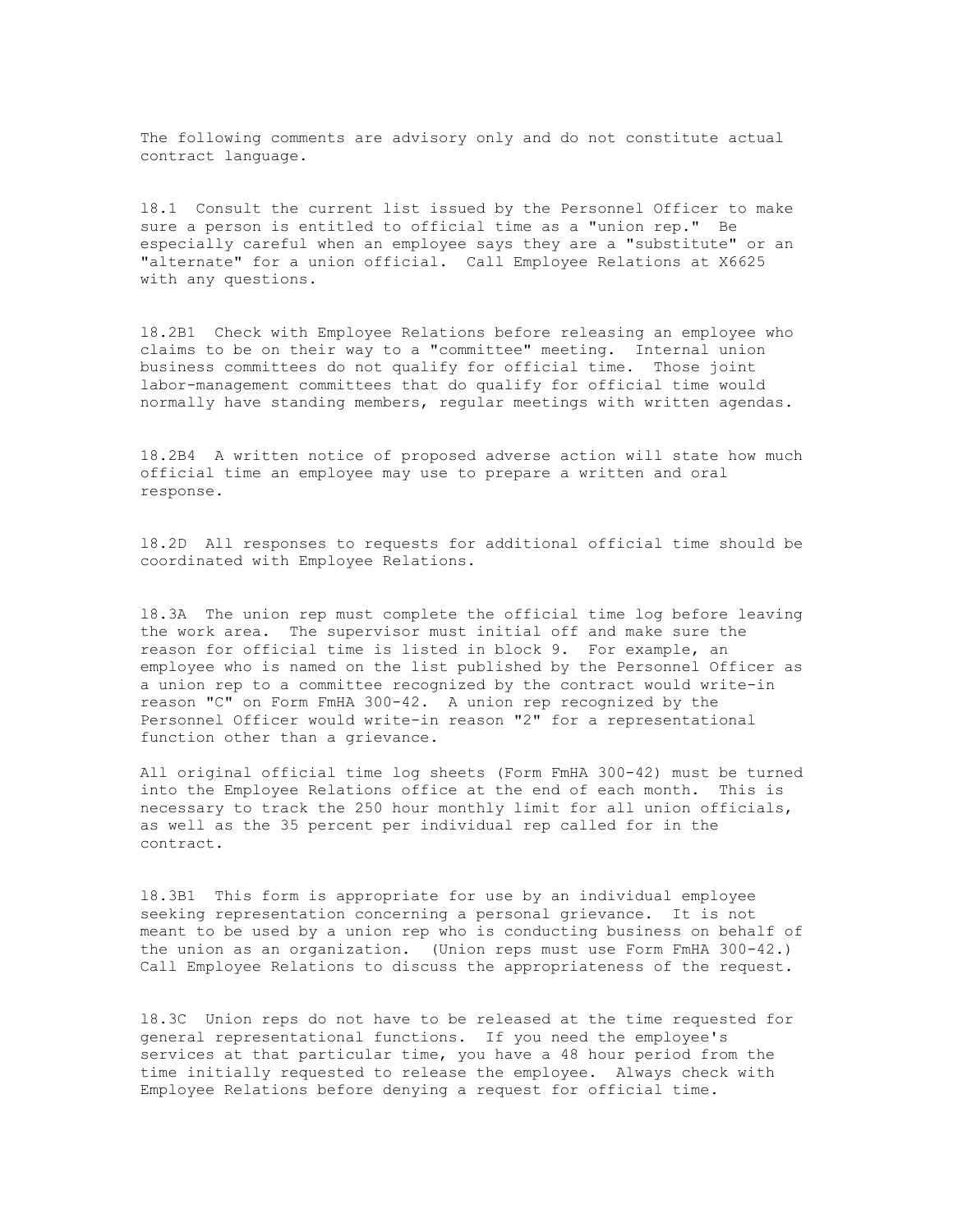# ARTICLE 19 - USE OF OFFICIAL FACILITIES AND SERVICES

19.1 SPACE, EQUIPMENT AND OTHER SERVICES

A. Space: When available, the Union may reserve and use (during non-duty hours) the Employer's conference rooms or other suitable space for internal business meetings of its officers, stewards, and members. Advance reservations are subject to cancellation in the event of unforeseen official needs. In the event the Employer's space is not available or it becomes necessary to cancel a reservation, the Employer will attempt to secure for the Union conference facilities of other agencies in the building.

1. Use of GSA Conference Rooms: The requestor must submit a GSA Form 3453, Application/Permit for Use of Space in Public Buildings and Grounds, filled out completely for all items 1A through 10 in part 1 including the indemnification. The form must be sent to the Director, Property Supply and Management Staff (PSMS), at least 1 week in advance of the function to the extent possible. The Director, PSMS, will forward the form through the Assistant Administrator, Finance Office to the Field Office Manager, GSA, for review and appropriate approval/disapproval action. PSMS will advise the requestor of GSA action on the request as soon as possible. GSA Form 3453 will be distributed to branch secretaries.

2. Use of Finance Office Conference Rooms: The requestor will submit the same GSA Form 3453 to the Director, PSMS, as stated above. The Director, PSMS, will forward the form to the Assistant Administrator, Finance Office for review and appropriate approval/disapproval action. PSMS will advise the requestor on the action taken regarding the request.

B. Union office. The Employer agrees to renovate Rooms 3901-A and 3901-B so that the entire space will be used as the Union office. If the Union office is not available to perform representational functions with Employees, and the Union cannot find suitable alternative space on its own, the Union representative may contact the Labor Relations Staff to determine if the Personnel Office training rooms are available. If not, the requirement for GSA Form 3453 will not apply, and the Union representative may contact other work areas to obtain space. The Union will retain current equipment and furnishings. In addition, the Employer will provide the Union the usual and customary furnishings and equipment within a reasonable time after receipt of appropriate written justification. Requests for furnishings and equipment for the Union office will be made using Form AD-700, Procurement Request, and signed by the Union President/designee. The Union will be responsible for assuring assigned space is maintained in a neat and orderly manner.

1. Telephone service. The Employer will provide the Union office two telephone lines. The Employer agrees to pay for the initial installation of the second line with the understanding that a Union-provided answering device will be attached to one line. The Union telephone lines will be placed in the Union's name. All billing will be made directly to the Union. The Union will be reimbursed up to a maximum of \$1020 per year towards telephone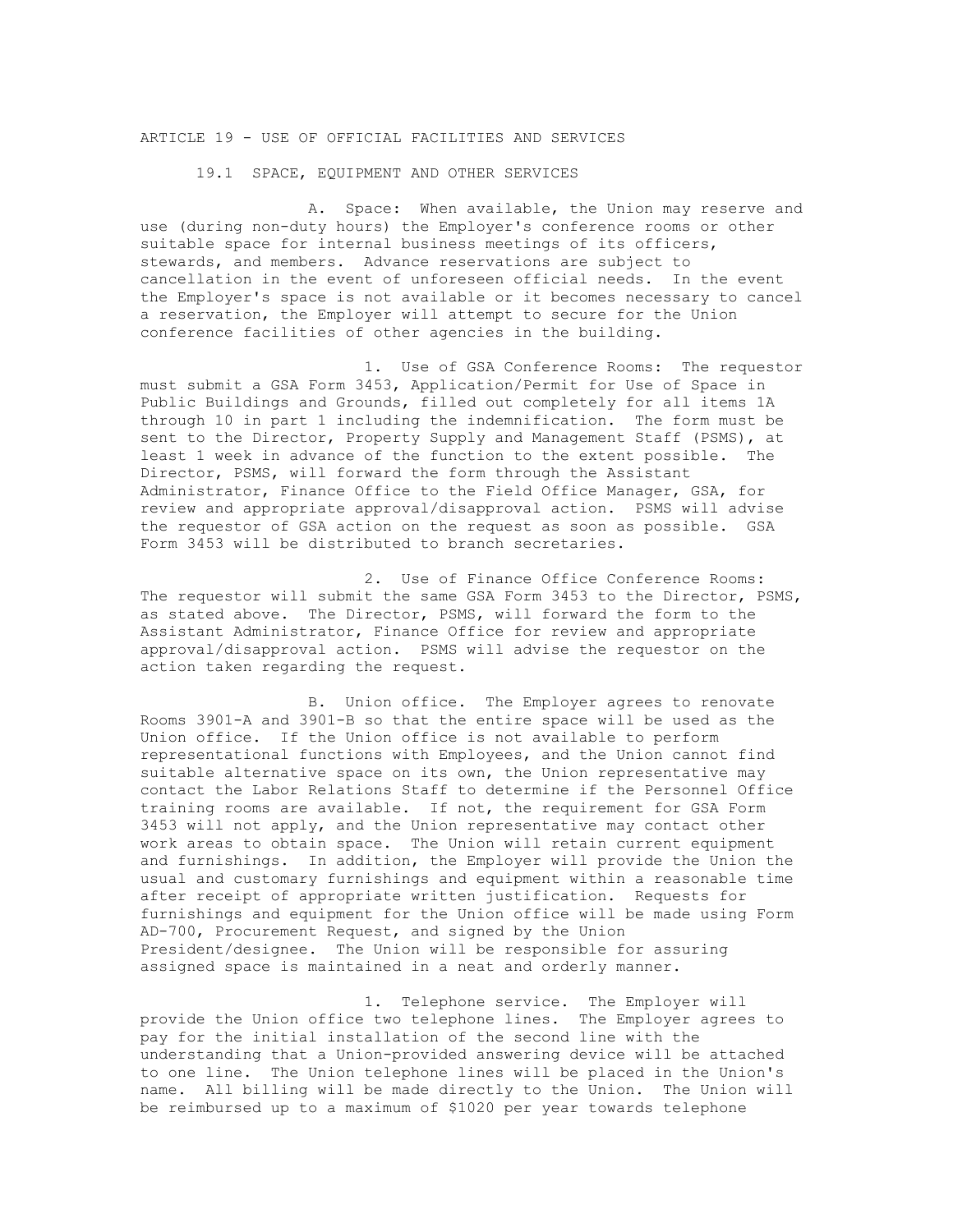service. The telephone provided the Union office will be equipped with a speaker phone.

2. Personal Computer. The Employer will provide the Union the use of one IBM-compatible personal computer and printer. The Union will be responsible for supplying paper and other supplies necessary for the use of this equipment except that the Employer will provide the Union with basic operating software, i.e., word processing and database. Routine maintenance will be provided by the Employer.

C. Telephone Directory. The Local President's name, title and the telephone extension available for his/her use will be in the Employer's telephone directory.

D. Copier Service: The Employer will provide the Union one plain paper copier to be located outside the Union office. This convenience copier will be equipped with a key and is intended for copy requirements of less than 100 impressions per original. The Union will be responsible for insuring proper use and maintenance of the key. When the Union convenience copier is inoperable, the President/designee should make arrangements through the Labor Relations Staff to utilize the copier in the Personnel Office.

All costs including supplies and maintenance will be borne by the Employer for the first 5,000 copies annually. This 5,000 credit will be applied during the first quarter of each fiscal year. Use of the Personnel Office copier will count against the 5,000 annual requirement. Copies in excess of 5,000 annually will be billed at 2 cents per copy.

For other printing requirements, the Union will complete GSA Form 50, Requisition for Reproduction Services, and deliver it to the GSA Print Shop. The cost of GSA printing will be reimbursed by the Union to Management on a quarterly basis at the same cost borne by Management. The Union agrees to pay for all charges assessed for copying/printing services within 15 workdays of receipt of the agency's bill. No further printing will be approved until the bill is paid in full.

19.2 LIST OF EMPLOYEES: The Employer will furnish quarterly, free of charge to the Union, a list of the names, grades and organizational locations of all bargaining unit Employees of the Employer.

19.3 BULLETIN BOARDS:

A. The Employer will furnish the Union one 3' X 4' open bulletin board on each floor (first, second, and third) at 1520 Market Street. The Employer will furnish the Union the enclosed bulletin board located on the first floor, 1520 Market Street.

B. The Union President will be fully responsible for any and all material posted. The Union agrees these materials will not be inflammatory, derogatory, or otherwise in bad taste, and will comply with all existing rules and regulations regarding posted material, including assuring that those materials will not advertise a commercial product, service, or firm; directly or indirectly attack or reflect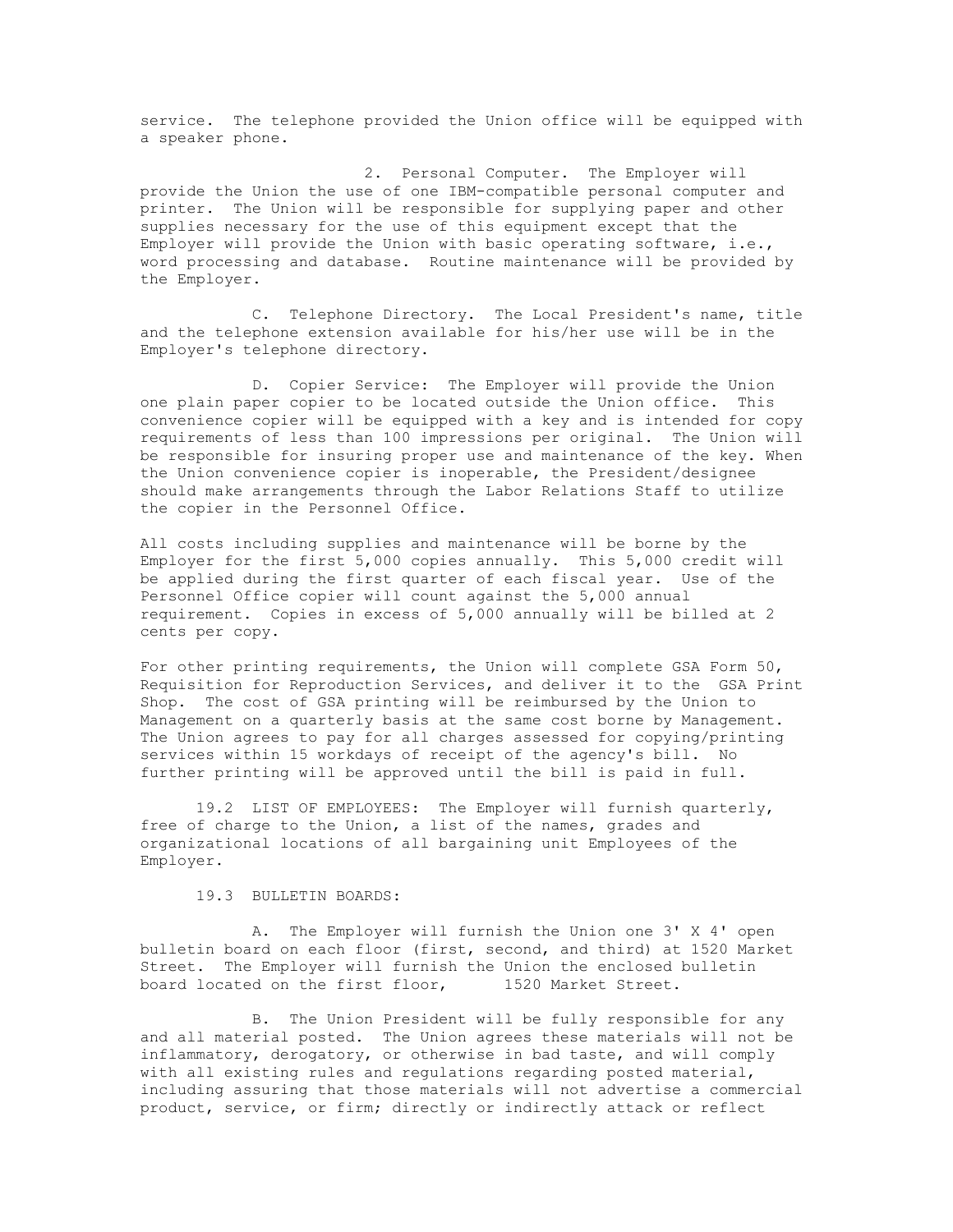adversely on the integrity or character of any Government official or Employee; or condemn or criticize the policies of any Government agency.

#### 19.4 DISTRIBUTION OF UNION PUBLICATIONS:

A. Distribution of the Union newsletter and announcements of Union meetings/Union education programs may be made through the Agency inter-office mail system as long as the items meet the requirement of postings as in article 3. Materials to be distributed will be delivered to the Head, Records and Mail Section. If the Union breaks down the materials into the appropriate number of copies for each distribution point, and attaches a routing slip with the appropriate mail code, materials will be distributed by the next day. If the Union does not break down the materials in this manner, the distribution will be made within 5 days.

B. The officers and members of the Union who are Employees of the Employer may make personal distribution of their newsletter and other Union publications (including petitions and solicitations in accordance with appropriate law and Government-wide regulations) in the working areas of the Employer during the nonwork hours of the Employees distributing this material. Such distribution must occur prior to 7:00 a.m., during the designated break and lunch periods for the area or after 4:30 p.m. in areas having only one shift. In areas with more than one shift, distribution will be made during the designated lunch and break periods or between the hours of 6:30 a.m. and 7:00 a.m.

19.5 REGULATIONS AND OTHER MATERIALS: The Employer will provide access to personnel regulations and MSPB and FLRA decisions normally maintained onsite and in accordance with article 18. It is understood and agreed that use of these materials must be scheduled in advance and that the Union will inform the Labor Relations Staff of items copied. It is also understood and agreed that Management is only under obligation to provide one copy of information to the Union under this section. Additional copies will be at the cost of 2 cents per copy in accordance with section 19.1 of this Agreement.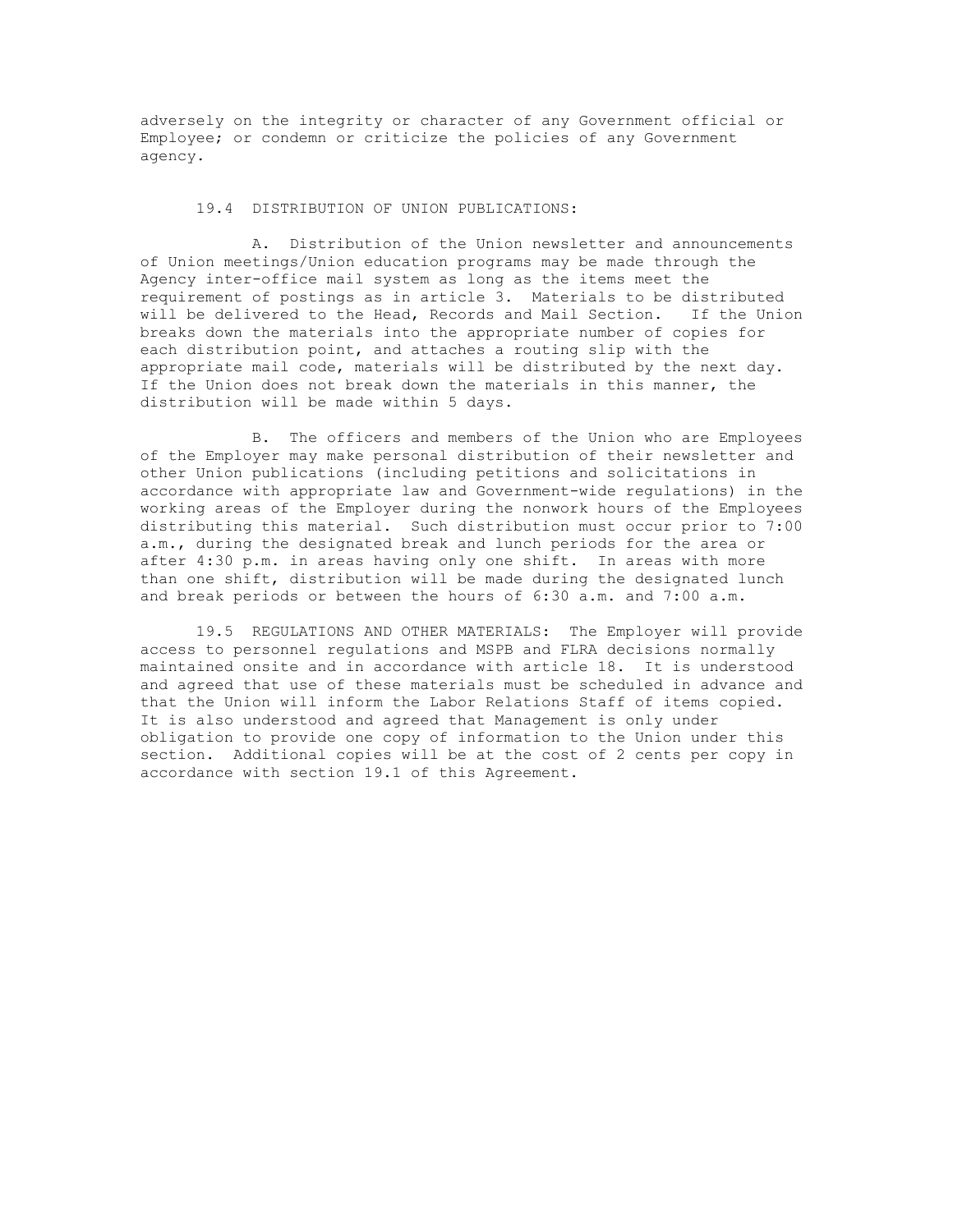### ARTICLE 20 - DURATION OF AGREEMENT

20.1 - EFFECTIVE DATE: The Director of Personnel, USDA, shall approve the Agreement within 30 days from the date the Agreement is executed if the Agreement is in accordance with the provisions of the Federal Service Labor Management Relations Statute and any other applicable law, rule or regulation (unless the agency has granted an exception to the provision). The Union membership shall also vote on the Agreement during this period.

If the Director of Personnel, USDA, does not approve or disapprove the Agreement within the 30-day period, the Agreement shall take effect and shall be binding on the Employer and the Union subject to the provisions of the statute and any other applicable law, rule or regulation.

If all provisions have been complied with, the agreement will be effective February 1, 1993.

20.2 TERM OF AGREEMENT: This Agreement shall remain in effect for five (5) years. However, the Agreement will be renewed on its anniversary date for an additional period of one (1) year, and thereafter on each anniversary date unless sixty (60) days and not more than one hundred and five (105) calendar days prior to such date either party gives written notice to the other of its desire to effect changes in the Agreement. The nature of the proposed changes shall be included in the notice. The notice must be acknowledged by the other party within ten (10) days of receipt and negotiations on an amended Agreement shall begin at least forty-five (45) calendar days prior to the anniversary date.

20.3 SUPPLEMENTAL AGREEMENTS: The parties agree that during the life of this Agreement, supplements will be added, or changes to provisions will be made, when required by new or changed laws, Government-wide regulations, or changes in working conditions. Requests to supplement or to change provisions of the Agreement will be submitted in writing and will specifically cite the reasons for the proposed changes. The request must also include the specific proposal which that party is offering for inclusion in the Agreement. Receipt will be acknowledged by the receiving party within 10 days and negotiations will begin within thirty (30) calendar days of receipt.

Midterm agreements will only be added as supplements to the basic LMR Agreement when they affect the entire bargaining unit.

Mid-term negotiations, including impact and implementation bargaining, over matters determined appropriate by case law interpretation of PL 95-454, shall be conducted in accordance with the following procedures:

a. The proposing party will submit specific proposals along with the reasons for these proposals in writing to be respondent.

b. Within 10 workdays of receipt, the respondent will notify the proposing party of its acceptance of the proposals, of its intent to negotiate, its determination that the matter is not negotiable, or other appropriate reply.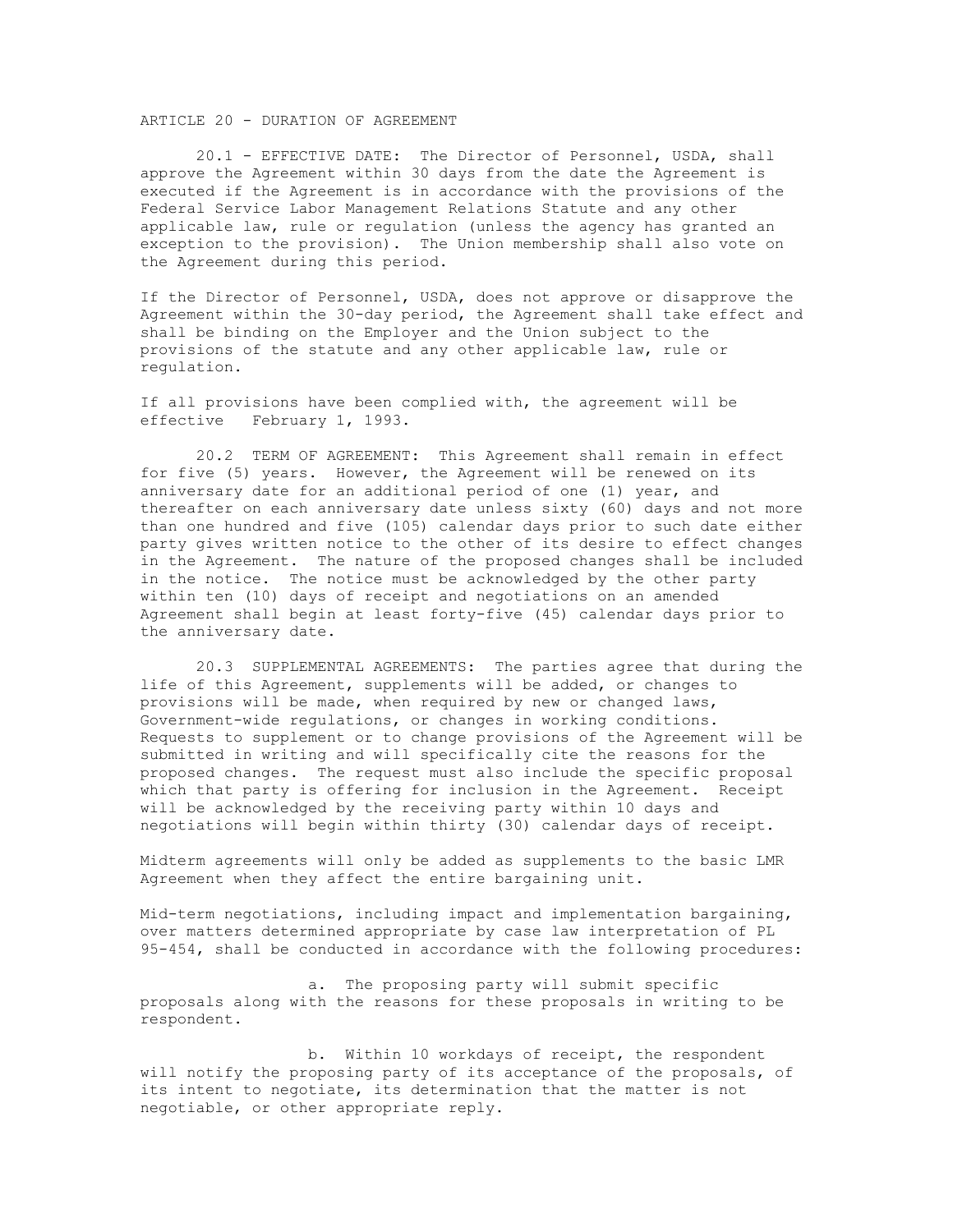c. If the parties are to negotiate, the respondent will submit its proposals along with its reasons to the proposing party within 10 workdays of the notification.

d. The parties agree that, if feasible, bargaining will begin within 5 workdays of receipt of the respondent's proposals.

e. The parties agree that normally no unilateral changes will be made as a result of these proposals until negotiations have been completed, except in the case of overriding exigencies, unreasonable delays in the exercise of Management rights, or if otherwise required by law, rule, or regulation.

f. Negotiation teams will consist of 3 members from each party unless otherwise mutually agreed. Official time will be granted as provided in article 18.

g. Changes that are negotiated or agreed to pursuant to this section shall be duly executed by the parties and shall become an integral part of this Agreement and subject to its terms and conditions.

20.4 TERMINATION OF BASIC AGREEMENT: Termination of this Basic Agreement will not, in and of itself, terminate the recognition granted the Union. This Agreement will remain in effect after expiration and until a new contract is negotiated in accordance with Ground Rules established for that purpose.

20.5 SINGLE ARTICLE REOPENER: We agree to a single article reopener clause on an annual basis. This means that each year during the period from January 1 through March 1 each party could ask to reopen one contract article which the party felt was creating special problems. This option would continue to exist on the fifth anniversary of the contract (and each succeeding anniversary) if neither side exercised its option to reopen more of the contract after its normal five year term.

If one party wishes to reopen a contract article using this procedure, that party will serve the other party with written notice citing the article and briefly explaining why the party wishes to reopen the article. This written notice must be submitted in accordance with the above 60 day timeframe. If the notice is submitted on the final workday of the 60 day period and the party served has not exercised its option of selecting an article to reopen, this party may have an additional five workdays to select an article to reopen.

Once an article or articles have been selected for reopening, the moving party or parties must submit detailed proposals within 30 calendar days. Negotiations may begin at any mutually agreeable time thereafter. The negotiating teams shall consist of no more than two members for each party.

If the parties are unable to reach agreement within 60 calendar days of submission of detailed proposals, a mediator/arbitrator will be selected. Mediation will be limited to five billable days. If no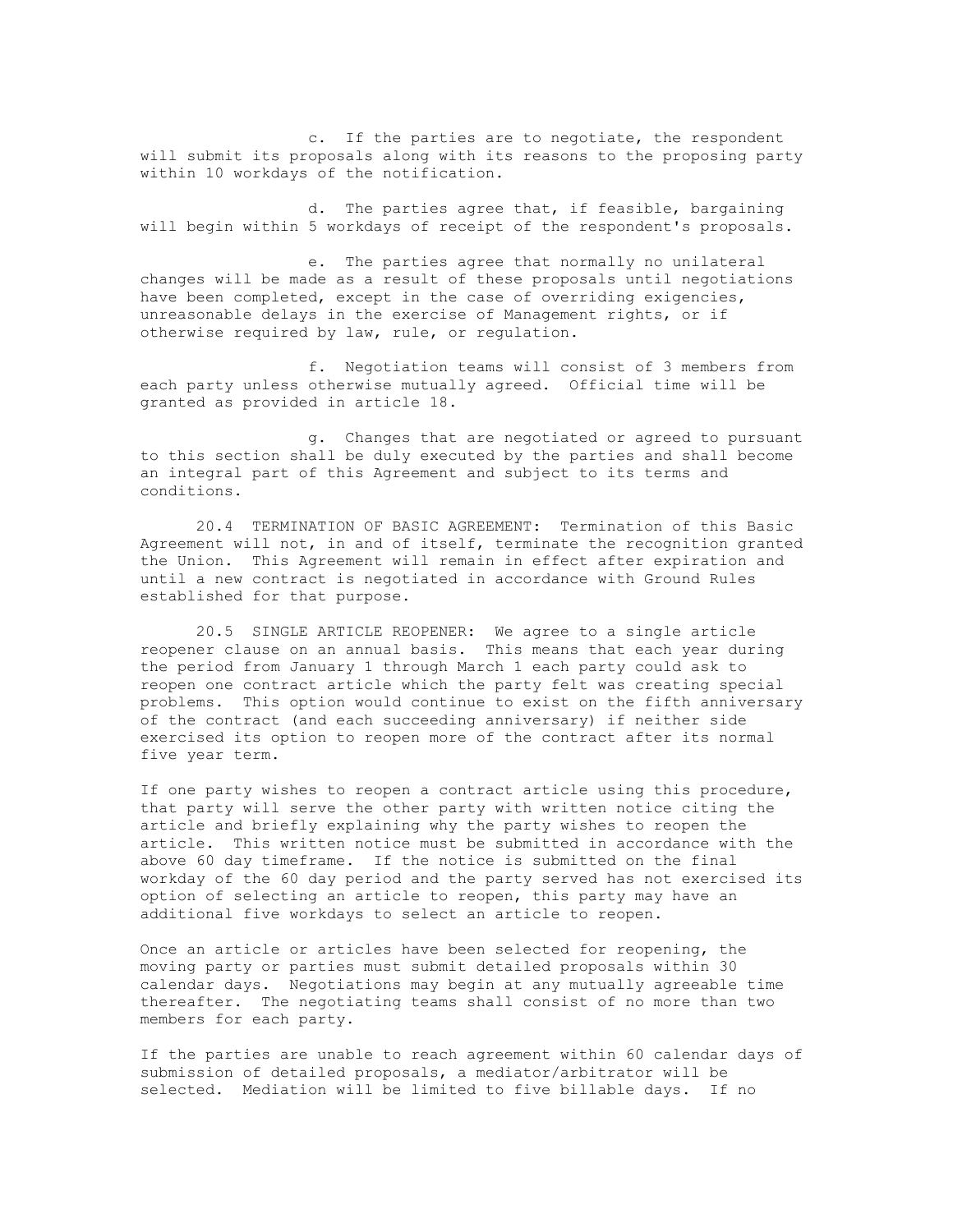agreement is reached, the remaining disputes will be submitted to arbitration. The costs of mediation/arbitration will be divided 50/50.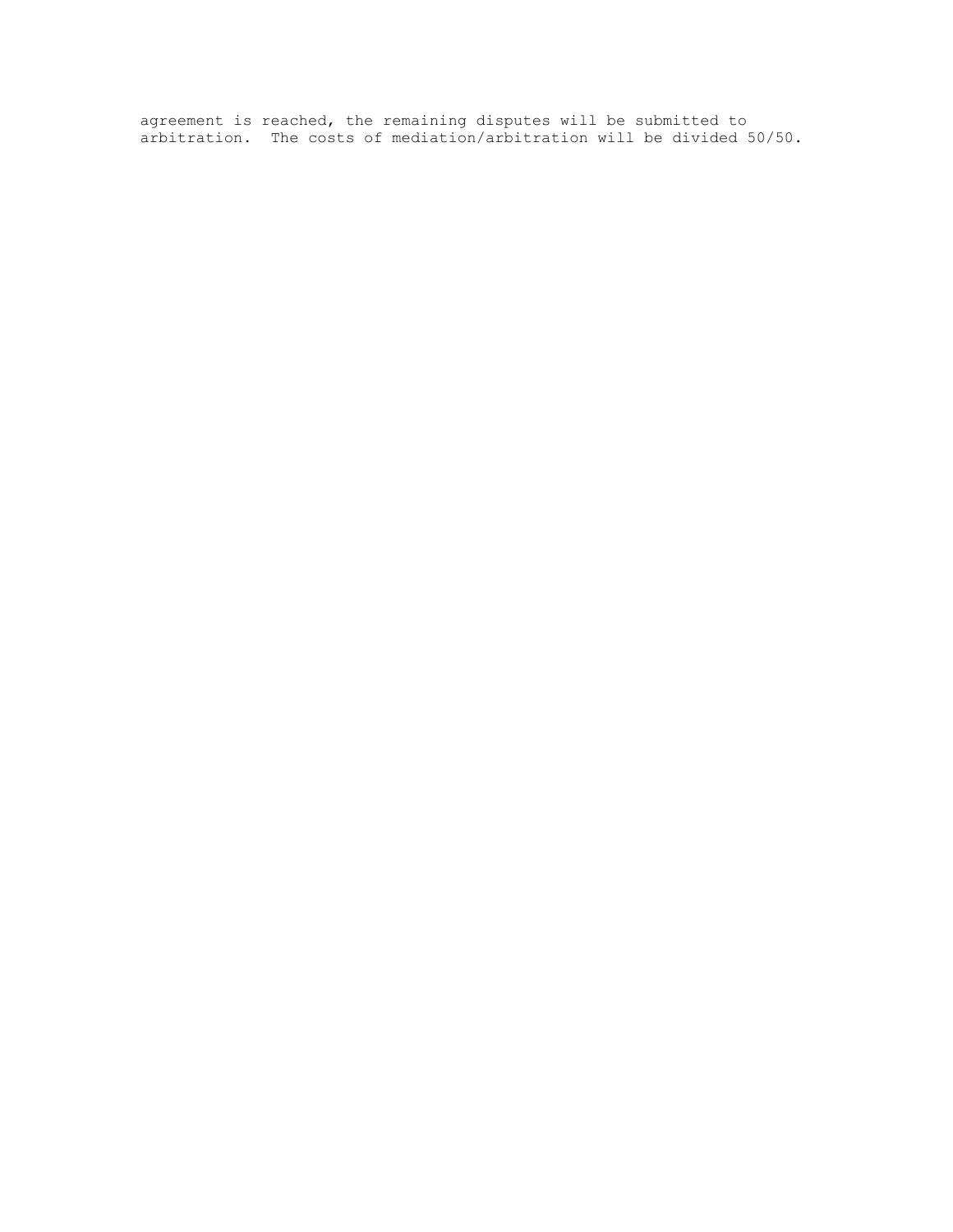The following comments are advisory only and do not constitute actual contract language.

20.1 The contract was effective February 1, 1993.

20.5 This is the procedure by which either side may reopen one Article each year if some contract provision has been creating special problems. Each year, probably in late fall or early winter, we will survey supervisors for problem areas which may need to be reopened. However, at any point during the year that you feel an area is presenting a problem, please bring it to the attention of the Labor Relations Staff so that we can maintain a list of potential problem areas for reopening.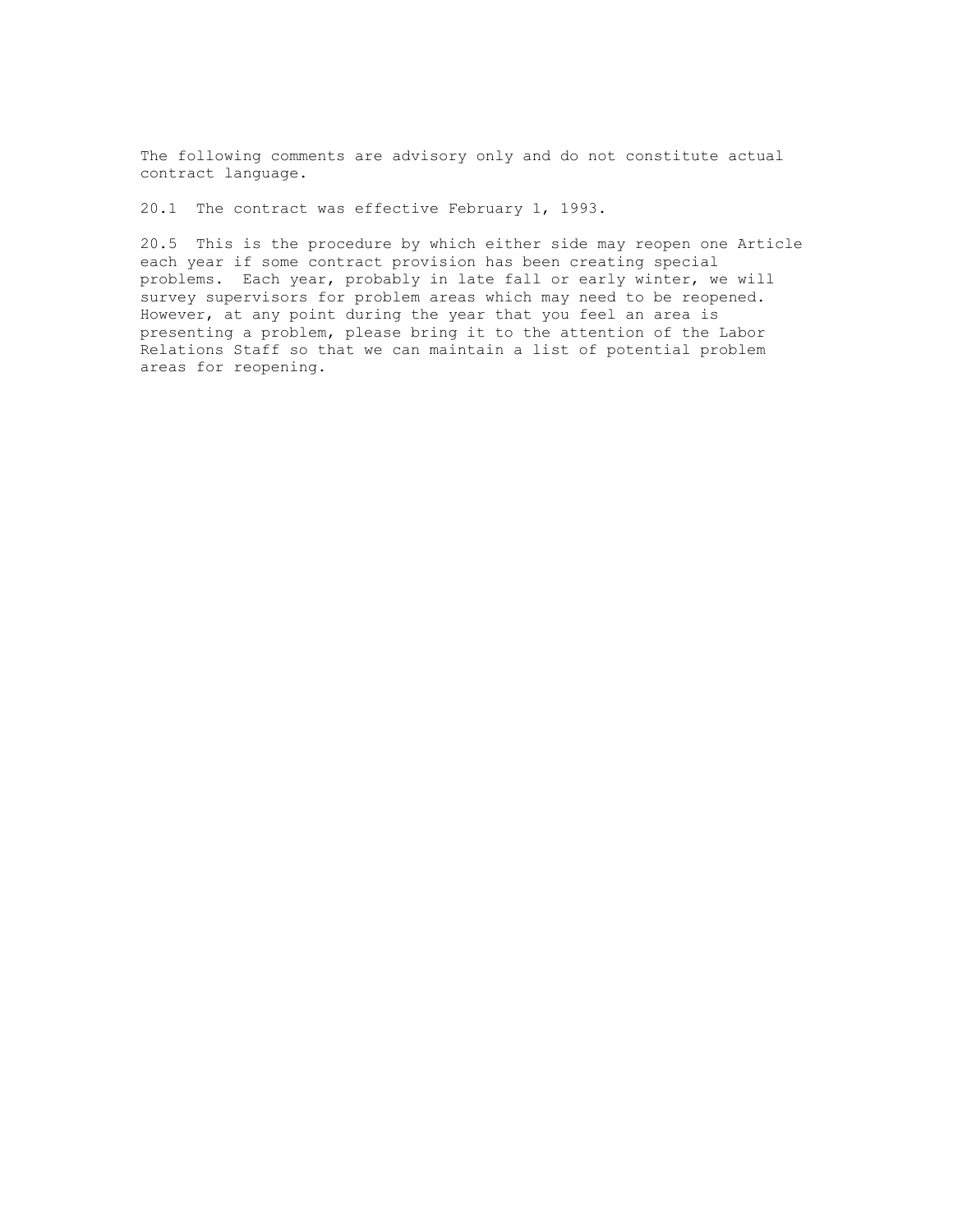#### ARTICLE 21 - DUES DEDUCTION

Voluntary allotment by Employees for the payment of dues to the Union shall be authorized and processed in accordance with the January 15, 1979, Memorandum of Understanding between the U.S. Department of Agriculture and the American Federation of Government Employees covering Employee dues deduction until superseded. At that time, this article will be reopened for negotiations as appropriate. A copy of this Memorandum of Understanding is attached hereto as Appendix K. Procedures for processing of dues withholding and dues revocation are contained in Appendix L.

We will continue our current method of dues deductions pending possible changes resulting from discussions between AFGE and USDA at the National Level. Any agreement they work out will be implemented in accordance with that agreement. If they fail to reach an agreement at the national level that would apply to us, either party may, one time only during the term of this contract, reopen this article and submit proposals for changing the dues deduction process at any time during the term of the Contract.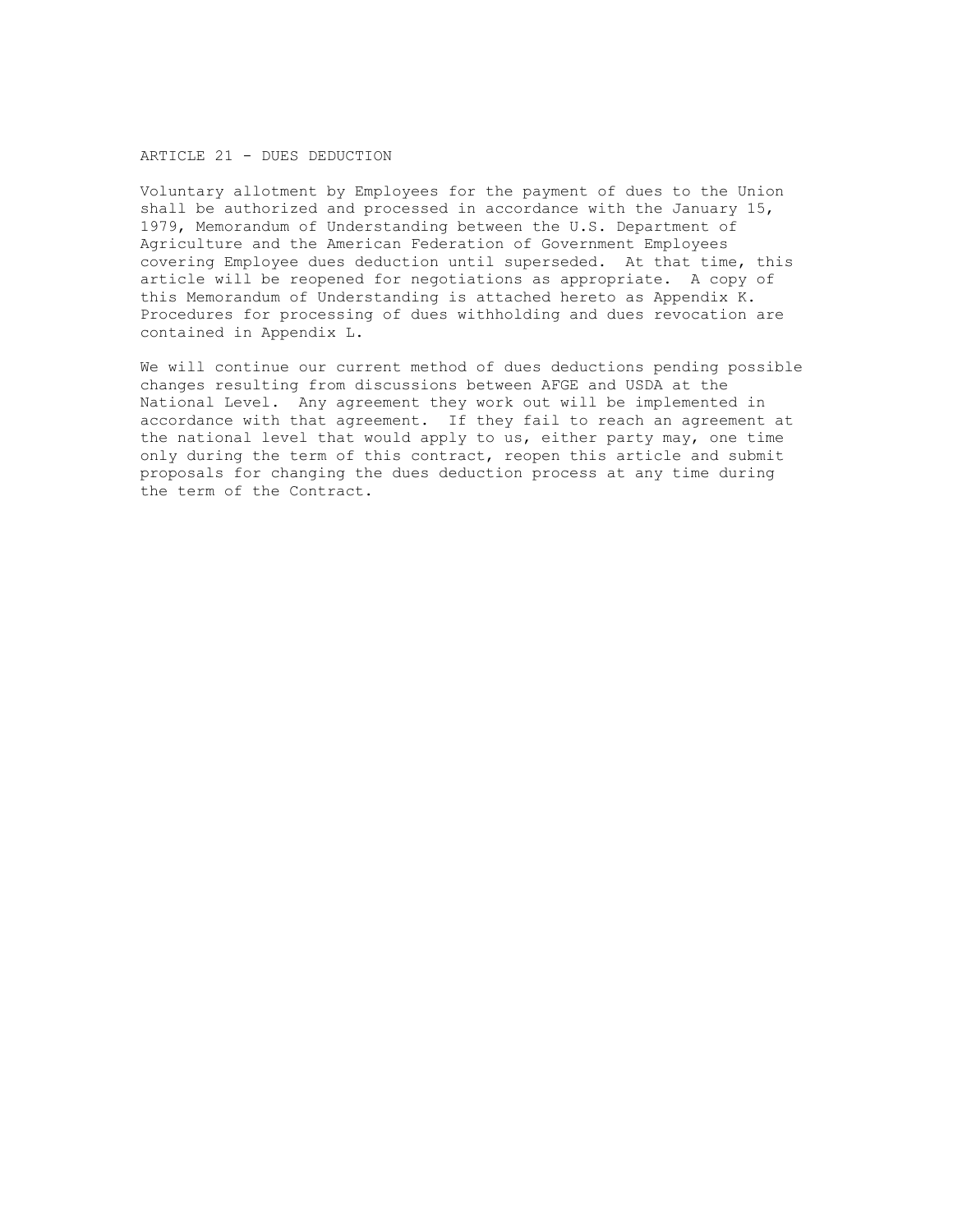# ARTICLE 22 - DISTRIBUTION

22.1 After review and approval by appropriate officials, the Employer will reproduce, in a size not less than 8 1/2" x 11" in Elite size type, and distribute copies of the Basic Agreement and supplements and amendments thereto as follows:

- A. One copy to each Employee at time of agreement.
- B. One copy to each new Employee.
- C. 50 copies to the Union.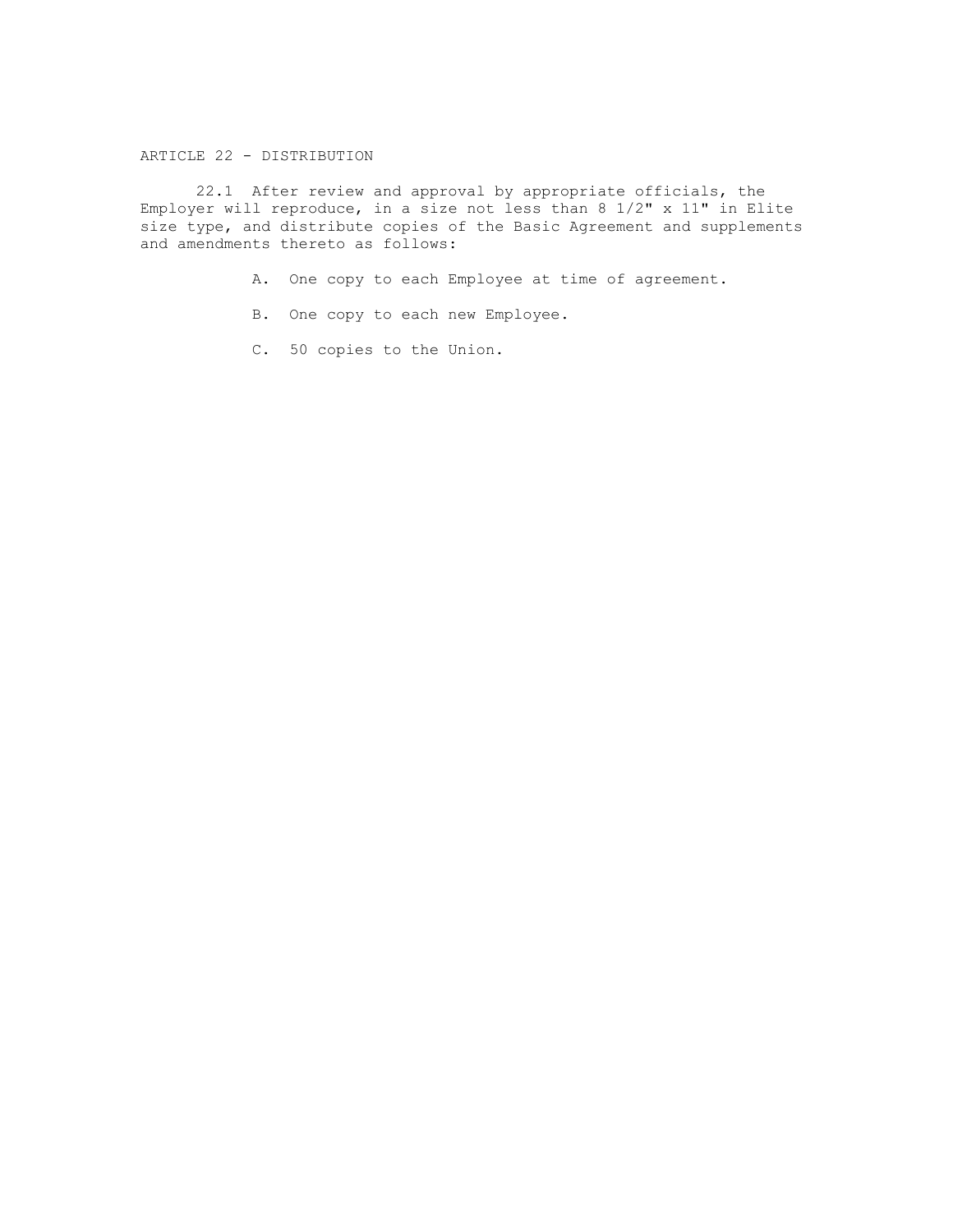22.1B The Personnel Office gives each new employee an LMR Agreement in their orientation package.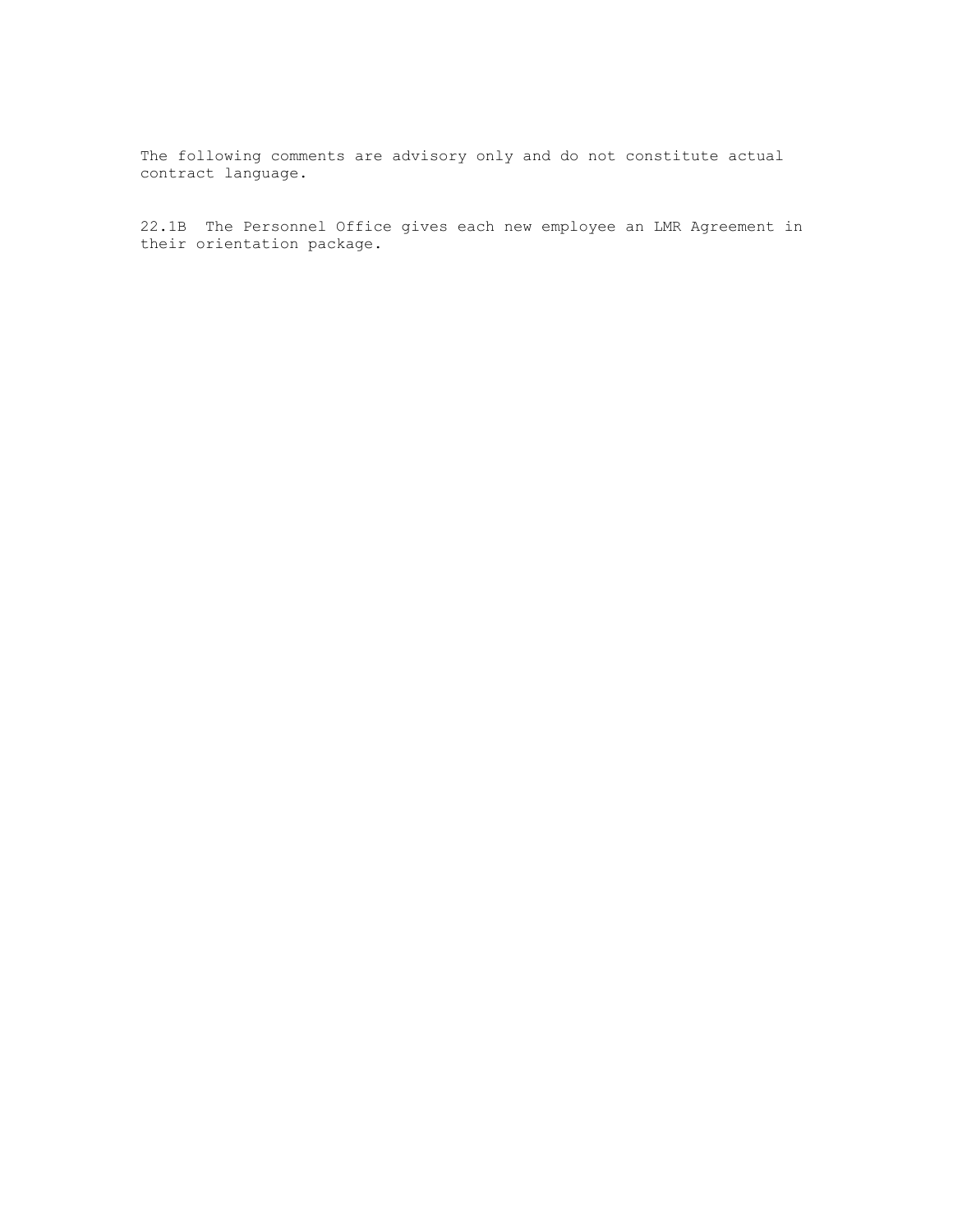### ARTICLE 23 - EMPLOYEE RESPONSIBILITY AND CONDUCT

It is agreed and understood that Employees of the bargaining unit while engaged in Government business will dress in a neat and orderly manner, including shoes, consistent with the environment in which the Employee works and conducive to safety. Application or interpretation of this paragraph will be fair and consistent. Any disagreement with the application or interpretation of this paragraph may be pursued through the grievance procedure.

It is further agreed and understood that Employees are to fully comply with the provisions of Federal, Department and agency policies regarding Employee responsibilities and conduct.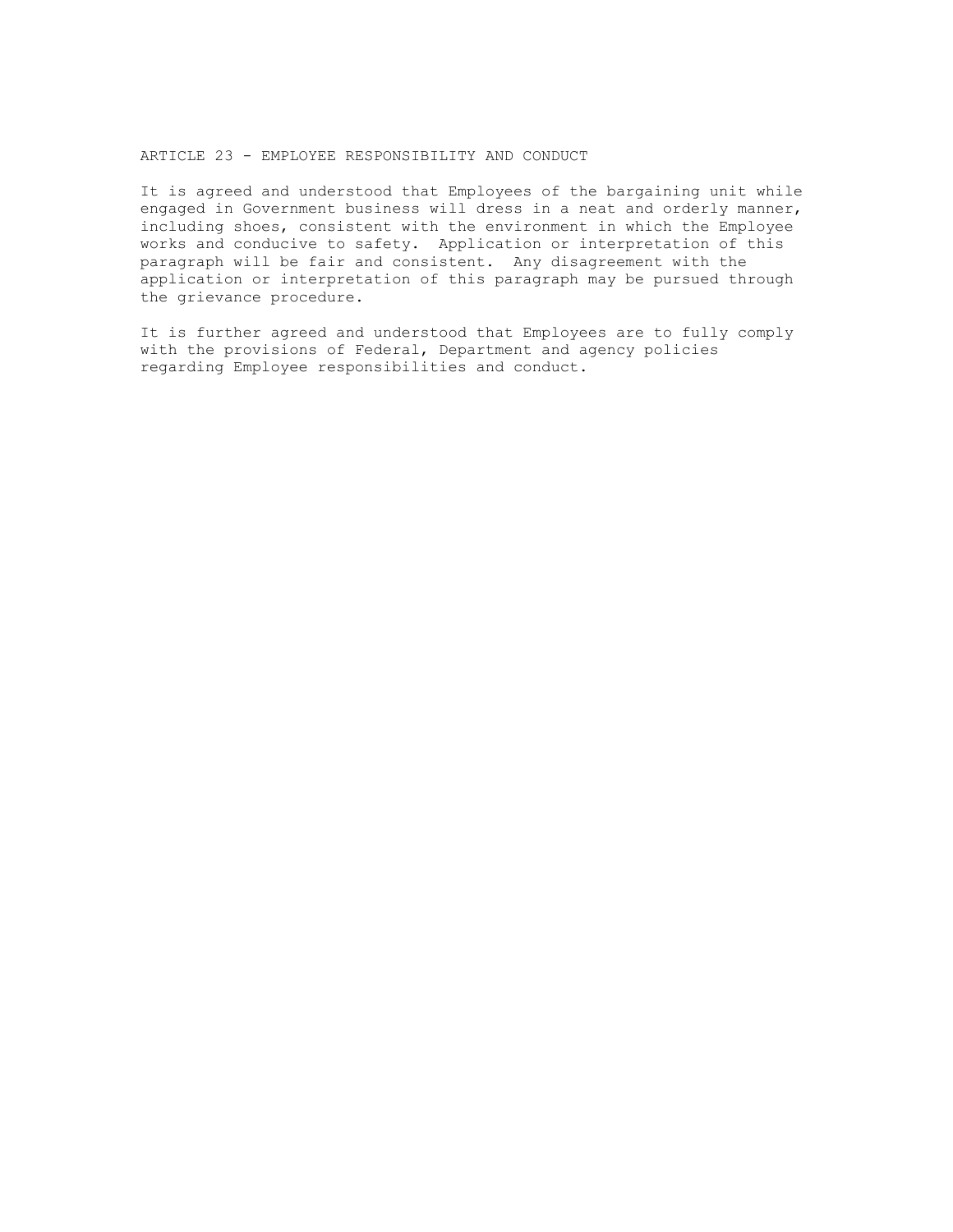ARTICLE 24 - CONTRACTING OUT

24.1 NOTIFICATION

A. The Union will be notified by the Employer when a study pursuant to OMB Circular A-76 is being initiated which concerns work currently performed by bargaining unit Employees.

B. The Employer will notify the Union at least 30 calendar days prior to implementing a decision to contract out which substantially impacts Employees in the bargaining unit.

C. Management agrees to provide the Union with copies of any future RFP/IFB involving the type of work currently performed by members of the bargaining unit.

24.2 COMPLIANCE: The Employer agrees to comply with all controlling law and regulations relating to the contracting out of bargaining unit work, including OMB Circular A-76 as it may be revised from time to time by OMB. The Employer agrees to make every reasonable effort to assist Employees subject to a reduction in force as a result of a decision to contract out.

24.3 STATEMENT OF WORK: The Employer will provide a copy of any Statement of Work which has been developed and which deals with work currently performed by bargaining unit Employees. The Union will be given 10 calendar days to comment regarding the Statement of Work.

24.4 IMPACT AND IMPLEMENTATION: The Employer agrees that prior to implementation of a decision to contract out, except in cases of overriding exigency, the Union will be given the opportunity to timely negotiate regarding the impact and implementation of such a decision which substantially impacts bargaining unit Employees.

24.5 ACCESS TO REGULATIONS: The Employer agrees to provide the Union access to all regulations relevant to contracting out which are maintained on site.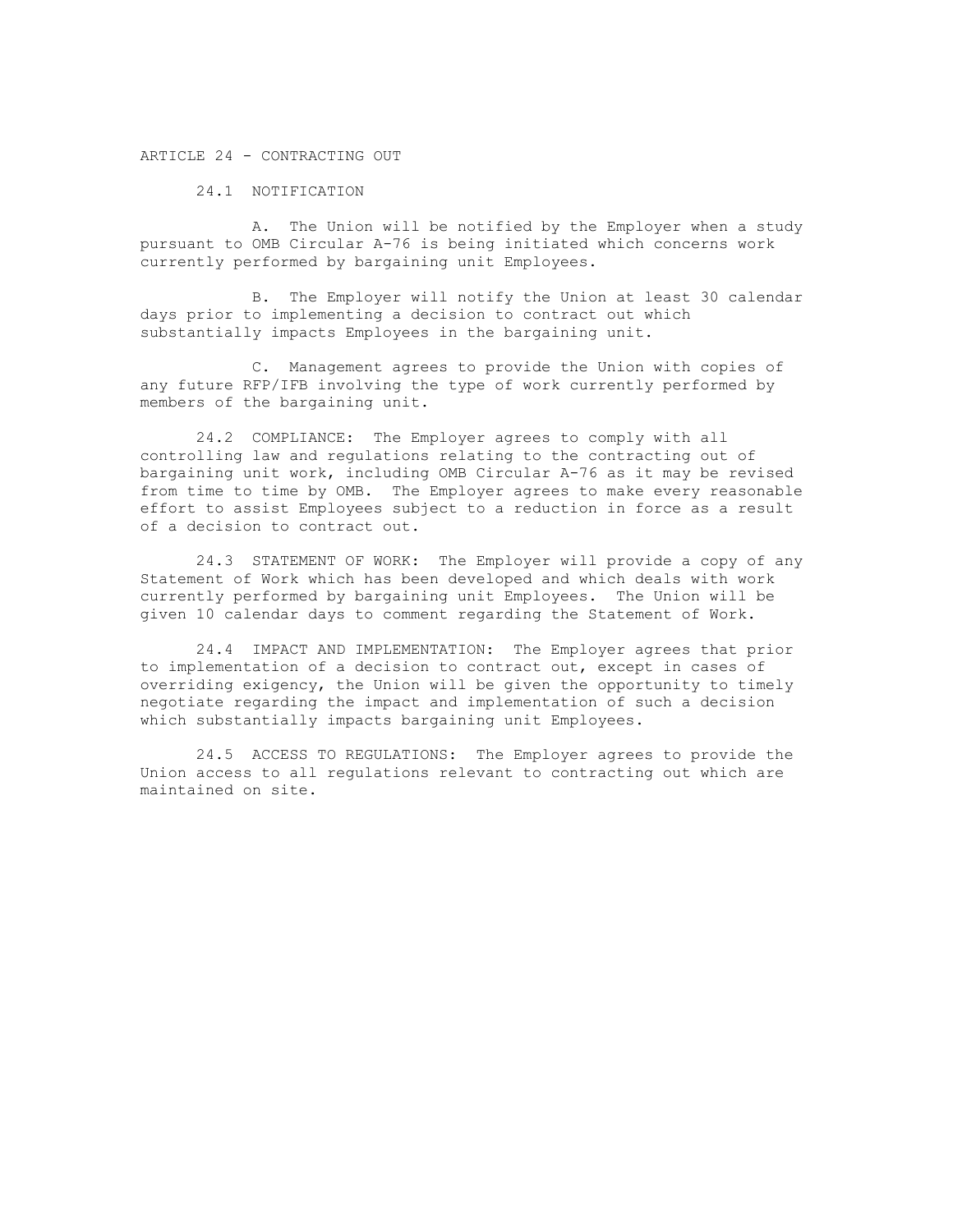#### ARTICLE 25 - CHILD CARE

25.1 The parties agree that child-care related reasons fall into the category of "unforeseen circumstances which make necessary Employee absences chargeable to annual leave" as provided in section 9.1 B of article 9 of this Agreement.

## 25.2 CHILD CARE COMMITTEE

A. The parties agree that the Finance Office will participate in the established Mart Building Tenant Board (MBTB) committee on child care. Under the auspices of the Federal Executive Board, this committee is conducting a comprehensive survey of all Federal agencies located downtown to determine the feasibility of a child care center for the Federal community in downtown St. Louis. Management and the Union will each designate one representative for participation on the committee. The Finance Office will distribute the MBTB survey to all Finance Office Employees. Results will be tabulated by IRS which is chairing the committee. Committee meetings will take place on duty time, without charge to the Union's "block" of official time.

B. The child care options to be investigated by the committee will be determined by the committee and its participants.

C. A report on the findings and recommendations of the committee (either prepared by the committee or a summary of the outcome of the committee's work prepared by the two agency child care representatives) will be submitted to the Employer, reproduced, and made available to Employees.

D. If the MBTB committee on child care does not address temporary child care for school-aged children, the Employer and the Union agree to identify through appropriate representatives  $(e.g.,)$ child care representatives, EAP coordinator) community resources available to address Employee needs in this area and to publicize the information identified to Employees.

25.3 The Employer shall provide to Employees, upon request, a Child Care Information and Referral Service Kit, furnished by the Child Day Care Association of Greater St. Louis. The cost of the kit (currently \$25) will be evenly divided between the Employer and the Employee. Entitlement to the kits will be one (1) kit per requesting Employee. Information regarding these kits will be provided in the orientation packet issued all new Employees and notice of this service will be specifically mentioned to new Employees during their orientation session.

If this service is discontinued by the Child Day Care Association, the Employer and the Union will immediately negotiate an alternate child care service.

25.4 The Employer agrees that at least two of the Employee seminars presented annually under the auspices of the Employee Assistance Program will be relevant to parenting.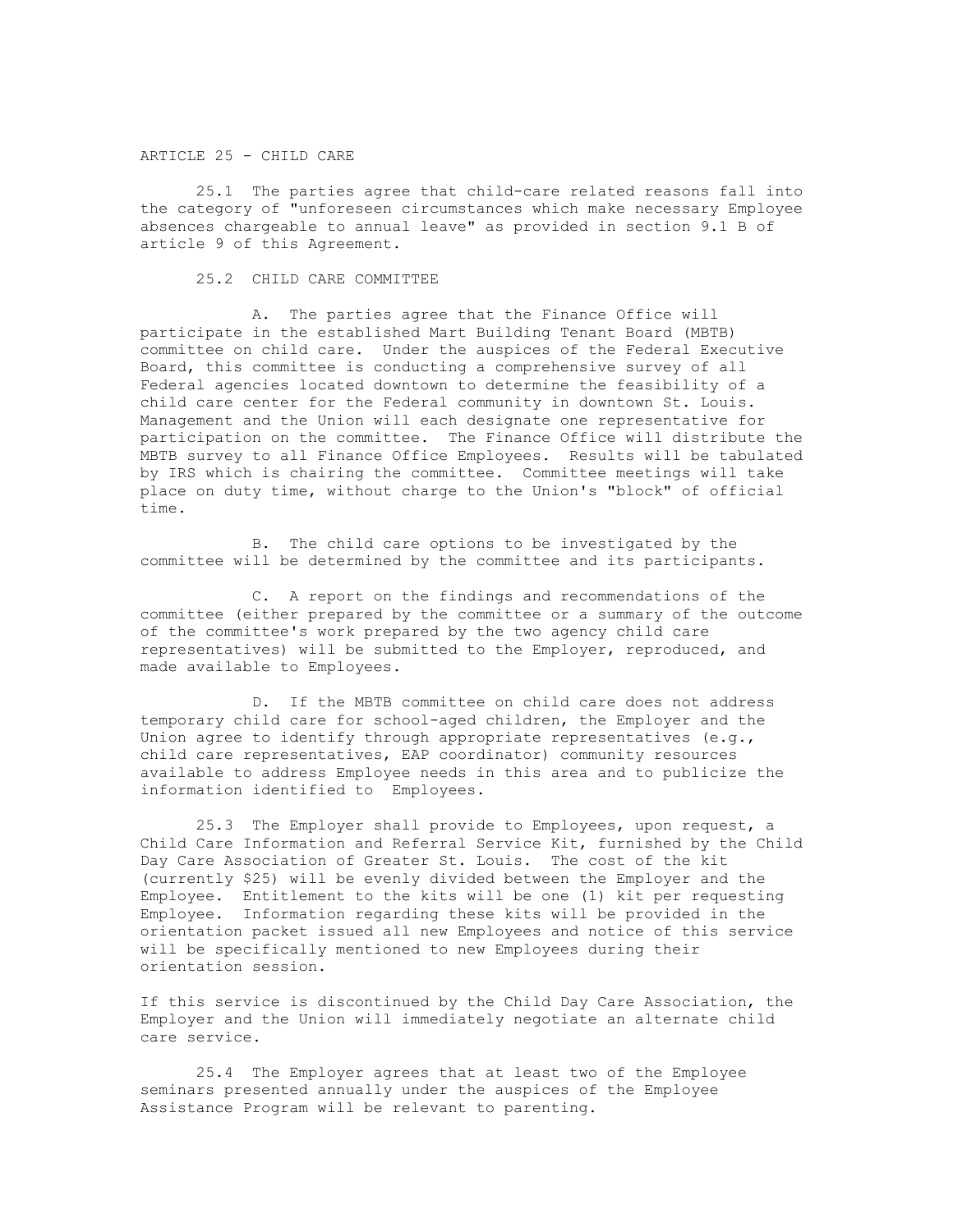ARTICLE 26 - PARKING 26.1 PARKING IN THE BASEMENT.

A. The Employer agrees to continually maintain, through negotiations with GSA and other agencies, the maximum possible number of parking spaces for Employee use in the basement. Current parking arrangements for night shift Employees will continue through the term of this Agreement, contingent upon continuation of present allocations of parking spaces by other affected agencies.

B. Spaces available for FmHA Employees will be allocated in the following order of priority:

1. Severely handicapped employees. For the purpose of this article and consistent with Government-wide regulations, "handicapped employee" means an employee who has a severe, permanent impairment, which for all practical purposes precludes the use of public transportation, or an employee who is unable to operate a car as a result of permanent impairment who is driven to work by another. Priority may require submission of appropriate medical certification. Additionally, management agrees to provide employees who have temporary disabilities, which restrict their ability to walk but which do not meet the requirements for assignment of a handicapped parking space, with "drive-through" access to the building through the basement parking garage. Such access must be coordinated through the Security Office and may require the submission of supporting medical documentation.

- 2. Executive personnel.
- 3. Carpools of 3 or more Employees.

4. Most recent USDA seniority among career and career conditional Employees.

> 5. Most recent USDA seniority among other Employees.

C. The Employer agrees that, to the extent feasible, Employees who occasionally work after 6 p.m. will be permitted to arrange for parking between the hours of 6 p.m. and 6 a.m. in the basement parking garage. The responsibility for making arrangements for entry into the basement garage will be the Employee's. Such arrangements must be coordinated with the Security Office or in the case of an emergency overtime situation, through the supervisor or the Security Office with the Federal Protective Service. Compliance with such requests will be limited to the availability of FmHA assigned parking spaces for the period in question and is contingent upon the space(s) not being utilized for the same period by those persons normally assigned the space or those with higher priority under the FPMR, other applicable Government-wide regulations, and this Agreement. In all instances, it is understood that the parking space(s) made available for employees assigned to work at night must be vacated not later than 6 a.m. The unavailability of basement garage parking will not be considered adequate reason for an employee not to report for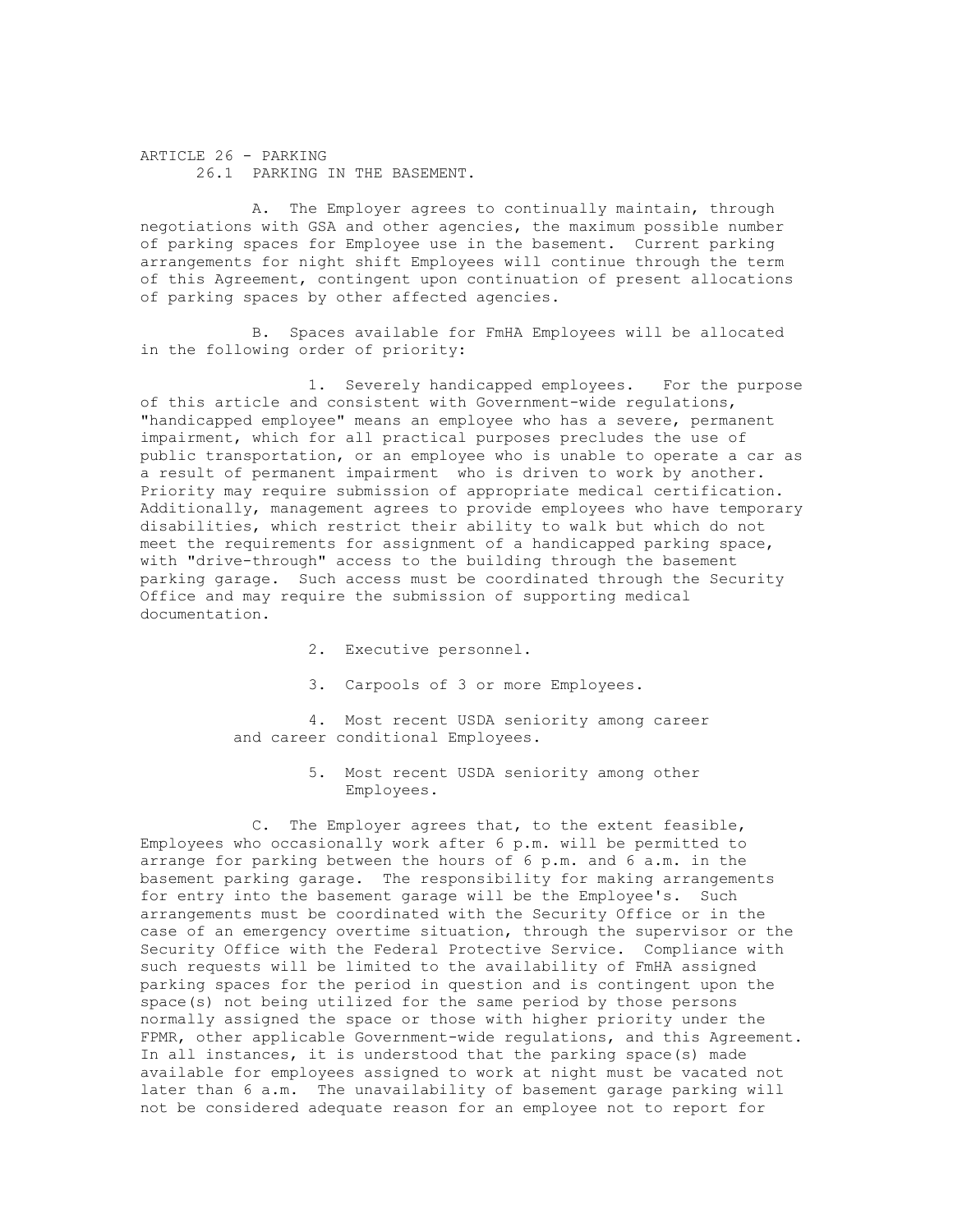scheduled duty after 6 p.m. For Employees who are permanently or temporarily "on call" for hours between 6 p.m. and 6 a.m., management will make appropriate arrange-ments with the Security Office/FPS to ensure the employees' access to the basement parking garage in accordance with the above.

### 26.2 PARKING STUDY

Management agrees to provide the union 80 hours official time (not chargeable to union's block) to conduct a parking study with the understanding that the findings and recommendations resulting from the study will be made available to the Agency in written form within 180 days of implementation of the LMRA. Scheduling the use of this official time must be made in coordination with the representative's administrative supervisor.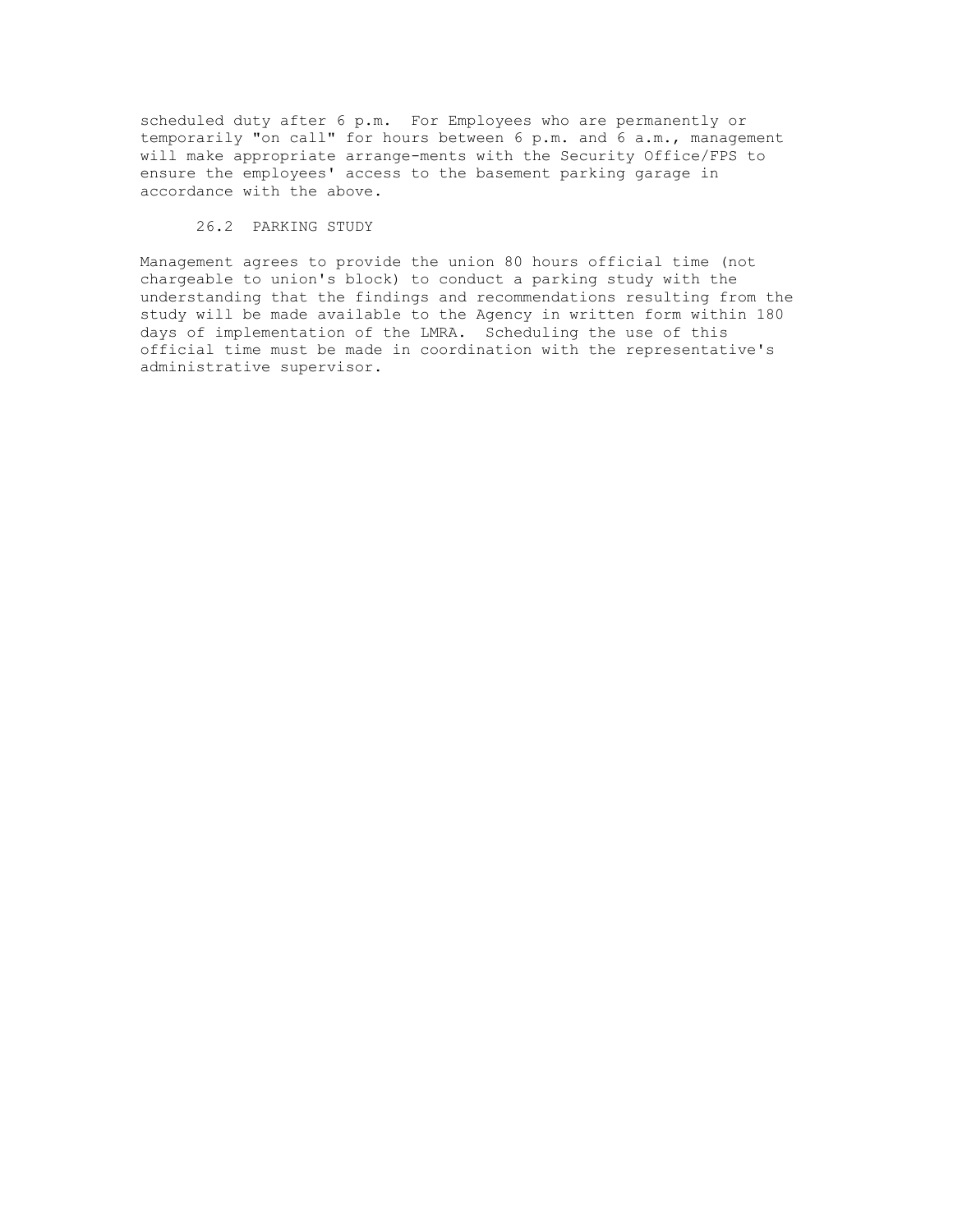26.1B1 An example of a severe permanent impairment is an employee who is permanently bound to a wheelchair or has a permanent health condition of such a debilitating nature he or she has little mobility.

Examples of temporary disabilities are a broken leg, sprained ankle, or any condition which severely impairs mobility and is of limited duration. Parking and garage access issues are now coordinated through the Management and Administrative Staff.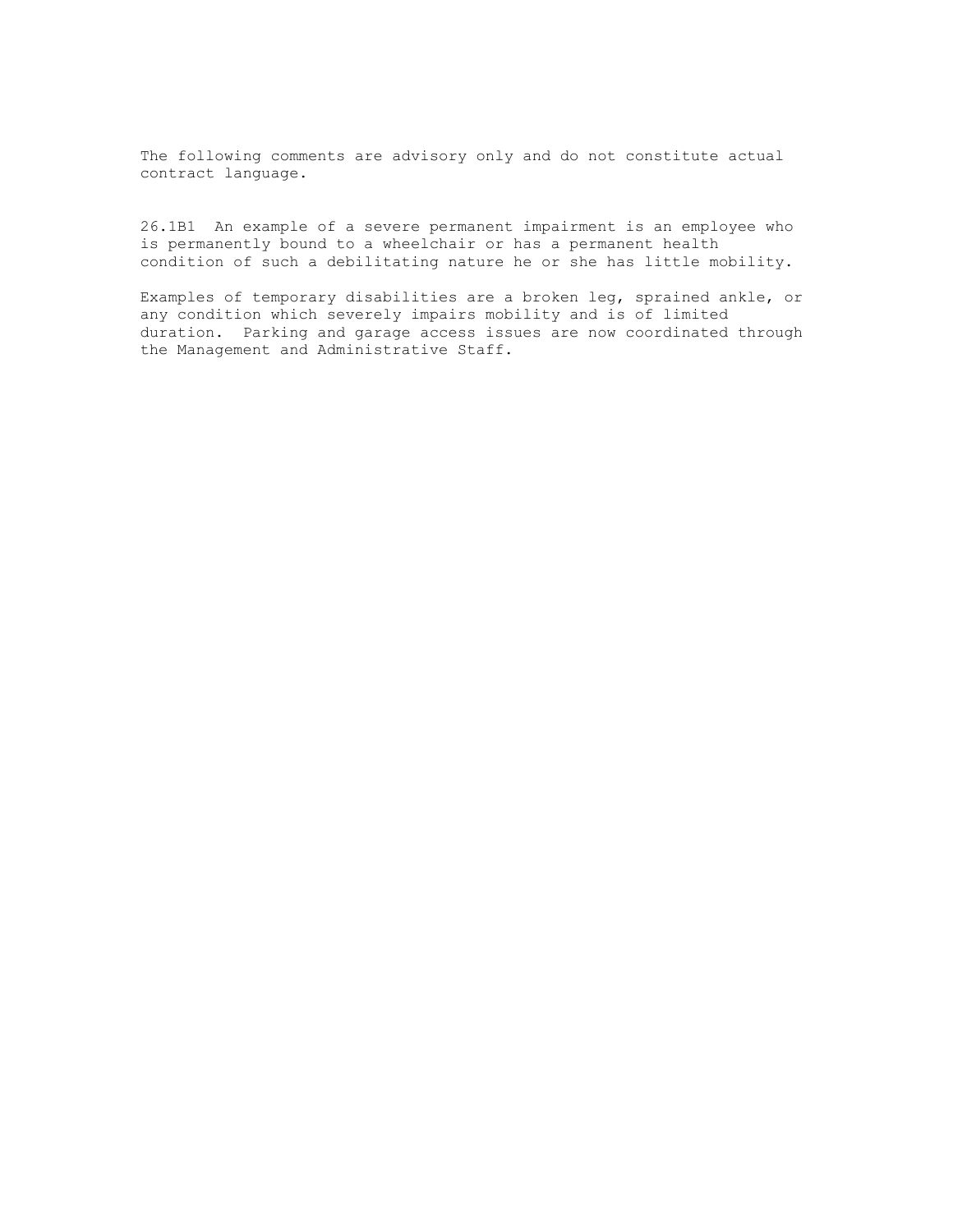#### ARTICLE 27 - EMPLOYEE ASSISTANCE PROGRAM

27.1 POLICY STATEMENT: The Employer recognizes that a wide range of persistent problems, not directly associated with one's job function, can and usually do, have an effect on an Employee's job performance. The Employer believes it is in the best interests of its Employees, the Employee's family, and the organization, to provide an Employee Assistance Program which deals with such persistent problems. It shall be the policy of the Employer to handle such problems in accordance with applicable laws, regulations, and this Agreement. The Employer agrees to consult with the Union regarding proposed program changes and to negotiate, as appropriate, in accordance with laws and regulations.

The Employer recognizes that almost any personal problem, including alcoholism which is a disease, can be successfully treated if it is identified early and the individual accepts appropriate assistance. Other personal problems arising as a result of substance abuse (drugs) or family, financial, legal, personal or interpersonal difficulties that also may adversely affect an Employee's job performance, conduct or attendance, can be successfully treated as well.

The purpose of this policy is to assure Employees that if such personal problems are the cause of deteriorating job performance, conduct, and/or attendance, careful consideration and an offer of assistance will be given to an Employee to help him/her solve such problems in an effective and confidential manner. Employees may also voluntarily request referral to the Employee Assistance Program whether or not job performance, attendance or conduct is affected.

27.2 SUPERVISORY RESPONSIBILITIES: A supervisor shall immediately refer an Employee to the program who acknowledges having a problem which would fall under the auspices of the Employee Assistance Program or any Employee who demonstrates a marked deterioration in job performance, conduct or attendance. It will be the responsibility of all supervisors and other Management officials to support and implement this policy equally and fairly throughout the entire organization.

It is recognized that supervisors and other Management officials do not have the professional qualifications to make any diagnosis or judgments as to the cause of an Employee's poor job performance. A supervisor's responsibilities are limited to assessing job performance and initiating the corrective action appropriate to that level of job performance.

27.3 EMPLOYEE RIGHTS AND RESPONSIBILITIES: Employees are assured that their job future and reputation will not be jeopardized by their request, or by referral, for discussion and treatment under this program. Individual participation in the Employee Assistance Program will be strictly confidential. All records relating to it will be kept in accordance with confidentiality requirements outlined in law and regulation.

Employees experiencing personal problems which interfere with job performance, conduct or attendance, are encouraged to voluntarily seek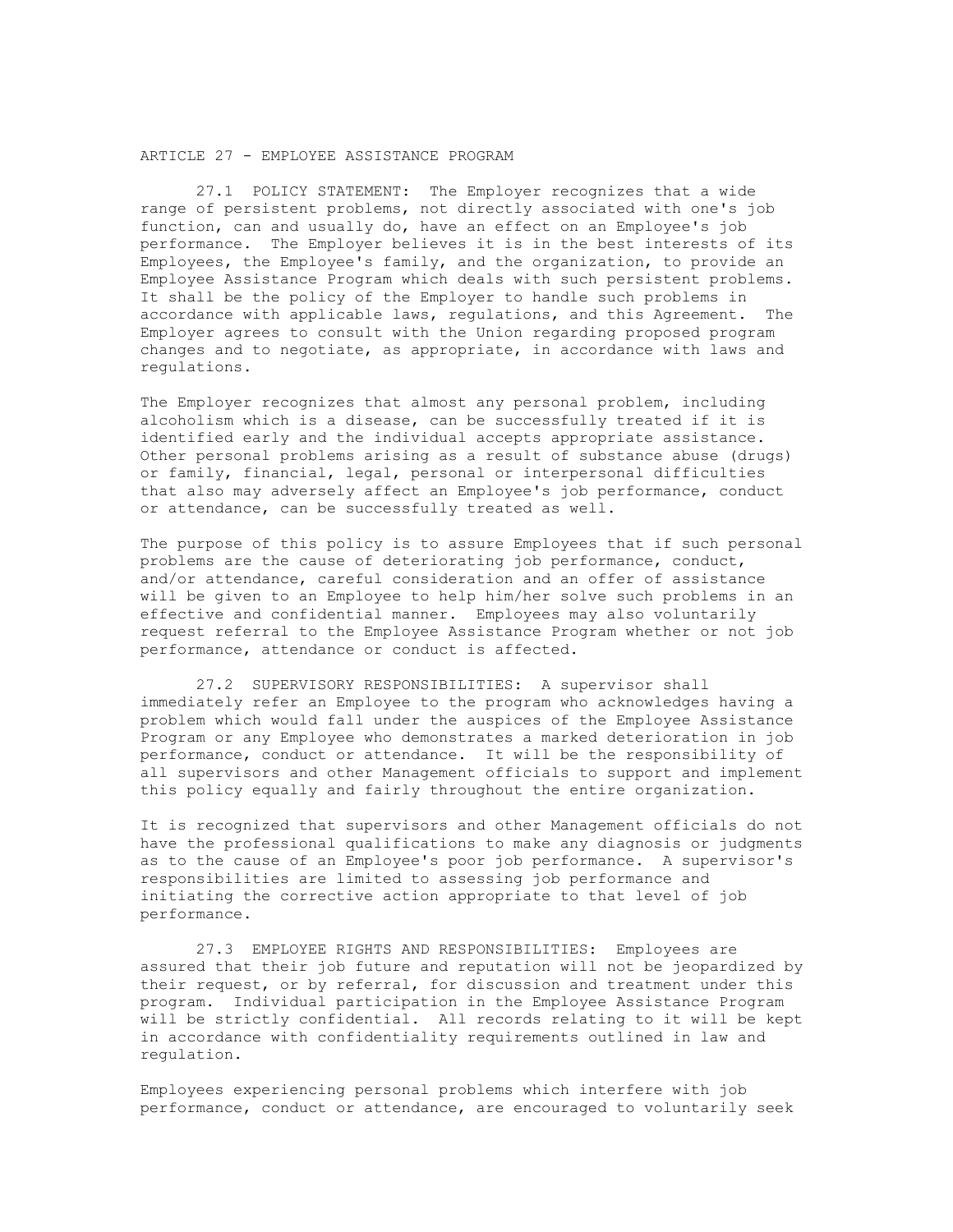confidential counseling and assistance through the EAP program. With an Employee's consent, the supervisor will establish the initial contact with the EAP counselor.

It will be the Employee's responsibility to comply with referrals for diagnosis and cooperate with prescribed treatment. When an Employee refuses to accept diagnosis and treatment, or fails to respond to treatment, and his/her job performance, conduct or attendance continues to be unsatisfactory, disciplinary action against the Employee will be initiated by the supervisor. An Employee who is cooperating and progressing in the EAP will normally be given at least 3 months to satisfactorily improve performance, conduct or attendance before further disciplinary action is taken.

In accordance with Article 3.2, Representation Rights and Duties, and Article 5, Grievances, Employees have a right to grieve actions under this program and to seek Union representation.

27.4 CONFIDENTIALITY: The policy covering confidentiality means:

A. The EAP Coordinator will request and receive appropriate information from the EAP counselor limited to that necessary to determine whether progress is being made that should improve the Employee's performance and conduct on the job. This information will not normally concern the details of the underlying causes which may be affecting the Employee on the job.

B. All such records and reports will be kept confidential by the EAP Coordinator, who will merely inform supervisors that, "Yes" or "No" the Employee is making progress. Records will be maintained in accordance with laws and regulations.

Only the EAP counsellors/doctors shall become involved in the direct treatment/diagnosis of medical/behavioral problems personal to the Employee or his/her family.

27.5 PERSONNEL ACTIONS: So long as an Employee is participating in the EAP and the counsellors/doctors are reporting progress, this will be taken into consideration when determining disciplinary or other personnel actions. All written forms of disciplinary, adverse or performance-related actions will contain a statement regarding the availability of the Employee Assistance Program.

27.6 LEAVE: Employees utilizing the EAP will be allowed up to 2 hours administrative leave for the first counselling session with the EAP counsellors. Sick leave, annual leave, or LWOP will be granted regardless of leave restrictions, as appropriate, to cover the Employee's ongoing participation in the EAP as long as the leave scheduled is in accordance with existing regulations and this Agreement.

27.7 EMPLOYEE NOTIFICATION: The Employer's written policy concerning troubled Employees, program publicity, and assurance of confidentiality for participants, shall be posted on official bulletin boards and issued to all Employees annually.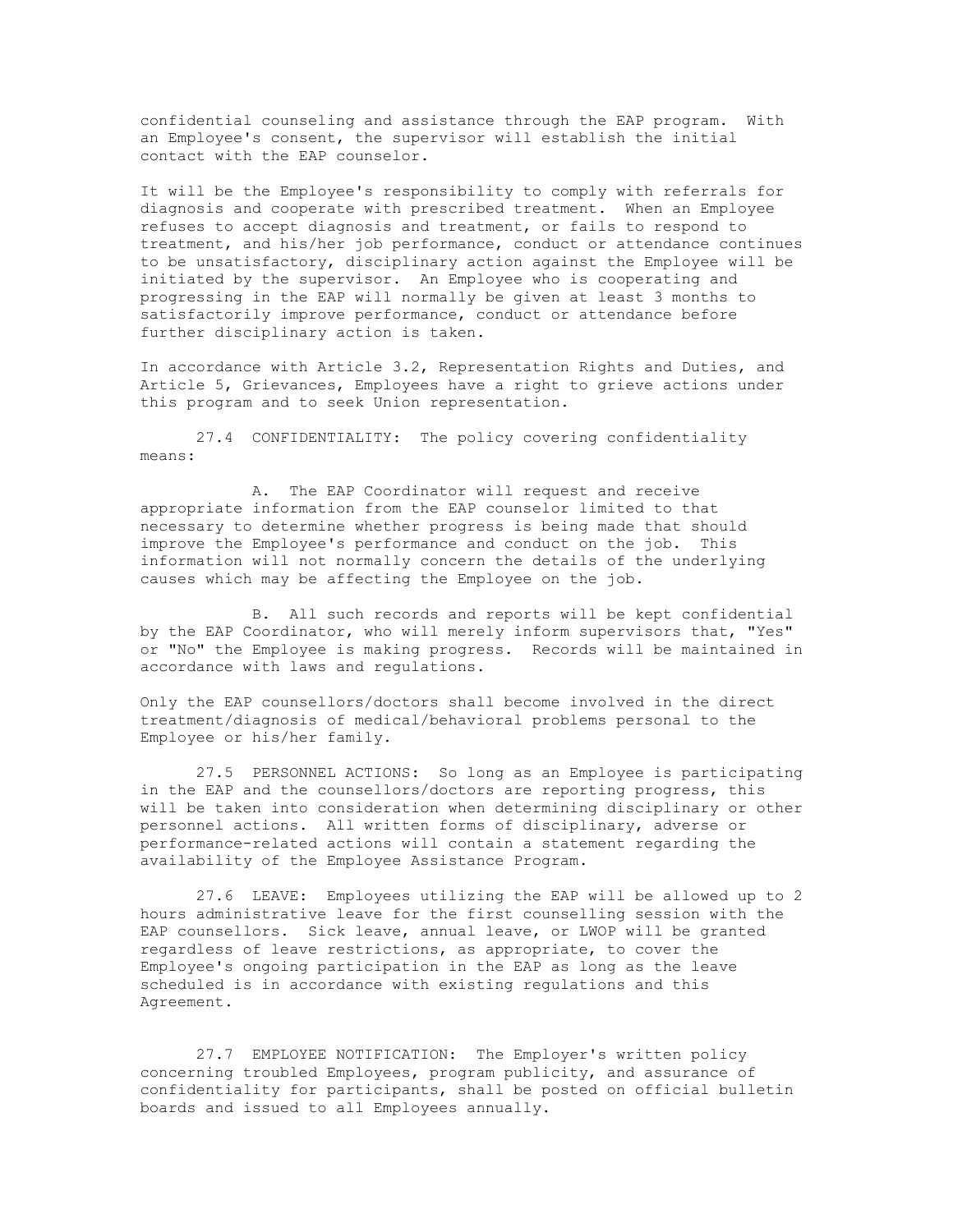27.3 You should request the employee to authorize the EAP counselor to keep you posted on the employee's participation and progress. Do not assume "all is well;" the employee may need some accommodation but you won't hear automatically from the counselor--keep in touch with each other frequently.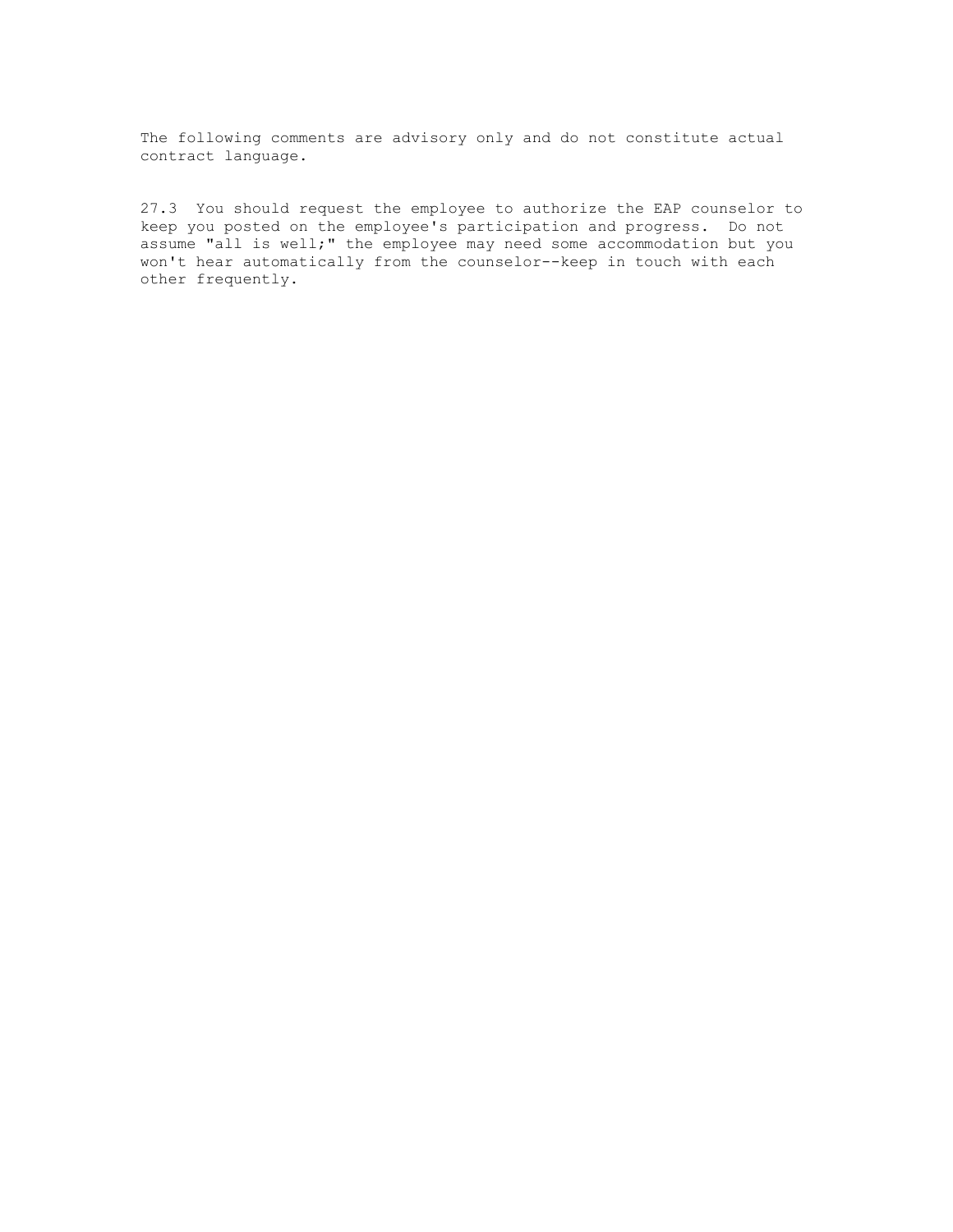## ARTICLE 28 - VIDEO DISPLAY TERMINALS

28.1 EYE EXAMINATIONS: Employees assigned to work at Video Display Terminals (VDT) will be offered the opportunity for an annual eye examination administered by the Employee Health Clinic Staff.

28.2 REPORTING MALFUNCTIONS: An Employee who reasonably believes that the VDT to which he/she is assigned is malfunctioning may request, through his/her supervisor, to have the VDT checked out by a qualified communications specialist or health/safety representative. The Employee will not be required to continue using the VDT until it is certified to be functioning properly. Employee disagreement with such certification may be referred to the negotiated grievance procedure.

28.3 SAFETY AND HEALTH: Should a large question arise concerning the safety and health of VDTs, including physical discomfort, both physical and psychological stress, etc., the matter may be referred by the Employee (through his/her supervisor) to the parties' safety and health committee for investigation and resolution. Health and Safety Committee investigations shall include, as appropriate, an evaluation of the ergonomic design, illumination, glare control, or other problems. The report of findings shall be provided to the Union.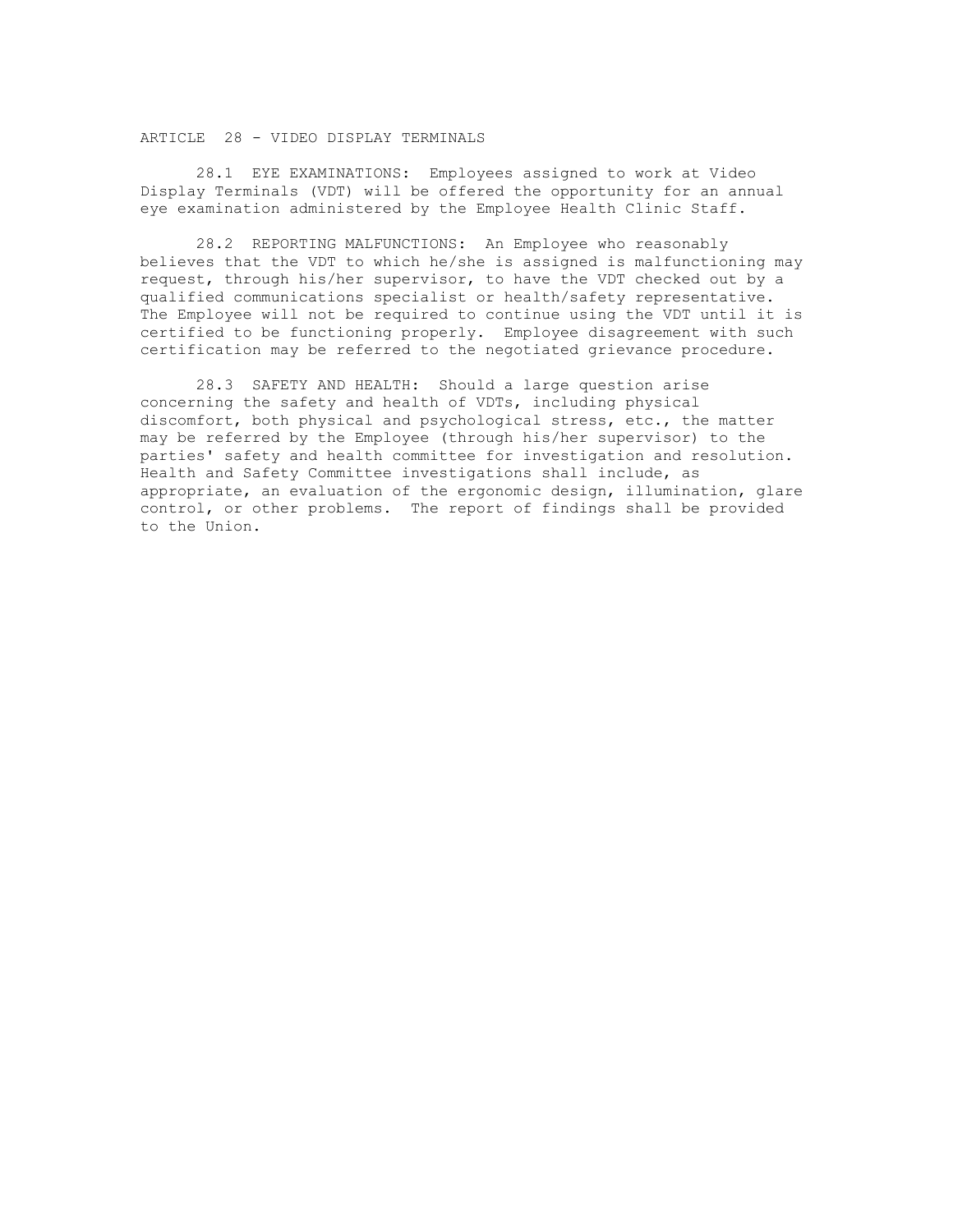28.2 Contact the FmHA Safety Officer, Steve Hodgson, extension 2413, whenever a safety concern arises.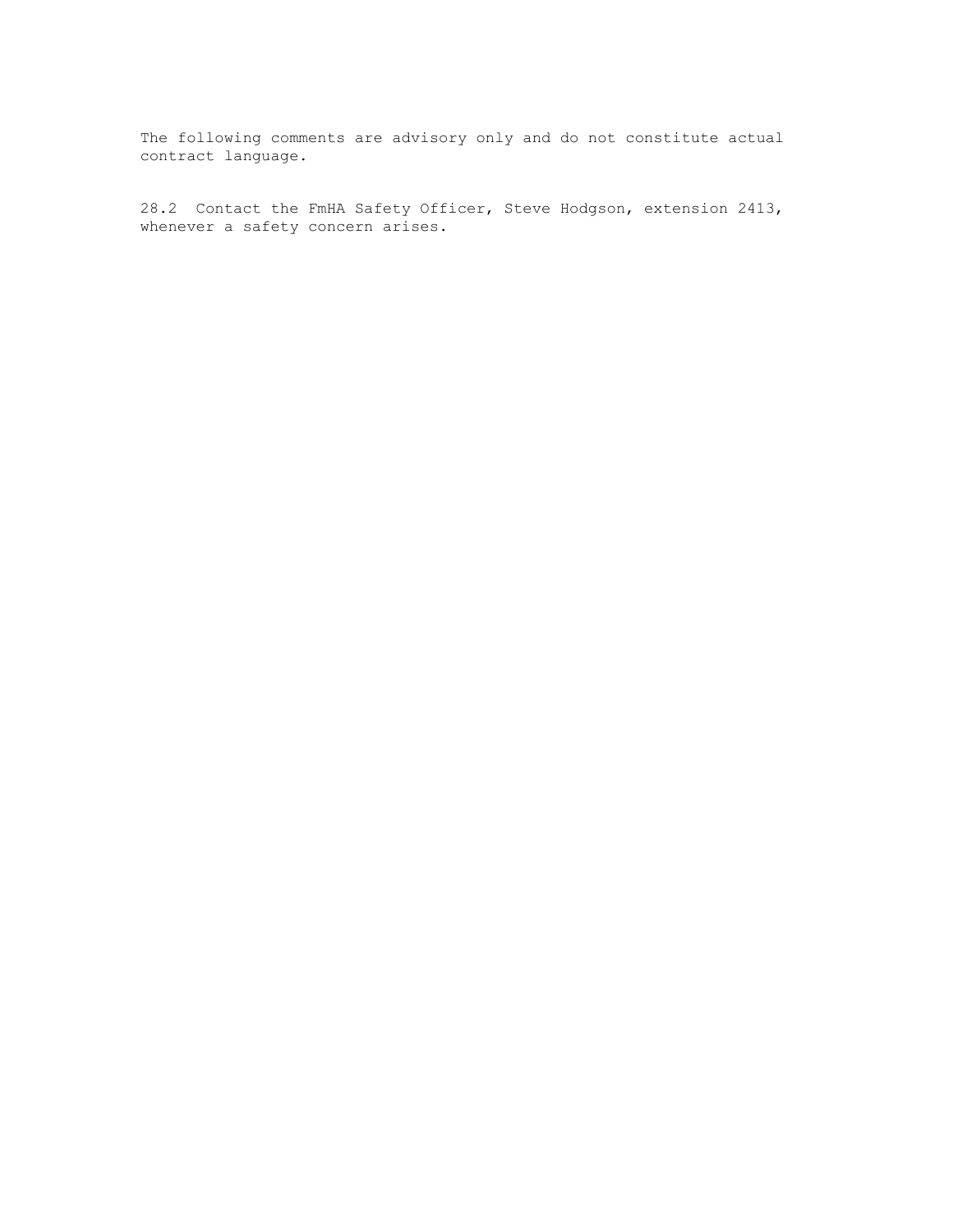ARTICLE 29 - PERFORMANCE AWARDS, INCENTIVE AWARDS, AND QUALITY STEP INCREASES

29.1 Purpose and Policy

A. The parties agree that substantial benefits and enhanced productivity will accrue through an Incentive Awards Program and an Employee Suggestion Awards Program which objectively recognize and financially reward Employee accomplishments.

B. It is the policy of the Farmers Home Administration (FmHA) that incentive awards will be used to improve the quality of work life and to provide incentive to Employees to improve their performance and to increase efficiency and economy and quality of public service in our programs. FmHA Employees may be considered for incentive awards when they meet the following criteria:

1. increase the efficiency or economy or quality of public service of FmHA, USDA, or Government operations by better work performance, suggestions, or inventions;

2. perform special services in the public interest that relate to their employment; or

3. perform acts of courage either related to their work, or not related to their work, such as saving a life.

C. Forms of Recognition. Incentive awards are granted in the form of cash, certificates, letters of commendation, emblems, pins, plaques and other forms of recognition, in accordance with law, Government-wide regulations, FmHA Instruction 2063-B (except as modified by this Agreement), and this Agreement.

D. The parties acknowledge that recommending, reviewing, and approving officials are responsible:

1. for avoiding favoritism and discrimination;

2. for withholding consideration from Employees involved in an investigation or audit before the case is closed, and for similar avoidance of embarrassment to FmHA or USDA; and

3. for prompt action to encourage benefits to the Government and to the Employees.

29.2 Definitions

A. Performance Awards. The purpose of performance awards is to motivate Employees by recognizing and rewarding those who attain high levels of performance. Performance awards will be based on an Employee's rating of record for the current appraisal period for which the performance award is being paid. A performance award is a performance-based cash payment to an Employee based on the Employee's rating of record. A performance award does not increase base pay.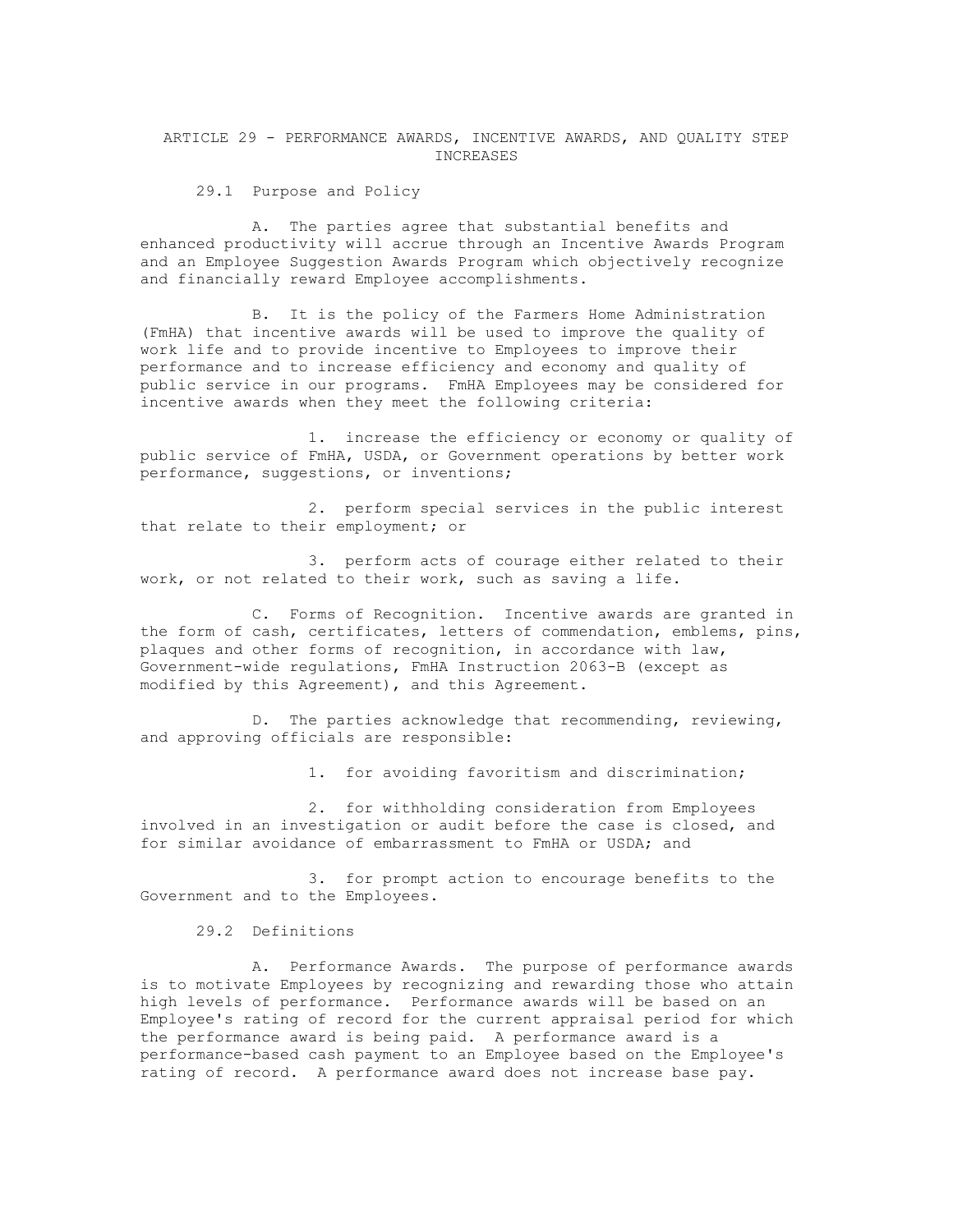B. Superior Accomplishment Awards. A superior accomplishment award is a monetary or nonmonetary award for a contribution resulting in tangible benefits or savings and/or intangible benefits to the Government.

1. Contribution means an accomplishment achieved through an individual or group effort in the form of a suggestion, an invention or special act or service in the public interest connected with or related to official employment which contributes to the efficiency, economy or other improvement of Government operations or achieves a significant reduction in paperwork.

2. Intangible benefits are benefits to the Government which cannot be measured in terms of dollar savings.

3. Nonmonetary award is a medal, certificate, plaque, citation, badge or other similar item that has an award or honor connotation.

4. Special act or service is a contribution or accomplishment in the public interest which is:

a. a nonrecurring contribution either within or outside of job responsibilities;

b. a scientific achievement; or

c. an act of heroism.

5. Tangible benefits are benefits or savings to the Government that can be measured in terms of dollars.

C. Quality Step Increase. A quality step increase (QSI) is an increase in an Employee's basic rate of pay from one step of the grade of his/her position to the next higher step. The purpose of a QSI is to recognize outstanding performance by granting faster than normal step increases. In accordance with applicable Government-wide regulation, a QSI shall not be required, but may be granted only to an Employee who receives a rating of record of " Outstanding." A QSI may not be granted to an Employee who has received a QSI within the preceding

52 consecutive calendar weeks.

29.3 Types of Awards.

A. Quality Step Increases.

1. A QSI is an additional within-grade increase under Section 5336 of Title 5, United States code in recognition of outstanding performance.

2. QSI's may be appropriate when:

a. an Employee's most current rating of record is "Outstanding;"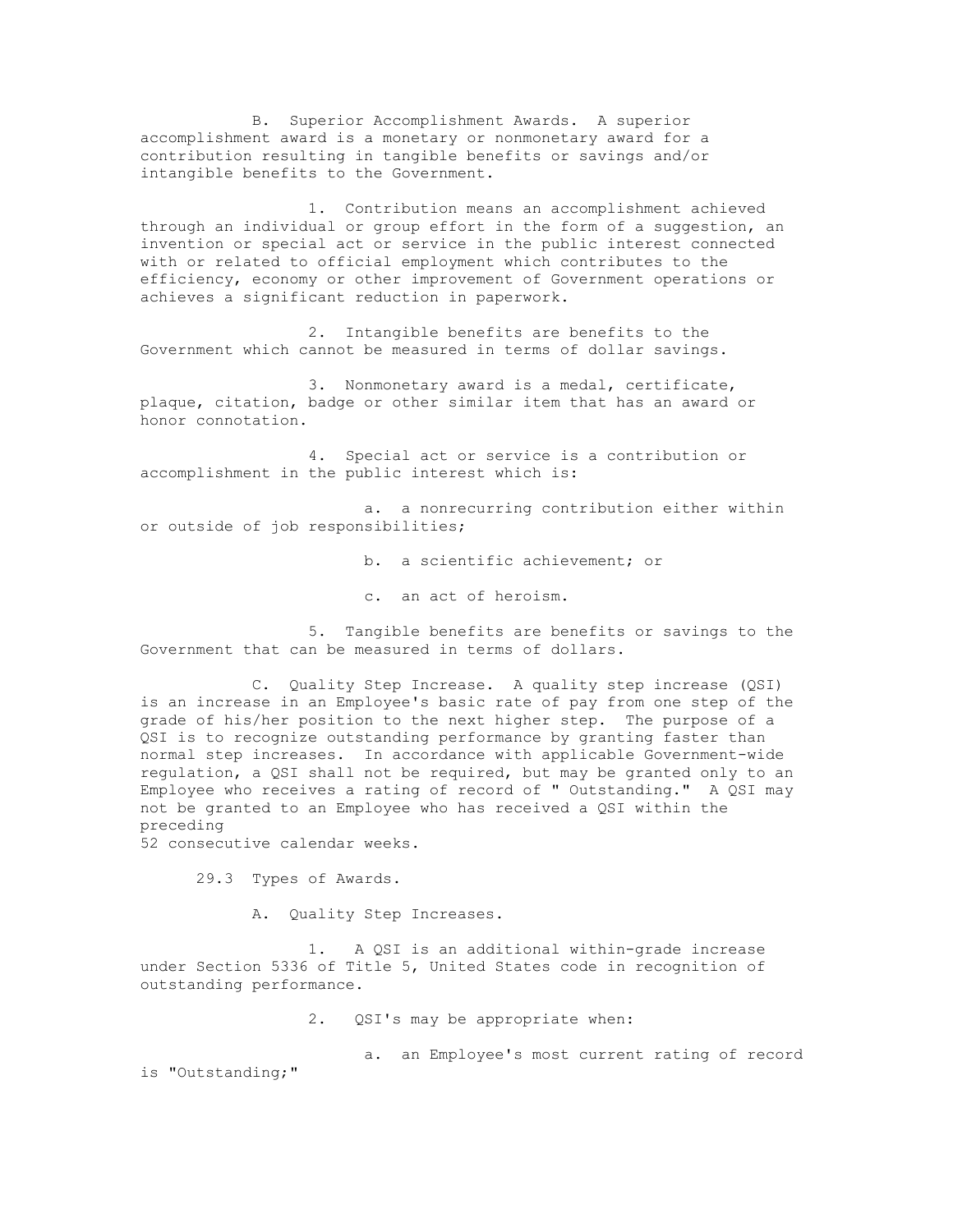b. the Employee gives evidence of continuing at the same high performance level; and

c. the supervisor certifies on the recommendation that the Employee's performance is expected to continue to exceed the acceptable level of performance in the same or similar position at the same grade level in the future, i.e., at least the next 60 days.

3. Because of the greater benefits accruing from a QSI, Employees meeting all applicable eligibiltiy requirements will be considered for a QSI prior to receiving consideration for a performance award or a superior accomplishment award.

4. An Employee who receives a QSI does not start a new waiting period for a regular within-grade increase (WGI) unless the QSI puts the Employee in the fourth or seventh step of his/her grade. When this happens, the waiting period is extended by 52 weeks from the date of his/her last regular WGI.

5. In cases where a QSI is to be granted, the recommendation and eventual determination to grant the QSI should be made as soon as practicable after a rating of record of "Outstanding" is approved. The QSI should be made effective as soon as possible after it is approved, except that where the Employee will enter the fourth or seventh step within 60 days of the approval date, the effective date of the QSI will be delayed only until the Employee has received the scheduled WGI. An Employee who is about to enter the tenth step of the grade level will normally not be considered for a QSI.

B. Performance Awards.

1. Sometimes referred to as "sustained superior performance cash awards," performance awards may be appropriate when:

a. an Employee's most recent rating of record reflects attainment of a high level of performance and meets established criteria for such an award, as provided in the agency's performance awards plan;

b. total performance is less than what is required to meet the QSI standard;

c. the cash award would be more advantageous to the Employee than a QSI; or

d. due to budgetary considerations, another type of recognition, e.g., a QSI, is not practicable, but some form of recognition is appropriate.

2. Performance awards will be documented in the official personnel folder to reflect the nature and the amount of the award.

3. Performance awards will be given due weight when rating and ranking an Employee for promotion.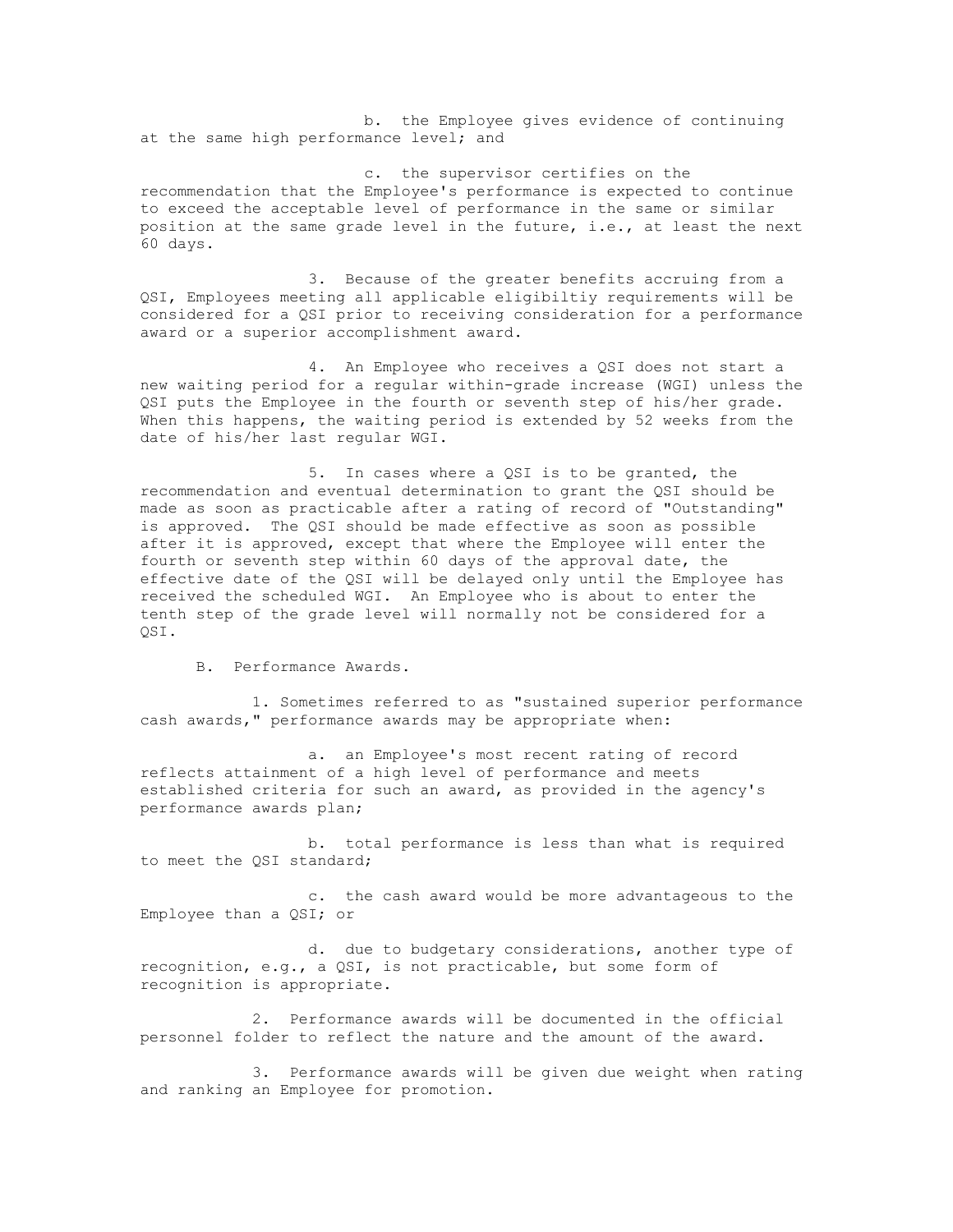C. Superior Accomplishment Awards.

1. Sometimes referred to as special achievement awards, superior accomplishment awards may be appropriate when an Employee either individually or as part of a group:

a. displays performance that exceeds normal requirements in an important part of a job, either once or over an extended period;

b. overcomes exceptional job difficulties;

c. contributes to the efficiency, economy or quality of public service in Government work;

d. exceeds records of production without a reduction in quality;

e. performs in a superior manner which advances the EEO program;

f. displays great courage or ability in an emergency related to official employment or in the community; or

g. performs in a superior manner which promotes the Procurement Preference Program.

2. Superior accomplishment awards may be granted for Employee suggestions which benefit the agency or the Federal Government in accordance with law, Government-wide and Departmental regulation, agency instruction and this Agreement.

D. Spot Cash Awards. Spot cash awards of up to \$250 may be awarded to Employees who do not meet the requirements for higher cash awards. Spot cash awards may be rewarded more quickly than higher amounts, since not as many levels of review will be required. Such awards might be granted to Employees who serve as Savings Bond, Combined Federal Campaign, or Red Cross blood donation coordinators. The awards might also be granted to Employees who accomplish small projects of short duration or overcome exceptional job difficulties of short duration. An example would be Employees in an office with a fluctuating workload.

E. Honorary Awards. These include Distinguished Service Awards, Superior Service Awards, Equal Employment Opportunity Achievement Awards, Procurement Preference Program Achievement Awards, President's Award for Distinguished Federal Civilian Service, Career Service Awards, awards to Federal Employees of other agencies, awards to private citizens, Employee of the Year Awards, Employee of the Quarter Awards, Office of the Year Awards, etc.

F. Employees of the Year.

1. Employee of the Year awards will honor Employees who have made the most outstanding contributions to FmHA's goals and have projected the most professional image in the administration of FmHA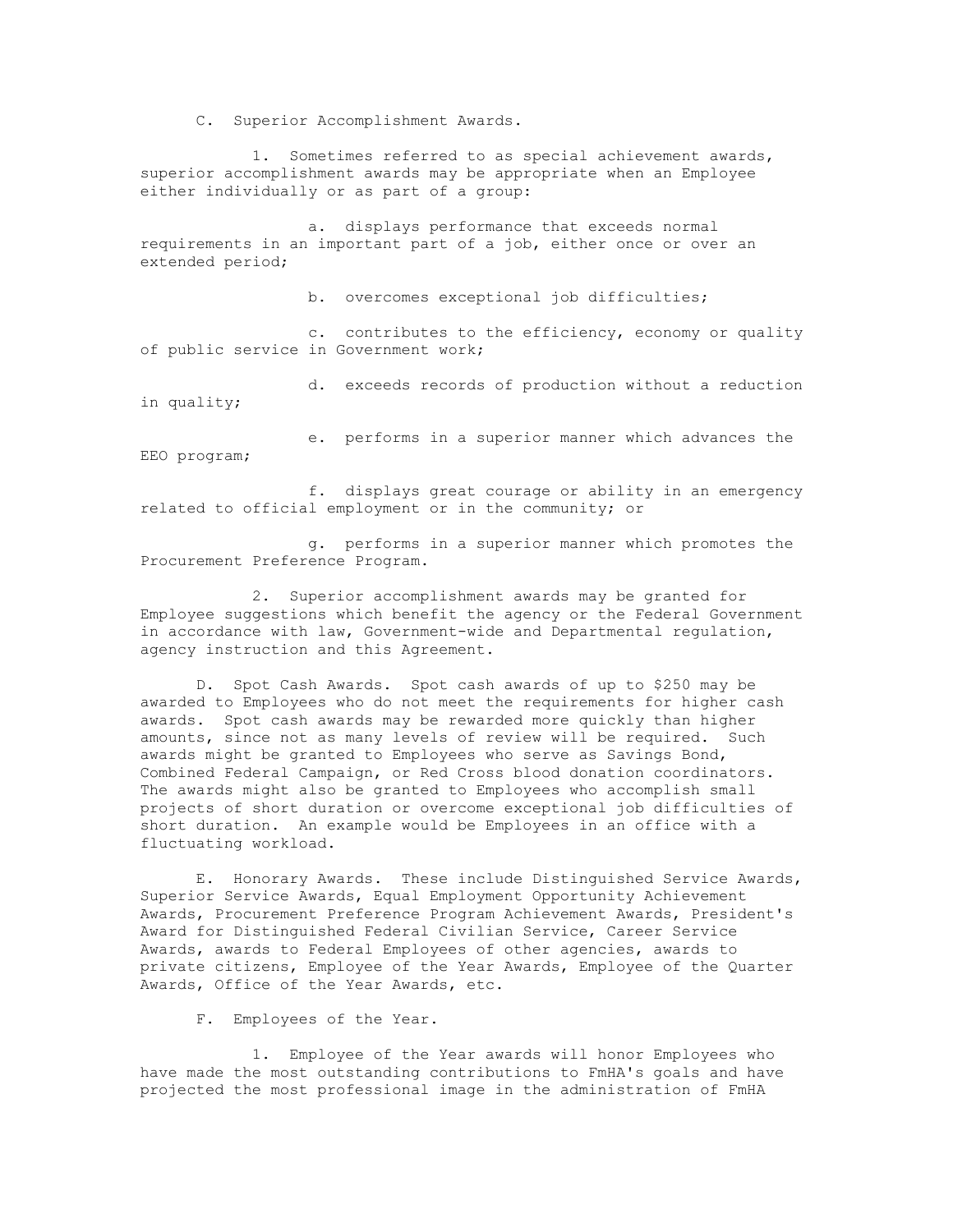programs during the year. Awards will be given in the following catagories:

a. Employees who occupy Grades GS-1 through 5;

- b. Employees who occupy Grades GS-6 through 8; and
- c. Employees who occupy Grades GS-9 and above.

2. Employees of the Year in each of the above categories will be selected from among those Employees who were designated Employees of the Quarter during the "award" year, using the procedures described below.

G. Employees of the Quarter. Employee of the Quarter awards will be given to Employees following the same criteria as for Employee of the Year awards. Each Employee so designated will be placed in competition for Employee of the Year in his/her current grade category. Employees of the Quarter will be selected within each division of FmHA, St. Louis. Selections may be made in one, two or three categories as determined appropriate by each division/staff office.

H. Performance awards, superior accomplishment awards, and quality step increases will be granted in accordance with law, Government-wide regulations, Departmental regulations and agency instructions (except as modified by this Agreement) and this Agreement.

- 29.4 CRITERIA AND GUIDELINES
	- A. The application of awards criteria will be as follows:

1. The award criteria established by the Employer will be applied fairly and equitably in recognizing and rewarding superior performance by Employees. Use of annual or sick leave will normally not be a consideration in assessing an Employee's qualifications for an award.

2. A grade promotion is based on job performance that has actually demonstrated the Employee's ability to perform successfully at the next higher grade level. A cash award is based on previous performance at the present grade level or a special achievement related to the current job. A QSI is based on sustained performance with indications that the performance will continue in the future. Career promotions and regular WGI's are not forms of award recognition. Therefore, the fact that an Employee received a career promotion or WGI will not be the basis for denying or lowering an otherwise appropriate incentive award, except as required by law, controlling regulations, agency instructions and this article. Additionally, an Employee will normally not be rewarded or recognized for the same performance covering the same period by more than one form of recognition.

B. The final decision to approve or disapprove any award recommendation will normally be within 60 days of the date the recommendation is submitted.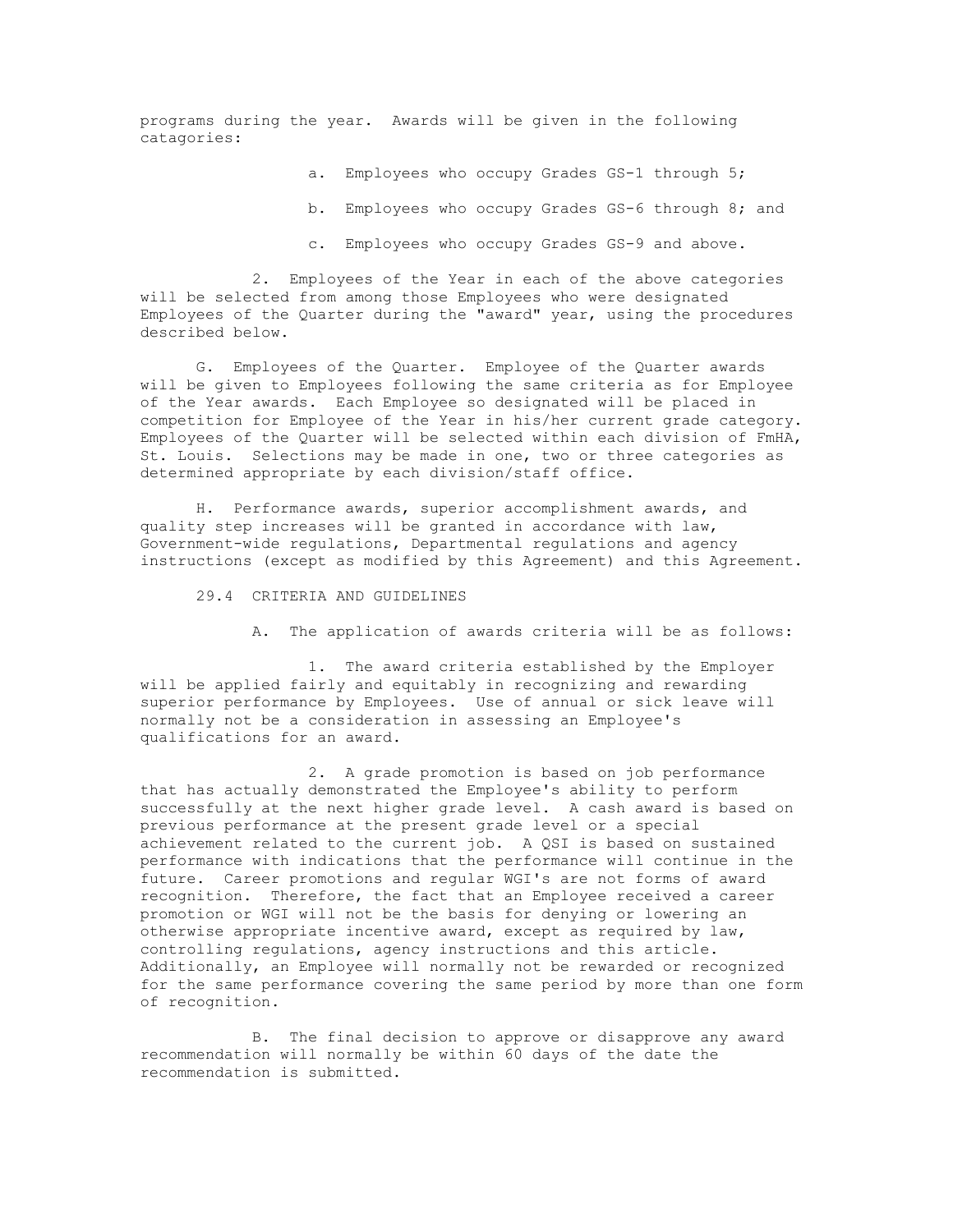C. Supervisors will consider all Employees who receive "Superior" or "Outstanding" ratings of record for appropriate award recommendation. However, this does not obligate the supervisor to process an award recommendation on behalf of each Employee.

D. Whenever possible, cash award nominations will be submitted for processing to the appropriate Management official within 60 days after the achievement.

E. Nominations for Employee of the Quarter/Year will be based on the following criteria:

1. overall effectiveness in delivery of FmHA

programs;

2. contributions to Management effectiveness or cost reduction;

3. respect earned throughout the community;

4. cooperation with peers, superiors, subordinates and the public;

or

5. concern in day-to-day dealings with the public;

6. additional achievements not expressly indicated will be given consideration.

Such nominations may be submitted by superiors, fellow Employees or subordinates. Nominations will be in writing and will address the above criteria.

F. Although there is no time restriction on the granting of cash awards for special achievement, no more than one such award may be granted for the same special achievement. Nor should a special achievement award be granted for accomplishments which enabled the Employee to receive a cash award for sustained superior performance.

G. No more than one spot cash award (\$250 or less) may be given to an Employee in any 6-month period. Granting of a spot cash award will not impede an Employee from receiving a cash award in a higher amount in a subsequent 6-month period, or within the same period if for a different purpose (i.e., overall performance for the extended period, or special achievement). Justifications should not exceed one paragraph for spot cash awards.

H. Management agrees to publicize the Honorary Awards Program by informing Employees of the nature of those awards which are applicable to Finance Office Employees; the established guidelines for granting such awards, as published in agency instructions; the procedures for submitting nominations in those cases where an Employee may nominate another Employee for recognition, and the recipients of those awards. In addition to those honorary awards identified for Employee nomination within current agency instructions, Employees may submit nominations for Employees of the Quarter/Year.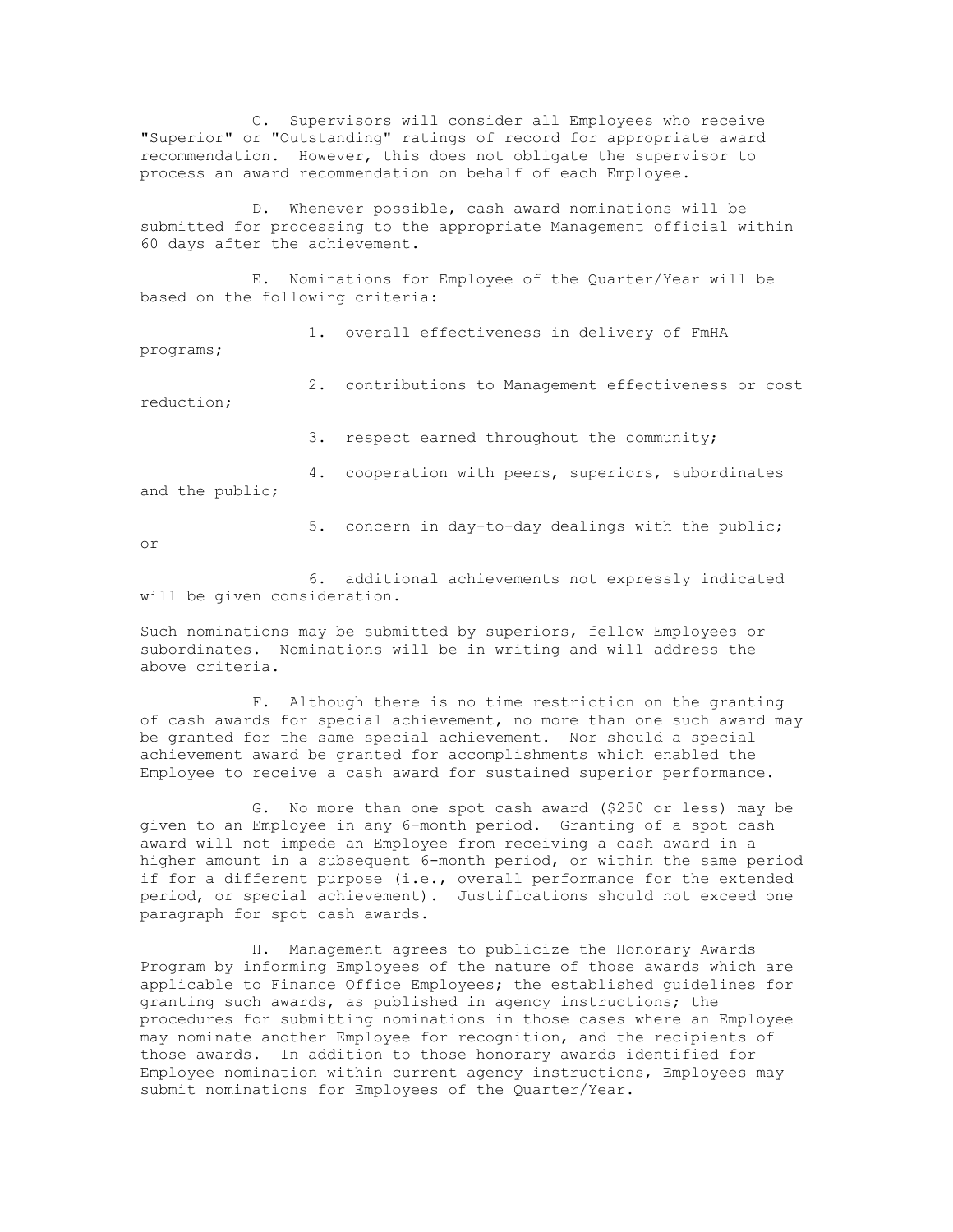29.5 Employee Suggestion Program.

A. The parties agree to encourage Employees to submit suggestions under the Employee Suggestion Program, in accordance with FmHA Instruction 2006-H, Employee Suggestion Program and this Agreement. Suggestions will be considered in a fair and equitable manner and will receive orderly and timely processing within the Finance Office. If approved, the award will be timely processed. If the suggestion is rejected, such rejection will be written and contain the reason for rejection.

B. If a suggestion initially rejected is later adopted, the suggesting Employee may be eligible for an award, in accordance with agency instructions, controlling regulations and law, if the Employee resubmits the suggestion citing the earlier rejection and subsequent implementation.

C. The amount of suggestion awards will be objectively determined by a fair and equitable methodology which will permit up to the maximum amount allowed by Government-wide regulations.

D. The Employee suggestion forms will be made readily available in work sites. Employees are to submit, in its entirety, the suggestion form to their supervisor who will sign for receipt and return the 2 copies to the Employee. The Employee is then responsible for submitting one of the copies to the Personnel Office. Management will acknowledge receipt of suggestions by notifying the suggesting Employee within 10 workdays of receipt in the Personnel Office. Unless action on a suggestion must be postponed and the Employee has been so advised, final action on a suggestion should normally be completed within 90 days of submission. If a suggestion requires review outside the Finance Office, such suggestion will be timely forwarded to the reviewing office for consideration. In such cases, the suggestor will be so notified and will be periodically updated by the agency regarding the status of his/her suggestion.

29.6 Amounts of Cash Awards.

A. The granting of cash awards, including determinations as to the amounts of such awards, will be administered in a fair and equitable manner.

B. The amounts for Spot Cash Awards will be in accordance with amounts prescribed by current agency instructions (up to \$250).

C. The amounts of Superior Accomplishment Awards will be as provided in Exhibits D and E of FmHA Instruction 2063-B.

D. Recipients of Employee of the Quarter awards will be issued \$100 cash awards. Employee of the Year awards, processed under the Special Achievement award criteria, will be issued to the Employee of the Year selected for each of the three categories identified in section 3, item F, above. Each award recipient will receive a cash award of \$500.

E. For an Employee who receives an honorary award to receive a cash award or QSI, the Employee's achievement or performance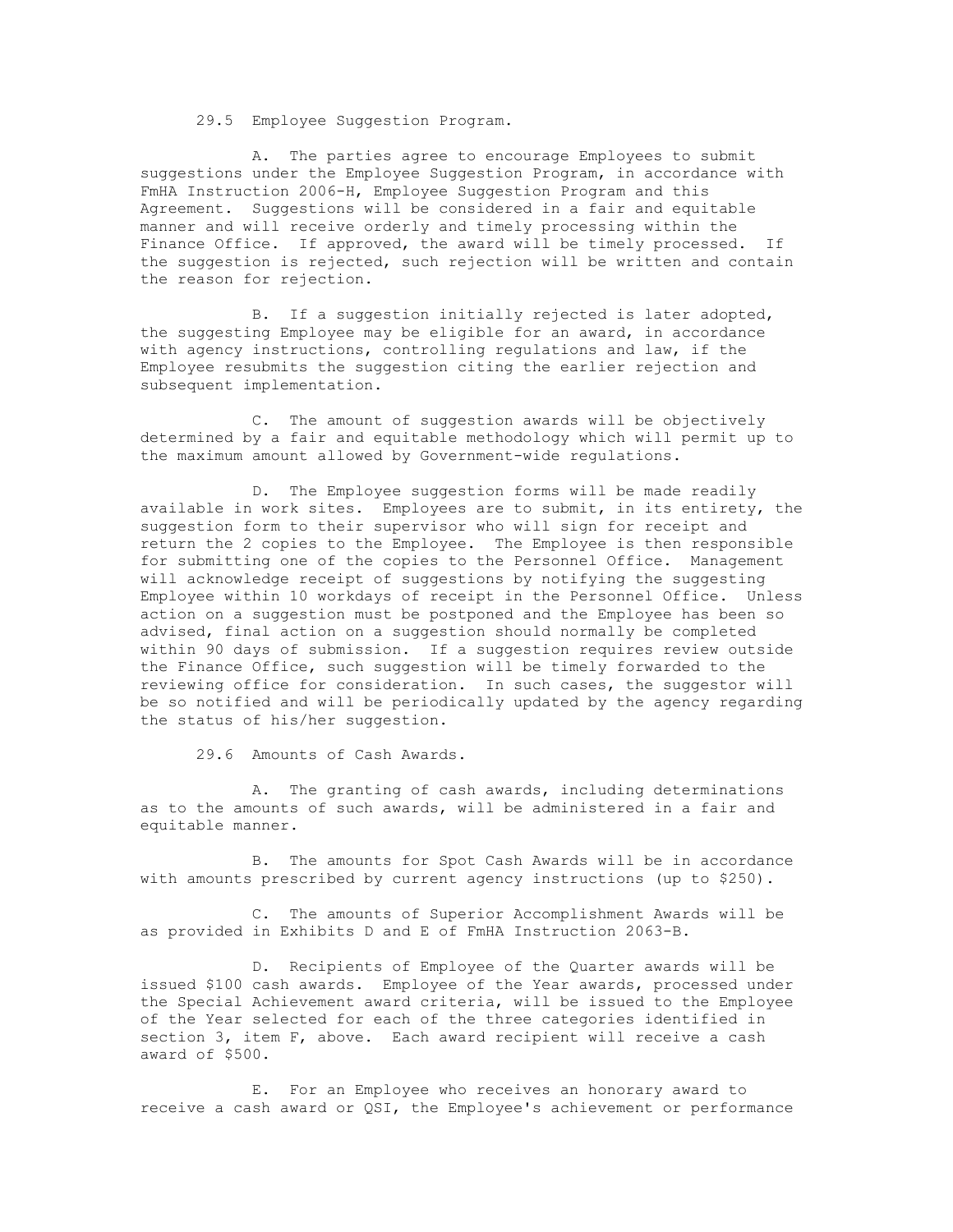must meet the requirements of the individual award, as described in this Agreement.

F. Cash awards will be paid as promptly as feasible after approval and will not be unduly delayed.

29.7 Confidentiality and Publicity.

A. Officials will disclose information about specific awards in process only to those persons with a need to know.

B. When an award is approved, a copy of the nomination will be given to the recipient with documentation of reasons for approval, and a copy of the approved award recommendation will be placed in the Employee's official personnel folder.

C. Publicity of the awards program will include the names of award recipients and a description of the type of award published in the Employee Organization's newsletter, posted on the bulletin board and announced during awards ceremonies, if held.

D. The parties agree that honoring award recipients during awards ceremonies is beneficial to Employee morale, lends credibility to the awards program and may strengthen the awards program as an incentive to superior performance by other Employees. Therefore, Management agrees to periodically conduct such ceremonies when formally recognizing the accomplishments of its Employees. However, Management retains the discretion to determine the size of the organizational component which will participate in each ceremony (i.e., unit, section, branch, division or Finance Office-wide) and the frequency of such ceremonies. Normally ceremonies including groups smaller than the entire Finance Office will be on-site. Additionally, issuance of an award will not be excessively delayed so that the award may be presented at a scheduled ceremony.

29.8 Information.

A. Monitoring, reporting and record-keeping for the Incentive Awards and Employee Suggestion programs will be handled in accordance with Government-wide regulations, applicable Departmental regulations, agency instructions and this Agreement.

B. Management agrees to provide the Union, on an annual basis, a summary report identifying the number of performance awards issued and the number of "Superior" and "Outstanding" ratings of record per division.

C. Management will advise the Union on an annual basis of the available funding for cash awards. When changes occur to the available funding during the fiscal year, the Union will be so advised.

D. Such other information as may be required by the Union in the performance of its representational duties will be provided, within a reasonable period of time following the Union's submission of a written request, in accordance with  $5$  USC 7114(b)(4).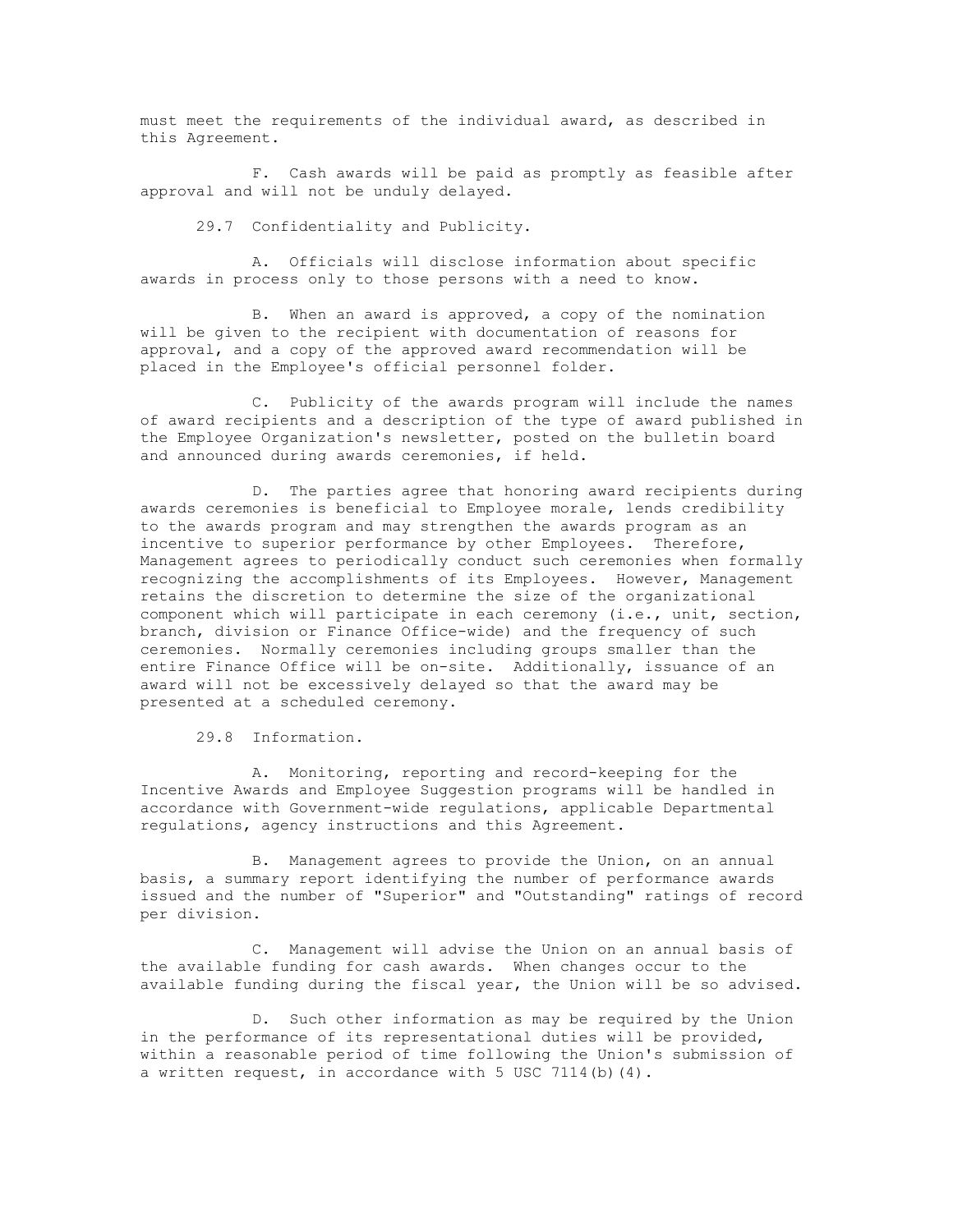29.1D3 Spot awards and Special Achievement awards should be given as close to the accomplishment as possible. For example, don't wait until July to reward an employee for a project he finished in January. Also, Performance (Sustained Superior Performance) awards can and should be given at any time during the year. You don't have to wait until after the rating of record in June to submit an SSP award recommendation.

29.3A QSI recommendations must be supported by the employee's most recent rating of record (which must be Outstanding). If the most recent rating of record is more than 60 days old, a narrative justification must also be attached to the recommendation, detailing the employee's outstanding performance since the last appraisal period ended.

A period of at least 6 months must be used to support the QSI recommendation.

An employee about to enter the 4th or 7th step of the grade should not be given a QSI prior to entering these steps because it will delay the normal step increase by a 52-week period. The QSI should be delayed until after the regular WGI is received.

29.3B SSP recommendations must be supported by the employee's most recent rating of record (which must be at least Superior). If the most recent rating of record is more than 60 days old, a narrative justification must also be attached to the recommendation, detailing the employee's superior performance since the last appraisal period ended.

A period of at least 6 months must be used to support the SSP recommendation.

29.3C When recommending an employee for a Special Act cash award, remember that you must identify tangible and/or intangible benefits. Refer to FmHA Instruction 2063-B, Incentive Awards Program, Exhibit E, for the table to help you determine the amount of the award.

When submitting a recommendation for a group special act cash award, refer to the letter to all supervisors dated April 4, 1983, for guidance.

29.3D Employees cannot receive more than two Spot awards in a fiscal year and the dollar amount per employee is limited to \$300 per fiscal year. Justifications for Spot awards should not exceed one paragraph in length.

29.4A2 A QSI is not an option if the employee will be promoted within 60 days of the effective date of the QSI. You must certify on the QSI recommendation that the employee is expected to remain in his same or similar position at the same grade level for at least 60 days.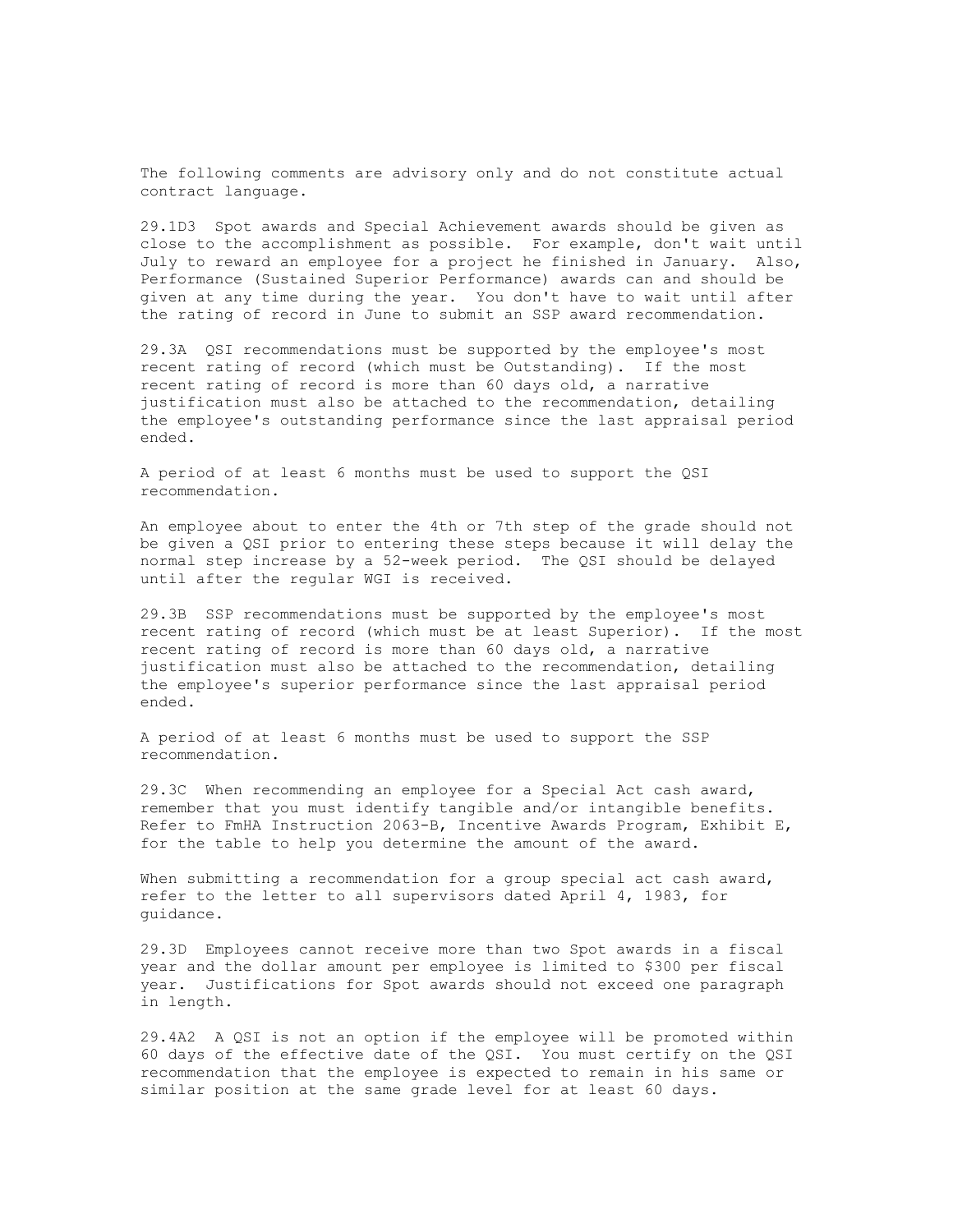29.4C Supervisors are not obligated to recommend any employee for a cash award or QSI. You should consider all employees who receive "Superior" or "Outstanding" ratings, but you never have to recommend them for awards.

29.5D The Employee should submit one copy of the suggestion to MAS, not Personnel. MAS is the primary responsible office for the suggestion program.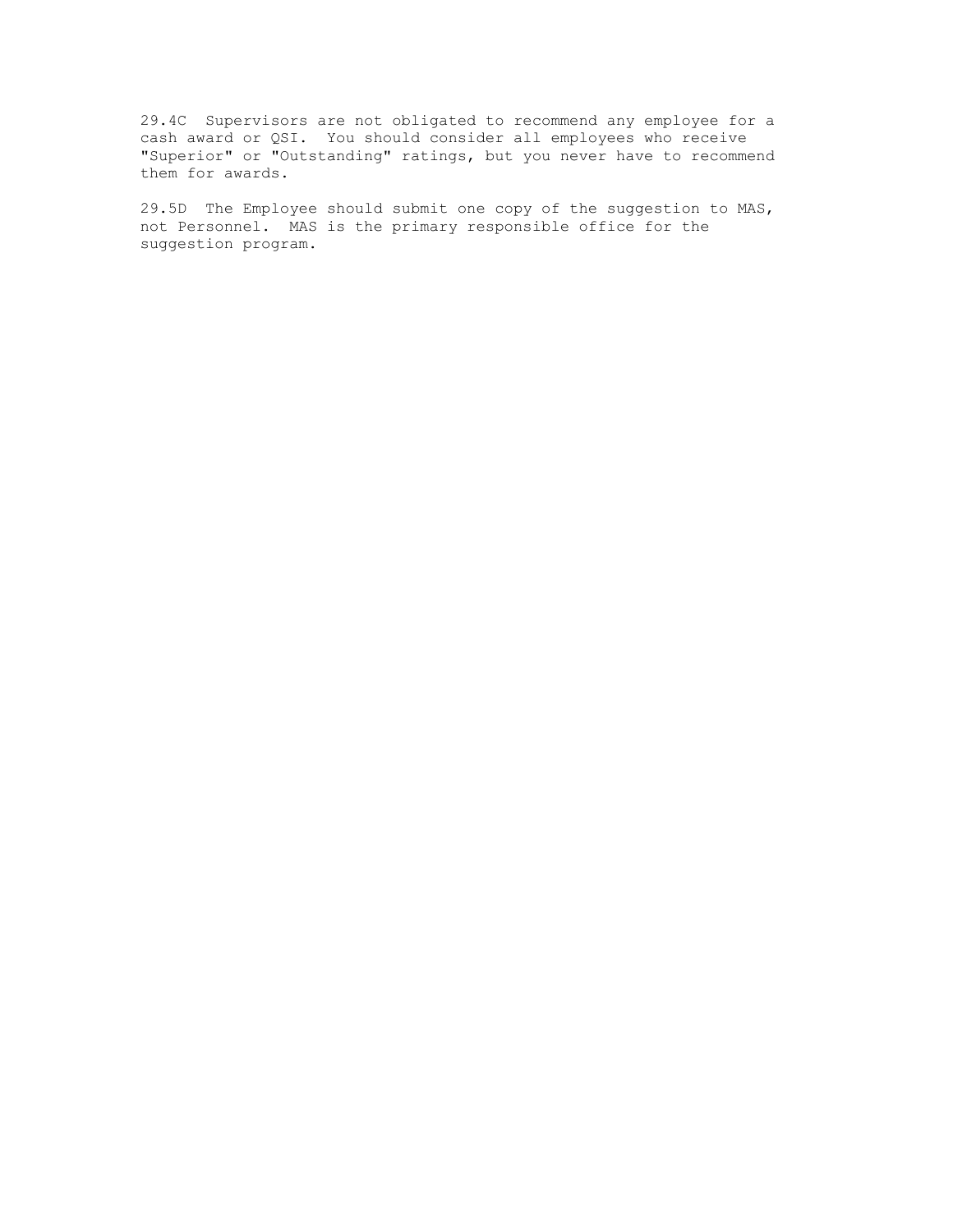ARTICLE 30 - Reassignment/Details

30.1 Scope

This article provides noncompetitive procedures to be followed by Management when temporarily or permanently assigning bargaining unit Employees to other bargaining unit positions or locations within the organization, and when assigning bargaining unit Employees to "special project assignments" as defined below. These procedures will not apply when the competitive procedures described in article 10 are being utilized or:

A. The position is being filled by a Management or Employee-initiated demotion or reassignment of an Employee, e.g., in response to performance deficiencies in the current position;

B. The position is being filled by directive of a third party, e.g., arbitrator, EEOC, MSPB, FLRA, etc., or is being filled as a resolution to a formal grievance, complaint, or appeal;

C. The position is being filled by an individual due special consideration as a result of reduction-in-force, repromotion rights, reemployment priority rights, return from military furlough/leave, etc.

D. The Employer is otherwise required by law, regulation, or controlling Labor-Management Relations Agreement to select a particular person for the position.

30.2 Definitions

A. A lateral reassignment is the permanent movement of an Employee from one position to another at his/her current grade level and to a position that has no higher promotion potential than the position currently held.

B. A detail is the temporary assignment of an Employee to a different position for a specified period, with the Employee returning to his/her regular duties at the end of the detail.

C. A special project assignment is the temporary, fulltime assignment of an Employee to duties which afford the Employee the opportunity to acquire new, career-related skills or significantly enhance existing skills. For the purpose of this agreement, "special project assignment" will not be interpreted as including duties and responsibilities normally assigned to the position.

D. A loan is the temporary assignment of an Employee to a different location within the work organization to perform duties consistent with the Employee's current position title, grade, and series.

30.3 Employee Notification and Consideration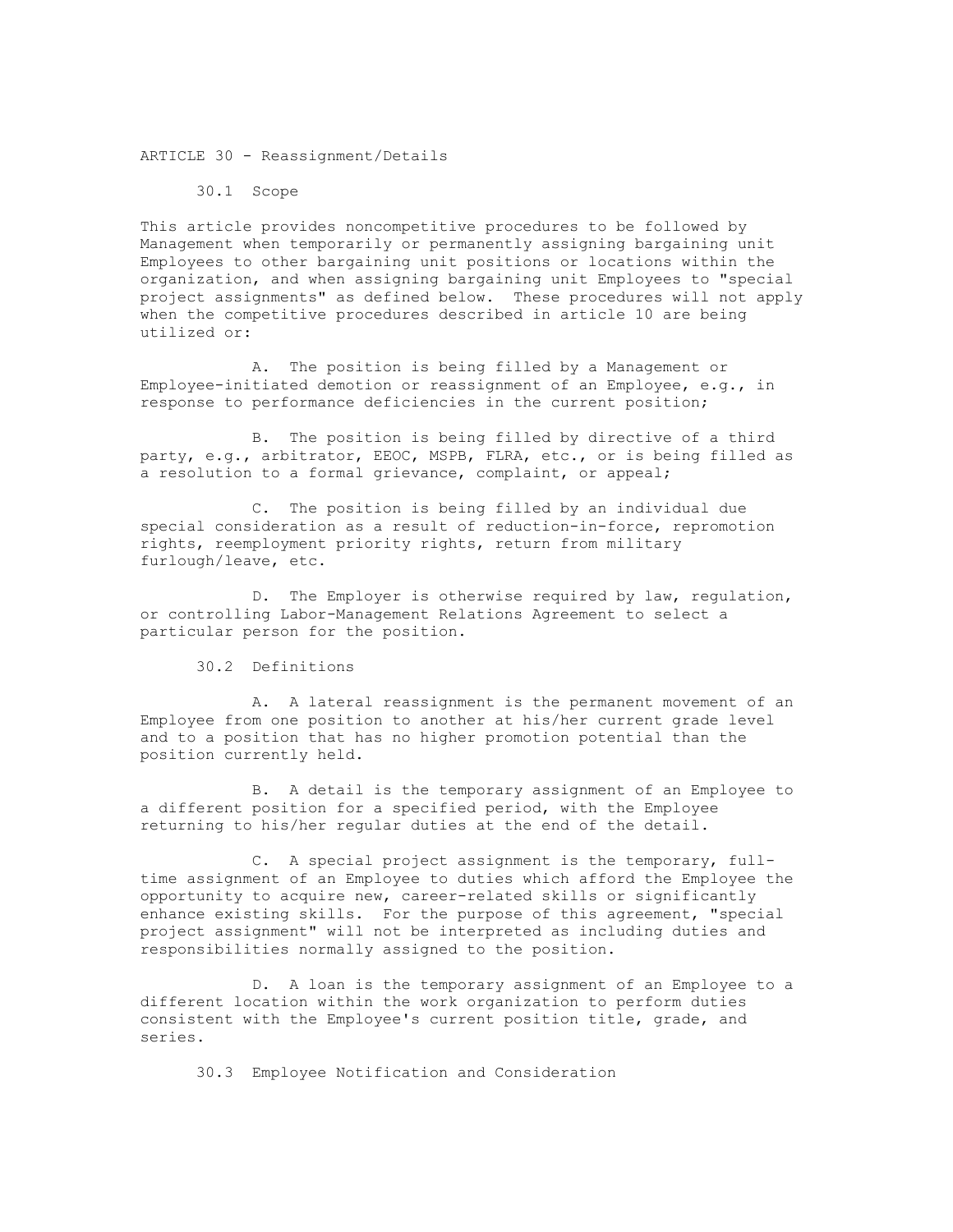Prior to filling any unit position (which has not been announced for promotion) by reassignment, detail or change to lower grade from the reassignment interest application file, the Agency will solicit interest by posting a written notice of an opening and give Employees seven workdays to submit an interest application.

An Employee who is not selected for reassignment, detail, or change to lower grade under this provision may request a meeting with the selecting official to learn the reasons for the non-selection.

Whether a job is announced under the above procedure or the promotion procedure, any existing applications in the reassignment interest application file will be forwarded to the selecting official along with the Best Qualified (and/or other interest applications) for consideration in making a final selection.

30.4 Selection of Employees

A. Detail assignments, reassignments, special project assignments and loans, as defined above, will not be made or denied solely to punish or reward an Employee or instead of taking appropriate disciplinary action.

However, this provision is not intended to restrict the Employer from detailing or reassigning an Employee or otherwise adjusting the work assignment of an Employee because of demonstrated performance problems taken in accordance with provisions of article 15 of this agreement, when such action is being taken to avert a disruption to the safety or security of the Employees or the work area, or while an Employee's conduct is the subject of a disciplinary inquiry and the Employee's reassignment or detail is determined to be consistent with the safety and security of the operation and its Employees. Such action will be taken consistent with the provisions of law, controlling regulations, and this Agreement.

B. Special project assignments and details which last more than 30 days will be recorded by a Standard Form (SF) 52, Request for Personnel Action, in the Employee's Official Personnel File. Employees detailed for shorter periods may describe the work performed during these details on a SF 172, Amendment to Personal Qualifications Statement, for inclusion in the OPF.

C. Management agrees to closely review special project assignments, as provided in section 2C of this article, to ensure, to the maximum extent feasible, appropriate, equitable representation of protected groups. When such assignments occur and are expected to last more than 30 days, Management agrees to forward its selection to the EEO office for review.

### 30.5 Requested Reassignments

A. If an Employee is interested in being reassigned to a position in another work area, the Employee will complete an interest application (Appendix M) in triplicate with 1 copy going to the current supervisor, 1 copy being retained by the Employee, and the original going to the Personnel Office.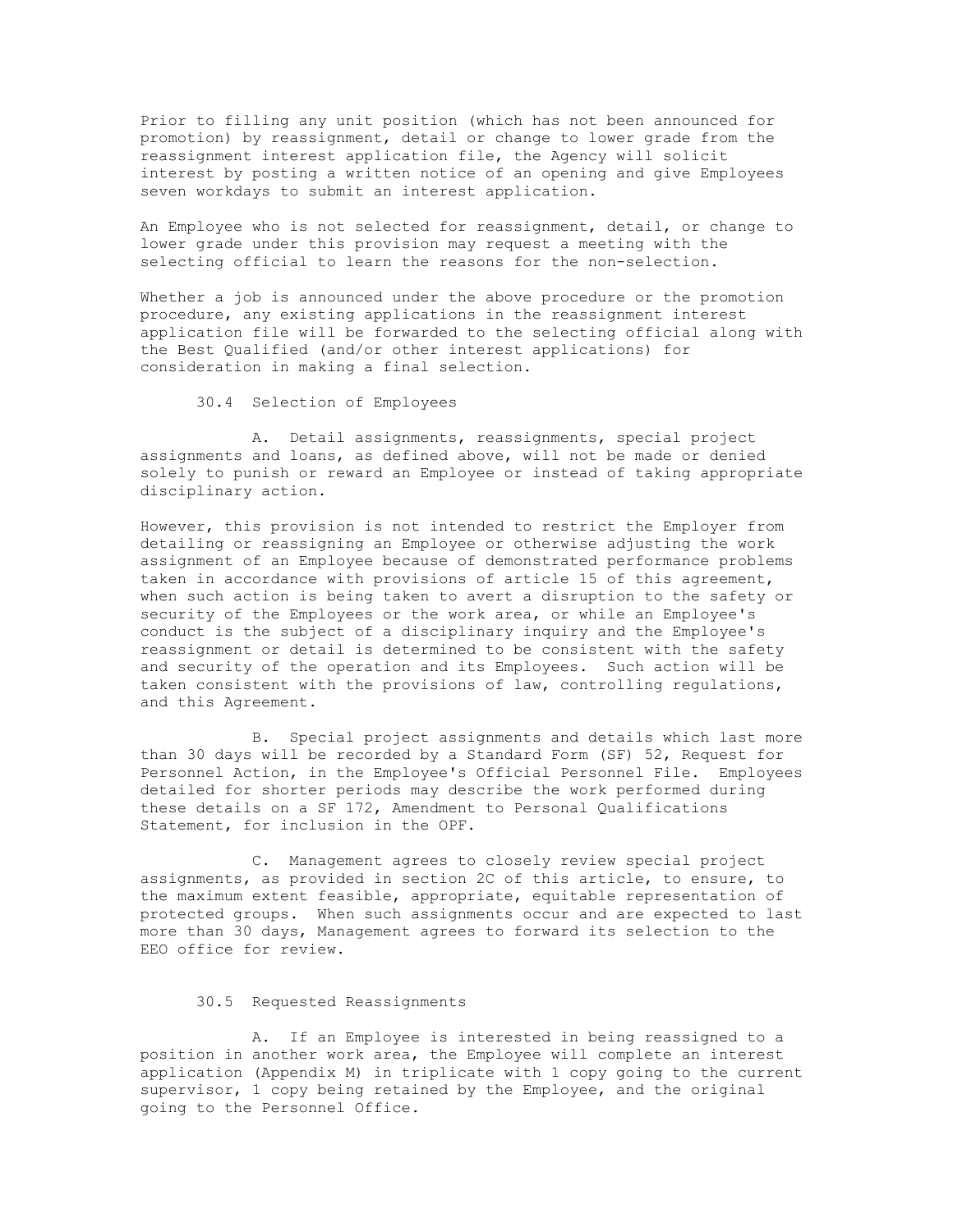B. Applications will include a statement as to the Employee's reasons for requesting reassignment, any anticipated benefits which may accrue to the Employee, and anticipated benefits accruing to the Agency, if any, should the reassignment be effected.

C. The Personnel Office will confirm whether the Employee is minimally qualified for the position in which he/she is interested. If the Employee is not qualified, the Personnel Office will return the application to the Employee so indicating. If the Employee is qualified, the Personnel Office will retain the application. The application will be retained for a period of one year unless the Employee is reassigned or withdraws his/her request prior to the end of the year. Prior to filling bargaining unit positions, except as excluded above in section 1, items A-D, the Employer agrees to first consider any appropriate interest applications on file.

D. The Employer agrees that any eligible Employee who submits a request for reassignment will be provided:

1. Bona fide consideration of the reasons for requesting the assignment;

2. Appropriate consideration of any documented hardship reasons submitted in support of the request; and

3. Written notice that he/she was considered for a position and whether he/she was selected.

4. If not reassigned, the Employee is also entitled, upon request, to be advised verbally of the job-related reason(s) for not being reassigned and to retention of his/her request in the interest file, as provided above, so that the request may be considered for future reassignment opportunities.

5. When the Employee's request for lateral reassignment documents an adverse effect (ie., health-related, childcare, or transportation hardship) which is impacting the Employee in his/her current job assignment and may reasonably be expected to be alleviated by reassignment, the Employer will grant the request unless there are substantive employment reasons for not complying with the request. Health-related reasons which are used as a basis for requesting reassignment must be supported by medical documentation. Childcare problems refer to Employees who have sole responsibility for the care of preteenage children, or other dependents, during the hours/days in question. Transportation problems refer especially to problems arising from dependence on public transportation.

30.6 Management-Initiated Reassignments/Details/Loans

The parties acknowledge that Management has the right to detail, loan, and reassign Employees as necessary. This agreement in no way waives that right. In those instances where the Employer has determined that a reassignment, detail, or loan expected to last more than 30 consecutive days is appropriate, the Employer will determine the qualifications and skills necessary to perform the assignment, will solicit volunteers from among those qualified, and will duly consider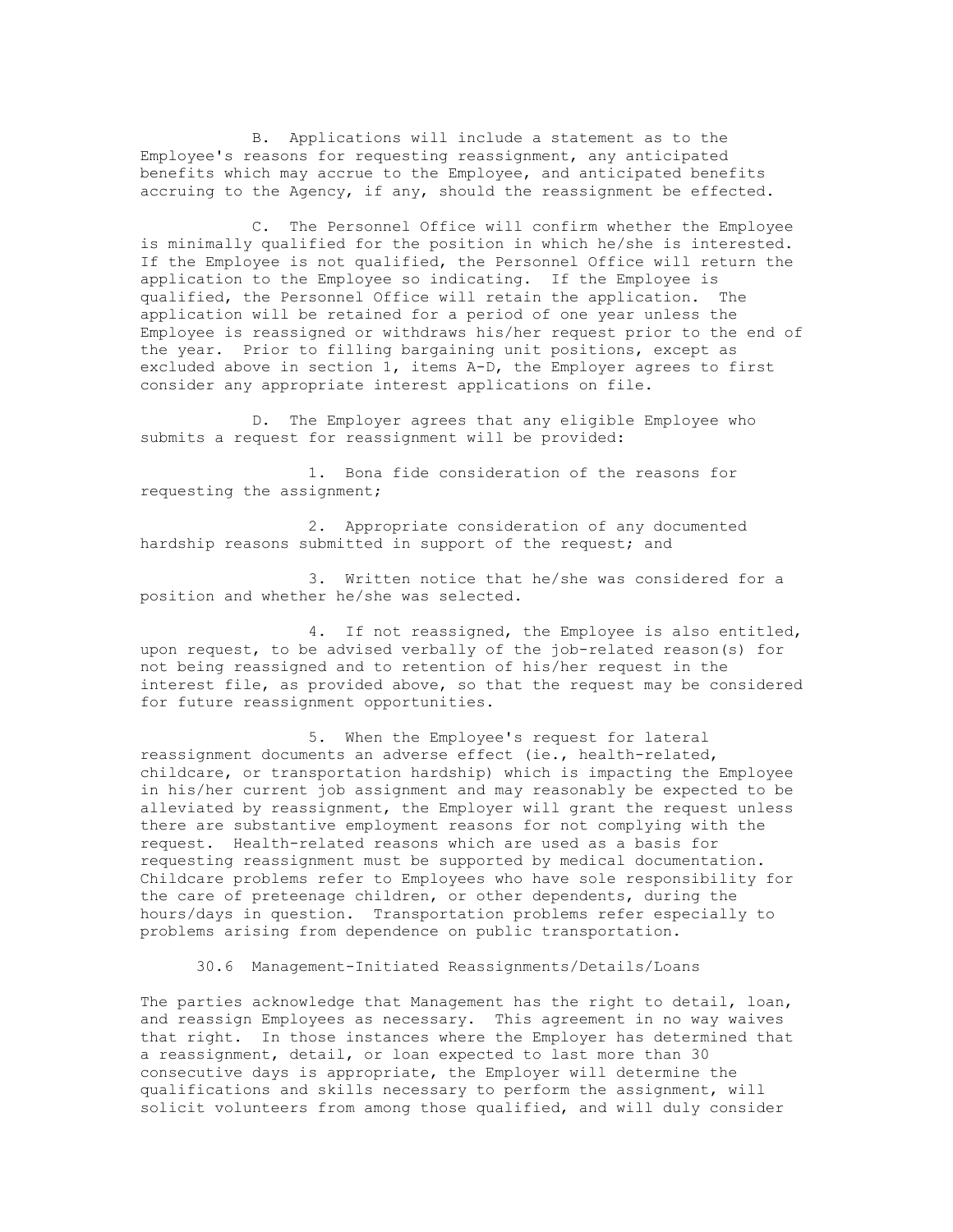those volunteers prior to making its selection(s). In determining whether volunteers will be considered for the assignment, the Employer will determine the qualifications necessary to successfully function in the position and to meet the needs of the organization (not X-118 qualifications requirements). The Employer will also determine whether volunteers for the assignment meet those qualifications. Exceptions to the requirement that volunteers be sought shall be made when the nature of the work requires specific Employees with special skills.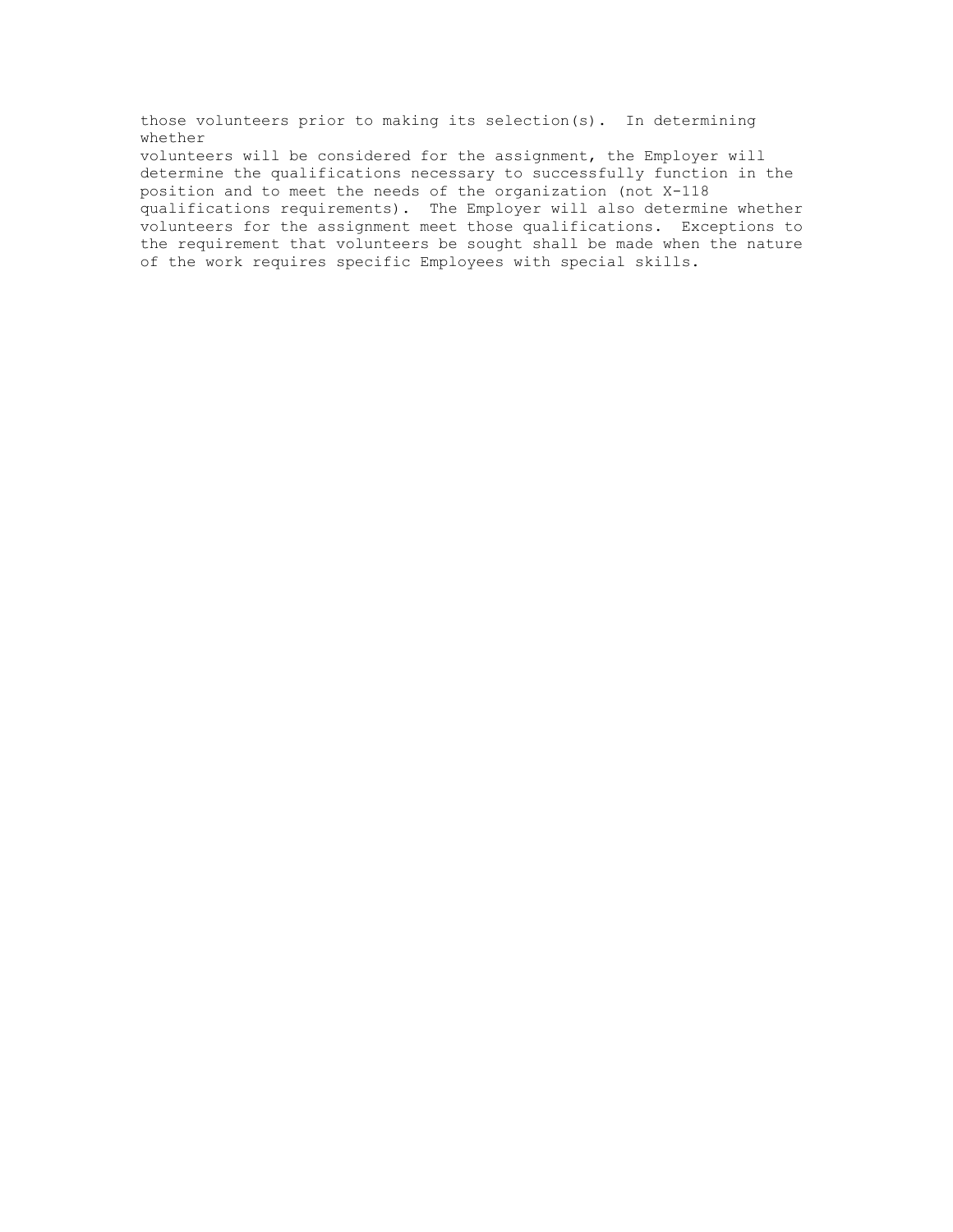30.3 This section was changed in three ways. First, management must "announce" all positions which we intend to fill through reassignment, change to lower grade, or detail FROM THE REASSIGNMENT INTEREST APPLICATION FILE. (Note that there are other ways to fill a position through reassignment, change to lower grade or detail than through the reassignment interest application file.) This has generally been our past practice since the reassignment procedure was established in the 1988 contract. The "announcement" is a letter to employees, not the typical vacancy announcement form. The Staffing & Classification Section can provide supervisors with a sample letter.

Second, an employee who is not selected for reassignment, change to lower grade, or detail may request a meeting with the selecting official to learn why he/she was not selected. The Staffing & Classification Section can help you prepare for these meetings, if any are requested.

Third, the Personnel Office will now refer all reassignment interest applications on file (if any) along with the merit promotion or other certificates for any bargaining unit vacancy whether the supervisor requested them or not. The supervisor must indicate on the reassignment certificate whether a selection was made from that certificate. The supervisor is not required to interview these candidates; however, if one reassignment candidate is interviewed, all must be interviewed.

30.6 Management determines the qualifications for positions "announced" through the procedure in Article 30. These qualifications are not limited to the OPM Qualifications Requirements. For example, management may require experience with ADPS, experience with Microsoft Word Version 5.0, or other appropriate and job related experience. The Staffing & Classification Section of the Personnel Office can help supervisors determine appropriate qualifications.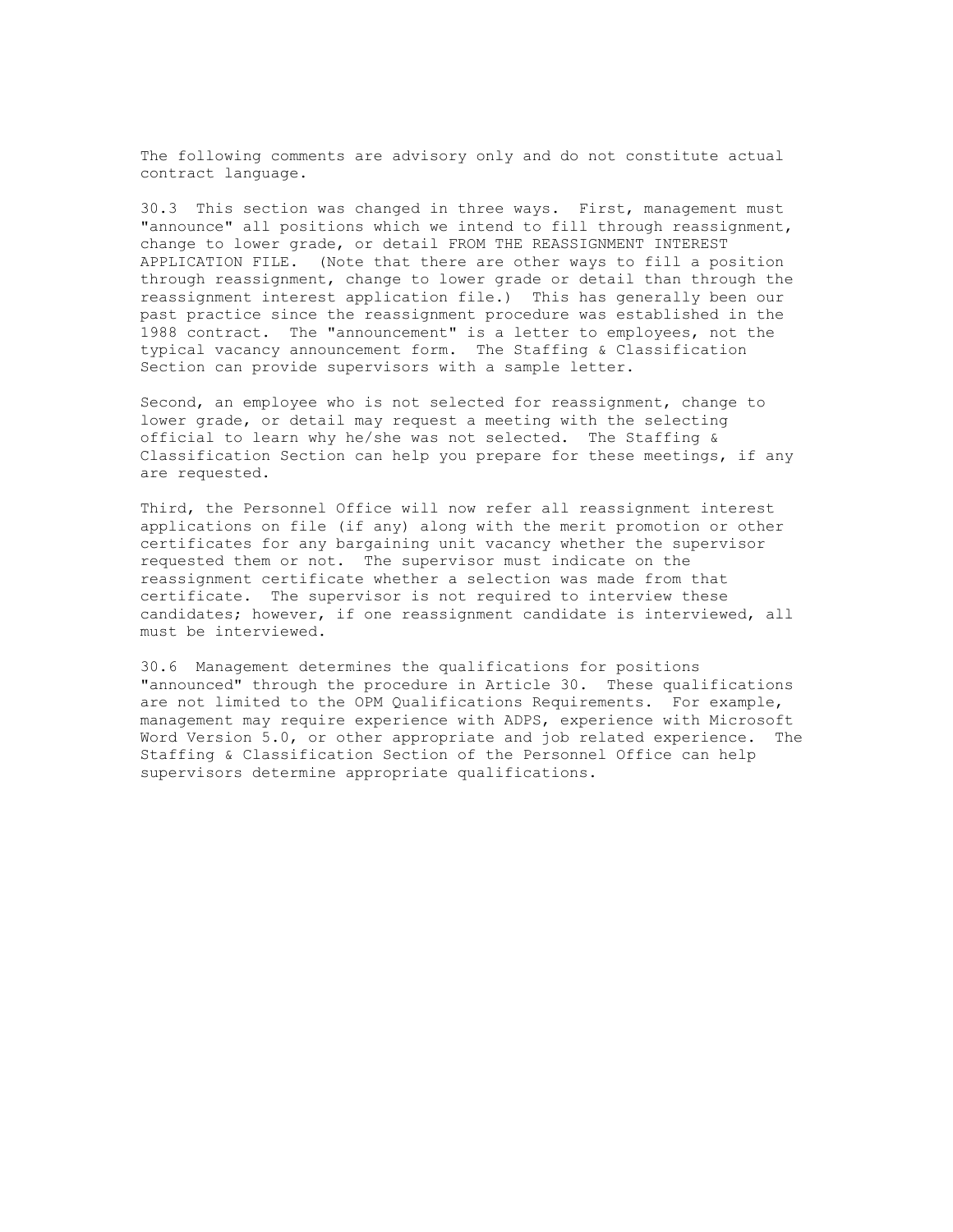#### ARTICLE 31 - SMOKING

We will submit the smoking issue to a direct vote of all St. Louis FmHA employees. The employees will be able to select one of two options:

- A. Continue the Current Smoking Policy pending action by national authorities to restrict smoking in all federal buildings; or
- B. Ban smoking in all FmHA space, limit smoking only to the designated smoking areas of the cafeteria and space completely outside the building (outside the double door entry). After the implementation period, there will be no additional "smoking breaks" during duty time.

Both bargaining unit and non-unit employees may vote in this special election. However, the votes of unit and non-unit employees will be tallied separately. All bargaining unit employees may vote in the unit part of the election including those who are not dues paying members of the union.

The decision will be based upon a 2/3 (66.6%) vote of those employees who choose to vote in each category (unit or non-unit). If 2/3 of the unit employees AND 2/3 of the non-unit employees both vote for option "B" then option B will be adopted. However, if either the unit employees or the non-unit employees vote against option "B" then option "A" will be adopted.

The vote will be held within 30 days of the effective date of this agreement (or within 30 of the arbitration decision if no agreement on this matter is reached) on a mutually acceptable Tuesday, Wednesday, or Thursday. The polis will be open from 9:00am to 3:00pm. There will be three union and three management officials to monitor the vote and count the vote (two each at 1520 Market Street and one each at 2350 Market Street). Employees may vote on duty time and need not take leave or vote during lunch or break. The Agency will prepare a list of all employees for the monitors to use. Identification will be done on the basis of the building pass.

Any votes cast for any options other than "A" or "B" will not count in any way for any purpose. It will be as if such a vote were not cast at all.

There will be no absentee ballots.

Proponents of each option may print and distribute literature supporting their point of view; however, **no** party, management, union, or employees may use government time or government equipment for purposes of promoting either option. Any campaign material must be printed or copied off-site at the expense of the individuals promoting that option. Any literature which is distributed must be distributed on non-duty time, in non-work areas, and identify the source of the material.